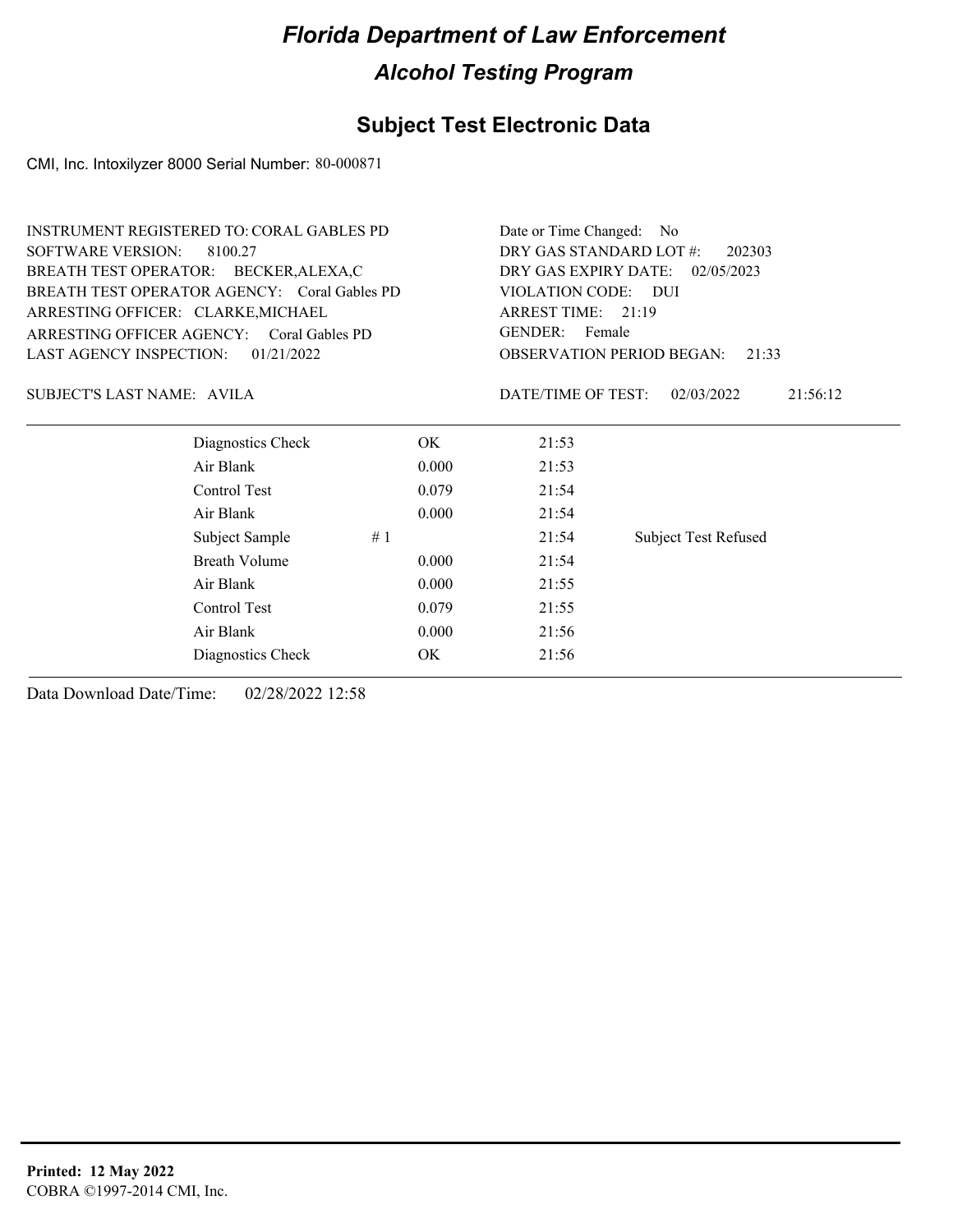### **Subject Test Electronic Data**

CMI, Inc. Intoxilyzer 8000 Serial Number: 80-000871

| INSTRUMENT REGISTERED TO: CORAL GABLES PD                         | Date or Time Changed: No                                              |
|-------------------------------------------------------------------|-----------------------------------------------------------------------|
| SOFTWARE VERSION: 8100.27<br>BREATH TEST OPERATOR: ORBETA, JORGE, | DRY GAS STANDARD LOT $\#$ : 202303<br>DRY GAS EXPIRY DATE: 02/05/2023 |
| BREATH TEST OPERATOR AGENCY: South Miami PD                       | VIOLATION CODE: DUI                                                   |
| ARRESTING OFFICER: VAZQUEZ, RANDY                                 | ARREST TIME: $02:12$                                                  |
| ARRESTING OFFICER AGENCY: Coral Gables PD                         | GENDER: Male                                                          |
| LAST AGENCY INSPECTION: $01/21/2022$                              | <b>OBSERVATION PERIOD BEGAN: 02:37</b>                                |

#### SUBJECT'S LAST NAME: FERNANDEZ DATE/TIME OF TEST:

DATE/TIME OF TEST: 02/06/2022 03:34:45

| Diagnostics Check    | OK    | 03:26 |                             |
|----------------------|-------|-------|-----------------------------|
| Air Blank            | 0.000 | 03:26 |                             |
| Control Test         | 0.078 | 03:27 |                             |
| Air Blank            | 0.000 | 03:27 |                             |
| Subject Sample<br>#1 |       | 03:30 | No Sample Provided          |
| <b>Breath Volume</b> | 0.000 | 03:30 |                             |
| Air Blank            | 0.000 | 03:31 |                             |
| Air Blank            | 0.000 | 03:33 |                             |
| Subject Sample<br>#2 |       | 03:33 | <b>Subject Test Refused</b> |
| <b>Breath Volume</b> | 0.000 | 03:33 |                             |
| Air Blank            | 0.000 | 03:33 |                             |
| Control Test         | 0.079 | 03:34 |                             |
| Air Blank            | 0.000 | 03:34 |                             |
| Diagnostics Check    | OK.   | 03:34 |                             |
|                      |       |       |                             |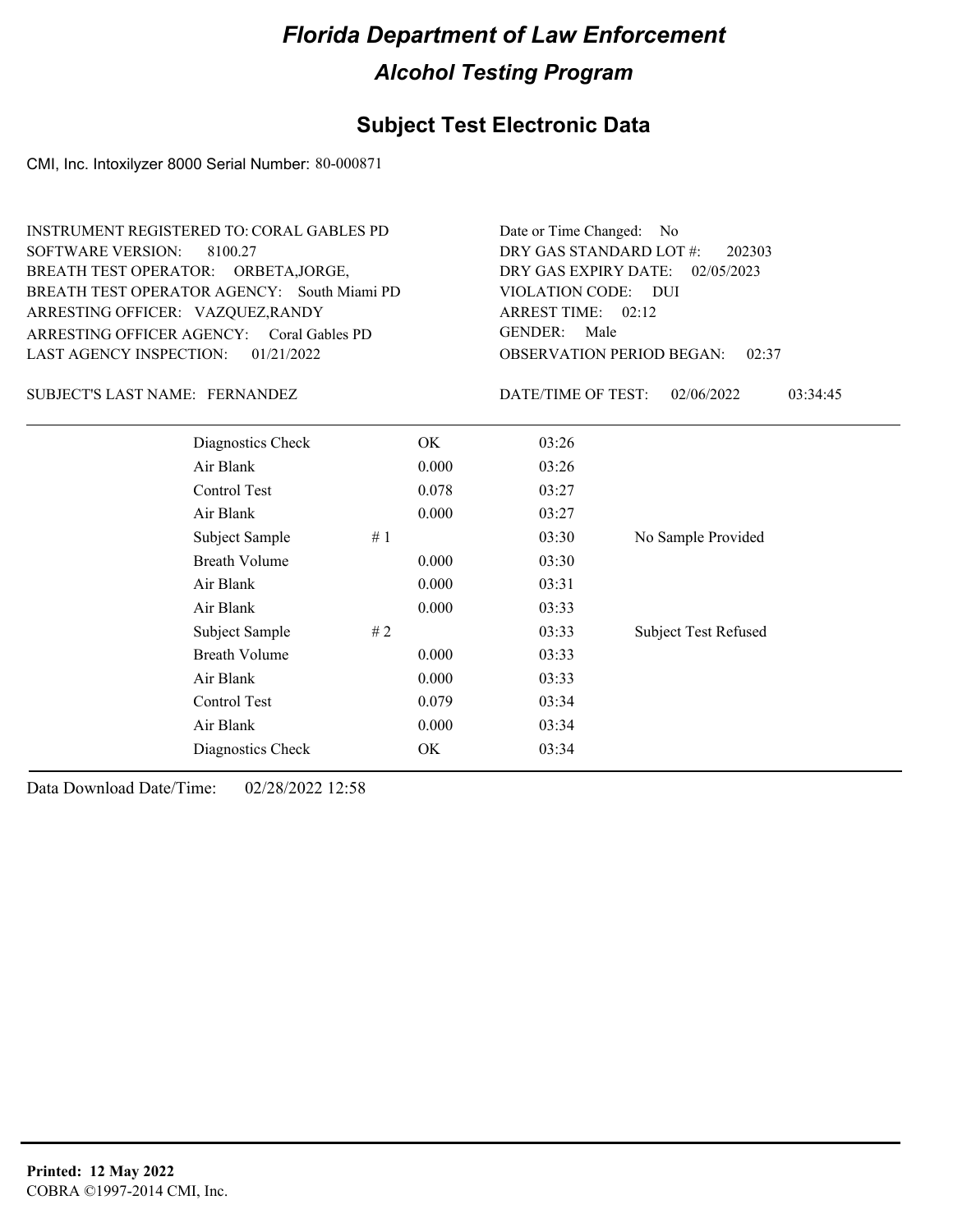### **Subject Test Electronic Data**

CMI, Inc. Intoxilyzer 8000 Serial Number: 80-000871

| <b>INSTRUMENT REGISTERED TO: CORAL GABLES PD</b> | Date or Time Changed: No                  |                                              |  |  |
|--------------------------------------------------|-------------------------------------------|----------------------------------------------|--|--|
| SOFTWARE VERSION:<br>8100.27                     | DRY GAS STANDARD LOT #:<br>202303         |                                              |  |  |
| BREATH TEST OPERATOR: SMITH, DANIEL, A           |                                           | DRY GAS EXPIRY DATE:<br>02/05/2023           |  |  |
| BREATH TEST OPERATOR AGENCY: Coral Gables PD     |                                           | VIOLATION CODE: DUI                          |  |  |
| ARRESTING OFFICER: PINO,A                        |                                           | ARREST TIME: 06:22                           |  |  |
| ARRESTING OFFICER AGENCY:<br>Coral Gables PD     |                                           | GENDER:<br>Male                              |  |  |
| LAST AGENCY INSPECTION: $01/21/2022$             | <b>OBSERVATION PERIOD BEGAN:</b><br>06:45 |                                              |  |  |
| SUBJECT'S LAST NAME: ROOUE                       |                                           | DATE/TIME OF TEST:<br>02/10/2022<br>07:11:37 |  |  |
| Diagnostics Check                                | OK.                                       | 07:08                                        |  |  |
| Air Blank                                        | 0.000                                     | 07:09                                        |  |  |
| Control Test                                     | 0.079                                     | 07:09                                        |  |  |
| Air Blank                                        | 0.000                                     | 07:10                                        |  |  |

Subject Sample # 1  $07:10$  Subject Test Refused

Breath Volume 0.000 07:10 Air Blank 0.000 07:10 Control Test 0.078 07:11 Air Blank 0.000 07:11 Diagnostics Check OK 07:11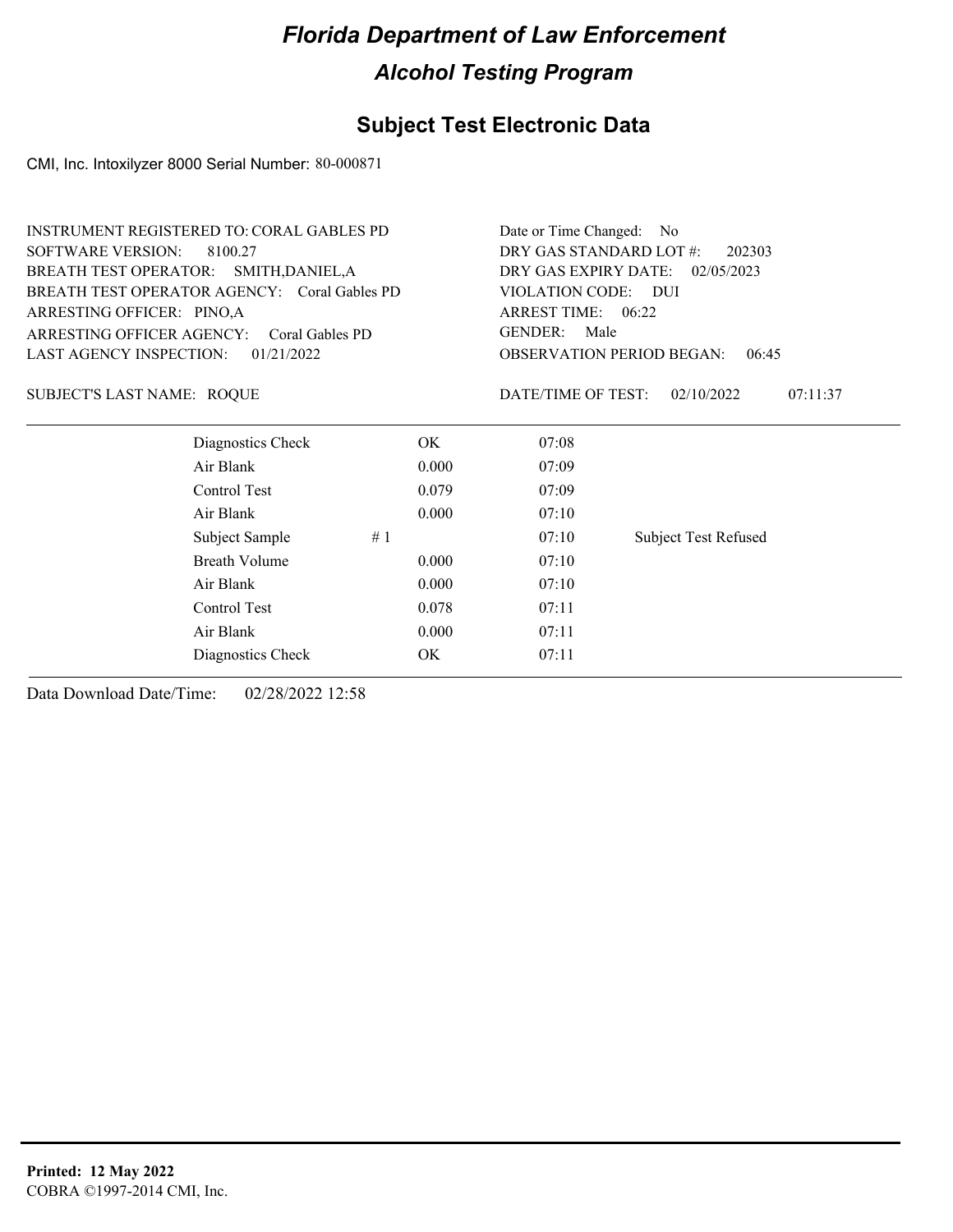### **Subject Test Electronic Data**

CMI, Inc. Intoxilyzer 8000 Serial Number: 80-000871

ARRESTING OFFICER AGENCY: GENDER: Coral Gables PD BREATH TEST OPERATOR AGENCY: Coral Gables PD VIOLATION CODE: SOFTWARE VERSION: 8100.27 ARRESTING OFFICER: VASQUEZ, WILLIAM BREATH TEST OPERATOR: JAMES,ALEXIA,S LAST AGENCY INSPECTION: 01/21/2022 INSTRUMENT REGISTERED TO: CORAL GABLES PD

OBSERVATION PERIOD BEGAN: 02:30 VIOLATION CODE: DUI ARREST TIME: 01:54 DRY GAS EXPIRY DATE: 02/05/2023 202303 DRY GAS STANDARD LOT #: Date or Time Changed: No GENDER: Female

SUBJECT'S LAST NAME: HONDOY DATE/TIME OF TEST:

DATE/TIME OF TEST: 02/11/2022 02:58:46

| Diagnostics Check    |    | OK    | 02:50 |
|----------------------|----|-------|-------|
| Air Blank            |    | 0.000 | 02:50 |
| Control Test         |    | 0.079 | 02:51 |
| Air Blank            |    | 0.000 | 02:51 |
| Subject Sample       | #1 | 0.285 | 02:53 |
| <b>Breath Volume</b> |    | 1.730 | 02:53 |
| Air Blank            |    | 0.000 | 02:54 |
| Air Blank            |    | 0.000 | 02:56 |
| Subject Sample       | #2 | 0.271 | 02:56 |
| <b>Breath Volume</b> |    | 1.203 | 02:56 |
| Air Blank            |    | 0.000 | 02:57 |
| Control Test         |    | 0.077 | 02:58 |
| Air Blank            |    | 0.000 | 02:58 |
| Diagnostics Check    |    | OK    | 02:58 |
|                      |    |       |       |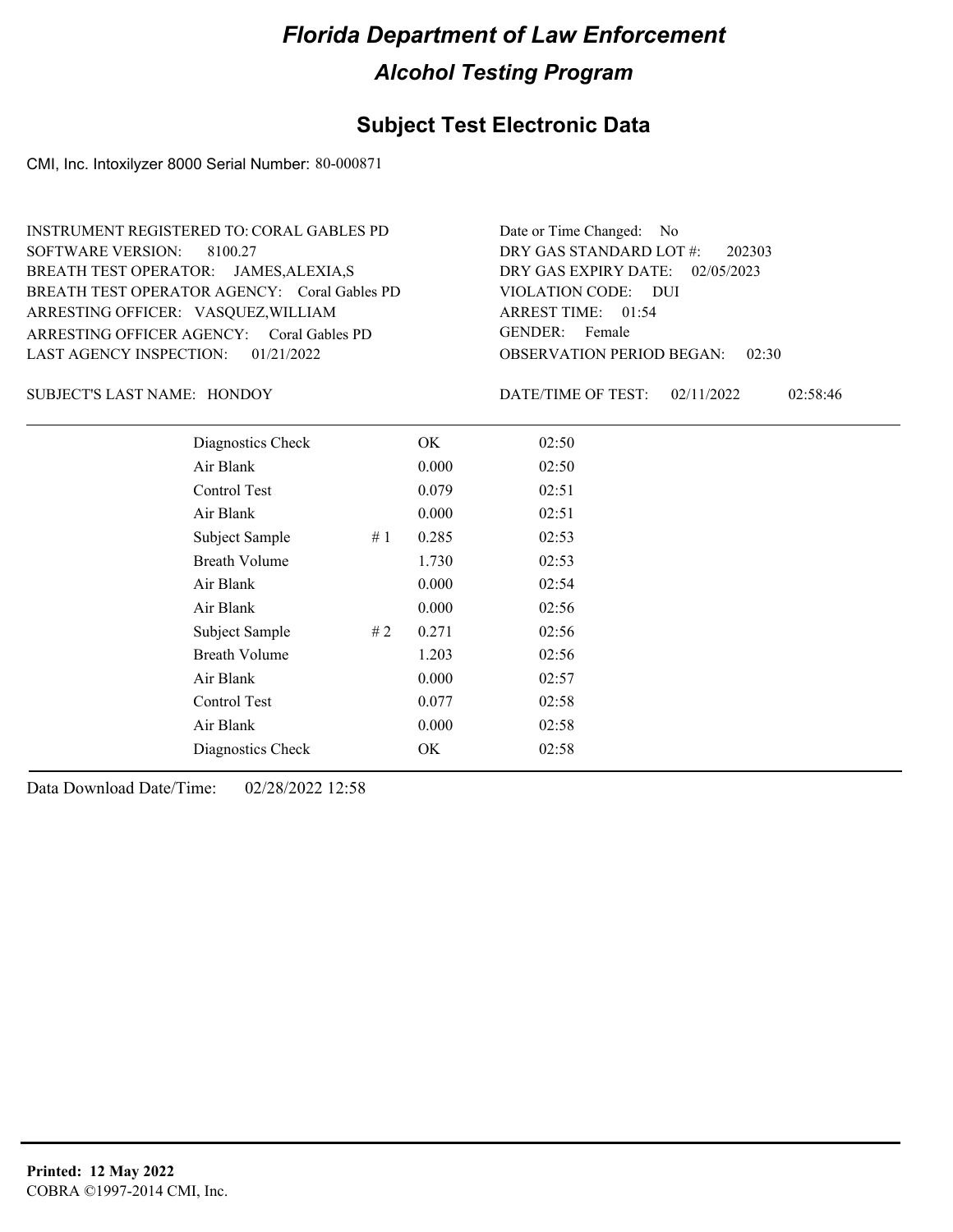### **Subject Test Electronic Data**

CMI, Inc. Intoxilyzer 8000 Serial Number: 80-000871

| <b>INSTRUMENT REGISTERED TO: CORAL GABLES PD</b> |                                                   |       | Date or Time Changed: No        |                                           |  |
|--------------------------------------------------|---------------------------------------------------|-------|---------------------------------|-------------------------------------------|--|
| <b>SOFTWARE VERSION:</b>                         | 8100.27                                           |       | DRY GAS STANDARD LOT #:         | 202303                                    |  |
| BREATH TEST OPERATOR: VEGA, OBEL,                |                                                   |       | DRY GAS EXPIRY DATE: 02/05/2023 |                                           |  |
|                                                  | BREATH TEST OPERATOR AGENCY: Village of Pinecrest |       | VIOLATION CODE: DUI             |                                           |  |
| ARRESTING OFFICER: VEGA, OBEL                    |                                                   |       | ARREST TIME: 03:50              |                                           |  |
|                                                  | ARRESTING OFFICER AGENCY: Village of Pinecrest    |       | <b>GENDER:</b><br>Male          |                                           |  |
| <b>LAST AGENCY INSPECTION:</b>                   | 01/21/2022                                        |       |                                 | <b>OBSERVATION PERIOD BEGAN:</b><br>06:08 |  |
| SUBJECT'S LAST NAME: BROWN                       |                                                   |       | DATE/TIME OF TEST:              | 02/12/2022<br>06:32:14                    |  |
|                                                  | Diagnostics Check                                 | OK.   | 06:28                           |                                           |  |
|                                                  | Air Blank                                         | 0.000 | 06:29                           |                                           |  |
|                                                  | Control Test                                      | 0.080 | 06:29                           |                                           |  |
|                                                  | Air Blank                                         | 0.000 | 06:30                           |                                           |  |
|                                                  | Subject Sample                                    | #1    | 06:30                           | Interferent Detect                        |  |
|                                                  | Breath Volume                                     | 3.429 | 06:30                           |                                           |  |
|                                                  | Air Blank                                         | 0.000 | 06:31                           |                                           |  |
|                                                  | Control Test                                      | 0.079 | 06:31                           |                                           |  |
|                                                  |                                                   |       |                                 |                                           |  |

Air Blank 0.000 06:32 Diagnostics Check OK 06:32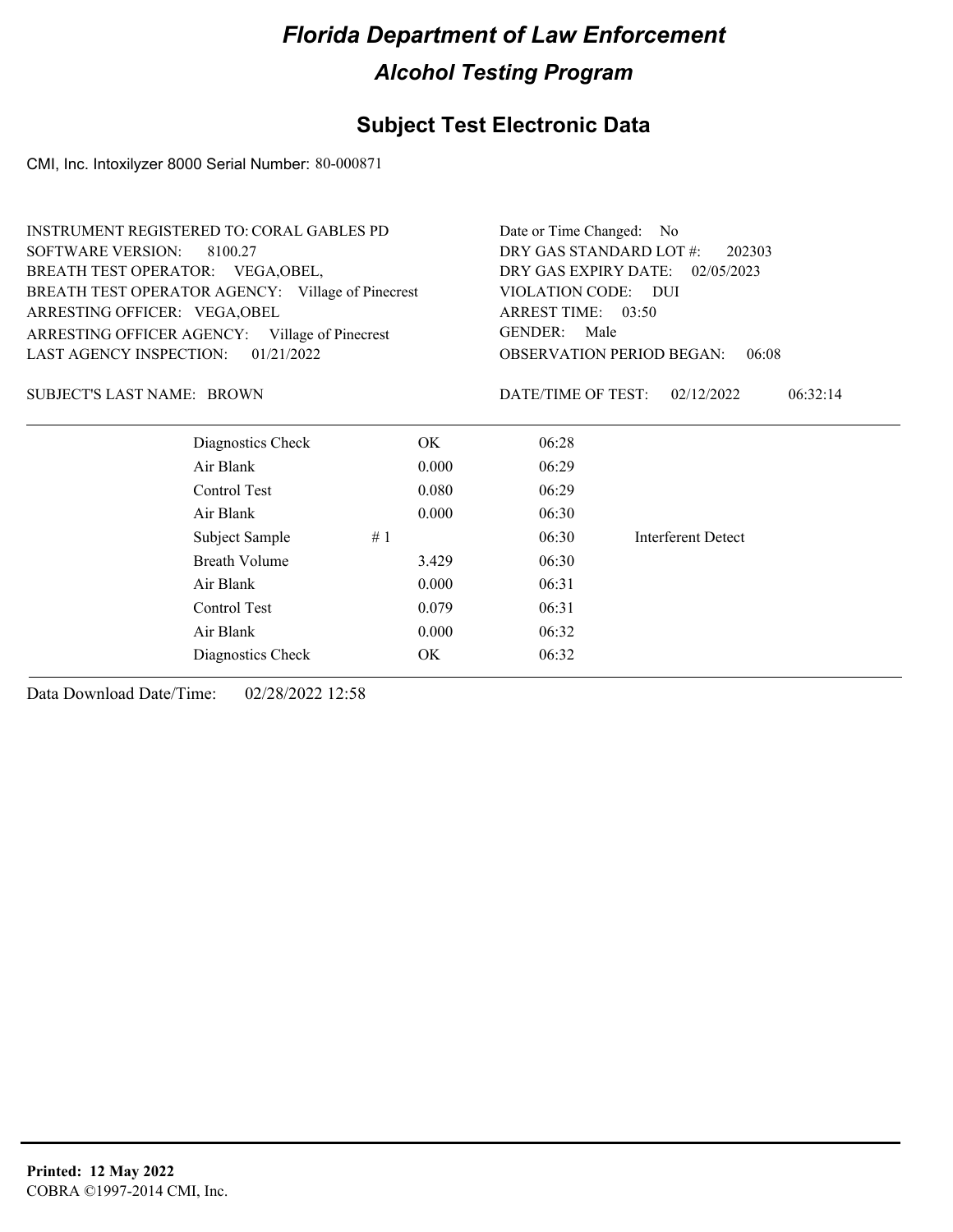### **Subject Test Electronic Data**

CMI, Inc. Intoxilyzer 8000 Serial Number: 80-000871

| <b>INSTRUMENT REGISTERED TO: CORAL GABLES PD</b> |                                  |                                                                           |
|--------------------------------------------------|----------------------------------|---------------------------------------------------------------------------|
| SOFTWARE VERSION: 8100.27                        |                                  |                                                                           |
|                                                  | DRY GAS EXPIRY DATE:             | 02/05/2023                                                                |
|                                                  | VIOLATION CODE: DUI              |                                                                           |
| ARRESTING OFFICER: JAMES, ALEXIA                 |                                  |                                                                           |
|                                                  | GENDER: Male                     |                                                                           |
|                                                  | <b>OBSERVATION PERIOD BEGAN:</b> | 02:00                                                                     |
|                                                  | DATE/TIME OF TEST:               | 02/17/2022<br>02:32:42                                                    |
| OK.                                              | 02:31                            |                                                                           |
| 0.000                                            | 02:31                            |                                                                           |
| 0.000                                            | 02:32                            | <b>RFI</b> Detect                                                         |
| 0.000                                            | 02:32                            |                                                                           |
|                                                  |                                  | Date or Time Changed: No<br>DRY GAS STANDARD LOT #:<br>ARREST TIME: 00:05 |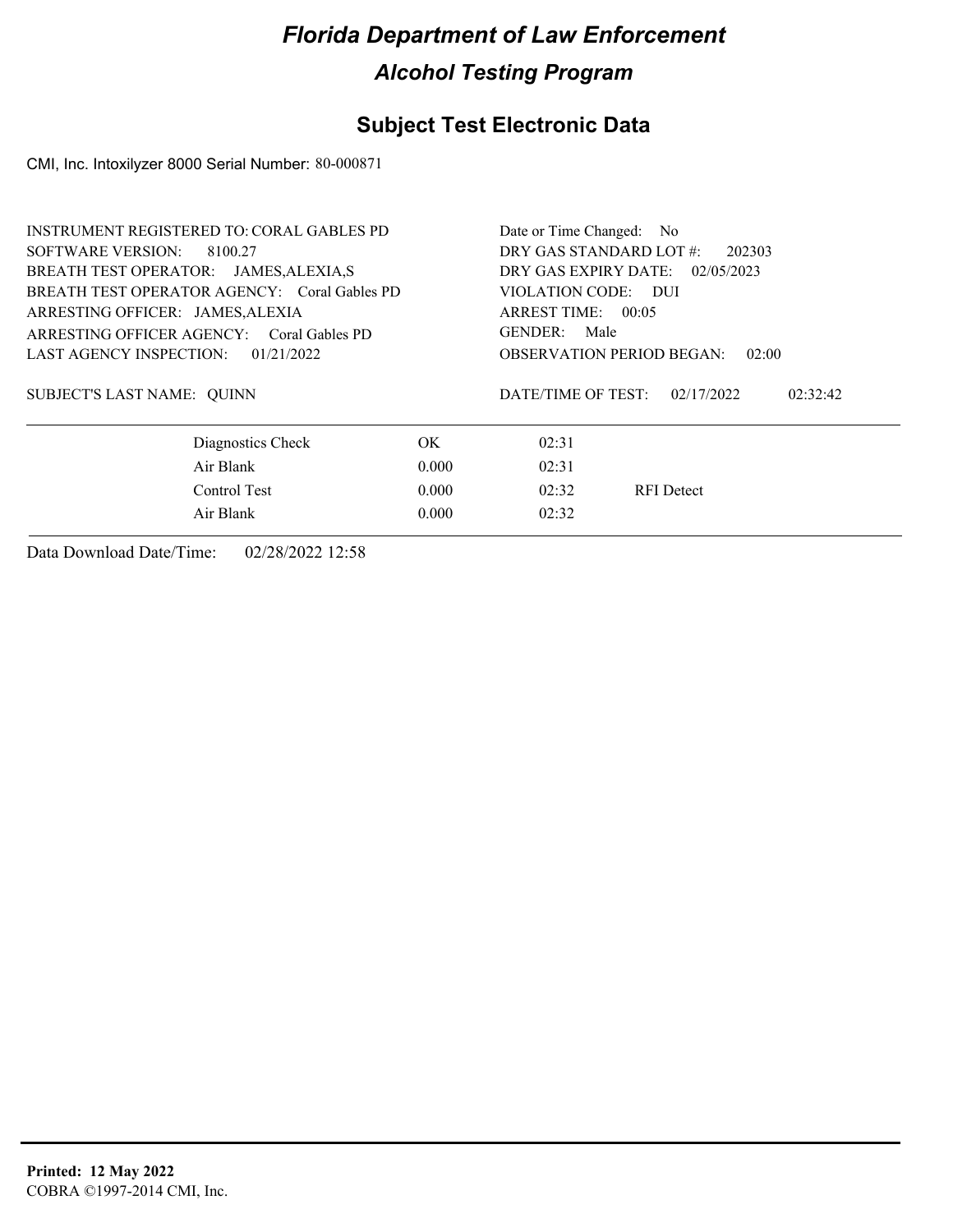### **Subject Test Electronic Data**

CMI, Inc. Intoxilyzer 8000 Serial Number: 80-000871

| <b>INSTRUMENT REGISTERED TO: CORAL GABLES PD</b> | Date or Time Changed: No                     |
|--------------------------------------------------|----------------------------------------------|
| <b>SOFTWARE VERSION:</b><br>8100.27              | DRY GAS STANDARD LOT #:<br>202303            |
| BREATH TEST OPERATOR: JAMES, ALEXIA, S           | DRY GAS EXPIRY DATE:<br>02/05/2023           |
| BREATH TEST OPERATOR AGENCY: Coral Gables PD     | VIOLATION CODE: DUI                          |
| ARRESTING OFFICER: JAMES, ALEXIA                 | ARREST TIME: 00:05                           |
| ARRESTING OFFICER AGENCY: Coral Gables PD        | <b>GENDER:</b><br>Male                       |
| <b>LAST AGENCY INSPECTION:</b><br>01/21/2022     | <b>OBSERVATION PERIOD BEGAN:</b><br>02:00    |
| SUBJECT'S LAST NAME: QUINN                       | DATE/TIME OF TEST:<br>02/17/2022<br>02:38:14 |
| Diagnostics Check<br>OK                          | 02:35                                        |
| Air Blank<br>0.000                               | 02:35                                        |
| Control Test<br>0.079                            | 02:36                                        |
| Air Blank<br>0.000                               | 02:36                                        |
| Subject Sample<br>#1                             | 02:36<br><b>Subject Test Refused</b>         |
| <b>Breath Volume</b><br>0.000                    | 02:36                                        |
| Air Blank<br>0.000                               | 02:37                                        |
| Control Test<br>0.079                            | 02:37                                        |
| Air Blank<br>0.000                               | 02:38                                        |
| OK<br>Diagnostics Check                          | 02:38                                        |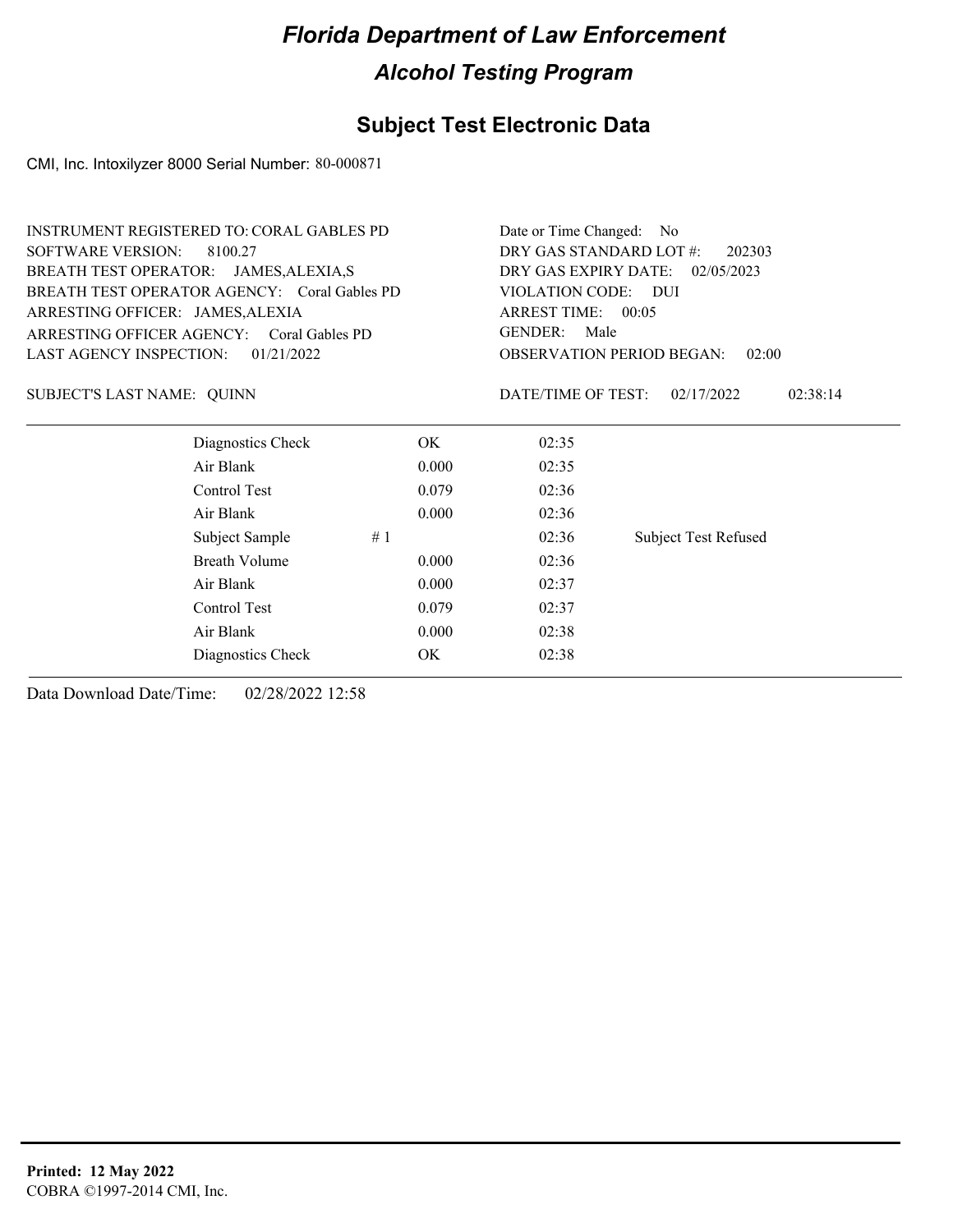### **Subject Test Electronic Data**

CMI, Inc. Intoxilyzer 8000 Serial Number: 80-000871

| INSTRUMENT REGISTERED TO: CORAL GABLES PD     | Date or Time Changed: No               |
|-----------------------------------------------|----------------------------------------|
| SOFTWARE VERSION: 8100.27                     | DRY GAS STANDARD LOT $\#$ : 202303     |
| BREATH TEST OPERATOR: RODRIGUEZ, ALEXANDER, E | DRY GAS EXPIRY DATE: $02/05/2023$      |
| BREATH TEST OPERATOR AGENCY: Coral Gables PD  | VIOLATION CODE: DUI                    |
| ARRESTING OFFICER: CLARKE, MICHAEL            | ARREST TIME: 08:22                     |
| ARRESTING OFFICER AGENCY: Coral Gables PD     | GENDER: Male                           |
| LAST AGENCY INSPECTION: $01/21/2022$          | <b>OBSERVATION PERIOD BEGAN: 08:50</b> |

#### SALVATIERRA PINO SUBJECT'S LAST NAME: DATE/TIME OF TEST:

DATE/TIME OF TEST: 02/20/2022 09:32:01

| Diagnostics Check    | OK    | 09:25 |
|----------------------|-------|-------|
| Air Blank            | 0.000 | 09:25 |
| Control Test         | 0.080 | 09:26 |
| Air Blank            | 0.000 | 09:26 |
| Subject Sample<br>#1 | 0.178 | 09:27 |
| <b>Breath Volume</b> | 2.082 | 09:27 |
| Air Blank            | 0.000 | 09:28 |
| Air Blank            | 0.000 | 09:30 |
| Subject Sample<br>#2 | 0.165 | 09:30 |
| <b>Breath Volume</b> | 2.000 | 09:30 |
| Air Blank            | 0.000 | 09:31 |
| Control Test         | 0.079 | 09:31 |
| Air Blank            | 0.000 | 09:31 |
| Diagnostics Check    | OK    | 09:32 |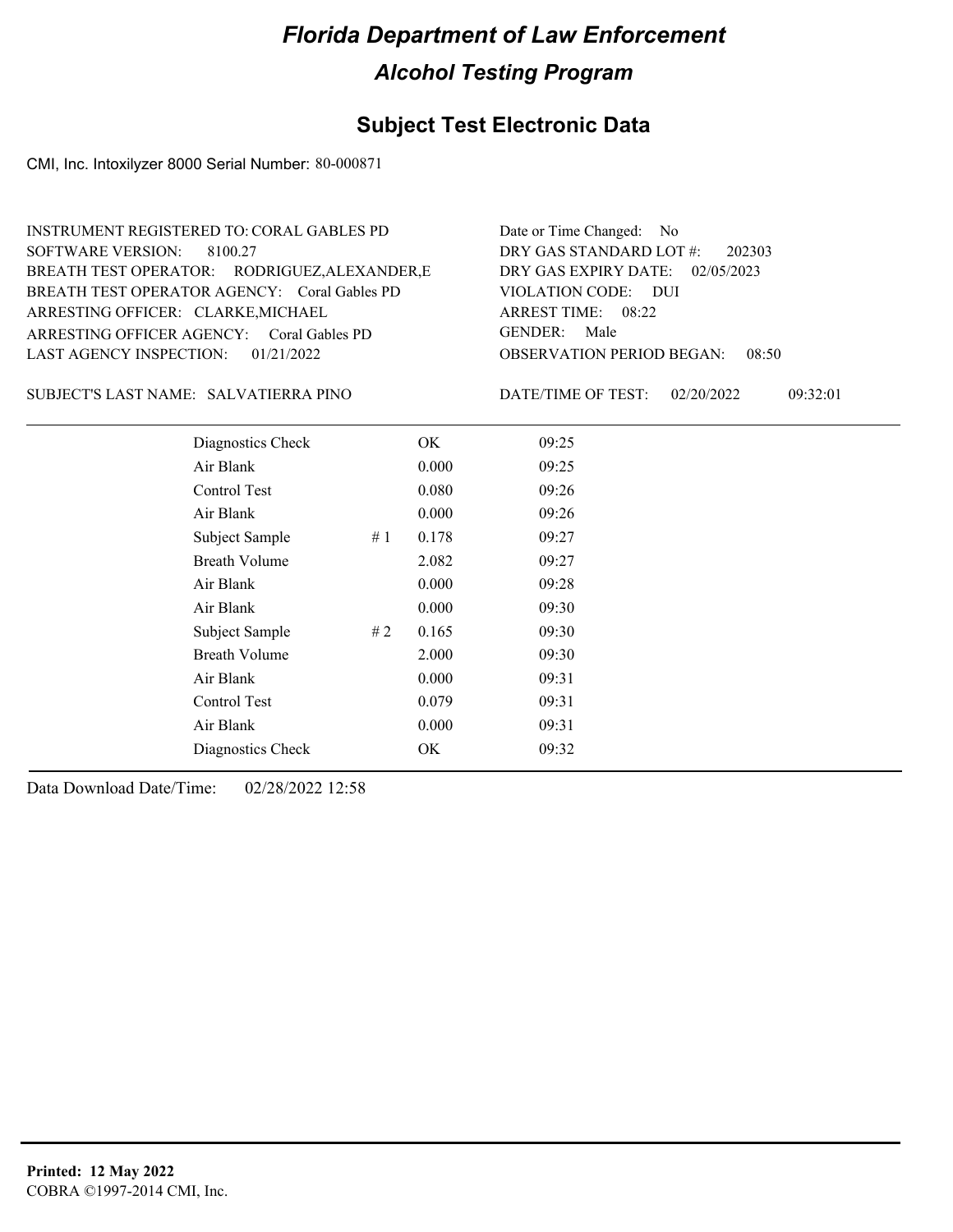### **Subject Test Electronic Data**

CMI, Inc. Intoxilyzer 8000 Serial Number: 80-000871

| INSTRUMENT REGISTERED TO: CORAL GABLES PD   | Date or Time Changed: No               |
|---------------------------------------------|----------------------------------------|
| SOFTWARE VERSION: 8100.27                   | DRY GAS STANDARD LOT $\#$ : 202303     |
| BREATH TEST OPERATOR: LANDA, CHELSY,        | DRY GAS EXPIRY DATE: 02/05/2023        |
| BREATH TEST OPERATOR AGENCY: South Miami PD | VIOLATION CODE: DUI                    |
| ARRESTING OFFICER: ALZATE, MELENNI          | ARREST TIME: $20:14$                   |
| ARRESTING OFFICER AGENCY: Coral Gables PD   | GENDER: Male                           |
| LAST AGENCY INSPECTION: $01/21/2022$        | <b>OBSERVATION PERIOD BEGAN:</b> 20:52 |

GOMEZ SUBJECT'S LAST NAME: DATE/TIME OF TEST:

DATE/TIME OF TEST: 02/26/2022 21:32:32

| Diagnostics Check    |    | OK    | 21:22 |
|----------------------|----|-------|-------|
| Air Blank            |    | 0.000 | 21:22 |
| <b>Control Test</b>  |    | 0.080 | 21:23 |
| Air Blank            |    | 0.000 | 21:23 |
| Subject Sample       | #1 | 0.231 | 21:25 |
| <b>Breath Volume</b> |    | 1.468 | 21:25 |
| Air Blank            |    | 0.000 | 21:25 |
| Air Blank            |    | 0.000 | 21:27 |
| Subject Sample       | #2 | 0.224 | 21:30 |
| <b>Breath Volume</b> |    | 1.304 | 21:30 |
| Air Blank            |    | 0.000 | 21:31 |
| Control Test         |    | 0.080 | 21:31 |
| Air Blank            |    | 0.000 | 21:32 |
| Diagnostics Check    |    | OK    | 21:32 |
|                      |    |       |       |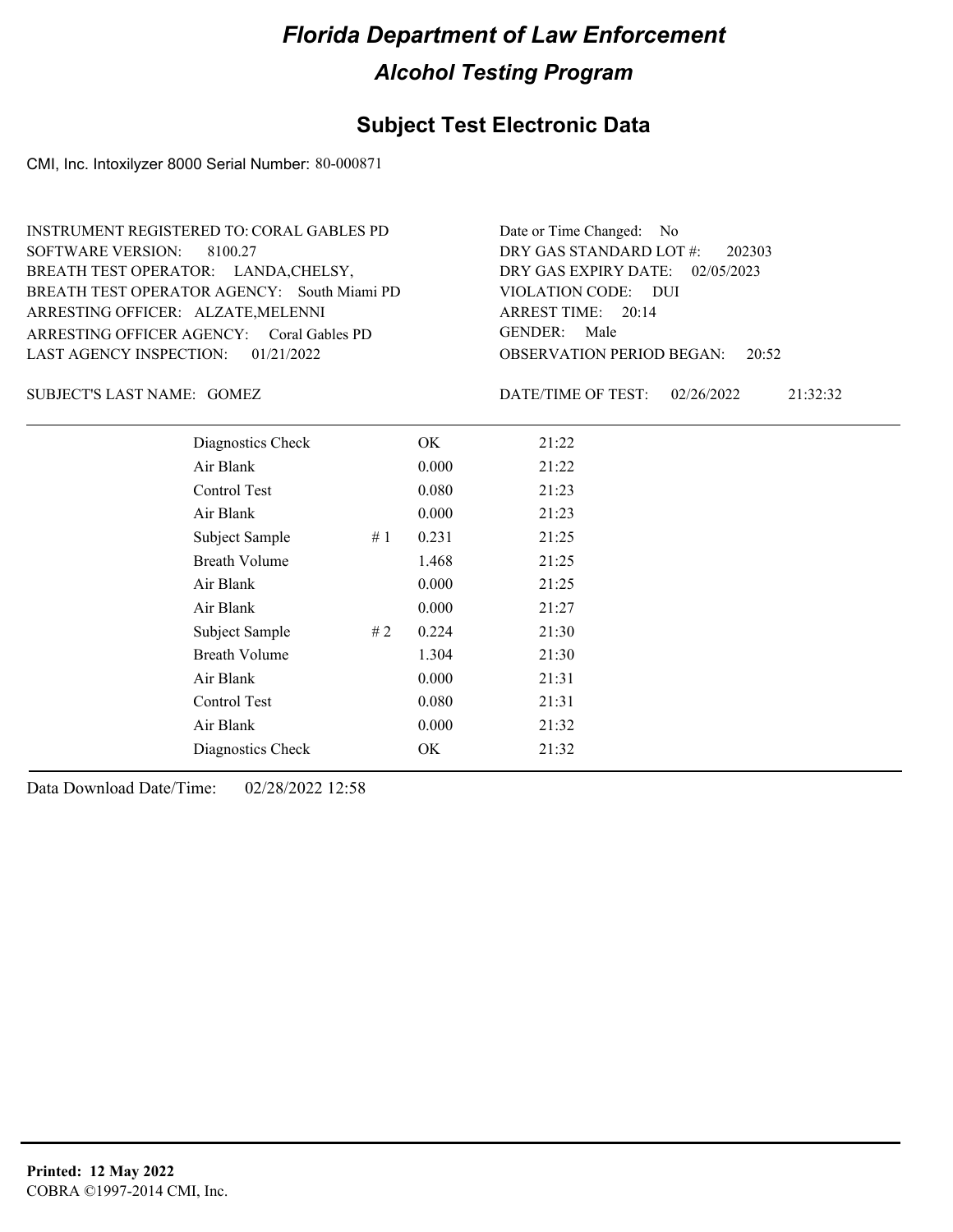### **Subject Test Electronic Data**

CMI, Inc. Intoxilyzer 8000 Serial Number: 80-000873

| <b>INSTRUMENT REGISTERED TO: MIAMI PD</b> |                                       |                                    | Date or Time Changed:<br>- No      |                             |  |
|-------------------------------------------|---------------------------------------|------------------------------------|------------------------------------|-----------------------------|--|
| <b>SOFTWARE VERSION:</b>                  | 8100.27                               | DRY GAS STANDARD LOT #:<br>1506449 |                                    |                             |  |
| BREATH TEST OPERATOR: PASTOR, JOSE, F     |                                       |                                    | DRY GAS EXPIRY DATE:<br>06/10/2024 |                             |  |
|                                           | BREATH TEST OPERATOR AGENCY: Miami PD |                                    | VIOLATION CODE: DUI                |                             |  |
| ARRESTING OFFICER: MARRERO, MARCOS        |                                       |                                    | ARREST TIME: 08:00                 |                             |  |
| ARRESTING OFFICER AGENCY:                 | Miami PD                              |                                    | <b>GENDER:</b><br>Male             |                             |  |
| <b>LAST AGENCY INSPECTION:</b>            | 01/24/2022                            |                                    | <b>OBSERVATION PERIOD BEGAN:</b>   | 08:55                       |  |
| <b>SUBJECT'S LAST NAME: SETOUHI</b>       |                                       |                                    | DATE/TIME OF TEST:                 | 09:19:19<br>02/25/2022      |  |
|                                           | Diagnostics Check                     | OK.                                | 09:16                              |                             |  |
|                                           | Air Blank                             | 0.000                              | 09:16                              |                             |  |
|                                           | Control Test                          | 0.081                              | 09:17                              |                             |  |
|                                           | Air Blank                             | 0.000                              | 09:17                              |                             |  |
|                                           | Subject Sample<br>#1                  |                                    | 09:17                              | <b>Subject Test Refused</b> |  |
|                                           | <b>Breath Volume</b>                  | 0.000                              | 09:17                              |                             |  |
|                                           | Air Blank                             | 0.000                              | 09:18                              |                             |  |
|                                           | Control Test                          | 0.080                              | 09:18                              |                             |  |
|                                           | Air Blank                             | 0.000                              | 09:19                              |                             |  |
|                                           | Diagnostics Check                     | OK                                 | 09:19                              |                             |  |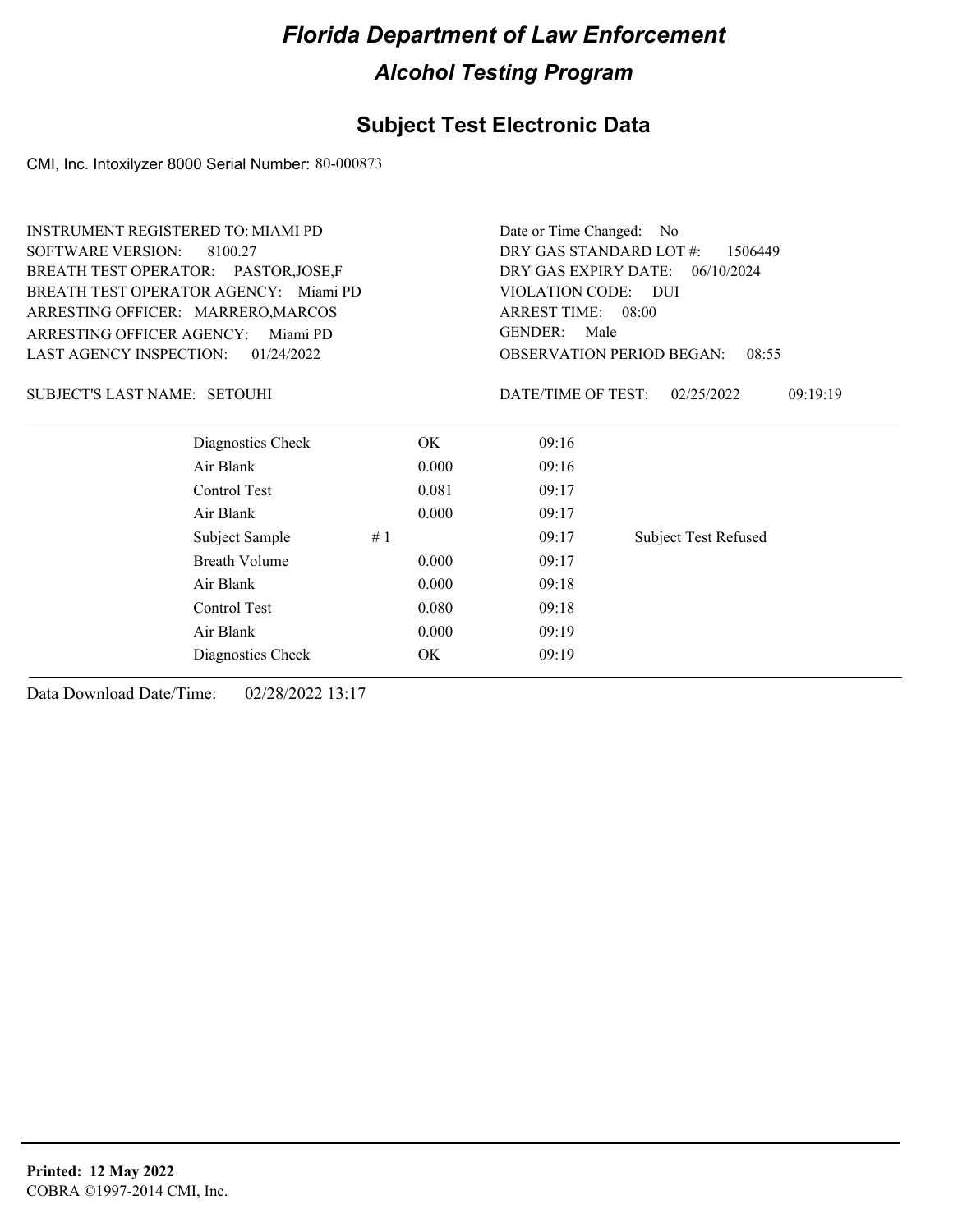### **Subject Test Electronic Data**

CMI, Inc. Intoxilyzer 8000 Serial Number: 80-000875

| INSTRUMENT REGISTERED TO: CALHOUN COUNTY SO | Date or Time Changed: No               |
|---------------------------------------------|----------------------------------------|
| SOFTWARE VERSION: 8100.27                   | DRY GAS STANDARD LOT $\#$ : 1482048    |
| BREATH TEST OPERATOR: LINCOLN, TREY, B      | DRY GAS EXPIRY DATE: 04/21/2024        |
| BREATH TEST OPERATOR AGENCY: FHP Troop A    | VIOLATION CODE: DUI                    |
| ARRESTING OFFICER: LINCOLN, TREY            | ARREST TIME: 23:45                     |
| ARRESTING OFFICER AGENCY: FHP Troop A       | GENDER: Female                         |
| LAST AGENCY INSPECTION: $02/16/2022$        | <b>OBSERVATION PERIOD BEGAN: 00:12</b> |

SUBJECT'S LAST NAME: BARNES DATE/TIME OF TEST:

DATE/TIME OF TEST: 02/18/2022 00:43:49

| Diagnostics Check    | OK    | 00:32 |                    |
|----------------------|-------|-------|--------------------|
| Air Blank            | 0.000 | 00:32 |                    |
| Control Test         | 0.081 | 00:33 |                    |
| Air Blank            | 0.000 | 00:33 |                    |
| Subject Sample<br>#1 |       | 00:36 | No Sample Provided |
| <b>Breath Volume</b> | 0.000 | 00:36 |                    |
| Air Blank            | 0.000 | 00:37 |                    |
| Air Blank            | 0.000 | 00:39 |                    |
| Subject Sample<br>#2 |       | 00:42 | No Sample Provided |
| <b>Breath Volume</b> | 0.000 | 00:42 |                    |
| Air Blank            | 0.000 | 00:42 |                    |
| Control Test         | 0.081 | 00:43 |                    |
| Air Blank            | 0.000 | 00:43 |                    |
| Diagnostics Check    | OK    | 00:43 |                    |
|                      |       |       |                    |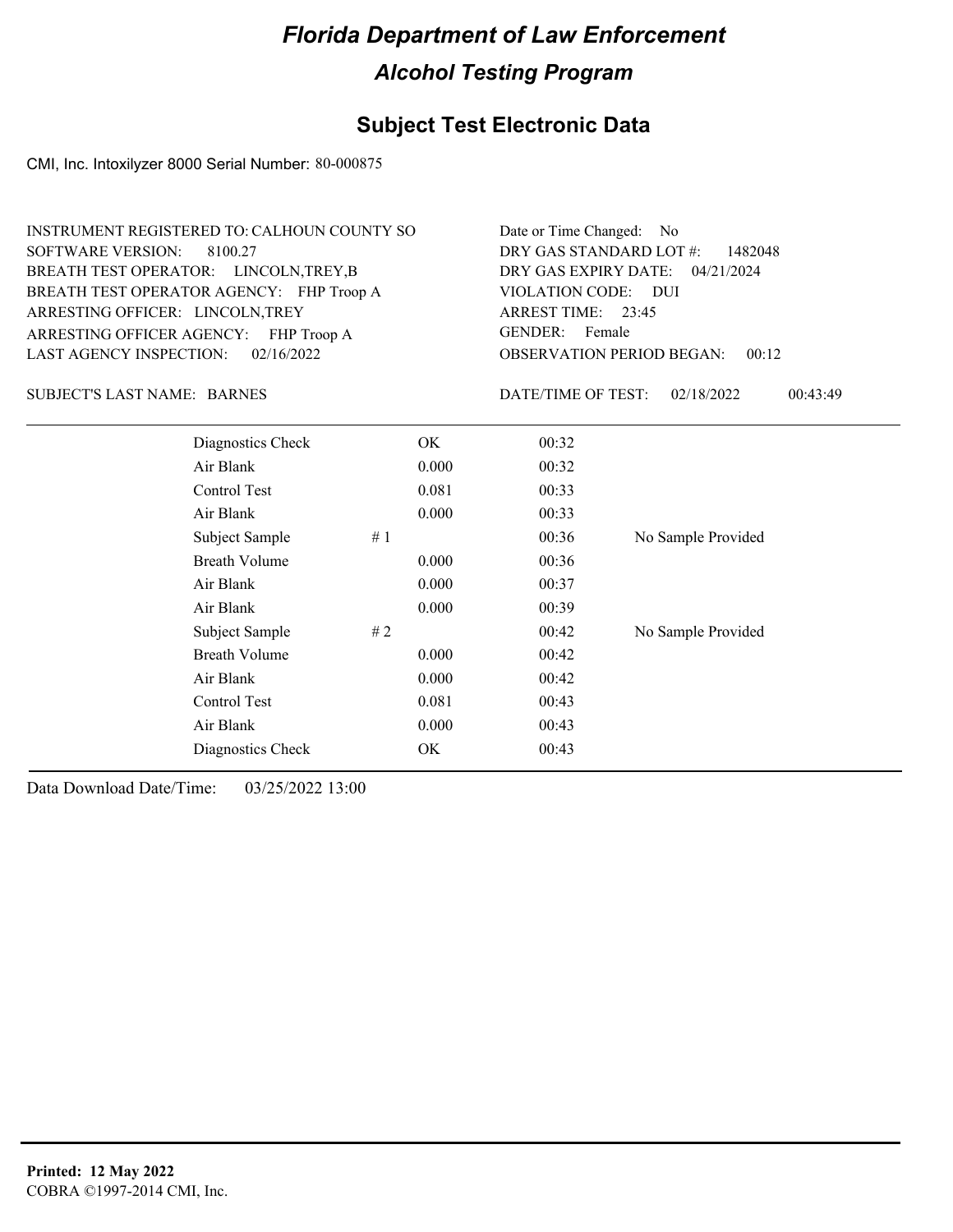### **Subject Test Electronic Data**

CMI, Inc. Intoxilyzer 8000 Serial Number: 80-000875

|                                        | <b>INSTRUMENT REGISTERED TO: CALHOUN COUNTY SO</b> |    |       | Date or Time Changed: No         |                        |
|----------------------------------------|----------------------------------------------------|----|-------|----------------------------------|------------------------|
| <b>SOFTWARE VERSION:</b>               | 8100.27                                            |    |       | DRY GAS STANDARD LOT #:          | 1482048                |
| BREATH TEST OPERATOR: LINCOLN, TREY, B |                                                    |    |       | DRY GAS EXPIRY DATE: 04/21/2024  |                        |
|                                        | BREATH TEST OPERATOR AGENCY: FHP Troop A           |    |       | VIOLATION CODE: DUI              |                        |
| ARRESTING OFFICER: LINCOLN, TREY       |                                                    |    |       | ARREST TIME: 21:18               |                        |
|                                        | ARRESTING OFFICER AGENCY: FHP Troop A              |    |       | GENDER:<br>Male                  |                        |
| <b>LAST AGENCY INSPECTION:</b>         | 02/16/2022                                         |    |       | <b>OBSERVATION PERIOD BEGAN:</b> | 21:28                  |
|                                        |                                                    |    |       |                                  |                        |
| SUBJECT'S LAST NAME: BOZEMAN           |                                                    |    |       | DATE/TIME OF TEST:               | 02/25/2022<br>21:53:44 |
|                                        |                                                    |    |       |                                  |                        |
|                                        | Diagnostics Check                                  |    | OK.   | 21:49                            |                        |
|                                        | Air Blank                                          |    | 0.000 | 21:49                            |                        |
|                                        | Control Test                                       |    | 0.083 | 21:49                            |                        |
|                                        | Air Blank                                          |    | 0.000 | 21:50                            |                        |
|                                        | Subject Sample                                     | #1 | 0.118 | 21:52                            |                        |
|                                        | <b>Breath Volume</b>                               |    | 2.234 | 21:52                            |                        |
|                                        | Air Blank                                          |    |       | 21:53                            | <b>RFI</b> Detect      |
|                                        | Air Blank                                          |    |       | 21:53                            | <b>RFI</b> Detect      |
|                                        | Air Blank                                          |    |       | 21:53                            | <b>RFI</b> Detect      |
|                                        |                                                    |    |       |                                  |                        |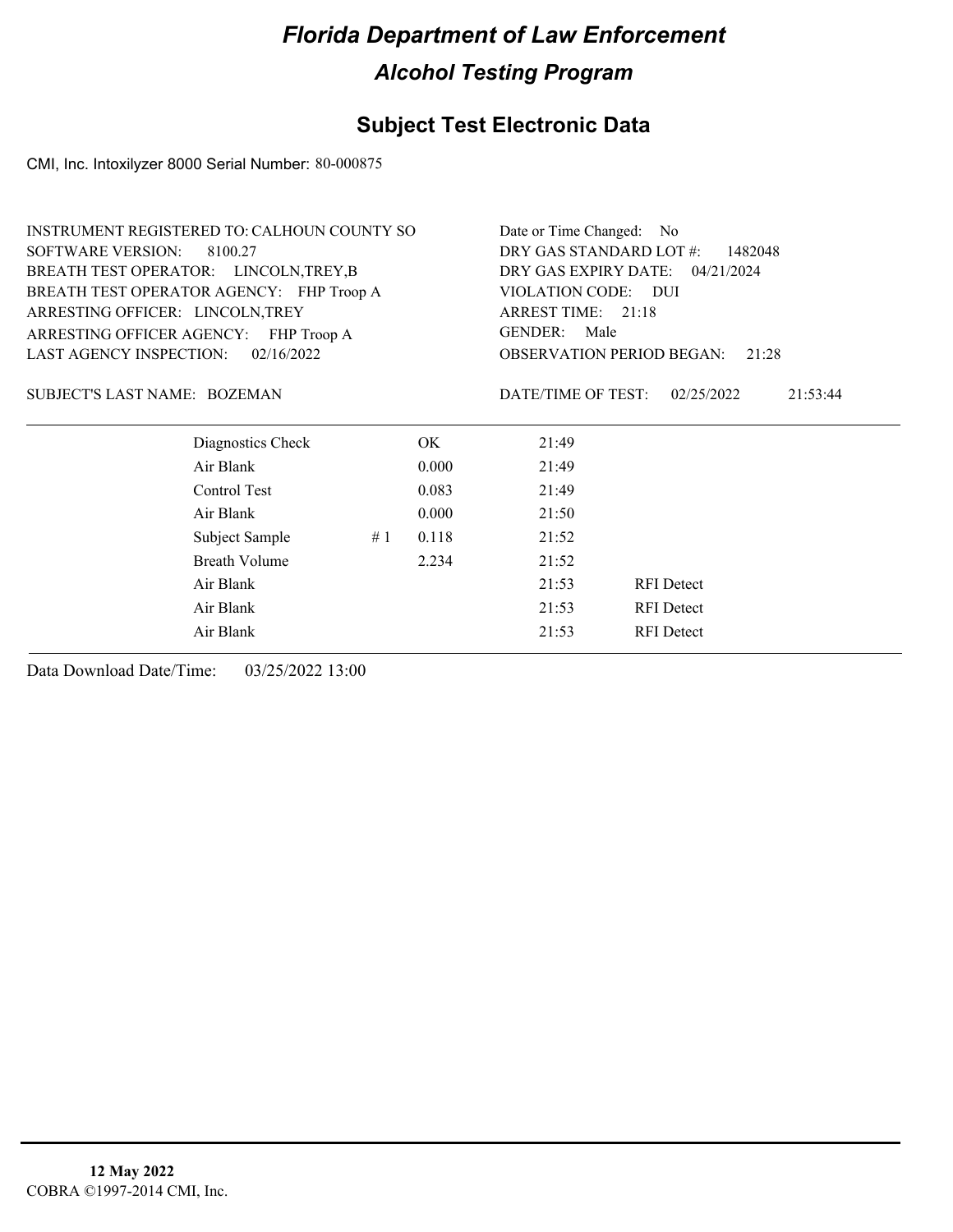### **Subject Test Electronic Data**

CMI, Inc. Intoxilyzer 8000 Serial Number: 80-000875

| INSTRUMENT REGISTERED TO: CALHOUN COUNTY SO | Date or Time Changed: No                     |  |  |  |
|---------------------------------------------|----------------------------------------------|--|--|--|
| SOFTWARE VERSION: 8100.27                   | DRY GAS STANDARD LOT #:<br>1482048           |  |  |  |
| BREATH TEST OPERATOR: LINCOLN, TREY, B      | DRY GAS EXPIRY DATE: 04/21/2024              |  |  |  |
| BREATH TEST OPERATOR AGENCY: FHP Troop A    | VIOLATION CODE: DUI                          |  |  |  |
| ARRESTING OFFICER: LINCOLN, TREY            | ARREST TIME: 21:18                           |  |  |  |
| ARRESTING OFFICER AGENCY: FHP Troop A       | GENDER:<br>Male                              |  |  |  |
| LAST AGENCY INSPECTION: 02/16/2022          | OBSERVATION PERIOD BEGAN:<br>21:28           |  |  |  |
| SUBJECT'S LAST NAME: BOZEMAN                | DATE/TIME OF TEST:<br>02/25/2022<br>21:57:34 |  |  |  |
| Diagnostics Check<br>OK.                    | 21:57                                        |  |  |  |
| Air Blank                                   | 21:57<br><b>RFI</b> Detect                   |  |  |  |
| Air Blank                                   | <b>RFI</b> Detect<br>21:57                   |  |  |  |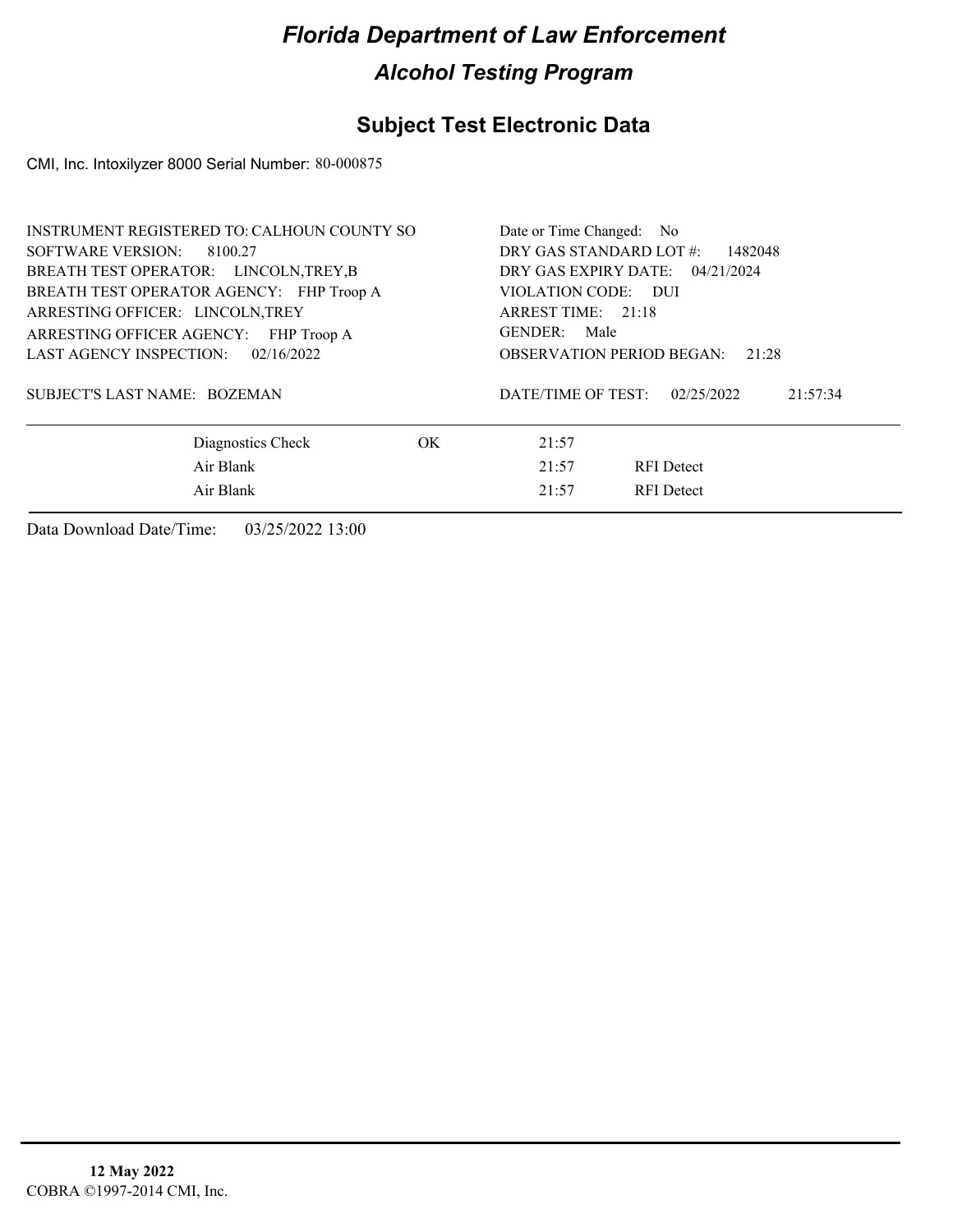### **Subject Test Electronic Data**

CMI, Inc. Intoxilyzer 8000 Serial Number: 80-000875

| INSTRUMENT REGISTERED TO: CALHOUN COUNTY SO | Date or Time Changed: No               |
|---------------------------------------------|----------------------------------------|
| SOFTWARE VERSION: 8100.27                   | DRY GAS STANDARD LOT #: 1482048        |
| BREATH TEST OPERATOR: LINCOLN, TREY, B      | DRY GAS EXPIRY DATE: 04/21/2024        |
| BREATH TEST OPERATOR AGENCY: FHP Troop A    | VIOLATION CODE: DUI                    |
| ARRESTING OFFICER: LINCOLN, TREY            | ARREST TIME: 21:18                     |
| ARRESTING OFFICER AGENCY: FHP Troop A       | GENDER: Male                           |
| LAST AGENCY INSPECTION: 02/16/2022          | <b>OBSERVATION PERIOD BEGAN: 21:28</b> |

BOZEMAN SUBJECT'S LAST NAME: DATE/TIME OF TEST:

DATE/TIME OF TEST: 02/25/2022 22:07:20

| Diagnostics Check    |    | OK    | 22:00 |  |
|----------------------|----|-------|-------|--|
| Air Blank            |    | 0.000 | 22:00 |  |
| Control Test         |    | 0.082 | 22:00 |  |
| Air Blank            |    | 0.000 | 22:01 |  |
| Subject Sample       | #1 | 0.108 | 22:02 |  |
| <b>Breath Volume</b> |    | 1.386 | 22:02 |  |
| Air Blank            |    | 0.000 | 22:02 |  |
| Air Blank            |    | 0.000 | 22:04 |  |
| Subject Sample       | #2 | 0.114 | 22:05 |  |
| <b>Breath Volume</b> |    | 1.996 | 22:05 |  |
| Air Blank            |    | 0.000 | 22:06 |  |
| Control Test         |    | 0.082 | 22:06 |  |
| Air Blank            |    | 0.000 | 22:07 |  |
| Diagnostics Check    |    | OK    | 22:07 |  |
|                      |    |       |       |  |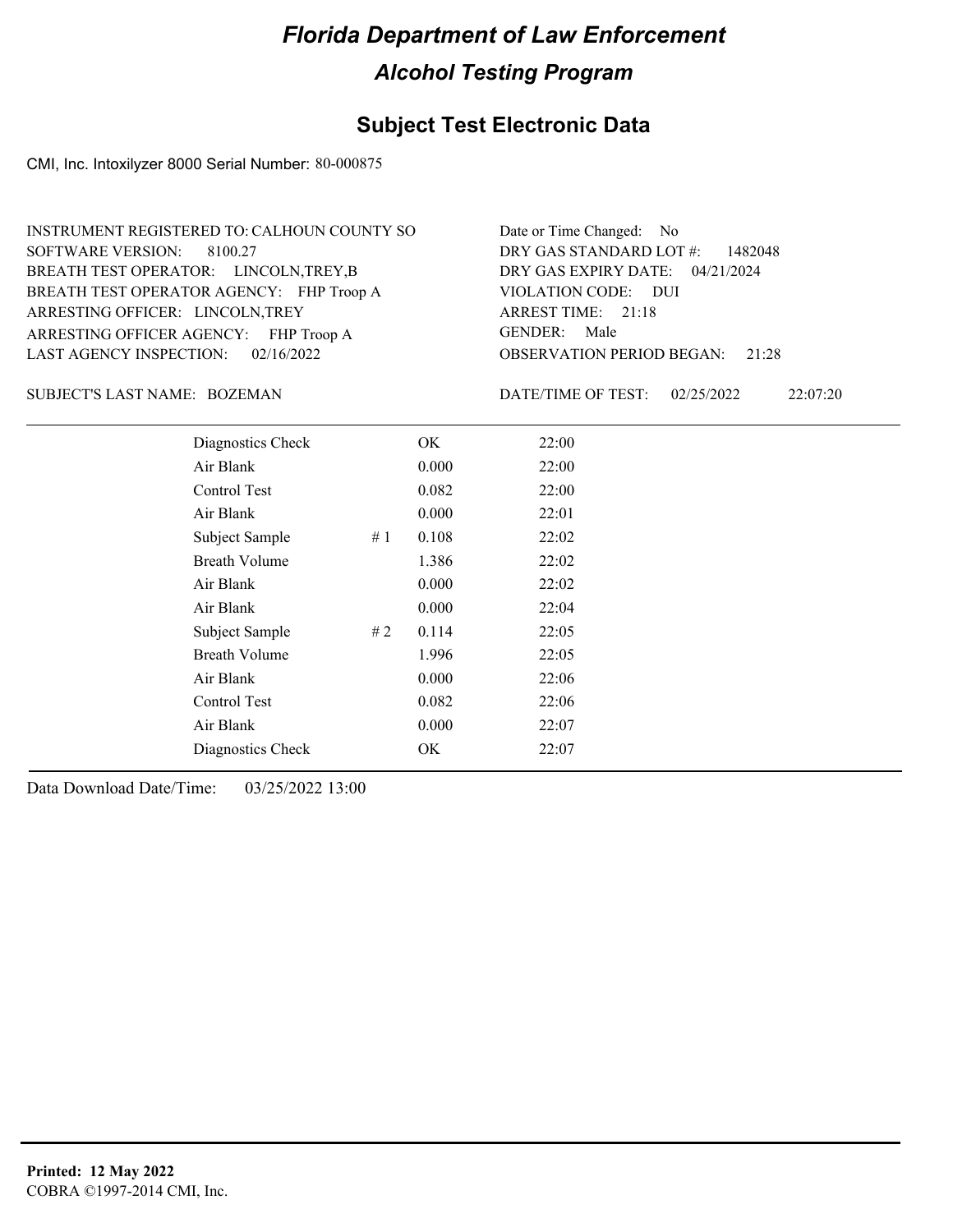### **Subject Test Electronic Data**

CMI, Inc. Intoxilyzer 8000 Serial Number: 80-000882

|                                            | <b>INSTRUMENT REGISTERED TO: MIAMI-DADE PD</b> |                                       |                                           | Date or Time Changed: No    |  |  |
|--------------------------------------------|------------------------------------------------|---------------------------------------|-------------------------------------------|-----------------------------|--|--|
| <b>SOFTWARE VERSION:</b>                   | 8100.27                                        | DRY GAS STANDARD LOT #:<br>05620080A1 |                                           |                             |  |  |
| BREATH TEST OPERATOR: RIOS, JOEL,          |                                                | DRY GAS EXPIRY DATE: 04/05/2022       |                                           |                             |  |  |
| BREATH TEST OPERATOR AGENCY: MIAMI-DADE PD |                                                | VIOLATION CODE: DUI                   |                                           |                             |  |  |
| ARRESTING OFFICER: RIOS, JOEL              |                                                | ARREST TIME: 15:34                    |                                           |                             |  |  |
| <b>ARRESTING OFFICER AGENCY:</b>           | MIAMI-DADE PD                                  |                                       | <b>GENDER:</b><br>Male                    |                             |  |  |
| <b>LAST AGENCY INSPECTION:</b>             | 02/02/2022                                     |                                       | <b>OBSERVATION PERIOD BEGAN:</b><br>16:12 |                             |  |  |
| SUBJECT'S LAST NAME: ALVA FUENTES          |                                                |                                       | DATE/TIME OF TEST:                        | 02/07/2022<br>16:35:48      |  |  |
|                                            | Diagnostics Check                              | OK.                                   | 16:32                                     |                             |  |  |
| Air Blank                                  |                                                | 0.000                                 | 16:33                                     |                             |  |  |
|                                            | Control Test                                   | 0.079                                 | 16:33                                     |                             |  |  |
| Air Blank                                  |                                                | 0.000                                 | 16:34                                     |                             |  |  |
|                                            | Subject Sample                                 | #1                                    | 16:34                                     | <b>Subject Test Refused</b> |  |  |
|                                            | <b>Breath Volume</b>                           | 0.000                                 | 16:34                                     |                             |  |  |
| Air Blank                                  |                                                | 0.000                                 | 16:34                                     |                             |  |  |
|                                            | Control Test                                   | 0.080                                 | 16:35                                     |                             |  |  |
| Air Blank                                  |                                                | 0.000                                 | 16:35                                     |                             |  |  |
|                                            | Diagnostics Check                              | OK                                    | 16:35                                     |                             |  |  |
|                                            |                                                |                                       |                                           |                             |  |  |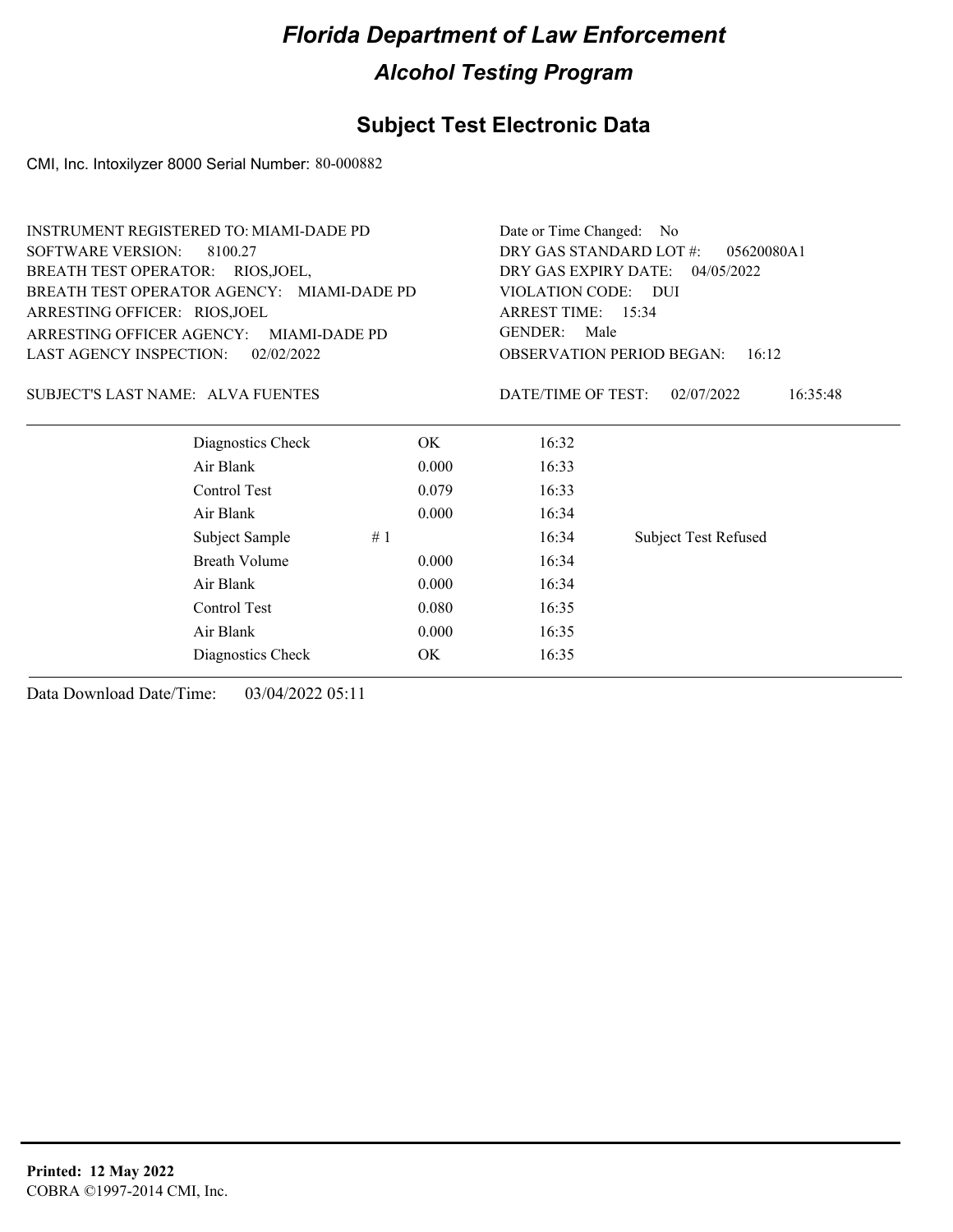### **Subject Test Electronic Data**

CMI, Inc. Intoxilyzer 8000 Serial Number: 80-000882

| <b>SOFTWARE VERSION:</b><br>DRY GAS STANDARD LOT #:<br>8100.27<br>05620080A1<br>DRY GAS EXPIRY DATE:<br>BREATH TEST OPERATOR: REYES, VANESSA,<br>04/05/2022<br>BREATH TEST OPERATOR AGENCY: MIAMI-DADE PD<br>VIOLATION CODE: DUI<br>ARRESTING OFFICER: MORETON, MYKELL<br>ARREST TIME: 02:24<br><b>GENDER:</b><br>Male<br>ARRESTING OFFICER AGENCY: MIAMI-DADE PD<br><b>LAST AGENCY INSPECTION:</b><br><b>OBSERVATION PERIOD BEGAN:</b><br>02/02/2022<br>03:00<br>SUBJECT'S LAST NAME: GARCIA VAZQUEZ<br>DATE/TIME OF TEST:<br>03:29:10<br>02/15/2022<br>Diagnostics Check<br>OK.<br>03:26<br>Air Blank<br>03:26<br>0.000<br>Control Test<br>0.081<br>03:27<br>Air Blank<br>0.000<br>03:27<br><b>Subject Test Refused</b><br>Subject Sample<br>#1<br>03:27<br><b>Breath Volume</b><br>0.000<br>03:27<br>Air Blank<br>0.000<br>03:28<br>Control Test<br>0.081<br>03:28<br>Air Blank<br>0.000<br>03:29<br>OK<br>03:29<br>Diagnostics Check | <b>INSTRUMENT REGISTERED TO: MIAMI-DADE PD</b> |  | Date or Time Changed: No |  |  |
|------------------------------------------------------------------------------------------------------------------------------------------------------------------------------------------------------------------------------------------------------------------------------------------------------------------------------------------------------------------------------------------------------------------------------------------------------------------------------------------------------------------------------------------------------------------------------------------------------------------------------------------------------------------------------------------------------------------------------------------------------------------------------------------------------------------------------------------------------------------------------------------------------------------------------------------|------------------------------------------------|--|--------------------------|--|--|
|                                                                                                                                                                                                                                                                                                                                                                                                                                                                                                                                                                                                                                                                                                                                                                                                                                                                                                                                          |                                                |  |                          |  |  |
|                                                                                                                                                                                                                                                                                                                                                                                                                                                                                                                                                                                                                                                                                                                                                                                                                                                                                                                                          |                                                |  |                          |  |  |
|                                                                                                                                                                                                                                                                                                                                                                                                                                                                                                                                                                                                                                                                                                                                                                                                                                                                                                                                          |                                                |  |                          |  |  |
|                                                                                                                                                                                                                                                                                                                                                                                                                                                                                                                                                                                                                                                                                                                                                                                                                                                                                                                                          |                                                |  |                          |  |  |
|                                                                                                                                                                                                                                                                                                                                                                                                                                                                                                                                                                                                                                                                                                                                                                                                                                                                                                                                          |                                                |  |                          |  |  |
|                                                                                                                                                                                                                                                                                                                                                                                                                                                                                                                                                                                                                                                                                                                                                                                                                                                                                                                                          |                                                |  |                          |  |  |
|                                                                                                                                                                                                                                                                                                                                                                                                                                                                                                                                                                                                                                                                                                                                                                                                                                                                                                                                          |                                                |  |                          |  |  |
|                                                                                                                                                                                                                                                                                                                                                                                                                                                                                                                                                                                                                                                                                                                                                                                                                                                                                                                                          |                                                |  |                          |  |  |
|                                                                                                                                                                                                                                                                                                                                                                                                                                                                                                                                                                                                                                                                                                                                                                                                                                                                                                                                          |                                                |  |                          |  |  |
|                                                                                                                                                                                                                                                                                                                                                                                                                                                                                                                                                                                                                                                                                                                                                                                                                                                                                                                                          |                                                |  |                          |  |  |
|                                                                                                                                                                                                                                                                                                                                                                                                                                                                                                                                                                                                                                                                                                                                                                                                                                                                                                                                          |                                                |  |                          |  |  |
|                                                                                                                                                                                                                                                                                                                                                                                                                                                                                                                                                                                                                                                                                                                                                                                                                                                                                                                                          |                                                |  |                          |  |  |
|                                                                                                                                                                                                                                                                                                                                                                                                                                                                                                                                                                                                                                                                                                                                                                                                                                                                                                                                          |                                                |  |                          |  |  |
|                                                                                                                                                                                                                                                                                                                                                                                                                                                                                                                                                                                                                                                                                                                                                                                                                                                                                                                                          |                                                |  |                          |  |  |
|                                                                                                                                                                                                                                                                                                                                                                                                                                                                                                                                                                                                                                                                                                                                                                                                                                                                                                                                          |                                                |  |                          |  |  |
|                                                                                                                                                                                                                                                                                                                                                                                                                                                                                                                                                                                                                                                                                                                                                                                                                                                                                                                                          |                                                |  |                          |  |  |
|                                                                                                                                                                                                                                                                                                                                                                                                                                                                                                                                                                                                                                                                                                                                                                                                                                                                                                                                          |                                                |  |                          |  |  |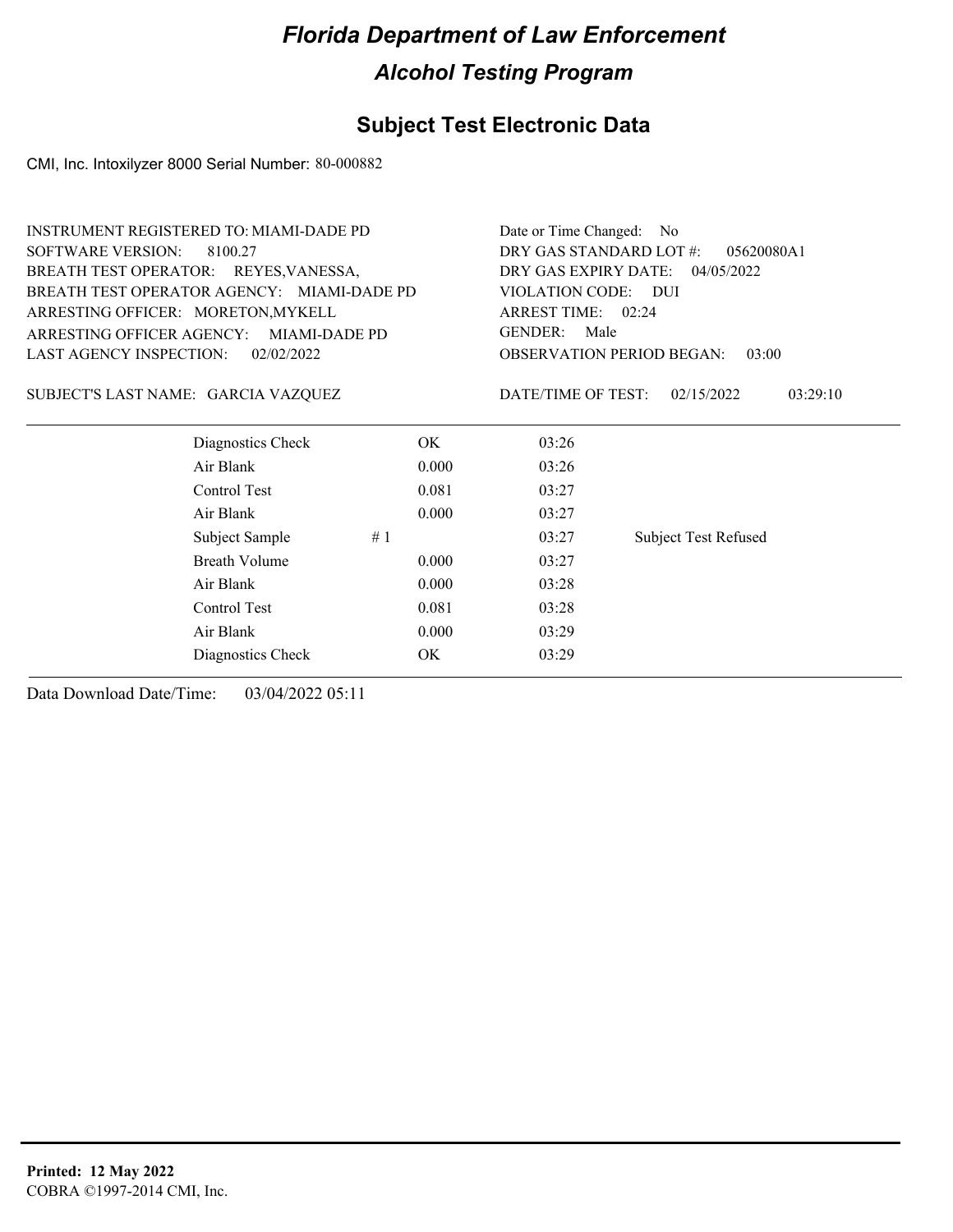### **Subject Test Electronic Data**

CMI, Inc. Intoxilyzer 8000 Serial Number: 80-000882

ARRESTING OFFICER AGENCY: GENDER: MIAMI-DADE PD BREATH TEST OPERATOR AGENCY: MIAMI-DADE PD VIOLATION CODE: SOFTWARE VERSION: 8100.27 ARRESTING OFFICER: FLORIAN,ROLANDO BREATH TEST OPERATOR: FLORIAN,ROLANDO,I LAST AGENCY INSPECTION: 02/02/2022 INSTRUMENT REGISTERED TO: MIAMI-DADE PD

OBSERVATION PERIOD BEGAN: 20:20 VIOLATION CODE: DUI ARREST TIME: 20:18 04/05/2022 DRY GAS EXPIRY DATE: 05620080A1 DRY GAS STANDARD LOT #: Date or Time Changed: No GENDER: Female

BAENA SUBJECT'S LAST NAME: DATE/TIME OF TEST:

DATE/TIME OF TEST: 02/18/2022 21:11:07

| Diagnostics Check    |    | OK    | 21:03 |
|----------------------|----|-------|-------|
| Air Blank            |    | 0.000 | 21:03 |
| Control Test         |    | 0.080 | 21:03 |
| Air Blank            |    | 0.000 | 21:04 |
| Subject Sample       | #1 | 0.194 | 21:05 |
| <b>Breath Volume</b> |    | 1.550 | 21:05 |
| Air Blank            |    | 0.000 | 21:06 |
| Air Blank            |    | 0.000 | 21:08 |
| Subject Sample       | #2 | 0.190 | 21:09 |
| <b>Breath Volume</b> |    | 1.613 | 21:09 |
| Air Blank            |    | 0.000 | 21:10 |
| Control Test         |    | 0.079 | 21:10 |
| Air Blank            |    | 0.000 | 21:11 |
| Diagnostics Check    |    | OK.   | 21:11 |
|                      |    |       |       |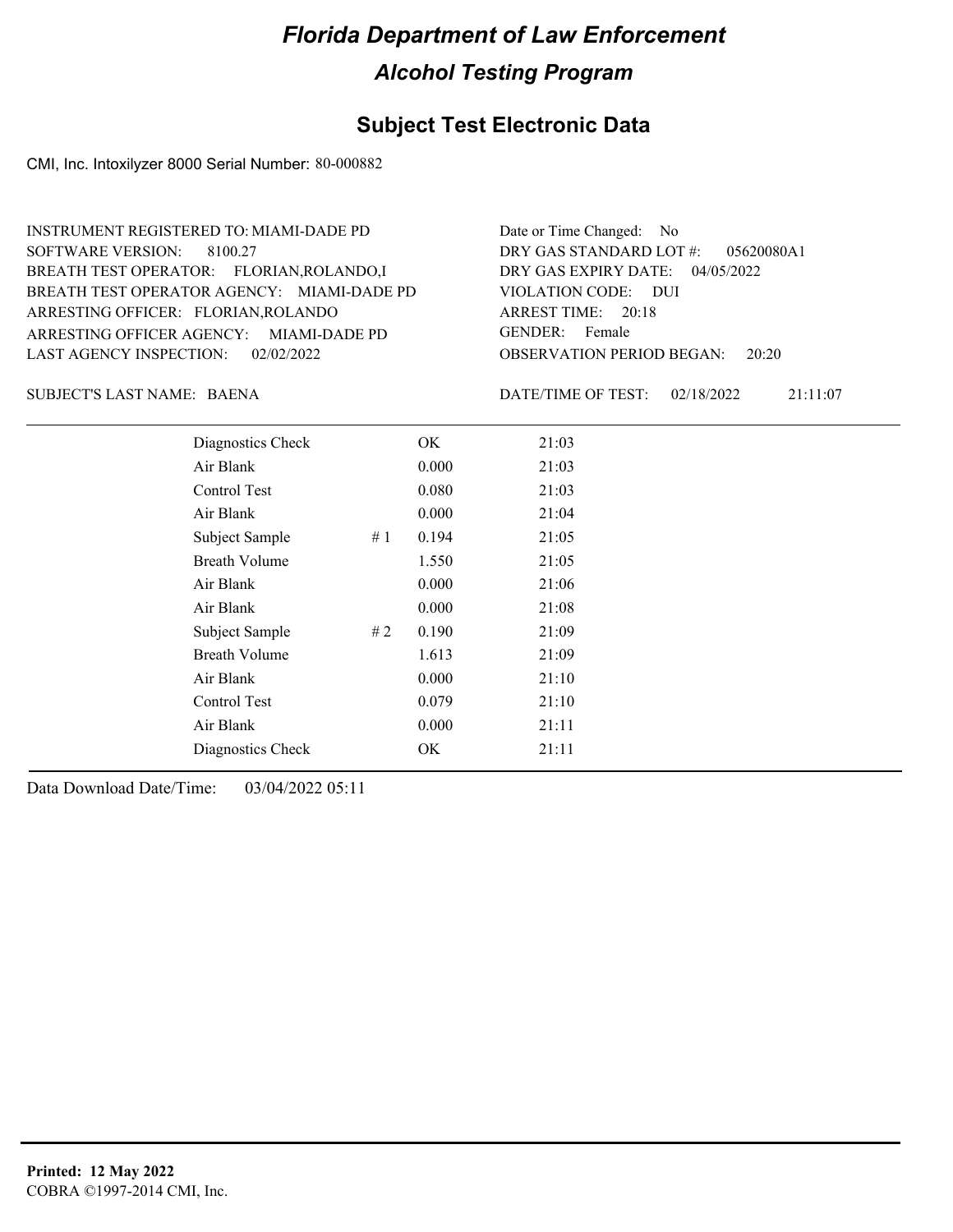### **Subject Test Electronic Data**

CMI, Inc. Intoxilyzer 8000 Serial Number: 80-000882

ARRESTING OFFICER AGENCY: GENDER: MIAMI-DADE PD BREATH TEST OPERATOR AGENCY: MIAMI-DADE PD VIOLATION CODE: SOFTWARE VERSION: 8100.27 ARRESTING OFFICER: MORETON, MYKELL BREATH TEST OPERATOR: REYES, VANESSA, LAST AGENCY INSPECTION: 02/02/2022 INSTRUMENT REGISTERED TO: MIAMI-DADE PD

OBSERVATION PERIOD BEGAN: 00:35 VIOLATION CODE: DUI ARREST TIME: 00:10 04/05/2022 DRY GAS EXPIRY DATE: 05620080A1 DRY GAS STANDARD LOT #: Date or Time Changed: Yes GENDER: Male

ROQUE SUBJECT'S LAST NAME: DATE/TIME OF TEST:

DATE/TIME OF TEST: 02/21/2022 01:10:38

| Diagnostics Check    |    | OK    | 01:04 |
|----------------------|----|-------|-------|
| Air Blank            |    | 0.000 | 01:05 |
| Control Test         |    | 0.080 | 01:05 |
| Air Blank            |    | 0.000 | 01:05 |
| Subject Sample       | #1 | 0.000 | 01:06 |
| <b>Breath Volume</b> |    | 2.046 | 01:06 |
| Air Blank            |    | 0.000 | 01:06 |
| Air Blank            |    | 0.000 | 01:08 |
| Subject Sample       | #2 | 0.000 | 01:09 |
| <b>Breath Volume</b> |    | 3.156 | 01:09 |
| Air Blank            |    | 0.000 | 01:09 |
| Control Test         |    | 0.080 | 01:10 |
| Air Blank            |    | 0.000 | 01:10 |
| Diagnostics Check    |    | OK.   | 01:10 |
|                      |    |       |       |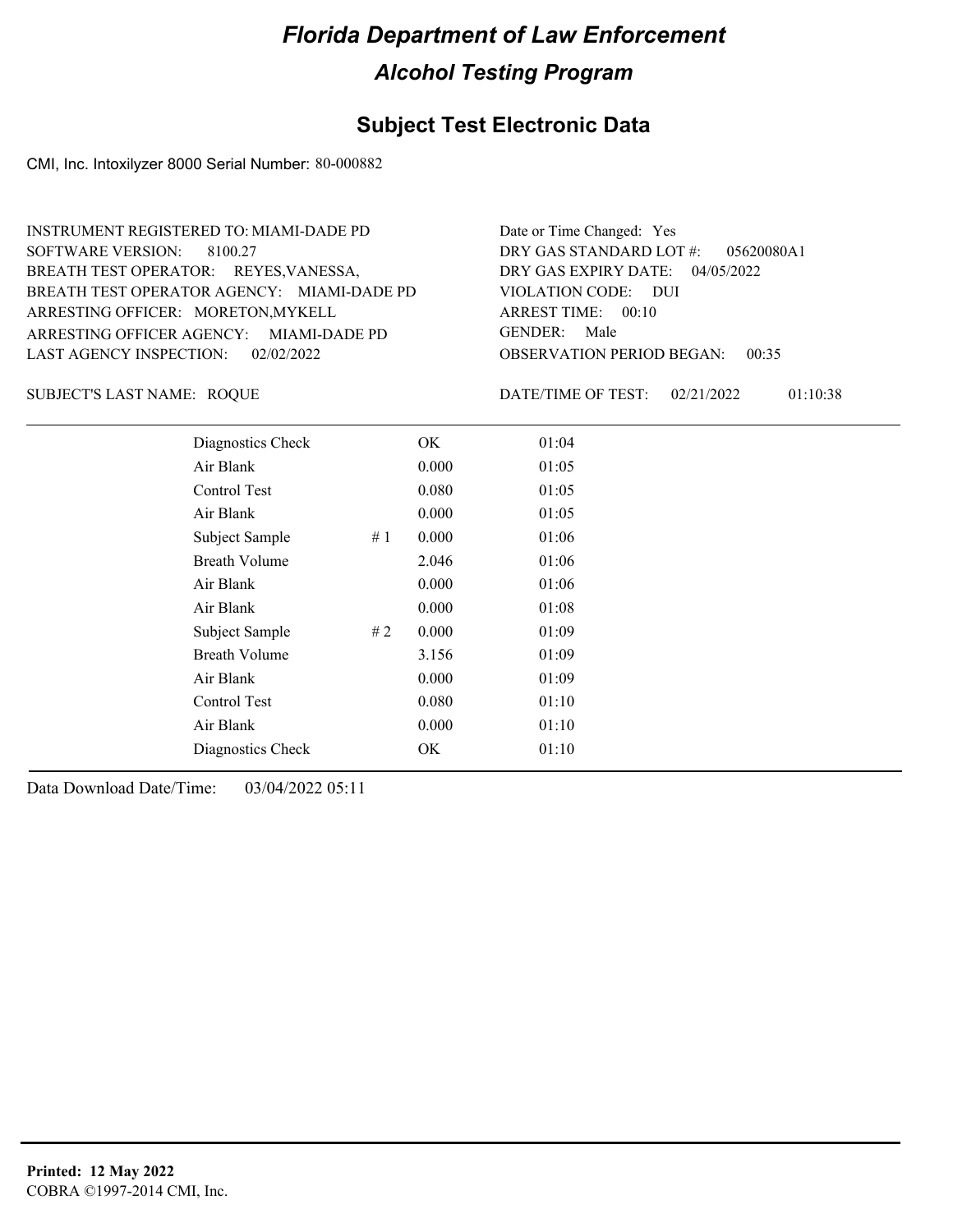### **Subject Test Electronic Data**

CMI, Inc. Intoxilyzer 8000 Serial Number: 80-000882

ARRESTING OFFICER AGENCY: GENDER: MIAMI-DADE PD BREATH TEST OPERATOR AGENCY: MIAMI-DADE PD VIOLATION CODE: SOFTWARE VERSION: 8100.27 ARRESTING OFFICER: MORETON, MYKELL BREATH TEST OPERATOR: REYES, VANESSA, LAST AGENCY INSPECTION: 02/02/2022 INSTRUMENT REGISTERED TO: MIAMI-DADE PD

OBSERVATION PERIOD BEGAN: 00:35 VIOLATION CODE: DUI ARREST TIME: 00:10 04/05/2022 DRY GAS EXPIRY DATE: 05620080A1 DRY GAS STANDARD LOT #: Date or Time Changed: No GENDER: Male

ROQUE SUBJECT'S LAST NAME: DATE/TIME OF TEST:

DATE/TIME OF TEST: 02/21/2022 01:20:32

| Diagnostics Check    |    | OK    | 01:14 |
|----------------------|----|-------|-------|
| Air Blank            |    | 0.000 | 01:14 |
| Control Test         |    | 0.080 | 01:15 |
| Air Blank            |    | 0.000 | 01:15 |
| Subject Sample       | #1 | 0.000 | 01:16 |
| <b>Breath Volume</b> |    | 2.468 | 01:16 |
| Air Blank            |    | 0.000 | 01:16 |
| Air Blank            |    | 0.000 | 01:18 |
| Subject Sample       | #2 | 0.000 | 01:19 |
| <b>Breath Volume</b> |    | 2.335 | 01:19 |
| Air Blank            |    | 0.000 | 01:19 |
| Control Test         |    | 0.080 | 01:19 |
| Air Blank            |    | 0.000 | 01:20 |
| Diagnostics Check    |    | OK    | 01:20 |
|                      |    |       |       |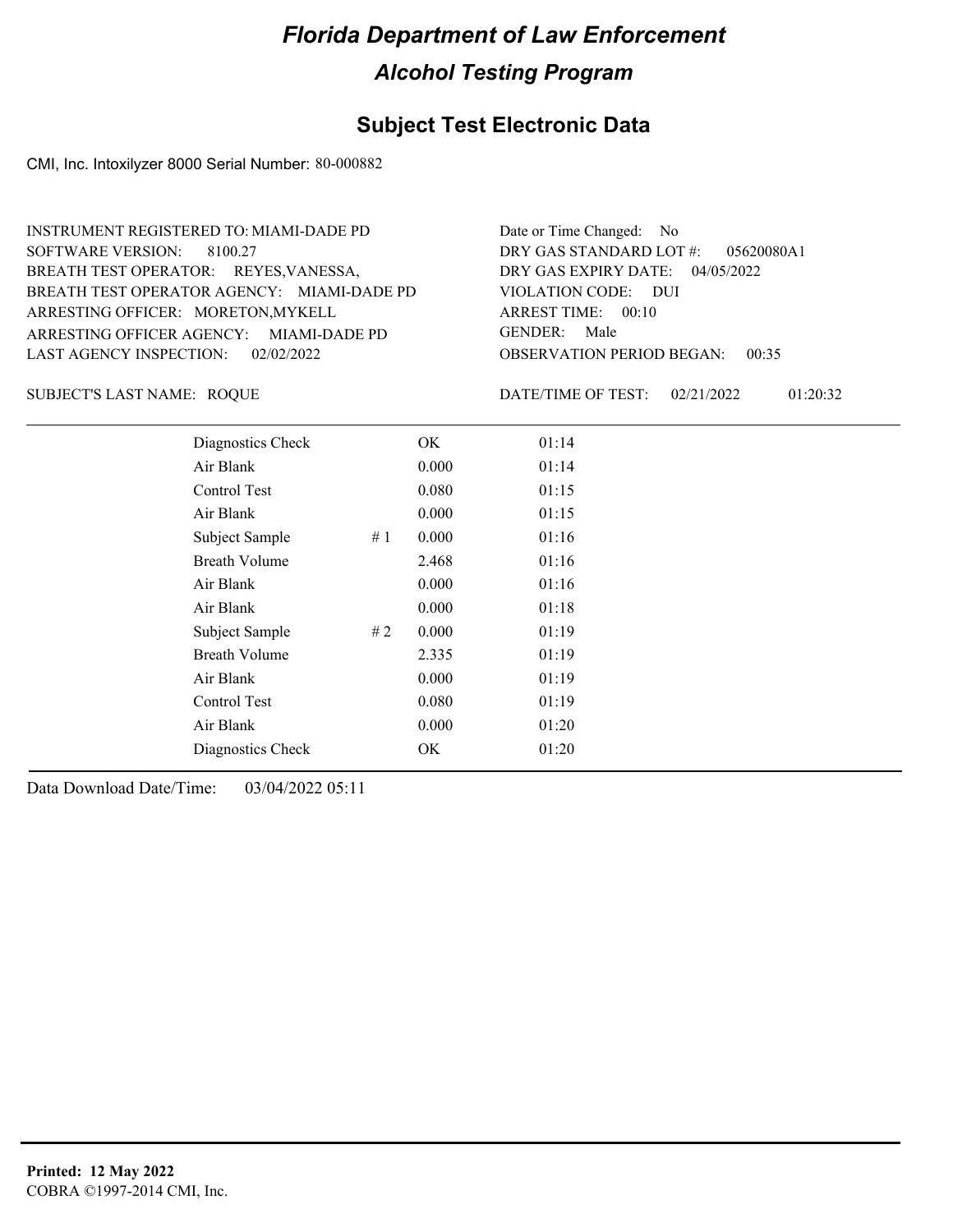### **Subject Test Electronic Data**

CMI, Inc. Intoxilyzer 8000 Serial Number: 80-000883

OBSERVATION PERIOD BEGAN: 20:40 ARRESTING OFFICER AGENCY: Miami-Dade PD GENDER: BREATH TEST OPERATOR AGENCY: Sunny Isles Beach PD VIOLATION CODE: SOFTWARE VERSION: 8100.27 VIOLATION CODE: DUI ARREST TIME: 19:00 ARRESTING OFFICER: MILANES, AUSTIN 04/05/2022 DRY GAS EXPIRY DATE: 05620080A1 BREATH TEST OPERATOR: KONETZ,JONATHAN,D LAST AGENCY INSPECTION: 02/02/2022 INSTRUMENT REGISTERED TO: MIAMI-DADE PD DRY GAS STANDARD LOT #: Date or Time Changed: No GENDER: Male

SUBJECT'S LAST NAME: RAMOS DATE/TIME OF TEST:

DATE/TIME OF TEST: 02/06/2022 21:14:59

| Diagnostics Check    |    | OK    | 21:02 |                    |
|----------------------|----|-------|-------|--------------------|
| Air Blank            |    | 0.000 | 21:03 |                    |
| Control Test         |    | 0.081 | 21:03 |                    |
| Air Blank            |    | 0.000 | 21:04 |                    |
| Subject Sample       | #1 |       | 21:07 | No Sample Provided |
| <b>Breath Volume</b> |    | 0.000 | 21:07 |                    |
| Air Blank            |    | 0.000 | 21:07 |                    |
| Air Blank            |    | 0.000 | 21:09 |                    |
| Subject Sample       | #2 | 0.176 | 21:10 |                    |
| <b>Breath Volume</b> |    | 2.902 | 21:10 |                    |
| Air Blank            |    | 0.000 | 21:11 |                    |
| Air Blank            |    | 0.000 | 21:12 |                    |
| Subject Sample       | #3 | 0.174 | 21:13 |                    |
| <b>Breath Volume</b> |    | 2.750 | 21:13 |                    |
| Air Blank            |    | 0.000 | 21:14 |                    |
| Control Test         |    | 0.078 | 21:14 |                    |
| Air Blank            |    | 0.000 | 21:14 |                    |
| Diagnostics Check    |    | OK    | 21:14 |                    |
|                      |    |       |       |                    |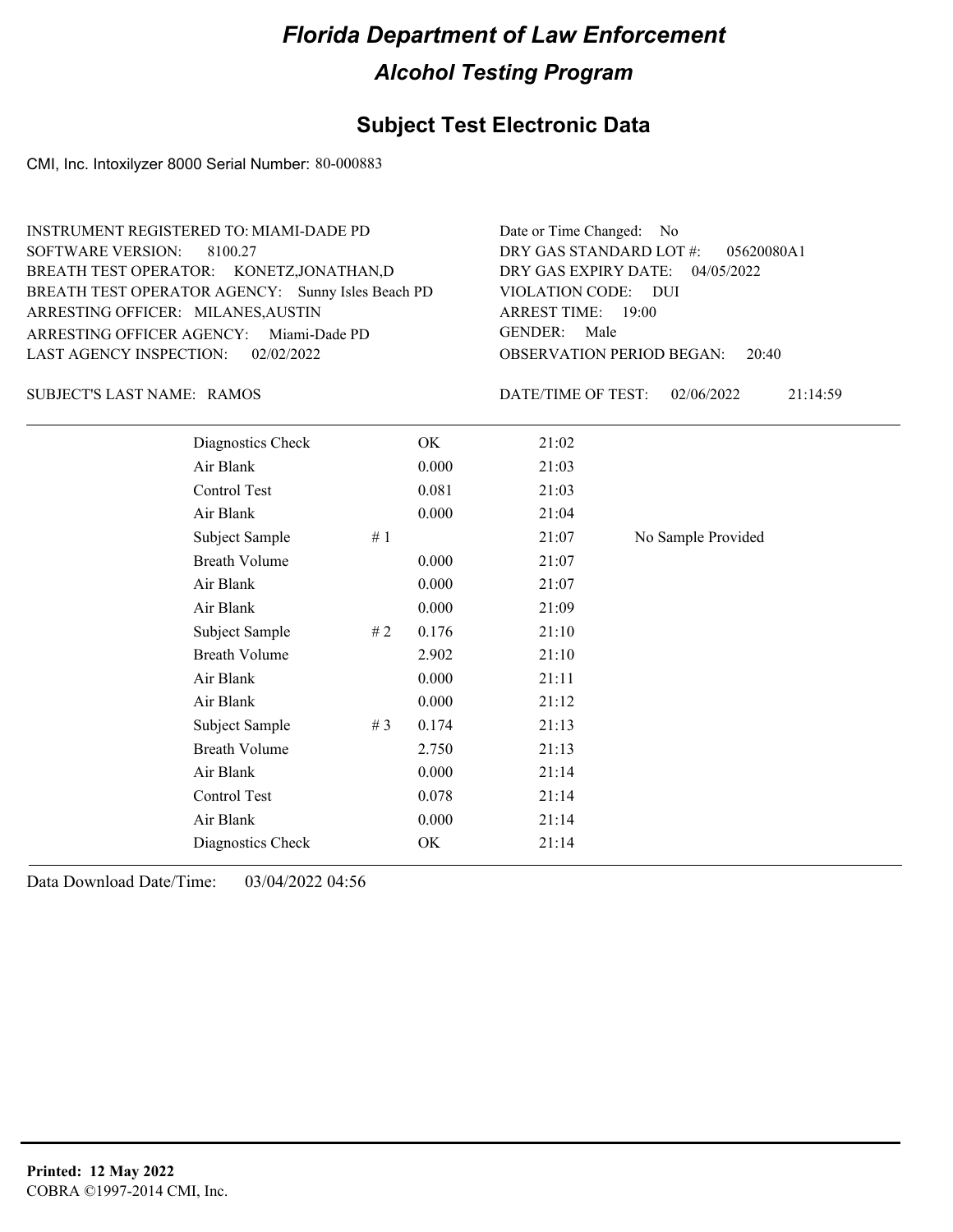### **Subject Test Electronic Data**

CMI, Inc. Intoxilyzer 8000 Serial Number: 80-000883

| DRY GAS STANDARD LOT #:<br><b>SOFTWARE VERSION:</b><br>8100.27<br>05620080A1<br>BREATH TEST OPERATOR: DELGADO, MIGUEL, R<br>DRY GAS EXPIRY DATE: 04/05/2022<br>BREATH TEST OPERATOR AGENCY: Miami-Dade PD<br>VIOLATION CODE: DUI<br>ARRESTING OFFICER: BATTAGILA,P<br>ARREST TIME: 02:41<br><b>GENDER:</b><br>Male<br>ARRESTING OFFICER AGENCY: North Bay Village PD<br><b>LAST AGENCY INSPECTION:</b><br>02/02/2022<br><b>OBSERVATION PERIOD BEGAN:</b><br>02:58<br>DATE/TIME OF TEST:<br>SUBJECT'S LAST NAME: ALSINA<br>02/24/2022<br>03:34:03<br>Diagnostics Check<br>OK.<br>03:30<br>Air Blank<br>0.000<br>03:31<br>Control Test<br>0.082<br>03:31<br>Air Blank<br>0.000<br>03:32<br><b>Subject Test Refused</b><br>Subject Sample<br>#1<br>03:32<br><b>Breath Volume</b><br>0.000<br>03:32<br>Air Blank<br>0.000<br>03:33<br>Control Test<br>0.082<br>03:33<br>Air Blank<br>0.000<br>03:33<br>OK.<br>03:34<br>Diagnostics Check | INSTRUMENT REGISTERED TO: MIAMI-DADE PD | Date or Time Changed: No |  |  |  |
|--------------------------------------------------------------------------------------------------------------------------------------------------------------------------------------------------------------------------------------------------------------------------------------------------------------------------------------------------------------------------------------------------------------------------------------------------------------------------------------------------------------------------------------------------------------------------------------------------------------------------------------------------------------------------------------------------------------------------------------------------------------------------------------------------------------------------------------------------------------------------------------------------------------------------------------|-----------------------------------------|--------------------------|--|--|--|
|                                                                                                                                                                                                                                                                                                                                                                                                                                                                                                                                                                                                                                                                                                                                                                                                                                                                                                                                      |                                         |                          |  |  |  |
|                                                                                                                                                                                                                                                                                                                                                                                                                                                                                                                                                                                                                                                                                                                                                                                                                                                                                                                                      |                                         |                          |  |  |  |
|                                                                                                                                                                                                                                                                                                                                                                                                                                                                                                                                                                                                                                                                                                                                                                                                                                                                                                                                      |                                         |                          |  |  |  |
|                                                                                                                                                                                                                                                                                                                                                                                                                                                                                                                                                                                                                                                                                                                                                                                                                                                                                                                                      |                                         |                          |  |  |  |
|                                                                                                                                                                                                                                                                                                                                                                                                                                                                                                                                                                                                                                                                                                                                                                                                                                                                                                                                      |                                         |                          |  |  |  |
|                                                                                                                                                                                                                                                                                                                                                                                                                                                                                                                                                                                                                                                                                                                                                                                                                                                                                                                                      |                                         |                          |  |  |  |
|                                                                                                                                                                                                                                                                                                                                                                                                                                                                                                                                                                                                                                                                                                                                                                                                                                                                                                                                      |                                         |                          |  |  |  |
|                                                                                                                                                                                                                                                                                                                                                                                                                                                                                                                                                                                                                                                                                                                                                                                                                                                                                                                                      |                                         |                          |  |  |  |
|                                                                                                                                                                                                                                                                                                                                                                                                                                                                                                                                                                                                                                                                                                                                                                                                                                                                                                                                      |                                         |                          |  |  |  |
|                                                                                                                                                                                                                                                                                                                                                                                                                                                                                                                                                                                                                                                                                                                                                                                                                                                                                                                                      |                                         |                          |  |  |  |
|                                                                                                                                                                                                                                                                                                                                                                                                                                                                                                                                                                                                                                                                                                                                                                                                                                                                                                                                      |                                         |                          |  |  |  |
|                                                                                                                                                                                                                                                                                                                                                                                                                                                                                                                                                                                                                                                                                                                                                                                                                                                                                                                                      |                                         |                          |  |  |  |
|                                                                                                                                                                                                                                                                                                                                                                                                                                                                                                                                                                                                                                                                                                                                                                                                                                                                                                                                      |                                         |                          |  |  |  |
|                                                                                                                                                                                                                                                                                                                                                                                                                                                                                                                                                                                                                                                                                                                                                                                                                                                                                                                                      |                                         |                          |  |  |  |
|                                                                                                                                                                                                                                                                                                                                                                                                                                                                                                                                                                                                                                                                                                                                                                                                                                                                                                                                      |                                         |                          |  |  |  |
|                                                                                                                                                                                                                                                                                                                                                                                                                                                                                                                                                                                                                                                                                                                                                                                                                                                                                                                                      |                                         |                          |  |  |  |
|                                                                                                                                                                                                                                                                                                                                                                                                                                                                                                                                                                                                                                                                                                                                                                                                                                                                                                                                      |                                         |                          |  |  |  |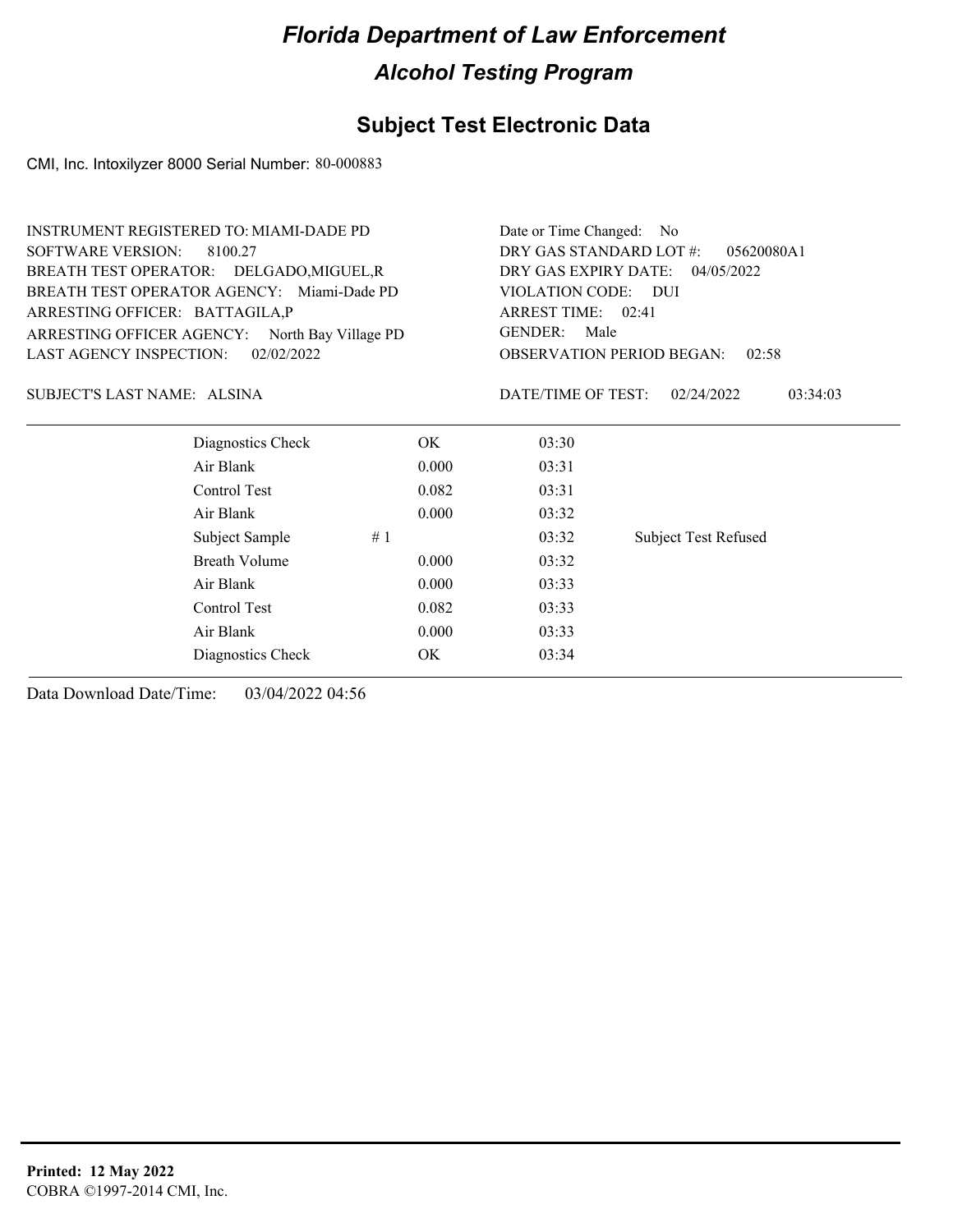### **Subject Test Electronic Data**

CMI, Inc. Intoxilyzer 8000 Serial Number: 80-000883

ARRESTING OFFICER AGENCY: North Bay Village PD GENDER: BREATH TEST OPERATOR AGENCY: Miami-Dade PD VIOLATION CODE: SOFTWARE VERSION: 8100.27 ARRESTING OFFICER: BATTAGILA,P BREATH TEST OPERATOR: DELGADO,MIGUEL,R LAST AGENCY INSPECTION: 02/02/2022 INSTRUMENT REGISTERED TO: MIAMI-DADE PD

OBSERVATION PERIOD BEGAN: 02:58 VIOLATION CODE: DUI 02:41 ARREST TIME: 04/05/2022 DRY GAS EXPIRY DATE: 05620080A1 DRY GAS STANDARD LOT #: Date or Time Changed: No GENDER: Male

ALSINA SUBJECT'S LAST NAME: DATE/TIME OF TEST:

DATE/TIME OF TEST: 02/24/2022 04:06:44

| Diagnostics Check    |    | OK    | 03:59 |
|----------------------|----|-------|-------|
| Air Blank            |    | 0.000 | 03:59 |
| Control Test         |    | 0.082 | 04:00 |
| Air Blank            |    | 0.000 | 04:00 |
| Subject Sample       | #1 | 0.122 | 04:02 |
| <b>Breath Volume</b> |    | 2.265 | 04:02 |
| Air Blank            |    | 0.000 | 04:02 |
| Air Blank            |    | 0.000 | 04:04 |
| Subject Sample       | #2 | 0.118 | 04:05 |
| <b>Breath Volume</b> |    | 1.808 | 04:05 |
| Air Blank            |    | 0.000 | 04:05 |
| Control Test         |    | 0.080 | 04:06 |
| Air Blank            |    | 0.000 | 04:06 |
| Diagnostics Check    |    | OK    | 04:06 |
|                      |    |       |       |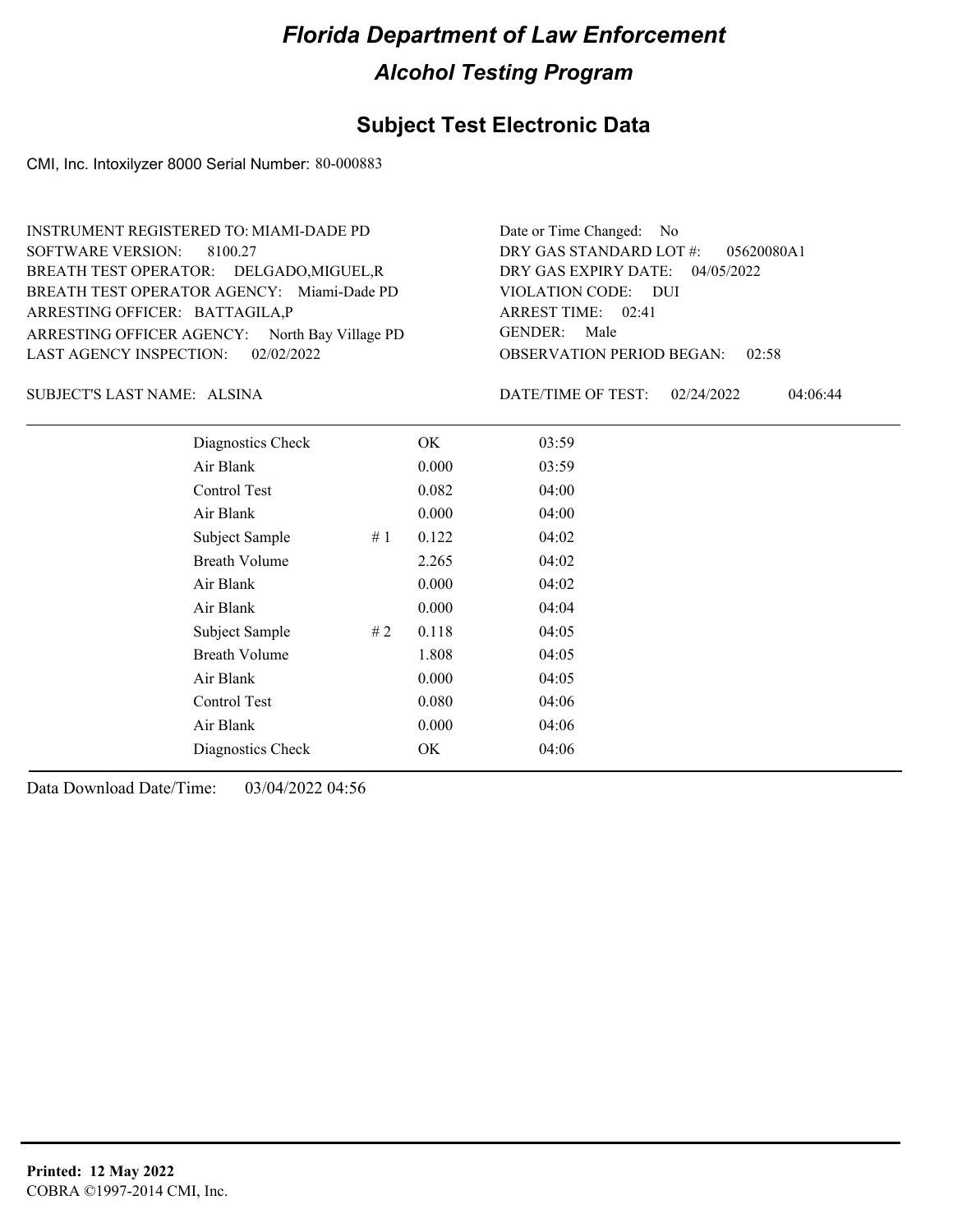### **Subject Test Electronic Data**

CMI, Inc. Intoxilyzer 8000 Serial Number: 80-000883

| INSTRUMENT REGISTERED TO: MIAMI-DADE PD<br>SOFTWARE VERSION: 8100.27<br>BREATH TEST OPERATOR: BATTLE, GLENNA, L | Date or Time Changed: No<br>DRY GAS STANDARD LOT #:<br>05620080A1<br>DRY GAS EXPIRY DATE:<br>04/05/2022 |                                                  |                        |
|-----------------------------------------------------------------------------------------------------------------|---------------------------------------------------------------------------------------------------------|--------------------------------------------------|------------------------|
| BREATH TEST OPERATOR AGENCY: Miami-Dade PD<br>ARRESTING OFFICER: CUNNINGHAM, PRINESS                            | VIOLATION CODE: DUI<br>ARREST TIME: $16:22$                                                             |                                                  |                        |
| ARRESTING OFFICER AGENCY:<br>Miami-Dade PD<br>LAST AGENCY INSPECTION:<br>02/02/2022                             |                                                                                                         | GENDER: Male<br><b>OBSERVATION PERIOD BEGAN:</b> | 16:37                  |
| SUBJECT'S LAST NAME: CLERMONT                                                                                   |                                                                                                         | DATE/TIME OF TEST:                               | 02/24/2022<br>17:01:52 |
| Diagnostics Check                                                                                               | OK.                                                                                                     | 17:00                                            |                        |
| Air Blank                                                                                                       | 0.000                                                                                                   | 17:01                                            |                        |
|                                                                                                                 | 17:01                                                                                                   | Sequence Aborted                                 |                        |
| Air Blank                                                                                                       |                                                                                                         | 17:01                                            | Ambient Fail           |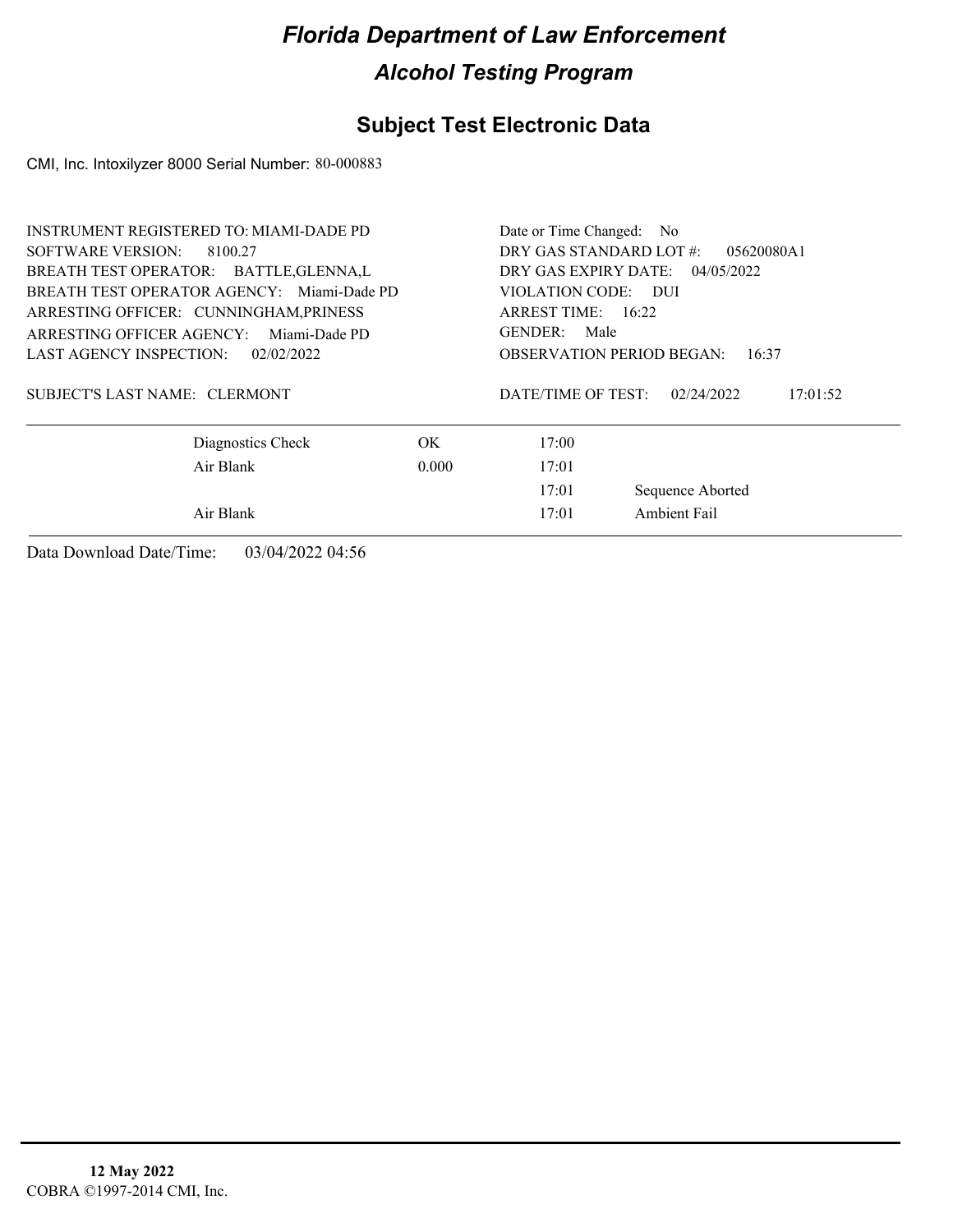### **Subject Test Electronic Data**

CMI, Inc. Intoxilyzer 8000 Serial Number: 80-000883

| <b>INSTRUMENT REGISTERED TO: MIAMI-DADE PD</b> | Date or Time Changed:<br>N <sub>o</sub>      |
|------------------------------------------------|----------------------------------------------|
| SOFTWARE VERSION:<br>8100.27                   | DRY GAS STANDARD LOT #:<br>05620080A1        |
| BREATH TEST OPERATOR: BATTLE, GLENNA, L        | DRY GAS EXPIRY DATE:<br>04/05/2022           |
| BREATH TEST OPERATOR AGENCY: Miami-Dade PD     | VIOLATION CODE: DUI                          |
| ARRESTING OFFICER: CUNNNINGHAM, PRINCESS       | ARREST TIME: $16:22$                         |
| ARRESTING OFFICER AGENCY:<br>Miami-Dade PD     | Male<br>GENDER:                              |
| LAST AGENCY INSPECTION:<br>02/02/2022          | <b>OBSERVATION PERIOD BEGAN:</b><br>16:35    |
| SUBJECT'S LAST NAME: CLERMONT                  | DATE/TIME OF TEST:<br>02/24/2022<br>17:05:09 |
| Diagnostics Check<br>OK.                       | 17:04                                        |
| Air Blank                                      | Ambient Fail<br>17:04                        |
| Air Blank<br>0.000                             | 17:05                                        |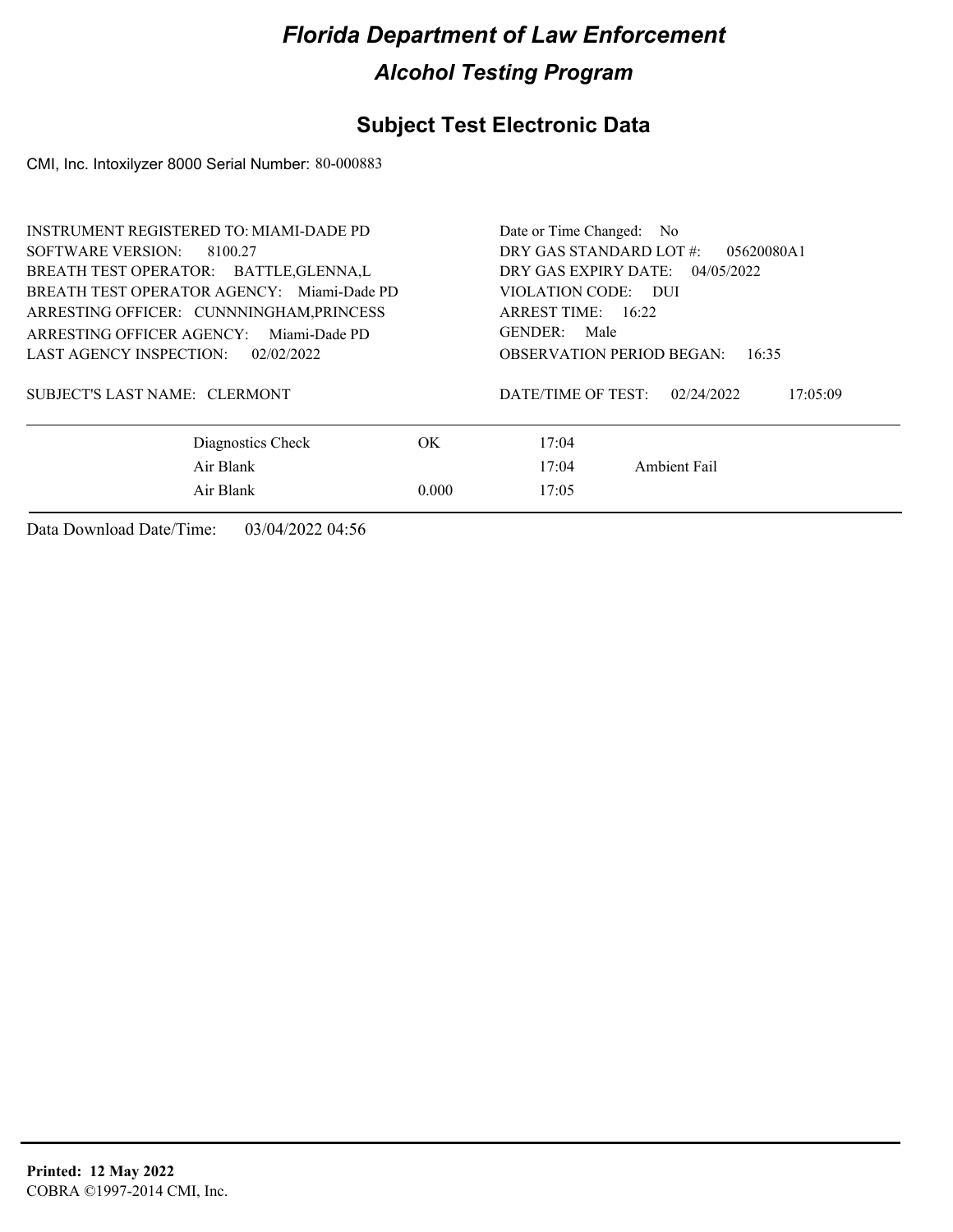### **Subject Test Electronic Data**

CMI, Inc. Intoxilyzer 8000 Serial Number: 80-000883

| <b>SOFTWARE VERSION:</b><br>8100.27<br>DRY GAS STANDARD LOT #:<br>05620080A1<br>DRY GAS EXPIRY DATE: 04/05/2022<br>BREATH TEST OPERATOR: BATTLE, GLENNA, L<br>BREATH TEST OPERATOR AGENCY: Miami-Dade PD<br>VIOLATION CODE: DUI<br>ARRESTING OFFICER: CUNNINGHAM, PRINCESS<br>ARREST TIME: 16:22<br>GENDER:<br>Male<br>ARRESTING OFFICER AGENCY:<br>Miami-Dade PD<br><b>LAST AGENCY INSPECTION:</b><br>02/02/2022<br><b>OBSERVATION PERIOD BEGAN:</b><br>16:37<br>DATE/TIME OF TEST:<br>SUBJECT'S LAST NAME: CLERMONT<br>02/24/2022<br>17:22:54<br>Diagnostics Check<br>OK.<br>17:19<br>Air Blank<br>0.000<br>17:19<br>Control Test<br>0.082<br>17:20<br>Air Blank<br>0.000<br>17:20<br>#1<br>Subject Sample<br>17:22<br>Sequence Aborted<br>Breath Volume<br>0.000<br>17:22<br>Air Blank<br>0.000<br>17:22 | <b>INSTRUMENT REGISTERED TO: MIAMI-DADE PD</b> | Date or Time Changed: No |  |  |
|-------------------------------------------------------------------------------------------------------------------------------------------------------------------------------------------------------------------------------------------------------------------------------------------------------------------------------------------------------------------------------------------------------------------------------------------------------------------------------------------------------------------------------------------------------------------------------------------------------------------------------------------------------------------------------------------------------------------------------------------------------------------------------------------------------------|------------------------------------------------|--------------------------|--|--|
|                                                                                                                                                                                                                                                                                                                                                                                                                                                                                                                                                                                                                                                                                                                                                                                                             |                                                |                          |  |  |
|                                                                                                                                                                                                                                                                                                                                                                                                                                                                                                                                                                                                                                                                                                                                                                                                             |                                                |                          |  |  |
|                                                                                                                                                                                                                                                                                                                                                                                                                                                                                                                                                                                                                                                                                                                                                                                                             |                                                |                          |  |  |
|                                                                                                                                                                                                                                                                                                                                                                                                                                                                                                                                                                                                                                                                                                                                                                                                             |                                                |                          |  |  |
|                                                                                                                                                                                                                                                                                                                                                                                                                                                                                                                                                                                                                                                                                                                                                                                                             |                                                |                          |  |  |
|                                                                                                                                                                                                                                                                                                                                                                                                                                                                                                                                                                                                                                                                                                                                                                                                             |                                                |                          |  |  |
|                                                                                                                                                                                                                                                                                                                                                                                                                                                                                                                                                                                                                                                                                                                                                                                                             |                                                |                          |  |  |
|                                                                                                                                                                                                                                                                                                                                                                                                                                                                                                                                                                                                                                                                                                                                                                                                             |                                                |                          |  |  |
|                                                                                                                                                                                                                                                                                                                                                                                                                                                                                                                                                                                                                                                                                                                                                                                                             |                                                |                          |  |  |
|                                                                                                                                                                                                                                                                                                                                                                                                                                                                                                                                                                                                                                                                                                                                                                                                             |                                                |                          |  |  |
|                                                                                                                                                                                                                                                                                                                                                                                                                                                                                                                                                                                                                                                                                                                                                                                                             |                                                |                          |  |  |
|                                                                                                                                                                                                                                                                                                                                                                                                                                                                                                                                                                                                                                                                                                                                                                                                             |                                                |                          |  |  |
|                                                                                                                                                                                                                                                                                                                                                                                                                                                                                                                                                                                                                                                                                                                                                                                                             |                                                |                          |  |  |
|                                                                                                                                                                                                                                                                                                                                                                                                                                                                                                                                                                                                                                                                                                                                                                                                             |                                                |                          |  |  |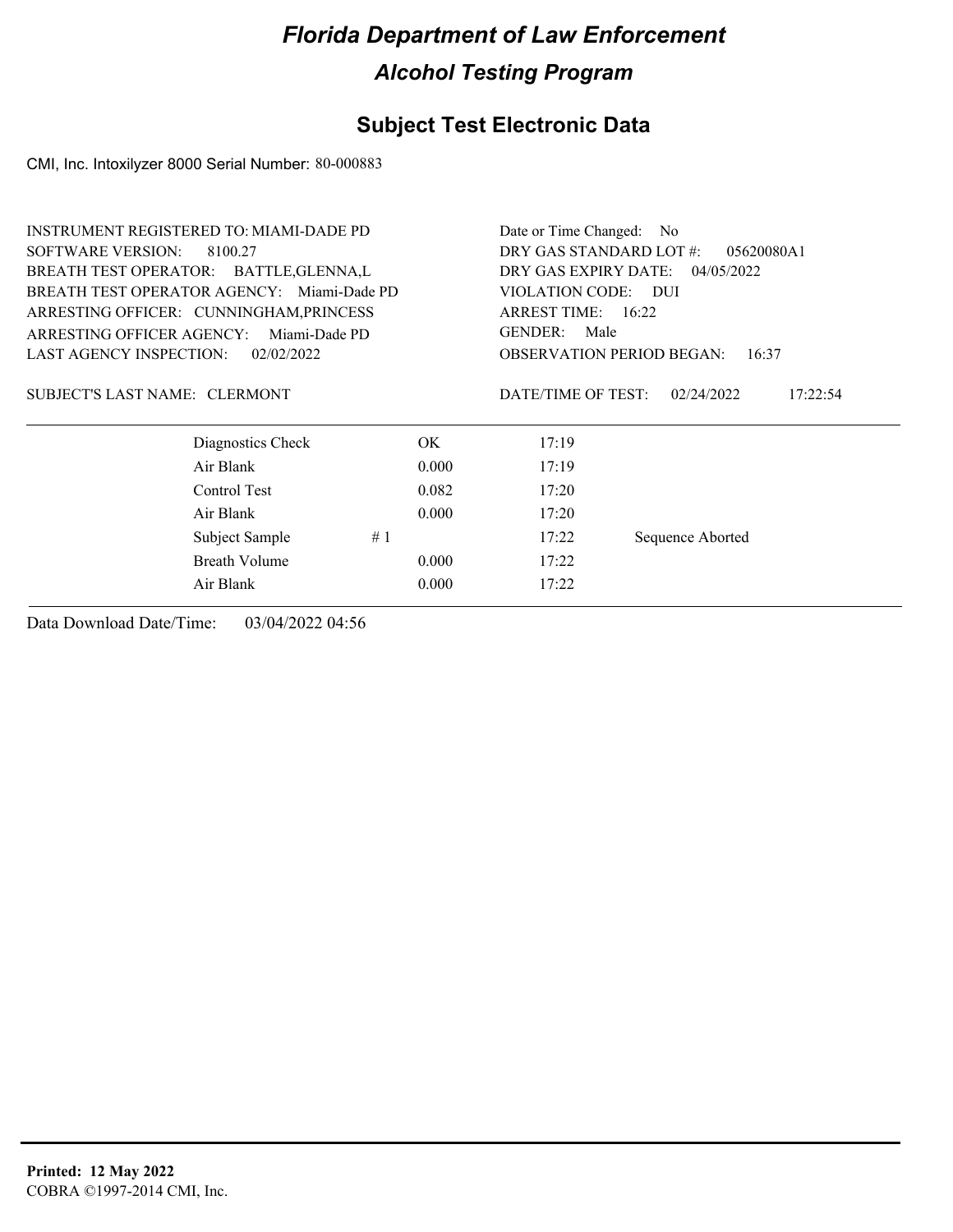### **Subject Test Electronic Data**

CMI, Inc. Intoxilyzer 8000 Serial Number: 80-000883

| <b>INSTRUMENT REGISTERED TO: MIAMI-DADE PD</b> |               |                      | Date or Time Changed:<br>- No             |  |  |
|------------------------------------------------|---------------|----------------------|-------------------------------------------|--|--|
| <b>SOFTWARE VERSION:</b><br>8100.27            |               |                      | DRY GAS STANDARD LOT #:<br>05620080A1     |  |  |
| BREATH TEST OPERATOR: BATTLE, GLENNA, L        |               | DRY GAS EXPIRY DATE: | 04/05/2022                                |  |  |
| BREATH TEST OPERATOR AGENCY: Miami-Dade PD     |               | VIOLATION CODE: DUI  |                                           |  |  |
| ARRESTING OFFICER: CUNNINGHAM, PRINCESS        |               | ARREST TIME: 16:22   |                                           |  |  |
| <b>ARRESTING OFFICER AGENCY:</b>               | Miami-Dade PD | <b>GENDER:</b>       | Male                                      |  |  |
| <b>LAST AGENCY INSPECTION:</b>                 | 02/02/2022    |                      | <b>OBSERVATION PERIOD BEGAN:</b><br>16:37 |  |  |
| SUBJECT'S LAST NAME: CLERMONT                  |               | DATE/TIME OF TEST:   | 17:29:33<br>02/24/2022                    |  |  |
| Diagnostics Check                              | OK            | 17:25                |                                           |  |  |
| Air Blank                                      | 0.000         | 17:26                |                                           |  |  |
| Control Test                                   | 0.080         | 17:26                |                                           |  |  |
| Air Blank                                      | 0.000         | 17:27                |                                           |  |  |
| Subject Sample                                 | #1            | 17:28                | <b>Subject Test Refused</b>               |  |  |
| <b>Breath Volume</b>                           | 0.000         | 17:28                |                                           |  |  |
| Air Blank                                      | 0.000         | 17:28                |                                           |  |  |
| Control Test                                   | 0.080         | 17:28                |                                           |  |  |
| Air Blank                                      | 0.000         | 17:29                |                                           |  |  |
| Diagnostics Check                              | OK.           | 17:29                |                                           |  |  |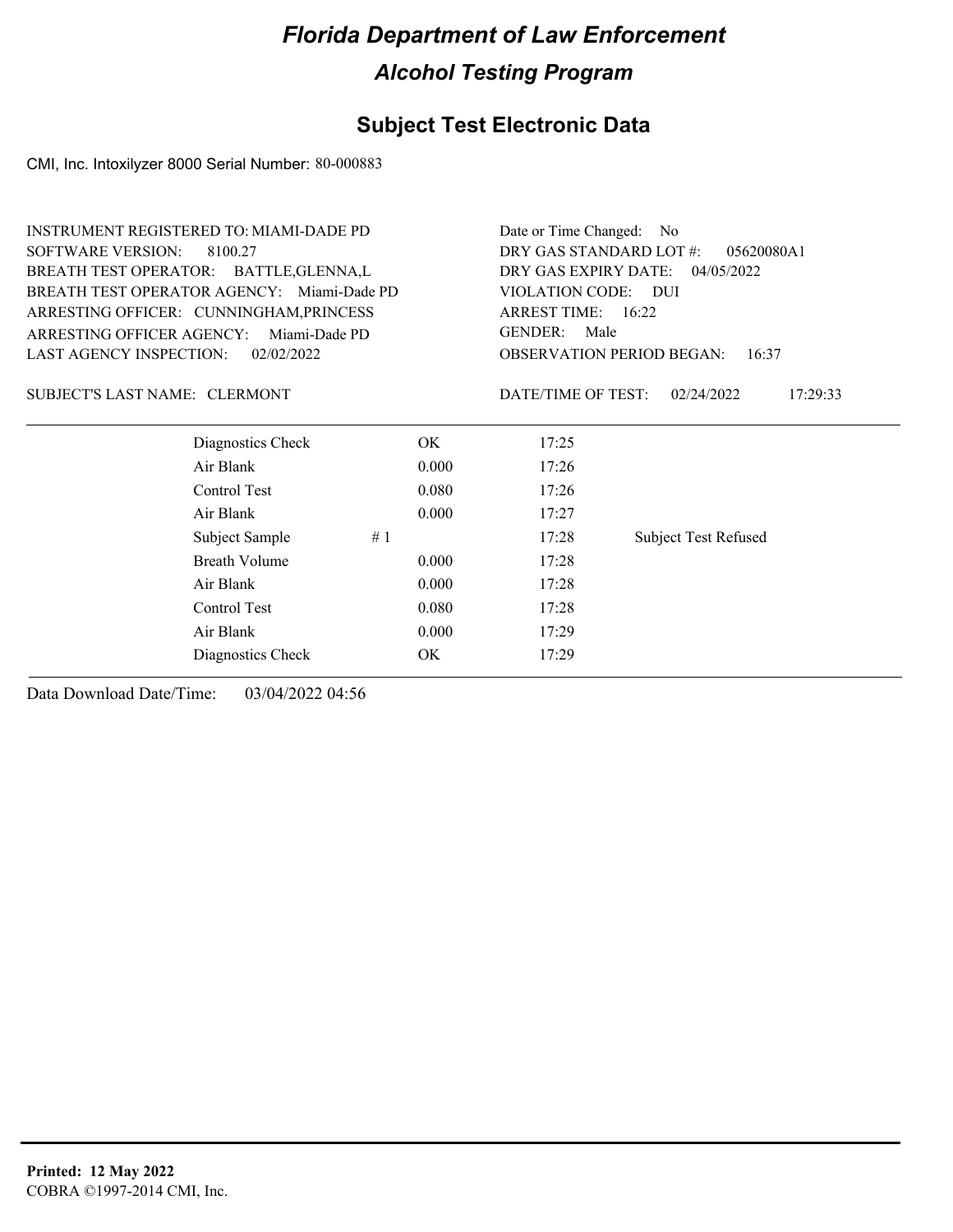### **Subject Test Electronic Data**

CMI, Inc. Intoxilyzer 8000 Serial Number: 80-000885

ARRESTING OFFICER AGENCY: Miami-Dade PD GENDER: BREATH TEST OPERATOR AGENCY: Miami-Dade PD VIOLATION CODE: SOFTWARE VERSION: 8100.27 ARRESTING OFFICER: OROL, MANUEL BREATH TEST OPERATOR: OROL,MANUEL,J LAST AGENCY INSPECTION: 02/02/2022 INSTRUMENT REGISTERED TO: MIAMI-DADE PD

OBSERVATION PERIOD BEGAN: 17:44 VIOLATION CODE: DUI ARREST TIME: 17:16 04/05/2022 DRY GAS EXPIRY DATE: 05620080A1 DRY GAS STANDARD LOT #: Date or Time Changed: No GENDER: Male

MACHADO CABALLERO SUBJECT'S LAST NAME: DATE/TIME OF TEST:

DATE/TIME OF TEST: 02/05/2022 18:16:25

| Diagnostics Check    |    | OK    | 18:10 |
|----------------------|----|-------|-------|
| Air Blank            |    | 0.000 | 18:10 |
| Control Test         |    | 0.080 | 18:11 |
| Air Blank            |    | 0.000 | 18:11 |
| Subject Sample       | #1 | 0.346 | 18:11 |
| <b>Breath Volume</b> |    | 1.683 | 18:11 |
| Air Blank            |    | 0.000 | 18:12 |
| Air Blank            |    | 0.000 | 18:14 |
| Subject Sample       | #2 | 0.330 | 18:14 |
| <b>Breath Volume</b> |    | 1.476 | 18:14 |
| Air Blank            |    | 0.000 | 18:15 |
| Control Test         |    | 0.080 | 18:15 |
| Air Blank            |    | 0.000 | 18:16 |
| Diagnostics Check    |    | OK    | 18:16 |
|                      |    |       |       |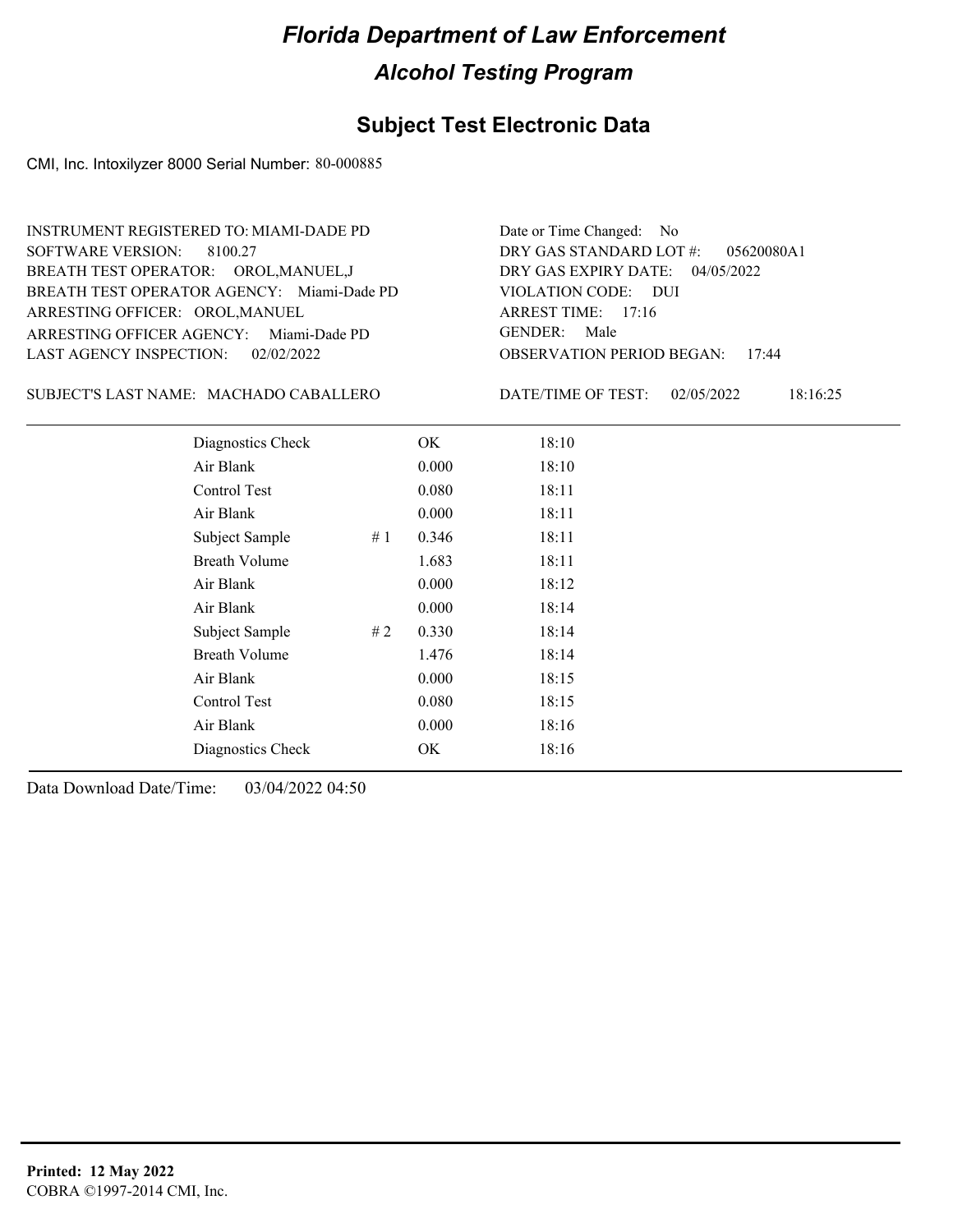### **Subject Test Electronic Data**

CMI, Inc. Intoxilyzer 8000 Serial Number: 80-000885

ARRESTING OFFICER AGENCY: Miami-Dade PD GENDER: BREATH TEST OPERATOR AGENCY: Miami-Dade PD VIOLATION CODE: SOFTWARE VERSION: 8100.27 ARRESTING OFFICER: OROL, MANUEL BREATH TEST OPERATOR: OROL,MANUEL,J LAST AGENCY INSPECTION: 02/02/2022 INSTRUMENT REGISTERED TO: MIAMI-DADE PD

OBSERVATION PERIOD BEGAN: 23:06 VIOLATION CODE: DUI ARREST TIME: 22:01 04/05/2022 DRY GAS EXPIRY DATE: 05620080A1 DRY GAS STANDARD LOT #: Date or Time Changed: No GENDER: Female

SUBJECT'S LAST NAME: ALVAREZ DATE/TIME OF TEST:

DATE/TIME OF TEST: 02/26/2022 23:38:08

| Diagnostics Check    |    | OK    | 23:31 |
|----------------------|----|-------|-------|
| Air Blank            |    | 0.000 | 23:31 |
| <b>Control Test</b>  |    | 0.081 | 23:32 |
| Air Blank            |    | 0.000 | 23:32 |
| Subject Sample       | #1 | 0.223 | 23:33 |
| <b>Breath Volume</b> |    | 2.484 | 23:33 |
| Air Blank            |    | 0.000 | 23:34 |
| Air Blank            |    | 0.000 | 23:35 |
| Subject Sample       | #2 | 0.218 | 23:36 |
| <b>Breath Volume</b> |    | 2.078 | 23:36 |
| Air Blank            |    | 0.000 | 23:37 |
| Control Test         |    | 0.079 | 23:37 |
| Air Blank            |    | 0.000 | 23:38 |
| Diagnostics Check    |    | OK    | 23:38 |
|                      |    |       |       |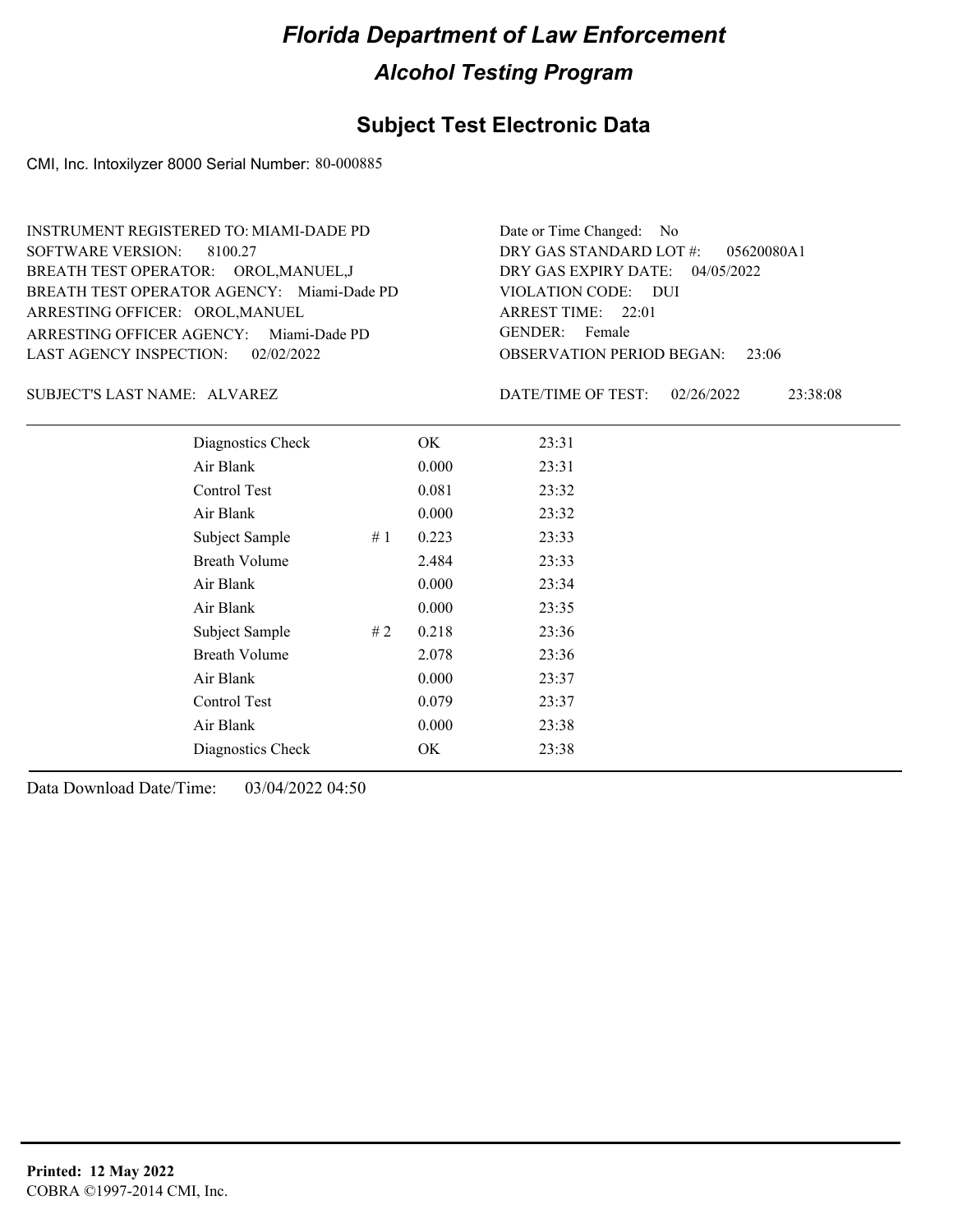### **Subject Test Electronic Data**

CMI, Inc. Intoxilyzer 8000 Serial Number: 80-000888

| INSTRUMENT REGISTERED TO: PINELLAS COUNTY SO    | Date or Time Changed: No               |
|-------------------------------------------------|----------------------------------------|
| SOFTWARE VERSION: 8100.27                       | DRY GAS STANDARD LOT #: AG011102       |
| BREATH TEST OPERATOR: BLAKE, LEVI, S            | DRY GAS EXPIRY DATE: 04/20/2022        |
| BREATH TEST OPERATOR AGENCY: Pinellas County SO | VIOLATION CODE: DUI                    |
| ARRESTING OFFICER: BLAKE, LEVI                  | ARREST TIME: 03:08                     |
| ARRESTING OFFICER AGENCY: Pinellas County SO    | GENDER: Female                         |
| LAST AGENCY INSPECTION: 01/07/2022              | <b>OBSERVATION PERIOD BEGAN: 19:00</b> |
|                                                 |                                        |

#### MASHTARE SUBJECT'S LAST NAME: DATE/TIME OF TEST:

DATE/TIME OF TEST: 02/02/2022 19:52:01

| Diagnostics Check    | OK    | 19:49 |                             |
|----------------------|-------|-------|-----------------------------|
| Air Blank            | 0.000 | 19:49 |                             |
| Control Test         | 0.078 | 19:50 |                             |
| Air Blank            | 0.000 | 19:50 |                             |
| Subject Sample<br>#1 |       | 19:50 | <b>Subject Test Refused</b> |
| <b>Breath Volume</b> | 0.000 | 19:50 |                             |
| Air Blank            | 0.000 | 19:51 |                             |
| Control Test         | 0.079 | 19:51 |                             |
| Air Blank            | 0.000 | 19:51 |                             |
| Diagnostics Check    | OK    | 19:52 |                             |
|                      |       |       |                             |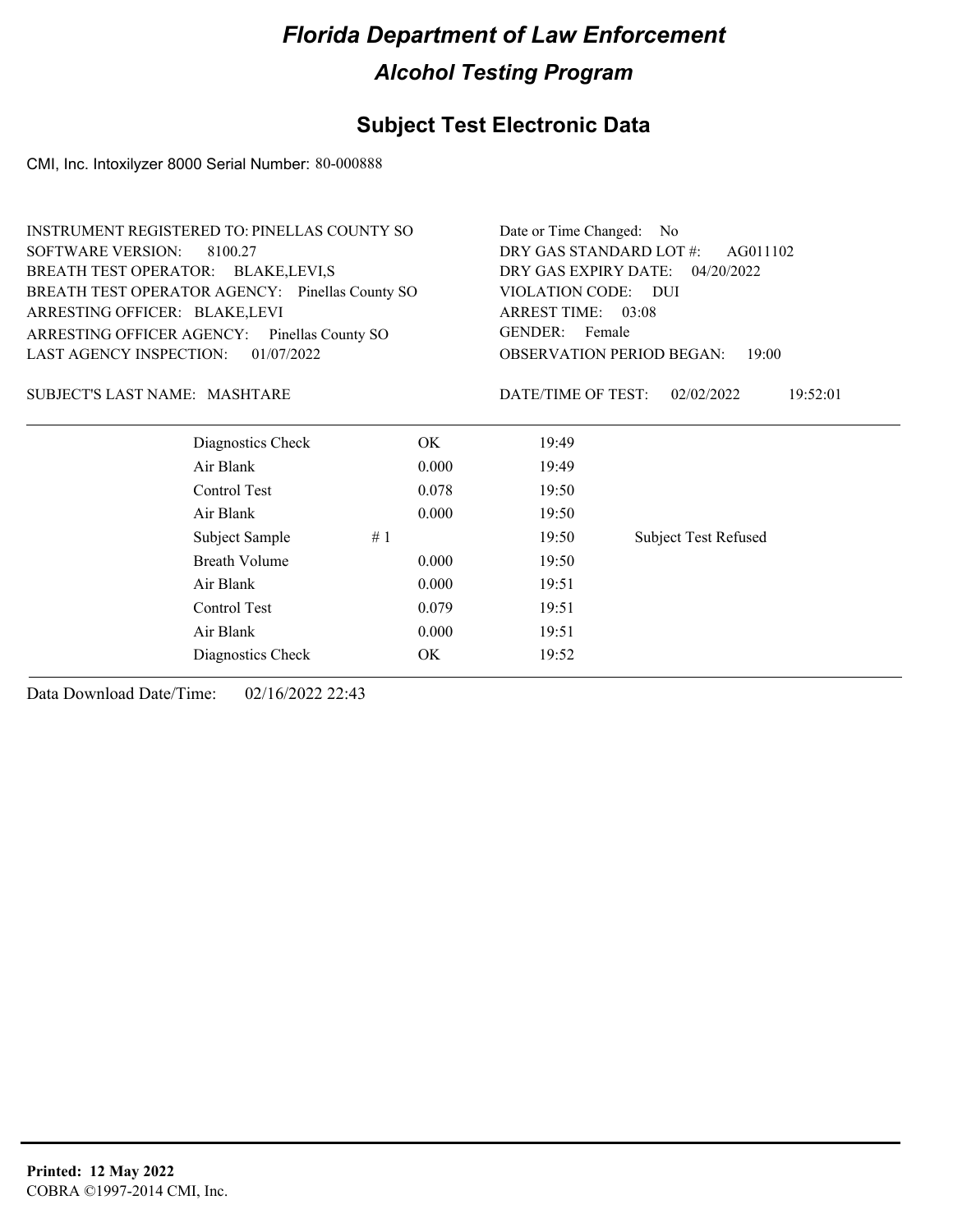### **Subject Test Electronic Data**

CMI, Inc. Intoxilyzer 8000 Serial Number: 80-000888

| INSTRUMENT REGISTERED TO: PINELLAS COUNTY SO    | Date or Time Changed: No               |
|-------------------------------------------------|----------------------------------------|
| SOFTWARE VERSION: 8100.27                       | DRY GAS STANDARD LOT #: AG011102       |
| BREATH TEST OPERATOR: BERGSTROM, STEPHEN, G     | DRY GAS EXPIRY DATE: 04/20/2022        |
| BREATH TEST OPERATOR AGENCY: Pinellas County SO | VIOLATION CODE: DUI                    |
| ARRESTING OFFICER: HUGHES, ASHLEY               | ARREST TIME: 14:18                     |
| ARRESTING OFFICER AGENCY: Pinellas County SO    | GENDER: Female                         |
| LAST AGENCY INSPECTION: 01/07/2022              | <b>OBSERVATION PERIOD BEGAN: 15:05</b> |

SUBJECT'S LAST NAME: REID DATE/TIME OF TEST:

DATE/TIME OF TEST: 02/15/2022 15:31:25

| Diagnostics Check    |    | OK    | 15:25 |
|----------------------|----|-------|-------|
| Air Blank            |    | 0.000 | 15:25 |
| Control Test         |    | 0.079 | 15:26 |
| Air Blank            |    | 0.000 | 15:26 |
| Subject Sample       | #1 | 0.272 | 15:27 |
| <b>Breath Volume</b> |    | 3.617 | 15:27 |
| Air Blank            |    | 0.000 | 15:27 |
| Air Blank            |    | 0.000 | 15:29 |
| Subject Sample       | #2 | 0.267 | 15:29 |
| <b>Breath Volume</b> |    | 2.468 | 15:29 |
| Air Blank            |    | 0.000 | 15:30 |
| Control Test         |    | 0.078 | 15:30 |
| Air Blank            |    | 0.000 | 15:31 |
| Diagnostics Check    |    | OK    | 15:31 |
|                      |    |       |       |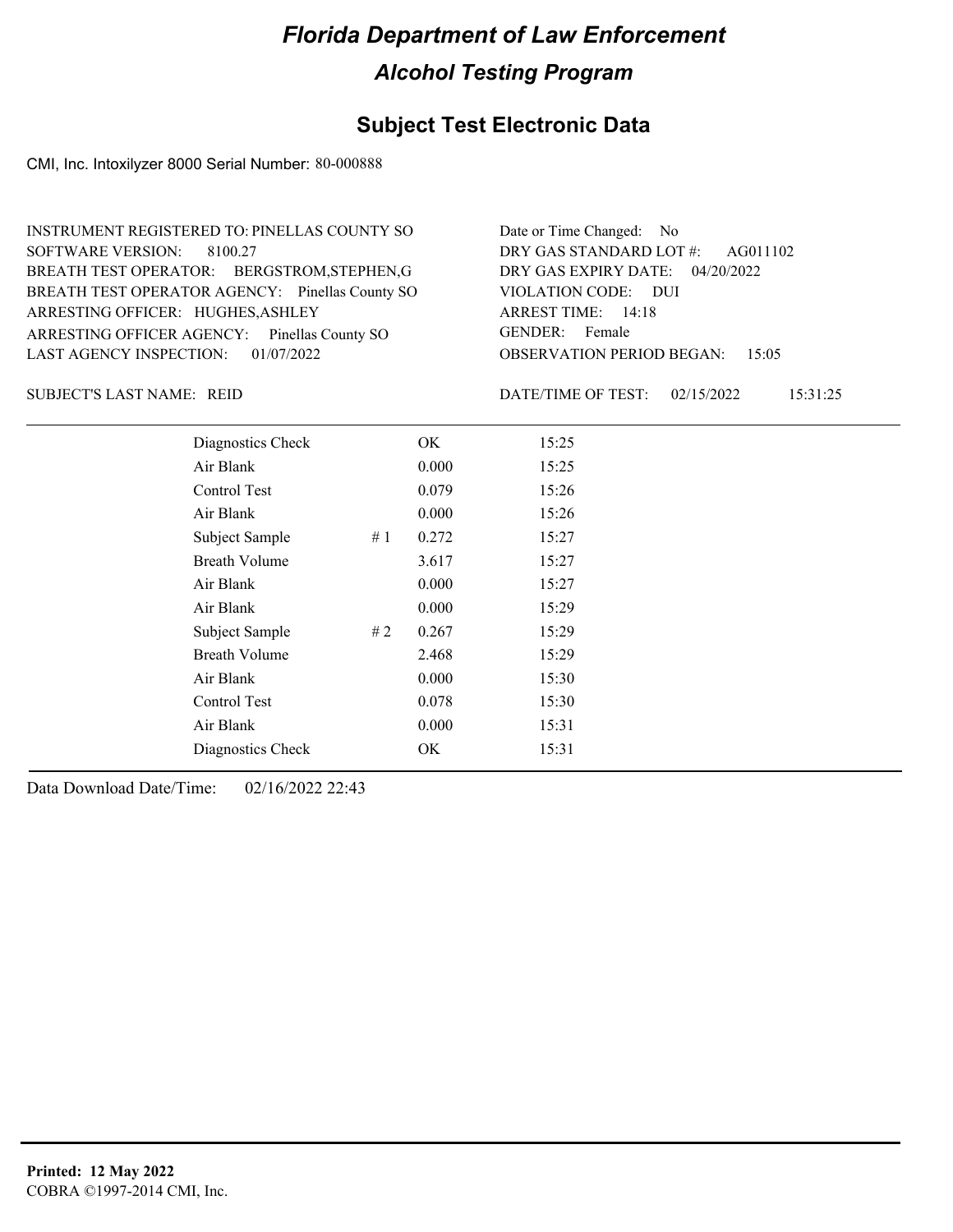### **Subject Test Electronic Data**

CMI, Inc. Intoxilyzer 8000 Serial Number: 80-000892

| <b>INSTRUMENT REGISTERED TO: FFWCC</b>            | Date or Time Changed: No               |
|---------------------------------------------------|----------------------------------------|
| SOFTWARE VERSION: 8100.27                         | DRY GAS STANDARD LOT $\#$ : 1349789    |
| BREATH TEST OPERATOR: MCKEEBY, WADE, S            | DRY GAS EXPIRY DATE: 07/15/2023        |
| BREATH TEST OPERATOR AGENCY: Panama City Beach PD | VIOLATION CODE: DUI                    |
| ARRESTING OFFICER: MCKEEBY, WADE                  | ARREST TIME: 02:15                     |
| ARRESTING OFFICER AGENCY: Panama City Beach PD    | GENDER: Male                           |
| LAST AGENCY INSPECTION: 01/20/2022                | <b>OBSERVATION PERIOD BEGAN: 02:33</b> |
|                                                   |                                        |

SHIVER SUBJECT'S LAST NAME: DATE/TIME OF TEST:

DATE/TIME OF TEST: 02/19/2022 03:00:07

| Diagnostics Check    |    | OK    | 02:53 |
|----------------------|----|-------|-------|
| Air Blank            |    | 0.000 | 02:53 |
| Control Test         |    | 0.082 | 02:54 |
| Air Blank            |    | 0.000 | 02:54 |
| Subject Sample       | #1 | 0.091 | 02:55 |
| <b>Breath Volume</b> |    | 1.753 | 02:55 |
| Air Blank            |    | 0.000 | 02:55 |
| Air Blank            |    | 0.000 | 02:57 |
| Subject Sample       | #2 | 0.089 | 02:58 |
| <b>Breath Volume</b> |    | 2.816 | 02:58 |
| Air Blank            |    | 0.000 | 02:59 |
| Control Test         |    | 0.081 | 02:59 |
| Air Blank            |    | 0.000 | 03:00 |
| Diagnostics Check    |    | OK    | 03:00 |
|                      |    |       |       |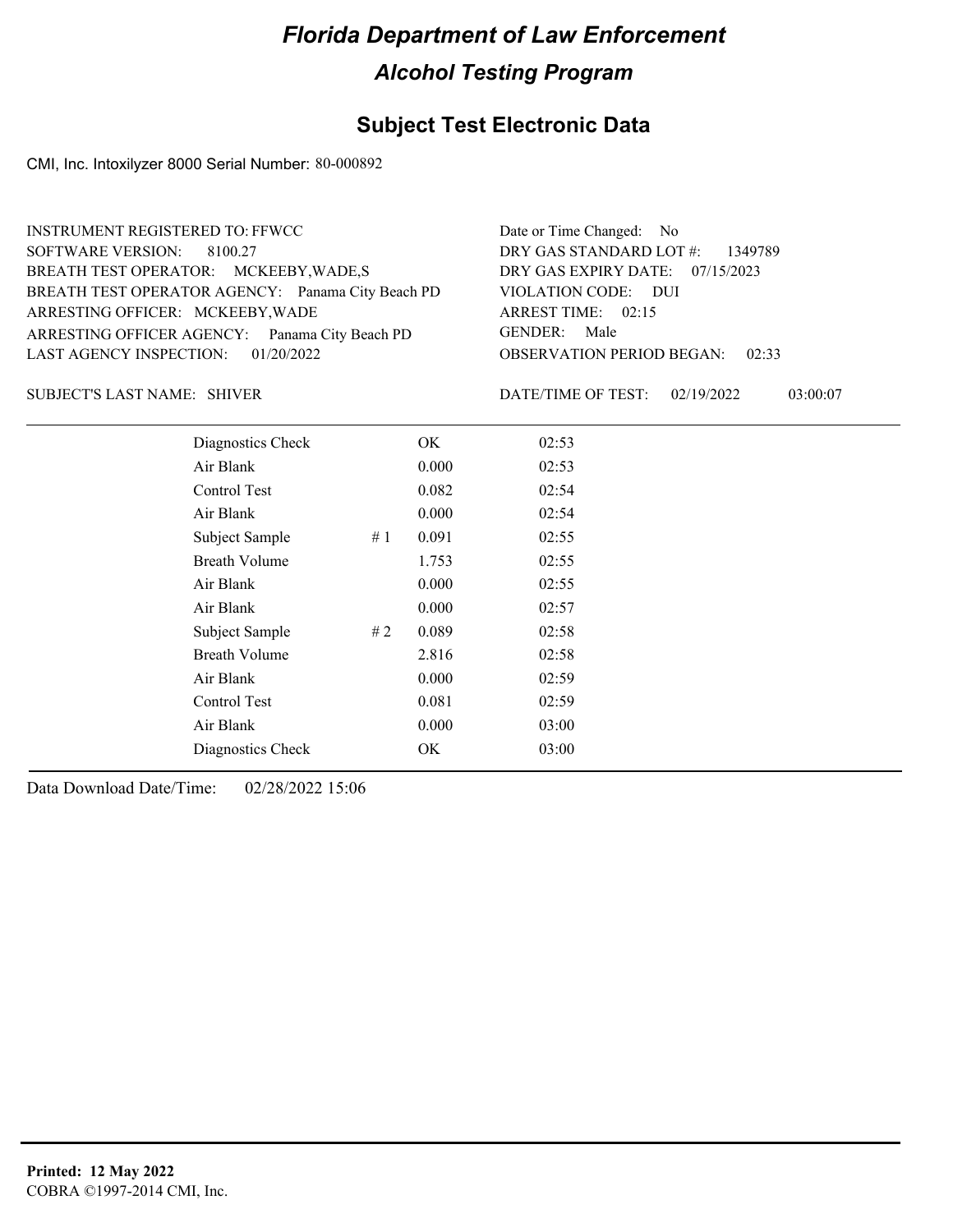### **Subject Test Electronic Data**

CMI, Inc. Intoxilyzer 8000 Serial Number: 80-000907

| INSTRUMENT REGISTERED TO: MANATEE COUNTY SO    | Date or Time Changed: No               |
|------------------------------------------------|----------------------------------------|
| SOFTWARE VERSION: 8100.27                      | DRY GAS STANDARD LOT $\#$ : 1408275    |
| BREATH TEST OPERATOR: SNYDER, RICHARD, F       | DRY GAS EXPIRY DATE: 11/19/2023        |
| BREATH TEST OPERATOR AGENCY: Manatee County SO | VIOLATION CODE: DUI                    |
| ARRESTING OFFICER: OHARA, TRENT                | ARREST TIME: 22:05                     |
| ARRESTING OFFICER AGENCY: Manatee County SO    | GENDER: Male                           |
| LAST AGENCY INSPECTION: $02/14/2022$           | <b>OBSERVATION PERIOD BEGAN:</b> 22:29 |

#### HENTKOWSKI SUBJECT'S LAST NAME: DATE/TIME OF TEST:

DATE/TIME OF TEST: 02/16/2022 22:56:49

| Diagnostics Check    |    | OK    | 22:49 |  |
|----------------------|----|-------|-------|--|
| Air Blank            |    | 0.000 | 22:50 |  |
| Control Test         |    | 0.079 | 22:50 |  |
| Air Blank            |    | 0.000 | 22:51 |  |
| Subject Sample       | #1 | 0.211 | 22:51 |  |
| <b>Breath Volume</b> |    | 2.667 | 22:51 |  |
| Air Blank            |    | 0.000 | 22:52 |  |
| Air Blank            |    | 0.000 | 22:54 |  |
| Subject Sample       | #2 | 0.203 | 22:55 |  |
| <b>Breath Volume</b> |    | 1.398 | 22:55 |  |
| Air Blank            |    | 0.000 | 22:55 |  |
| Control Test         |    | 0.078 | 22:56 |  |
| Air Blank            |    | 0.000 | 22:56 |  |
| Diagnostics Check    |    | OK    | 22:56 |  |
|                      |    |       |       |  |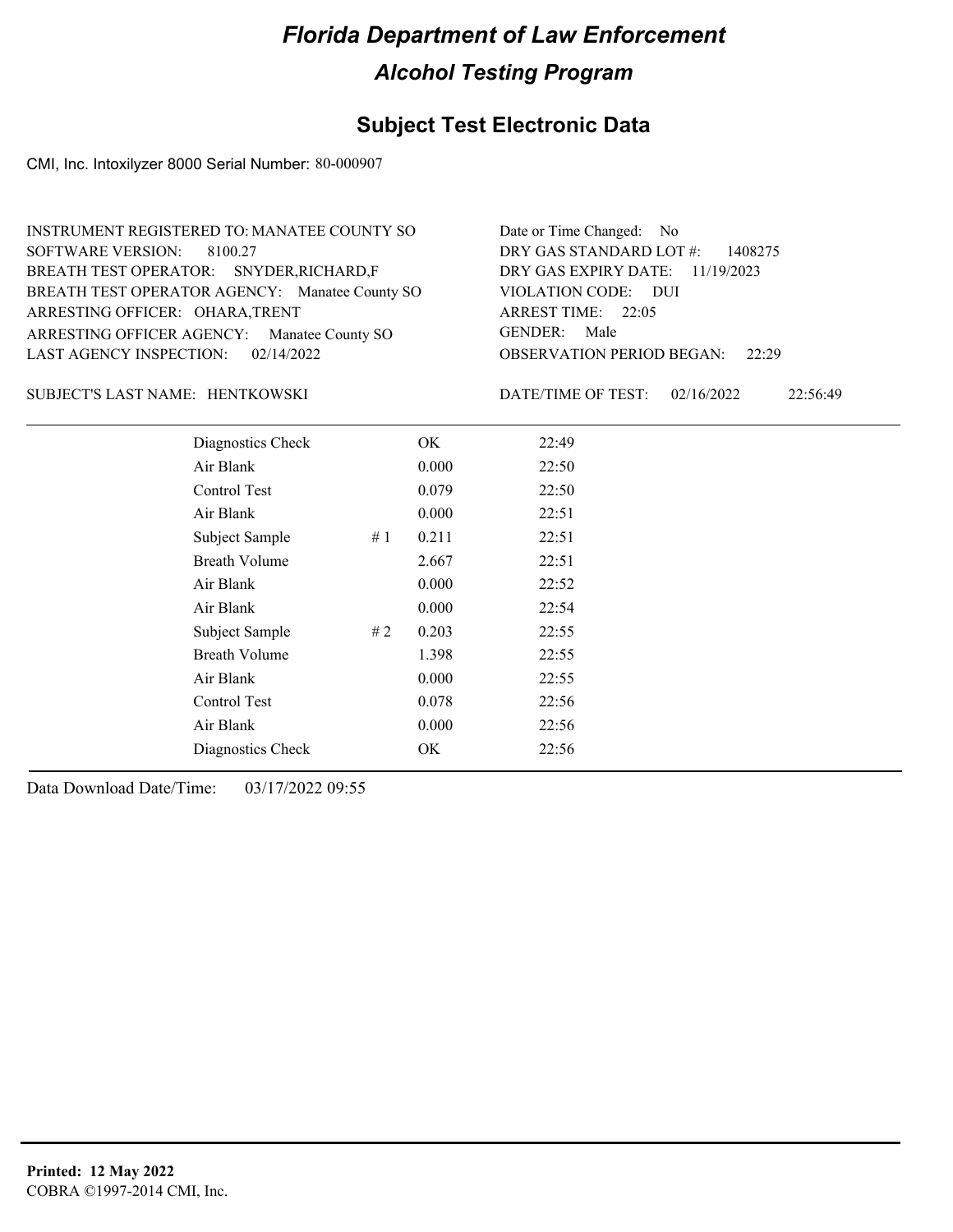### **Subject Test Electronic Data**

CMI, Inc. Intoxilyzer 8000 Serial Number: 80-000907

| <b>INSTRUMENT REGISTERED TO: MANATEE COUNTY SO</b><br><b>SOFTWARE VERSION:</b><br>8100.27<br>BREATH TEST OPERATOR: TERRERO, FRAICOR,<br>BREATH TEST OPERATOR AGENCY: Manatee County SO<br>ARRESTING OFFICER: TERRERO, FRAICOR<br>ARRESTING OFFICER AGENCY: Manatee County SO |                      |    |       | Date or Time Changed: No<br>DRY GAS STANDARD LOT #:<br>1408275<br>DRY GAS EXPIRY DATE:<br>11/19/2023<br><b>VIOLATION CODE:</b><br><b>DUI</b><br>ARREST TIME: 23:13<br><b>GENDER:</b><br>Male |                             |  |
|------------------------------------------------------------------------------------------------------------------------------------------------------------------------------------------------------------------------------------------------------------------------------|----------------------|----|-------|----------------------------------------------------------------------------------------------------------------------------------------------------------------------------------------------|-----------------------------|--|
| <b>LAST AGENCY INSPECTION:</b>                                                                                                                                                                                                                                               | 02/14/2022           |    |       | <b>OBSERVATION PERIOD BEGAN:</b>                                                                                                                                                             | 23:29                       |  |
| SUBJECT'S LAST NAME: GOMEZ RUIZ                                                                                                                                                                                                                                              |                      |    |       | DATE/TIME OF TEST:                                                                                                                                                                           | 00:01:26<br>02/19/2022      |  |
|                                                                                                                                                                                                                                                                              | Diagnostics Check    |    | OK.   | 23:51                                                                                                                                                                                        |                             |  |
|                                                                                                                                                                                                                                                                              | Air Blank            |    | 0.000 | 23:52                                                                                                                                                                                        |                             |  |
|                                                                                                                                                                                                                                                                              | Control Test         |    | 0.079 | 23:52                                                                                                                                                                                        |                             |  |
|                                                                                                                                                                                                                                                                              | Air Blank            |    | 0.000 | 23:53                                                                                                                                                                                        |                             |  |
|                                                                                                                                                                                                                                                                              | Subject Sample       | #1 | 0.197 | 23:56                                                                                                                                                                                        | Volume Not Met              |  |
|                                                                                                                                                                                                                                                                              | <b>Breath Volume</b> |    | 0.300 | 23:56                                                                                                                                                                                        |                             |  |
|                                                                                                                                                                                                                                                                              | Air Blank            |    | 0.000 | 23:56                                                                                                                                                                                        |                             |  |
|                                                                                                                                                                                                                                                                              | Air Blank            |    | 0.000 | 23:58                                                                                                                                                                                        |                             |  |
|                                                                                                                                                                                                                                                                              | Subject Sample       | #2 |       | 23:59                                                                                                                                                                                        | <b>Subject Test Refused</b> |  |
|                                                                                                                                                                                                                                                                              | <b>Breath Volume</b> |    | 0.390 | 23:59                                                                                                                                                                                        |                             |  |
|                                                                                                                                                                                                                                                                              | Air Blank            |    | 0.000 | 00:00                                                                                                                                                                                        |                             |  |
|                                                                                                                                                                                                                                                                              | Control Test         |    | 0.078 | 00:00                                                                                                                                                                                        |                             |  |
|                                                                                                                                                                                                                                                                              | Air Blank            |    | 0.000 | 00:01                                                                                                                                                                                        |                             |  |
|                                                                                                                                                                                                                                                                              | Diagnostics Check    |    | OK    | 00:01                                                                                                                                                                                        |                             |  |
|                                                                                                                                                                                                                                                                              |                      |    |       |                                                                                                                                                                                              |                             |  |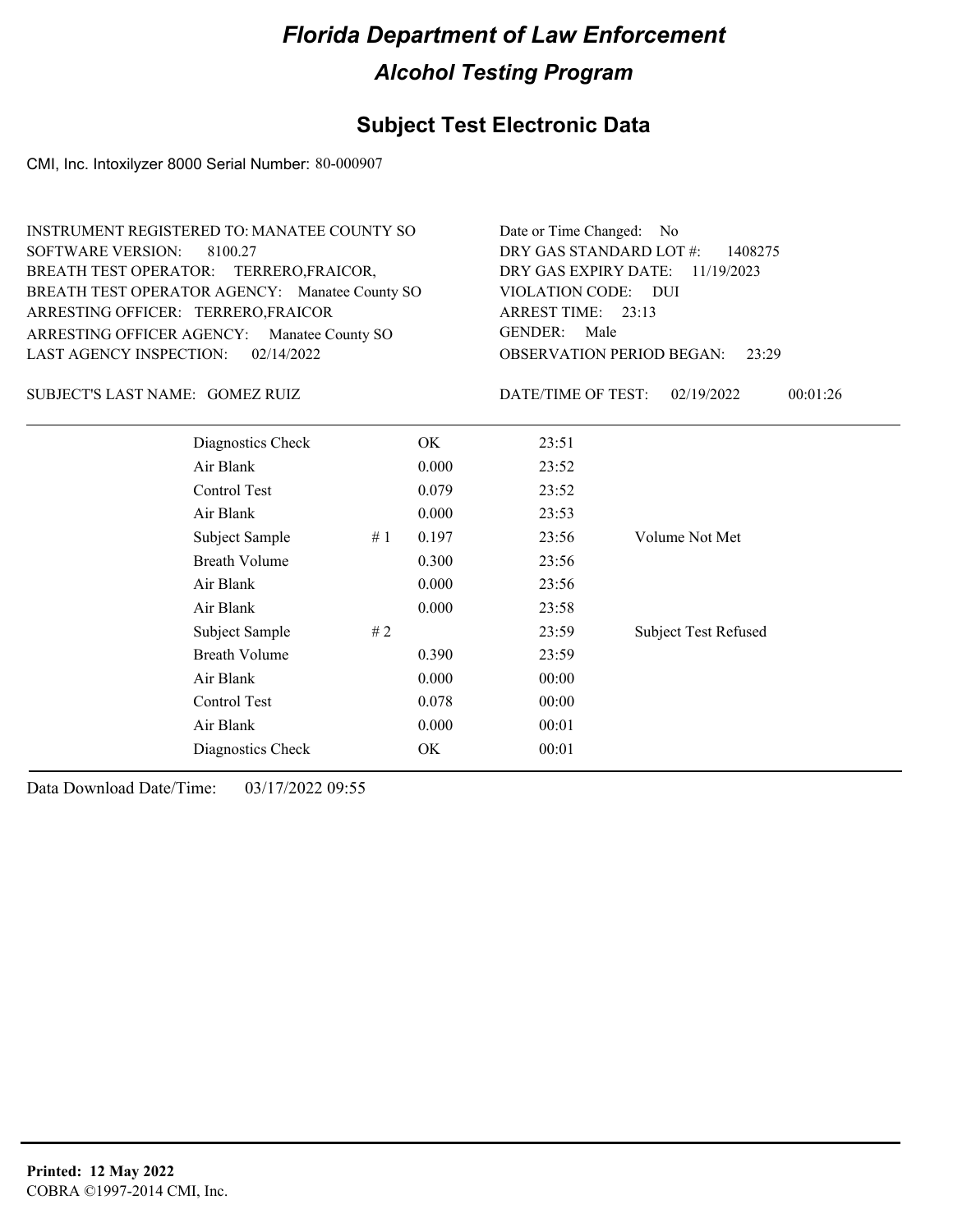### **Subject Test Electronic Data**

CMI, Inc. Intoxilyzer 8000 Serial Number: 80-000907

| INSTRUMENT REGISTERED TO: MANATEE COUNTY SO    | Date or Time Changed: No               |
|------------------------------------------------|----------------------------------------|
| SOFTWARE VERSION: 8100.27                      | DRY GAS STANDARD LOT $\#$ : 1408275    |
| BREATH TEST OPERATOR: SNYDER, RICHARD, F       | DRY GAS EXPIRY DATE: 11/19/2023        |
| BREATH TEST OPERATOR AGENCY: Manatee County SO | VIOLATION CODE: DUI                    |
| ARRESTING OFFICER: OHARA, TRENT                | ARREST TIME: 16:31                     |
| ARRESTING OFFICER AGENCY: Manatee County SO    | GENDER: Male                           |
| LAST AGENCY INSPECTION: 02/14/2022             | <b>OBSERVATION PERIOD BEGAN:</b> 16:51 |

SUBJECT'S LAST NAME: DURKIN  $\overline{D}$  DATE/TIME OF TEST:

DATE/TIME OF TEST: 02/21/2022 17:18:02

| Diagnostics Check    |    | OK    | 17:12 |
|----------------------|----|-------|-------|
| Air Blank            |    | 0.000 | 17:12 |
| Control Test         |    | 0.080 | 17:12 |
| Air Blank            |    | 0.000 | 17:13 |
| Subject Sample       | #1 | 0.000 | 17:13 |
| <b>Breath Volume</b> |    | 3.480 | 17:13 |
| Air Blank            |    | 0.000 | 17:14 |
| Air Blank            |    | 0.000 | 17:16 |
| Subject Sample       | #2 | 0.000 | 17:16 |
| <b>Breath Volume</b> |    | 3.105 | 17:16 |
| Air Blank            |    | 0.000 | 17:17 |
| Control Test         |    | 0.080 | 17:17 |
| Air Blank            |    | 0.000 | 17:17 |
| Diagnostics Check    |    | OK    | 17:18 |
|                      |    |       |       |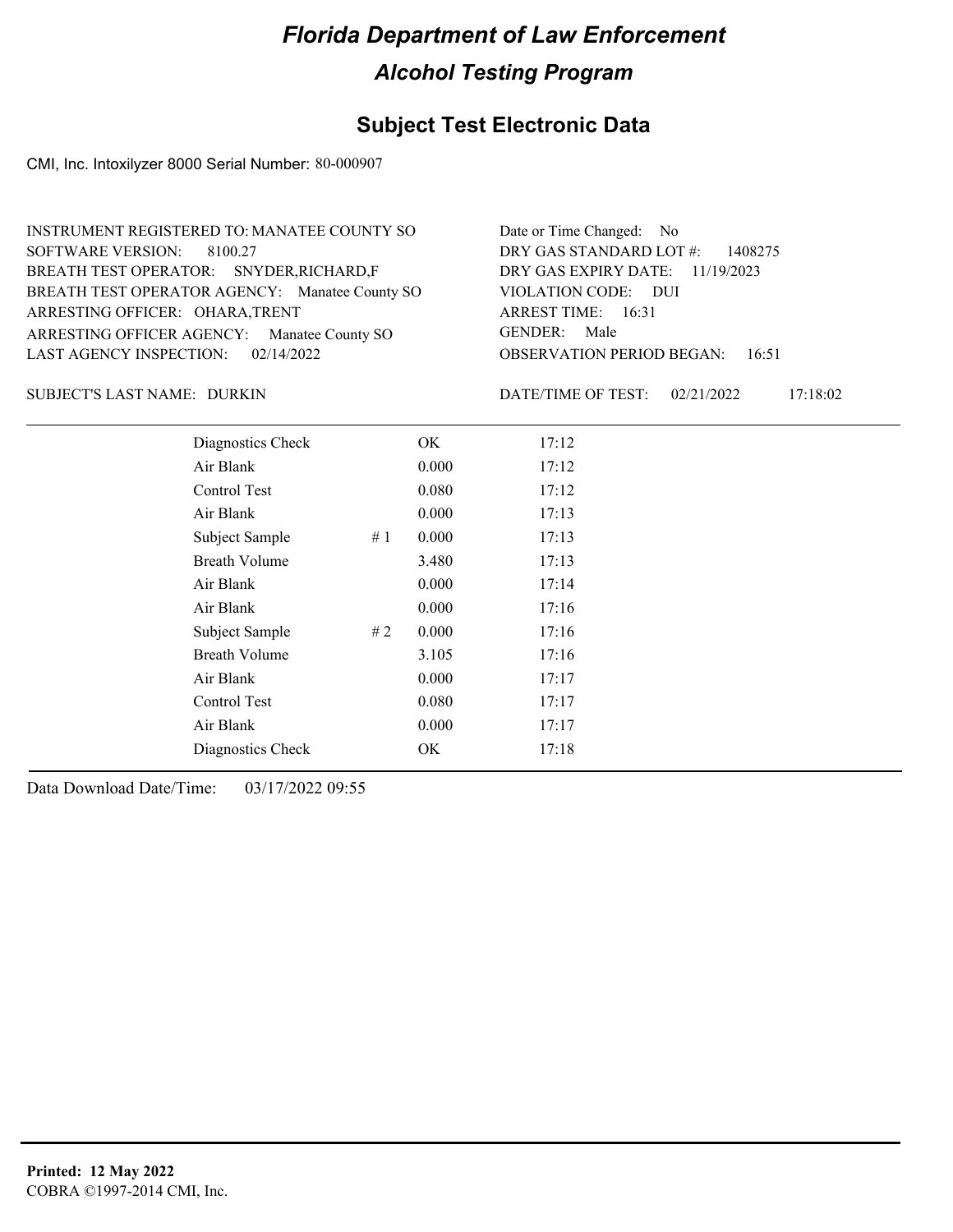### **Subject Test Electronic Data**

CMI, Inc. Intoxilyzer 8000 Serial Number: 80-000907

| INSTRUMENT REGISTERED TO: MANATEE COUNTY SO    | Date or Time Changed: No               |
|------------------------------------------------|----------------------------------------|
| SOFTWARE VERSION: 8100.27                      | DRY GAS STANDARD LOT $\#$ : 1408275    |
| BREATH TEST OPERATOR: BARRETT,CODY,R           | DRY GAS EXPIRY DATE: 11/19/2023        |
| BREATH TEST OPERATOR AGENCY: Manatee County SO | VIOLATION CODE: DUI                    |
| ARRESTING OFFICER: BARRETT, CODY               | ARREST TIME: 01:37                     |
| ARRESTING OFFICER AGENCY: Manatee County SO    | GENDER: Male                           |
| LAST AGENCY INSPECTION: $02/14/2022$           | <b>OBSERVATION PERIOD BEGAN: 01:59</b> |

SUBJECT'S LAST NAME: MASON DATE/TIME OF TEST:

DATE/TIME OF TEST: 02/24/2022 02:26:18

| Diagnostics Check    | OK    | 02:19 |
|----------------------|-------|-------|
| Air Blank            | 0.000 | 02:19 |
| Control Test         | 0.080 | 02:20 |
| Air Blank            | 0.000 | 02:20 |
| Subject Sample<br>#1 | 0.170 | 02:21 |
| <b>Breath Volume</b> | 3.406 | 02:21 |
| Air Blank            | 0.000 | 02:22 |
| Air Blank            | 0.000 | 02:24 |
| Subject Sample<br>#2 | 0.178 | 02:24 |
| <b>Breath Volume</b> | 2.679 | 02:24 |
| Air Blank            | 0.000 | 02:25 |
| Control Test         | 0.079 | 02:25 |
| Air Blank            | 0.000 | 02:26 |
| Diagnostics Check    | OK    | 02:26 |
|                      |       |       |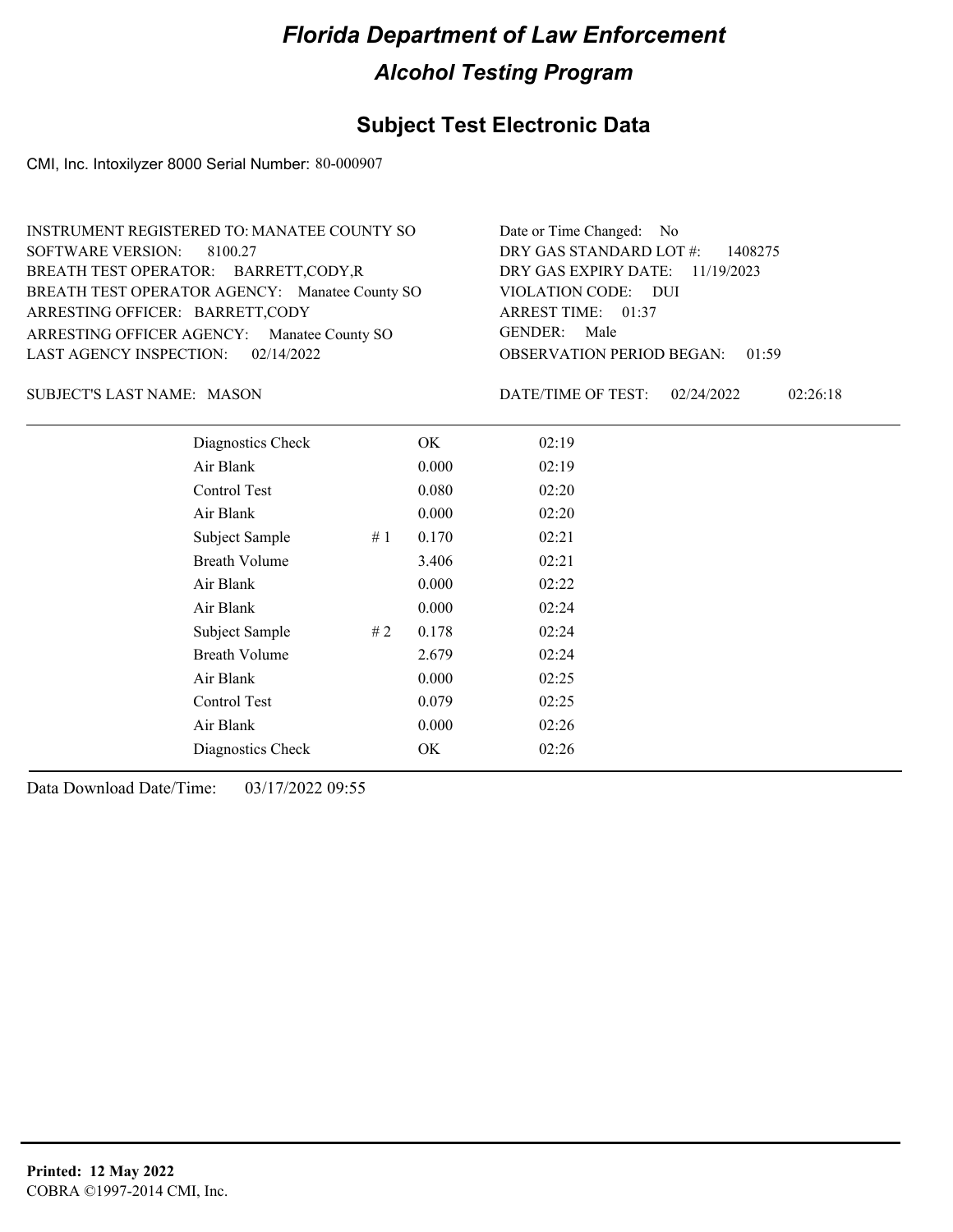### **Subject Test Electronic Data**

CMI, Inc. Intoxilyzer 8000 Serial Number: 80-000907

| INSTRUMENT REGISTERED TO: MANATEE COUNTY SO    | Date or Time Changed: No               |
|------------------------------------------------|----------------------------------------|
| SOFTWARE VERSION: 8100.27                      | DRY GAS STANDARD LOT $\#$ : 1408275    |
| BREATH TEST OPERATOR: MONTEMAGNO,CARLO,C       | DRY GAS EXPIRY DATE: 11/19/2023        |
| BREATH TEST OPERATOR AGENCY: Manatee County SO | VIOLATION CODE: DUI                    |
| ARRESTING OFFICER: MONTEMAGNO,CARLO            | ARREST TIME: 19:25                     |
| ARRESTING OFFICER AGENCY: Manatee County SO    | GENDER: Male                           |
| LAST AGENCY INSPECTION: $02/14/2022$           | <b>OBSERVATION PERIOD BEGAN: 20:00</b> |

SUBJECT'S LAST NAME: KELLY DATE/TIME OF TEST:

DATE/TIME OF TEST: 02/25/2022 20:28:24

| Diagnostics Check    |    | OK    | 20:21 |  |
|----------------------|----|-------|-------|--|
| Air Blank            |    | 0.000 | 20:22 |  |
| Control Test         |    | 0.079 | 20:22 |  |
| Air Blank            |    | 0.000 | 20:23 |  |
| Subject Sample       | #1 | 0.291 | 20:23 |  |
| <b>Breath Volume</b> |    | 1.375 | 20:23 |  |
| Air Blank            |    | 0.000 | 20:24 |  |
| Air Blank            |    | 0.000 | 20:26 |  |
| Subject Sample       | #2 | 0.295 | 20:26 |  |
| <b>Breath Volume</b> |    | 1.117 | 20:26 |  |
| Air Blank            |    | 0.000 | 20:27 |  |
| Control Test         |    | 0.079 | 20:27 |  |
| Air Blank            |    | 0.000 | 20:28 |  |
| Diagnostics Check    |    | OK    | 20:28 |  |
|                      |    |       |       |  |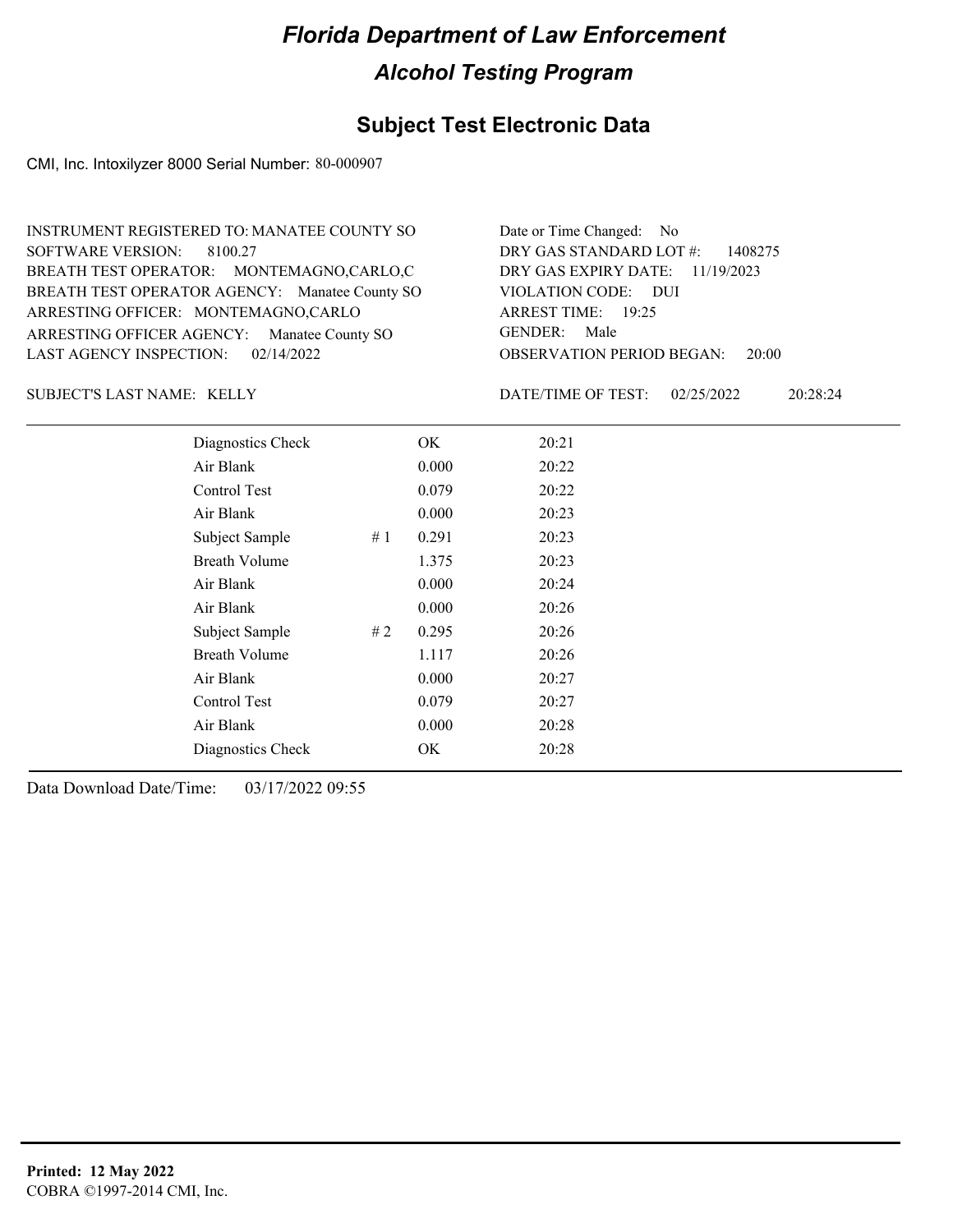### **Subject Test Electronic Data**

CMI, Inc. Intoxilyzer 8000 Serial Number: 80-000907

| INSTRUMENT REGISTERED TO: MANATEE COUNTY SO    | Date or Time Changed: No               |
|------------------------------------------------|----------------------------------------|
| SOFTWARE VERSION: 8100.27                      | DRY GAS STANDARD LOT $\#$ : 1408275    |
| BREATH TEST OPERATOR: SIMANDL, REAGHN, S       | DRY GAS EXPIRY DATE: 11/19/2023        |
| BREATH TEST OPERATOR AGENCY: Manatee County SO | VIOLATION CODE: DUI                    |
| ARRESTING OFFICER: SIMANDL, REAGHN             | ARREST TIME: 02:29                     |
| ARRESTING OFFICER AGENCY: Manatee County SO    | GENDER: Male                           |
| LAST AGENCY INSPECTION: $02/14/2022$           | <b>OBSERVATION PERIOD BEGAN: 02:50</b> |

#### SUBJECT'S LAST NAME: ROMAN GONZALEZ DATE/TIME OF TEST:

DATE/TIME OF TEST: 02/26/2022 03:19:57

| Diagnostics Check    |    | OK    | 03:12 |
|----------------------|----|-------|-------|
| Air Blank            |    | 0.000 | 03:13 |
| Control Test         |    | 0.079 | 03:13 |
| Air Blank            |    | 0.000 | 03:14 |
| Subject Sample       | #1 | 0.217 | 03:15 |
| <b>Breath Volume</b> |    | 2.402 | 03:15 |
| Air Blank            |    | 0.000 | 03:15 |
| Air Blank            |    | 0.000 | 03:17 |
| Subject Sample       | #2 | 0.220 | 03:18 |
| <b>Breath Volume</b> |    | 1.402 | 03:18 |
| Air Blank            |    | 0.000 | 03:19 |
| Control Test         |    | 0.079 | 03:19 |
| Air Blank            |    | 0.000 | 03:19 |
| Diagnostics Check    |    | OK    | 03:19 |
|                      |    |       |       |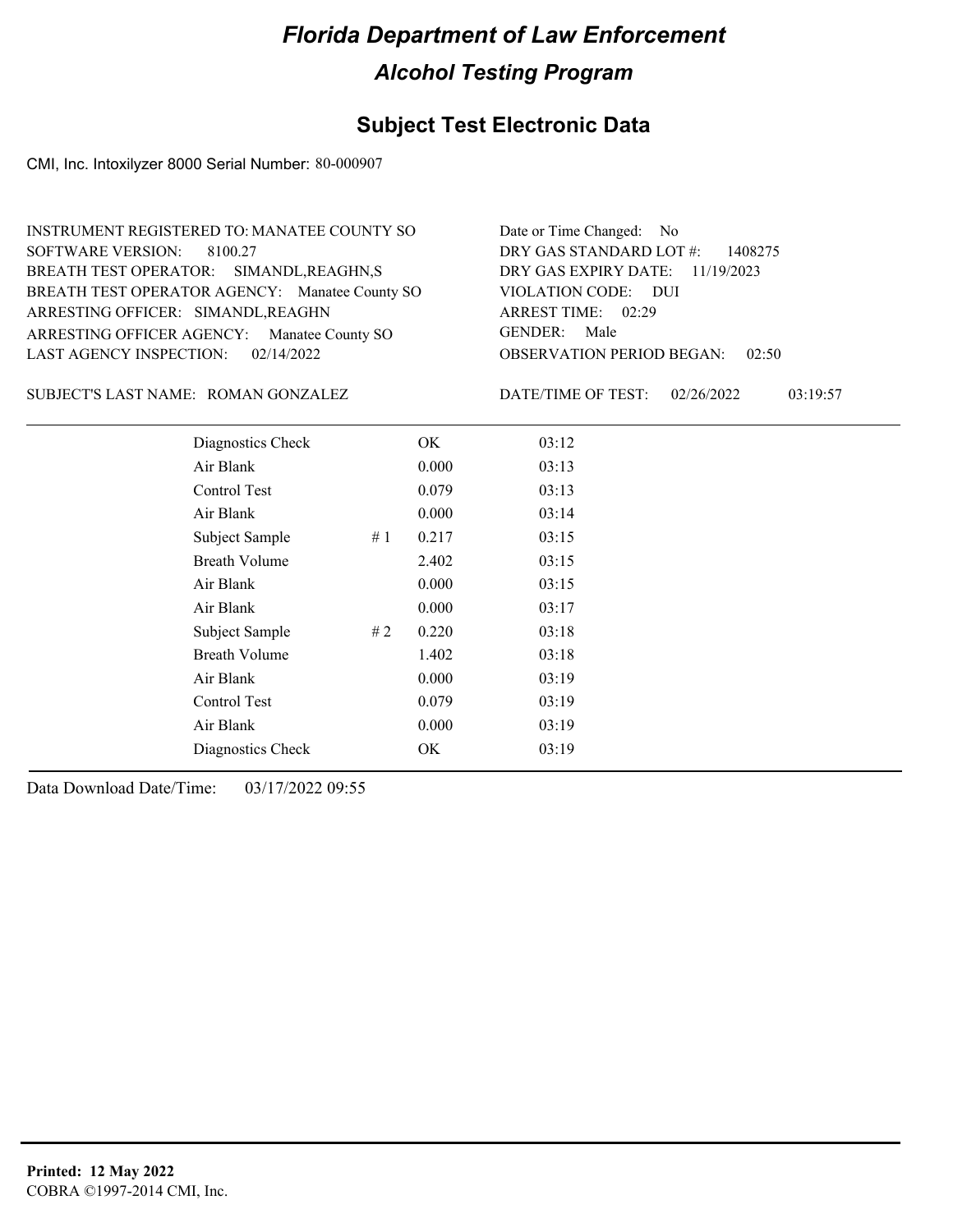### **Subject Test Electronic Data**

CMI, Inc. Intoxilyzer 8000 Serial Number: 80-000908

ARRESTING OFFICER AGENCY: PORT ST. JOE PD GENDER: BREATH TEST OPERATOR AGENCY: VIOLATION CODE: PORT ST. JOE PD SOFTWARE VERSION: 8100.27 ARRESTING OFFICER: NICHOLS, RICHARD BREATH TEST OPERATOR: NICHOLS,RICHARD,J LAST AGENCY INSPECTION: 01/04/2022 INSTRUMENT REGISTERED TO: PORT ST JOE PD

OBSERVATION PERIOD BEGAN: 22:05 VIOLATION CODE: DUI 21:46 ARREST TIME: DRY GAS EXPIRY DATE: 07/05/2022 DRY GAS STANDARD LOT #: 14020080A2 Date or Time Changed: No GENDER: Female

KING SUBJECT'S LAST NAME: DATE/TIME OF TEST:

DATE/TIME OF TEST: 02/02/2022 22:33:18

| Diagnostics Check    |    | OK    | 22:26 |
|----------------------|----|-------|-------|
| Air Blank            |    | 0.000 | 22:26 |
| Control Test         |    | 0.078 | 22:26 |
| Air Blank            |    | 0.000 | 22:27 |
| Subject Sample       | #1 | 0.203 | 22:28 |
| <b>Breath Volume</b> |    | 1.429 | 22:28 |
| Air Blank            |    | 0.000 | 22:28 |
| Air Blank            |    | 0.000 | 22:30 |
| Subject Sample       | #2 | 0.192 | 22:31 |
| <b>Breath Volume</b> |    | 1.433 | 22:31 |
| Air Blank            |    | 0.000 | 22:32 |
| Control Test         |    | 0.079 | 22:32 |
| Air Blank            |    | 0.000 | 22:33 |
| Diagnostics Check    |    | OK    | 22:33 |
|                      |    |       |       |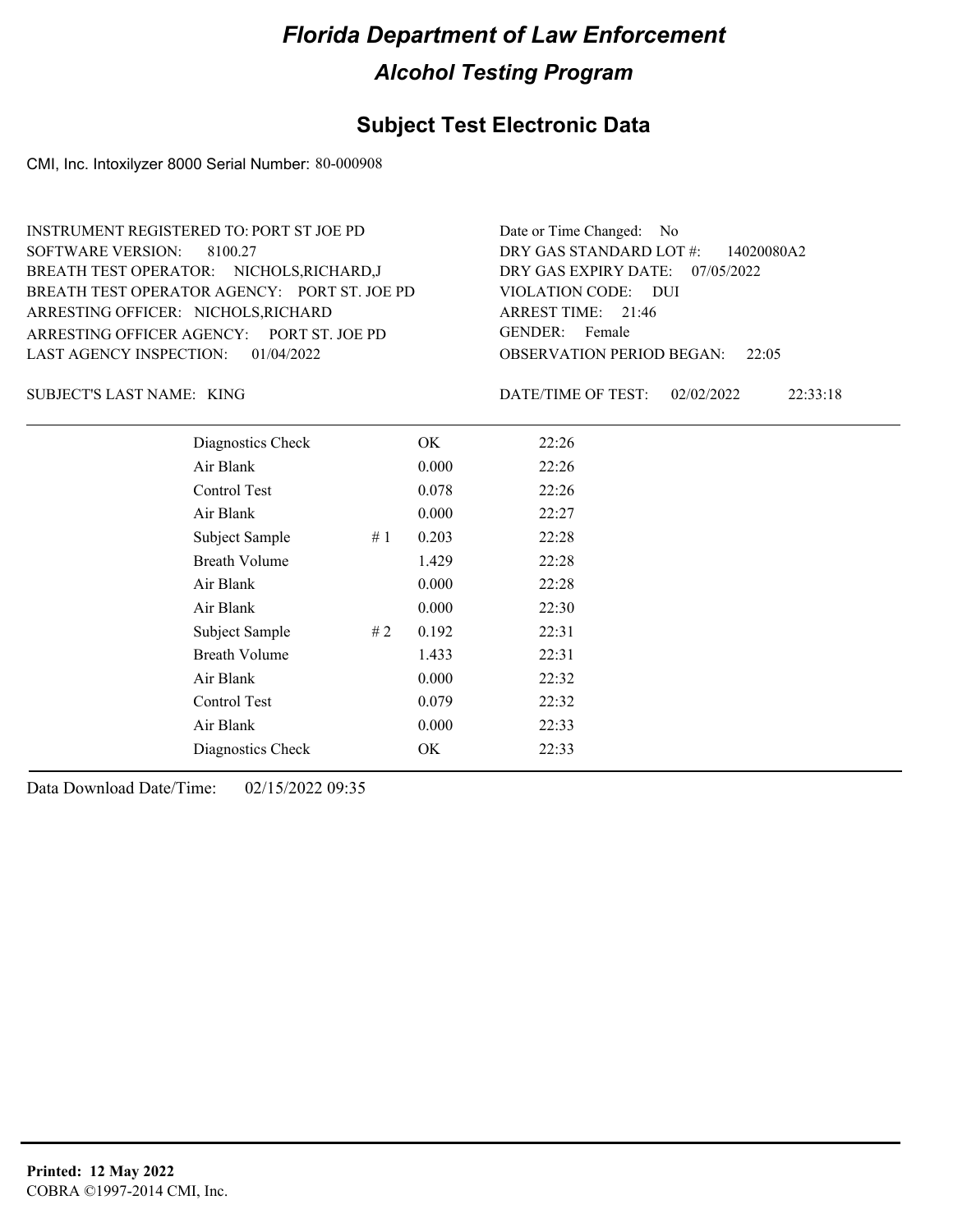### **Subject Test Electronic Data**

CMI, Inc. Intoxilyzer 8000 Serial Number: 80-000909

ARRESTING OFFICER AGENCY: GENDER: South Miami PD BREATH TEST OPERATOR AGENCY: South Miami PD VIOLATION CODE: SOFTWARE VERSION: 8100.27 ARRESTING OFFICER: ORBETA,JORGE BREATH TEST OPERATOR: ORBETA,JORGE, LAST AGENCY INSPECTION: 01/12/2022 INSTRUMENT REGISTERED TO: PINECREST PD

OBSERVATION PERIOD BEGAN: 01:05 VIOLATION CODE: DUI ARREST TIME: 00:52 09/22/2023 DRY GAS EXPIRY DATE: DRY GAS STANDARD LOT #: 1380119 Date or Time Changed: No GENDER: Male

GAMAS CALA SUBJECT'S LAST NAME: DATE/TIME OF TEST:

DATE/TIME OF TEST: 02/05/2022 01:37:28

| Diagnostics Check    |    | OK    | 01:31 |
|----------------------|----|-------|-------|
| Air Blank            |    | 0.000 | 01:31 |
| Control Test         |    | 0.080 | 01:31 |
| Air Blank            |    | 0.000 | 01:32 |
| Subject Sample       | #1 | 0.079 | 01:33 |
| <b>Breath Volume</b> |    | 4.601 | 01:33 |
| Air Blank            |    | 0.000 | 01:33 |
| Air Blank            |    | 0.000 | 01:35 |
| Subject Sample       | #2 | 0.075 | 01:35 |
| <b>Breath Volume</b> |    | 4.730 | 01:35 |
| Air Blank            |    | 0.000 | 01:36 |
| <b>Control Test</b>  |    | 0.080 | 01:36 |
| Air Blank            |    | 0.000 | 01:37 |
| Diagnostics Check    |    | OK    | 01:37 |
|                      |    |       |       |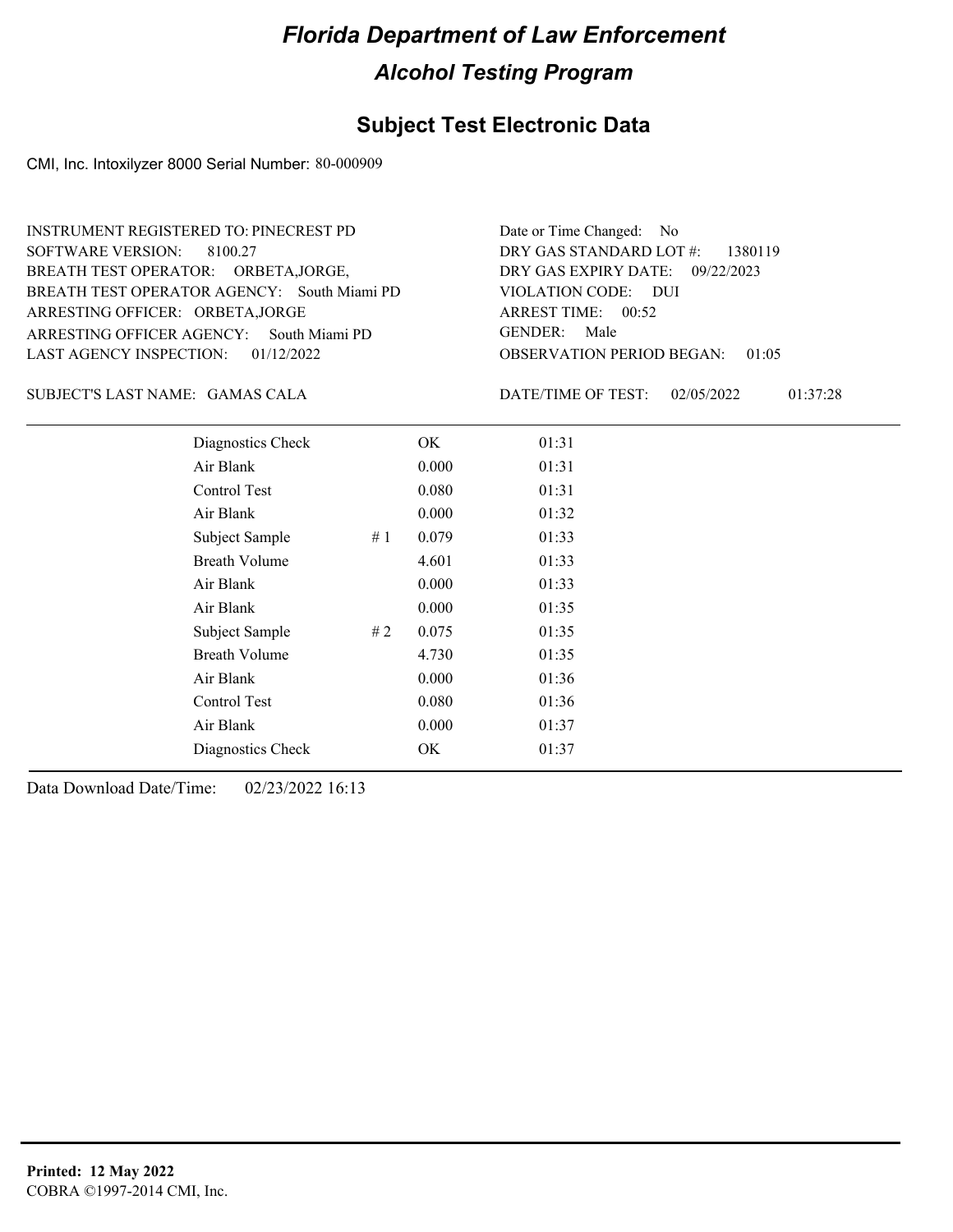### **Subject Test Electronic Data**

CMI, Inc. Intoxilyzer 8000 Serial Number: 80-000909

| INSTRUMENT REGISTERED TO: PINECREST PD            | Date or Time Changed: No               |
|---------------------------------------------------|----------------------------------------|
| SOFTWARE VERSION: 8100.27                         | DRY GAS STANDARD LOT $\#$ : 1380119    |
| BREATH TEST OPERATOR: VEGA, OBEL,                 | DRY GAS EXPIRY DATE: 09/22/2023        |
| BREATH TEST OPERATOR AGENCY: Village of Pinecrest | VIOLATION CODE: DUI                    |
| ARRESTING OFFICER: VEGA, OBEL                     | ARREST TIME: 04:31                     |
| ARRESTING OFFICER AGENCY: Village of Pinecrest    | GENDER: Male                           |
| LAST AGENCY INSPECTION: $01/12/2022$              | <b>OBSERVATION PERIOD BEGAN: 04:32</b> |

SUBJECT'S LAST NAME: CEDENO WESTERN DATE/TIME OF TEST:

DATE/TIME OF TEST: 02/05/2022 05:03:20

| Diagnostics Check    |    | OK    | 04:55 |  |
|----------------------|----|-------|-------|--|
| Air Blank            |    | 0.000 | 04:56 |  |
| Control Test         |    | 0.081 | 04:56 |  |
| Air Blank            |    | 0.000 | 04:56 |  |
| Subject Sample       | #1 | 0.177 | 04:58 |  |
| <b>Breath Volume</b> |    | 1.535 | 04:58 |  |
| Air Blank            |    | 0.000 | 04:59 |  |
| Air Blank            |    | 0.000 | 05:01 |  |
| Subject Sample       | #2 | 0.167 | 05:01 |  |
| <b>Breath Volume</b> |    | 2.488 | 05:01 |  |
| Air Blank            |    | 0.000 | 05:02 |  |
| Control Test         |    | 0.080 | 05:02 |  |
| Air Blank            |    | 0.000 | 05:03 |  |
| Diagnostics Check    |    | OK    | 05:03 |  |
|                      |    |       |       |  |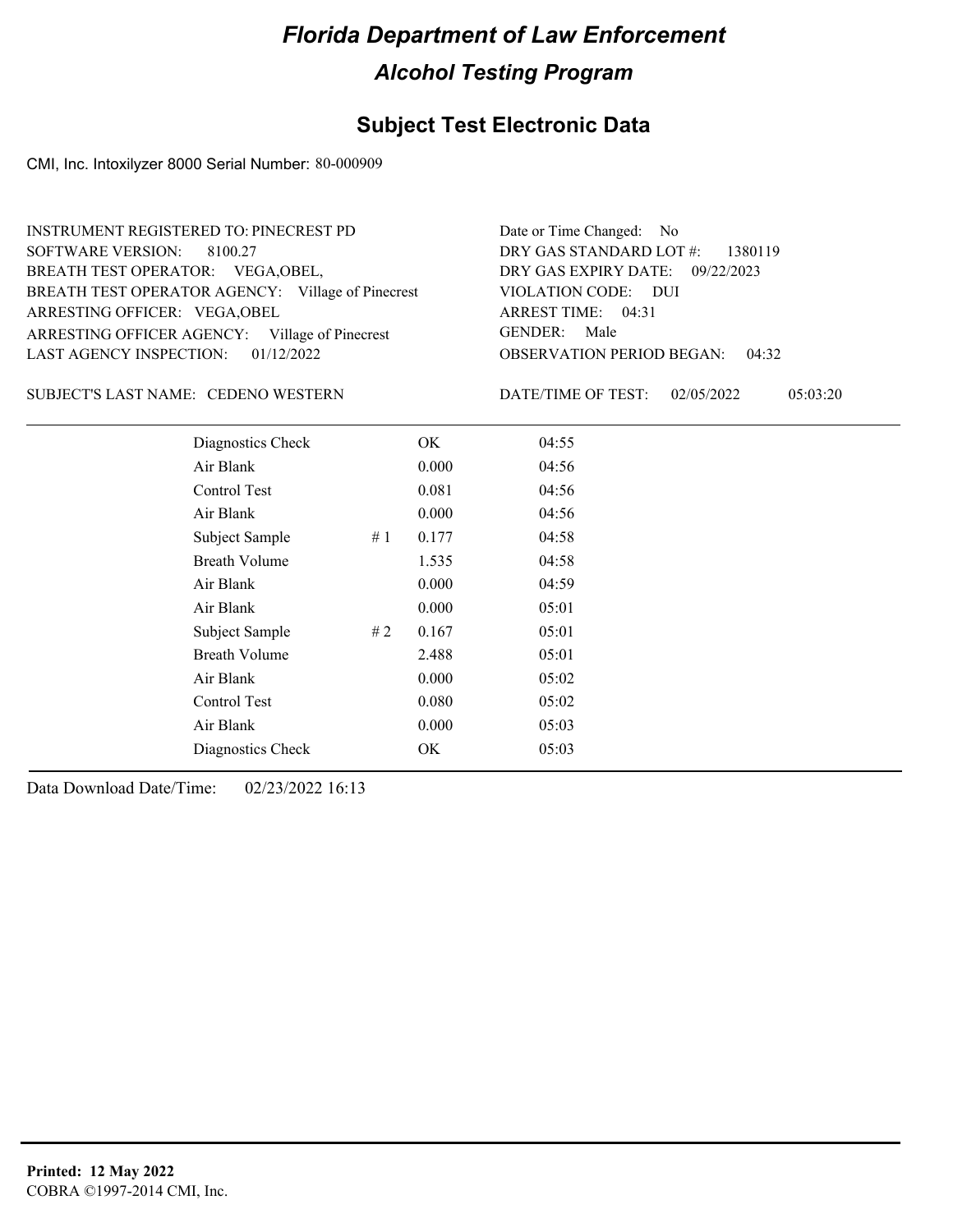### **Subject Test Electronic Data**

CMI, Inc. Intoxilyzer 8000 Serial Number: 80-000909

| <b>INSTRUMENT REGISTERED TO: PINECREST PD</b> |       | Date or Time Changed:<br>N <sub>o</sub><br>DRY GAS STANDARD LOT #:<br>1380119<br>DRY GAS EXPIRY DATE:<br>09/22/2023 |                                           |  |  |  |
|-----------------------------------------------|-------|---------------------------------------------------------------------------------------------------------------------|-------------------------------------------|--|--|--|
| <b>SOFTWARE VERSION:</b><br>8100.27           |       |                                                                                                                     |                                           |  |  |  |
| BREATH TEST OPERATOR: ORBETA, JORGE,          |       |                                                                                                                     |                                           |  |  |  |
| BREATH TEST OPERATOR AGENCY: South Miami PD   |       | VIOLATION CODE:                                                                                                     | – DUI                                     |  |  |  |
| ARRESTING OFFICER: ORBETA, JORGE              |       | ARREST TIME: 05:00                                                                                                  |                                           |  |  |  |
| ARRESTING OFFICER AGENCY:<br>South Miami PD   |       | <b>GENDER:</b><br>Male                                                                                              |                                           |  |  |  |
| <b>LAST AGENCY INSPECTION:</b><br>01/12/2022  |       |                                                                                                                     | <b>OBSERVATION PERIOD BEGAN:</b><br>01:23 |  |  |  |
| SUBJECT'S LAST NAME: MOLINA                   |       | DATE/TIME OF TEST:                                                                                                  | 02/05/2022<br>05:30:27                    |  |  |  |
| Diagnostics Check                             | OK.   | 05:26                                                                                                               |                                           |  |  |  |
| Air Blank                                     | 0.000 | 05:27                                                                                                               |                                           |  |  |  |
| Control Test                                  | 0.080 | 05:27                                                                                                               |                                           |  |  |  |
| Air Blank                                     | 0.000 | 05:27                                                                                                               |                                           |  |  |  |
| Subject Sample                                | #1    | 05:29                                                                                                               | <b>Subject Test Refused</b>               |  |  |  |
| <b>Breath Volume</b>                          | 0.000 | 05:29                                                                                                               |                                           |  |  |  |
| Air Blank                                     | 0.000 | 05:29                                                                                                               |                                           |  |  |  |
| Control Test                                  | 0.081 | 05:29                                                                                                               |                                           |  |  |  |
| Air Blank                                     | 0.000 | 05:30                                                                                                               |                                           |  |  |  |
| Diagnostics Check                             | OK    | 05:30                                                                                                               |                                           |  |  |  |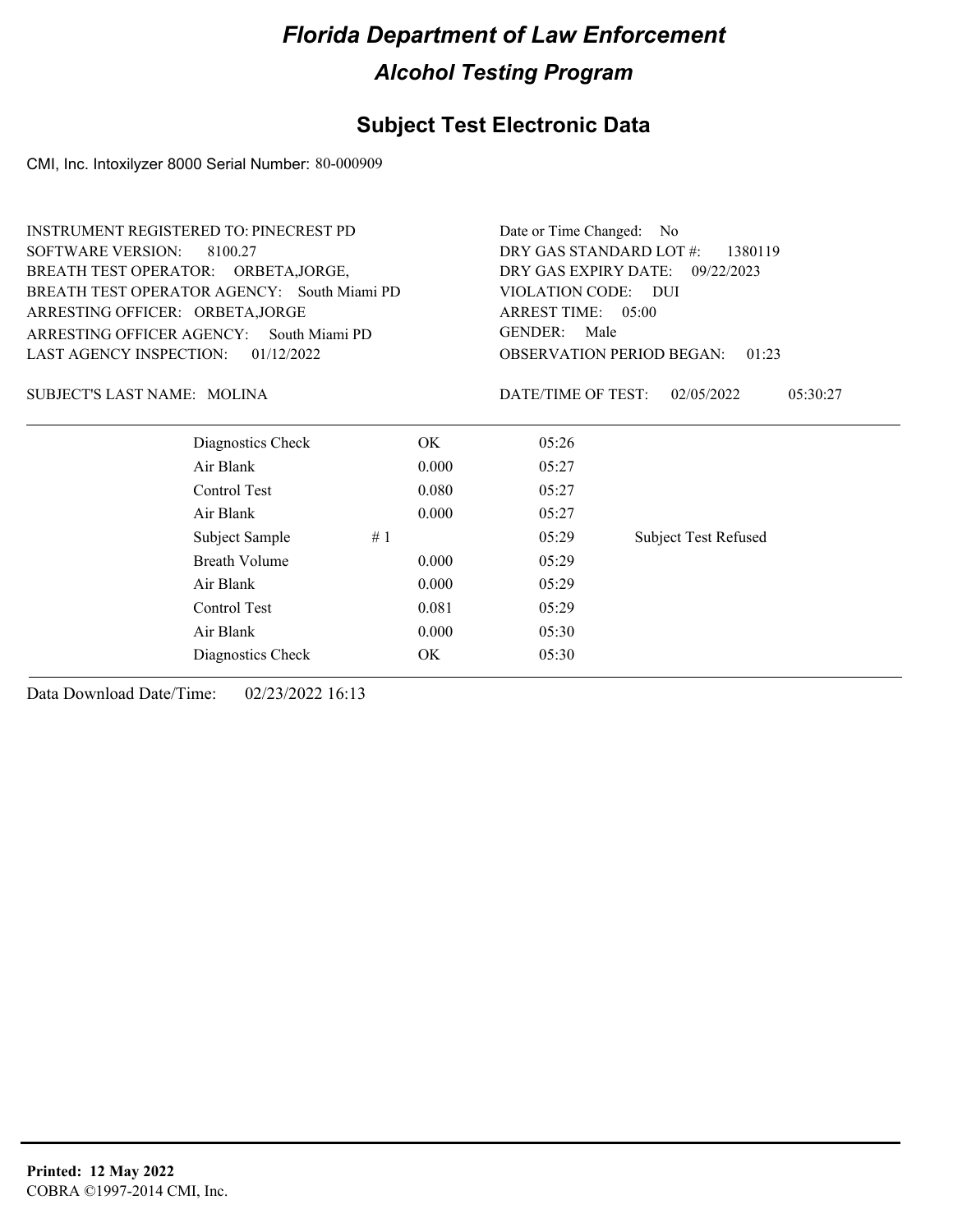### **Subject Test Electronic Data**

CMI, Inc. Intoxilyzer 8000 Serial Number: 80-000909

ARRESTING OFFICER AGENCY: GENDER: South Miami PD BREATH TEST OPERATOR AGENCY: South Miami PD VIOLATION CODE: SOFTWARE VERSION: 8100.27 ARRESTING OFFICER: ORBETA,JORGE BREATH TEST OPERATOR: ORBETA,JORGE, LAST AGENCY INSPECTION: 01/12/2022 INSTRUMENT REGISTERED TO: PINECREST PD

OBSERVATION PERIOD BEGAN: 05:23 VIOLATION CODE: DUI ARREST TIME: 05:00 09/22/2023 DRY GAS EXPIRY DATE: DRY GAS STANDARD LOT #: 1380119 Date or Time Changed: No GENDER: Male

MOLINA SUBJECT'S LAST NAME: DATE/TIME OF TEST:

DATE/TIME OF TEST: 02/05/2022 05:50:15

| Diagnostics Check    | OK    | 05:43 |
|----------------------|-------|-------|
| Air Blank            | 0.000 | 05:44 |
| Control Test         | 0.081 | 05:44 |
| Air Blank            | 0.000 | 05:44 |
| Subject Sample<br>#1 | 0.193 | 05:45 |
| <b>Breath Volume</b> | 4.152 | 05:45 |
| Air Blank            | 0.000 | 05:45 |
| Air Blank            | 0.000 | 05:47 |
| Subject Sample<br>#2 | 0.192 | 05:48 |
| <b>Breath Volume</b> | 3.175 | 05:48 |
| Air Blank            | 0.000 | 05:49 |
| Control Test         | 0.079 | 05:49 |
| Air Blank            | 0.000 | 05:50 |
| Diagnostics Check    | OK    | 05:50 |
|                      |       |       |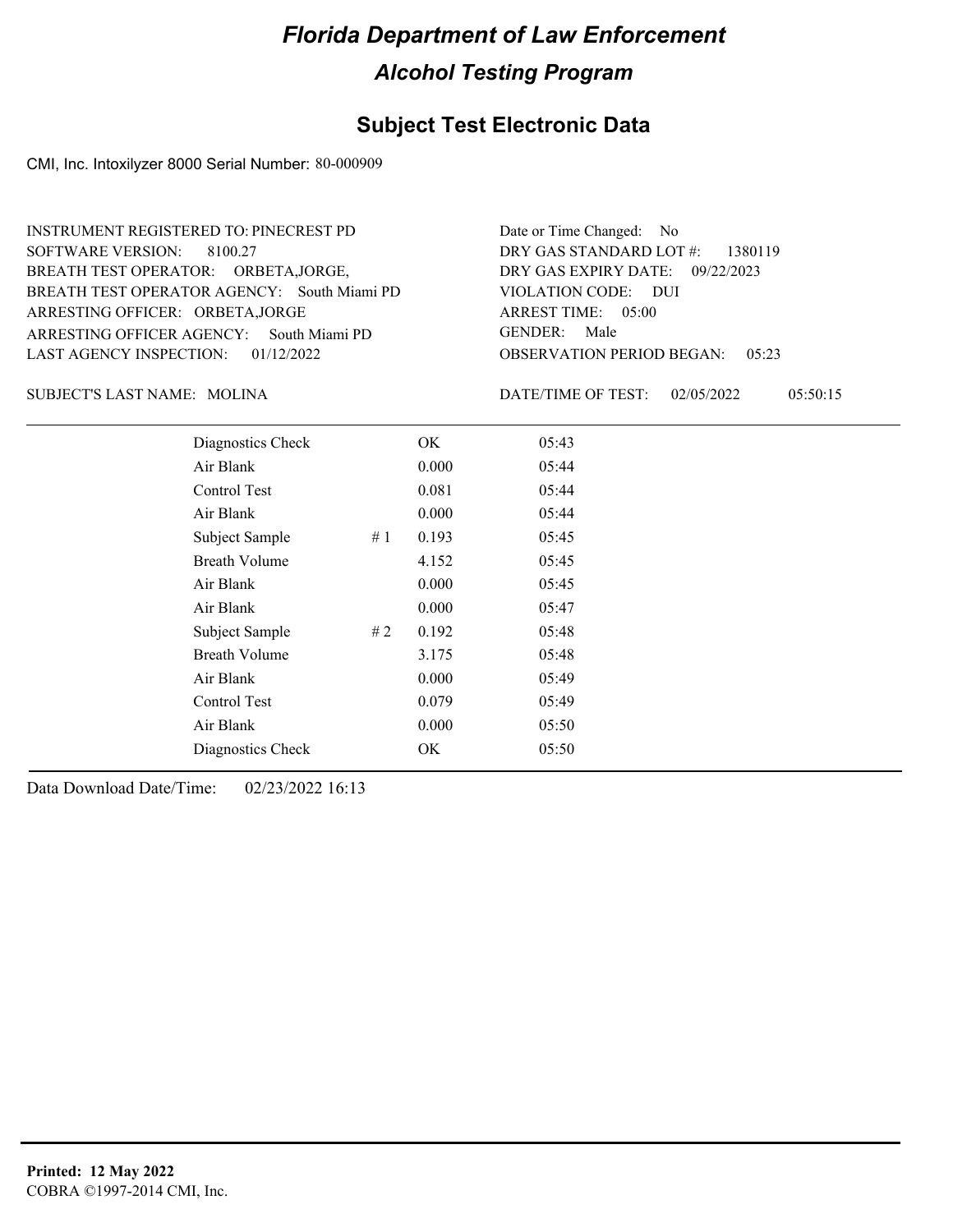### **Subject Test Electronic Data**

CMI, Inc. Intoxilyzer 8000 Serial Number: 80-000909

| <b>INSTRUMENT REGISTERED TO: PINECREST PD</b> |                                    | Date or Time Changed: No           |                                           |  |  |  |
|-----------------------------------------------|------------------------------------|------------------------------------|-------------------------------------------|--|--|--|
| <b>SOFTWARE VERSION:</b><br>8100.27           | DRY GAS STANDARD LOT #:<br>1380119 |                                    |                                           |  |  |  |
| BREATH TEST OPERATOR: ORBETA, JORGE,          |                                    | DRY GAS EXPIRY DATE:<br>09/22/2023 |                                           |  |  |  |
| BREATH TEST OPERATOR AGENCY: South Miami PD   |                                    | VIOLATION CODE: DUI                |                                           |  |  |  |
| ARRESTING OFFICER: ORBETA, JORGE              |                                    | ARREST TIME: 04:35                 |                                           |  |  |  |
| ARRESTING OFFICER AGENCY:<br>South Miami PD   |                                    | <b>GENDER:</b><br>Male             |                                           |  |  |  |
| LAST AGENCY INSPECTION:<br>01/12/2022         |                                    |                                    | <b>OBSERVATION PERIOD BEGAN:</b><br>04:45 |  |  |  |
| SUBJECT'S LAST NAME: RAMIREZ                  |                                    | DATE/TIME OF TEST:                 | 05:10:02<br>02/06/2022                    |  |  |  |
| Diagnostics Check                             | OK.                                | 05:05                              |                                           |  |  |  |
| Air Blank                                     | 0.000                              | 05:06                              |                                           |  |  |  |
| Control Test                                  | 0.081                              | 05:06                              |                                           |  |  |  |
| Air Blank                                     | 0.000                              | 05:07                              |                                           |  |  |  |
| Subject Sample                                | #1                                 | 05:08                              | <b>Subject Test Refused</b>               |  |  |  |
| <b>Breath Volume</b>                          | 0.000                              | 05:08                              |                                           |  |  |  |
| Air Blank                                     | 0.000                              | 05:09                              |                                           |  |  |  |
| Control Test                                  | 0.080                              | 05:09                              |                                           |  |  |  |
| Air Blank                                     | 0.000                              | 05:09                              |                                           |  |  |  |
| Diagnostics Check                             | OK                                 | 05:10                              |                                           |  |  |  |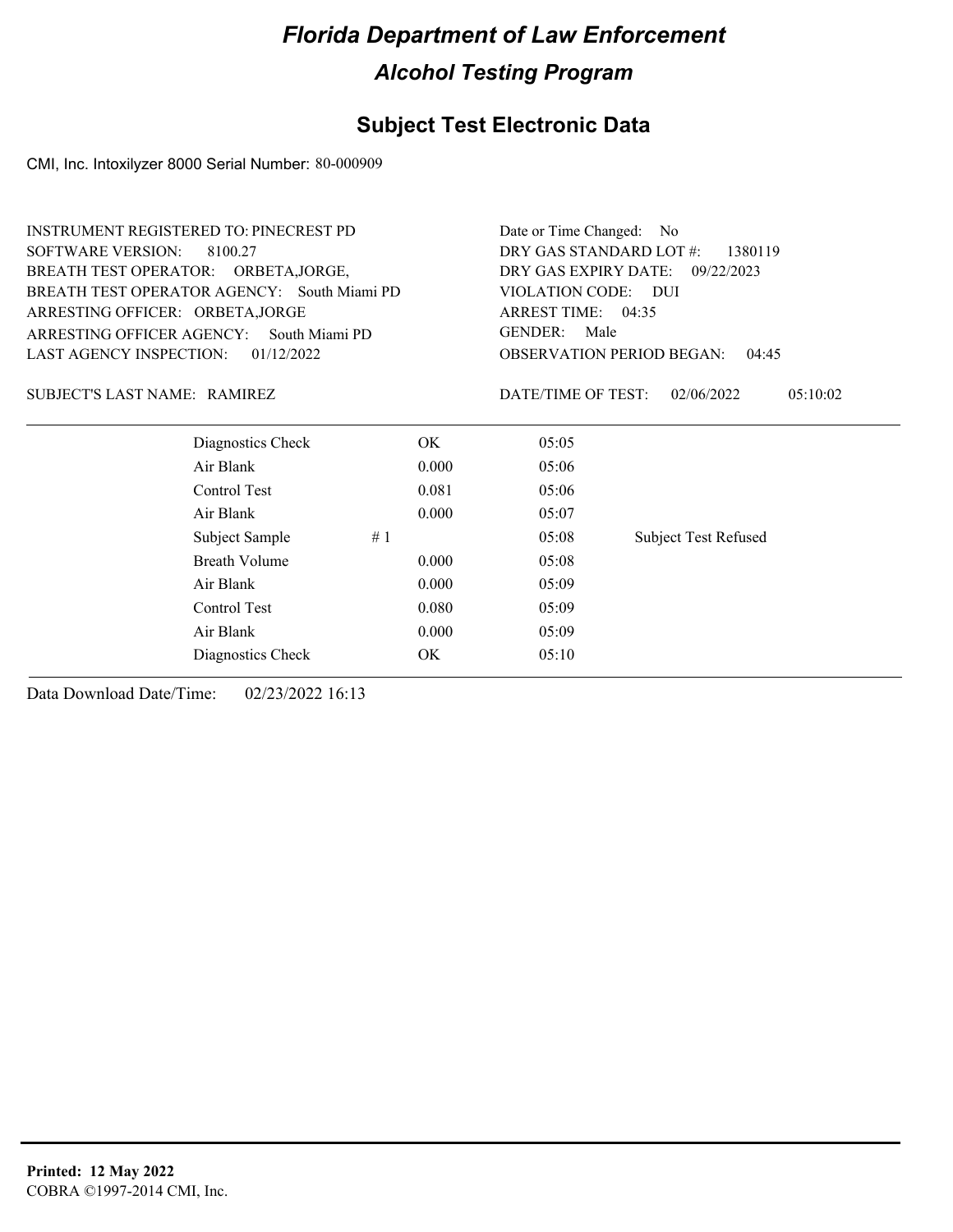### **Subject Test Electronic Data**

CMI, Inc. Intoxilyzer 8000 Serial Number: 80-000909

ARRESTING OFFICER AGENCY: GENDER: South Miami PD BREATH TEST OPERATOR AGENCY: South Miami PD VIOLATION CODE: SOFTWARE VERSION: 8100.27 ARRESTING OFFICER: ORBETA,JORGE BREATH TEST OPERATOR: ORBETA,JORGE, LAST AGENCY INSPECTION: 01/12/2022 INSTRUMENT REGISTERED TO: PINECREST PD

BARBOSA BELTRAN SUBJECT'S LAST NAME: DATE/TIME OF TEST:

OBSERVATION PERIOD BEGAN: 05:08 VIOLATION CODE: DUI ARREST TIME: 04:52 09/22/2023 DRY GAS EXPIRY DATE: DRY GAS STANDARD LOT #: 1380119 Date or Time Changed: No GENDER: Male

DATE/TIME OF TEST: 02/07/2022 05:54:48

| Diagnostics Check    |    | OK    | 05:42 |                    |
|----------------------|----|-------|-------|--------------------|
| Air Blank            |    | 0.000 | 05:42 |                    |
| Control Test         |    | 0.081 | 05:43 |                    |
| Air Blank            |    | 0.000 | 05:43 |                    |
| Subject Sample       | #1 |       | 05:46 | No Sample Provided |
| <b>Breath Volume</b> |    | 0.000 | 05:46 |                    |
| Air Blank            |    | 0.000 | 05:47 |                    |
| Air Blank            |    | 0.000 | 05:49 |                    |
| Subject Sample       | #2 | 0.203 | 05:50 |                    |
| <b>Breath Volume</b> |    | 1.988 | 05:50 |                    |
| Air Blank            |    | 0.000 | 05:50 |                    |
| Air Blank            |    | 0.000 | 05:52 |                    |
| Subject Sample       | #3 | 0.205 | 05:53 |                    |
| <b>Breath Volume</b> |    | 2.785 | 05:53 |                    |
| Air Blank            |    | 0.000 | 05:53 |                    |
| Control Test         |    | 0.080 | 05:54 |                    |
| Air Blank            |    | 0.000 | 05:54 |                    |
| Diagnostics Check    |    | OK    | 05:54 |                    |
|                      |    |       |       |                    |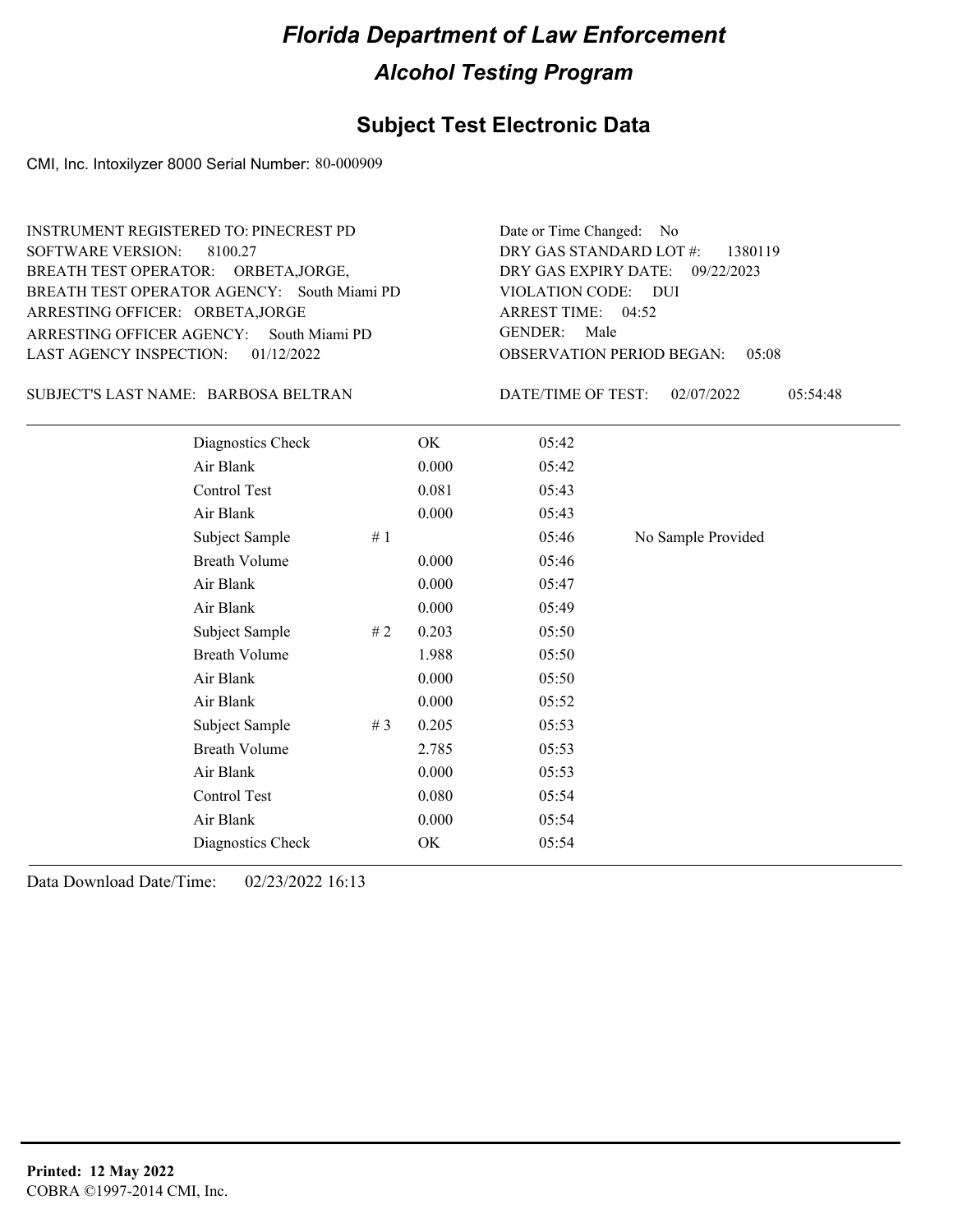### **Subject Test Electronic Data**

CMI, Inc. Intoxilyzer 8000 Serial Number: 80-000909

| DRY GAS STANDARD LOT #:<br>1380119<br>DRY GAS EXPIRY DATE: 09/22/2023<br>VIOLATION CODE: DUI<br><b>OBSERVATION PERIOD BEGAN:</b><br>03:53 |
|-------------------------------------------------------------------------------------------------------------------------------------------|
|                                                                                                                                           |
|                                                                                                                                           |
|                                                                                                                                           |
|                                                                                                                                           |
|                                                                                                                                           |
|                                                                                                                                           |
| 02/12/2022<br>04:19:19                                                                                                                    |
|                                                                                                                                           |
|                                                                                                                                           |
|                                                                                                                                           |
|                                                                                                                                           |
| Interferent Detect                                                                                                                        |
|                                                                                                                                           |
|                                                                                                                                           |
|                                                                                                                                           |
|                                                                                                                                           |
|                                                                                                                                           |
|                                                                                                                                           |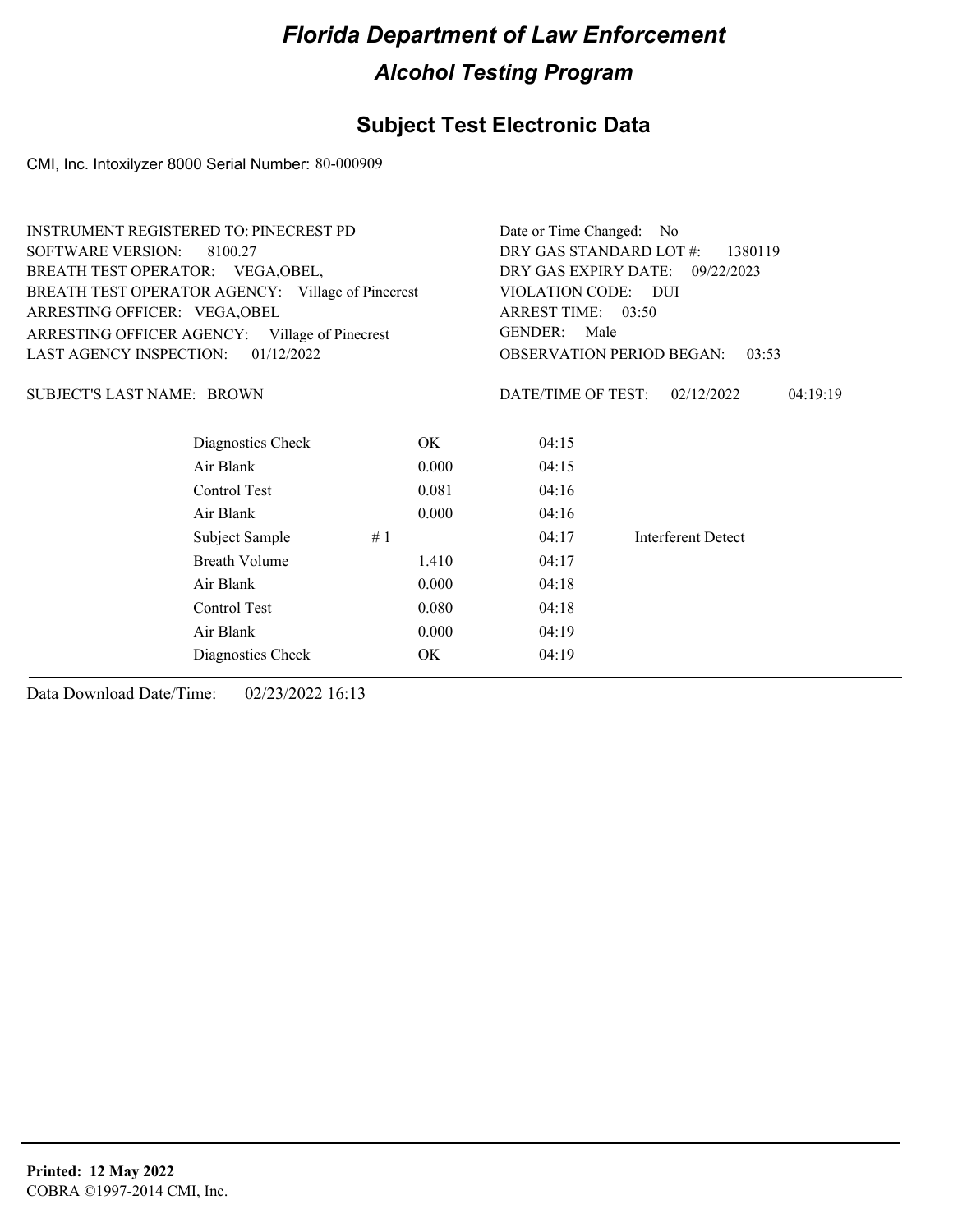### **Subject Test Electronic Data**

CMI, Inc. Intoxilyzer 8000 Serial Number: 80-000909

| <b>SOFTWARE VERSION:</b><br>8100.27               |                                           |                        |                                                                                                                                                                              |  |  |
|---------------------------------------------------|-------------------------------------------|------------------------|------------------------------------------------------------------------------------------------------------------------------------------------------------------------------|--|--|
| BREATH TEST OPERATOR: VEGA, OBEL,                 |                                           |                        |                                                                                                                                                                              |  |  |
| BREATH TEST OPERATOR AGENCY: Village of Pinecrest |                                           |                        |                                                                                                                                                                              |  |  |
|                                                   |                                           |                        |                                                                                                                                                                              |  |  |
| ARRESTING OFFICER AGENCY: Village of Pinecrest    | <b>GENDER:</b>                            |                        |                                                                                                                                                                              |  |  |
|                                                   | <b>OBSERVATION PERIOD BEGAN:</b><br>03:53 |                        |                                                                                                                                                                              |  |  |
|                                                   |                                           | 02/12/2022<br>04:24:55 |                                                                                                                                                                              |  |  |
| OK.                                               | 04:21                                     |                        |                                                                                                                                                                              |  |  |
| 0.000                                             | 04:22                                     |                        |                                                                                                                                                                              |  |  |
| 0.080                                             | 04:22                                     |                        |                                                                                                                                                                              |  |  |
| 0.000                                             | 04:22                                     |                        |                                                                                                                                                                              |  |  |
| #1                                                | 04:23                                     | Interferent Detect     |                                                                                                                                                                              |  |  |
| 1.804                                             | 04:23                                     |                        |                                                                                                                                                                              |  |  |
| 0.000                                             | 04:24                                     |                        |                                                                                                                                                                              |  |  |
| 0.080                                             | 04:24                                     |                        |                                                                                                                                                                              |  |  |
| 0.000                                             | 04:24                                     |                        |                                                                                                                                                                              |  |  |
| OK.                                               | 04:24                                     |                        |                                                                                                                                                                              |  |  |
|                                                   |                                           |                        | Date or Time Changed: No<br>DRY GAS STANDARD LOT #:<br>1380119<br>DRY GAS EXPIRY DATE: 09/22/2023<br>VIOLATION CODE: DUI<br>ARREST TIME: 03:50<br>Male<br>DATE/TIME OF TEST: |  |  |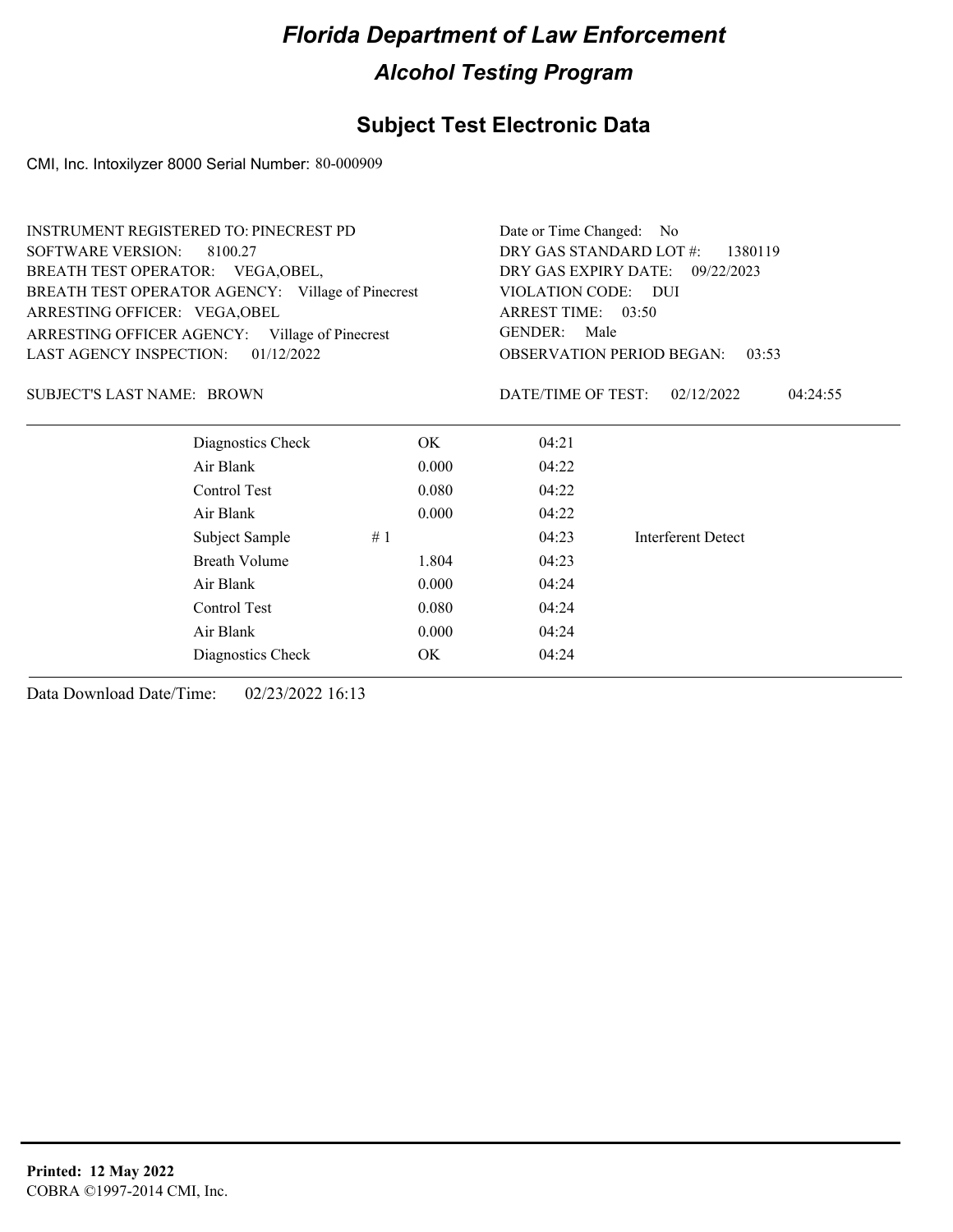### **Subject Test Electronic Data**

CMI, Inc. Intoxilyzer 8000 Serial Number: 80-000909

| <b>INSTRUMENT REGISTERED TO: PINECREST PD</b>     |                      |                                           | Date or Time Changed: No           |                        |  |
|---------------------------------------------------|----------------------|-------------------------------------------|------------------------------------|------------------------|--|
| <b>SOFTWARE VERSION:</b>                          | 8100.27              |                                           | DRY GAS STANDARD LOT #:<br>1380119 |                        |  |
| BREATH TEST OPERATOR: VEGA, OBEL,                 |                      |                                           | DRY GAS EXPIRY DATE: 09/22/2023    |                        |  |
| BREATH TEST OPERATOR AGENCY: Village of Pinecrest |                      |                                           | VIOLATION CODE: DUI                |                        |  |
| ARRESTING OFFICER: VEGA, OBEL                     |                      |                                           | ARREST TIME: 03:50                 |                        |  |
| ARRESTING OFFICER AGENCY: Village of Pinecrest    |                      | <b>GENDER:</b><br>Male                    |                                    |                        |  |
| LAST AGENCY INSPECTION:                           | 01/12/2022           | <b>OBSERVATION PERIOD BEGAN:</b><br>03:53 |                                    |                        |  |
| <b>SUBJECT'S LAST NAME: BROWN</b>                 |                      |                                           | DATE/TIME OF TEST:                 | 02/12/2022<br>04:32:41 |  |
|                                                   | Diagnostics Check    | OK.                                       | 04:29                              |                        |  |
|                                                   | Air Blank            | 0.000                                     | 04:29                              |                        |  |
|                                                   | Control Test         | 0.080                                     | 04:30                              |                        |  |
|                                                   | Air Blank            | 0.000                                     | 04:30                              |                        |  |
|                                                   | Subject Sample       | #1                                        | 04:31                              | Interferent Detect     |  |
|                                                   | <b>Breath Volume</b> | 2.285                                     | 04:31                              |                        |  |
|                                                   | Air Blank            | 0.000                                     | 04:31                              |                        |  |
|                                                   | Control Test         | 0.080                                     | 04:32                              |                        |  |
|                                                   | Air Blank            | 04:32                                     |                                    |                        |  |
|                                                   | Diagnostics Check    | OK.                                       | 04:32                              |                        |  |
|                                                   |                      |                                           |                                    |                        |  |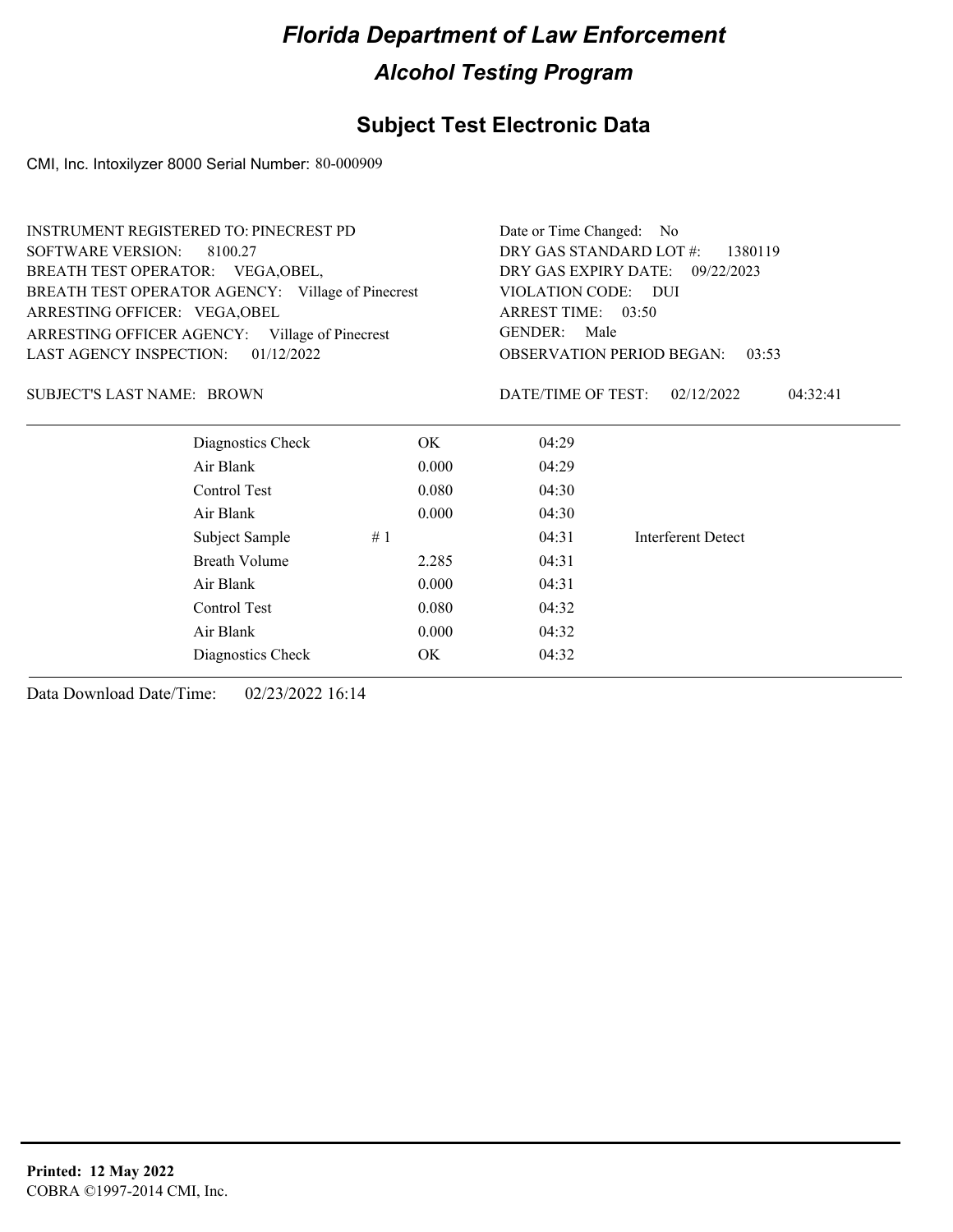### **Subject Test Electronic Data**

CMI, Inc. Intoxilyzer 8000 Serial Number: 80-000909

| DRY GAS STANDARD LOT #:<br><b>SOFTWARE VERSION:</b><br>8100.27<br>1380119<br>BREATH TEST OPERATOR: VEGA, OBEL,<br>DRY GAS EXPIRY DATE: 09/22/2023<br>BREATH TEST OPERATOR AGENCY: Village of Pinecrest<br>VIOLATION CODE: DUI<br>ARRESTING OFFICER: VEGA, OBEL<br>ARREST TIME: 03:50<br><b>GENDER:</b><br>Male<br>ARRESTING OFFICER AGENCY:<br>Village of Pinecrest<br>LAST AGENCY INSPECTION:<br>01/12/2022<br><b>OBSERVATION PERIOD BEGAN:</b><br>04:46<br><b>SUBJECT'S LAST NAME: BROWN</b><br>DATE/TIME OF TEST:<br>02/12/2022<br>05:09:38<br>Diagnostics Check<br>OK<br>05:06<br>Air Blank<br>0.000<br>05:06<br>Control Test<br>0.081<br>05:07<br>Air Blank<br>0.000<br>05:07<br>Subject Sample<br>#1<br>05:08<br>Interferent Detect<br><b>Breath Volume</b><br>2.519<br>05:08<br>Air Blank<br>0.000<br>05:08<br>Control Test<br>0.080<br>05:09<br>Air Blank<br>0.000<br>05:09<br>OK<br>05:09<br>Diagnostics Check | <b>INSTRUMENT REGISTERED TO: PINECREST PD</b> | Date or Time Changed: No |  |  |  |
|-------------------------------------------------------------------------------------------------------------------------------------------------------------------------------------------------------------------------------------------------------------------------------------------------------------------------------------------------------------------------------------------------------------------------------------------------------------------------------------------------------------------------------------------------------------------------------------------------------------------------------------------------------------------------------------------------------------------------------------------------------------------------------------------------------------------------------------------------------------------------------------------------------------------------|-----------------------------------------------|--------------------------|--|--|--|
|                                                                                                                                                                                                                                                                                                                                                                                                                                                                                                                                                                                                                                                                                                                                                                                                                                                                                                                         |                                               |                          |  |  |  |
|                                                                                                                                                                                                                                                                                                                                                                                                                                                                                                                                                                                                                                                                                                                                                                                                                                                                                                                         |                                               |                          |  |  |  |
|                                                                                                                                                                                                                                                                                                                                                                                                                                                                                                                                                                                                                                                                                                                                                                                                                                                                                                                         |                                               |                          |  |  |  |
|                                                                                                                                                                                                                                                                                                                                                                                                                                                                                                                                                                                                                                                                                                                                                                                                                                                                                                                         |                                               |                          |  |  |  |
|                                                                                                                                                                                                                                                                                                                                                                                                                                                                                                                                                                                                                                                                                                                                                                                                                                                                                                                         |                                               |                          |  |  |  |
|                                                                                                                                                                                                                                                                                                                                                                                                                                                                                                                                                                                                                                                                                                                                                                                                                                                                                                                         |                                               |                          |  |  |  |
|                                                                                                                                                                                                                                                                                                                                                                                                                                                                                                                                                                                                                                                                                                                                                                                                                                                                                                                         |                                               |                          |  |  |  |
|                                                                                                                                                                                                                                                                                                                                                                                                                                                                                                                                                                                                                                                                                                                                                                                                                                                                                                                         |                                               |                          |  |  |  |
|                                                                                                                                                                                                                                                                                                                                                                                                                                                                                                                                                                                                                                                                                                                                                                                                                                                                                                                         |                                               |                          |  |  |  |
|                                                                                                                                                                                                                                                                                                                                                                                                                                                                                                                                                                                                                                                                                                                                                                                                                                                                                                                         |                                               |                          |  |  |  |
|                                                                                                                                                                                                                                                                                                                                                                                                                                                                                                                                                                                                                                                                                                                                                                                                                                                                                                                         |                                               |                          |  |  |  |
|                                                                                                                                                                                                                                                                                                                                                                                                                                                                                                                                                                                                                                                                                                                                                                                                                                                                                                                         |                                               |                          |  |  |  |
|                                                                                                                                                                                                                                                                                                                                                                                                                                                                                                                                                                                                                                                                                                                                                                                                                                                                                                                         |                                               |                          |  |  |  |
|                                                                                                                                                                                                                                                                                                                                                                                                                                                                                                                                                                                                                                                                                                                                                                                                                                                                                                                         |                                               |                          |  |  |  |
|                                                                                                                                                                                                                                                                                                                                                                                                                                                                                                                                                                                                                                                                                                                                                                                                                                                                                                                         |                                               |                          |  |  |  |
|                                                                                                                                                                                                                                                                                                                                                                                                                                                                                                                                                                                                                                                                                                                                                                                                                                                                                                                         |                                               |                          |  |  |  |
|                                                                                                                                                                                                                                                                                                                                                                                                                                                                                                                                                                                                                                                                                                                                                                                                                                                                                                                         |                                               |                          |  |  |  |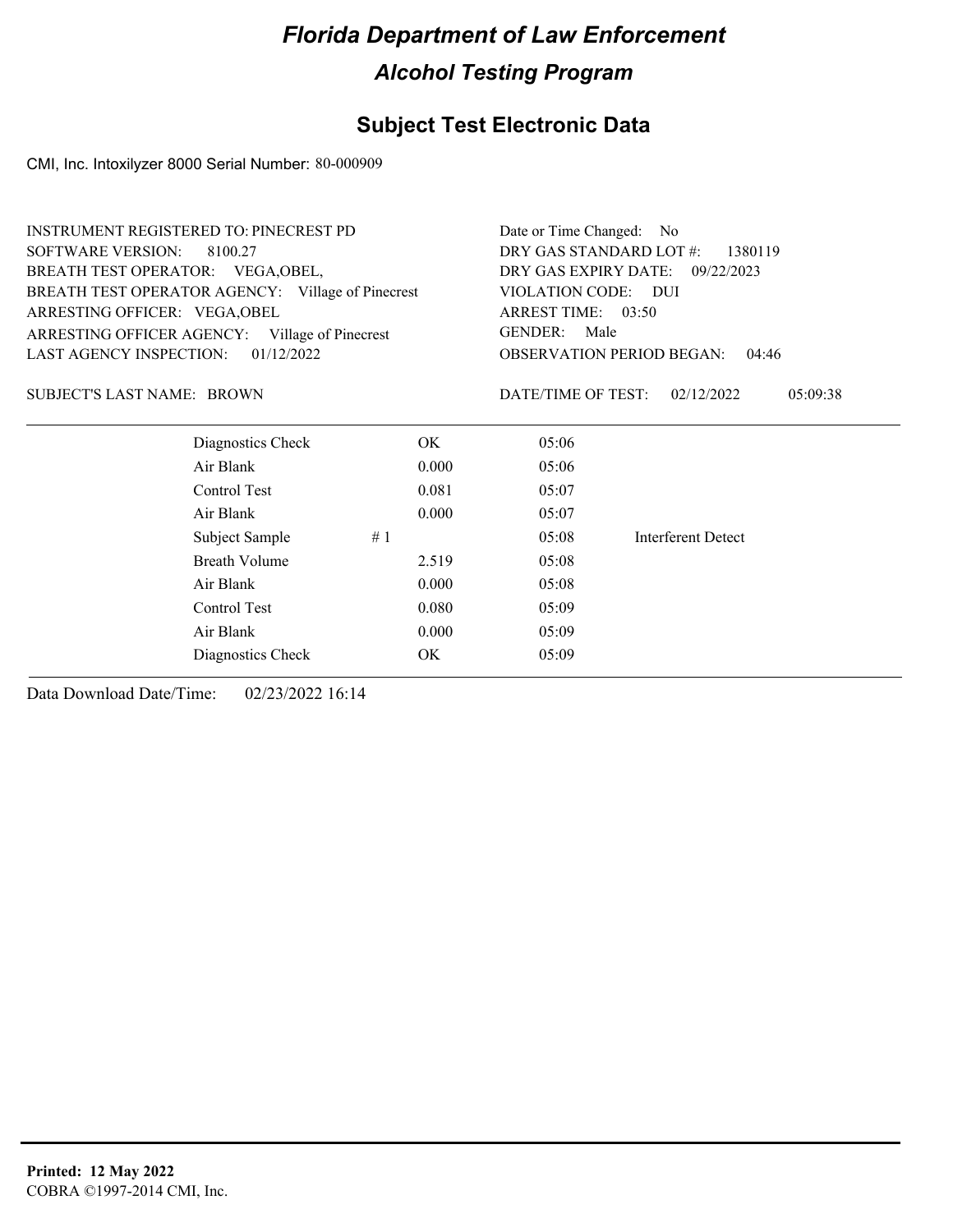### **Subject Test Electronic Data**

CMI, Inc. Intoxilyzer 8000 Serial Number: 80-000909

| DRY GAS STANDARD LOT #:<br><b>SOFTWARE VERSION:</b><br>8100.27<br>1380119<br>BREATH TEST OPERATOR: VEGA, OBEL,<br>DRY GAS EXPIRY DATE: 09/22/2023<br>BREATH TEST OPERATOR AGENCY: Village of Pinecrest<br>VIOLATION CODE: DUI<br>ARREST TIME: 01:44<br>ARRESTING OFFICER: VEGA, OBEL<br><b>GENDER:</b><br>Male<br>ARRESTING OFFICER AGENCY: Village of Pinecrest<br>LAST AGENCY INSPECTION:<br>01/12/2022<br><b>OBSERVATION PERIOD BEGAN:</b><br>01:45<br><b>SUBJECT'S LAST NAME: LITTLE</b><br>DATE/TIME OF TEST:<br>02/13/2022<br>02:15:48<br>Diagnostics Check<br>OK.<br>02:12<br>Air Blank<br>0.000<br>02:13<br>Control Test<br>0.080<br>02:13<br>Air Blank<br>0.000<br>02:14<br><b>Subject Test Refused</b><br>Subject Sample<br>#1<br>02:14<br><b>Breath Volume</b><br>0.000<br>02:14<br>Air Blank<br>0.000<br>02:14<br>Control Test<br>0.080<br>02:15<br>Air Blank<br>0.000<br>02:15<br>OK<br>02:15<br>Diagnostics Check | <b>INSTRUMENT REGISTERED TO: PINECREST PD</b> | Date or Time Changed: No |  |  |
|---------------------------------------------------------------------------------------------------------------------------------------------------------------------------------------------------------------------------------------------------------------------------------------------------------------------------------------------------------------------------------------------------------------------------------------------------------------------------------------------------------------------------------------------------------------------------------------------------------------------------------------------------------------------------------------------------------------------------------------------------------------------------------------------------------------------------------------------------------------------------------------------------------------------------------|-----------------------------------------------|--------------------------|--|--|
|                                                                                                                                                                                                                                                                                                                                                                                                                                                                                                                                                                                                                                                                                                                                                                                                                                                                                                                                 |                                               |                          |  |  |
|                                                                                                                                                                                                                                                                                                                                                                                                                                                                                                                                                                                                                                                                                                                                                                                                                                                                                                                                 |                                               |                          |  |  |
|                                                                                                                                                                                                                                                                                                                                                                                                                                                                                                                                                                                                                                                                                                                                                                                                                                                                                                                                 |                                               |                          |  |  |
|                                                                                                                                                                                                                                                                                                                                                                                                                                                                                                                                                                                                                                                                                                                                                                                                                                                                                                                                 |                                               |                          |  |  |
|                                                                                                                                                                                                                                                                                                                                                                                                                                                                                                                                                                                                                                                                                                                                                                                                                                                                                                                                 |                                               |                          |  |  |
|                                                                                                                                                                                                                                                                                                                                                                                                                                                                                                                                                                                                                                                                                                                                                                                                                                                                                                                                 |                                               |                          |  |  |
|                                                                                                                                                                                                                                                                                                                                                                                                                                                                                                                                                                                                                                                                                                                                                                                                                                                                                                                                 |                                               |                          |  |  |
|                                                                                                                                                                                                                                                                                                                                                                                                                                                                                                                                                                                                                                                                                                                                                                                                                                                                                                                                 |                                               |                          |  |  |
|                                                                                                                                                                                                                                                                                                                                                                                                                                                                                                                                                                                                                                                                                                                                                                                                                                                                                                                                 |                                               |                          |  |  |
|                                                                                                                                                                                                                                                                                                                                                                                                                                                                                                                                                                                                                                                                                                                                                                                                                                                                                                                                 |                                               |                          |  |  |
|                                                                                                                                                                                                                                                                                                                                                                                                                                                                                                                                                                                                                                                                                                                                                                                                                                                                                                                                 |                                               |                          |  |  |
|                                                                                                                                                                                                                                                                                                                                                                                                                                                                                                                                                                                                                                                                                                                                                                                                                                                                                                                                 |                                               |                          |  |  |
|                                                                                                                                                                                                                                                                                                                                                                                                                                                                                                                                                                                                                                                                                                                                                                                                                                                                                                                                 |                                               |                          |  |  |
|                                                                                                                                                                                                                                                                                                                                                                                                                                                                                                                                                                                                                                                                                                                                                                                                                                                                                                                                 |                                               |                          |  |  |
|                                                                                                                                                                                                                                                                                                                                                                                                                                                                                                                                                                                                                                                                                                                                                                                                                                                                                                                                 |                                               |                          |  |  |
|                                                                                                                                                                                                                                                                                                                                                                                                                                                                                                                                                                                                                                                                                                                                                                                                                                                                                                                                 |                                               |                          |  |  |
|                                                                                                                                                                                                                                                                                                                                                                                                                                                                                                                                                                                                                                                                                                                                                                                                                                                                                                                                 |                                               |                          |  |  |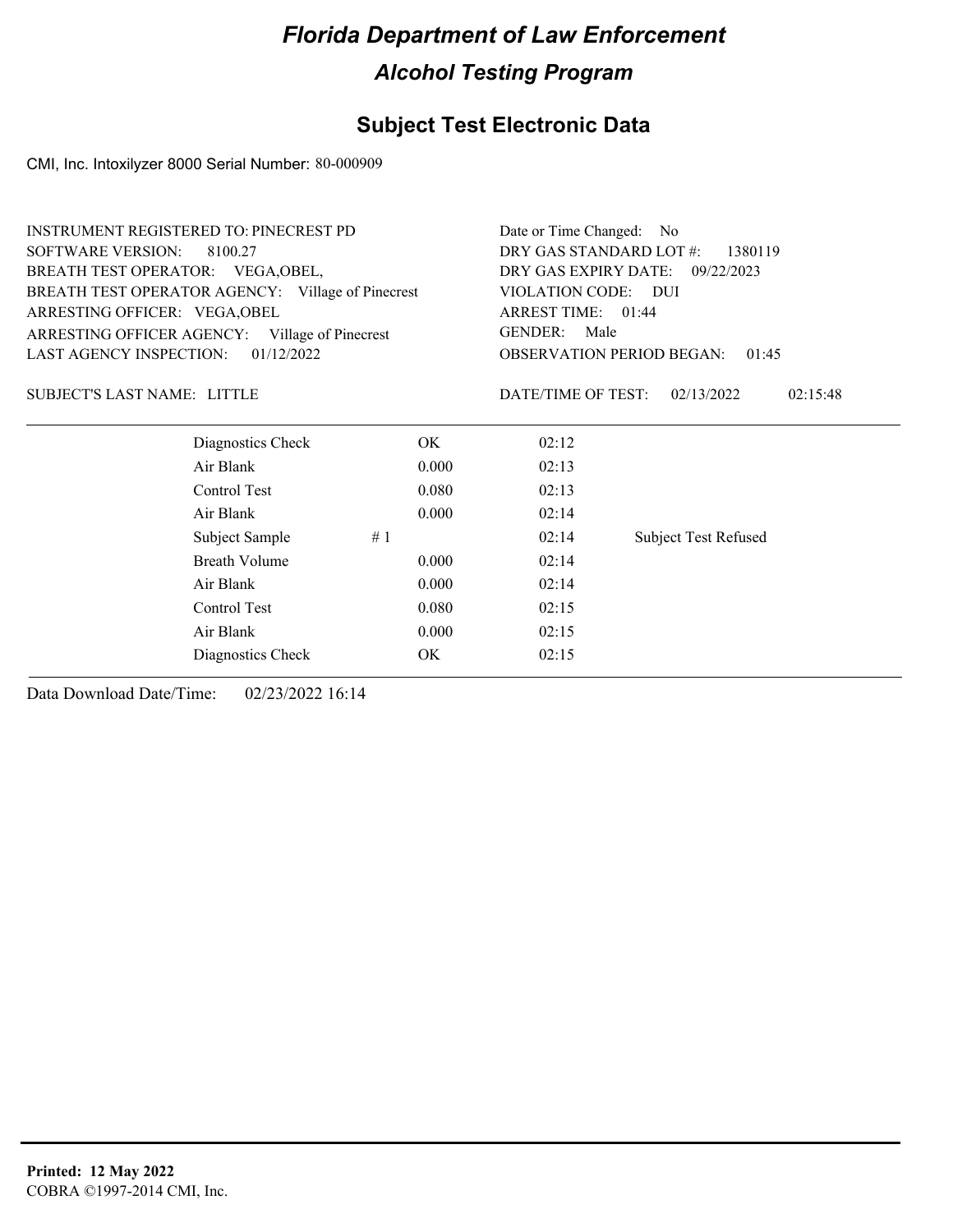### **Subject Test Electronic Data**

CMI, Inc. Intoxilyzer 8000 Serial Number: 80-000909

| <b>INSTRUMENT REGISTERED TO: PINECREST PD</b>     | Date or Time Changed: No                  |
|---------------------------------------------------|-------------------------------------------|
| SOFTWARE VERSION: 8100.27                         | DRY GAS STANDARD LOT $\#$ : 1380119       |
| BREATH TEST OPERATOR: MUNOZ, ROBERT, A            | DRY GAS EXPIRY DATE: 09/22/2023           |
| BREATH TEST OPERATOR AGENCY: Village of Pinecrest | VIOLATION CODE: DUI                       |
| ARRESTING OFFICER: WELSCHINGER, MICKAEL           | ARREST TIME: 00:11                        |
| ARRESTING OFFICER AGENCY: Village of Pinecrest    | GENDER: Male                              |
| LAST AGENCY INSPECTION: $01/12/2022$              | <b>OBSERVATION PERIOD BEGAN:</b><br>00:34 |

SUBJECT'S LAST NAME: PEREZ DATE/TIME OF TEST:

DATE/TIME OF TEST: 02/14/2022 01:15:09

| Diagnostics Check    |    | OK    | 01:07 |
|----------------------|----|-------|-------|
| Air Blank            |    | 0.000 | 01:07 |
| Control Test         |    | 0.082 | 01:08 |
| Air Blank            |    | 0.000 | 01:08 |
| Subject Sample       | #1 | 0.236 | 01:09 |
| <b>Breath Volume</b> |    | 2.527 | 01:09 |
| Air Blank            |    | 0.000 | 01:10 |
| Air Blank            |    | 0.000 | 01:12 |
| Subject Sample       | #2 | 0.238 | 01:13 |
| <b>Breath Volume</b> |    | 3.207 | 01:13 |
| Air Blank            |    | 0.000 | 01:14 |
| Control Test         |    | 0.082 | 01:14 |
| Air Blank            |    | 0.000 | 01:15 |
| Diagnostics Check    |    | OK    | 01:15 |
|                      |    |       |       |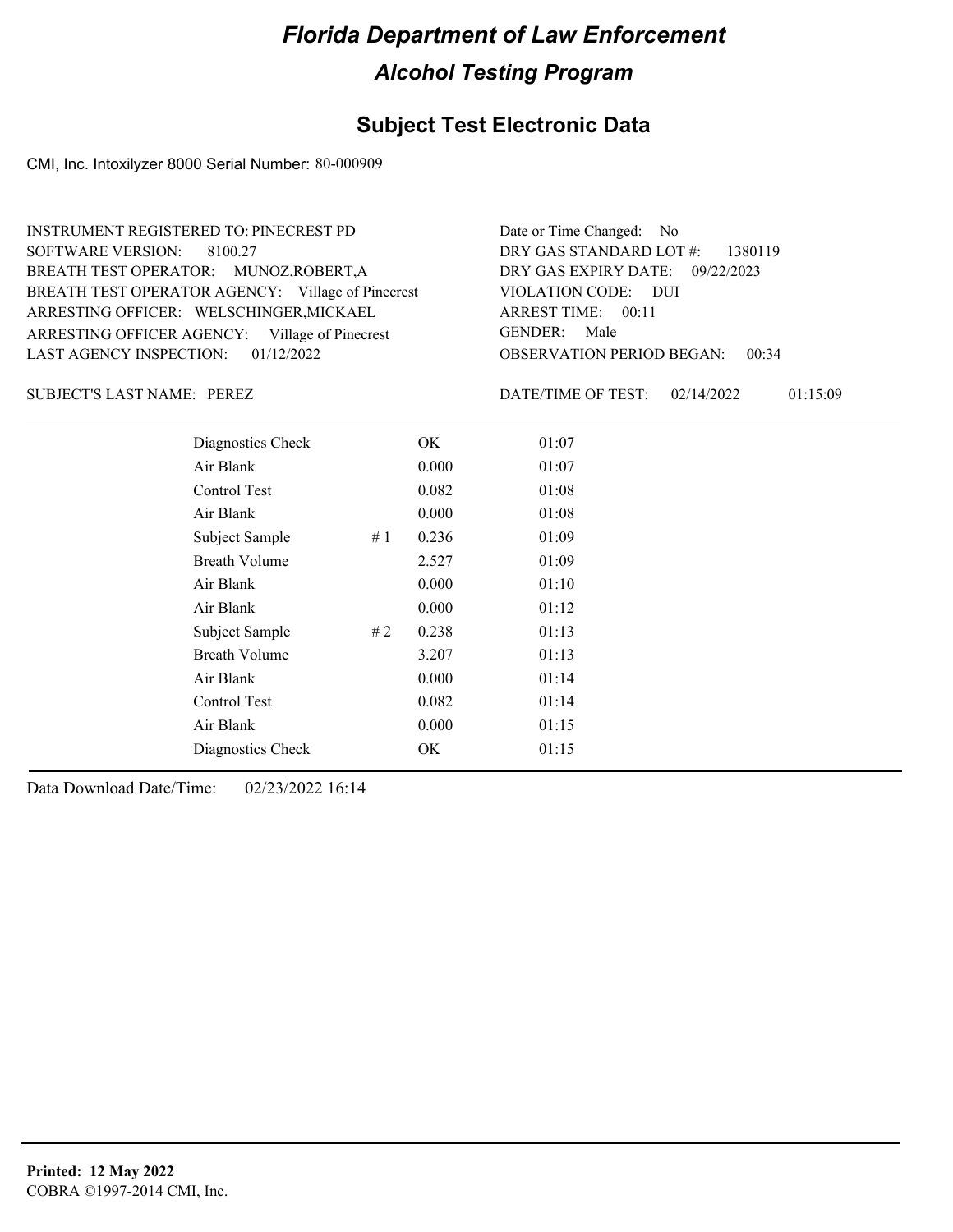### **Subject Test Electronic Data**

CMI, Inc. Intoxilyzer 8000 Serial Number: 80-000909

ARRESTING OFFICER AGENCY: GENDER: South Miami PD BREATH TEST OPERATOR AGENCY: South Miami PD VIOLATION CODE: SOFTWARE VERSION: 8100.27 ARRESTING OFFICER: ORBETA,JORGE BREATH TEST OPERATOR: ORBETA,JORGE, LAST AGENCY INSPECTION: 01/12/2022 INSTRUMENT REGISTERED TO: PINECREST PD

OBSERVATION PERIOD BEGAN: 03:25 VIOLATION CODE: DUI ARREST TIME: 03:11 09/22/2023 DRY GAS EXPIRY DATE: DRY GAS STANDARD LOT #: 1380119 Date or Time Changed: No GENDER: Male

REGUEIRA SUBJECT'S LAST NAME: DATE/TIME OF TEST:

DATE/TIME OF TEST: 02/14/2022 04:29:55

| Diagnostics Check    |    | OK    | 04:22 |  |
|----------------------|----|-------|-------|--|
| Air Blank            |    | 0.000 | 04:23 |  |
| Control Test         |    | 0.083 | 04:23 |  |
| Air Blank            |    | 0.000 | 04:23 |  |
| Subject Sample       | #1 | 0.160 | 04:25 |  |
| <b>Breath Volume</b> |    | 1.136 | 04:25 |  |
| Air Blank            |    | 0.000 | 04:25 |  |
| Air Blank            |    | 0.000 | 04:27 |  |
| Subject Sample       | #2 | 0.174 | 04:28 |  |
| <b>Breath Volume</b> |    | 2.031 | 04:28 |  |
| Air Blank            |    | 0.000 | 04:29 |  |
| Control Test         |    | 0.082 | 04:29 |  |
| Air Blank            |    | 0.000 | 04:29 |  |
| Diagnostics Check    |    | OK    | 04:29 |  |
|                      |    |       |       |  |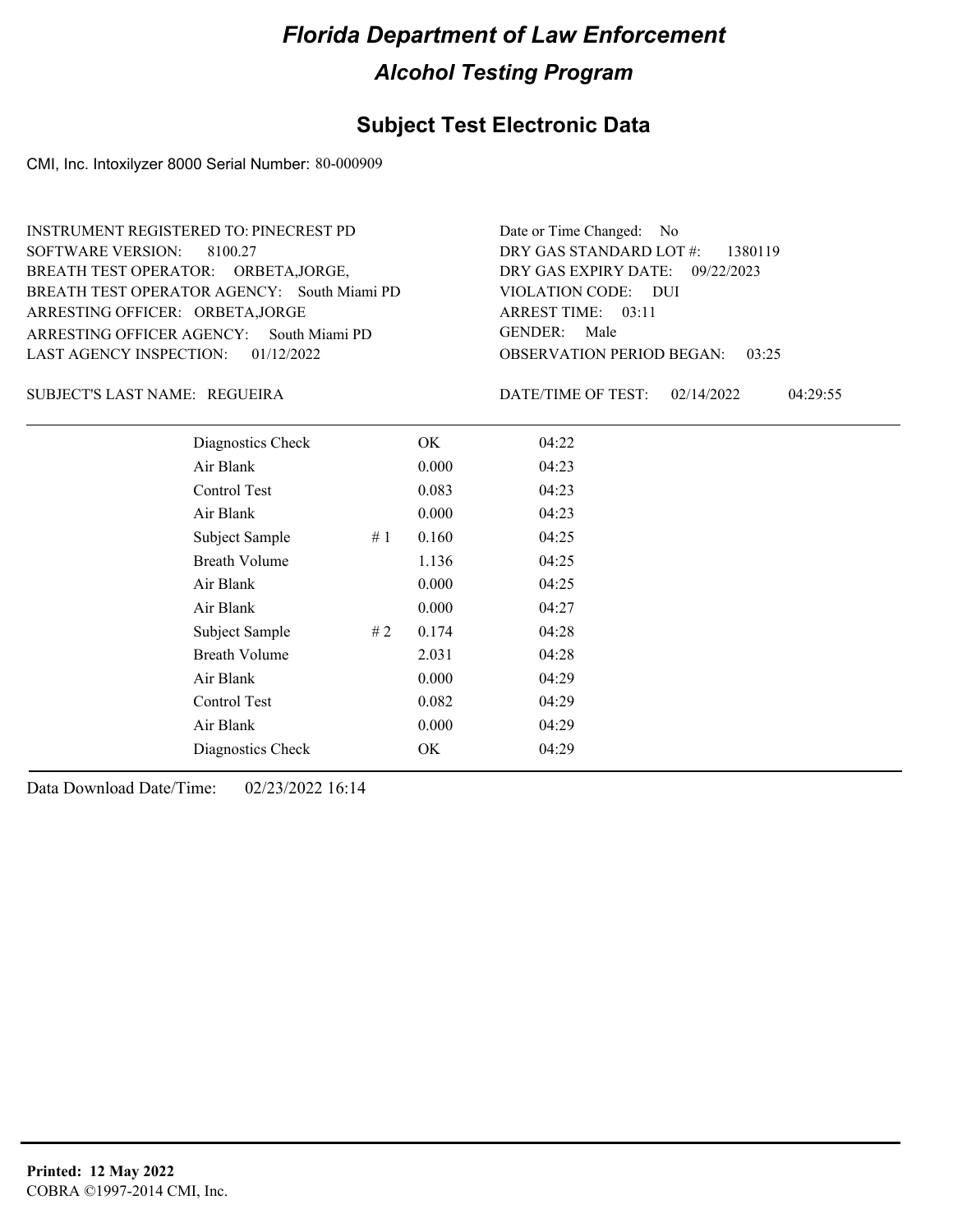### **Subject Test Electronic Data**

CMI, Inc. Intoxilyzer 8000 Serial Number: 80-000909

ARRESTING OFFICER AGENCY: GENDER: South Miami PD BREATH TEST OPERATOR AGENCY: South Miami PD VIOLATION CODE: SOFTWARE VERSION: 8100.27 ARRESTING OFFICER: ORBETA,JORGE BREATH TEST OPERATOR: ORBETA,JORGE, LAST AGENCY INSPECTION: 01/12/2022 INSTRUMENT REGISTERED TO: PINECREST PD

OBSERVATION PERIOD BEGAN: 23:34 VIOLATION CODE: DUI 23:15 ARREST TIME: 09/22/2023 DRY GAS EXPIRY DATE: DRY GAS STANDARD LOT #: 1380119 Date or Time Changed: No GENDER: Male

SUBJECT'S LAST NAME: VELEZ SUBJECT'S LAST NAME: VELEZ

DATE/TIME OF TEST: 02/20/2022 00:02:08

| Diagnostics Check    |       | OK    | 23:55 |
|----------------------|-------|-------|-------|
| Air Blank            |       | 0.000 | 23:55 |
| Control Test         |       | 0.081 | 23:56 |
| Air Blank            |       | 0.000 | 23:56 |
| Subject Sample       | #2    | 0.141 | 23:57 |
| <b>Breath Volume</b> |       | 1.218 | 23:57 |
| Air Blank            |       | 0.000 | 23:58 |
| Air Blank            |       | 0.000 | 00:00 |
| Subject Sample       | # $1$ | 0.149 | 00:00 |
| <b>Breath Volume</b> |       | 2.500 | 00:00 |
| Air Blank            |       | 0.000 | 00:01 |
| Control Test         |       | 0.081 | 00:01 |
| Air Blank            |       | 0.000 | 00:02 |
| Diagnostics Check    |       | OK    | 00:02 |
|                      |       |       |       |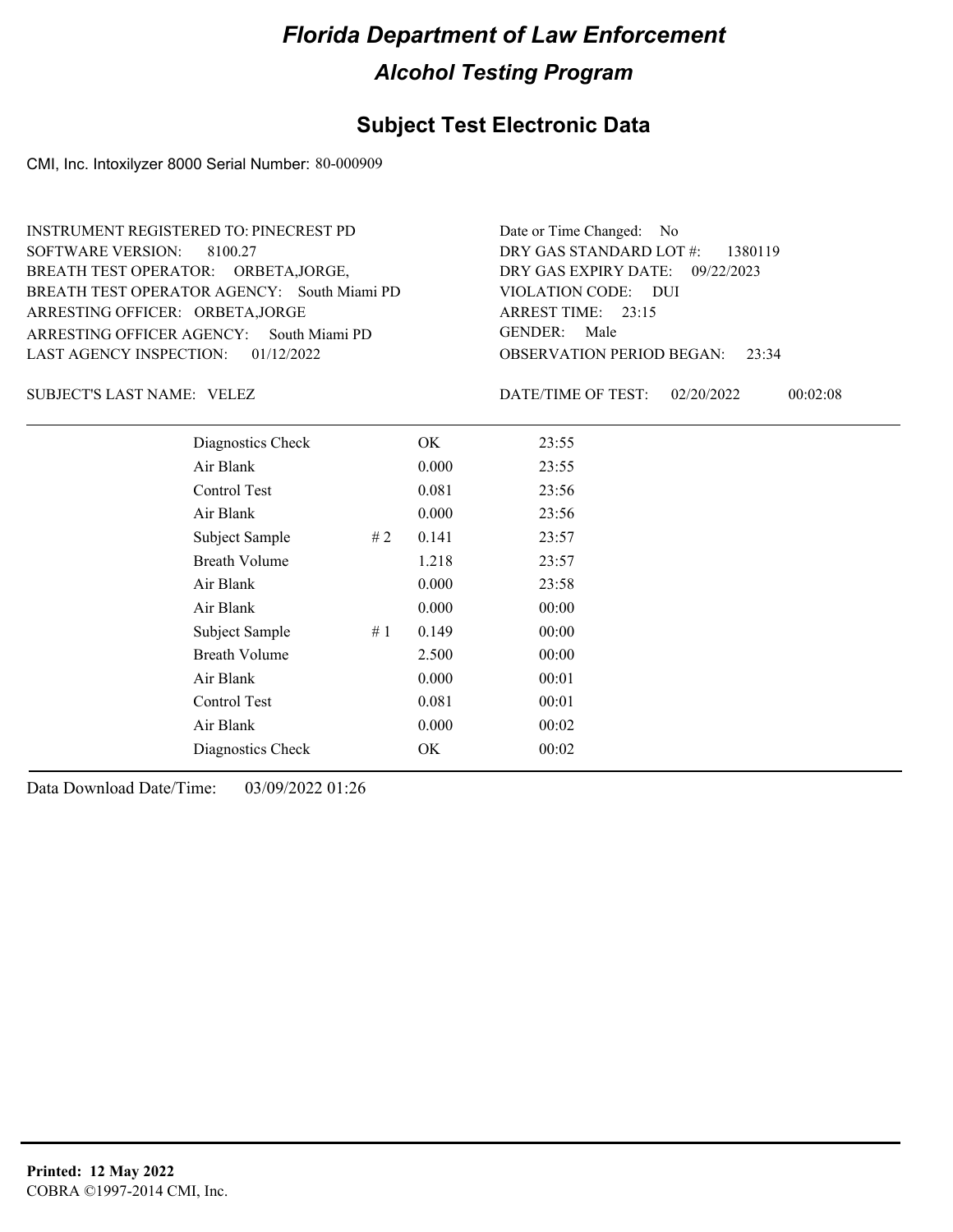### **Subject Test Electronic Data**

CMI, Inc. Intoxilyzer 8000 Serial Number: 80-000938

ARRESTING OFFICER AGENCY: FHP Troop F GENDER: BREATH TEST OPERATOR AGENCY: FHP Troop F VIOLATION CODE: SOFTWARE VERSION: 8100.27 ARRESTING OFFICER: ADAMS, JAMES BREATH TEST OPERATOR: ADAMS,JAMES,R LAST AGENCY INSPECTION: 01/19/2022 INSTRUMENT REGISTERED TO: LEE COUNTY SO

OBSERVATION PERIOD BEGAN: 22:55 VIOLATION CODE: DUI ARREST TIME: 22:30 DRY GAS EXPIRY DATE: 10/05/2023 22521080A DRY GAS STANDARD LOT #: Date or Time Changed: No GENDER: Female

SUBJECT'S LAST NAME: BOVE DATE/TIME OF TEST:

DATE/TIME OF TEST: 02/03/2022 23:29:48

| Diagnostics Check    |       | OK    | 23:16 |                |
|----------------------|-------|-------|-------|----------------|
| Air Blank            |       | 0.000 | 23:16 |                |
| Control Test         |       | 0.081 | 23:16 |                |
| Air Blank            |       | 0.000 | 23:17 |                |
| Subject Sample       | #1    | 0.151 | 23:20 | Volume Not Met |
| <b>Breath Volume</b> |       | 0.050 | 23:20 |                |
| Air Blank            |       | 0.000 | 23:21 |                |
| Air Blank            |       | 0.000 | 23:22 |                |
| Subject Sample       | #2    | 0.172 | 23:23 |                |
| <b>Breath Volume</b> |       | 1.441 | 23:23 |                |
| Air Blank            |       | 0.000 | 23:24 |                |
| Air Blank            |       | 0.000 | 23:26 |                |
| Subject Sample       | # $3$ | 0.171 | 23:27 |                |
| <b>Breath Volume</b> |       | 1.769 | 23:27 |                |
| Air Blank            |       | 0.000 | 23:28 |                |
| Control Test         |       | 0.081 | 23:29 |                |
| Air Blank            |       | 0.000 | 23:29 |                |
| Diagnostics Check    |       | OK.   | 23:29 |                |
|                      |       |       |       |                |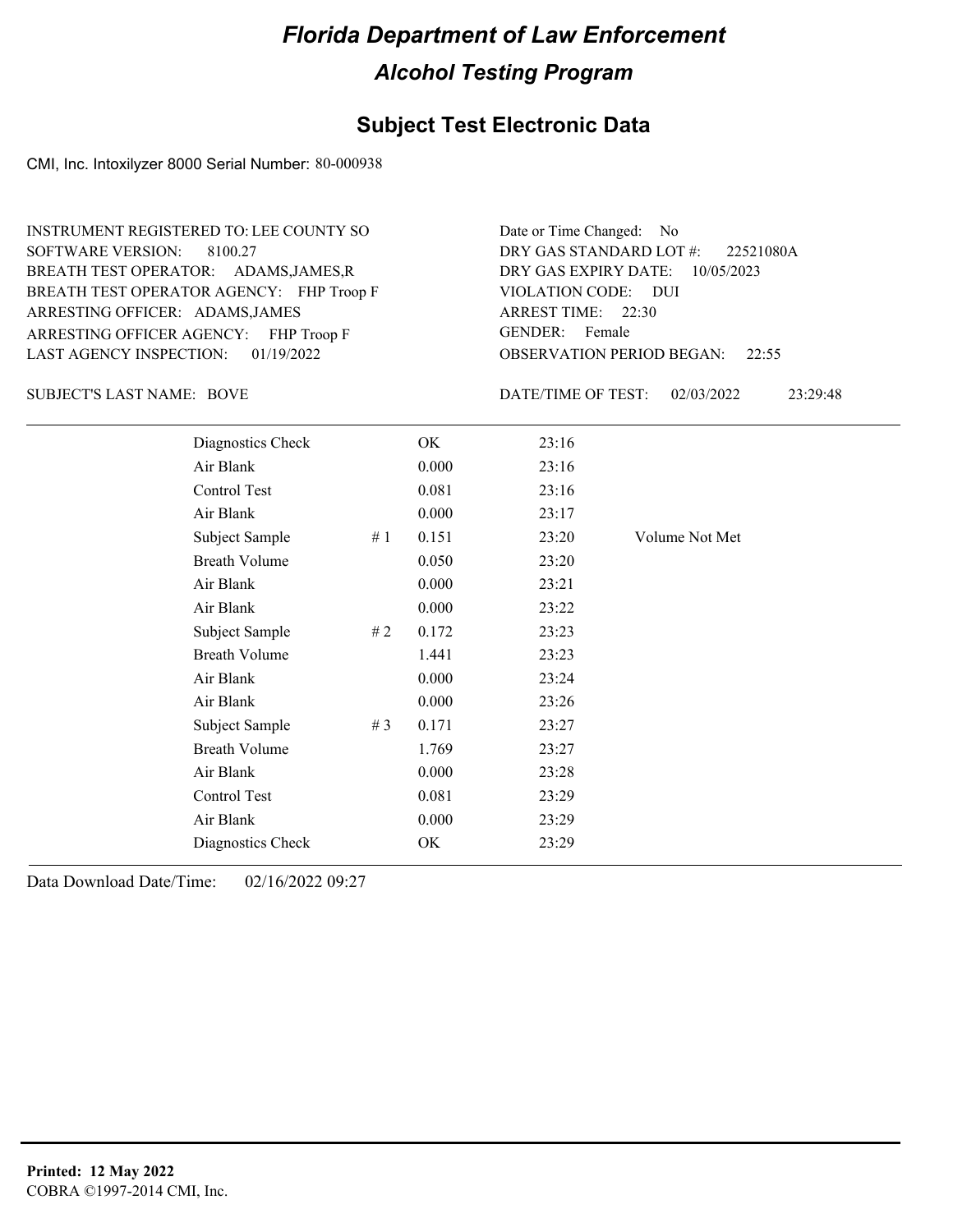### **Subject Test Electronic Data**

CMI, Inc. Intoxilyzer 8000 Serial Number: 80-000938

OBSERVATION PERIOD BEGAN: 15:25 ARRESTING OFFICER AGENCY: Lee County SO GENDER: BREATH TEST OPERATOR AGENCY: Lee County SO VIOLATION CODE: SOFTWARE VERSION: 8100.27 VIOLATION CODE: DUI 14:49 ARREST TIME: ARRESTING OFFICER: WINCELOWICZ,LARRY DRY GAS EXPIRY DATE: 10/05/2023 BREATH TEST OPERATOR: WINCELOWICZ,LARRY,R LAST AGENCY INSPECTION: 01/19/2022 INSTRUMENT REGISTERED TO: LEE COUNTY SO DRY GAS STANDARD LOT #: Date or Time Changed: No GENDER: Male

SUBJECT'S LAST NAME: RIDDLE DATE/TIME OF TEST:

DATE/TIME OF TEST: 02/05/2022 15:54:26

22521080A

| Diagnostics Check    |    | OK.   | 15:48 |                   |
|----------------------|----|-------|-------|-------------------|
| Air Blank            |    | 0.000 | 15:48 |                   |
| Control Test         |    | 0.080 | 15:49 |                   |
| Air Blank            |    | 0.000 | 15:49 |                   |
| Subject Sample       | #1 | 0.166 | 15:50 |                   |
| <b>Breath Volume</b> |    | 1.468 | 15:50 |                   |
| Air Blank            |    | 0.000 | 15:50 |                   |
| Air Blank            |    | 0.000 | 15:52 |                   |
| Subject Sample       | #2 |       | 15:53 | <b>RFI</b> Detect |
| <b>Breath Volume</b> |    | 0.000 | 15:53 |                   |
| Air Blank            |    | 0.000 | 15:53 |                   |
| Control Test         |    | 0.079 | 15:53 |                   |
| Air Blank            |    | 0.000 | 15:54 |                   |
| Diagnostics Check    |    | OK    | 15:54 |                   |
|                      |    |       |       |                   |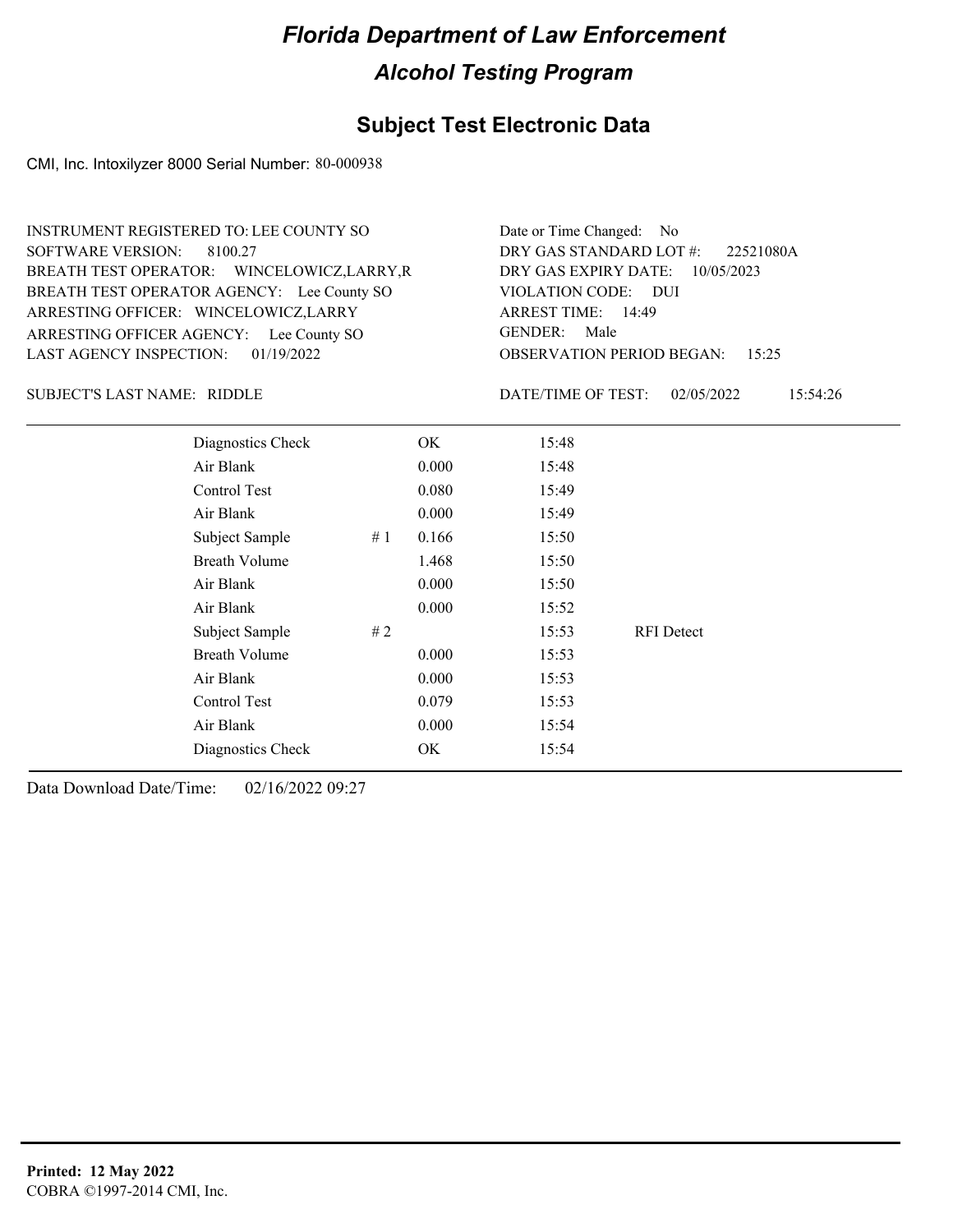### **Subject Test Electronic Data**

CMI, Inc. Intoxilyzer 8000 Serial Number: 80-000938

ARRESTING OFFICER AGENCY: Lee County SO GENDER: BREATH TEST OPERATOR AGENCY: Lee County SO VIOLATION CODE: SOFTWARE VERSION: 8100.27 ARRESTING OFFICER: WINCELOWICZ,LARRY BREATH TEST OPERATOR: WINCELOWICZ,LARRY,R LAST AGENCY INSPECTION: 01/19/2022 INSTRUMENT REGISTERED TO: LEE COUNTY SO

OBSERVATION PERIOD BEGAN: 15:25 VIOLATION CODE: DUI 14:49 ARREST TIME: DRY GAS EXPIRY DATE: 10/05/2023 22521080A DRY GAS STANDARD LOT #: Date or Time Changed: No GENDER: Male

SUBJECT'S LAST NAME: RIDDLE DATE/TIME OF TEST:

DATE/TIME OF TEST: 02/05/2022 16:03:18

| Diagnostics Check    |    | OK    | 15:56 |  |
|----------------------|----|-------|-------|--|
| Air Blank            |    | 0.000 | 15:57 |  |
| Control Test         |    | 0.080 | 15:57 |  |
| Air Blank            |    | 0.000 | 15:57 |  |
| Subject Sample       | #1 | 0.162 | 15:58 |  |
| <b>Breath Volume</b> |    | 1.437 | 15:58 |  |
| Air Blank            |    | 0.000 | 15:59 |  |
| Air Blank            |    | 0.000 | 16:01 |  |
| Subject Sample       | #2 | 0.165 | 16:01 |  |
| <b>Breath Volume</b> |    | 1.535 | 16:01 |  |
| Air Blank            |    | 0.000 | 16:02 |  |
| Control Test         |    | 0.079 | 16:02 |  |
| Air Blank            |    | 0.000 | 16:03 |  |
| Diagnostics Check    |    | OK    | 16:03 |  |
|                      |    |       |       |  |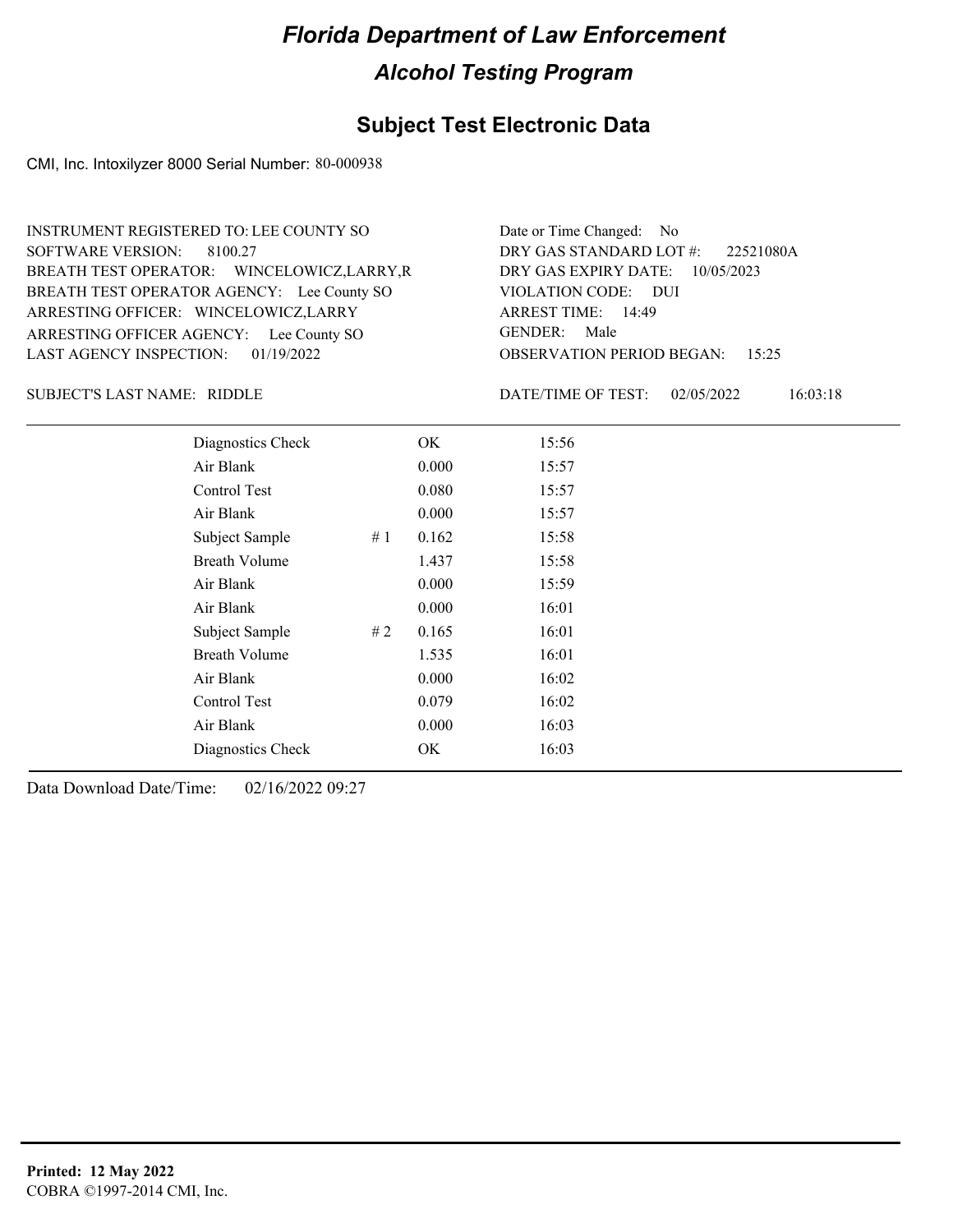### **Subject Test Electronic Data**

CMI, Inc. Intoxilyzer 8000 Serial Number: 80-000938

ARRESTING OFFICER AGENCY: Lee County SO GENDER: BREATH TEST OPERATOR AGENCY: Lee County SO VIOLATION CODE: SOFTWARE VERSION: 8100.27 ARRESTING OFFICER: LINK,CHRIS BREATH TEST OPERATOR: LINK,CHRIS,D LAST AGENCY INSPECTION: 01/19/2022 INSTRUMENT REGISTERED TO: LEE COUNTY SO

OBSERVATION PERIOD BEGAN: 21:57 VIOLATION CODE: DUI ARREST TIME: 21:19 DRY GAS EXPIRY DATE: 10/05/2023 22521080A1 DRY GAS STANDARD LOT #: Date or Time Changed: No GENDER: Male

SUBJECT'S LAST NAME: GALDINE  $\qquad \qquad$  DATE/TIME OF TEST:

DATE/TIME OF TEST: 02/05/2022 22:27:57

| Diagnostics Check    | OK    | 22:19 |
|----------------------|-------|-------|
| Air Blank            | 0.000 | 22:19 |
| Control Test         | 0.080 | 22:20 |
| Air Blank            | 0.000 | 22:20 |
| Subject Sample<br>#1 | 0.184 | 22:21 |
| <b>Breath Volume</b> | 1.609 | 22:21 |
| Air Blank            | 0.000 | 22:22 |
| Air Blank            | 0.000 | 22:24 |
| Subject Sample<br>#2 | 0.166 | 22:26 |
| <b>Breath Volume</b> | 1.183 | 22:26 |
| Air Blank            | 0.000 | 22:26 |
| Control Test         | 0.078 | 22:27 |
| Air Blank            | 0.000 | 22:27 |
| Diagnostics Check    | OK    | 22:27 |
|                      |       |       |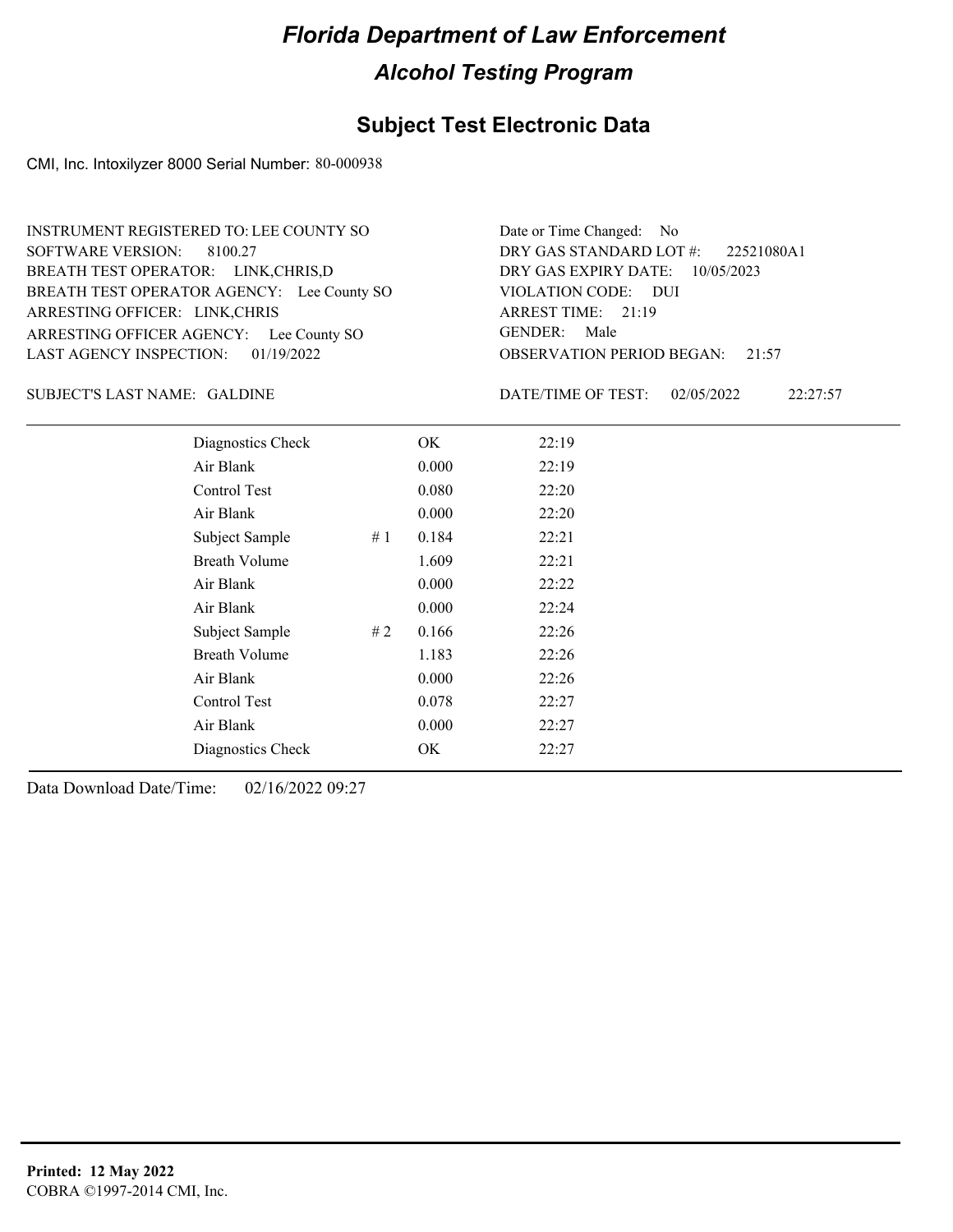### **Subject Test Electronic Data**

CMI, Inc. Intoxilyzer 8000 Serial Number: 80-000938

ARRESTING OFFICER AGENCY: Fort Myers PD GENDER: BREATH TEST OPERATOR AGENCY: Fort Myers PD VIOLATION CODE: SOFTWARE VERSION: 8100.27 ARRESTING OFFICER: KING,JONATHAN BREATH TEST OPERATOR: KING,JONATHAN,L LAST AGENCY INSPECTION: 01/19/2022 INSTRUMENT REGISTERED TO: LEE COUNTY SO

OBSERVATION PERIOD BEGAN: 00:35 VIOLATION CODE: DUI 23:20 ARREST TIME: DRY GAS EXPIRY DATE: 10/05/2023 22521080A DRY GAS STANDARD LOT #: Date or Time Changed: No GENDER: Female

VAROZ SUBJECT'S LAST NAME: DATE/TIME OF TEST:

DATE/TIME OF TEST: 02/06/2022 01:02:57

| Diagnostics Check    | OK    | 00:55 |
|----------------------|-------|-------|
| Air Blank            | 0.000 | 00:56 |
| Control Test         | 0.080 | 00:56 |
| Air Blank            | 0.000 | 00:57 |
| Subject Sample<br>#1 | 0.189 | 00:58 |
| <b>Breath Volume</b> | 2.070 | 00:58 |
| Air Blank            | 0.000 | 00:59 |
| Air Blank            | 0.000 | 01:00 |
| Subject Sample<br>#2 | 0.182 | 01:01 |
| <b>Breath Volume</b> | 2.011 | 01:01 |
| Air Blank            | 0.000 | 01:02 |
| Control Test         | 0.076 | 01:02 |
| Air Blank            | 0.000 | 01:02 |
| Diagnostics Check    | OK    | 01:02 |
|                      |       |       |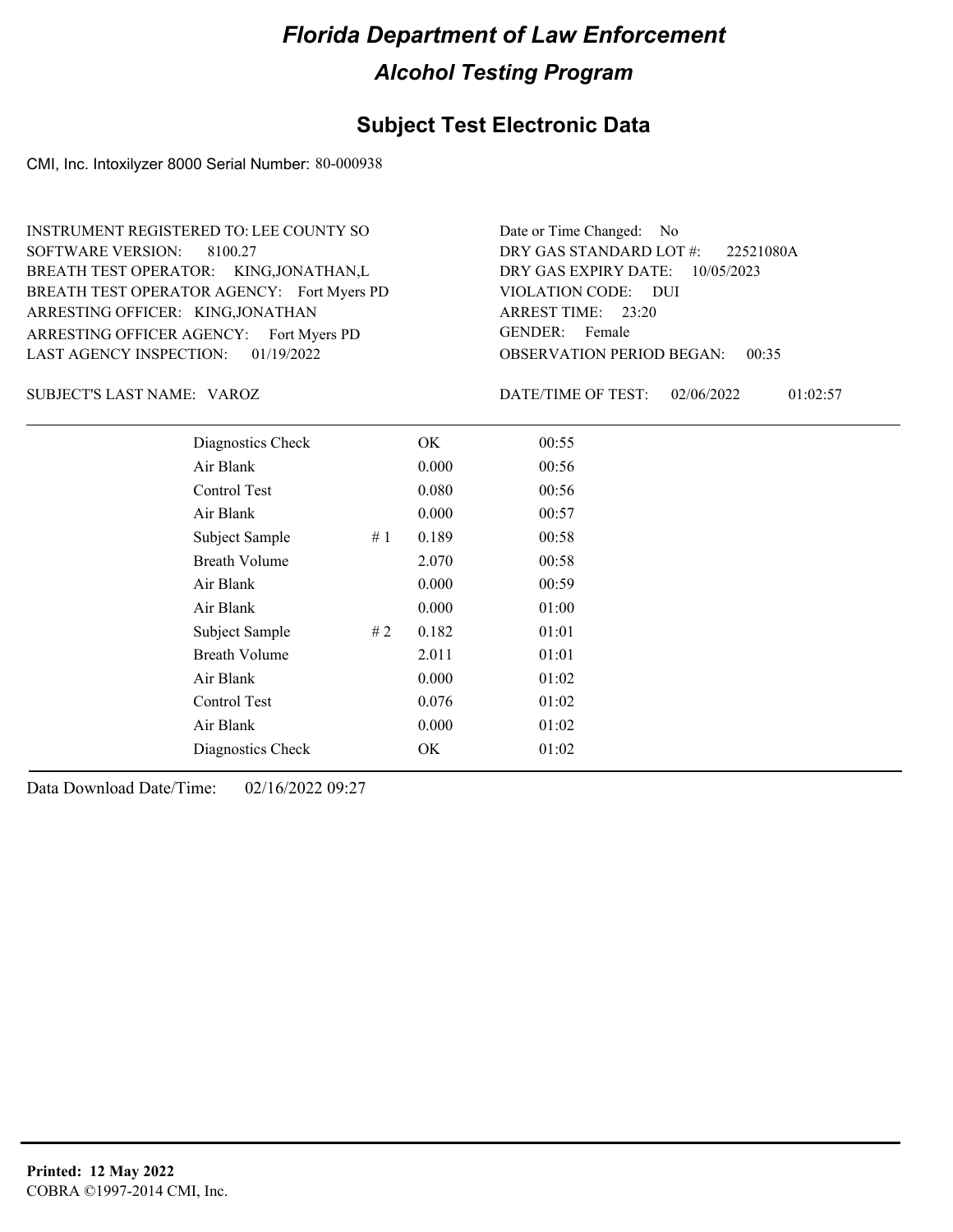### **Subject Test Electronic Data**

CMI, Inc. Intoxilyzer 8000 Serial Number: 80-000938

| INSTRUMENT REGISTERED TO: LEE COUNTY SO     | Date or Time Changed: No               |
|---------------------------------------------|----------------------------------------|
| SOFTWARE VERSION: 8100.27                   | DRY GAS STANDARD LOT $\#$ : 22521080A1 |
| BREATH TEST OPERATOR: WINCELOWICZ, LARRY, R | DRY GAS EXPIRY DATE: $10/05/2023$      |
| BREATH TEST OPERATOR AGENCY: Lee County SO  | VIOLATION CODE: DUI                    |
| ARRESTING OFFICER: VALCIN,J                 | ARREST TIME: 13:33                     |
| ARRESTING OFFICER AGENCY: Lee County SO     | GENDER: Male                           |
| LAST AGENCY INSPECTION: $01/19/2022$        | <b>OBSERVATION PERIOD BEGAN: 14:43</b> |

#### SUBJECT'S LAST NAME: MICHIE **Example 2018** DATE/TIME OF TEST:

DATE/TIME OF TEST: 02/06/2022 16:03:07

| Diagnostics Check    |    | OK    | 15:56 |
|----------------------|----|-------|-------|
| Air Blank            |    | 0.000 | 15:57 |
| Control Test         |    | 0.080 | 15:57 |
| Air Blank            |    | 0.000 | 15:58 |
| Subject Sample       | #1 | 0.164 | 15:58 |
| <b>Breath Volume</b> |    | 2.339 | 15:58 |
| Air Blank            |    | 0.000 | 15:59 |
| Air Blank            |    | 0.000 | 16:00 |
| Subject Sample       | #2 | 0.160 | 16:01 |
| <b>Breath Volume</b> |    | 2.617 | 16:01 |
| Air Blank            |    | 0.000 | 16:02 |
| <b>Control Test</b>  |    | 0.079 | 16:02 |
| Air Blank            |    | 0.000 | 16:03 |
| Diagnostics Check    |    | OK    | 16:03 |
|                      |    |       |       |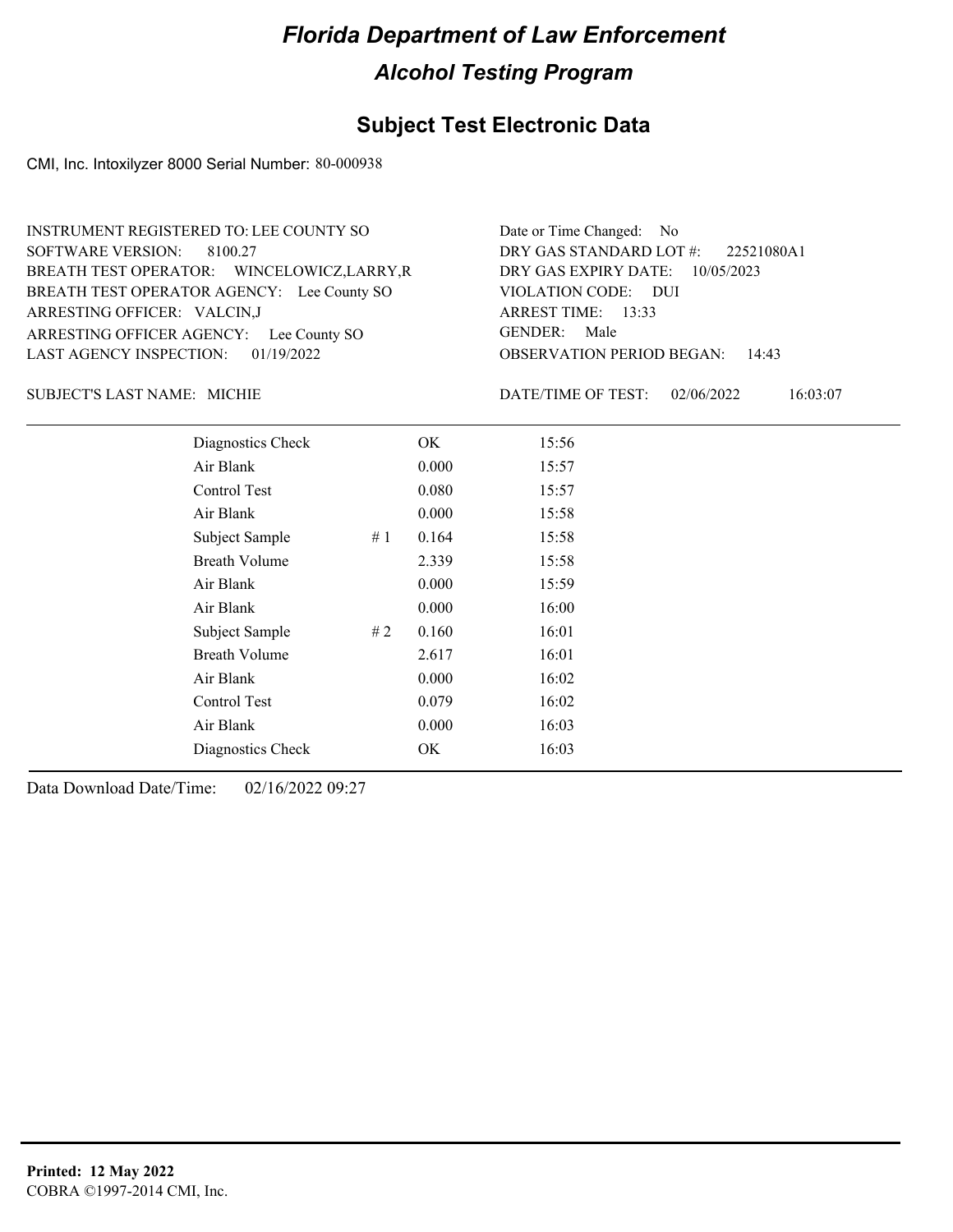### **Subject Test Electronic Data**

CMI, Inc. Intoxilyzer 8000 Serial Number: 80-000938

| <b>INSTRUMENT REGISTERED TO: LEE COUNTY SO</b> |                      | Date or Time Changed: No                  |                          |                             |  |  |
|------------------------------------------------|----------------------|-------------------------------------------|--------------------------|-----------------------------|--|--|
| <b>SOFTWARE VERSION:</b><br>8100.27            |                      | DRY GAS STANDARD LOT #:<br>22521080A1     |                          |                             |  |  |
| BREATH TEST OPERATOR: LINK, CHRIS, D           |                      | DRY GAS EXPIRY DATE:<br>10/05/2023        |                          |                             |  |  |
| BREATH TEST OPERATOR AGENCY: Lee County SO     |                      |                                           | VIOLATION CODE: DUI      |                             |  |  |
| ARRESTING OFFICER: LINK, CHRIS                 |                      |                                           | ARREST TIME: 19:01       |                             |  |  |
| ARRESTING OFFICER AGENCY: Lee County SO        |                      |                                           | <b>GENDER:</b><br>Female |                             |  |  |
| LAST AGENCY INSPECTION:                        | 01/19/2022           | <b>OBSERVATION PERIOD BEGAN:</b><br>19:40 |                          |                             |  |  |
| SUBJECT'S LAST NAME: MELENDEZ CRUZ             |                      |                                           | DATE/TIME OF TEST:       | 02/09/2022<br>20:04:32      |  |  |
|                                                | Diagnostics Check    | OK.                                       | 20:01                    |                             |  |  |
| Air Blank                                      |                      | 0.000                                     | 20:02                    |                             |  |  |
| Control Test                                   |                      | 0.080                                     | 20:02                    |                             |  |  |
| Air Blank                                      |                      | 0.000                                     | 20:02                    |                             |  |  |
|                                                | Subject Sample<br>#1 |                                           | 20:03                    | <b>Subject Test Refused</b> |  |  |
|                                                | <b>Breath Volume</b> | 0.000                                     | 20:03                    |                             |  |  |
| Air Blank                                      |                      | 20:03                                     |                          |                             |  |  |
| Control Test                                   |                      | 20:03                                     |                          |                             |  |  |
| Air Blank                                      |                      | 20:04                                     |                          |                             |  |  |
|                                                | Diagnostics Check    | OK                                        | 20:04                    |                             |  |  |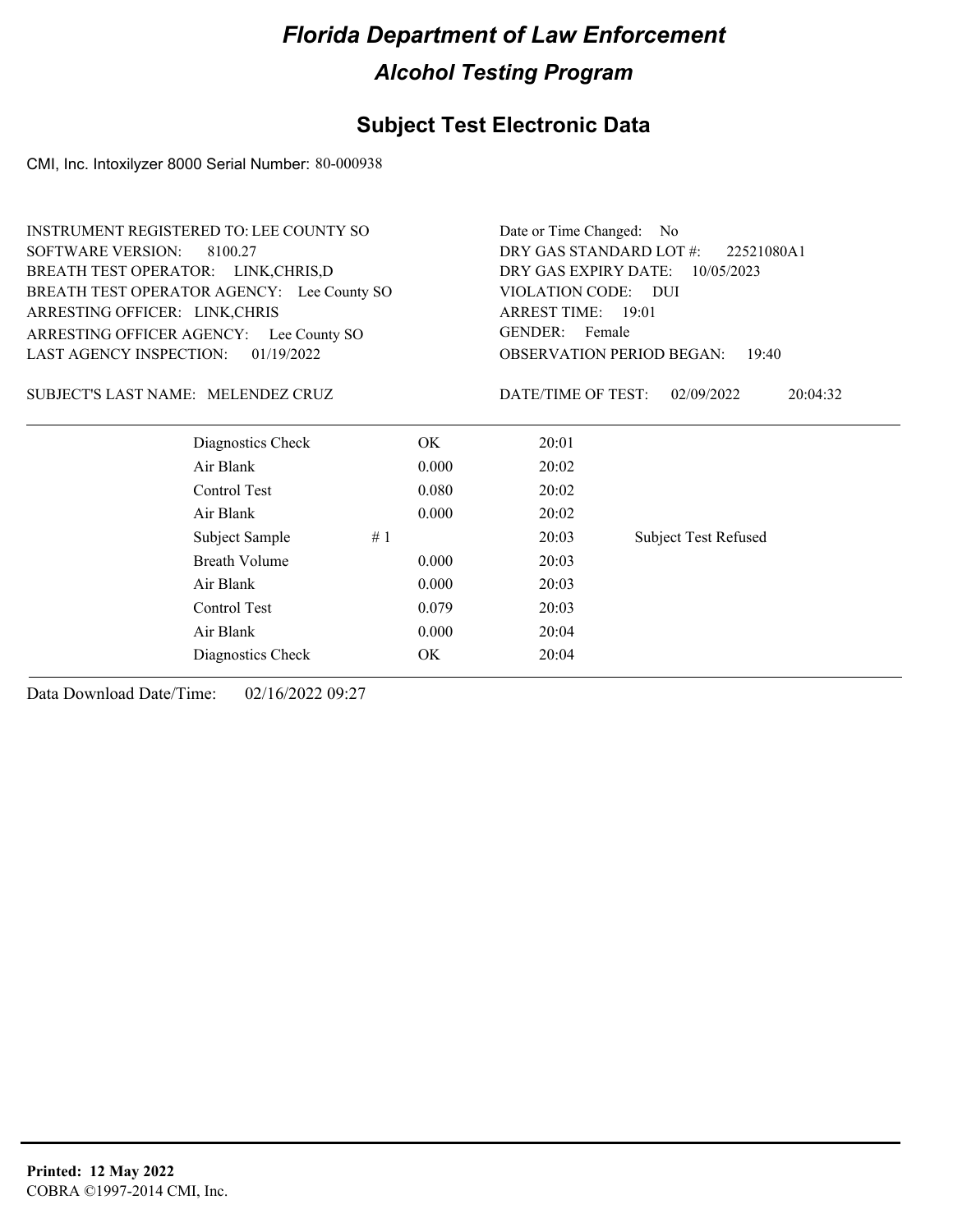### **Subject Test Electronic Data**

CMI, Inc. Intoxilyzer 8000 Serial Number: 80-000938

ARRESTING OFFICER AGENCY: Lee County SO GENDER: BREATH TEST OPERATOR AGENCY: Lee County SO VIOLATION CODE: SOFTWARE VERSION: 8100.27 ARRESTING OFFICER: LINK,CHRIS BREATH TEST OPERATOR: LINK,CHRIS,D LAST AGENCY INSPECTION: 01/19/2022 INSTRUMENT REGISTERED TO: LEE COUNTY SO

OBSERVATION PERIOD BEGAN: 20:00 VIOLATION CODE: DUI 19:01 ARREST TIME: DRY GAS EXPIRY DATE: 10/05/2023 22521080A1 DRY GAS STANDARD LOT #: Date or Time Changed: No GENDER: Female

MELENDEZ CRUZ SUBJECT'S LAST NAME: DATE/TIME OF TEST:

DATE/TIME OF TEST: 02/09/2022 20:33:20

| Diagnostics Check    |    | OK    | 20:25 |
|----------------------|----|-------|-------|
| Air Blank            |    | 0.000 | 20:25 |
| Control Test         |    | 0.080 | 20:25 |
| Air Blank            |    | 0.000 | 20:26 |
| Subject Sample       | #1 | 0.217 | 20:27 |
| <b>Breath Volume</b> |    | 1.500 | 20:27 |
| Air Blank            |    | 0.000 | 20:28 |
| Air Blank            |    | 0.000 | 20:29 |
| Subject Sample       | #2 | 0.208 | 20:31 |
| <b>Breath Volume</b> |    | 1.484 | 20:31 |
| Air Blank            |    | 0.000 | 20:32 |
| Control Test         |    | 0.079 | 20:32 |
| Air Blank            |    | 0.000 | 20:33 |
| Diagnostics Check    |    | OK    | 20:33 |
|                      |    |       |       |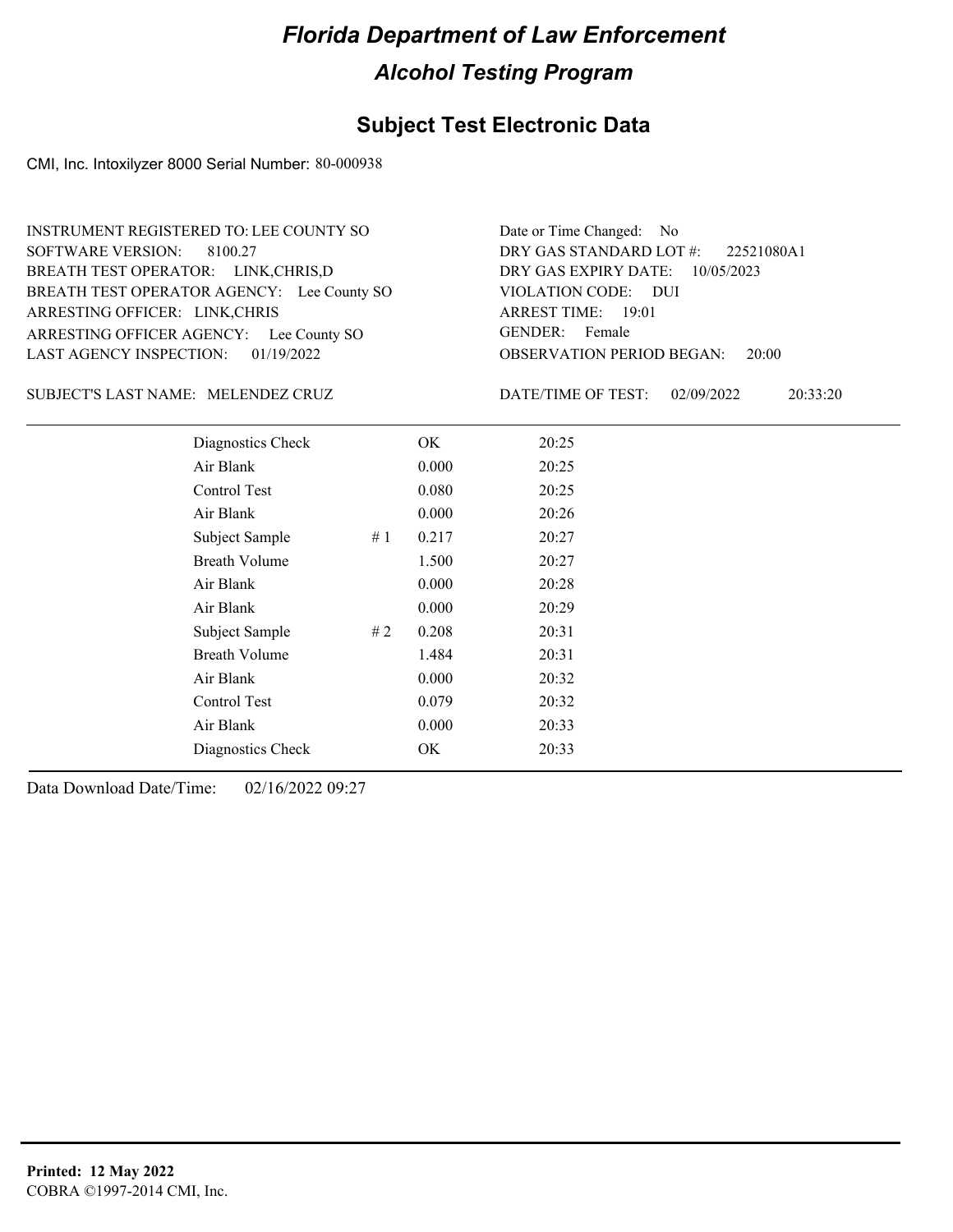### **Subject Test Electronic Data**

CMI, Inc. Intoxilyzer 8000 Serial Number: 80-000938

ARRESTING OFFICER AGENCY: Lee County SO GENDER: BREATH TEST OPERATOR AGENCY: Lee County SO VIOLATION CODE: SOFTWARE VERSION: 8100.27 ARRESTING OFFICER: LINK,CHRIS BREATH TEST OPERATOR: LINK,CHRIS,D LAST AGENCY INSPECTION: 01/19/2022 INSTRUMENT REGISTERED TO: LEE COUNTY SO

OBSERVATION PERIOD BEGAN: 22:05 VIOLATION CODE: DUI ARREST TIME: 21:21 DRY GAS EXPIRY DATE: 10/05/2023 22521080A1 DRY GAS STANDARD LOT #: Date or Time Changed: No GENDER: Male

SCHROEPFER SUBJECT'S LAST NAME: DATE/TIME OF TEST:

DATE/TIME OF TEST: 02/10/2022 22:44:07

| Diagnostics Check    |     | OK    | 22:37 |
|----------------------|-----|-------|-------|
| Air Blank            |     | 0.000 | 22:37 |
| Control Test         |     | 0.079 | 22:38 |
| Air Blank            |     | 0.000 | 22:38 |
| Subject Sample       | #1  | 0.175 | 22:39 |
| <b>Breath Volume</b> |     | 2.187 | 22:39 |
| Air Blank            |     | 0.000 | 22:40 |
| Air Blank            |     | 0.000 | 22:42 |
| Subject Sample       | # 2 | 0.180 | 22:42 |
| <b>Breath Volume</b> |     | 2.035 | 22:42 |
| Air Blank            |     | 0.000 | 22:43 |
| Control Test         |     | 0.079 | 22:43 |
| Air Blank            |     | 0.000 | 22:44 |
| Diagnostics Check    |     | OK    | 22:44 |
|                      |     |       |       |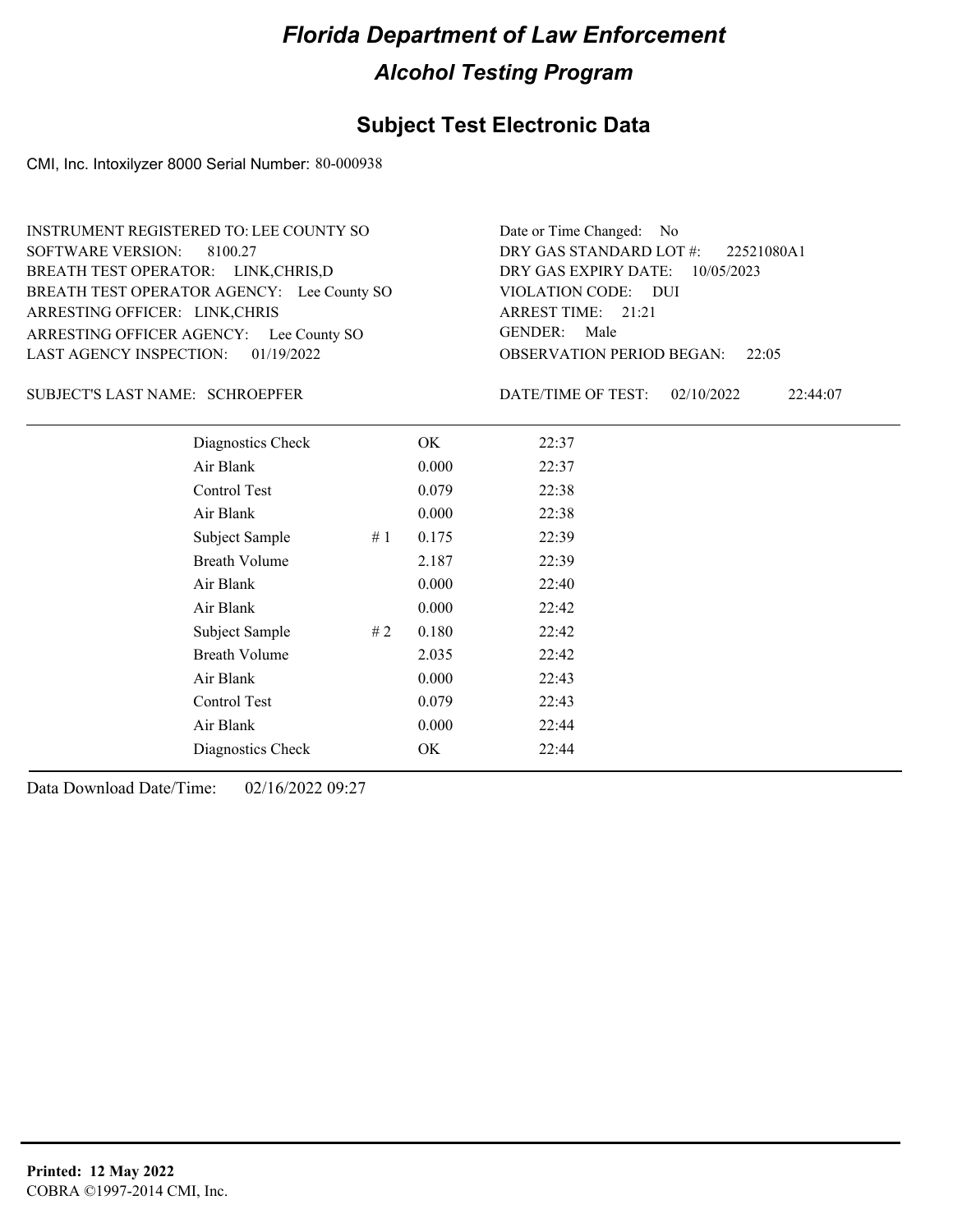### **Subject Test Electronic Data**

CMI, Inc. Intoxilyzer 8000 Serial Number: 80-000938

ARRESTING OFFICER AGENCY: Lee County SO GENDER: BREATH TEST OPERATOR AGENCY: Lee County SO VIOLATION CODE: SOFTWARE VERSION: 8100.27 ARRESTING OFFICER: DEPRIEST,R BREATH TEST OPERATOR: SELLERS,BRANDON,J LAST AGENCY INSPECTION: 01/19/2022 INSTRUMENT REGISTERED TO: LEE COUNTY SO

OBSERVATION PERIOD BEGAN: 23:50 VIOLATION CODE: DUI 22:48 ARREST TIME: DRY GAS EXPIRY DATE: 10/05/2023 22521080A1 DRY GAS STANDARD LOT #: Date or Time Changed: No GENDER: Female

FORTINI SUBJECT'S LAST NAME: DATE/TIME OF TEST:

DATE/TIME OF TEST: 02/12/2022 00:18:16

| Diagnostics Check    |    | OK.   | 00:10 |
|----------------------|----|-------|-------|
| Air Blank            |    | 0.000 | 00:10 |
| Control Test         |    | 0.080 | 00:11 |
| Air Blank            |    | 0.000 | 00:11 |
| Subject Sample       | #1 | 0.218 | 00:13 |
| <b>Breath Volume</b> |    | 1.214 | 00:13 |
| Air Blank            |    | 0.000 | 00:14 |
| Air Blank            |    | 0.000 | 00:15 |
| Subject Sample       | #2 | 0.225 | 00:16 |
| <b>Breath Volume</b> |    | 1.183 | 00:16 |
| Air Blank            |    | 0.000 | 00:17 |
| <b>Control Test</b>  |    | 0.079 | 00:17 |
| Air Blank            |    | 0.000 | 00:18 |
| Diagnostics Check    |    | OK    | 00:18 |
|                      |    |       |       |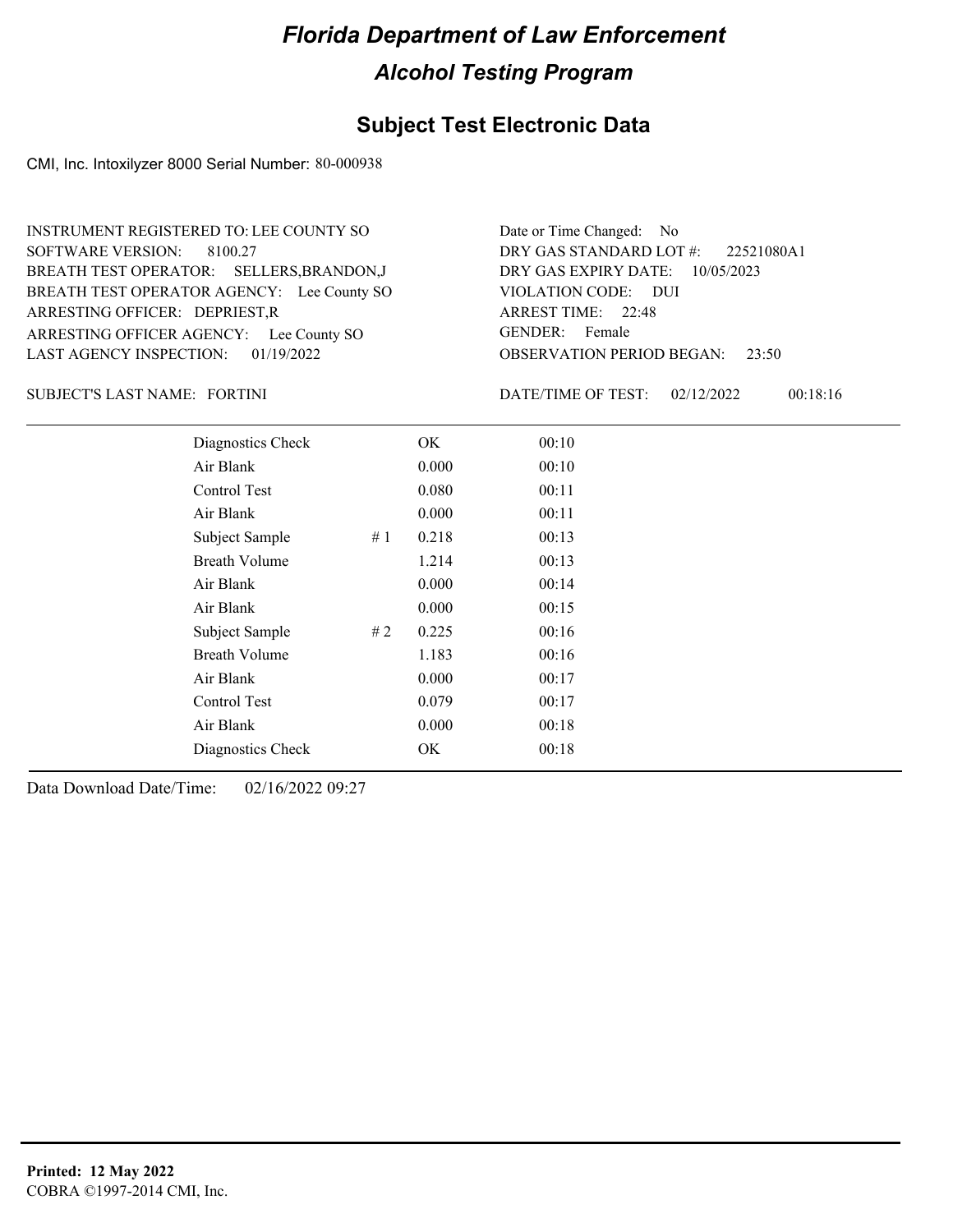### **Subject Test Electronic Data**

CMI, Inc. Intoxilyzer 8000 Serial Number: 80-000938

ARRESTING OFFICER AGENCY: Lee County SO GENDER: BREATH TEST OPERATOR AGENCY: Lee County SO VIOLATION CODE: SOFTWARE VERSION: 8100.27 ARRESTING OFFICER: MILLER,J BREATH TEST OPERATOR: MILLER,J,T LAST AGENCY INSPECTION: 01/19/2022 INSTRUMENT REGISTERED TO: LEE COUNTY SO

OBSERVATION PERIOD BEGAN: 19:52 VIOLATION CODE: DUI 19:24 ARREST TIME: DRY GAS EXPIRY DATE: 10/05/2023 22521080A DRY GAS STANDARD LOT #: Date or Time Changed: No GENDER: Male

#### SUBJECT'S LAST NAME: MARCOS DATE/TIME OF TEST:

DATE/TIME OF TEST: 02/12/2022 20:48:14

| Diagnostics Check    |    | OK    | 20:41 |
|----------------------|----|-------|-------|
| Air Blank            |    | 0.000 | 20:41 |
| Control Test         |    | 0.080 | 20:41 |
| Air Blank            |    | 0.000 | 20:42 |
| Subject Sample       | #1 | 0.259 | 20:42 |
| <b>Breath Volume</b> |    | 3.195 | 20:42 |
| Air Blank            |    | 0.000 | 20:43 |
| Air Blank            |    | 0.000 | 20:45 |
| Subject Sample       | #2 | 0.259 | 20:46 |
| <b>Breath Volume</b> |    | 3.113 | 20:46 |
| Air Blank            |    | 0.000 | 20:47 |
| Control Test         |    | 0.078 | 20:47 |
| Air Blank            |    | 0.000 | 20:48 |
| Diagnostics Check    |    | OK    | 20:48 |
|                      |    |       |       |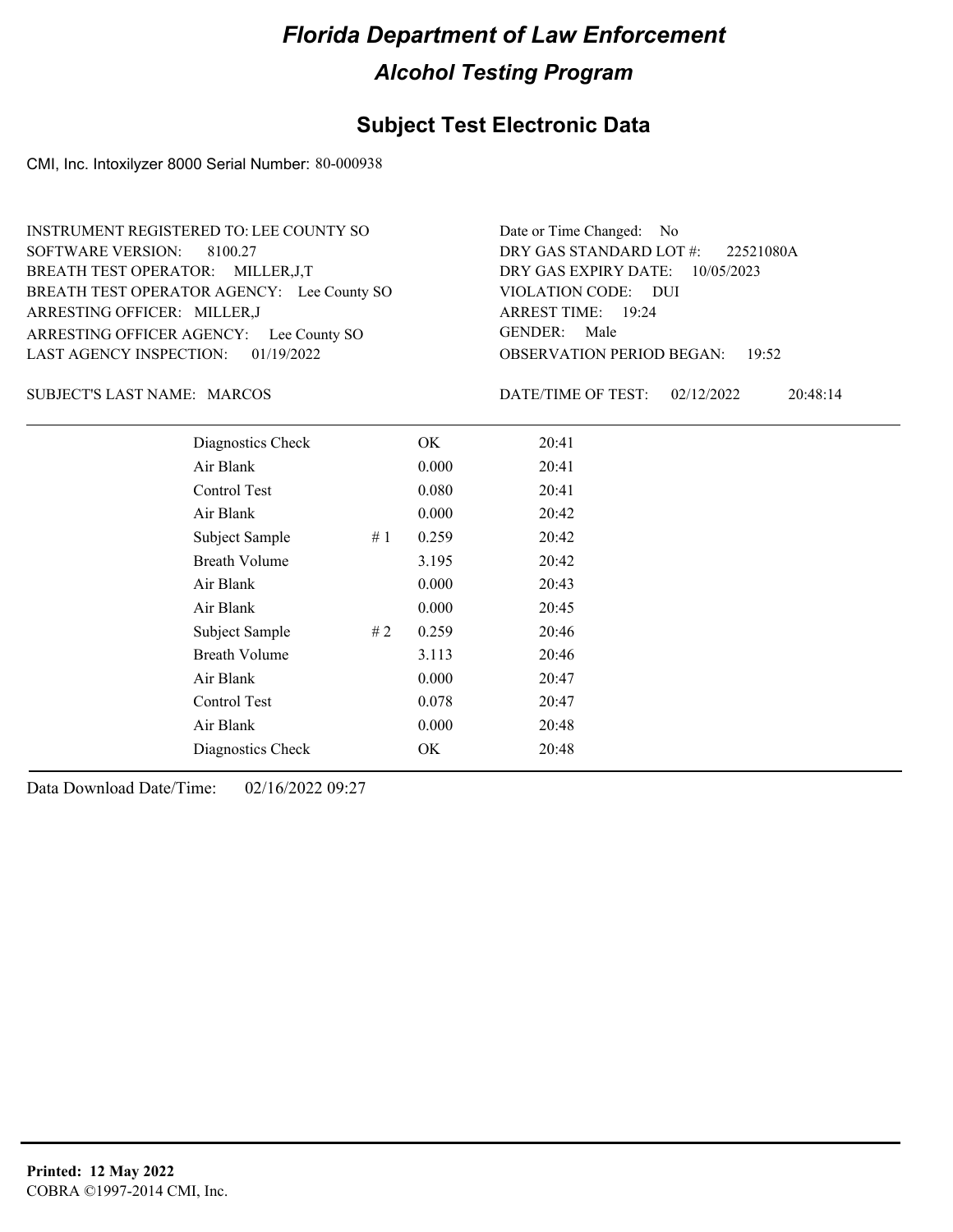### **Subject Test Electronic Data**

CMI, Inc. Intoxilyzer 8000 Serial Number: 80-000938

ARRESTING OFFICER AGENCY: Cape Coral PD GENDER: BREATH TEST OPERATOR AGENCY: Lee County SO VIOLATION CODE: SOFTWARE VERSION: 8100.27 ARRESTING OFFICER: TOURLAKES,A BREATH TEST OPERATOR: WINCELOWICZ,LARRY,R LAST AGENCY INSPECTION: 01/19/2022 INSTRUMENT REGISTERED TO: LEE COUNTY SO

OBSERVATION PERIOD BEGAN: 14:44 VIOLATION CODE: DUI 13:37 ARREST TIME: DRY GAS EXPIRY DATE: 10/05/2023 22521080A1 DRY GAS STANDARD LOT #: Date or Time Changed: No GENDER: Male

SUBJECT'S LAST NAME: BOOKER DATE/TIME OF TEST:

DATE/TIME OF TEST: 02/15/2022 15:17:06

| Diagnostics Check    |    | OK    | 15:11 |
|----------------------|----|-------|-------|
| Air Blank            |    | 0.000 | 15:11 |
| Control Test         |    | 0.080 | 15:12 |
| Air Blank            |    | 0.000 | 15:12 |
| Subject Sample       | #1 | 0.000 | 15:12 |
| <b>Breath Volume</b> |    | 2.671 | 15:12 |
| Air Blank            |    | 0.000 | 15:13 |
| Air Blank            |    | 0.000 | 15:15 |
| Subject Sample       | #2 | 0.000 | 15:15 |
| <b>Breath Volume</b> |    | 3.031 | 15:15 |
| Air Blank            |    | 0.000 | 15:16 |
| <b>Control Test</b>  |    | 0.080 | 15:16 |
| Air Blank            |    | 0.000 | 15:17 |
| Diagnostics Check    |    | OK    | 15:17 |
|                      |    |       |       |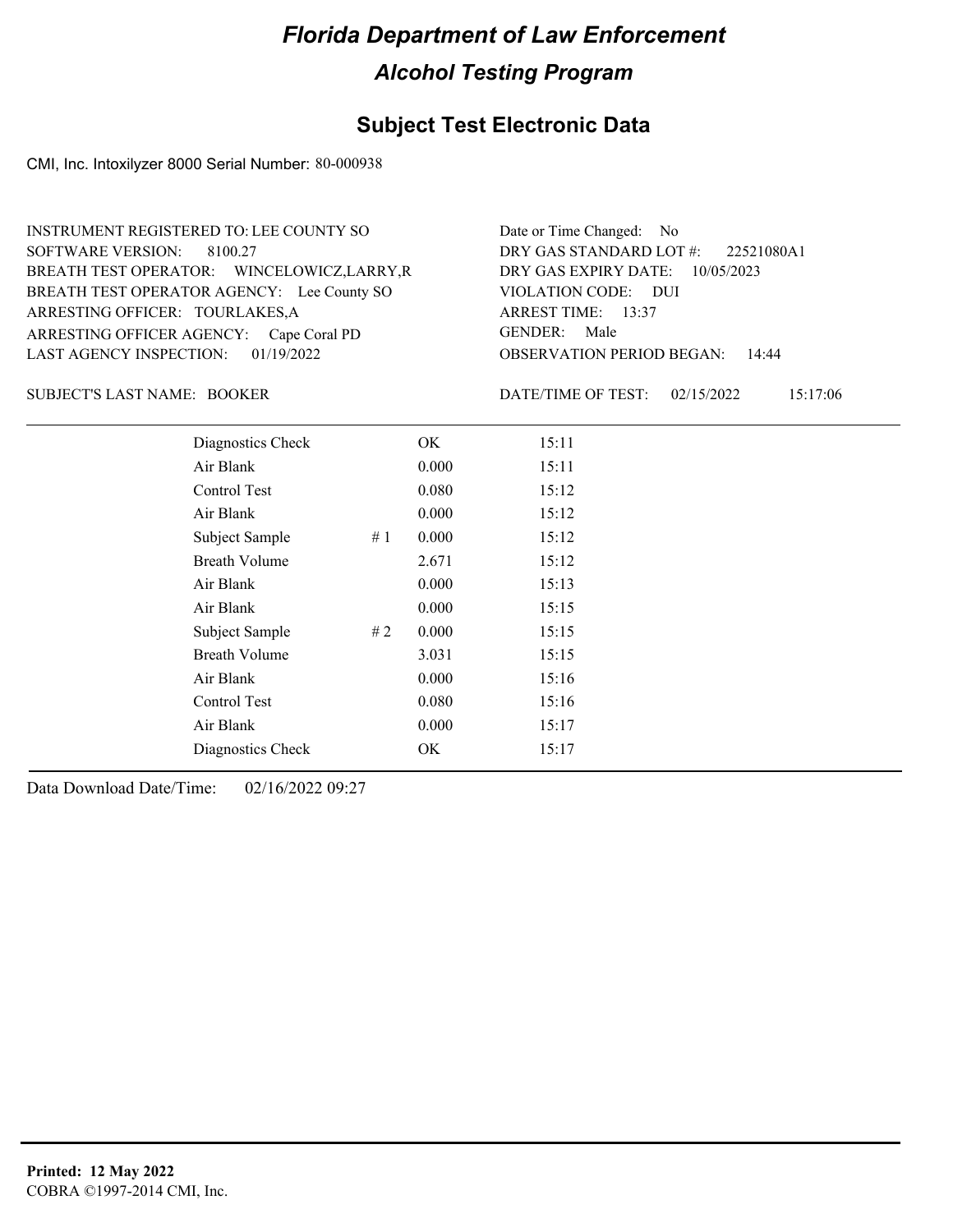### **Subject Test Electronic Data**

CMI, Inc. Intoxilyzer 8000 Serial Number: 80-000938

ARRESTING OFFICER AGENCY: FL Gulf Coast UPD GENDER: BREATH TEST OPERATOR AGENCY: Lee County SO VIOLATION CODE: SOFTWARE VERSION: 8100.27 ARRESTING OFFICER: BAIR, JAMES BREATH TEST OPERATOR: CHAPMAN,CORY,A LAST AGENCY INSPECTION: 01/19/2022 INSTRUMENT REGISTERED TO: LEE COUNTY SO

OBSERVATION PERIOD BEGAN: 03:17 VIOLATION CODE: DUI ARREST TIME: 02:08 DRY GAS EXPIRY DATE: 10/05/2023 22521080A1 DRY GAS STANDARD LOT #: Date or Time Changed: No GENDER: Male

#### SUBJECT'S LAST NAME: MAYNARD DATE/TIME OF TEST:

DATE/TIME OF TEST: 02/16/2022 04:11:10

| Diagnostics Check    |    | OK    | 04:04 |
|----------------------|----|-------|-------|
| Air Blank            |    | 0.000 | 04:04 |
| Control Test         |    | 0.080 | 04:04 |
| Air Blank            |    | 0.000 | 04:05 |
| Subject Sample       | #1 | 0.118 | 04:06 |
| <b>Breath Volume</b> |    | 4.199 | 04:06 |
| Air Blank            |    | 0.000 | 04:07 |
| Air Blank            |    | 0.000 | 04:08 |
| Subject Sample       | #2 | 0.118 | 04:09 |
| <b>Breath Volume</b> |    | 2.980 | 04:09 |
| Air Blank            |    | 0.000 | 04:10 |
| Control Test         |    | 0.079 | 04:10 |
| Air Blank            |    | 0.000 | 04:11 |
| Diagnostics Check    |    | OK    | 04:11 |
|                      |    |       |       |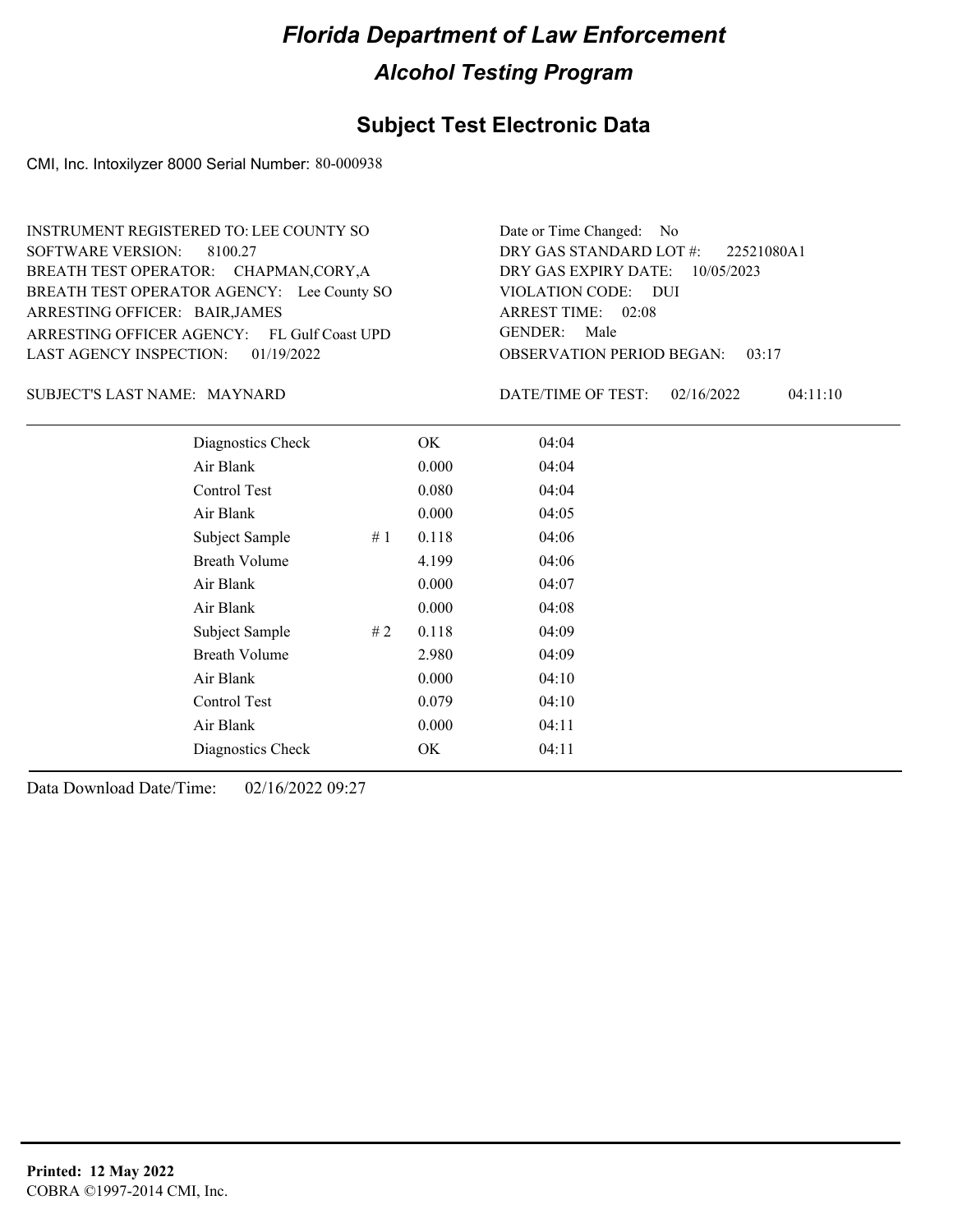### **Subject Test Electronic Data**

CMI, Inc. Intoxilyzer 8000 Serial Number: 80-000941

| Date or Time Changed: No               |
|----------------------------------------|
| DRY GAS STANDARD LOT $\#$ : 06021080A2 |
| DRY GAS EXPIRY DATE: $04/05/2023$      |
| VIOLATION CODE: DUI                    |
| ARREST TIME: $01:30$                   |
| GENDER: Male                           |
| <b>OBSERVATION PERIOD BEGAN: 02:07</b> |
|                                        |

SUBJECT'S LAST NAME: FORD DATE/TIME OF TEST:

DATE/TIME OF TEST: 02/21/2022 02:37:57

| Diagnostics Check    |    | OK    | 02:31 |  |
|----------------------|----|-------|-------|--|
| Air Blank            |    | 0.000 | 02:31 |  |
| Control Test         |    | 0.078 | 02:32 |  |
| Air Blank            |    | 0.000 | 02:32 |  |
| Subject Sample       | #1 | 0.119 | 02:33 |  |
| <b>Breath Volume</b> |    | 3.046 | 02:33 |  |
| Air Blank            |    | 0.000 | 02:33 |  |
| Air Blank            |    | 0.000 | 02:35 |  |
| Subject Sample       | #2 | 0.122 | 02:36 |  |
| <b>Breath Volume</b> |    | 3.304 | 02:36 |  |
| Air Blank            |    | 0.000 | 02:37 |  |
| <b>Control Test</b>  |    | 0.078 | 02:37 |  |
| Air Blank            |    | 0.000 | 02:37 |  |
| Diagnostics Check    |    | OK    | 02:37 |  |
|                      |    |       |       |  |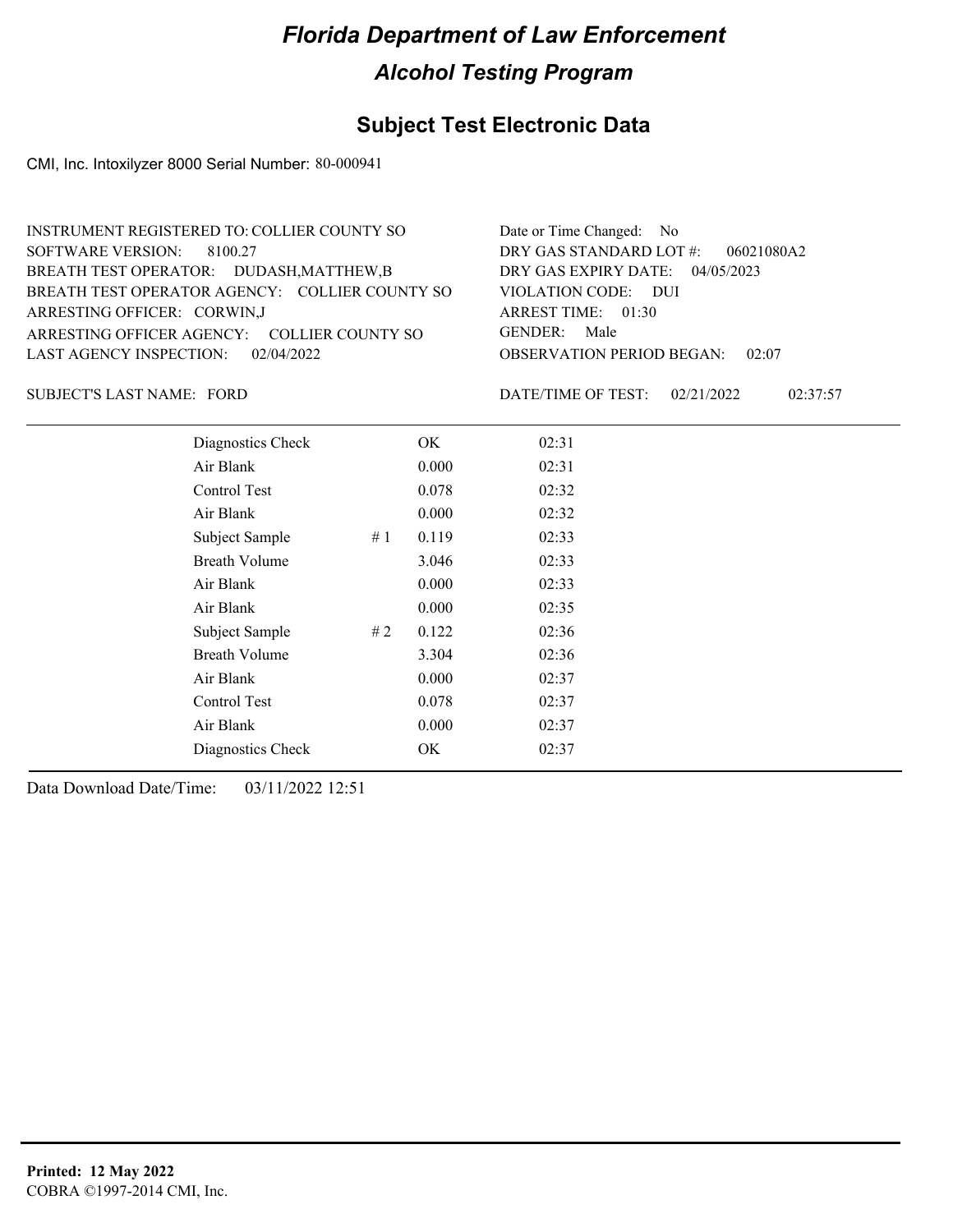### **Subject Test Electronic Data**

CMI, Inc. Intoxilyzer 8000 Serial Number: 80-000941

| <b>INSTRUMENT REGISTERED TO: COLLIER COUNTY SO</b> | Date or Time Changed: No               |
|----------------------------------------------------|----------------------------------------|
| SOFTWARE VERSION: 8100.27                          | DRY GAS STANDARD LOT $#$ : 06021080A2  |
| BREATH TEST OPERATOR: SUAREZ, J.,                  | DRY GAS EXPIRY DATE: 04/05/2023        |
| BREATH TEST OPERATOR AGENCY: COLLIER COUNTY SO     | VIOLATION CODE: DUI                    |
| ARRESTING OFFICER: SILVA, L.                       | ARREST TIME: 22:39                     |
| ARRESTING OFFICER AGENCY: COLLIER COUNTY SO        | GENDER: Male                           |
| LAST AGENCY INSPECTION: 02/04/2022                 | <b>OBSERVATION PERIOD BEGAN:</b> 23:25 |
|                                                    |                                        |

#### ROLANDO SUBJECT'S LAST NAME: DATE/TIME OF TEST:

DATE/TIME OF TEST: 02/22/2022 23:52:56

| Diagnostics Check    |    | OK    | 23:46 |                   |
|----------------------|----|-------|-------|-------------------|
| Air Blank            |    | 0.000 | 23:47 |                   |
| Control Test         |    | 0.078 | 23:47 |                   |
| Air Blank            |    | 0.000 | 23:47 |                   |
| Subject Sample       | #1 | 0.187 | 23:48 |                   |
| <b>Breath Volume</b> |    | 1.390 | 23:48 |                   |
| Air Blank            |    | 0.000 | 23:49 |                   |
| Air Blank            |    | 0.000 | 23:51 |                   |
| Subject Sample       | #2 | 0.193 | 23:51 |                   |
| <b>Breath Volume</b> |    | 1.449 | 23:51 |                   |
| Air Blank            |    |       | 23:52 | <b>RFI</b> Detect |
| Air Blank            |    | 0.000 | 23:52 |                   |
|                      |    |       |       |                   |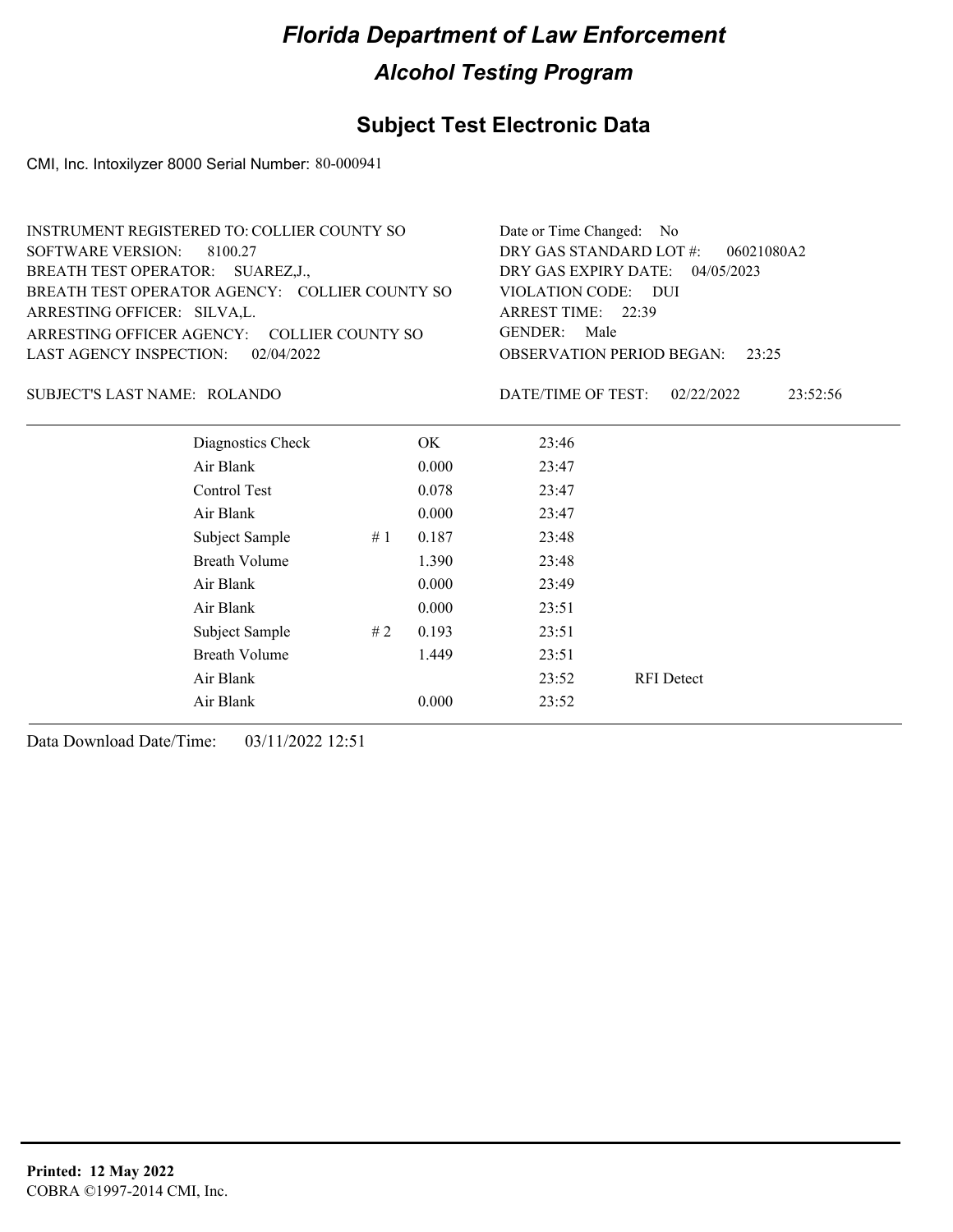### **Subject Test Electronic Data**

CMI, Inc. Intoxilyzer 8000 Serial Number: 80-000941

| <b>INSTRUMENT REGISTERED TO: COLLIER COUNTY SO</b> | Date or Time Changed: No               |
|----------------------------------------------------|----------------------------------------|
| SOFTWARE VERSION: 8100.27                          | DRY GAS STANDARD LOT $\#$ : 06021080A2 |
| BREATH TEST OPERATOR: SUAREZ, J,                   | DRY GAS EXPIRY DATE: $04/05/2023$      |
| BREATH TEST OPERATOR AGENCY: COLLIER COUNTY SO     | VIOLATION CODE: DUI                    |
| ARRESTING OFFICER: SILVA,L                         | ARREST TIME: 22:39                     |
| ARRESTING OFFICER AGENCY: COLLIER COUNTY SO        | GENDER: Male                           |
| LAST AGENCY INSPECTION: $02/04/2022$               | <b>OBSERVATION PERIOD BEGAN:</b> 23:25 |
|                                                    |                                        |

ROLANDO SUBJECT'S LAST NAME: DATE/TIME OF TEST:

DATE/TIME OF TEST: 02/23/2022 00:01:17

| Diagnostics Check    |    | OK    | 23:54 |
|----------------------|----|-------|-------|
| Air Blank            |    | 0.000 | 23:55 |
| Control Test         |    | 0.078 | 23:55 |
| Air Blank            |    | 0.000 | 23:56 |
| Subject Sample       | #1 | 0.179 | 23:56 |
| Breath Volume        |    | 1.160 | 23:56 |
| Air Blank            |    | 0.000 | 23:57 |
| Air Blank            |    | 0.000 | 23:59 |
| Subject Sample       | #2 | 0.186 | 23:59 |
| <b>Breath Volume</b> |    | 1.656 | 23:59 |
| Air Blank            |    | 0.000 | 00:00 |
| Control Test         |    | 0.078 | 00:00 |
| Air Blank            |    | 0.000 | 00:01 |
| Diagnostics Check    |    | OK    | 00:01 |
|                      |    |       |       |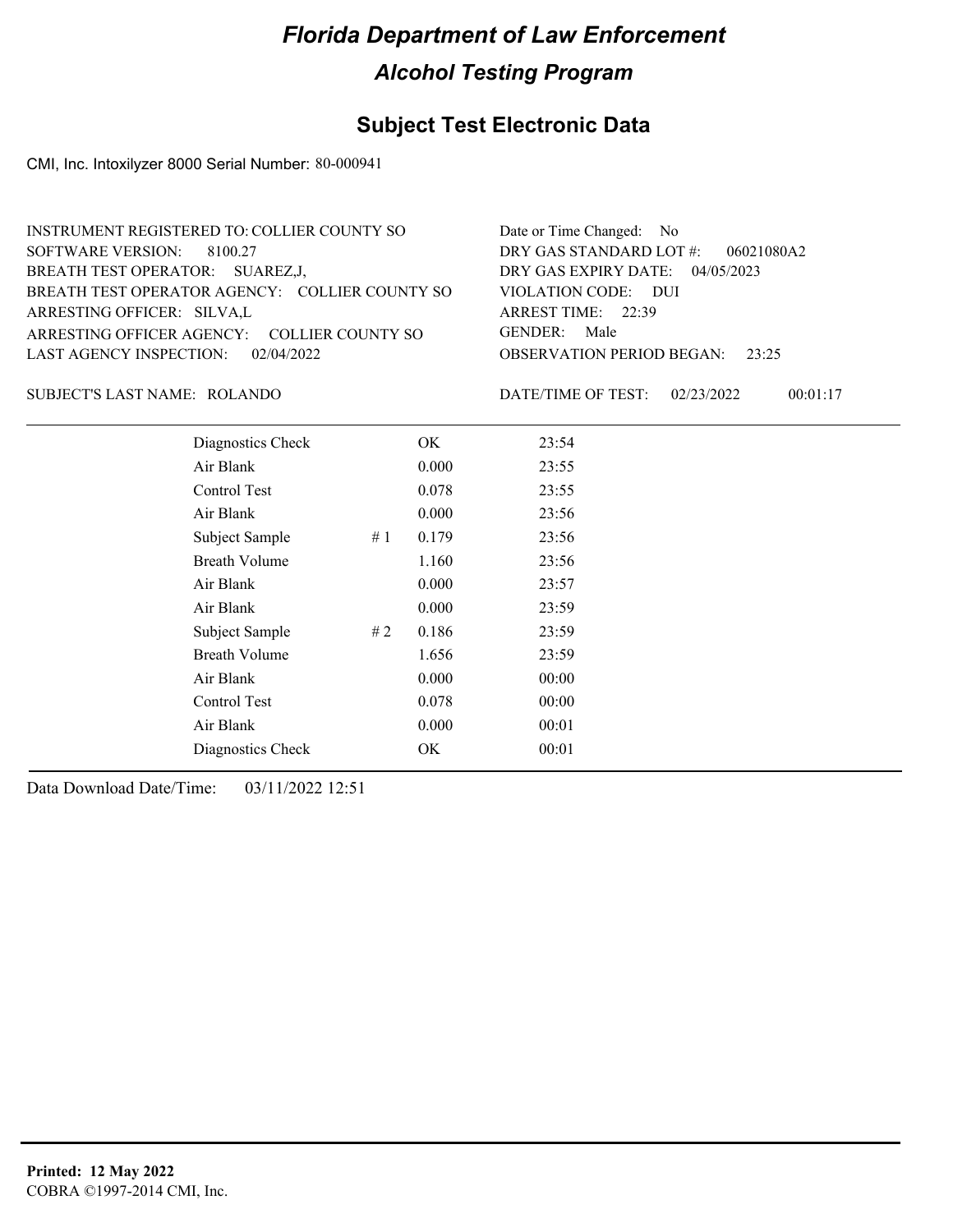### **Subject Test Electronic Data**

CMI, Inc. Intoxilyzer 8000 Serial Number: 80-000941

| <b>INSTRUMENT REGISTERED TO: COLLIER COUNTY SO</b> | Date or Time Changed: No               |
|----------------------------------------------------|----------------------------------------|
| SOFTWARE VERSION: 8100.27                          | DRY GAS STANDARD LOT $\#$ : 06021080A2 |
| BREATH TEST OPERATOR: SUAREZ,J,                    | DRY GAS EXPIRY DATE: $04/05/2023$      |
| BREATH TEST OPERATOR AGENCY: COLLIER COUNTY SO     | VIOLATION CODE: DUI                    |
| ARRESTING OFFICER: SILVA, L.                       | ARREST TIME: 20:50                     |
| ARRESTING OFFICER AGENCY: COLLIER COUNTY SO        | GENDER: Male                           |
| LAST AGENCY INSPECTION: 02/04/2022                 | <b>OBSERVATION PERIOD BEGAN:</b> 22:30 |
|                                                    |                                        |

SUBJECT'S LAST NAME: HERNANDEZ LOPEZ **Example 12 SET ASSESSED** DATE/TIME OF TEST:

DATE/TIME OF TEST: 02/25/2022 22:58:43

| Diagnostics Check    |    | OK    | 22:52 |
|----------------------|----|-------|-------|
| Air Blank            |    | 0.000 | 22:53 |
| Control Test         |    | 0.078 | 22:53 |
| Air Blank            |    | 0.000 | 22:53 |
| Subject Sample       | #1 | 0.132 | 22:54 |
| Breath Volume        |    | 1.621 | 22:54 |
| Air Blank            |    | 0.000 | 22:54 |
| Air Blank            |    | 0.000 | 22:56 |
| Subject Sample       | #2 | 0.132 | 22:57 |
| <b>Breath Volume</b> |    | 2.257 | 22:57 |
| Air Blank            |    | 0.000 | 22:57 |
| Control Test         |    | 0.079 | 22:58 |
| Air Blank            |    | 0.000 | 22:58 |
| Diagnostics Check    |    | OK    | 22:58 |
|                      |    |       |       |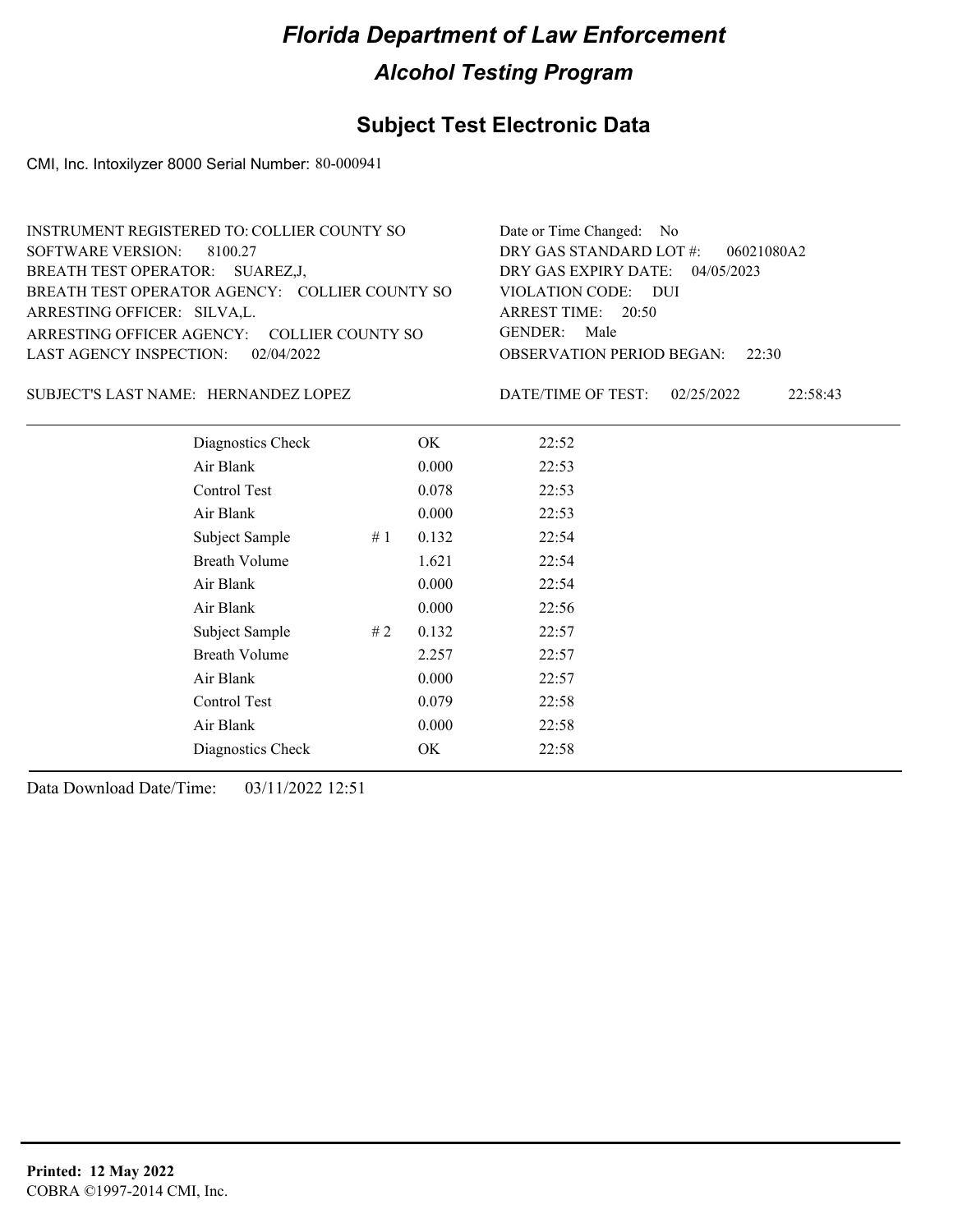### **Subject Test Electronic Data**

CMI, Inc. Intoxilyzer 8000 Serial Number: 80-000941

| INSTRUMENT REGISTERED TO: COLLIER COUNTY SO    | Date or Time Changed: No               |
|------------------------------------------------|----------------------------------------|
| SOFTWARE VERSION: 8100.27                      | DRY GAS STANDARD LOT $\#$ : 06021080A2 |
| BREATH TEST OPERATOR: SLOAT, LUCAS, G          | DRY GAS EXPIRY DATE: $04/05/2023$      |
| BREATH TEST OPERATOR AGENCY: COLLIER COUNTY SO | VIOLATION CODE: DUI                    |
| ARRESTING OFFICER: SILL, NICHOLAS              | ARREST TIME: 02:50                     |
| ARRESTING OFFICER AGENCY: COLLIER COUNTY SO    | GENDER: Male                           |
| LAST AGENCY INSPECTION: 02/04/2022             | <b>OBSERVATION PERIOD BEGAN: 03:43</b> |
|                                                |                                        |

RETINO SUBJECT'S LAST NAME: DATE/TIME OF TEST:

DATE/TIME OF TEST: 02/27/2022 04:18:34

| Diagnostics Check    |    | OK    | 04:12 |
|----------------------|----|-------|-------|
| Air Blank            |    | 0.000 | 04:12 |
| Control Test         |    | 0.079 | 04:13 |
| Air Blank            |    | 0.000 | 04:13 |
| Subject Sample       | #1 | 0.000 | 04:14 |
| <b>Breath Volume</b> |    | 1.882 | 04:14 |
| Air Blank            |    | 0.000 | 04:14 |
| Air Blank            |    | 0.000 | 04:16 |
| Subject Sample       | #2 | 0.000 | 04:17 |
| <b>Breath Volume</b> |    | 3.207 | 04:17 |
| Air Blank            |    | 0.000 | 04:17 |
| Control Test         |    | 0.079 | 04:17 |
| Air Blank            |    | 0.000 | 04:18 |
| Diagnostics Check    |    | OK    | 04:18 |
|                      |    |       |       |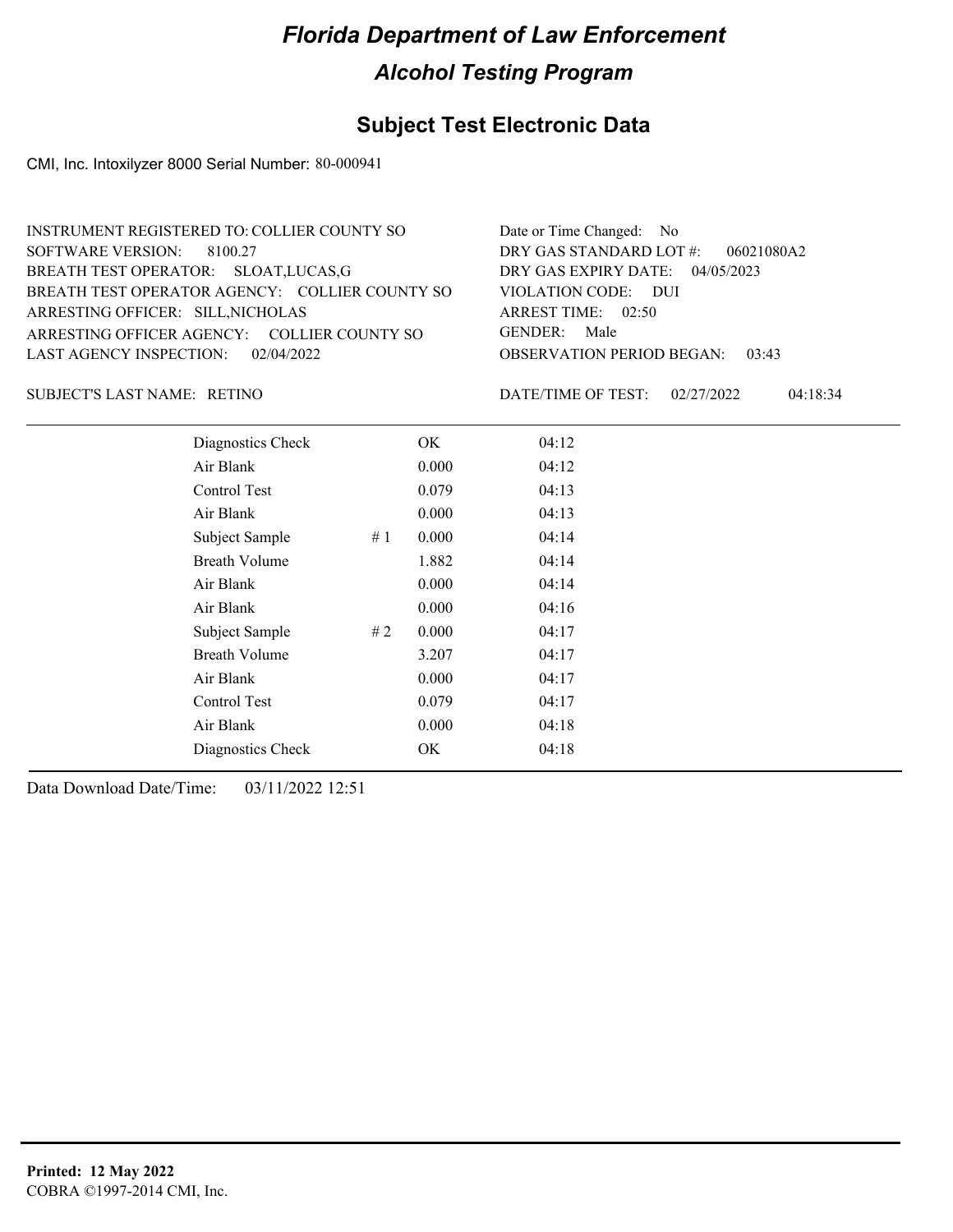### **Subject Test Electronic Data**

CMI, Inc. Intoxilyzer 8000 Serial Number: 80-000941

| INSTRUMENT REGISTERED TO: COLLIER COUNTY SO    | Date or Time Changed: No               |
|------------------------------------------------|----------------------------------------|
| SOFTWARE VERSION: 8100.27                      | DRY GAS STANDARD LOT $\#$ : 06021080A2 |
| BREATH TEST OPERATOR: DECKER, S, J             | DRY GAS EXPIRY DATE: $04/05/2023$      |
| BREATH TEST OPERATOR AGENCY: COLLIER COUNTY SO | VIOLATION CODE: DUI                    |
| ARRESTING OFFICER: CAUDILL,E                   | ARREST TIME: $16:41$                   |
| ARRESTING OFFICER AGENCY: COLLIER COUNTY SO    | GENDER: Male                           |
| LAST AGENCY INSPECTION: 02/04/2022             | <b>OBSERVATION PERIOD BEGAN: 17:10</b> |
|                                                |                                        |

SUBJECT'S LAST NAME: DEEREY DATE/TIME OF TEST:

DATE/TIME OF TEST: 02/28/2022 17:39:35

| Diagnostics Check    |    | OK    | 17:33 |
|----------------------|----|-------|-------|
| Air Blank            |    | 0.000 | 17:33 |
| Control Test         |    | 0.078 | 17:34 |
| Air Blank            |    | 0.000 | 17:34 |
| Subject Sample       | #1 | 0.145 | 17:35 |
| <b>Breath Volume</b> |    | 2.785 | 17:35 |
| Air Blank            |    | 0.000 | 17:35 |
| Air Blank            |    | 0.000 | 17:37 |
| Subject Sample       | #2 | 0.143 | 17:38 |
| <b>Breath Volume</b> |    | 3.000 | 17:38 |
| Air Blank            |    | 0.000 | 17:38 |
| Control Test         |    | 0.078 | 17:38 |
| Air Blank            |    | 0.000 | 17:39 |
| Diagnostics Check    |    | OK    | 17:39 |
|                      |    |       |       |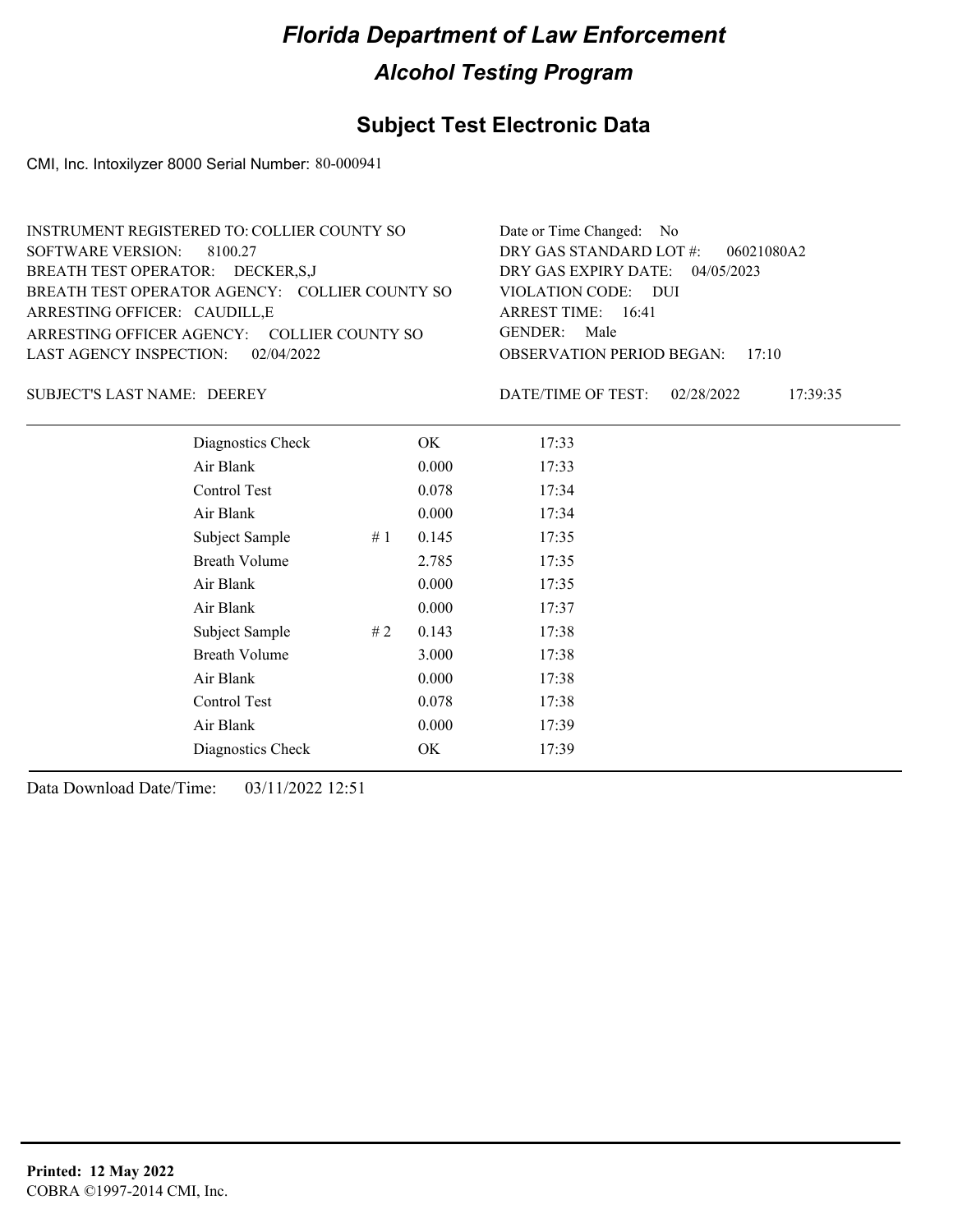### **Subject Test Electronic Data**

CMI, Inc. Intoxilyzer 8000 Serial Number: 80-000952

| <b>INSTRUMENT REGISTERED TO: FRANKLIN COUNTY SO</b> |                                                 |                    |       | Date or Time Changed: No                  |                        |  |
|-----------------------------------------------------|-------------------------------------------------|--------------------|-------|-------------------------------------------|------------------------|--|
| <b>SOFTWARE VERSION:</b><br>8100.27                 |                                                 |                    |       | DRY GAS STANDARD LOT #:<br>34520080A1     |                        |  |
| BREATH TEST OPERATOR: GORDON, ROLF, E               |                                                 |                    |       | DRY GAS EXPIRY DATE:<br>02/05/2023        |                        |  |
|                                                     | BREATH TEST OPERATOR AGENCY: Franklin County SO |                    |       | VIOLATION CODE: DUI                       |                        |  |
| ARRESTING OFFICER: LENDERMAN, TYLER                 |                                                 | ARREST TIME: 19:40 |       |                                           |                        |  |
| ARRESTING OFFICER AGENCY:<br>Franklin County SO     |                                                 |                    |       | GENDER: Female                            |                        |  |
| <b>LAST AGENCY INSPECTION:</b>                      | 01/05/2022                                      |                    |       | <b>OBSERVATION PERIOD BEGAN:</b><br>20:00 |                        |  |
| SUBJECT'S LAST NAME: BLESSING                       |                                                 |                    |       | DATE/TIME OF TEST:                        | 02/09/2022<br>20:28:41 |  |
|                                                     | Diagnostics Check                               |                    | OK    | 20:25                                     |                        |  |
|                                                     | Air Blank                                       |                    | 0.000 | 20:25                                     |                        |  |
|                                                     | Control Test                                    |                    | 0.079 | 20:25                                     |                        |  |
|                                                     | Air Blank                                       |                    | 0.000 | 20:26                                     |                        |  |
|                                                     | Subject Sample                                  | #1                 | 0.387 | 20:27                                     |                        |  |
|                                                     | <b>Breath Volume</b>                            |                    | 2.988 | 20:27                                     |                        |  |
|                                                     | Air Blank                                       |                    |       | 20:28                                     | Purge Fail             |  |
|                                                     | Air Blank                                       |                    | 0.000 | 20:28                                     |                        |  |
|                                                     |                                                 |                    |       |                                           |                        |  |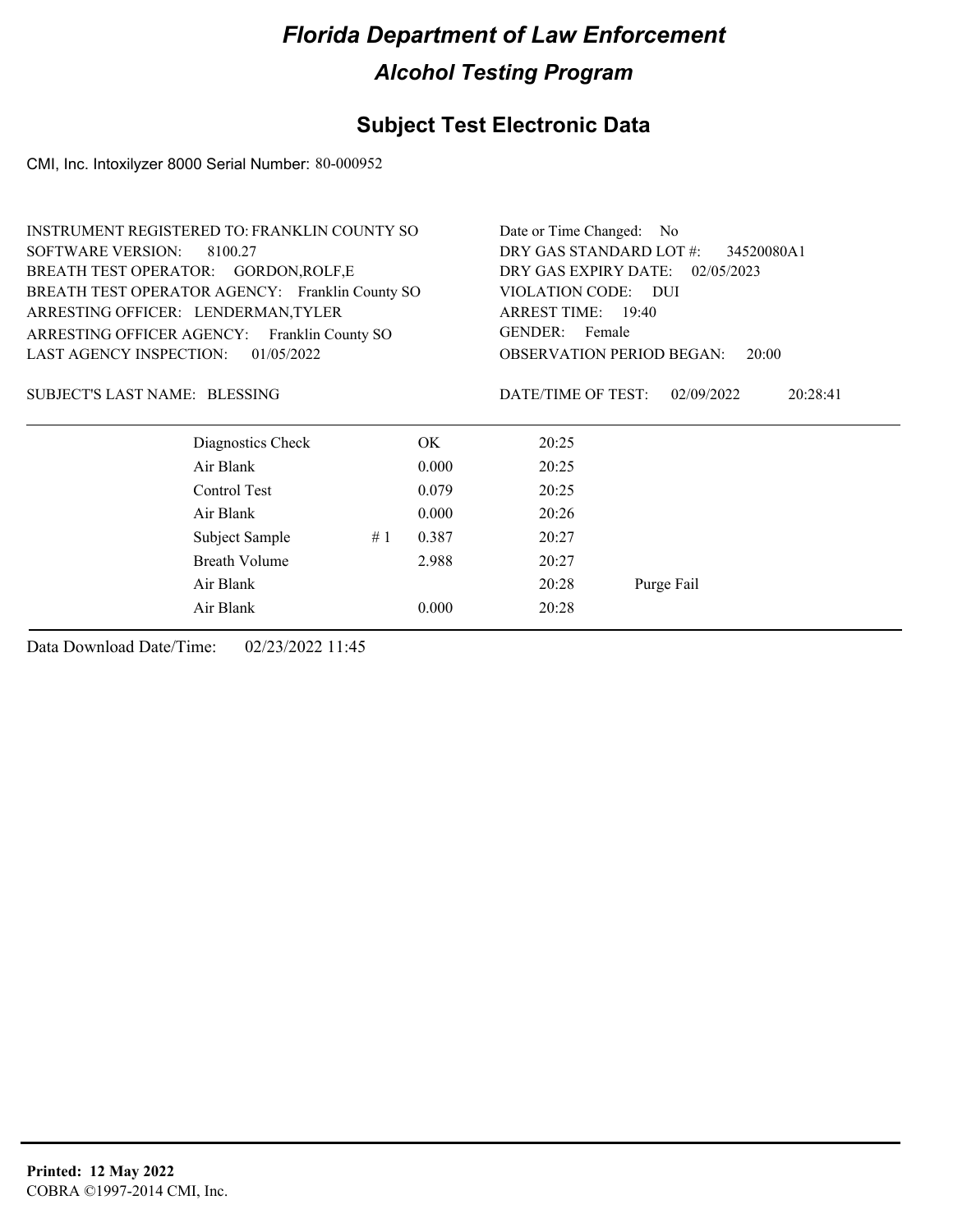#### **Subject Test Electronic Data**

CMI, Inc. Intoxilyzer 8000 Serial Number: 80-000952

| Date or Time Changed: No               |
|----------------------------------------|
| DRY GAS STANDARD LOT #: 34520080A1     |
| DRY GAS EXPIRY DATE: 02/05/2023        |
| VIOLATION CODE: DUI                    |
| ARREST TIME: 19:40                     |
| GENDER: Female                         |
| <b>OBSERVATION PERIOD BEGAN: 20:00</b> |
|                                        |

#### BLESSING SUBJECT'S LAST NAME: DATE/TIME OF TEST:

DATE/TIME OF TEST: 02/09/2022 20:42:44

| Diagnostics Check    |       | OK    | 20:32 |                                  |
|----------------------|-------|-------|-------|----------------------------------|
| Air Blank            |       | 0.000 | 20:33 |                                  |
| Control Test         |       | 0.078 | 20:33 |                                  |
| Air Blank            |       | 0.000 | 20:33 |                                  |
| Subject Sample       | #1    | 0.380 | 20:34 |                                  |
| <b>Breath Volume</b> |       | 3.015 | 20:34 |                                  |
| Air Blank            |       | 0.000 | 20:35 |                                  |
| Air Blank            |       | 0.000 | 20:37 |                                  |
| Subject Sample       | #2    | 0.418 | 20:37 |                                  |
| <b>Breath Volume</b> |       | 3.179 | 20:37 |                                  |
| Air Blank            |       | 0.000 | 20:38 |                                  |
| Air Blank            |       | 0.000 | 20:40 |                                  |
| Subject Sample       | # $3$ | 0.387 | 20:40 |                                  |
| <b>Breath Volume</b> |       | 3.101 | 20:40 |                                  |
| Air Blank            |       | 0.000 | 20:41 |                                  |
| Control Test         |       | 0.074 | 20:42 | <b>Control Outside Tolerance</b> |
| Air Blank            |       | 0.000 | 20:42 |                                  |
|                      |       |       |       |                                  |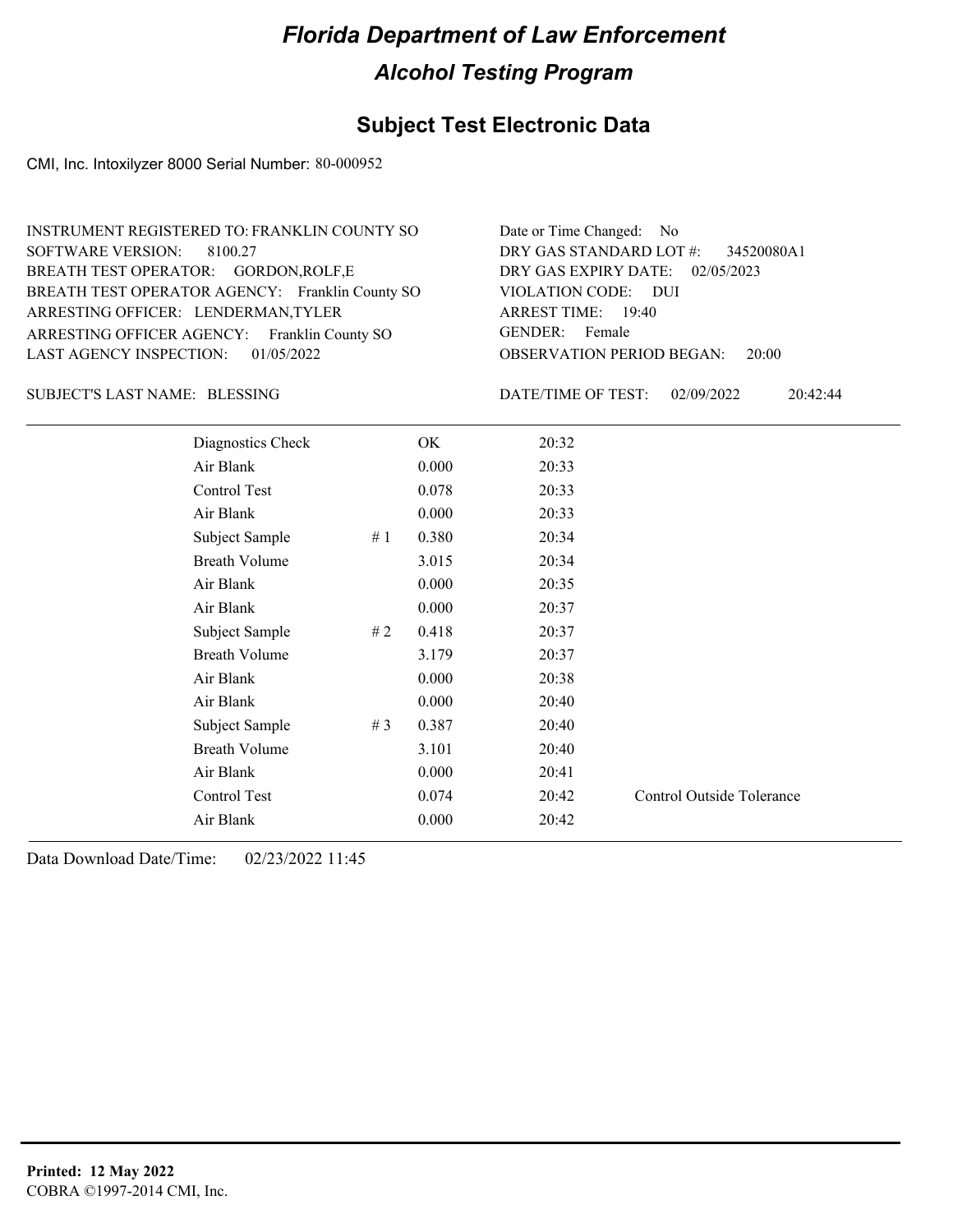### **Subject Test Electronic Data**

CMI, Inc. Intoxilyzer 8000 Serial Number: 80-000953

| INSTRUMENT REGISTERED TO: FRANKLIN COUNTY SO | Date or Time Changed: No               |
|----------------------------------------------|----------------------------------------|
| SOFTWARE VERSION: 8100.27                    | DRY GAS STANDARD LOT $\#$ : 34520080A1 |
| BREATH TEST OPERATOR: KITZMILLER, GREGORY, L | DRY GAS EXPIRY DATE: 02/05/2023        |
| BREATH TEST OPERATOR AGENCY: Apalachicola PD | VIOLATION CODE: DUI                    |
| ARRESTING OFFICER: TURNER, JOHN              | ARREST TIME: 23:24                     |
| ARRESTING OFFICER AGENCY: Apalachicola PD    | GENDER: Male                           |
| LAST AGENCY INSPECTION: $02/09/2022$         | <b>OBSERVATION PERIOD BEGAN: 00:00</b> |

#### KIRTZMILLER SUBJECT'S LAST NAME: DATE/TIME OF TEST:

DATE/TIME OF TEST: 02/20/2022 00:39:19

| Diagnostics Check    | OK    | 00:27 |                    |
|----------------------|-------|-------|--------------------|
| Air Blank            | 0.000 | 00:28 |                    |
| Control Test         | 0.080 | 00:28 |                    |
| Air Blank            | 0.000 | 00:29 |                    |
| Subject Sample<br>#1 |       | 00:32 | No Sample Provided |
| <b>Breath Volume</b> | 0.000 | 00:32 |                    |
| Air Blank            | 0.000 | 00:32 |                    |
| Air Blank            | 0.000 | 00:34 |                    |
| Subject Sample<br>#2 |       | 00:37 | No Sample Provided |
| <b>Breath Volume</b> | 0.000 | 00:37 |                    |
| Air Blank            | 0.000 | 00:38 |                    |
| Control Test         | 0.080 | 00:38 |                    |
| Air Blank            | 0.000 | 00:39 |                    |
| Diagnostics Check    | OK    | 00:39 |                    |
|                      |       |       |                    |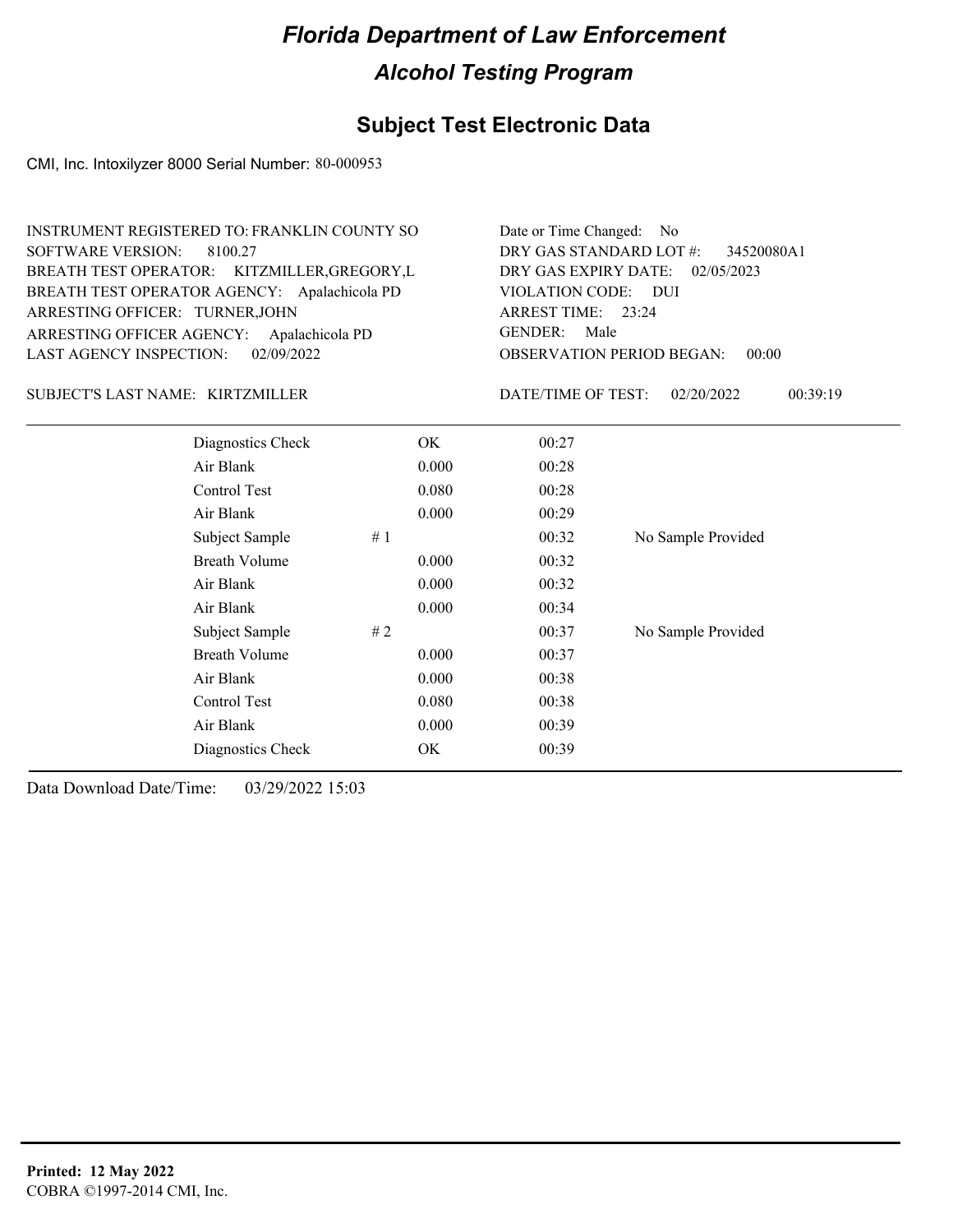### **Subject Test Electronic Data**

CMI, Inc. Intoxilyzer 8000 Serial Number: 80-000957

|                                          | <b>INSTRUMENT REGISTERED TO: LEON COUNTY SO</b> |                                                                                        |       | Date or Time Changed: No              |                                           |  |
|------------------------------------------|-------------------------------------------------|----------------------------------------------------------------------------------------|-------|---------------------------------------|-------------------------------------------|--|
| <b>SOFTWARE VERSION:</b><br>8100.27      |                                                 |                                                                                        |       | DRY GAS STANDARD LOT #:<br>04120080A1 |                                           |  |
|                                          | BREATH TEST OPERATOR: SUMMERS, JOHN, A          | DRY GAS EXPIRY DATE: 03/05/2022<br>VIOLATION CODE:<br><b>DUI</b><br>ARREST TIME: 04:00 |       |                                       |                                           |  |
|                                          | BREATH TEST OPERATOR AGENCY: Leon County SO     |                                                                                        |       |                                       |                                           |  |
| ARRESTING OFFICER: SUMMERS, JOHN         |                                                 |                                                                                        |       |                                       |                                           |  |
| ARRESTING OFFICER AGENCY: Leon County SO |                                                 |                                                                                        |       | <b>GENDER:</b><br>Male                |                                           |  |
| <b>LAST AGENCY INSPECTION:</b>           | 02/02/2022                                      |                                                                                        |       |                                       | <b>OBSERVATION PERIOD BEGAN:</b><br>04:18 |  |
| SUBJECT'S LAST NAME: MAXWELL             |                                                 |                                                                                        |       | DATE/TIME OF TEST:                    | 02/05/2022<br>04:44:55                    |  |
|                                          | Diagnostics Check                               |                                                                                        | OK.   | 04:41                                 |                                           |  |
|                                          | Air Blank                                       |                                                                                        | 0.000 | 04:41                                 |                                           |  |
|                                          | Control Test                                    |                                                                                        | 0.081 | 04:42                                 |                                           |  |
|                                          | Air Blank                                       |                                                                                        | 0.000 | 04:42                                 |                                           |  |
|                                          | Subject Sample                                  | #1                                                                                     | 0.206 | 04:43                                 |                                           |  |
|                                          | Breath Volume                                   |                                                                                        | 2.117 | 04:43                                 |                                           |  |
|                                          | Air Blank                                       |                                                                                        |       | 04:44                                 | Purge Fail                                |  |
|                                          | Air Blank                                       |                                                                                        | 0.000 | 04:44                                 |                                           |  |
|                                          |                                                 |                                                                                        |       |                                       |                                           |  |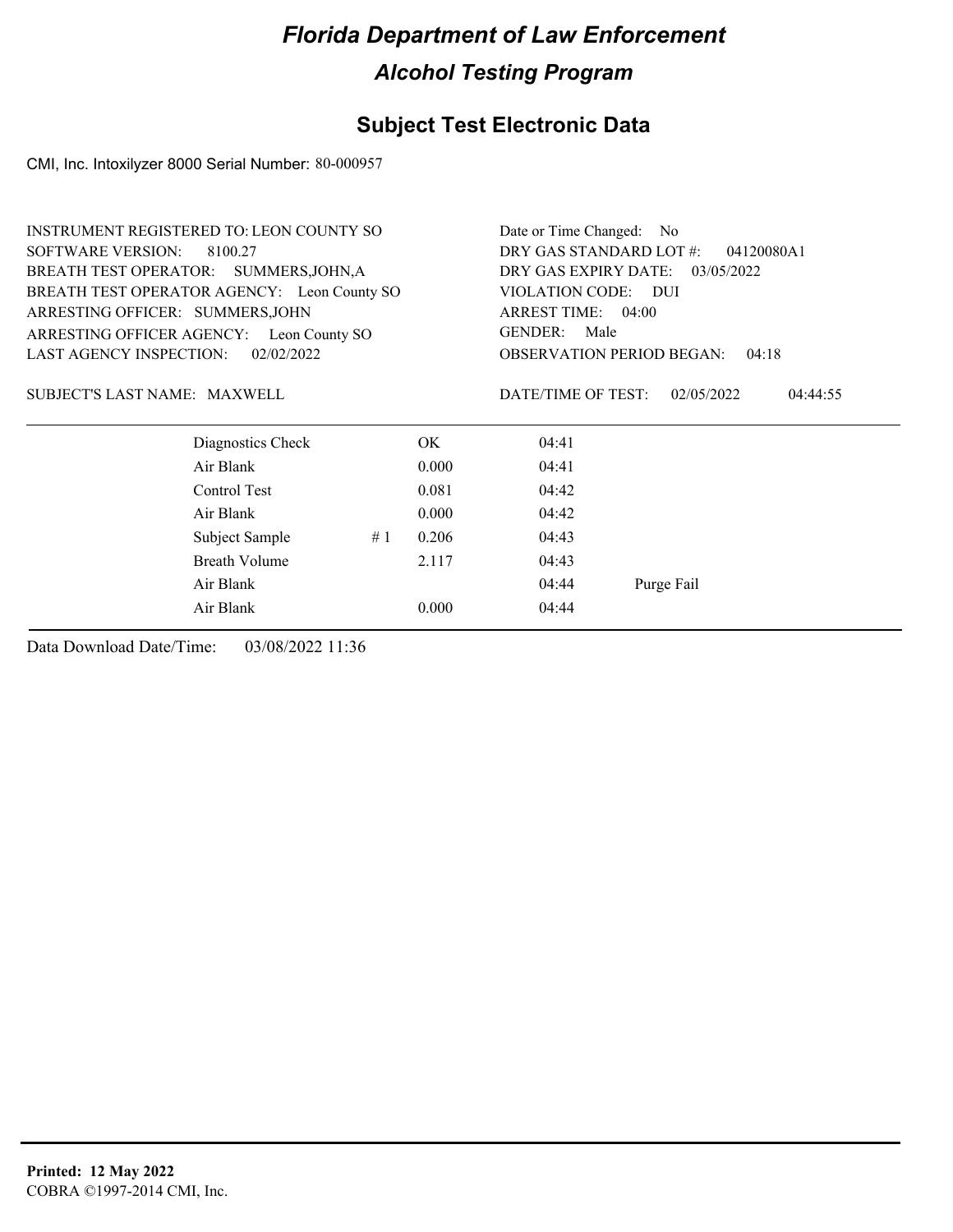#### **Subject Test Electronic Data**

CMI, Inc. Intoxilyzer 8000 Serial Number: 80-000957

ARRESTING OFFICER AGENCY: Leon County SO GENDER: BREATH TEST OPERATOR AGENCY: Leon County SO VIOLATION CODE: SOFTWARE VERSION: 8100.27 ARRESTING OFFICER: SUMMERS, JOHN BREATH TEST OPERATOR: SUMMERS, JOHN, A LAST AGENCY INSPECTION: 02/02/2022 INSTRUMENT REGISTERED TO: LEON COUNTY SO

OBSERVATION PERIOD BEGAN: 04:18 VIOLATION CODE: DUI ARREST TIME: 04:00 DRY GAS EXPIRY DATE: 03/05/2022 04120080A1 DRY GAS STANDARD LOT #: Date or Time Changed: No GENDER: Male

SUBJECT'S LAST NAME: MAXWELL DATE/TIME OF TEST:

DATE/TIME OF TEST: 02/05/2022 04:53:54

| Diagnostics Check    |    | OK    | 04:47 |
|----------------------|----|-------|-------|
| Air Blank            |    | 0.000 | 04:47 |
| Control Test         |    | 0.080 | 04:48 |
| Air Blank            |    | 0.000 | 04:48 |
| Subject Sample       | #1 | 0.208 | 04:49 |
| <b>Breath Volume</b> |    | 2.347 | 04:49 |
| Air Blank            |    | 0.000 | 04:49 |
| Air Blank            |    | 0.000 | 04:51 |
| Subject Sample       | #2 | 0.197 | 04:52 |
| <b>Breath Volume</b> |    | 2.261 | 04:52 |
| Air Blank            |    | 0.000 | 04:52 |
| Control Test         |    | 0.082 | 04:53 |
| Air Blank            |    | 0.000 | 04:53 |
| Diagnostics Check    |    | OK    | 04:53 |
|                      |    |       |       |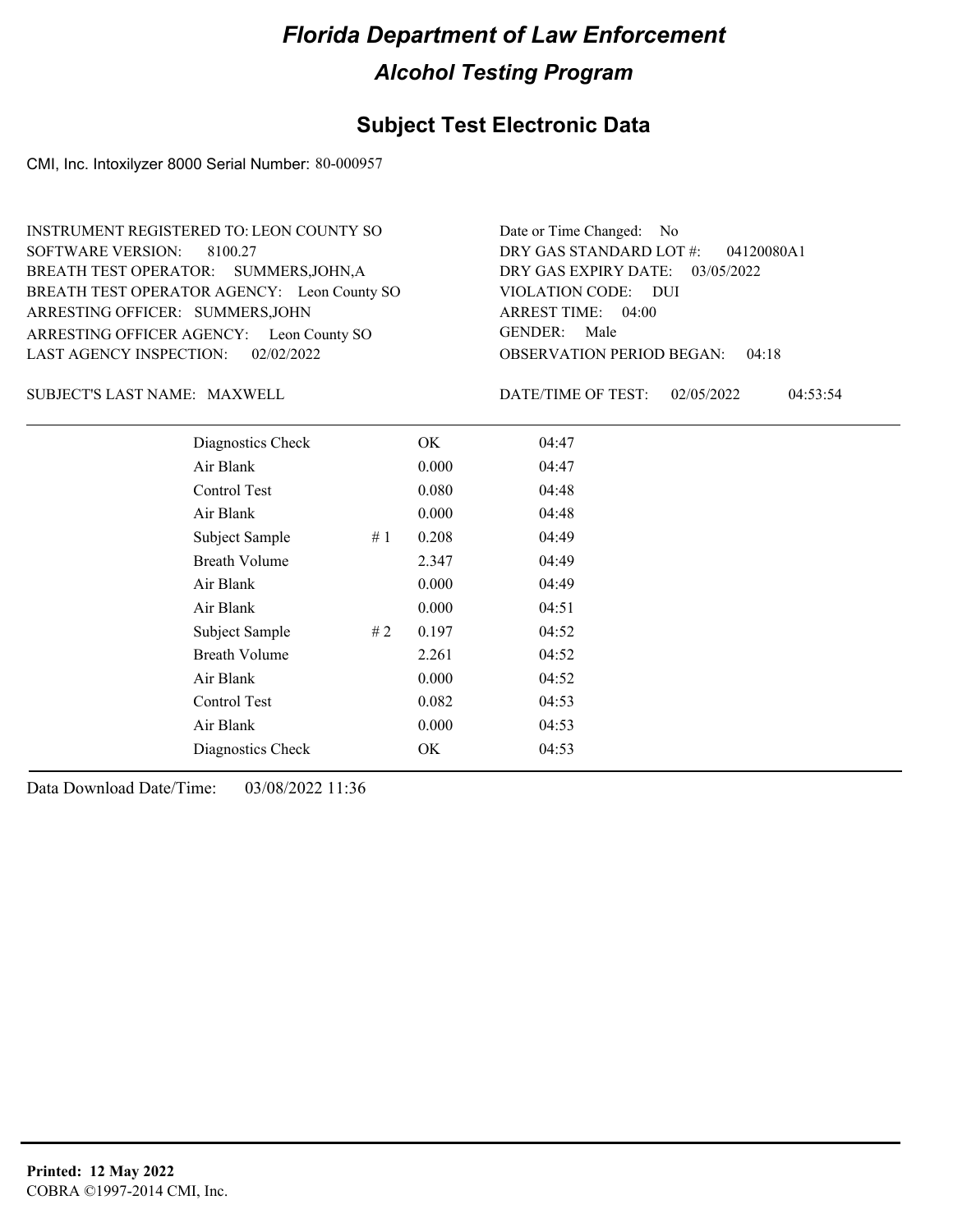#### **Subject Test Electronic Data**

CMI, Inc. Intoxilyzer 8000 Serial Number: 80-000957

ARRESTING OFFICER AGENCY: Tallahassee PD GENDER: BREATH TEST OPERATOR AGENCY: Tallahassee PD VIOLATION CODE: SOFTWARE VERSION: 8100.27 ARRESTING OFFICER: NORTHWAY, GEORGIA BREATH TEST OPERATOR: NORTHWAY,GEORGIA,K LAST AGENCY INSPECTION: 02/02/2022 INSTRUMENT REGISTERED TO: LEON COUNTY SO

OBSERVATION PERIOD BEGAN: 15:55 VIOLATION CODE: DUI ARREST TIME: 15:10 DRY GAS EXPIRY DATE: 03/05/2022 04120080A1 DRY GAS STANDARD LOT #: Date or Time Changed: No GENDER: Male

SUBJECT'S LAST NAME: BROWN DATE/TIME OF TEST:

DATE/TIME OF TEST: 02/05/2022 16:32:22

| Diagnostics Check    |       | OK    | 16:22 |
|----------------------|-------|-------|-------|
| Air Blank            |       | 0.000 | 16:23 |
| Control Test         |       | 0.082 | 16:23 |
| Air Blank            |       | 0.000 | 16:24 |
| Subject Sample       | #1    | 0.234 | 16:24 |
| <b>Breath Volume</b> |       | 1.988 | 16:24 |
| Air Blank            |       | 0.000 | 16:25 |
| Air Blank            |       | 0.000 | 16:27 |
| Subject Sample       | #2    | 0.210 | 16:27 |
| <b>Breath Volume</b> |       | 1.441 | 16:27 |
| Air Blank            |       | 0.000 | 16:28 |
| Air Blank            |       | 0.000 | 16:30 |
| Subject Sample       | # $3$ | 0.223 | 16:30 |
| <b>Breath Volume</b> |       | 1.992 | 16:30 |
| Air Blank            |       | 0.000 | 16:31 |
| Control Test         |       | 0.082 | 16:31 |
| Air Blank            |       | 0.000 | 16:32 |
| Diagnostics Check    |       | OK    | 16:32 |
|                      |       |       |       |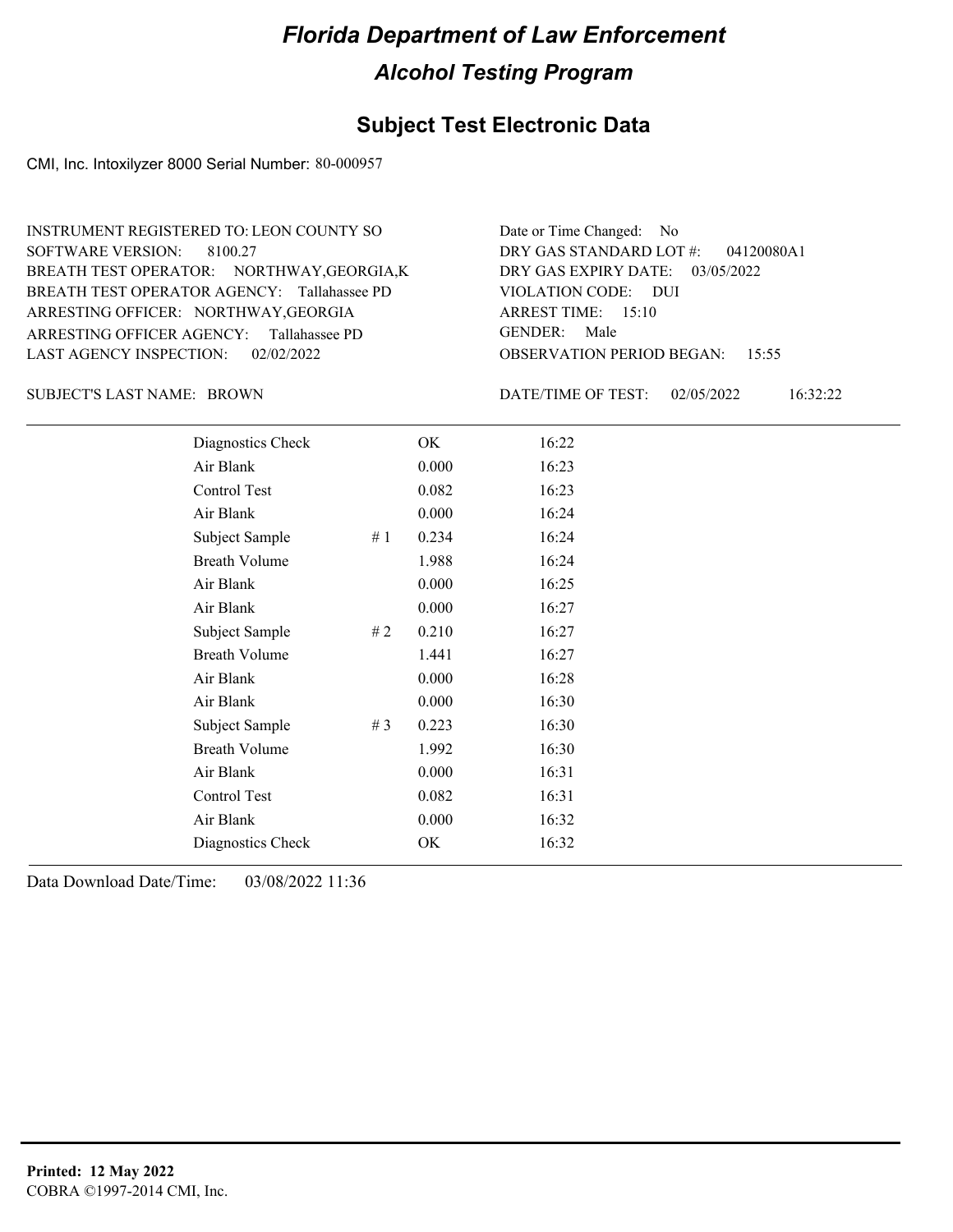#### **Subject Test Electronic Data**

CMI, Inc. Intoxilyzer 8000 Serial Number: 80-000957

ARRESTING OFFICER AGENCY: Leon County SO GENDER: BREATH TEST OPERATOR AGENCY: Leon County SO VIOLATION CODE: SOFTWARE VERSION: 8100.27 ARRESTING OFFICER: ELLINGTON, ADAM BREATH TEST OPERATOR: COPELAND,MICHAEL,C LAST AGENCY INSPECTION: 02/02/2022 INSTRUMENT REGISTERED TO: LEON COUNTY SO

OBSERVATION PERIOD BEGAN: 21:19 VIOLATION CODE: DUI 19:40 ARREST TIME: DRY GAS EXPIRY DATE: 03/05/2022 04120080A1 DRY GAS STANDARD LOT #: Date or Time Changed: No GENDER: Female

SUBJECT'S LAST NAME: TAYLOR DATE/TIME OF TEST:

DATE/TIME OF TEST: 02/07/2022 21:56:53

| Diagnostics Check    |    | OK    | 21:50 |
|----------------------|----|-------|-------|
| Air Blank            |    | 0.000 | 21:51 |
| Control Test         |    | 0.081 | 21:51 |
| Air Blank            |    | 0.000 | 21:51 |
| Subject Sample       | #1 | 0.217 | 21:52 |
| <b>Breath Volume</b> |    | 3.187 | 21:52 |
| Air Blank            |    | 0.000 | 21:53 |
| Air Blank            |    | 0.000 | 21:54 |
| Subject Sample       | #2 | 0.216 | 21:55 |
| <b>Breath Volume</b> |    | 2.933 | 21:55 |
| Air Blank            |    | 0.000 | 21:55 |
| <b>Control Test</b>  |    | 0.081 | 21:56 |
| Air Blank            |    | 0.000 | 21:56 |
| Diagnostics Check    |    | OK    | 21:56 |
|                      |    |       |       |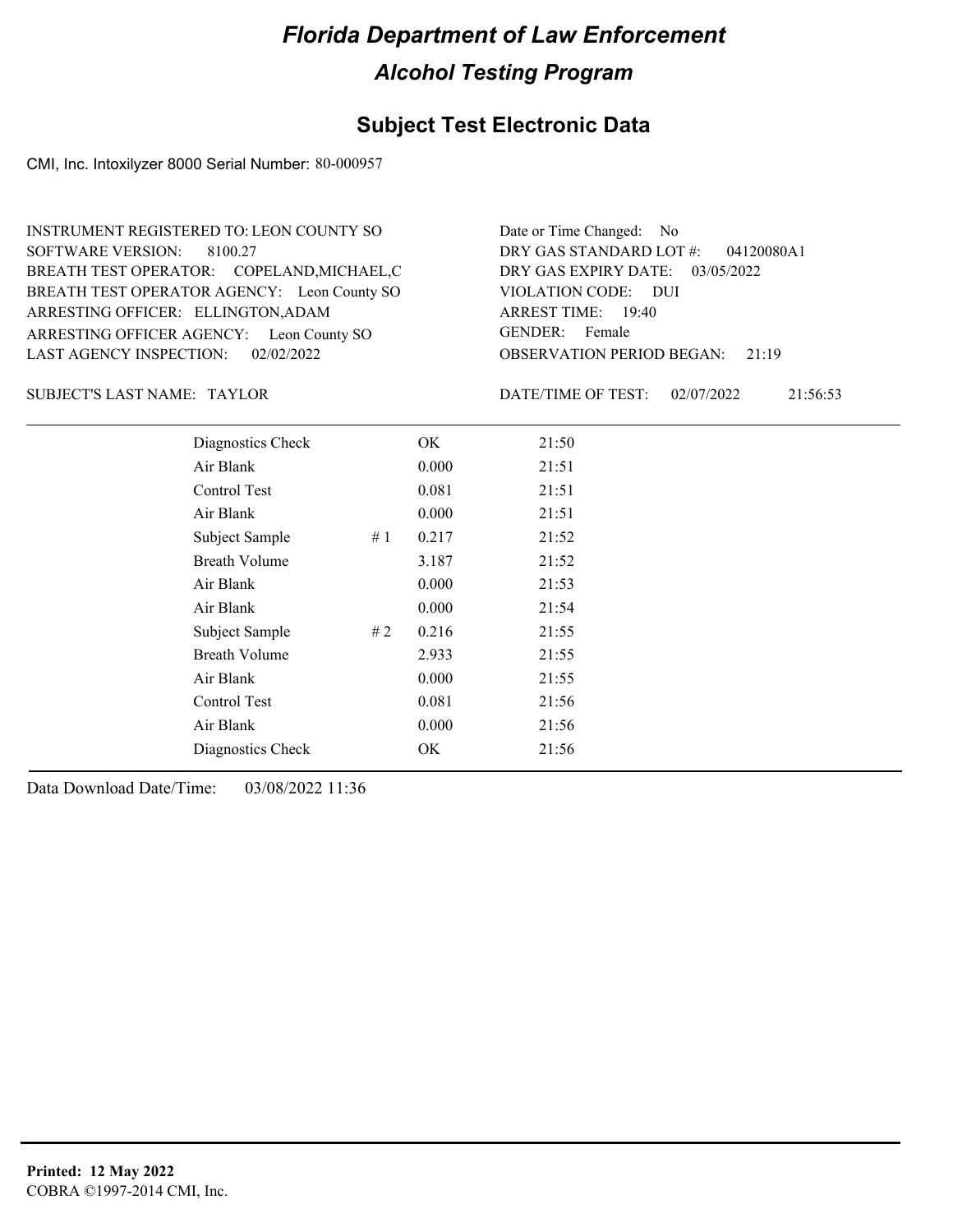### **Subject Test Electronic Data**

CMI, Inc. Intoxilyzer 8000 Serial Number: 80-000957

| <b>INSTRUMENT REGISTERED TO: LEON COUNTY SO</b> |                      | Date or Time Changed: No |                                 |                                       |                        |  |
|-------------------------------------------------|----------------------|--------------------------|---------------------------------|---------------------------------------|------------------------|--|
| <b>SOFTWARE VERSION:</b><br>8100.27             |                      |                          |                                 | DRY GAS STANDARD LOT #:<br>04120080A1 |                        |  |
| BREATH TEST OPERATOR: SODERHOLM, CHELSEA, C     |                      |                          | DRY GAS EXPIRY DATE: 03/05/2022 |                                       |                        |  |
| BREATH TEST OPERATOR AGENCY: Tallahassee PD     |                      |                          |                                 | VIOLATION CODE: DUI                   |                        |  |
| ARRESTING OFFICER: CAMPBELL, E                  |                      |                          | ARREST TIME: 23:34              |                                       |                        |  |
| ARRESTING OFFICER AGENCY:<br>Tallahassee PD     |                      |                          | GENDER: Female                  |                                       |                        |  |
| <b>LAST AGENCY INSPECTION:</b>                  | 02/02/2022           |                          |                                 | <b>OBSERVATION PERIOD BEGAN:</b>      | 00:11                  |  |
| SUBJECT'S LAST NAME: THORN-KENNEDY              |                      |                          |                                 | DATE/TIME OF TEST:                    | 02/09/2022<br>00:45:21 |  |
|                                                 | Diagnostics Check    |                          | OK.                             | 00:41                                 |                        |  |
| Air Blank                                       |                      |                          | 0.000                           | 00:42                                 |                        |  |
|                                                 | Control Test         |                          | 0.080                           | 00:42                                 |                        |  |
| Air Blank                                       |                      |                          | 0.000                           | 00:43                                 |                        |  |
|                                                 | Subject Sample       | #1                       | 0.277                           | 00:43                                 |                        |  |
|                                                 | <b>Breath Volume</b> |                          | 1.355                           | 00:43                                 |                        |  |
| Air Blank                                       |                      |                          |                                 | 00:44                                 | Purge Fail             |  |
| Air Blank                                       |                      |                          | 0.000                           | 00:45                                 |                        |  |
|                                                 |                      |                          |                                 |                                       |                        |  |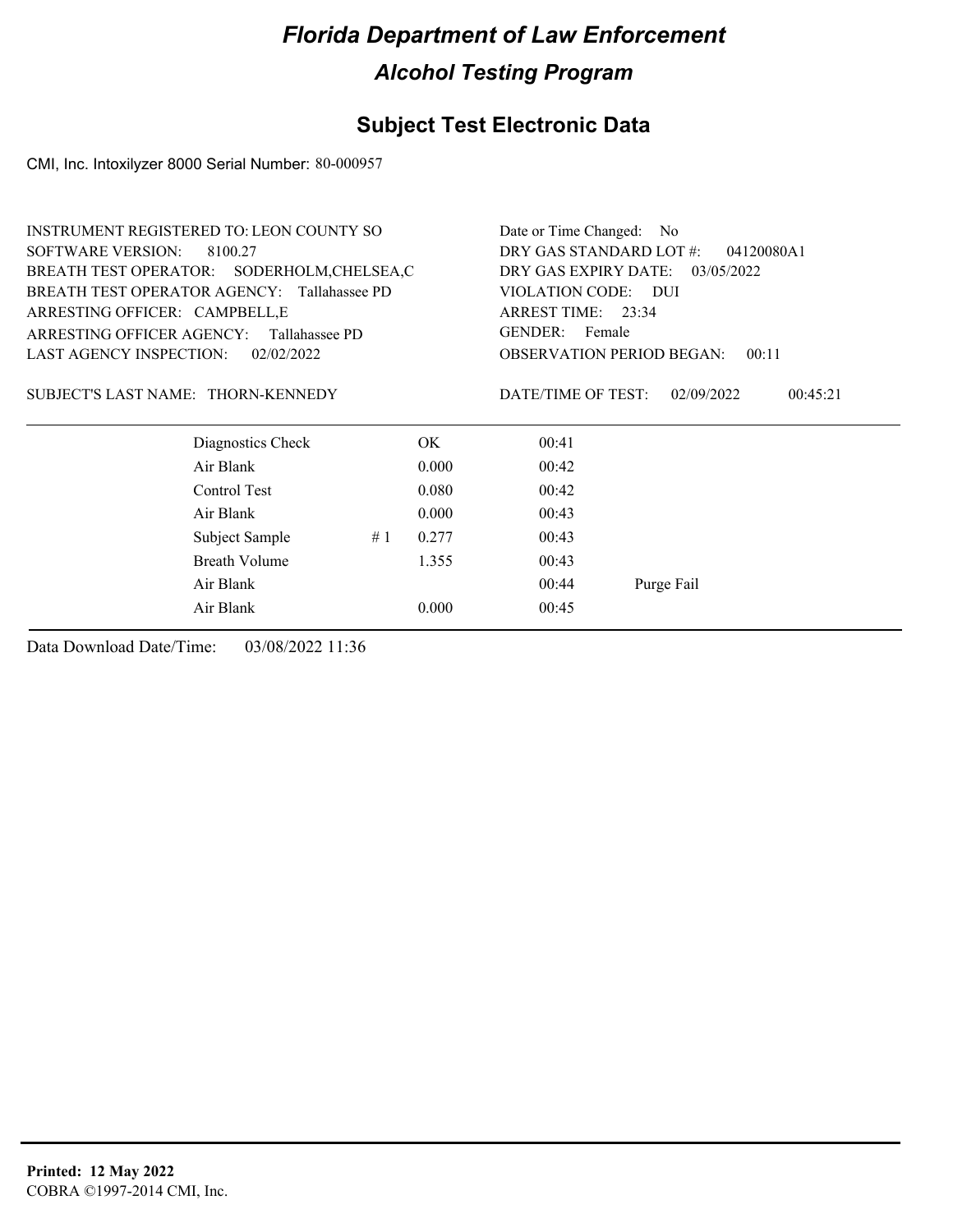### **Subject Test Electronic Data**

CMI, Inc. Intoxilyzer 8000 Serial Number: 80-000957

| INSTRUMENT REGISTERED TO: LEON COUNTY SO    | Date or Time Changed: No               |
|---------------------------------------------|----------------------------------------|
| SOFTWARE VERSION: 8100.27                   | DRY GAS STANDARD LOT $\#$ : 04120080A1 |
| BREATH TEST OPERATOR: SODERHOLM, CHELSEA, C | DRY GAS EXPIRY DATE: $03/05/2022$      |
| BREATH TEST OPERATOR AGENCY: Tallahassee PD | VIOLATION CODE: DUI                    |
| ARRESTING OFFICER: CAMPBELL, E              | ARREST TIME: 23:34                     |
| ARRESTING OFFICER AGENCY: Tallahassee PD    | GENDER: Female                         |
| LAST AGENCY INSPECTION: 02/02/2022          | <b>OBSERVATION PERIOD BEGAN: 00:11</b> |

#### SUBJECT'S LAST NAME: THORN-KENNEDY DATE/TIME OF TEST:

DATE/TIME OF TEST: 02/09/2022 00:54:15

| Diagnostics Check    |       | OK    | 00:47 |
|----------------------|-------|-------|-------|
| Air Blank            |       | 0.000 | 00:48 |
| Control Test         |       | 0.079 | 00:48 |
| Air Blank            |       | 0.000 | 00:49 |
| Subject Sample       | # $1$ | 0.276 | 00:49 |
| <b>Breath Volume</b> |       | 1.996 | 00:49 |
| Air Blank            |       | 0.000 | 00:50 |
| Air Blank            |       | 0.000 | 00:52 |
| Subject Sample       | #2    | 0.272 | 00:52 |
| <b>Breath Volume</b> |       | 1.515 | 00:52 |
| Air Blank            |       | 0.000 | 00:53 |
| Control Test         |       | 0.080 | 00:53 |
| Air Blank            |       | 0.000 | 00:54 |
| Diagnostics Check    |       | OK    | 00:54 |
|                      |       |       |       |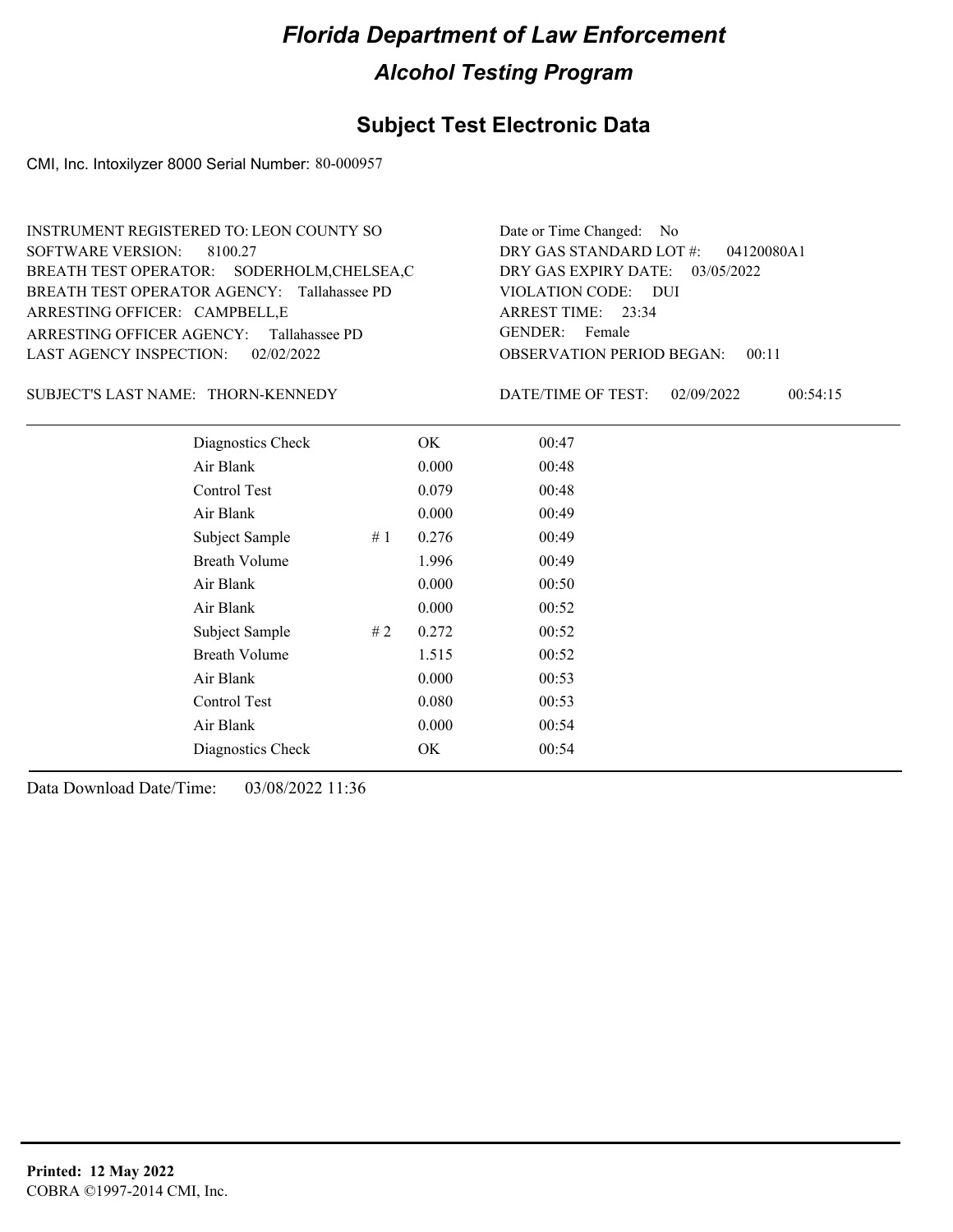#### **Subject Test Electronic Data**

CMI, Inc. Intoxilyzer 8000 Serial Number: 80-000957

OBSERVATION PERIOD BEGAN: 01:15 ARRESTING OFFICER AGENCY: Tallahassee PD GENDER: BREATH TEST OPERATOR AGENCY: Tallahassee PD VIOLATION CODE: SOFTWARE VERSION: 8100.27 VIOLATION CODE: DUI ARREST TIME: 00:41 ARRESTING OFFICER: SODERHOLM, CHELSEA DRY GAS EXPIRY DATE: 03/05/2022 04120080A1 BREATH TEST OPERATOR: SODERHOLM,CHELSEA,C LAST AGENCY INSPECTION: 02/02/2022 INSTRUMENT REGISTERED TO: LEON COUNTY SO DRY GAS STANDARD LOT #: Date or Time Changed: No GENDER: Male

SUBJECT'S LAST NAME: SHEFFIELD DATE/TIME OF TEST:

DATE/TIME OF TEST: 02/10/2022 01:47:16

| Diagnostics Check    | OK    | 01:41 |
|----------------------|-------|-------|
| Air Blank            | 0.000 | 01:41 |
| Control Test         | 0.081 | 01:41 |
| Air Blank            | 0.000 | 01:42 |
| Subject Sample<br>#1 | 0.167 | 01:42 |
| <b>Breath Volume</b> | 1.937 | 01:42 |
| Air Blank            | 0.000 | 01:43 |
| Air Blank            | 0.000 | 01:45 |
| Subject Sample<br>#2 | 0.155 | 01:45 |
| <b>Breath Volume</b> | 1.835 | 01:45 |
| Air Blank            | 0.000 | 01:46 |
| Control Test         | 0.082 | 01:46 |
| Air Blank            | 0.000 | 01:47 |
| Diagnostics Check    | OK    | 01:47 |
|                      |       |       |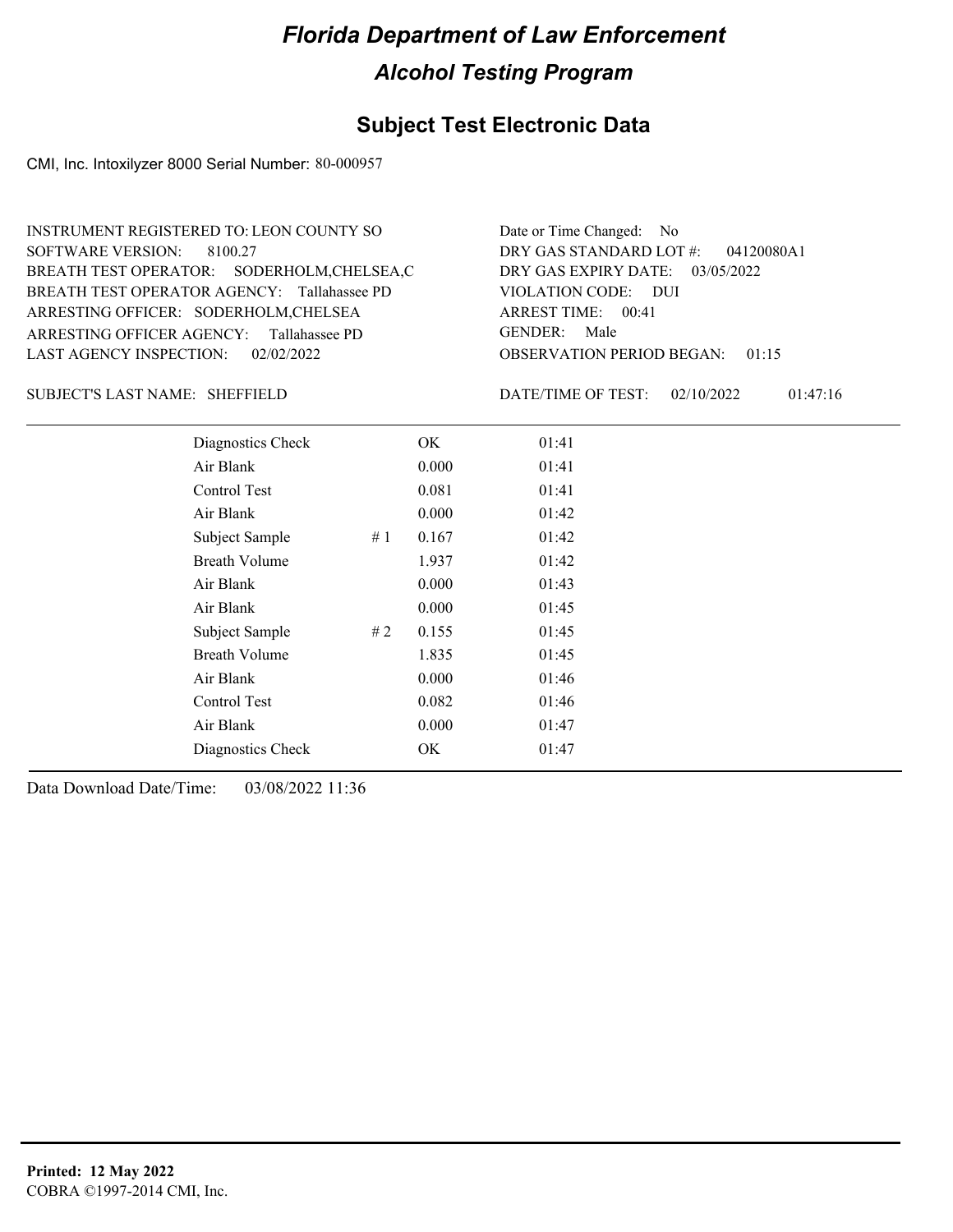#### **Subject Test Electronic Data**

CMI, Inc. Intoxilyzer 8000 Serial Number: 80-000957

ARRESTING OFFICER AGENCY: Leon County SO GENDER: BREATH TEST OPERATOR AGENCY: Leon County SO VIOLATION CODE: SOFTWARE VERSION: ARRESTING OFFICER: COPELAND, MICHAEL BREATH TEST OPERATOR: COPELAND,MICHAEL,C LAST AGENCY INSPECTION: 02/02/2022 8100.27 INSTRUMENT REGISTERED TO: LEON COUNTY SO

OBSERVATION PERIOD BEGAN: 19:00 VIOLATION CODE: DUI ARREST TIME: 18:20 DRY GAS EXPIRY DATE: 03/05/2022 04120080A1 DRY GAS STANDARD LOT #: Date or Time Changed: No GENDER: Female

JACKSON SUBJECT'S LAST NAME: DATE/TIME OF TEST:

DATE/TIME OF TEST: 02/11/2022 19:37:17

| Diagnostics Check    |    | OK    | 19:31 |
|----------------------|----|-------|-------|
| Air Blank            |    | 0.000 | 19:31 |
| Control Test         |    | 0.081 | 19:31 |
| Air Blank            |    | 0.000 | 19:32 |
| Subject Sample       | #1 | 0.280 | 19:32 |
| <b>Breath Volume</b> |    | 1.902 | 19:32 |
| Air Blank            |    | 0.000 | 19:33 |
| Air Blank            |    | 0.000 | 19:35 |
| Subject Sample       | #2 | 0.271 | 19:35 |
| <b>Breath Volume</b> |    | 1.746 | 19:35 |
| Air Blank            |    | 0.000 | 19:36 |
| Control Test         |    | 0.081 | 19:36 |
| Air Blank            |    | 0.000 | 19:37 |
| Diagnostics Check    |    | OK    | 19:37 |
|                      |    |       |       |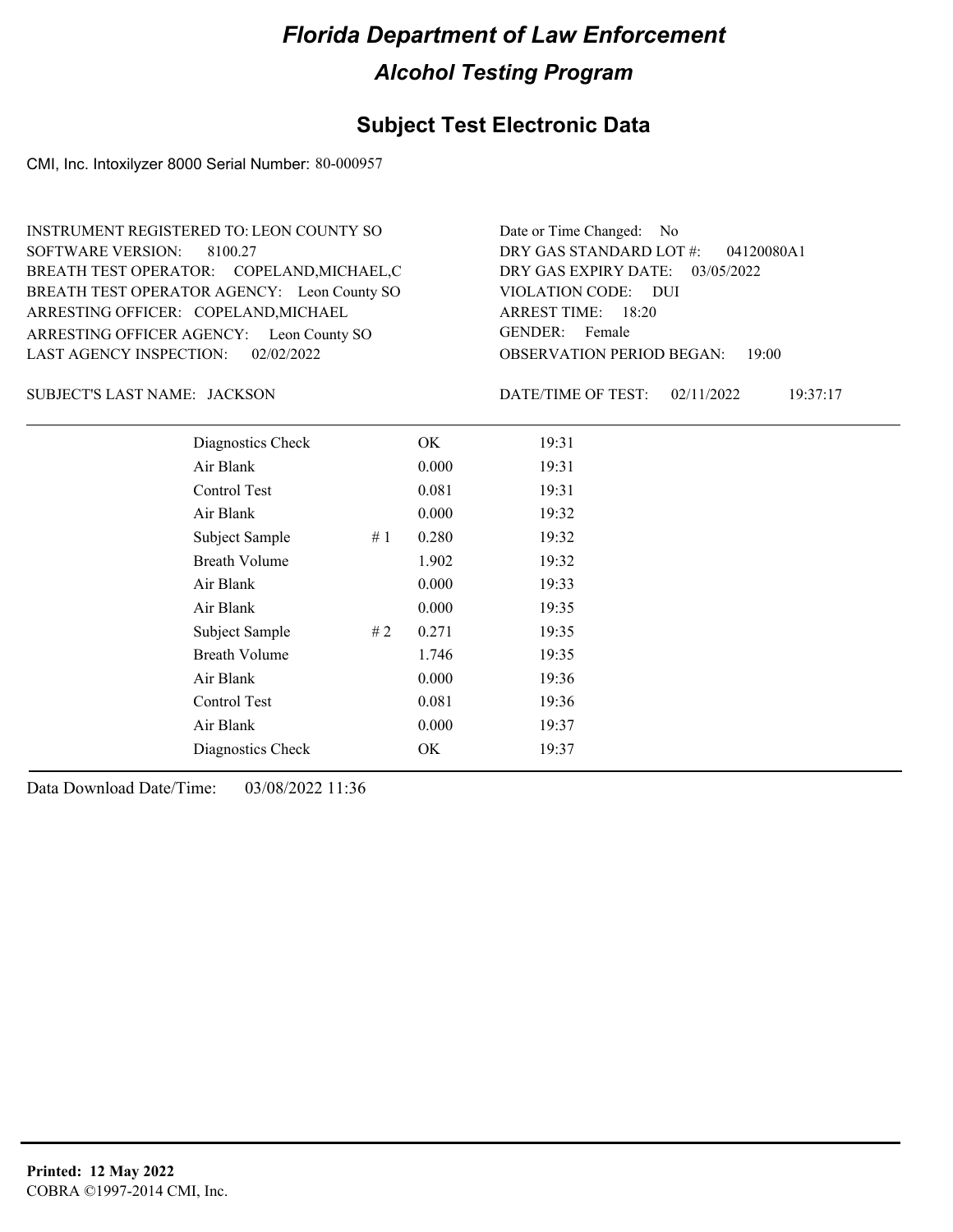#### **Subject Test Electronic Data**

CMI, Inc. Intoxilyzer 8000 Serial Number: 80-000957

ARRESTING OFFICER AGENCY: Tallahassee PD GENDER: BREATH TEST OPERATOR AGENCY: FHP Troop H VIOLATION CODE: SOFTWARE VERSION: 8100.27 ARRESTING OFFICER: BLEVINS, AARON BREATH TEST OPERATOR: SHEFFIELD,BRANDON,S LAST AGENCY INSPECTION: 02/02/2022 INSTRUMENT REGISTERED TO: LEON COUNTY SO

OBSERVATION PERIOD BEGAN: 03:05 VIOLATION CODE: DUI ARREST TIME: 02:07 DRY GAS EXPIRY DATE: 03/05/2022 04120080A1 DRY GAS STANDARD LOT #: Date or Time Changed: No GENDER: Female

SUBJECT'S LAST NAME: KENNEDY DATE/TIME OF TEST:

DATE/TIME OF TEST: 02/12/2022 03:38:41

| Diagnostics Check    |    | OK    | 03:32 |
|----------------------|----|-------|-------|
| Air Blank            |    | 0.000 | 03:32 |
| Control Test         |    | 0.079 | 03:33 |
| Air Blank            |    | 0.000 | 03:33 |
| Subject Sample       | #1 | 0.163 | 03:34 |
| <b>Breath Volume</b> |    | 3.320 | 03:34 |
| Air Blank            |    | 0.000 | 03:34 |
| Air Blank            |    | 0.000 | 03:36 |
| Subject Sample       | #2 | 0.150 | 03:37 |
| <b>Breath Volume</b> |    | 1.925 | 03:37 |
| Air Blank            |    | 0.000 | 03:37 |
| Control Test         |    | 0.080 | 03:38 |
| Air Blank            |    | 0.000 | 03:38 |
| Diagnostics Check    |    | OK    | 03:38 |
|                      |    |       |       |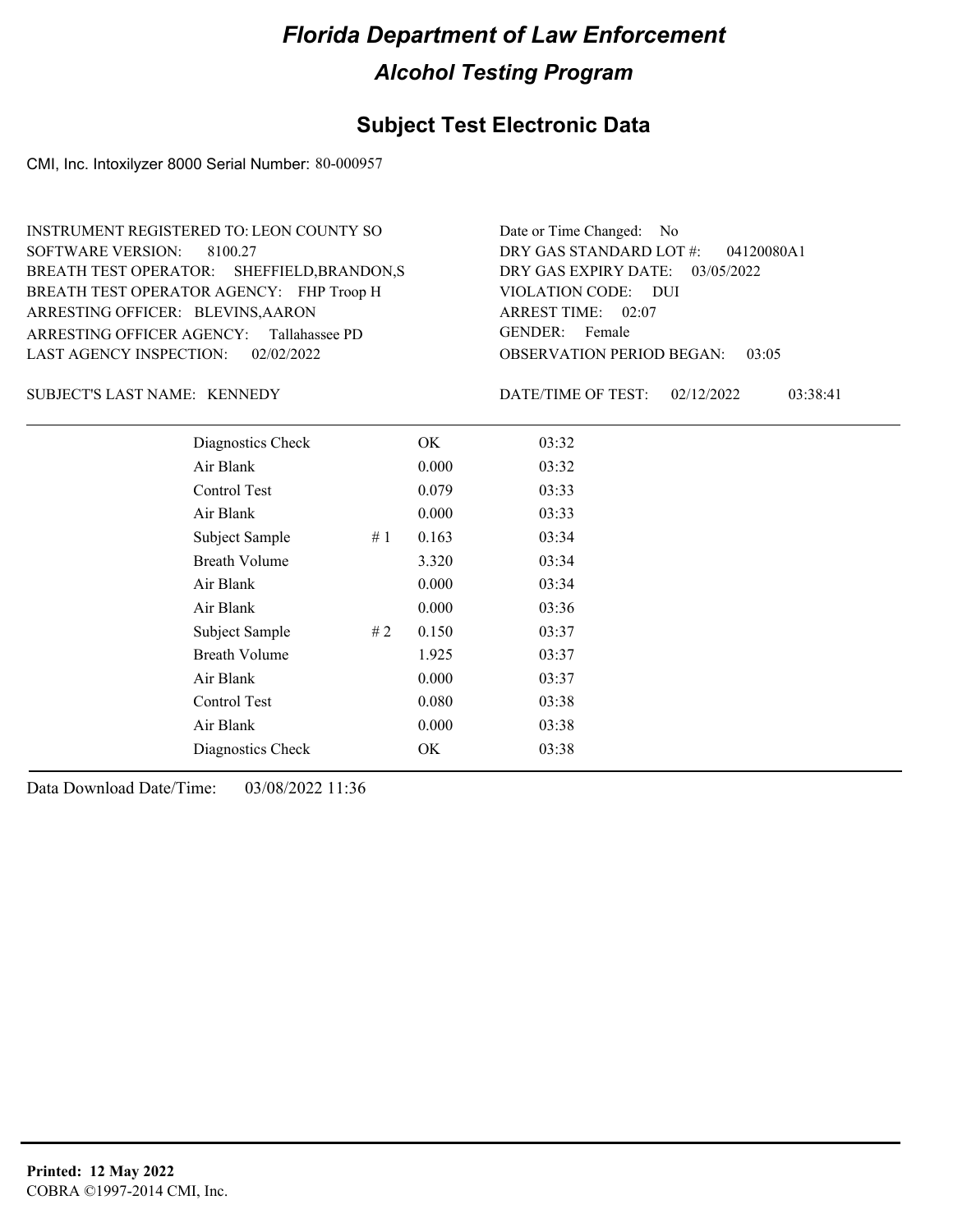### **Subject Test Electronic Data**

CMI, Inc. Intoxilyzer 8000 Serial Number: 80-000957

|                                | <b>INSTRUMENT REGISTERED TO: LEON COUNTY SO</b> | Date or Time Changed: No                                                                                  |       |                                           |                             |  |  |
|--------------------------------|-------------------------------------------------|-----------------------------------------------------------------------------------------------------------|-------|-------------------------------------------|-----------------------------|--|--|
| <b>SOFTWARE VERSION:</b>       | 8100.27                                         | DRY GAS STANDARD LOT #:<br>04120080A1                                                                     |       |                                           |                             |  |  |
|                                | BREATH TEST OPERATOR: BARROW, JESHUA, C         | DRY GAS EXPIRY DATE:<br>03/05/2022<br>VIOLATION CODE: DUI<br>ARREST TIME: 01:03<br><b>GENDER:</b><br>Male |       |                                           |                             |  |  |
|                                | BREATH TEST OPERATOR AGENCY: FHP Troop H        |                                                                                                           |       |                                           |                             |  |  |
|                                | ARRESTING OFFICER: DIXON, WESLEY                |                                                                                                           |       |                                           |                             |  |  |
|                                | ARRESTING OFFICER AGENCY: FHP Troop H           |                                                                                                           |       |                                           |                             |  |  |
| <b>LAST AGENCY INSPECTION:</b> | 02/02/2022                                      |                                                                                                           |       | <b>OBSERVATION PERIOD BEGAN:</b><br>01:50 |                             |  |  |
| SUBJECT'S LAST NAME: FIMMANO   |                                                 |                                                                                                           |       | DATE/TIME OF TEST:                        | 02:13:01<br>02/16/2022      |  |  |
|                                | Diagnostics Check                               |                                                                                                           | OK.   | 02:10                                     |                             |  |  |
|                                | Air Blank                                       |                                                                                                           | 0.000 | 02:10                                     |                             |  |  |
|                                | Control Test                                    |                                                                                                           | 0.081 | 02:11                                     |                             |  |  |
|                                | Air Blank                                       |                                                                                                           | 0.000 | 02:11                                     |                             |  |  |
|                                | Subject Sample                                  | #1                                                                                                        |       | 02:11                                     | <b>Subject Test Refused</b> |  |  |
|                                | <b>Breath Volume</b>                            |                                                                                                           | 0.000 | 02:11                                     |                             |  |  |
|                                | Air Blank                                       |                                                                                                           | 0.000 | 02:12                                     |                             |  |  |
|                                | Control Test                                    |                                                                                                           | 0.081 | 02:12                                     |                             |  |  |
|                                | Air Blank                                       |                                                                                                           | 0.000 | 02:12                                     |                             |  |  |
|                                | Diagnostics Check                               |                                                                                                           | OK.   | 02:13                                     |                             |  |  |
|                                |                                                 |                                                                                                           |       |                                           |                             |  |  |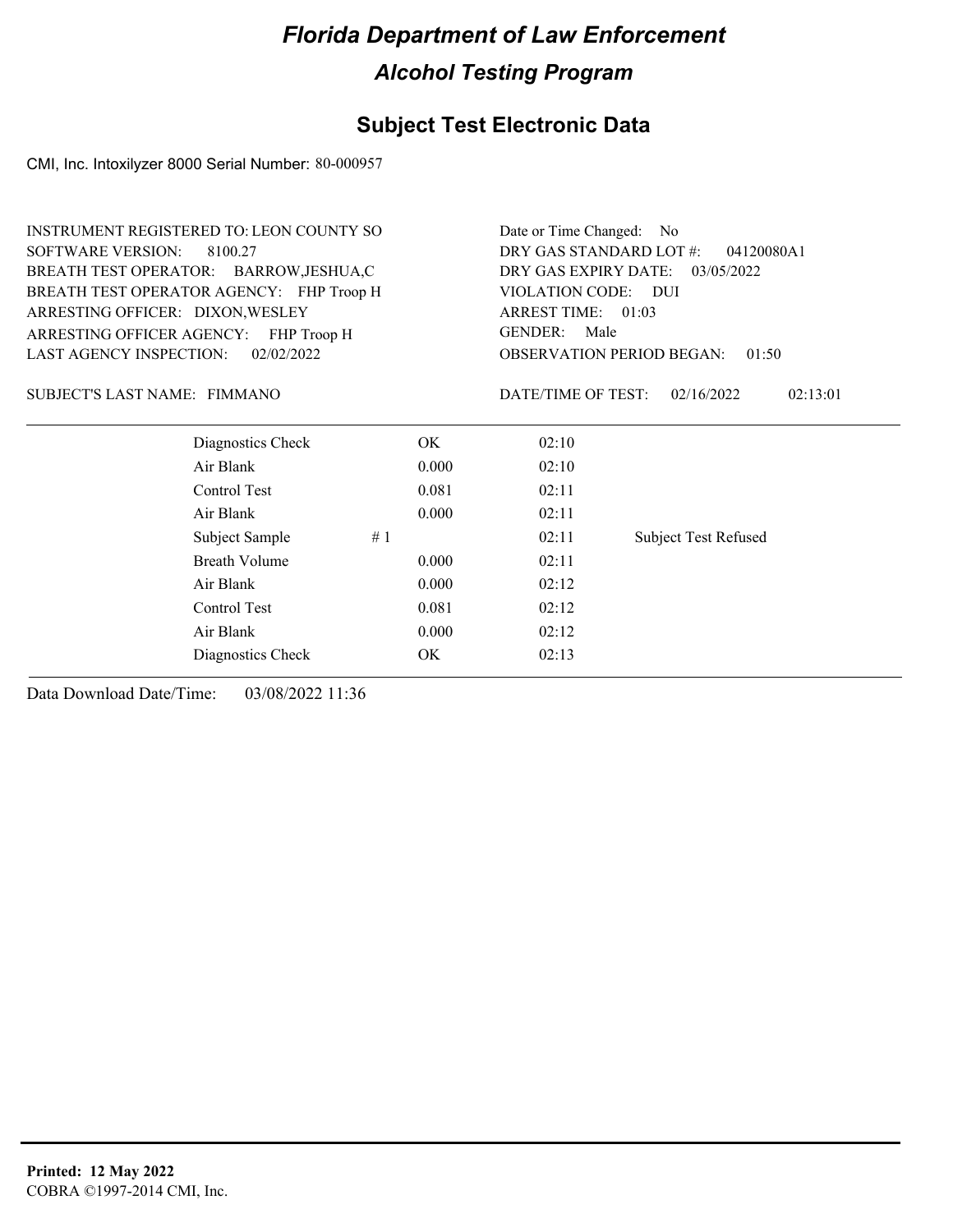#### **Subject Test Electronic Data**

CMI, Inc. Intoxilyzer 8000 Serial Number: 80-000957

| INSTRUMENT REGISTERED TO: LEON COUNTY SO    | Date or Time Changed: No    |
|---------------------------------------------|-----------------------------|
| SOFTWARE VERSION: 8100.27                   | DRY GAS STANDARD LOT        |
| BREATH TEST OPERATOR: ROY, GARY,            | DRY GAS EXPIRY DATE:        |
| BREATH TEST OPERATOR AGENCY: Tallahassee PD | VIOLATION CODE: DUI         |
| ARRESTING OFFICER: VANN, TOM                | ARREST TIME: 01:01          |
| ARRESTING OFFICER AGENCY: Tallahassee PD    | GENDER: Male                |
| LAST AGENCY INSPECTION: $02/02/2022$        | <b>OBSERVATION PERIOD B</b> |

OBSERVATION PERIOD BEGAN: 01:14 ARREST TIME: 01:01 DRY GAS EXPIRY DATE: 03/05/2022 DRY GAS STANDARD LOT #: 04120080A1 Date or Time Changed: No GENDER: Male

NOBOA SUBJECT'S LAST NAME: DATE/TIME OF TEST:

DATE/TIME OF TEST: 02/19/2022 01:51:52

| Diagnostics Check    |    | OK    | 01:44 |  |
|----------------------|----|-------|-------|--|
| Air Blank            |    | 0.000 | 01:45 |  |
| Control Test         |    | 0.079 | 01:45 |  |
| Air Blank            |    | 0.000 | 01:46 |  |
| Subject Sample       | #1 | 0.175 | 01:47 |  |
| <b>Breath Volume</b> |    | 1.890 | 01:47 |  |
| Air Blank            |    | 0.000 | 01:48 |  |
| Air Blank            |    | 0.000 | 01:49 |  |
| Subject Sample       | #2 | 0.184 | 01:50 |  |
| <b>Breath Volume</b> |    | 1.625 | 01:50 |  |
| Air Blank            |    | 0.000 | 01:50 |  |
| Control Test         |    | 0.079 | 01:51 |  |
| Air Blank            |    | 0.000 | 01:51 |  |
| Diagnostics Check    |    | OK    | 01:51 |  |
|                      |    |       |       |  |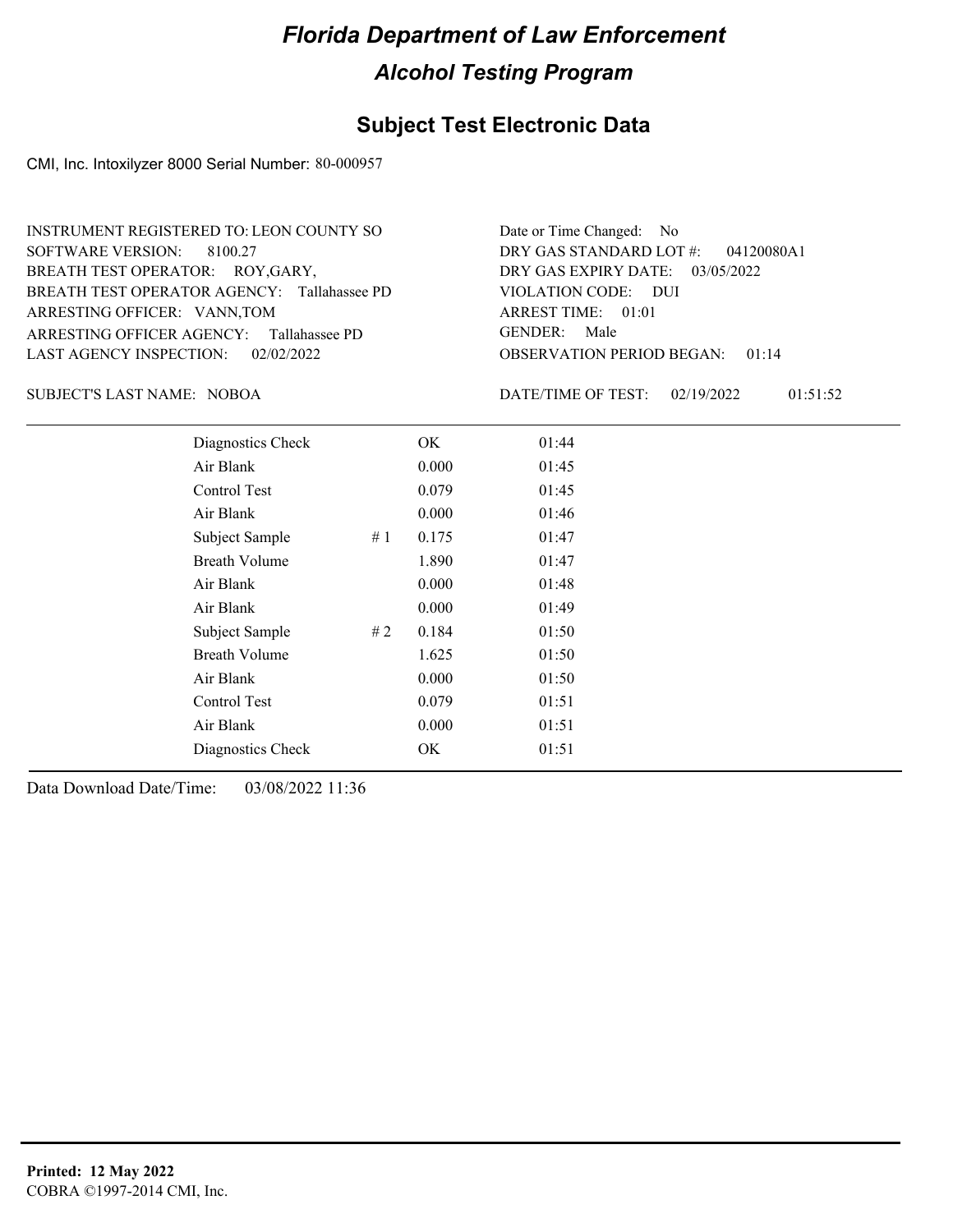#### **Subject Test Electronic Data**

CMI, Inc. Intoxilyzer 8000 Serial Number: 80-000957

ARRESTING OFFICER AGENCY: FHP Troop H GENDER: BREATH TEST OPERATOR AGENCY: FHP Troop H VIOLATION CODE: SOFTWARE VERSION: 8100.27 ARRESTING OFFICER: BARTON, JEREMY BREATH TEST OPERATOR: BARTON,JEREMY,R LAST AGENCY INSPECTION: 02/02/2022 INSTRUMENT REGISTERED TO: LEON COUNTY SO

OBSERVATION PERIOD BEGAN: 01:15 VIOLATION CODE: DUI ARREST TIME: 01:13 DRY GAS EXPIRY DATE: 03/05/2022 04120080A1 DRY GAS STANDARD LOT #: Date or Time Changed: No GENDER: Male

SUBJECT'S LAST NAME: NGUYEN **Example 20** DATE/TIME OF TEST:

DATE/TIME OF TEST: 02/20/2022 02:01:21

| Diagnostics Check    |     | OK    | 01:55 |
|----------------------|-----|-------|-------|
| Air Blank            |     | 0.000 | 01:55 |
| Control Test         |     | 0.081 | 01:56 |
| Air Blank            |     | 0.000 | 01:56 |
| Subject Sample       | #1  | 0.189 | 01:57 |
| <b>Breath Volume</b> |     | 1.726 | 01:57 |
| Air Blank            |     | 0.000 | 01:57 |
| Air Blank            |     | 0.000 | 01:59 |
| Subject Sample       | # 2 | 0.187 | 01:59 |
| <b>Breath Volume</b> |     | 1.191 | 01:59 |
| Air Blank            |     | 0.000 | 02:00 |
| Control Test         |     | 0.082 | 02:00 |
| Air Blank            |     | 0.000 | 02:01 |
| Diagnostics Check    |     | OK    | 02:01 |
|                      |     |       |       |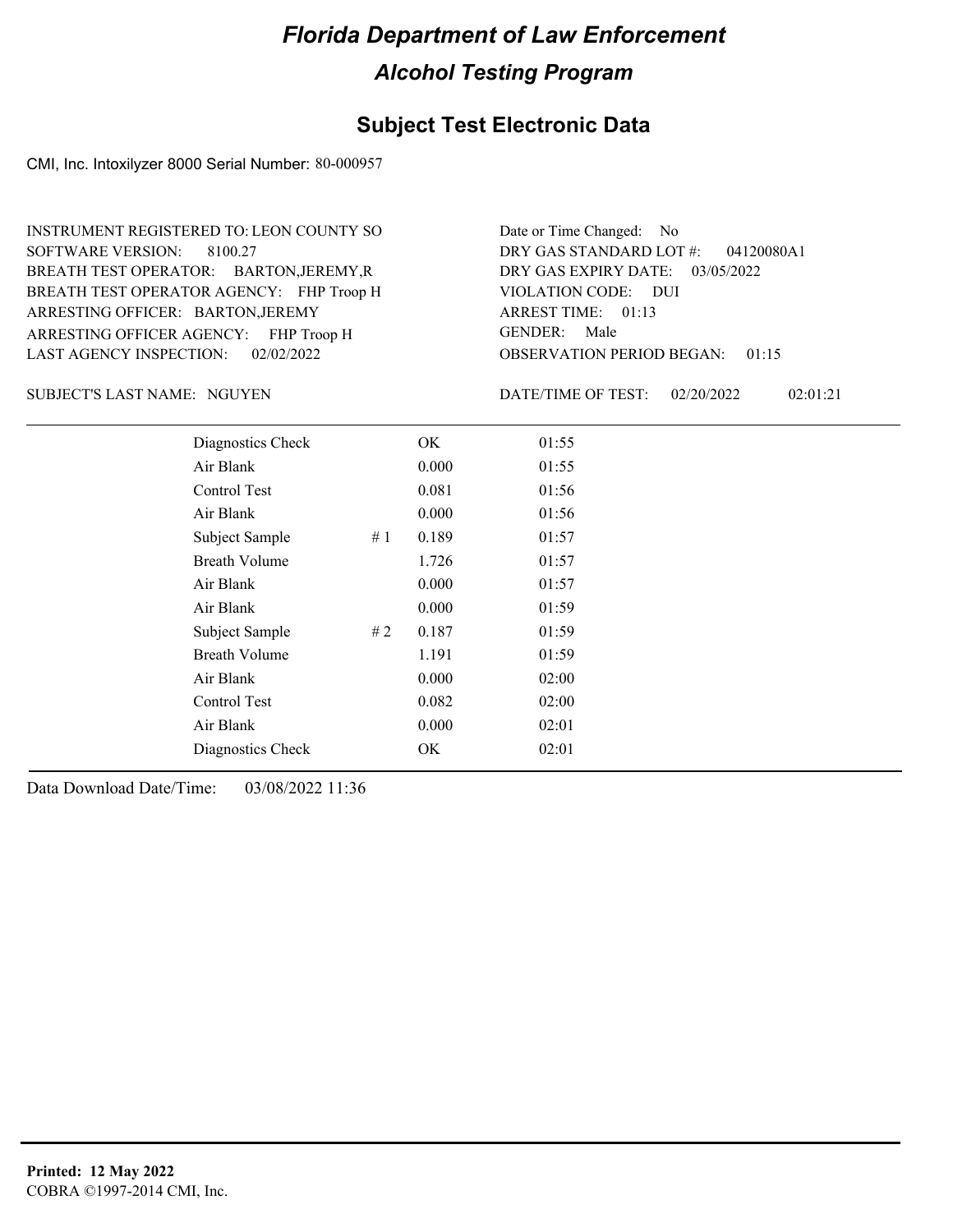### **Subject Test Electronic Data**

CMI, Inc. Intoxilyzer 8000 Serial Number: 80-000957

| INSTRUMENT REGISTERED TO: LEON COUNTY SO         | Date or Time Changed: No               |
|--------------------------------------------------|----------------------------------------|
| SOFTWARE VERSION: 8100.27                        | DRY GAS STANDARD LOT #: 04120080A1     |
| BREATH TEST OPERATOR: DANIELS, BENJAMIN, Z       | DRY GAS EXPIRY DATE: 03/05/2022        |
| BREATH TEST OPERATOR AGENCY: FL State University | VIOLATION CODE: DUI                    |
| ARRESTING OFFICER: VANN, TOM                     | ARREST TIME: 01:55                     |
| ARRESTING OFFICER AGENCY: Tallahassee PD         | GENDER: Male                           |
| LAST AGENCY INSPECTION: 02/02/2022               | <b>OBSERVATION PERIOD BEGAN: 02:33</b> |

GOMEZ SUBJECT'S LAST NAME: DATE/TIME OF TEST:

DATE/TIME OF TEST: 02/20/2022 02:59:53

| Diagnostics Check    |    | OK    | 02:53 |
|----------------------|----|-------|-------|
| Air Blank            |    | 0.000 | 02:54 |
| Control Test         |    | 0.080 | 02:54 |
| Air Blank            |    | 0.000 | 02:55 |
| Subject Sample<br>#1 |    | 0.155 | 02:55 |
| <b>Breath Volume</b> |    | 3.515 | 02:55 |
| Air Blank            |    | 0.000 | 02:56 |
| Air Blank            |    | 0.000 | 02:57 |
| Subject Sample       | #2 | 0.160 | 02:58 |
| <b>Breath Volume</b> |    | 3.902 | 02:58 |
| Air Blank            |    | 0.000 | 02:58 |
| Control Test         |    | 0.081 | 02:59 |
| Air Blank            |    | 0.000 | 02:59 |
| Diagnostics Check    |    | OK    | 02:59 |
|                      |    |       |       |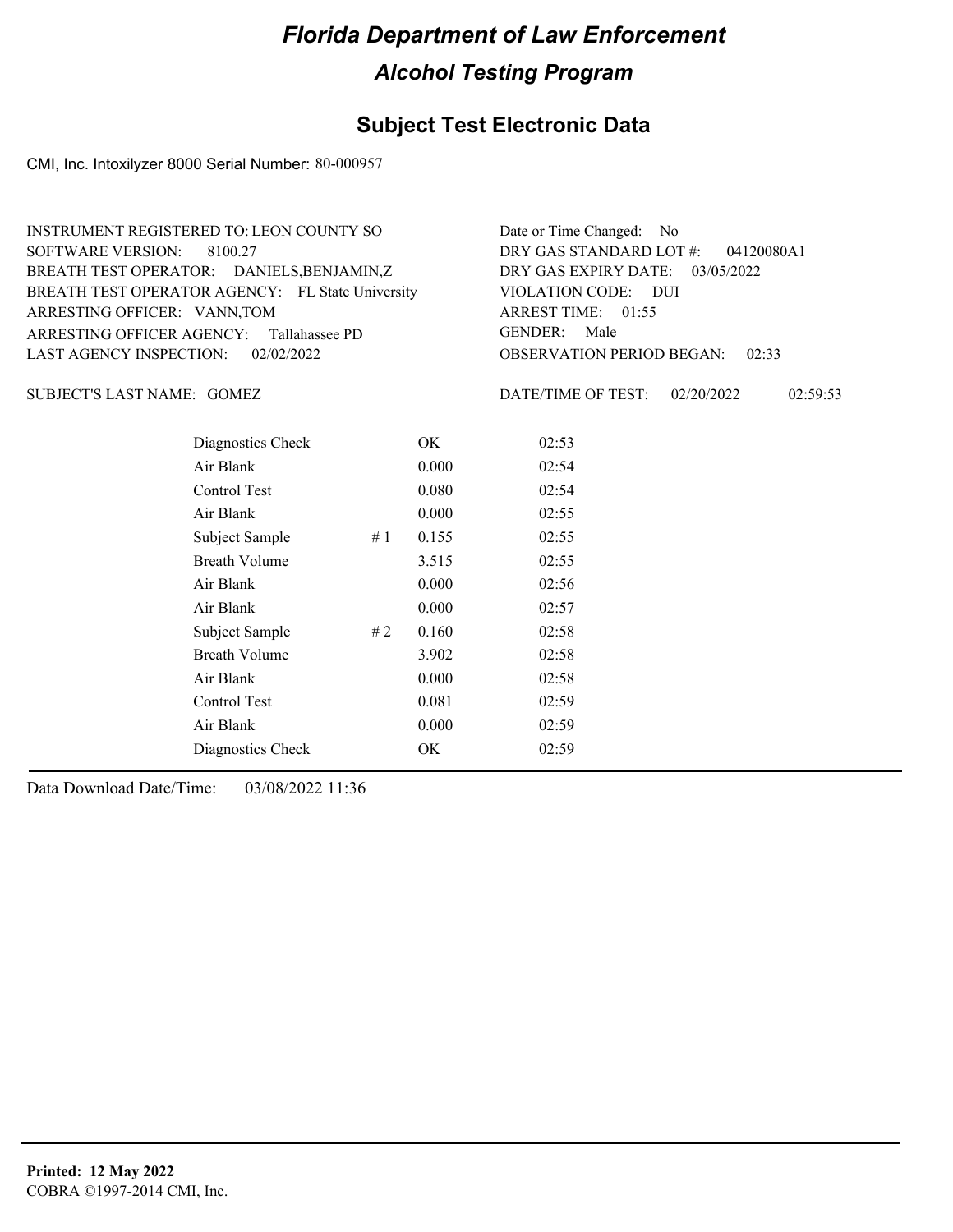#### **Subject Test Electronic Data**

CMI, Inc. Intoxilyzer 8000 Serial Number: 80-000957

OBSERVATION PERIOD BEGAN: 09:18 ARRESTING OFFICER AGENCY: Leon County SO GENDER: BREATH TEST OPERATOR AGENCY: FL State University VIOLATION CODE: SOFTWARE VERSION: 8100.27 VIOLATION CODE: DUI ARREST TIME: 08:19 ARRESTING OFFICER: BELL, WILLIAM DRY GAS EXPIRY DATE: 03/05/2022 04120080A1 BREATH TEST OPERATOR: GIOANNETTI,ANTHONY,G LAST AGENCY INSPECTION: 02/02/2022 INSTRUMENT REGISTERED TO: LEON COUNTY SO DRY GAS STANDARD LOT #: Date or Time Changed: No GENDER: Female

SUBJECT'S LAST NAME: COOKSEY DATE/TIME OF TEST:

DATE/TIME OF TEST: 02/20/2022 09:49:50

| Diagnostics Check    |    | OK    | 09:43 |
|----------------------|----|-------|-------|
| Air Blank            |    | 0.000 | 09:44 |
| Control Test         |    | 0.081 | 09:44 |
| Air Blank            |    | 0.000 | 09:44 |
| Subject Sample       | #1 | 0.129 | 09:45 |
| <b>Breath Volume</b> |    | 2.195 | 09:45 |
| Air Blank            |    | 0.000 | 09:46 |
| Air Blank            |    | 0.000 | 09:47 |
| Subject Sample       | #2 | 0.123 | 09:48 |
| <b>Breath Volume</b> |    | 2.886 | 09:48 |
| Air Blank            |    | 0.000 | 09:48 |
| <b>Control Test</b>  |    | 0.082 | 09:49 |
| Air Blank            |    | 0.000 | 09:49 |
| Diagnostics Check    |    | OK    | 09:49 |
|                      |    |       |       |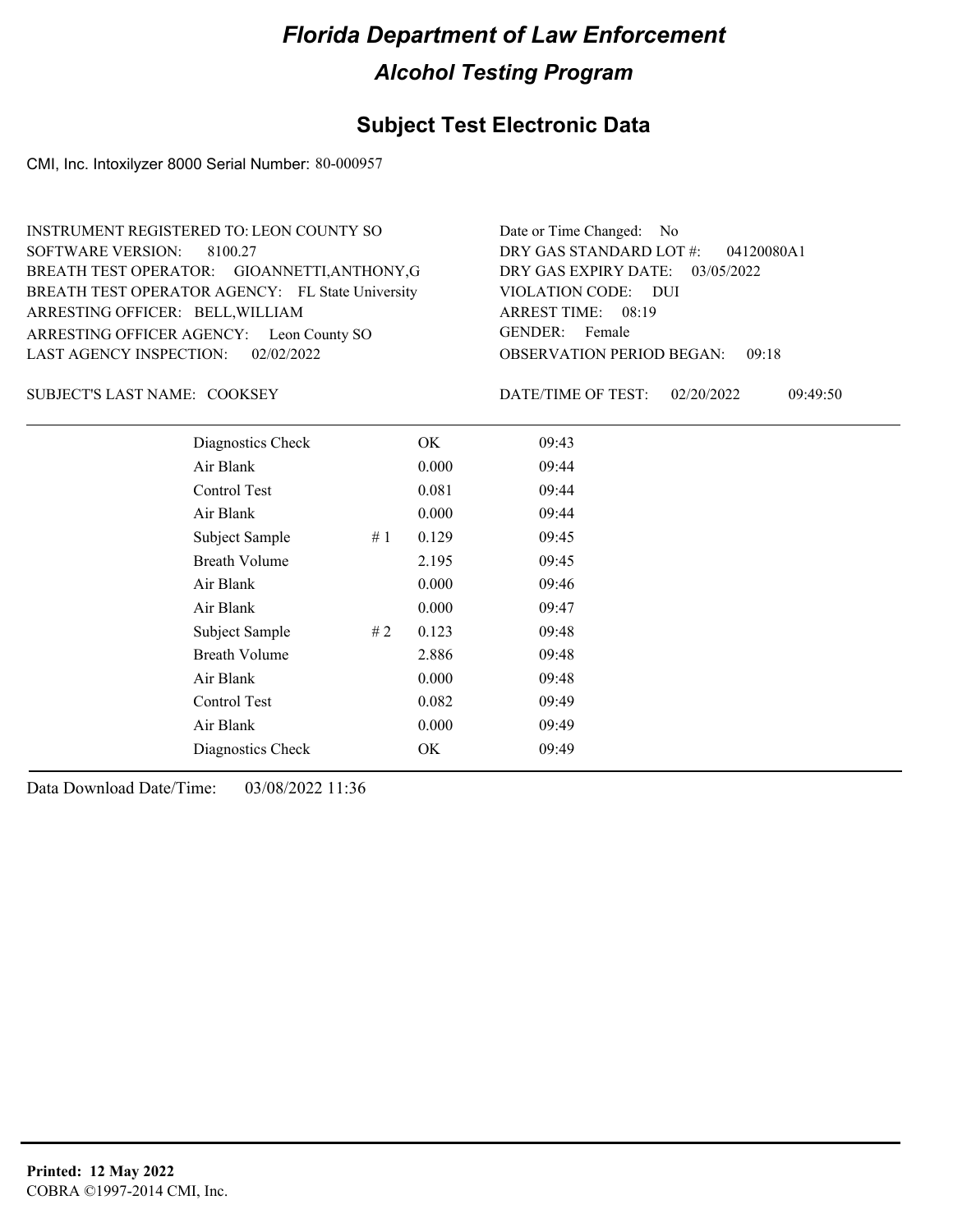#### **Subject Test Electronic Data**

CMI, Inc. Intoxilyzer 8000 Serial Number: 80-000957

ARRESTING OFFICER AGENCY: FHP Troop H GENDER: BREATH TEST OPERATOR AGENCY: FHP Troop H VIOLATION CODE: SOFTWARE VERSION: 8100.27 ARRESTING OFFICER: BARTON, JEREMY BREATH TEST OPERATOR: BARTON,JEREMY,R LAST AGENCY INSPECTION: 02/02/2022 INSTRUMENT REGISTERED TO: LEON COUNTY SO

OBSERVATION PERIOD BEGAN: 03:20 VIOLATION CODE: DUI ARREST TIME: 01:47 DRY GAS EXPIRY DATE: 03/05/2022 04120080A1 DRY GAS STANDARD LOT #: Date or Time Changed: No GENDER: Male

SUBJECT'S LAST NAME: ARDIN DATE/TIME OF TEST:

DATE/TIME OF TEST: 02/21/2022 04:09:18

| Diagnostics Check    |    | OK    | 04:03 |  |
|----------------------|----|-------|-------|--|
| Air Blank            |    | 0.000 | 04:03 |  |
| Control Test         |    | 0.081 | 04:03 |  |
| Air Blank            |    | 0.000 | 04:04 |  |
| Subject Sample       | #1 | 0.136 | 04:04 |  |
| <b>Breath Volume</b> |    | 1.371 | 04:04 |  |
| Air Blank            |    | 0.000 | 04:05 |  |
| Air Blank            |    | 0.000 | 04:07 |  |
| Subject Sample       | #2 | 0.131 | 04:07 |  |
| <b>Breath Volume</b> |    | 1.671 | 04:07 |  |
| Air Blank            |    | 0.000 | 04:08 |  |
| Control Test         |    | 0.082 | 04:08 |  |
| Air Blank            |    | 0.000 | 04:09 |  |
| Diagnostics Check    |    | OK    | 04:09 |  |
|                      |    |       |       |  |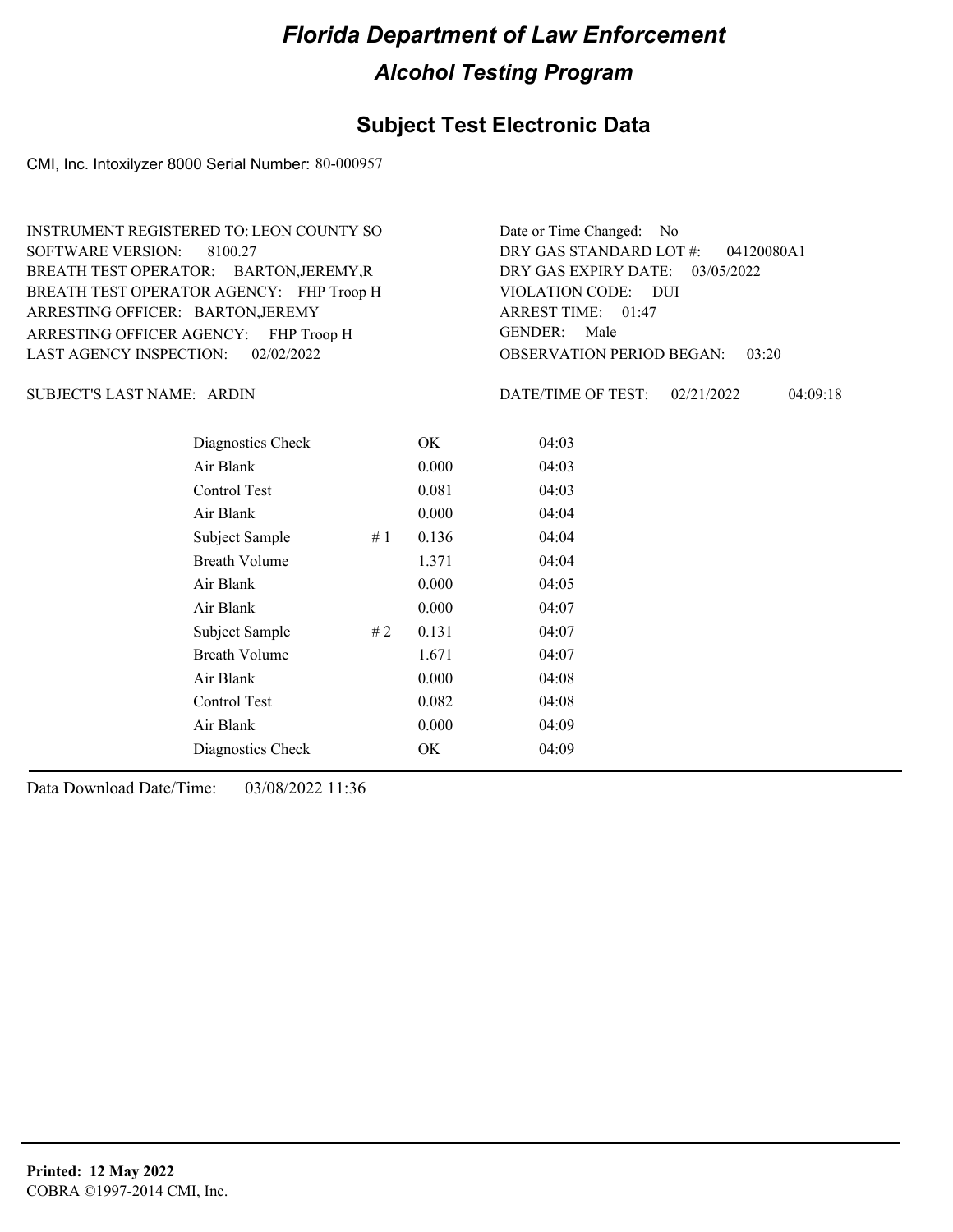#### **Subject Test Electronic Data**

CMI, Inc. Intoxilyzer 8000 Serial Number: 80-000957

ARRESTING OFFICER AGENCY: Tallahassee PD GENDER: BREATH TEST OPERATOR AGENCY: Tallahassee PD VIOLATION CODE: SOFTWARE VERSION: 8100.27 ARRESTING OFFICER: HARRELSON,TYLER BREATH TEST OPERATOR: SODERHOLM,CHELSEA,C LAST AGENCY INSPECTION: 02/02/2022 INSTRUMENT REGISTERED TO: LEON COUNTY SO

OBSERVATION PERIOD BEGAN: 00:50 VIOLATION CODE: DUI ARREST TIME: 20:28 DRY GAS EXPIRY DATE: 03/05/2022 04120080A1 DRY GAS STANDARD LOT #: Date or Time Changed: No GENDER: Male

SUBJECT'S LAST NAME: BLACK DATE/TIME OF TEST:

DATE/TIME OF TEST: 02/28/2022 01:24:53

| Diagnostics Check    | OK    | 01:18 |
|----------------------|-------|-------|
| Air Blank            | 0.000 | 01:18 |
| Control Test         | 0.080 | 01:19 |
| Air Blank            | 0.000 | 01:19 |
| Subject Sample<br>#1 | 0.142 | 01:20 |
| <b>Breath Volume</b> | 1.277 | 01:20 |
| Air Blank            | 0.000 | 01:21 |
| Air Blank            | 0.000 | 01:22 |
| Subject Sample<br>#2 | 0.138 | 01:23 |
| <b>Breath Volume</b> | 1.144 | 01:23 |
| Air Blank            | 0.000 | 01:23 |
| Control Test         | 0.081 | 01:24 |
| Air Blank            | 0.000 | 01:24 |
| Diagnostics Check    | OK    | 01:24 |
|                      |       |       |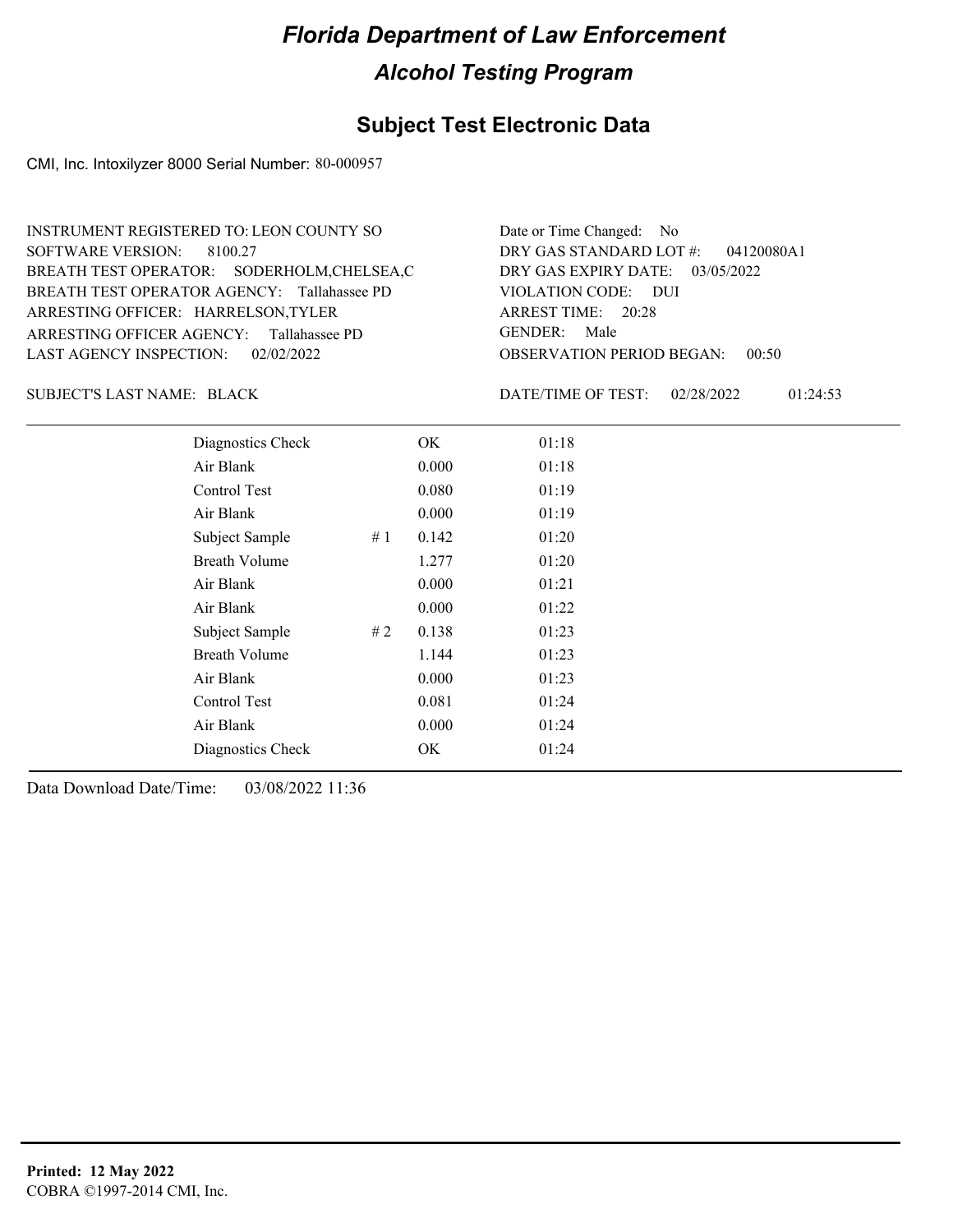### **Subject Test Electronic Data**

CMI, Inc. Intoxilyzer 8000 Serial Number: 80-000962

| INSTRUMENT REGISTERED TO: WAKULLA COUNTY SO | Date or Time Changed: No               |
|---------------------------------------------|----------------------------------------|
| SOFTWARE VERSION: 8100.27                   | DRY GAS STANDARD LOT #: 34520080A1     |
| BREATH TEST OPERATOR: VOLLERTSEN, CRAIG, W  | DRY GAS EXPIRY DATE: 02/05/2023        |
| BREATH TEST OPERATOR AGENCY: FHP Troop H    | VIOLATION CODE: DUI                    |
| ARRESTING OFFICER: HINSON, RUDOLF           | ARREST TIME: 07:57                     |
| ARRESTING OFFICER AGENCY: Wakulla County SO | GENDER: Female                         |
| LAST AGENCY INSPECTION: $02/03/2022$        | <b>OBSERVATION PERIOD BEGAN: 08:52</b> |

SUBJECT'S LAST NAME: RICHEY **Example 20** DATE/TIME OF TEST:

DATE/TIME OF TEST: 02/21/2022 09:18:49

| Diagnostics Check    |     | OK    | 09:12 |  |  |
|----------------------|-----|-------|-------|--|--|
| Air Blank            |     | 0.000 | 09:13 |  |  |
| Control Test         |     | 0.080 | 09:13 |  |  |
| Air Blank            |     | 0.000 | 09:14 |  |  |
| Subject Sample       | #1  | 0.000 | 09:14 |  |  |
| <b>Breath Volume</b> |     | 2.519 | 09:14 |  |  |
| Air Blank            |     | 0.000 | 09:15 |  |  |
| Air Blank            |     | 0.000 | 09:17 |  |  |
| Subject Sample       | # 2 | 0.000 | 09:17 |  |  |
| <b>Breath Volume</b> |     | 2.808 | 09:17 |  |  |
| Air Blank            |     | 0.000 | 09:17 |  |  |
| Control Test         |     | 0.081 | 09:18 |  |  |
| Air Blank            |     | 0.000 | 09:18 |  |  |
| Diagnostics Check    |     | OK    | 09:18 |  |  |
|                      |     |       |       |  |  |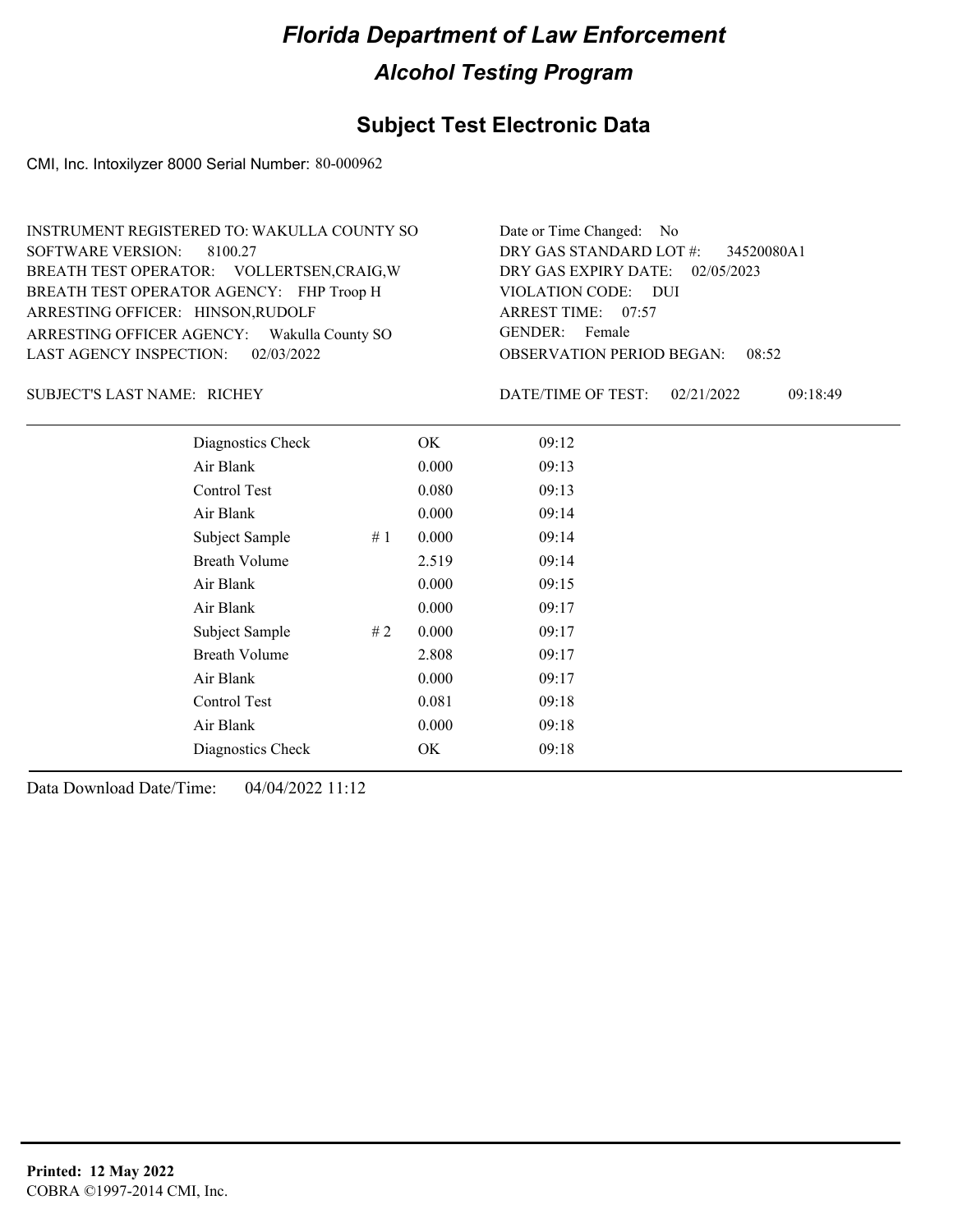### **Subject Test Electronic Data**

CMI, Inc. Intoxilyzer 8000 Serial Number: 80-000962

|                                       | <b>INSTRUMENT REGISTERED TO: WAKULLA COUNTY SO</b> | Date or Time Changed:<br>N <sub>0</sub> |                                           |                        |  |
|---------------------------------------|----------------------------------------------------|-----------------------------------------|-------------------------------------------|------------------------|--|
| <b>SOFTWARE VERSION:</b>              | 8100.27                                            | DRY GAS STANDARD LOT #:<br>34520080A1   |                                           |                        |  |
|                                       | BREATH TEST OPERATOR: SCHILLING, JOHN, R           |                                         | DRY GAS EXPIRY DATE:<br>02/05/2023        |                        |  |
|                                       | BREATH TEST OPERATOR AGENCY: FHP Troop H           |                                         | VIOLATION CODE: DUI                       |                        |  |
| ARRESTING OFFICER: SCHILLING, JOHN    |                                                    |                                         | ARREST TIME: 21:28                        |                        |  |
| ARRESTING OFFICER AGENCY: FHP Troop H |                                                    |                                         | <b>GENDER:</b><br>Male                    |                        |  |
| <b>LAST AGENCY INSPECTION:</b>        | 02/03/2022                                         |                                         | <b>OBSERVATION PERIOD BEGAN:</b><br>22:13 |                        |  |
| <b>SUBJECT'S LAST NAME: DECKER</b>    |                                                    |                                         | DATE/TIME OF TEST:                        | 22:39:05<br>02/22/2022 |  |
|                                       | Diagnostics Check                                  | OK.                                     | 22:36                                     |                        |  |
|                                       | Air Blank                                          | 0.000                                   | 22:36                                     |                        |  |
|                                       | Control Test                                       | 0.079                                   | 22:36                                     |                        |  |
|                                       | Air Blank                                          | 0.000                                   | 22:37                                     |                        |  |
|                                       | Subject Sample                                     | #1                                      | 22:37                                     | Subject Test Refused   |  |
|                                       | <b>Breath Volume</b>                               | 0.000                                   | 22:37                                     |                        |  |
|                                       | Air Blank                                          | 0.000                                   | 22:38                                     |                        |  |
|                                       | Control Test                                       | 0.079                                   | 22:38                                     |                        |  |
|                                       | Air Blank                                          | 0.000                                   | 22:39                                     |                        |  |
|                                       | Diagnostics Check                                  | <b>OK</b>                               | 22:39                                     |                        |  |
|                                       |                                                    |                                         |                                           |                        |  |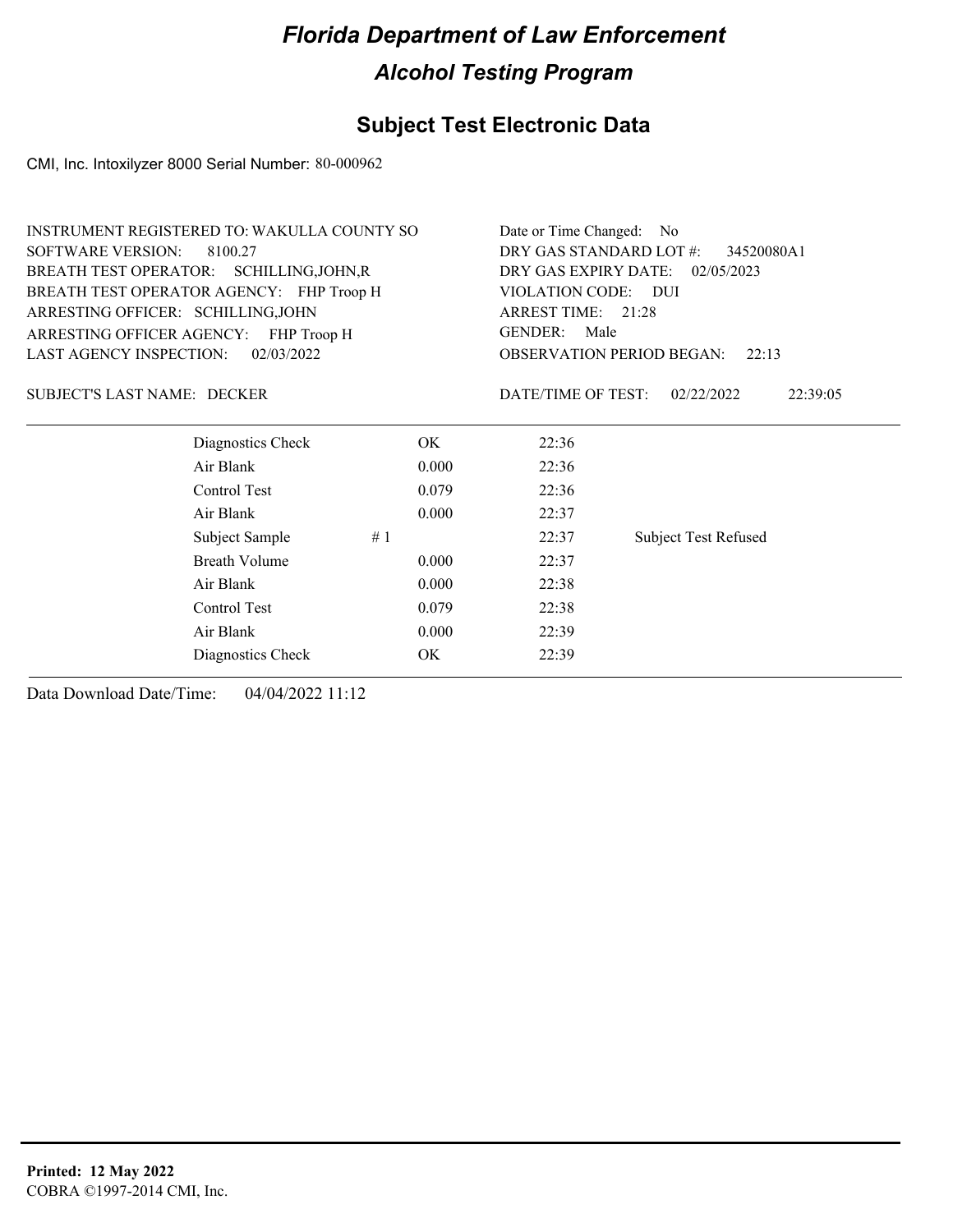### **Subject Test Electronic Data**

CMI, Inc. Intoxilyzer 8000 Serial Number: 80-000962

| INSTRUMENT REGISTERED TO: WAKULLA COUNTY SO | Date or Time Changed: No               |
|---------------------------------------------|----------------------------------------|
| SOFTWARE VERSION: 8100.27                   | DRY GAS STANDARD LOT #: 34520080A1     |
| BREATH TEST OPERATOR: FORAN, ETHAN, L       | DRY GAS EXPIRY DATE: 02/05/2023        |
| BREATH TEST OPERATOR AGENCY: FHP Troop H    | VIOLATION CODE: DUI                    |
| ARRESTING OFFICER: MATTHEWS, DUSTIN         | ARREST TIME: 15:18                     |
| ARRESTING OFFICER AGENCY: Wakulla County SO | GENDER: Male                           |
| LAST AGENCY INSPECTION: 02/03/2022          | <b>OBSERVATION PERIOD BEGAN: 15:55</b> |

#### FRASCONA SUBJECT'S LAST NAME: DATE/TIME OF TEST:

DATE/TIME OF TEST: 02/26/2022 16:32:11

| Diagnostics Check    |    | OK    | 16:16 |                |
|----------------------|----|-------|-------|----------------|
| Air Blank            |    | 0.000 | 16:17 |                |
| Control Test         |    | 0.081 | 16:17 |                |
| Air Blank            |    | 0.000 | 16:18 |                |
| Subject Sample       | #1 | 0.278 | 16:21 | Volume Not Met |
| <b>Breath Volume</b> |    | 0.621 | 16:21 |                |
| Air Blank            |    | 0.000 | 16:22 |                |
| Air Blank            |    | 0.000 | 16:23 |                |
| Subject Sample       | #2 | 0.273 | 16:24 |                |
| <b>Breath Volume</b> |    | 1.207 | 16:24 |                |
| Air Blank            |    | 0.000 | 16:25 |                |
| Air Blank            |    | 0.000 | 16:27 |                |
| Subject Sample       | #3 | 0.278 | 16:30 |                |
| <b>Breath Volume</b> |    | 1.847 | 16:30 |                |
| Air Blank            |    | 0.000 | 16:31 |                |
| Control Test         |    | 0.080 | 16:31 |                |
| Air Blank            |    | 0.000 | 16:32 |                |
| Diagnostics Check    |    | OK    | 16:32 |                |
|                      |    |       |       |                |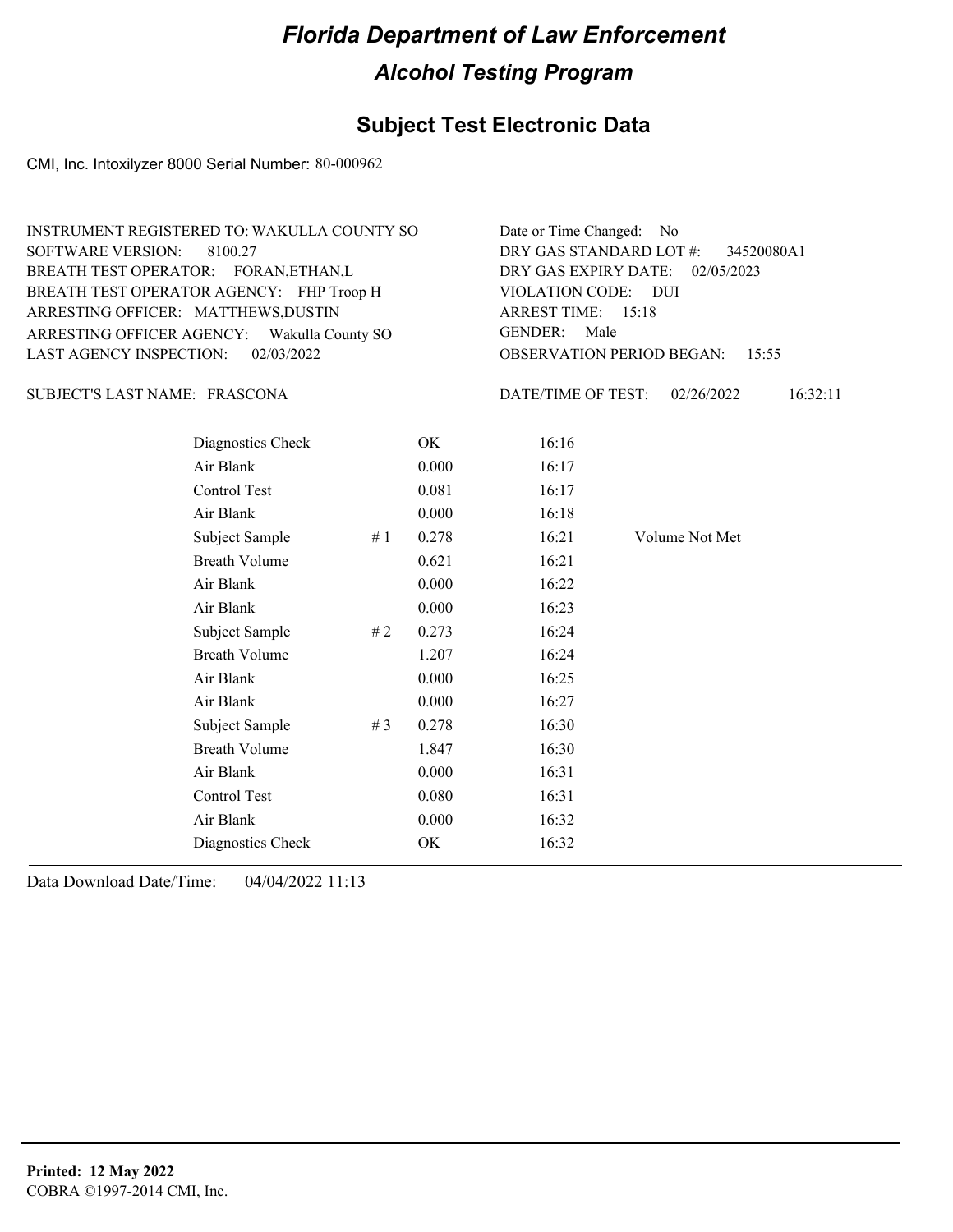### **Subject Test Electronic Data**

CMI, Inc. Intoxilyzer 8000 Serial Number: 80-000963

| INSTRUMENT REGISTERED TO: ORANGE COUNTY S.O.  | Date or Time Changed: No               |
|-----------------------------------------------|----------------------------------------|
| SOFTWARE VERSION: 8100.27                     | DRY GAS STANDARD LOT $\#$ : 06021080A3 |
| BREATH TEST OPERATOR: KOSH, TOBI, J           | DRY GAS EXPIRY DATE: 04/05/2023        |
| BREATH TEST OPERATOR AGENCY: Orange County SO | VIOLATION CODE: DUI                    |
| ARRESTING OFFICER: HEBEL, GRIFFIN             | ARREST TIME: 01:14                     |
| ARRESTING OFFICER AGENCY: Windermere PD       | GENDER: Male                           |
| LAST AGENCY INSPECTION: 02/02/2022            | <b>OBSERVATION PERIOD BEGAN: 01:47</b> |

#### SUBJECT'S LAST NAME: FERNANDES DATE/TIME OF TEST:

DATE/TIME OF TEST: 02/12/2022 02:16:33

| Diagnostics Check    |    | OK    | 02:10 |  |  |
|----------------------|----|-------|-------|--|--|
| Air Blank            |    | 0.000 | 02:11 |  |  |
| Control Test         |    | 0.080 | 02:11 |  |  |
| Air Blank            |    | 0.000 | 02:12 |  |  |
| Subject Sample       | #1 | 0.000 | 02:12 |  |  |
| <b>Breath Volume</b> |    | 2.156 | 02:12 |  |  |
| Air Blank            |    | 0.000 | 02:12 |  |  |
| Air Blank            |    | 0.000 | 02:14 |  |  |
| Subject Sample       | #2 | 0.000 | 02:15 |  |  |
| <b>Breath Volume</b> |    | 3.562 | 02:15 |  |  |
| Air Blank            |    | 0.000 | 02:15 |  |  |
| Control Test         |    | 0.080 | 02:15 |  |  |
| Air Blank            |    | 0.000 | 02:16 |  |  |
| Diagnostics Check    |    | OK    | 02:16 |  |  |
|                      |    |       |       |  |  |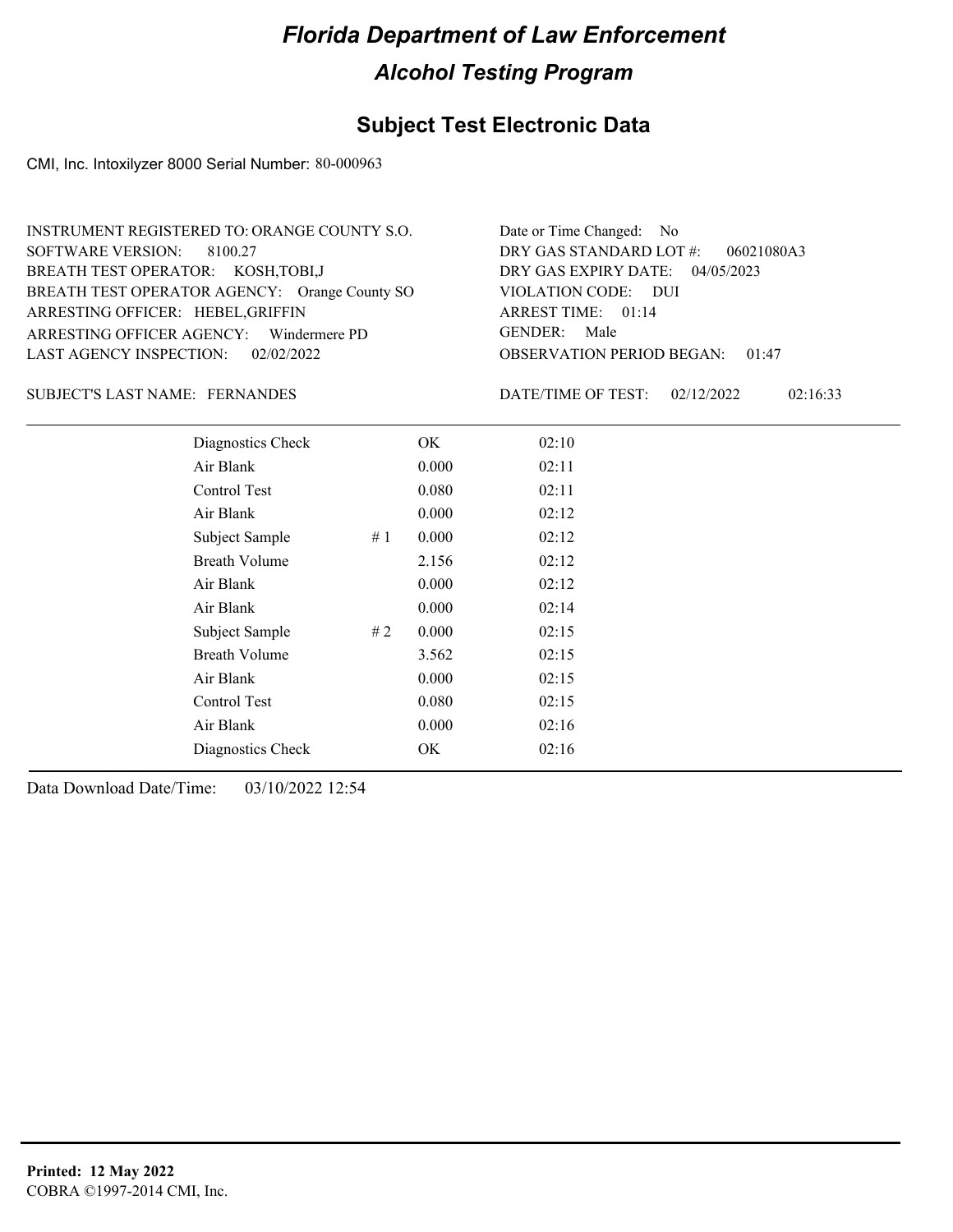### **Subject Test Electronic Data**

CMI, Inc. Intoxilyzer 8000 Serial Number: 80-000963

| INSTRUMENT REGISTERED TO: ORANGE COUNTY S.O.  | Date or Time Changed: No               |
|-----------------------------------------------|----------------------------------------|
| SOFTWARE VERSION: 8100.27                     | DRY GAS STANDARD LOT $\#$ : 06021080A3 |
| BREATH TEST OPERATOR: KOSH, TOBI, J           | DRY GAS EXPIRY DATE: 04/05/2023        |
| BREATH TEST OPERATOR AGENCY: Orange County SO | VIOLATION CODE: DUI                    |
| ARRESTING OFFICER: CHALUISANT, CARLOS         | ARREST TIME: 03:13                     |
| ARRESTING OFFICER AGENCY: Orange County SO    | GENDER: Male                           |
| LAST AGENCY INSPECTION: $02/02/2022$          | <b>OBSERVATION PERIOD BEGAN: 03:51</b> |
|                                               |                                        |

ORJUELA PRADA SUBJECT'S LAST NAME: DATE/TIME OF TEST:

DATE/TIME OF TEST: 02/12/2022 04:39:09

| Diagnostics Check    |     | OK    | 04:27 |
|----------------------|-----|-------|-------|
| Air Blank            |     | 0.000 | 04:28 |
| Control Test         |     | 0.079 | 04:28 |
| Air Blank            |     | 0.000 | 04:29 |
| Subject Sample       | #1  | 0.154 | 04:31 |
| <b>Breath Volume</b> |     | 1.812 | 04:31 |
| Air Blank            |     | 0.000 | 04:32 |
| Air Blank            |     | 0.000 | 04:34 |
| Subject Sample       | # 2 | 0.149 | 04:37 |
| <b>Breath Volume</b> |     | 1.777 | 04:37 |
| Air Blank            |     | 0.000 | 04:38 |
| Control Test         |     | 0.078 | 04:38 |
| Air Blank            |     | 0.000 | 04:39 |
| Diagnostics Check    |     | OK    | 04:39 |
|                      |     |       |       |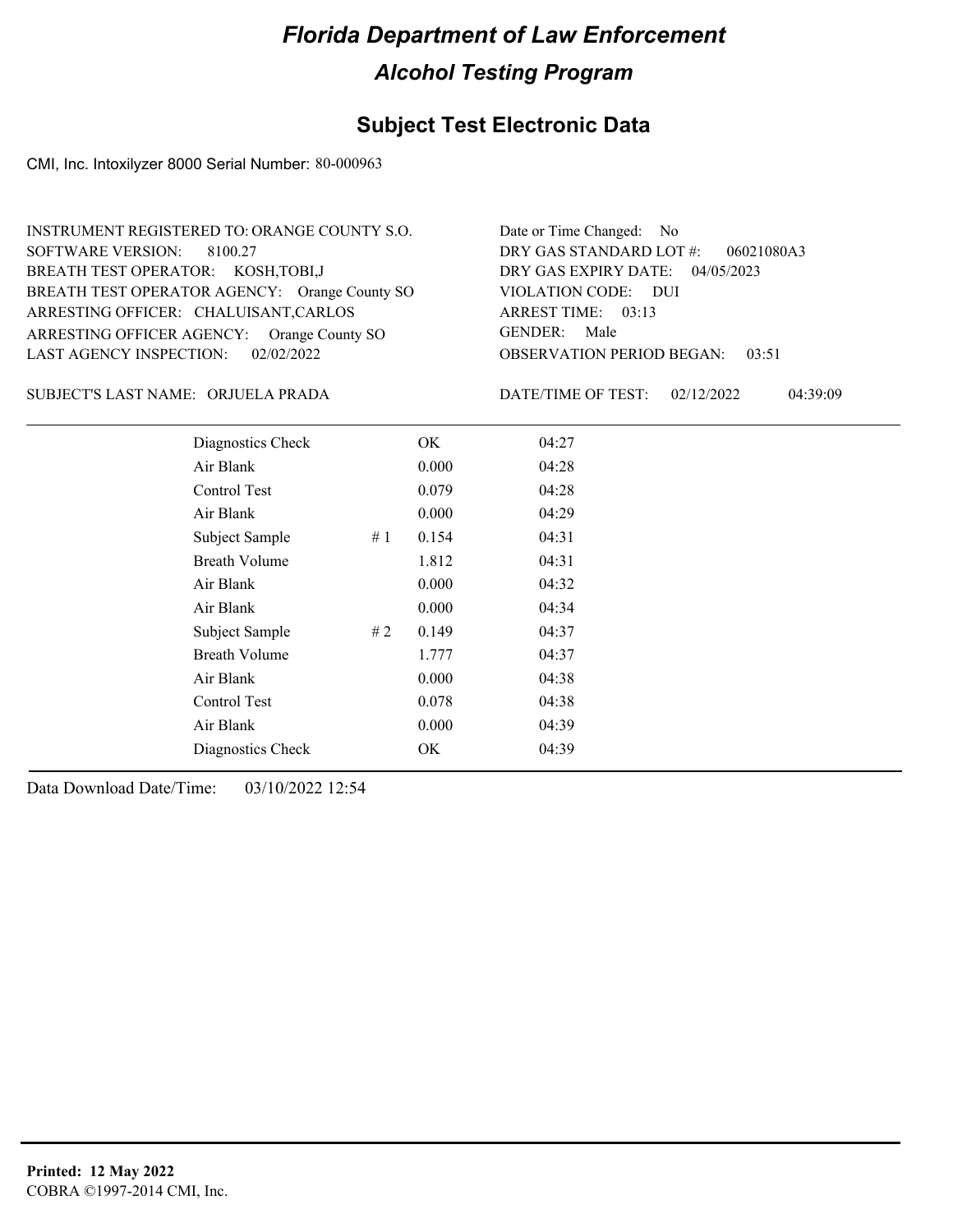### **Subject Test Electronic Data**

CMI, Inc. Intoxilyzer 8000 Serial Number: 80-000963

| DRY GAS STANDARD LOT #:<br><b>SOFTWARE VERSION:</b><br>8100.27<br>06021080A3<br>BREATH TEST OPERATOR: KOSH, TOBI, J<br>DRY GAS EXPIRY DATE: 04/05/2023<br>BREATH TEST OPERATOR AGENCY: Orange County SO<br>VIOLATION CODE: DUI<br>ARRESTING OFFICER: LIESENFELT, JASON<br>ARREST TIME: 02:23<br>GENDER:<br>Male<br>ARRESTING OFFICER AGENCY: Orange County SO<br><b>LAST AGENCY INSPECTION:</b><br>02/02/2022<br><b>OBSERVATION PERIOD BEGAN:</b><br>02:38<br>DATE/TIME OF TEST:<br>SUBJECT'S LAST NAME: PRADO BERGANTINO<br>02/14/2022<br>03:05:18<br>Diagnostics Check<br>OK<br>03:02<br>Air Blank<br>0.000<br>03:02<br>Control Test<br>0.080<br>03:03<br>Air Blank<br>0.000<br>03:03<br>Subject Sample<br>#1<br>03:03<br><b>Subject Test Refused</b><br><b>Breath Volume</b><br>0.000<br>03:03<br>Air Blank<br>0.000<br>03:04<br>Control Test<br>0.079<br>03:04<br>Air Blank<br>0.000<br>03:05 | <b>INSTRUMENT REGISTERED TO: ORANGE COUNTY S.O.</b> | Date or Time Changed: No |       |  |
|---------------------------------------------------------------------------------------------------------------------------------------------------------------------------------------------------------------------------------------------------------------------------------------------------------------------------------------------------------------------------------------------------------------------------------------------------------------------------------------------------------------------------------------------------------------------------------------------------------------------------------------------------------------------------------------------------------------------------------------------------------------------------------------------------------------------------------------------------------------------------------------------------|-----------------------------------------------------|--------------------------|-------|--|
|                                                                                                                                                                                                                                                                                                                                                                                                                                                                                                                                                                                                                                                                                                                                                                                                                                                                                                   |                                                     |                          |       |  |
|                                                                                                                                                                                                                                                                                                                                                                                                                                                                                                                                                                                                                                                                                                                                                                                                                                                                                                   |                                                     |                          |       |  |
|                                                                                                                                                                                                                                                                                                                                                                                                                                                                                                                                                                                                                                                                                                                                                                                                                                                                                                   |                                                     |                          |       |  |
|                                                                                                                                                                                                                                                                                                                                                                                                                                                                                                                                                                                                                                                                                                                                                                                                                                                                                                   |                                                     |                          |       |  |
|                                                                                                                                                                                                                                                                                                                                                                                                                                                                                                                                                                                                                                                                                                                                                                                                                                                                                                   |                                                     |                          |       |  |
|                                                                                                                                                                                                                                                                                                                                                                                                                                                                                                                                                                                                                                                                                                                                                                                                                                                                                                   |                                                     |                          |       |  |
|                                                                                                                                                                                                                                                                                                                                                                                                                                                                                                                                                                                                                                                                                                                                                                                                                                                                                                   |                                                     |                          |       |  |
|                                                                                                                                                                                                                                                                                                                                                                                                                                                                                                                                                                                                                                                                                                                                                                                                                                                                                                   |                                                     |                          |       |  |
|                                                                                                                                                                                                                                                                                                                                                                                                                                                                                                                                                                                                                                                                                                                                                                                                                                                                                                   |                                                     |                          |       |  |
|                                                                                                                                                                                                                                                                                                                                                                                                                                                                                                                                                                                                                                                                                                                                                                                                                                                                                                   |                                                     |                          |       |  |
|                                                                                                                                                                                                                                                                                                                                                                                                                                                                                                                                                                                                                                                                                                                                                                                                                                                                                                   |                                                     |                          |       |  |
|                                                                                                                                                                                                                                                                                                                                                                                                                                                                                                                                                                                                                                                                                                                                                                                                                                                                                                   |                                                     |                          |       |  |
|                                                                                                                                                                                                                                                                                                                                                                                                                                                                                                                                                                                                                                                                                                                                                                                                                                                                                                   |                                                     |                          |       |  |
|                                                                                                                                                                                                                                                                                                                                                                                                                                                                                                                                                                                                                                                                                                                                                                                                                                                                                                   |                                                     |                          |       |  |
|                                                                                                                                                                                                                                                                                                                                                                                                                                                                                                                                                                                                                                                                                                                                                                                                                                                                                                   |                                                     |                          |       |  |
|                                                                                                                                                                                                                                                                                                                                                                                                                                                                                                                                                                                                                                                                                                                                                                                                                                                                                                   |                                                     |                          |       |  |
|                                                                                                                                                                                                                                                                                                                                                                                                                                                                                                                                                                                                                                                                                                                                                                                                                                                                                                   | Diagnostics Check                                   | OK                       | 03:05 |  |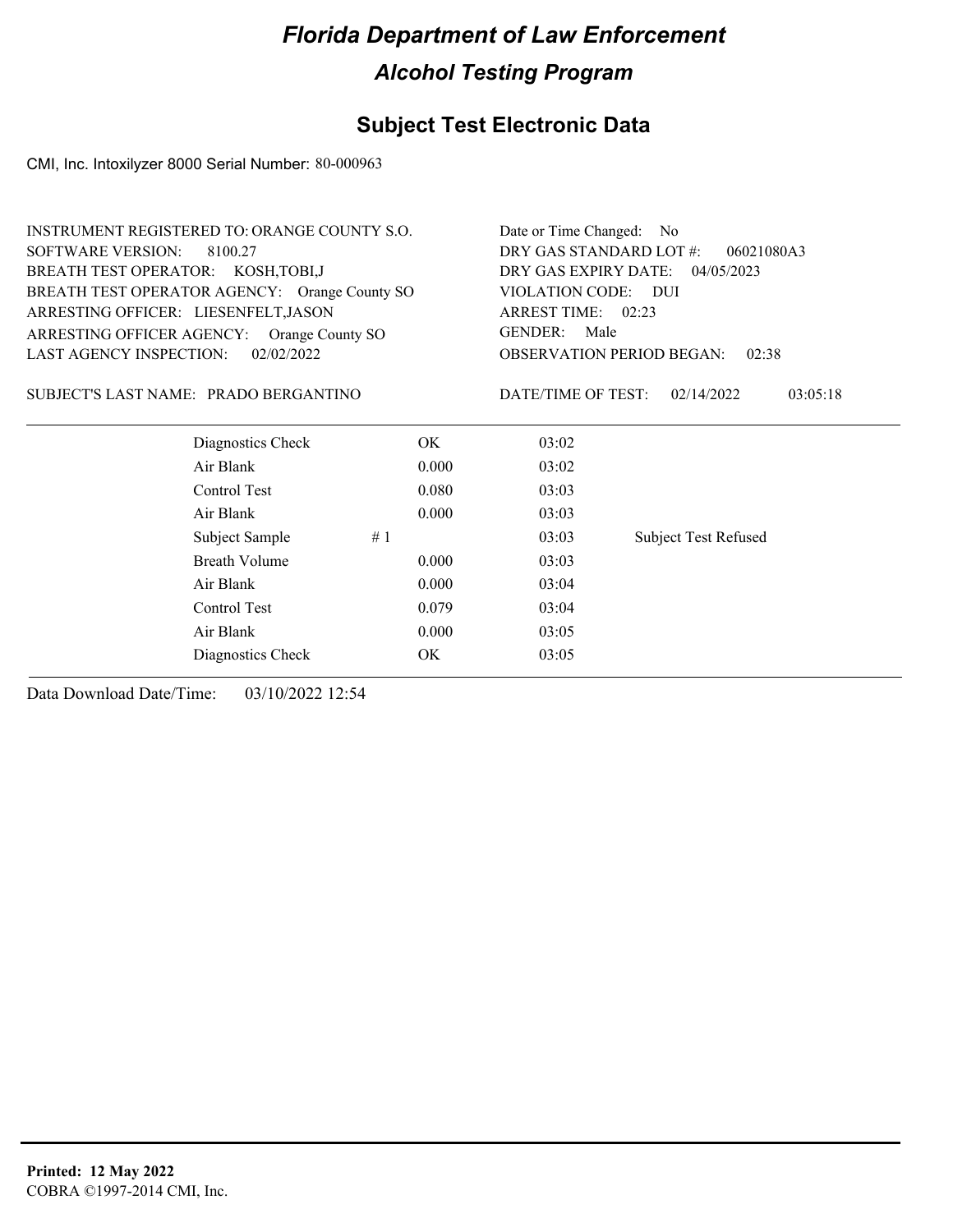### **Subject Test Electronic Data**

CMI, Inc. Intoxilyzer 8000 Serial Number: 80-000964

| INSTRUMENT REGISTERED TO: ORANGE COUNTY SO    | Date or Time Changed: No               |
|-----------------------------------------------|----------------------------------------|
| SOFTWARE VERSION: 8100.27                     | DRY GAS STANDARD LOT #: 07220080A2     |
| BREATH TEST OPERATOR: DAVIS, COURTNEY, L      | DRY GAS EXPIRY DATE: 05/05/2022        |
| BREATH TEST OPERATOR AGENCY: Orange County SO | VIOLATION CODE: DUI                    |
| ARRESTING OFFICER: GRACE, JERMAINE            | ARREST TIME: 00:20                     |
| ARRESTING OFFICER AGENCY: Maitland PD         | GENDER: Male                           |
| LAST AGENCY INSPECTION: 02/02/2022            | <b>OBSERVATION PERIOD BEGAN: 00:55</b> |

#### BINGAMAN SUBJECT'S LAST NAME: DATE/TIME OF TEST:

DATE/TIME OF TEST: 02/04/2022 01:29:11

| Diagnostics Check    |    | OK    | 01:23 |
|----------------------|----|-------|-------|
| Air Blank            |    | 0.000 | 01:23 |
| Control Test         |    | 0.079 | 01:23 |
| Air Blank            |    | 0.000 | 01:24 |
| Subject Sample       | #1 | 0.214 | 01:24 |
| <b>Breath Volume</b> |    | 1.519 | 01:24 |
| Air Blank            |    | 0.000 | 01:25 |
| Air Blank            |    | 0.000 | 01:27 |
| Subject Sample       | #2 | 0.218 | 01:27 |
| <b>Breath Volume</b> |    | 1.273 | 01:27 |
| Air Blank            |    | 0.000 | 01:28 |
| Control Test         |    | 0.080 | 01:28 |
| Air Blank            |    | 0.000 | 01:29 |
| Diagnostics Check    |    | OK    | 01:29 |
|                      |    |       |       |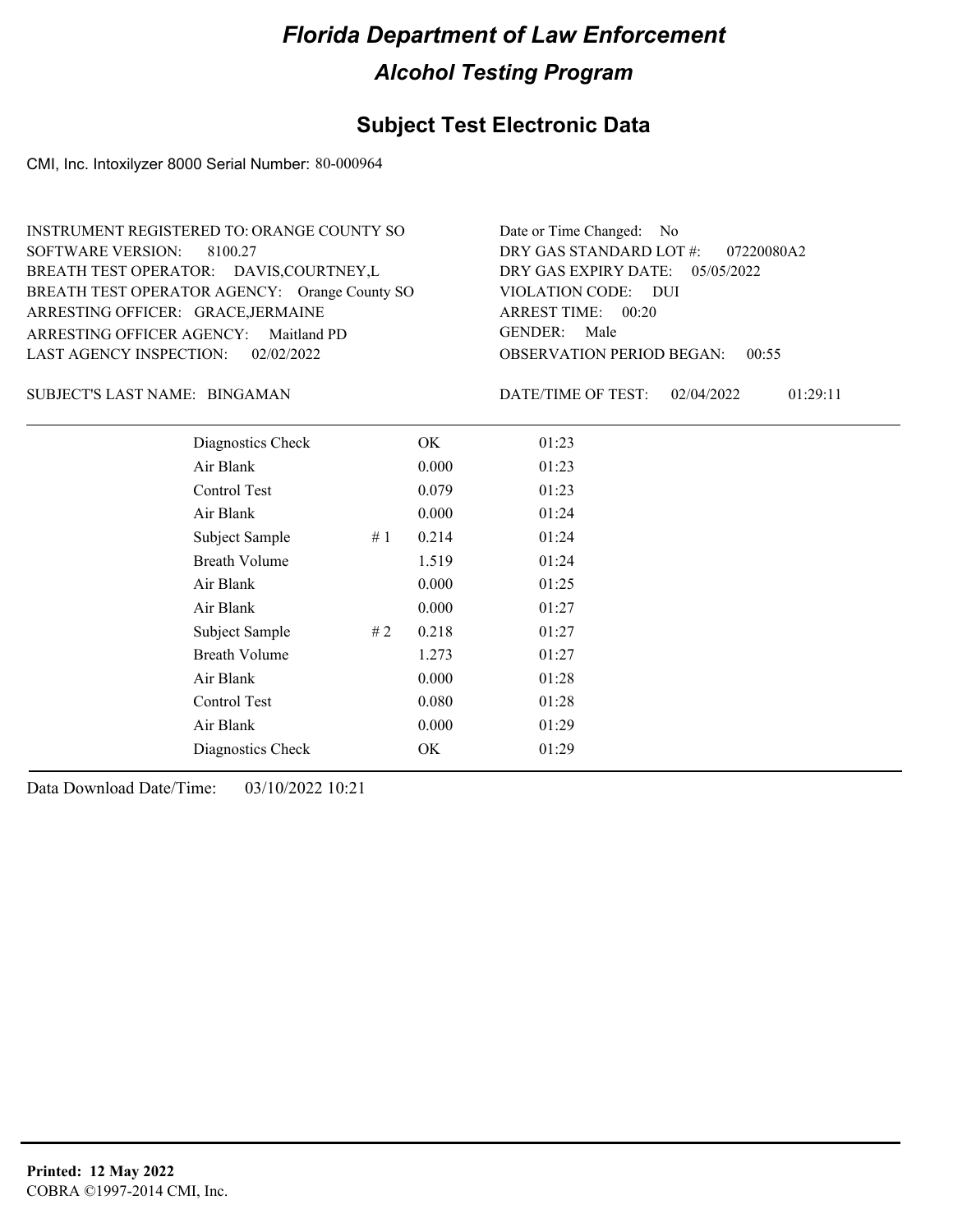### **Subject Test Electronic Data**

CMI, Inc. Intoxilyzer 8000 Serial Number: 80-000964

| INSTRUMENT REGISTERED TO: ORANGE COUNTY SO    | Date or Time Changed: No               |
|-----------------------------------------------|----------------------------------------|
| SOFTWARE VERSION: 8100.27                     | DRY GAS STANDARD LOT $\#$ : 07220080A2 |
| BREATH TEST OPERATOR: DAVIS, COURTNEY, L      | DRY GAS EXPIRY DATE: $05/05/2022$      |
| BREATH TEST OPERATOR AGENCY: Orange County SO | VIOLATION CODE: DUI                    |
| ARRESTING OFFICER: SALAZAR, JUAN              | ARREST TIME: 19:38                     |
| ARRESTING OFFICER AGENCY: Orlando PD          | GENDER: Male                           |
| LAST AGENCY INSPECTION: 02/02/2022            | <b>OBSERVATION PERIOD BEGAN: 19:56</b> |

#### HERSHKOVITZ SUBJECT'S LAST NAME: DATE/TIME OF TEST:

DATE/TIME OF TEST: 02/04/2022 20:27:08

| Diagnostics Check    |    | OK    | 20:20 |
|----------------------|----|-------|-------|
| Air Blank            |    | 0.000 | 20:21 |
| Control Test         |    | 0.080 | 20:21 |
| Air Blank            |    | 0.000 | 20:21 |
| Subject Sample       | #1 | 0.000 | 20:22 |
| <b>Breath Volume</b> |    | 1.824 | 20:22 |
| Air Blank            |    | 0.000 | 20:23 |
| Air Blank            |    | 0.000 | 20:25 |
| Subject Sample       | #2 | 0.000 | 20:25 |
| <b>Breath Volume</b> |    | 1.433 | 20:25 |
| Air Blank            |    | 0.000 | 20:26 |
| Control Test         |    | 0.080 | 20:26 |
| Air Blank            |    | 0.000 | 20:27 |
| Diagnostics Check    |    | OK    | 20:27 |
|                      |    |       |       |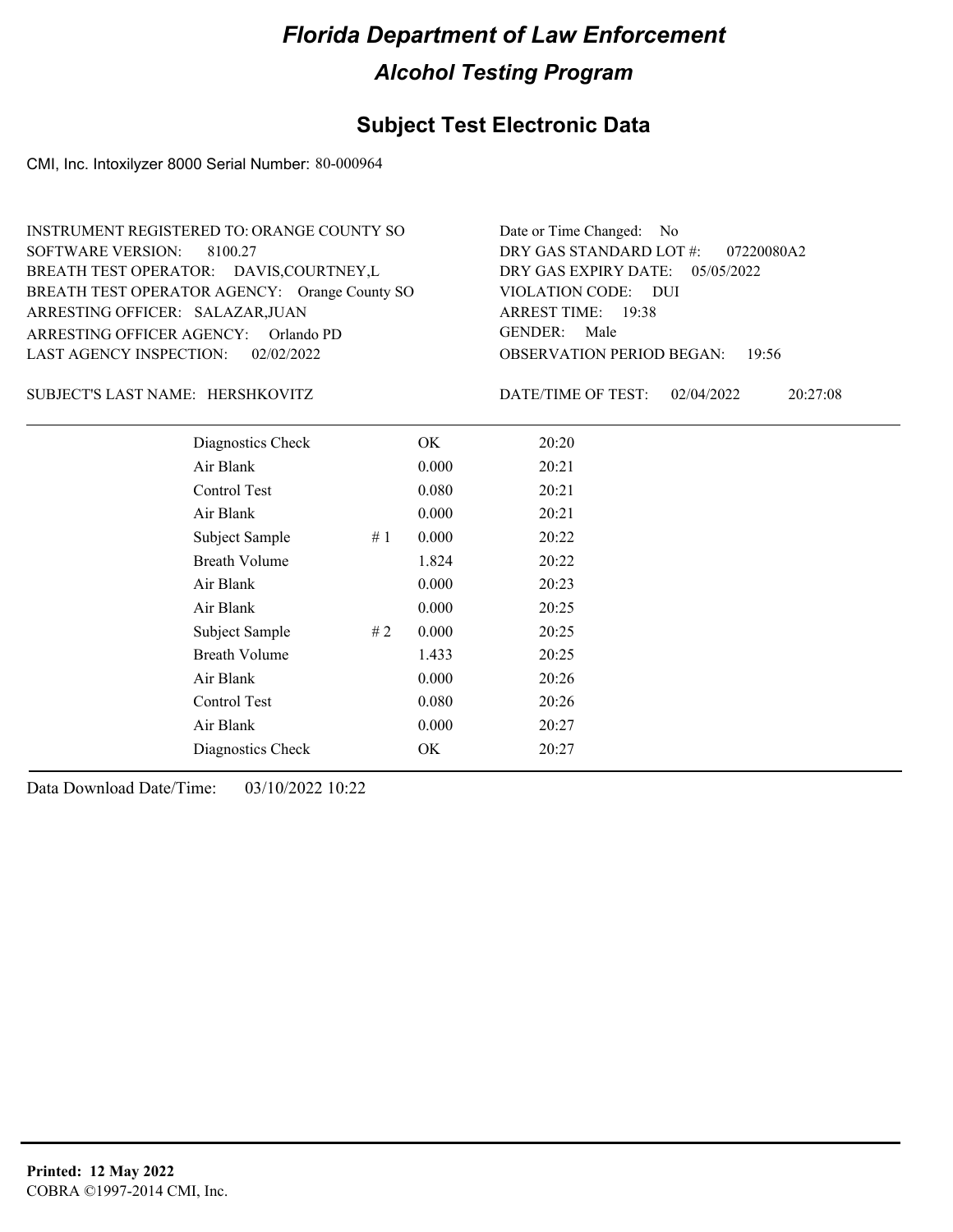### **Subject Test Electronic Data**

CMI, Inc. Intoxilyzer 8000 Serial Number: 80-000964

| INSTRUMENT REGISTERED TO: ORANGE COUNTY SO    | Date or Time Changed: No               |
|-----------------------------------------------|----------------------------------------|
| SOFTWARE VERSION: 8100.27                     | DRY GAS STANDARD LOT #: 07220080A2     |
| BREATH TEST OPERATOR: NERVAIS, TABITHA, J     | DRY GAS EXPIRY DATE: 05/05/2022        |
| BREATH TEST OPERATOR AGENCY: Orange County SO | VIOLATION CODE: DUI                    |
| ARRESTING OFFICER: PRICE,ZACHARY              | ARREST TIME: $23:35$                   |
| ARRESTING OFFICER AGENCY: Orlando PD          | GENDER: Male                           |
| LAST AGENCY INSPECTION: 02/02/2022            | <b>OBSERVATION PERIOD BEGAN: 00:07</b> |

#### BELLIMALAGA SUBJECT'S LAST NAME: DATE/TIME OF TEST:

DATE/TIME OF TEST: 02/05/2022 00:37:19

| Diagnostics Check    |    | OK    | 00:30 |
|----------------------|----|-------|-------|
| Air Blank            |    | 0.000 | 00:31 |
| Control Test         |    | 0.079 | 00:31 |
| Air Blank            |    | 0.000 | 00:32 |
| Subject Sample       | #1 | 0.154 | 00:32 |
| <b>Breath Volume</b> |    | 2.343 | 00:32 |
| Air Blank            |    | 0.000 | 00:33 |
| Air Blank            |    | 0.000 | 00:35 |
| Subject Sample       | #2 | 0.152 | 00:35 |
| <b>Breath Volume</b> |    | 2.320 | 00:35 |
| Air Blank            |    | 0.000 | 00:36 |
| Control Test         |    | 0.079 | 00:36 |
| Air Blank            |    | 0.000 | 00:37 |
| Diagnostics Check    |    | OK    | 00:37 |
|                      |    |       |       |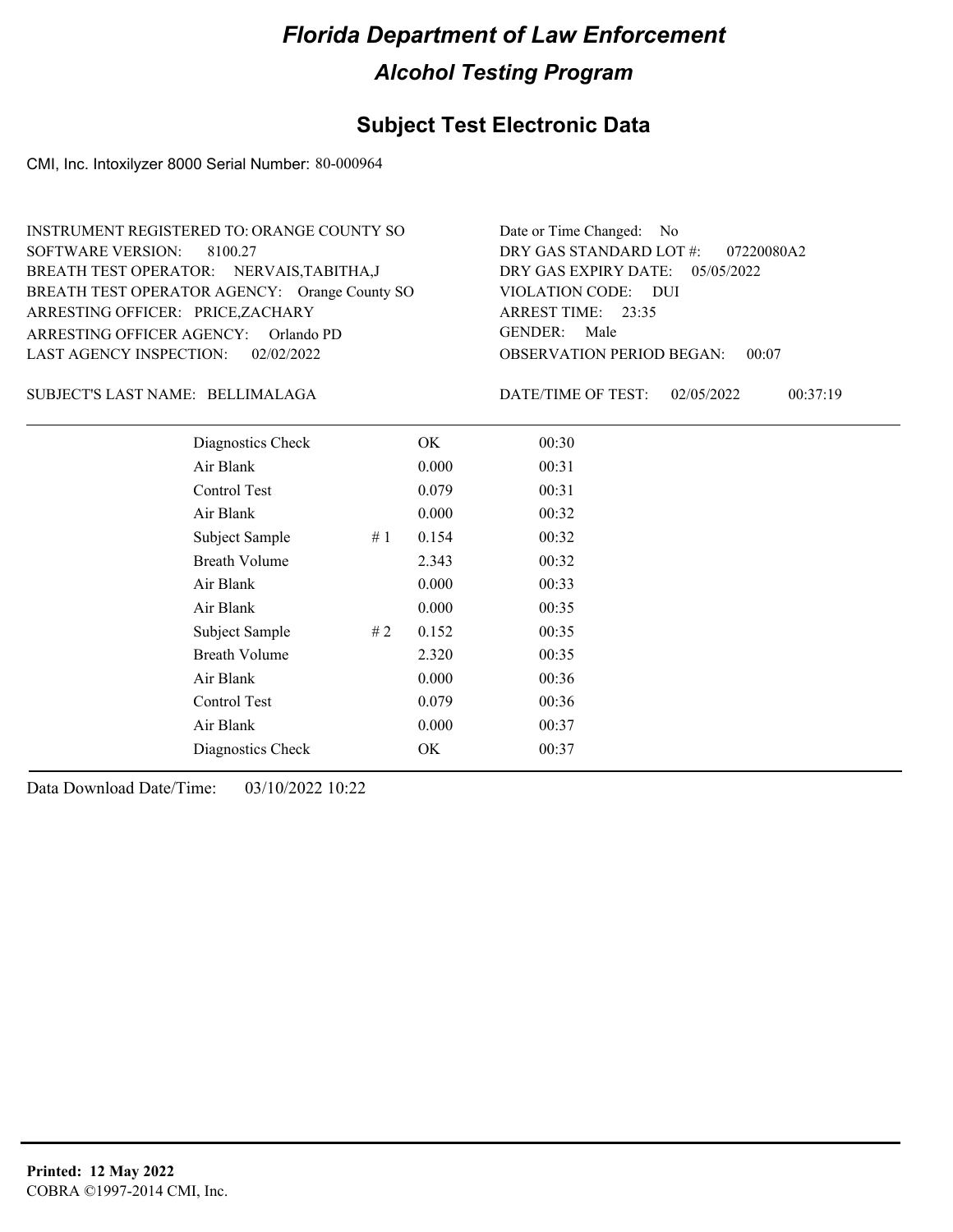### **Subject Test Electronic Data**

CMI, Inc. Intoxilyzer 8000 Serial Number: 80-000964

| Date or Time Changed: No               |
|----------------------------------------|
| DRY GAS STANDARD LOT $\#$ : 07220080A2 |
| DRY GAS EXPIRY DATE: 05/05/2022        |
| VIOLATION CODE: DUI                    |
| ARREST TIME: 00:45                     |
| GENDER: Male                           |
| <b>OBSERVATION PERIOD BEGAN: 01:30</b> |
|                                        |

#### SUBJECT'S LAST NAME: MIRANDA LOPEZ DATE/TIME OF TEST:

DATE/TIME OF TEST: 02/05/2022 02:03:08

| Diagnostics Check    |    | OK    | 01:56 |
|----------------------|----|-------|-------|
| Air Blank            |    | 0.000 | 01:57 |
| Control Test         |    | 0.079 | 01:57 |
| Air Blank            |    | 0.000 | 01:58 |
| Subject Sample       | #1 | 0.186 | 01:58 |
| <b>Breath Volume</b> |    | 1.191 | 01:58 |
| Air Blank            |    | 0.000 | 01:59 |
| Air Blank            |    | 0.000 | 02:01 |
| Subject Sample       | #2 | 0.196 | 02:01 |
| <b>Breath Volume</b> |    | 1.683 | 02:01 |
| Air Blank            |    | 0.000 | 02:02 |
| Control Test         |    | 0.079 | 02:02 |
| Air Blank            |    | 0.000 | 02:03 |
| Diagnostics Check    |    | OK    | 02:03 |
|                      |    |       |       |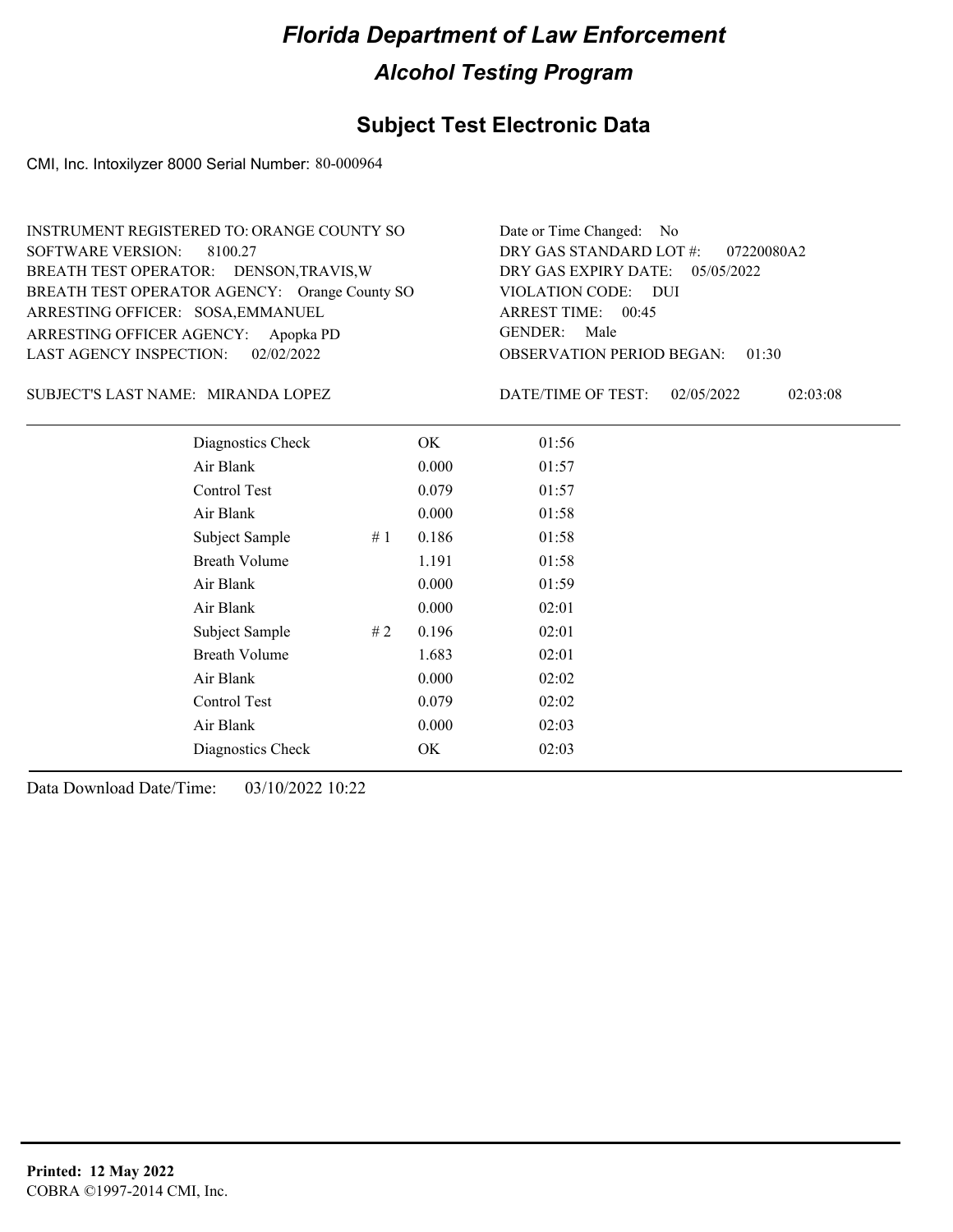### **Subject Test Electronic Data**

CMI, Inc. Intoxilyzer 8000 Serial Number: 80-000964

| INSTRUMENT REGISTERED TO: ORANGE COUNTY SO    | Date or Time Changed: No               |
|-----------------------------------------------|----------------------------------------|
| SOFTWARE VERSION: 8100.27                     | DRY GAS STANDARD LOT $\#$ : 07220080A2 |
| BREATH TEST OPERATOR: DAVIS, COURTNEY, L      | DRY GAS EXPIRY DATE: $05/05/2022$      |
| BREATH TEST OPERATOR AGENCY: Orange County SO | VIOLATION CODE: DUI                    |
| ARRESTING OFFICER: KUZMA,TIM                  | ARREST TIME: 01:38                     |
| ARRESTING OFFICER AGENCY: Orlando PD          | GENDER: Male                           |
| LAST AGENCY INSPECTION: 02/02/2022            | <b>OBSERVATION PERIOD BEGAN: 02:04</b> |

#### GEBHARDT SUBJECT'S LAST NAME: DATE/TIME OF TEST:

DATE/TIME OF TEST: 02/05/2022 02:35:28

| Diagnostics Check    |    | OK    | 02:28 |
|----------------------|----|-------|-------|
| Air Blank            |    | 0.000 | 02:29 |
| Control Test         |    | 0.076 | 02:29 |
| Air Blank            |    | 0.000 | 02:30 |
| Subject Sample       | #1 | 0.202 | 02:30 |
| <b>Breath Volume</b> |    | 3.027 | 02:30 |
| Air Blank            |    | 0.000 | 02:31 |
| Air Blank            |    | 0.000 | 02:33 |
| Subject Sample       | #2 | 0.211 | 02:34 |
| <b>Breath Volume</b> |    | 4.058 | 02:34 |
| Air Blank            |    | 0.000 | 02:34 |
| Control Test         |    | 0.079 | 02:34 |
| Air Blank            |    | 0.000 | 02:35 |
| Diagnostics Check    |    | OK    | 02:35 |
|                      |    |       |       |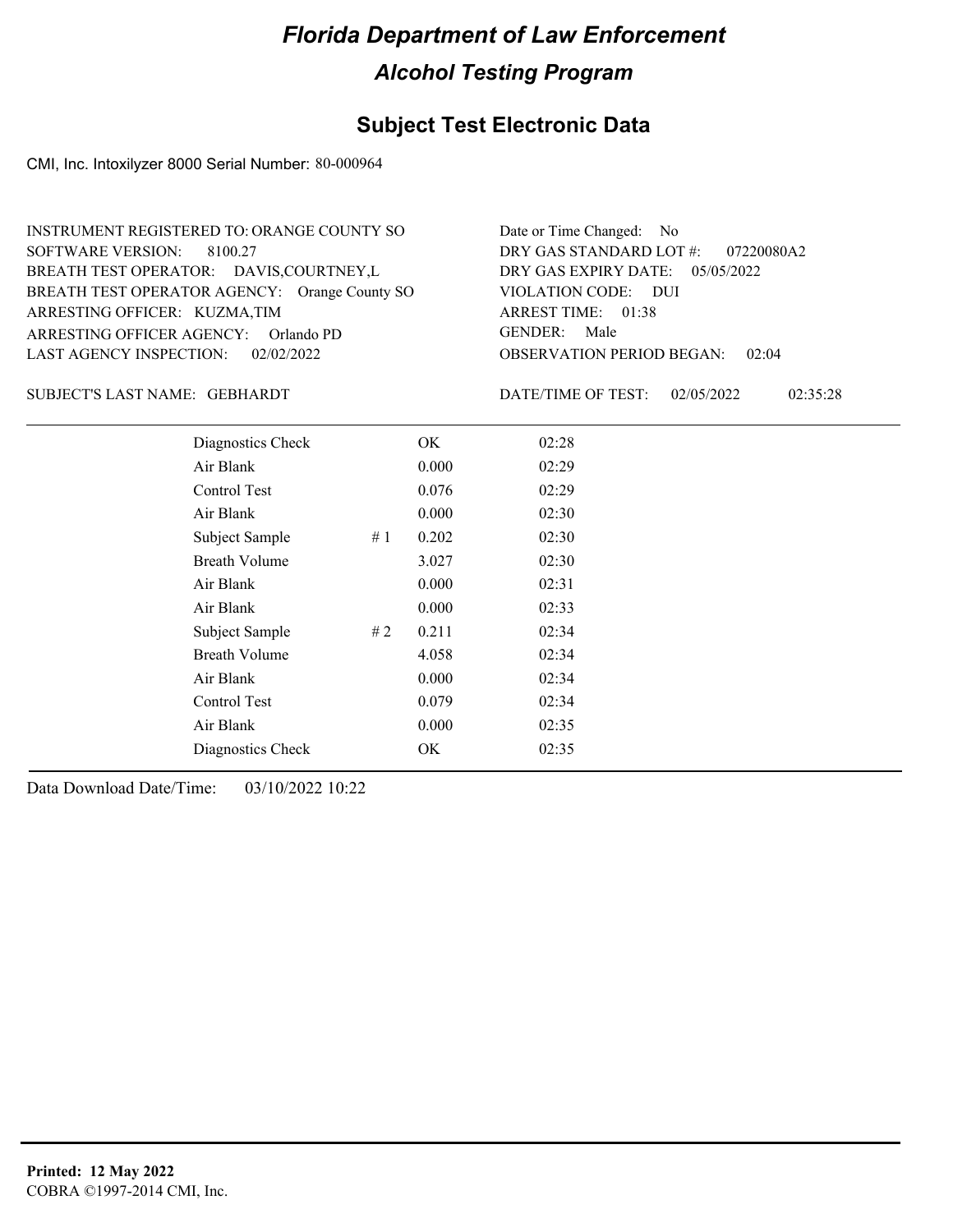### **Subject Test Electronic Data**

CMI, Inc. Intoxilyzer 8000 Serial Number: 80-000964

|                                | INSTRUMENT REGISTERED TO: ORANGE COUNTY SO    |    |       | Date or Time Changed: No             |            |          |
|--------------------------------|-----------------------------------------------|----|-------|--------------------------------------|------------|----------|
| <b>SOFTWARE VERSION:</b>       | 8100.27                                       |    |       | DRY GAS STANDARD LOT #:              | 07220080A2 |          |
|                                | BREATH TEST OPERATOR: DENSON, TRAVIS, W       |    |       | DRY GAS EXPIRY DATE:                 | 05/05/2022 |          |
|                                | BREATH TEST OPERATOR AGENCY: Orange County SO |    |       | <b>VIOLATION CODE:</b><br><b>DUI</b> |            |          |
| ARRESTING OFFICER: CASTELLANOS |                                               |    |       | ARREST TIME: 03:39                   |            |          |
|                                | PADRON, BRYAN                                 |    |       | <b>GENDER:</b><br>Male               |            |          |
|                                | ARRESTING OFFICER AGENCY: FHP Troop D         |    |       |                                      |            |          |
| LAST AGENCY INSPECTION:        | 02/02/2022                                    |    |       | <b>OBSERVATION PERIOD BEGAN:</b>     | 04:08      |          |
|                                | SUBJECT'S LAST NAME: SEPULVEDA VELAZQUEZ      |    |       | DATE/TIME OF TEST:                   | 02/05/2022 | 04:36:45 |
|                                | Diagnostics Check                             |    | OK    | 04:30                                |            |          |
|                                | Air Blank                                     |    | 0.000 | 04:30                                |            |          |
|                                | Control Test                                  |    | 0.079 | 04:31                                |            |          |
|                                | Air Blank                                     |    | 0.000 | 04:31                                |            |          |
|                                | Subject Sample                                | #1 | 0.095 | 04:32                                |            |          |
|                                | <b>Breath Volume</b>                          |    | 1.687 | 04:32                                |            |          |
|                                | Air Blank                                     |    | 0.000 | 04:32                                |            |          |
|                                | Air Blank                                     |    | 0.000 | 04:34                                |            |          |
|                                | Subject Sample                                | #2 | 0.089 | 04:35                                |            |          |
|                                | <b>Breath Volume</b>                          |    | 1.292 | 04:35                                |            |          |
|                                | Air Blank                                     |    | 0.000 | 04:35                                |            |          |
|                                | Control Test                                  |    | 0.080 | 04:36                                |            |          |
|                                | Air Blank                                     |    | 0.000 | 04:36                                |            |          |
|                                | Diagnostics Check                             |    | OK.   | 04:36                                |            |          |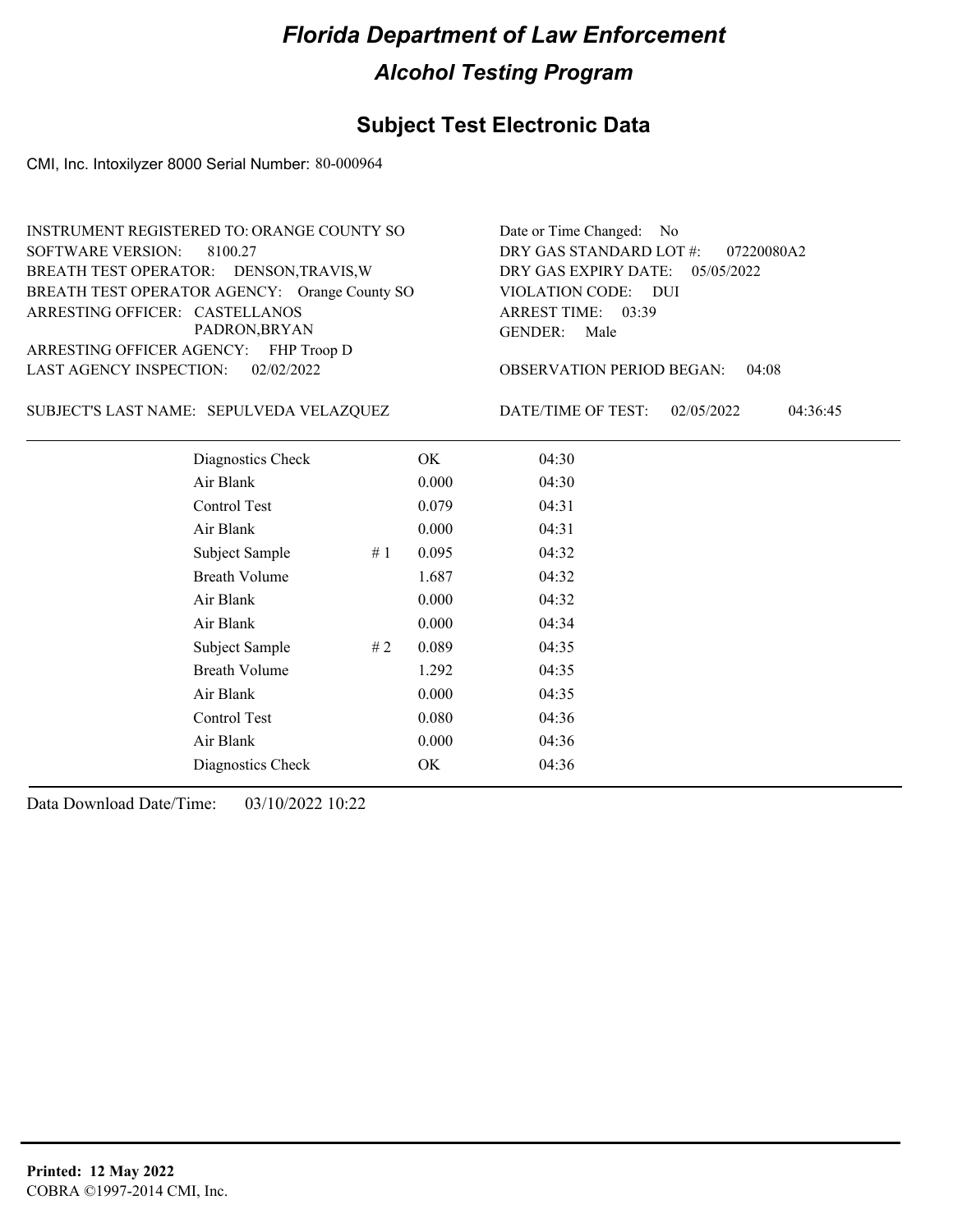### **Subject Test Electronic Data**

CMI, Inc. Intoxilyzer 8000 Serial Number: 80-000964

| INSTRUMENT REGISTERED TO: ORANGE COUNTY SO    | Date or Time Changed: No               |
|-----------------------------------------------|----------------------------------------|
| SOFTWARE VERSION: 8100.27                     | DRY GAS STANDARD LOT $\#$ : 07220080A2 |
| BREATH TEST OPERATOR: NERVAIS, TABITHA, J     | DRY GAS EXPIRY DATE: 05/05/2022        |
| BREATH TEST OPERATOR AGENCY: Orange County SO | VIOLATION CODE: DUI                    |
| ARRESTING OFFICER: WATKINS, ROMAN             | ARREST TIME: 03:36                     |
| ARRESTING OFFICER AGENCY: OTHER Local         | GENDER: Male                           |
| LAST AGENCY INSPECTION: 02/02/2022            | <b>OBSERVATION PERIOD BEGAN: 05:04</b> |

#### BORJASPINEDA SUBJECT'S LAST NAME: DATE/TIME OF TEST:

DATE/TIME OF TEST: 02/05/2022 05:51:27

| Diagnostics Check    |    | OK    | 05:36 |                |
|----------------------|----|-------|-------|----------------|
| Air Blank            |    | 0.000 | 05:37 |                |
| Control Test         |    | 0.078 | 05:37 |                |
| Air Blank            |    | 0.000 | 05:38 |                |
| Subject Sample       | #1 | 0.126 | 05:41 | Volume Not Met |
| <b>Breath Volume</b> |    | 0.101 | 05:41 |                |
| Air Blank            |    | 0.000 | 05:41 |                |
| Air Blank            |    | 0.000 | 05:43 |                |
| Subject Sample       | #2 | 0.134 | 05:44 |                |
| <b>Breath Volume</b> |    | 1.179 | 05:44 |                |
| Air Blank            |    | 0.000 | 05:44 |                |
| Air Blank            |    | 0.000 | 05:46 |                |
| Subject Sample       | #3 | 0.114 | 05:49 | Volume Not Met |
| <b>Breath Volume</b> |    | 0.406 | 05:49 |                |
| Air Blank            |    | 0.000 | 05:50 |                |
| Control Test         |    | 0.079 | 05:50 |                |
| Air Blank            |    | 0.000 | 05:51 |                |
| Diagnostics Check    |    | OK    | 05:51 |                |
|                      |    |       |       |                |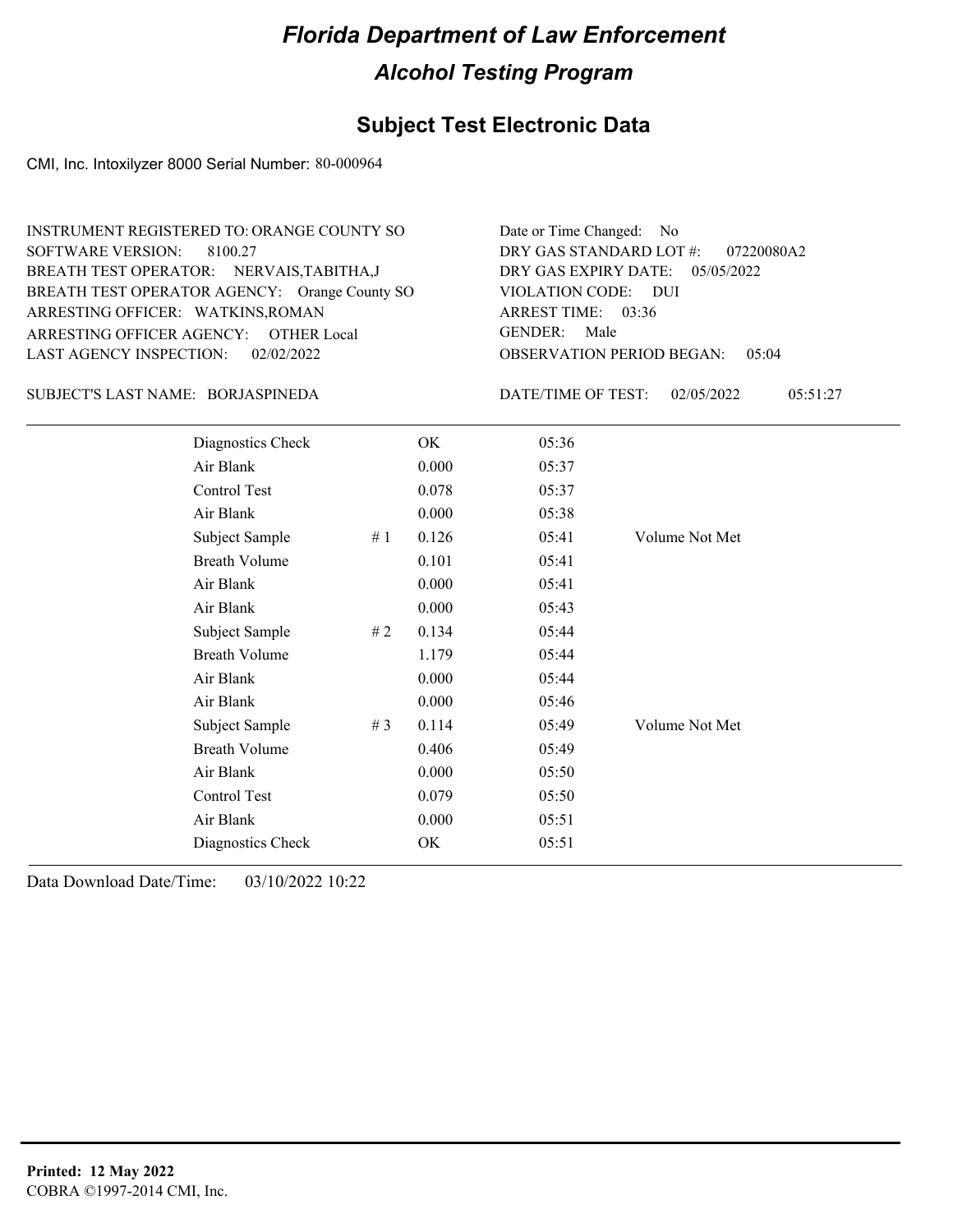### **Subject Test Electronic Data**

CMI, Inc. Intoxilyzer 8000 Serial Number: 80-000964

| <b>INSTRUMENT REGISTERED TO: ORANGE COUNTY SO</b><br>SOFTWARE VERSION: 8100.27<br>BREATH TEST OPERATOR: NERVAIS, TABITHA, J<br>BREATH TEST OPERATOR AGENCY: Orange County SO<br>ARRESTING OFFICER: JEANBAPTISTE, ALBENS<br>ARRESTING OFFICER AGENCY:<br>FHP Troop D<br><b>LAST AGENCY INSPECTION:</b><br>02/02/2022<br>SUBJECT'S LAST NAME: LAPOMAREDE |       | Date or Time Changed: No<br>DRY GAS STANDARD LOT #:<br>07220080A2<br>DRY GAS EXPIRY DATE:<br>05/05/2022<br>VIOLATION CODE: DUI<br>ARREST TIME: $00:31$<br>GENDER:<br>Male<br><b>OBSERVATION PERIOD BEGAN:</b><br>00:49<br>DATE/TIME OF TEST:<br>02/06/2022<br>01:30:51 |  |
|--------------------------------------------------------------------------------------------------------------------------------------------------------------------------------------------------------------------------------------------------------------------------------------------------------------------------------------------------------|-------|------------------------------------------------------------------------------------------------------------------------------------------------------------------------------------------------------------------------------------------------------------------------|--|
| Diagnostics Check                                                                                                                                                                                                                                                                                                                                      | OK.   | 01:19                                                                                                                                                                                                                                                                  |  |
| Air Blank                                                                                                                                                                                                                                                                                                                                              | 0.000 | 01:19                                                                                                                                                                                                                                                                  |  |

| Air Blank            |    | 0.000 | 01:19 |                |
|----------------------|----|-------|-------|----------------|
| Control Test         |    | 0.079 | 01:20 |                |
| Air Blank            |    | 0.000 | 01:20 |                |
| Subject Sample       | #1 | 0.210 | 01:23 | Volume Not Met |
| <b>Breath Volume</b> |    | 0.015 | 01:23 |                |
| Air Blank            |    | 0.000 | 01:24 |                |
| Air Blank            |    | 0.000 | 01:26 |                |
| Subject Sample       | #2 | 0.215 | 01:29 | Volume Not Met |
| <b>Breath Volume</b> |    | 0.175 | 01:29 |                |
| Air Blank            |    | 0.000 | 01:29 |                |
| Control Test         |    | 0.078 | 01:30 |                |
| Air Blank            |    | 0.000 | 01:30 |                |
| Diagnostics Check    |    | OK    | 01:30 |                |
|                      |    |       |       |                |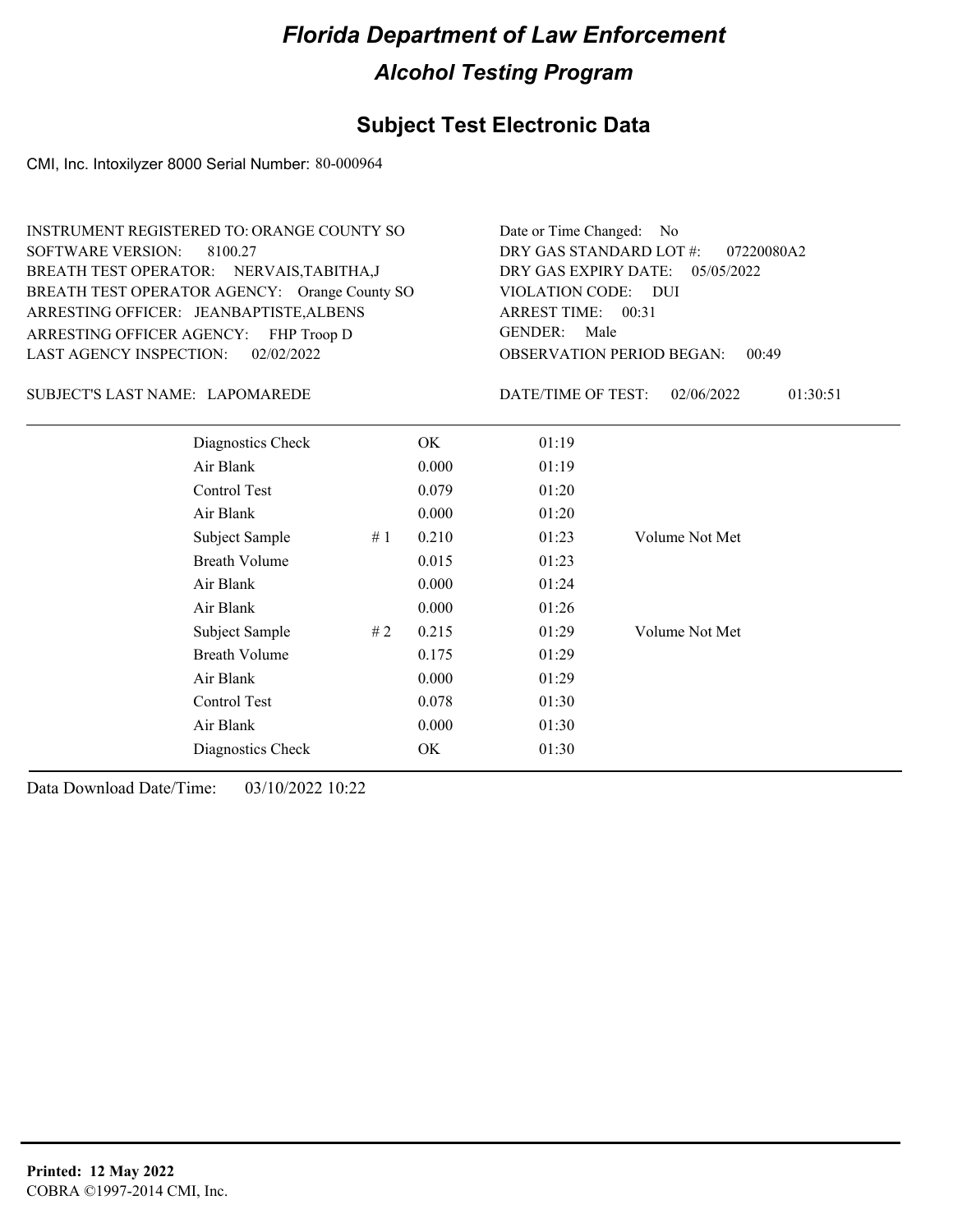### **Subject Test Electronic Data**

CMI, Inc. Intoxilyzer 8000 Serial Number: 80-000964

| <b>INSTRUMENT REGISTERED TO: ORANGE COUNTY SO</b><br><b>SOFTWARE VERSION:</b><br>8100.27<br>BREATH TEST OPERATOR: NERVAIS, TABITHA, J<br>BREATH TEST OPERATOR AGENCY: Orange County SO<br>ARRESTING OFFICER: JEANBAPTISTE, ALBENS<br>ARRESTING OFFICER AGENCY:<br>FHP Troop D<br>02/02/2022<br><b>LAST AGENCY INSPECTION:</b> |    |       | Date or Time Changed:<br>DRY GAS STANDARD LOT #:<br>DRY GAS EXPIRY DATE:<br><b>VIOLATION CODE:</b><br>ARREST TIME: 00:31<br><b>GENDER:</b><br>Male | No<br>07220080A2<br>05/05/2022<br>- DUI<br><b>OBSERVATION PERIOD BEGAN:</b><br>00:49 |  |
|-------------------------------------------------------------------------------------------------------------------------------------------------------------------------------------------------------------------------------------------------------------------------------------------------------------------------------|----|-------|----------------------------------------------------------------------------------------------------------------------------------------------------|--------------------------------------------------------------------------------------|--|
| SUBJECT'S LAST NAME: LAPOMAREDE                                                                                                                                                                                                                                                                                               |    |       | DATE/TIME OF TEST:                                                                                                                                 | 02/06/2022<br>01:45:40                                                               |  |
| Diagnostics Check                                                                                                                                                                                                                                                                                                             |    | OK    | 01:34                                                                                                                                              |                                                                                      |  |
| Air Blank                                                                                                                                                                                                                                                                                                                     |    | 0.000 | 01:34                                                                                                                                              |                                                                                      |  |
| Control Test                                                                                                                                                                                                                                                                                                                  |    | 0.079 | 01:34                                                                                                                                              |                                                                                      |  |
| Air Blank                                                                                                                                                                                                                                                                                                                     |    | 0.000 | 01:35                                                                                                                                              |                                                                                      |  |
| Subject Sample                                                                                                                                                                                                                                                                                                                | #1 | 0.245 | 01:38                                                                                                                                              | Volume Not Met                                                                       |  |
| <b>Breath Volume</b>                                                                                                                                                                                                                                                                                                          |    | 0.082 | 01:38                                                                                                                                              |                                                                                      |  |
| Air Blank                                                                                                                                                                                                                                                                                                                     |    | 0.000 | 01:39                                                                                                                                              |                                                                                      |  |
| Air Blank                                                                                                                                                                                                                                                                                                                     |    | 0.000 | 01:41                                                                                                                                              |                                                                                      |  |
| Subject Sample                                                                                                                                                                                                                                                                                                                | #2 | 0.223 | 01:44                                                                                                                                              | Volume Not Met                                                                       |  |
| <b>Breath Volume</b>                                                                                                                                                                                                                                                                                                          |    | 0.148 | 01:44                                                                                                                                              |                                                                                      |  |
| Air Blank                                                                                                                                                                                                                                                                                                                     |    | 0.000 | 01:44                                                                                                                                              |                                                                                      |  |
| Control Test                                                                                                                                                                                                                                                                                                                  |    | 0.078 | 01:45                                                                                                                                              |                                                                                      |  |
| Air Blank                                                                                                                                                                                                                                                                                                                     |    | 0.000 | 01:45                                                                                                                                              |                                                                                      |  |

Diagnostics Check OK 01:45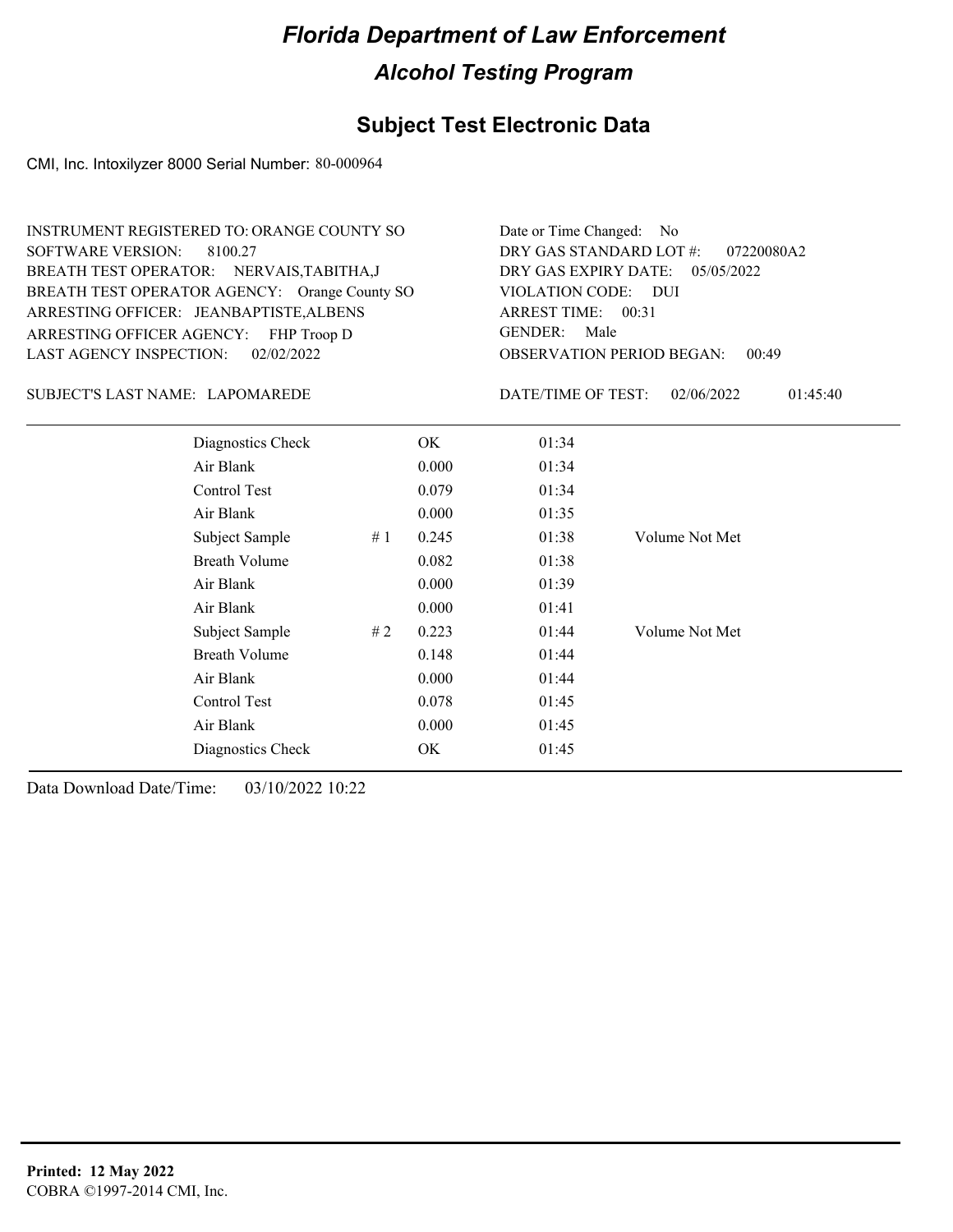### **Subject Test Electronic Data**

CMI, Inc. Intoxilyzer 8000 Serial Number: 80-000964

| INSTRUMENT REGISTERED TO: ORANGE COUNTY SO    | Date or Time Changed: No               |
|-----------------------------------------------|----------------------------------------|
| SOFTWARE VERSION: 8100.27                     | DRY GAS STANDARD LOT #: 07220080A2     |
| BREATH TEST OPERATOR: DENSON, TRAVIS, W       | DRY GAS EXPIRY DATE: 05/05/2022        |
| BREATH TEST OPERATOR AGENCY: Orange County SO | VIOLATION CODE: DUI                    |
| ARRESTING OFFICER: GARARDO, WILLIAM           | ARREST TIME: 02:03                     |
| ARRESTING OFFICER AGENCY: FHP Troop D         | GENDER: Male                           |
| LAST AGENCY INSPECTION: 02/02/2022            | <b>OBSERVATION PERIOD BEGAN: 02:39</b> |
|                                               |                                        |

SUBJECT'S LAST NAME: MONROY DATE/TIME OF TEST:

DATE/TIME OF TEST: 02/06/2022 03:12:09

| Diagnostics Check    |    | OK    | 03:04 |                   |
|----------------------|----|-------|-------|-------------------|
| Air Blank            |    | 0.000 | 03:05 |                   |
| Control Test         |    | 0.080 | 03:05 |                   |
| Air Blank            |    | 0.000 | 03:06 |                   |
| Subject Sample       | #1 | 0.149 | 03:07 |                   |
| <b>Breath Volume</b> |    | 4.339 | 03:07 |                   |
| Air Blank            |    | 0.000 | 03:08 |                   |
| Air Blank            |    | 0.000 | 03:10 |                   |
| Subject Sample       | #2 | 0.142 | 03:10 |                   |
| <b>Breath Volume</b> |    | 3.277 | 03:10 |                   |
| Air Blank            |    | 0.000 | 03:10 |                   |
| Control Test         |    | 0.080 | 03:11 |                   |
| Air Blank            |    |       | 03:11 | <b>RFI</b> Detect |
| Air Blank            |    | 0.000 | 03:12 |                   |
|                      |    |       |       |                   |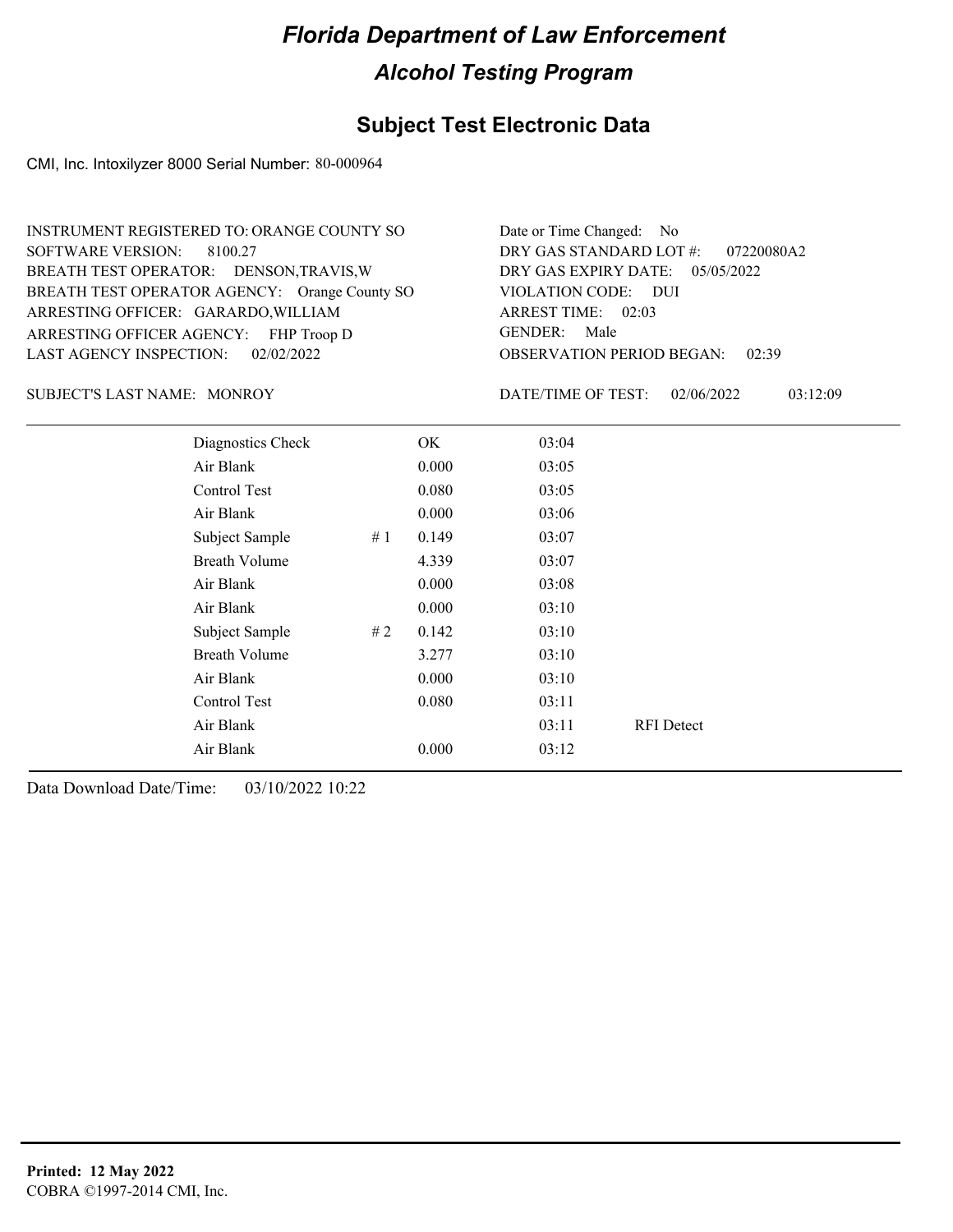### **Subject Test Electronic Data**

CMI, Inc. Intoxilyzer 8000 Serial Number: 80-000964

| INSTRUMENT REGISTERED TO: ORANGE COUNTY SO    | Date or Time Changed: No               |
|-----------------------------------------------|----------------------------------------|
| SOFTWARE VERSION: 8100.27                     | DRY GAS STANDARD LOT #: 07220080A2     |
| BREATH TEST OPERATOR: DENSON, TRAVIS, W       | DRY GAS EXPIRY DATE: 05/05/2022        |
| BREATH TEST OPERATOR AGENCY: Orange County SO | VIOLATION CODE: DUI                    |
| ARRESTING OFFICER: GARARD, WILLIAM            | ARREST TIME: 02:03                     |
| ARRESTING OFFICER AGENCY: FHP Troop D         | GENDER: Male                           |
| LAST AGENCY INSPECTION: 02/02/2022            | <b>OBSERVATION PERIOD BEGAN: 02:39</b> |

SUBJECT'S LAST NAME: MONROY DATE/TIME OF TEST:

DATE/TIME OF TEST: 02/06/2022 03:20:05

| Diagnostics Check    |    | OK    | 03:14 |
|----------------------|----|-------|-------|
| Air Blank            |    | 0.000 | 03:14 |
| Control Test         |    | 0.080 | 03:15 |
| Air Blank            |    | 0.000 | 03:15 |
| Subject Sample       | #1 | 0.144 | 03:15 |
| <b>Breath Volume</b> |    | 2.085 | 03:15 |
| Air Blank            |    | 0.000 | 03:16 |
| Air Blank            |    | 0.000 | 03:18 |
| Subject Sample       | #2 | 0.146 | 03:18 |
| <b>Breath Volume</b> |    | 2.277 | 03:18 |
| Air Blank            |    | 0.000 | 03:19 |
| Control Test         |    | 0.079 | 03:19 |
| Air Blank            |    | 0.000 | 03:20 |
| Diagnostics Check    |    | OK    | 03:20 |
|                      |    |       |       |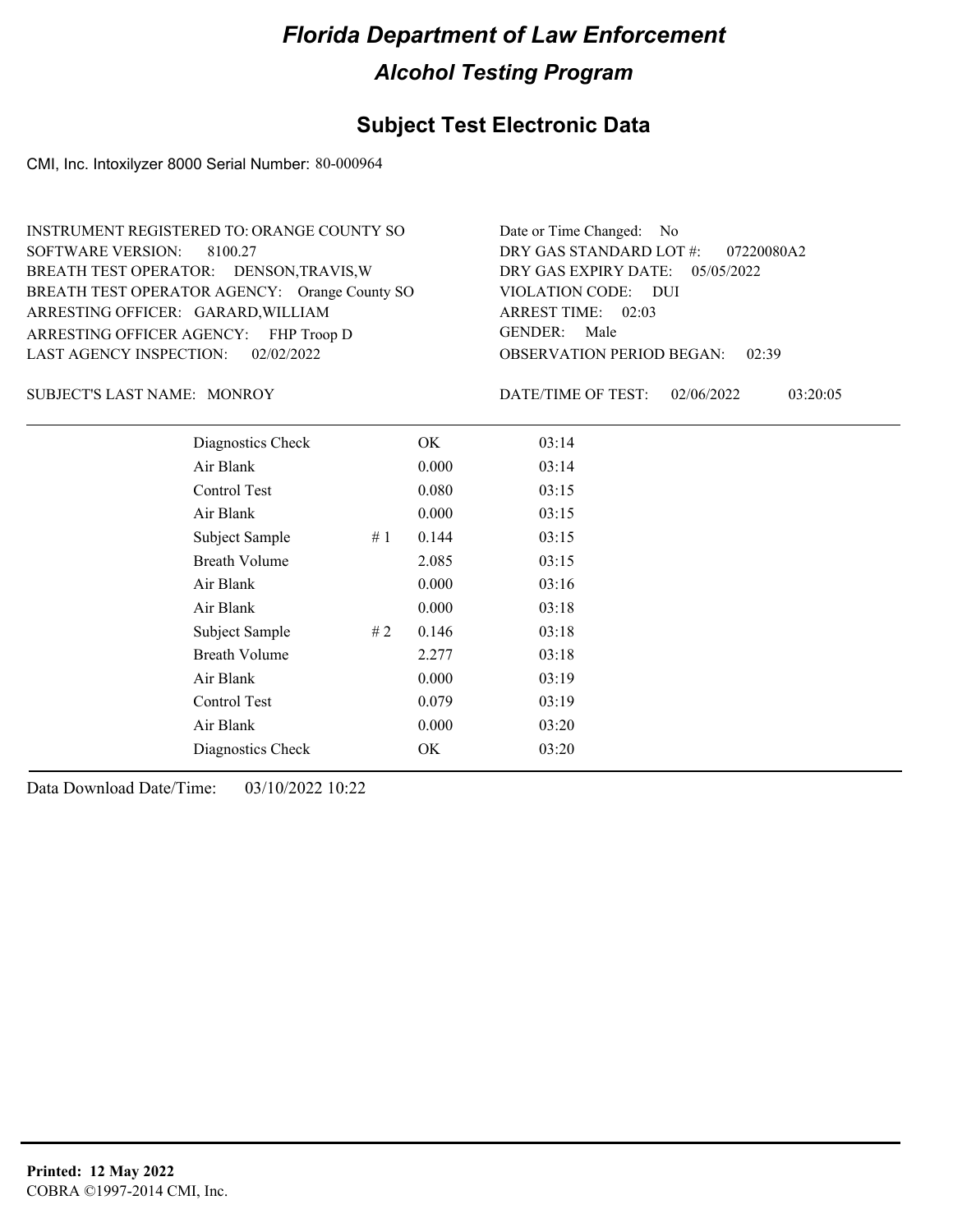### **Subject Test Electronic Data**

CMI, Inc. Intoxilyzer 8000 Serial Number: 80-000964

| INSTRUMENT REGISTERED TO: ORANGE COUNTY SO    | Date or Time Changed: No               |
|-----------------------------------------------|----------------------------------------|
| SOFTWARE VERSION: 8100.27                     | DRY GAS STANDARD LOT $\#$ : 07220080A2 |
| BREATH TEST OPERATOR: NERVAIS, TABITHA, J     | DRY GAS EXPIRY DATE: 05/05/2022        |
| BREATH TEST OPERATOR AGENCY: Orange County SO | VIOLATION CODE: DUI                    |
| ARRESTING OFFICER: NELSON, GREGG              | ARREST TIME: 02:30                     |
| ARRESTING OFFICER AGENCY: OTHER Local         | GENDER: Male                           |
| LAST AGENCY INSPECTION: 02/02/2022            | <b>OBSERVATION PERIOD BEGAN: 03:07</b> |

#### ORTIZRAMOS SUBJECT'S LAST NAME: DATE/TIME OF TEST:

DATE/TIME OF TEST: 02/06/2022 03:38:23

| Diagnostics Check    |    | OK    | 03:32 |  |
|----------------------|----|-------|-------|--|
| Air Blank            |    | 0.000 | 03:32 |  |
| Control Test         |    | 0.080 | 03:33 |  |
| Air Blank            |    | 0.000 | 03:33 |  |
| Subject Sample       | #1 | 0.165 | 03:34 |  |
| <b>Breath Volume</b> |    | 3.671 | 03:34 |  |
| Air Blank            |    | 0.000 | 03:34 |  |
| Air Blank            |    | 0.000 | 03:36 |  |
| Subject Sample       | #2 | 0.174 | 03:36 |  |
| <b>Breath Volume</b> |    | 3.714 | 03:36 |  |
| Air Blank            |    | 0.000 | 03:37 |  |
| Control Test         |    | 0.079 | 03:37 |  |
| Air Blank            |    | 0.000 | 03:38 |  |
| Diagnostics Check    |    | OK    | 03:38 |  |
|                      |    |       |       |  |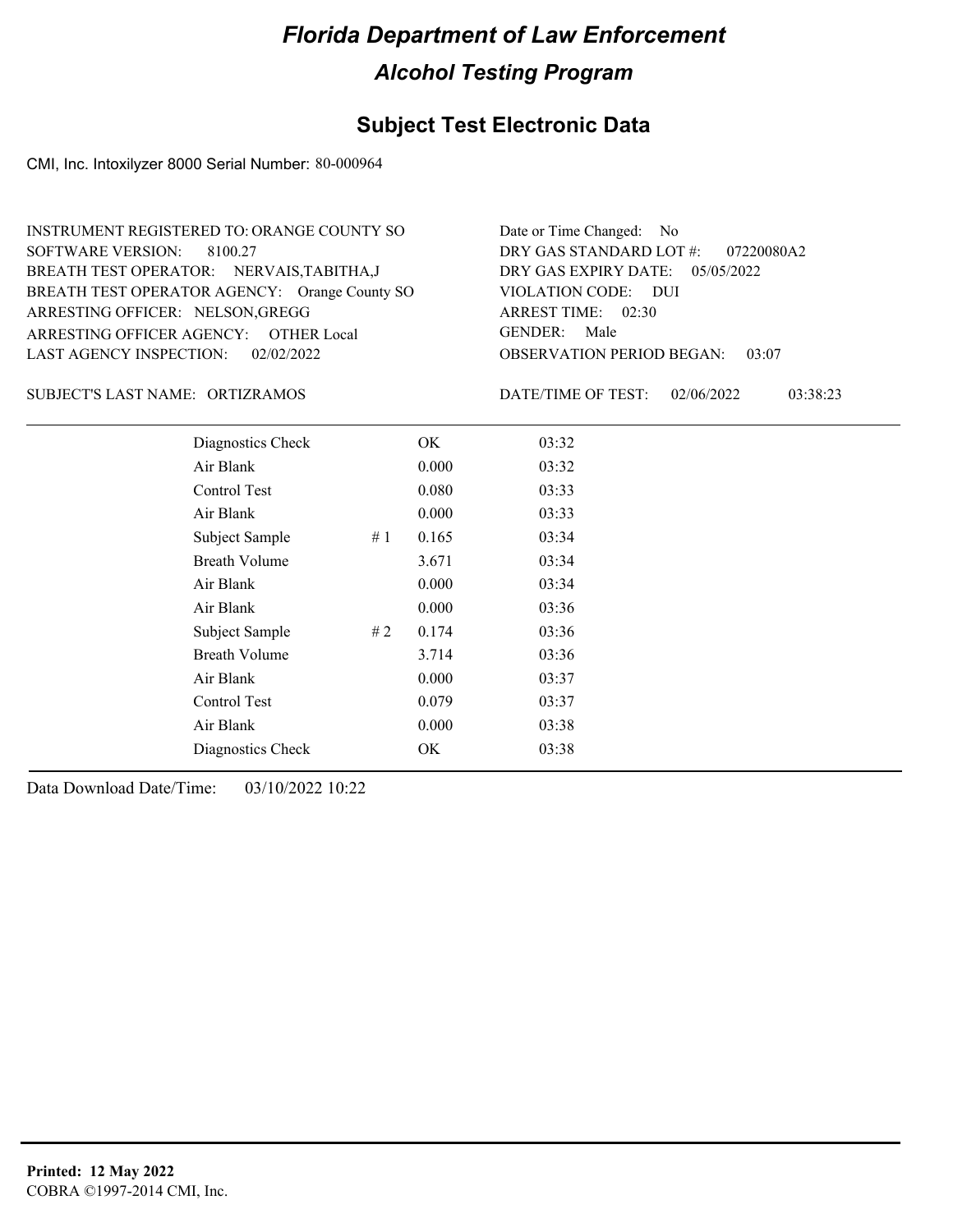## **Subject Test Electronic Data**

CMI, Inc. Intoxilyzer 8000 Serial Number: 80-000964

| INSTRUMENT REGISTERED TO: ORANGE COUNTY SO    | Date or Time Changed: No               |
|-----------------------------------------------|----------------------------------------|
| SOFTWARE VERSION: 8100.27                     | DRY GAS STANDARD LOT #: 07220080A2     |
| BREATH TEST OPERATOR: NERVAIS, TABITHA, J     | DRY GAS EXPIRY DATE: 05/05/2022        |
| BREATH TEST OPERATOR AGENCY: Orange County SO | VIOLATION CODE: DUI                    |
| ARRESTING OFFICER: HAWKINS, DEBORAH           | ARREST TIME: 03:45                     |
| ARRESTING OFFICER AGENCY: FHP Troop D         | GENDER: Male                           |
| LAST AGENCY INSPECTION: 02/02/2022            | <b>OBSERVATION PERIOD BEGAN: 04:08</b> |

#### DOBROVOLSKIY SUBJECT'S LAST NAME: DATE/TIME OF TEST:

DATE/TIME OF TEST: 02/06/2022 04:41:08

| Diagnostics Check    |    | OK    | 04:34 |
|----------------------|----|-------|-------|
| Air Blank            |    | 0.000 | 04:34 |
| Control Test         |    | 0.079 | 04:35 |
| Air Blank            |    | 0.000 | 04:35 |
| Subject Sample       | #1 | 0.152 | 04:36 |
| <b>Breath Volume</b> |    | 1.429 | 04:36 |
| Air Blank            |    | 0.000 | 04:37 |
| Air Blank            |    | 0.000 | 04:39 |
| Subject Sample       | #2 | 0.146 | 04:39 |
| <b>Breath Volume</b> |    | 1.398 | 04:39 |
| Air Blank            |    | 0.000 | 04:40 |
| Control Test         |    | 0.080 | 04:40 |
| Air Blank            |    | 0.000 | 04:41 |
| Diagnostics Check    |    | OK    | 04:41 |
|                      |    |       |       |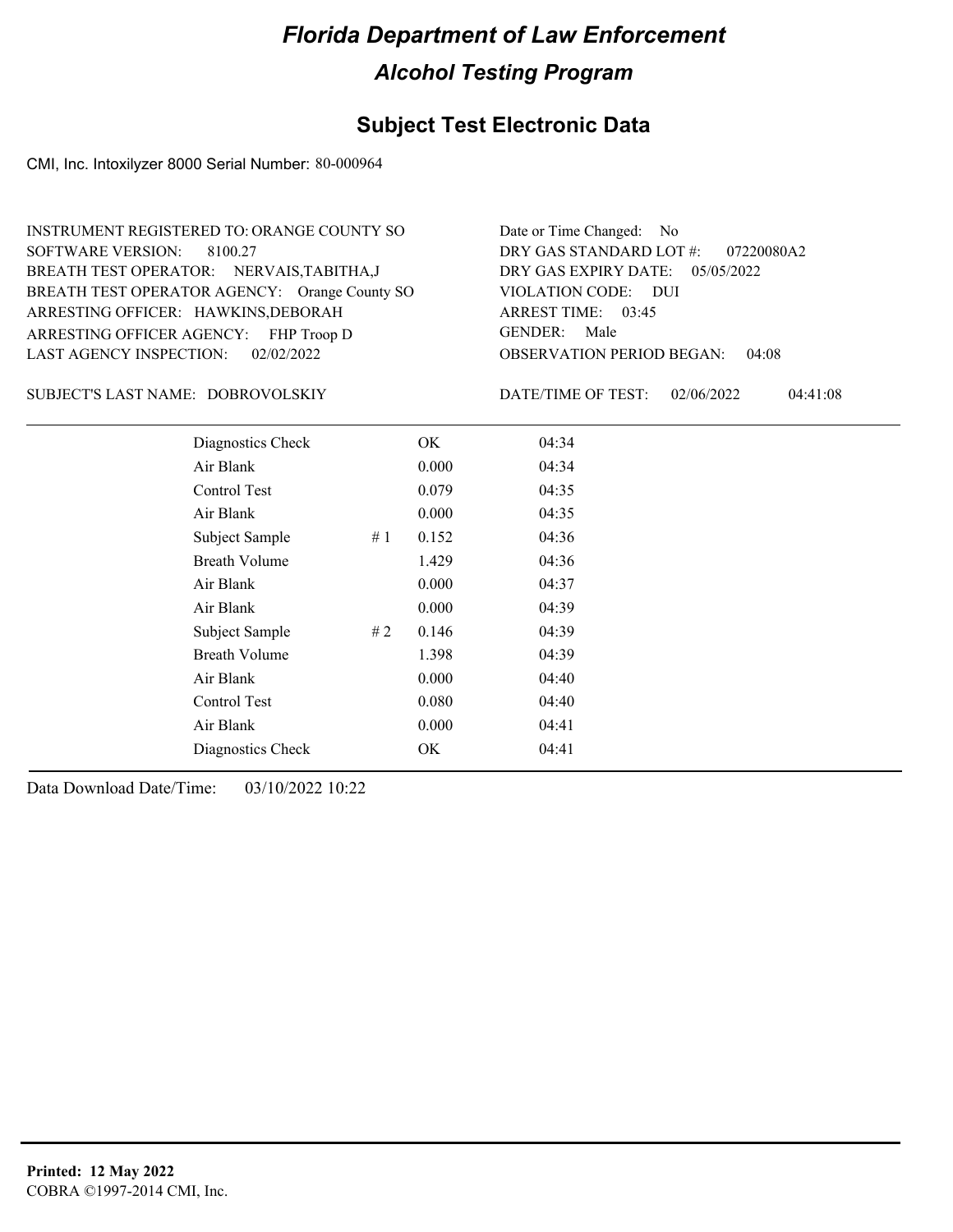## **Subject Test Electronic Data**

CMI, Inc. Intoxilyzer 8000 Serial Number: 80-000964

| INSTRUMENT REGISTERED TO: ORANGE COUNTY SO    | Date or Time Changed: No               |
|-----------------------------------------------|----------------------------------------|
| SOFTWARE VERSION: 8100.27                     | DRY GAS STANDARD LOT $\#$ : 07220080A2 |
| BREATH TEST OPERATOR: DAVIS, COURTNEY, L      | DRY GAS EXPIRY DATE: $05/05/2022$      |
| BREATH TEST OPERATOR AGENCY: Orange County SO | VIOLATION CODE: DUI                    |
| ARRESTING OFFICER: SCHOEN, ELLIS              | ARREST TIME: 04:00                     |
| ARRESTING OFFICER AGENCY: Winter Garden PD    | GENDER: Female                         |
| LAST AGENCY INSPECTION: 02/02/2022            | <b>OBSERVATION PERIOD BEGAN: 04:26</b> |

CRUZ SUBJECT'S LAST NAME: DATE/TIME OF TEST:

DATE/TIME OF TEST: 02/07/2022 04:55:23

| Diagnostics Check    |    | OK    | 04:48 |
|----------------------|----|-------|-------|
| Air Blank            |    | 0.000 | 04:49 |
| Control Test         |    | 0.080 | 04:49 |
| Air Blank            |    | 0.000 | 04:49 |
| Subject Sample       | #1 | 0.151 | 04:51 |
| <b>Breath Volume</b> |    | 1.472 | 04:51 |
| Air Blank            |    | 0.000 | 04:51 |
| Air Blank            |    | 0.000 | 04:53 |
| Subject Sample       | #2 | 0.156 | 04:53 |
| <b>Breath Volume</b> |    | 1.886 | 04:53 |
| Air Blank            |    | 0.000 | 04:54 |
| Control Test         |    | 0.079 | 04:54 |
| Air Blank            |    | 0.000 | 04:55 |
| Diagnostics Check    |    | OK    | 04:55 |
|                      |    |       |       |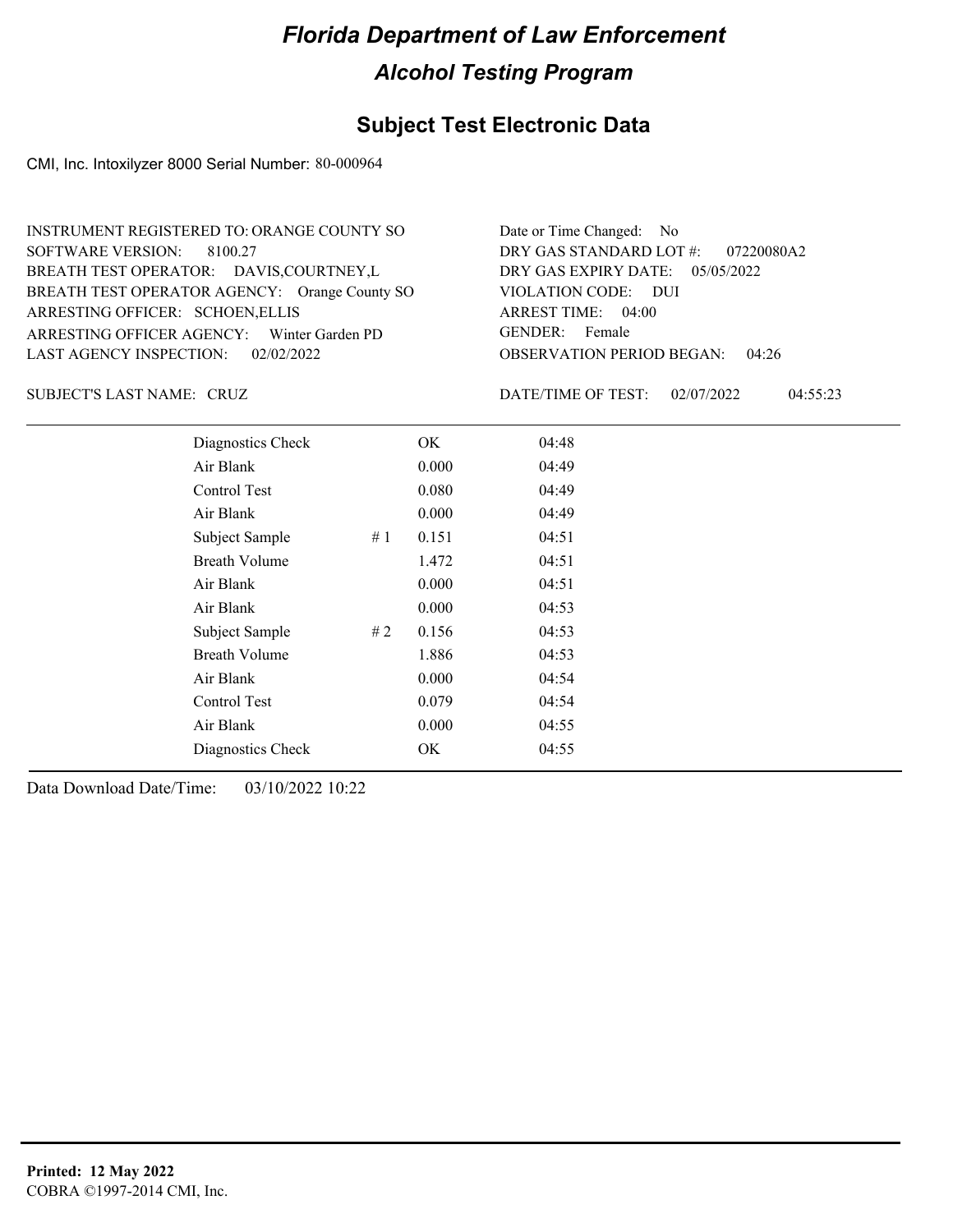## **Subject Test Electronic Data**

CMI, Inc. Intoxilyzer 8000 Serial Number: 80-000964

| INSTRUMENT REGISTERED TO: ORANGE COUNTY SO    | Date or Time Changed: No               |
|-----------------------------------------------|----------------------------------------|
| SOFTWARE VERSION: 8100.27                     | DRY GAS STANDARD LOT #: 07220080A2     |
| BREATH TEST OPERATOR: DAVIS, COURTNEY, L      | DRY GAS EXPIRY DATE: $05/05/2022$      |
| BREATH TEST OPERATOR AGENCY: Orange County SO | VIOLATION CODE: DUI                    |
| ARRESTING OFFICER: DUHART, TOMMY              | ARREST TIME: 23:48                     |
| ARRESTING OFFICER AGENCY: Central FL Univ PD  | GENDER: Male                           |
| LAST AGENCY INSPECTION: 02/02/2022            | <b>OBSERVATION PERIOD BEGAN: 00:22</b> |

#### PRACHNIAK SUBJECT'S LAST NAME: DATE/TIME OF TEST:

DATE/TIME OF TEST: 02/08/2022 00:53:30

| Diagnostics Check    |    | OK    | 00:46 |
|----------------------|----|-------|-------|
| Air Blank            |    | 0.000 | 00:47 |
| Control Test         |    | 0.079 | 00:47 |
| Air Blank            |    | 0.000 | 00:47 |
| Subject Sample       | #1 | 0.238 | 00:48 |
| <b>Breath Volume</b> |    | 1.812 | 00:48 |
| Air Blank            |    | 0.000 | 00:49 |
| Air Blank            |    | 0.000 | 00:51 |
| Subject Sample       | #2 | 0.237 | 00:52 |
| <b>Breath Volume</b> |    | 2.378 | 00:52 |
| Air Blank            |    | 0.000 | 00:52 |
| Control Test         |    | 0.080 | 00:52 |
| Air Blank            |    | 0.000 | 00:53 |
| Diagnostics Check    |    | OK    | 00:53 |
|                      |    |       |       |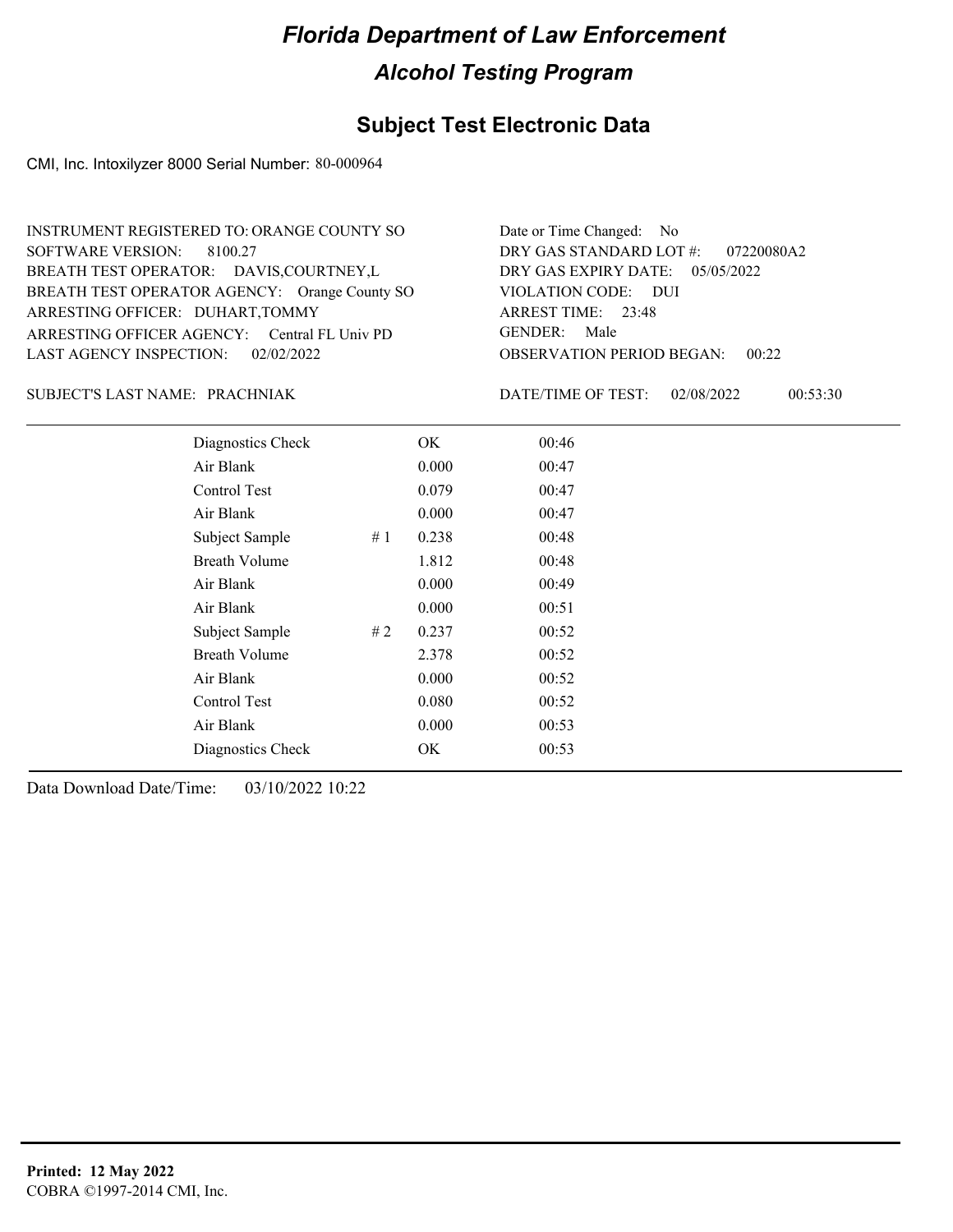## **Subject Test Electronic Data**

CMI, Inc. Intoxilyzer 8000 Serial Number: 80-000964

| INSTRUMENT REGISTERED TO: ORANGE COUNTY SO    | Date or Time Changed: No               |
|-----------------------------------------------|----------------------------------------|
| SOFTWARE VERSION: 8100.27                     | DRY GAS STANDARD LOT #: 07220080A2     |
| BREATH TEST OPERATOR: NERVAIS, TABITHA, J     | DRY GAS EXPIRY DATE: $05/05/2022$      |
| BREATH TEST OPERATOR AGENCY: Orange County SO | VIOLATION CODE: DUI                    |
| ARRESTING OFFICER: WISECUP, AUSTIN            | ARREST TIME: 21:09                     |
| ARRESTING OFFICER AGENCY: Apopka PD           | GENDER: Male                           |
| LAST AGENCY INSPECTION: 02/02/2022            | <b>OBSERVATION PERIOD BEGAN: 22:30</b> |

SUBJECT'S LAST NAME: LYONS DATE/TIME OF TEST:

DATE/TIME OF TEST: 02/08/2022 23:01:18

| Diagnostics Check    |    | OK    | 22:54 |
|----------------------|----|-------|-------|
| Air Blank            |    | 0.000 | 22:55 |
| Control Test         |    | 0.080 | 22:55 |
| Air Blank            |    | 0.000 | 22:56 |
| Subject Sample       | #1 | 0.168 | 22:56 |
| <b>Breath Volume</b> |    | 3.679 | 22:56 |
| Air Blank            |    | 0.000 | 22:57 |
| Air Blank            |    | 0.000 | 22:59 |
| Subject Sample       | #2 | 0.161 | 22:59 |
| <b>Breath Volume</b> |    | 1.386 | 22:59 |
| Air Blank            |    | 0.000 | 23:00 |
| <b>Control Test</b>  |    | 0.081 | 23:00 |
| Air Blank            |    | 0.000 | 23:01 |
| Diagnostics Check    |    | OK    | 23:01 |
|                      |    |       |       |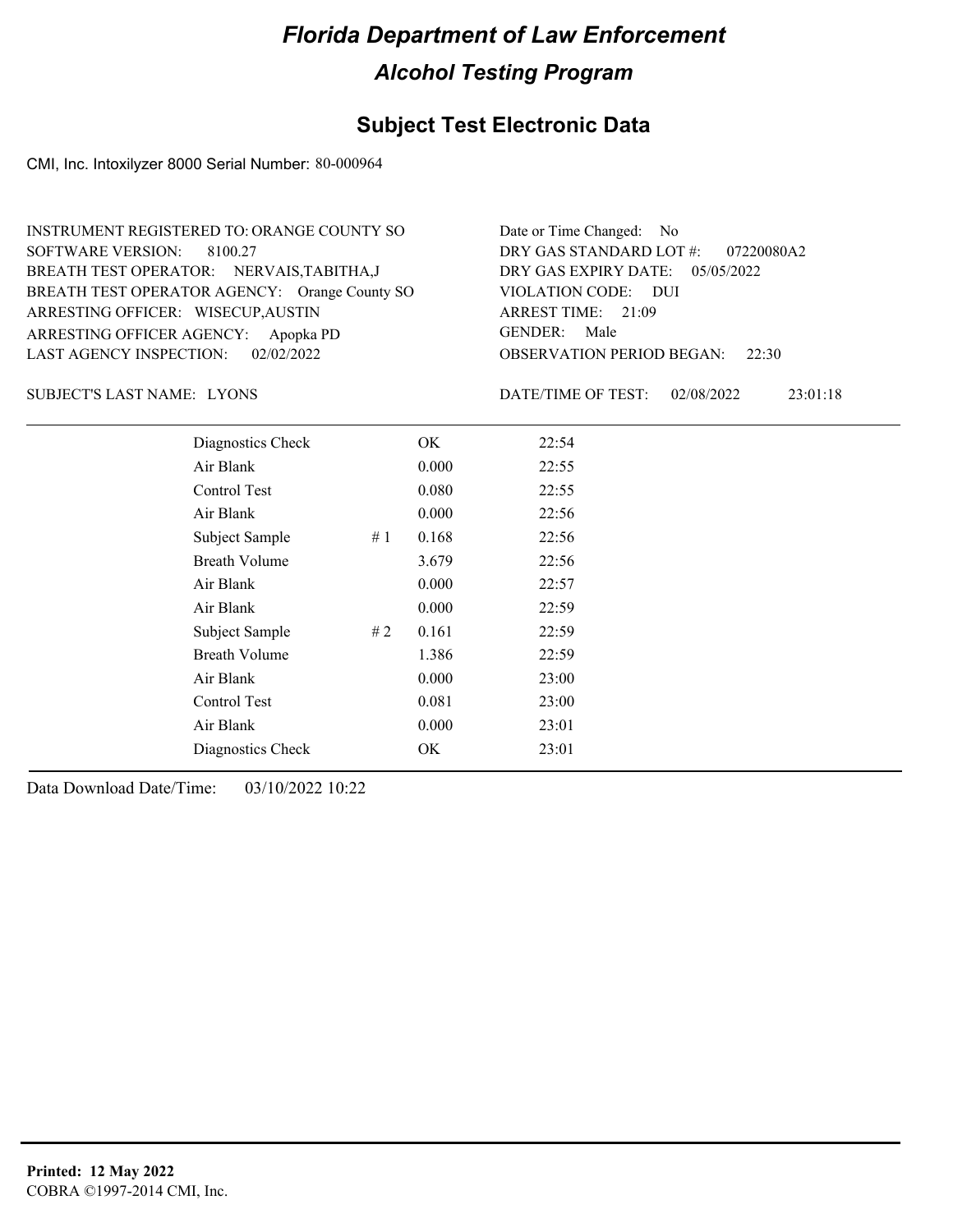## **Subject Test Electronic Data**

CMI, Inc. Intoxilyzer 8000 Serial Number: 80-000964

| INSTRUMENT REGISTERED TO: ORANGE COUNTY SO    | Date or Time Changed: No               |
|-----------------------------------------------|----------------------------------------|
| SOFTWARE VERSION: 8100.27                     | DRY GAS STANDARD LOT #: 07220080A2     |
| BREATH TEST OPERATOR: NERVAIS, TABITHA, J     | DRY GAS EXPIRY DATE: $05/05/2022$      |
| BREATH TEST OPERATOR AGENCY: Orange County SO | VIOLATION CODE: DUI                    |
| ARRESTING OFFICER: DIAZ, RICHARD              | ARREST TIME: 00:17                     |
| ARRESTING OFFICER AGENCY: Ocoee PD            | GENDER: Male                           |
| LAST AGENCY INSPECTION: 02/02/2022            | <b>OBSERVATION PERIOD BEGAN: 00:55</b> |

RAWLINS SUBJECT'S LAST NAME: DATE/TIME OF TEST:

DATE/TIME OF TEST: 02/09/2022 01:24:44

| Diagnostics Check    |    | OK    | 01:18 |  |
|----------------------|----|-------|-------|--|
| Air Blank            |    | 0.000 | 01:18 |  |
| Control Test         |    | 0.080 | 01:19 |  |
| Air Blank            |    | 0.000 | 01:19 |  |
| Subject Sample       | #1 | 0.076 | 01:20 |  |
| <b>Breath Volume</b> |    | 2.511 | 01:20 |  |
| Air Blank            |    | 0.000 | 01:20 |  |
| Air Blank            |    | 0.000 | 01:22 |  |
| Subject Sample       | #2 | 0.071 | 01:23 |  |
| <b>Breath Volume</b> |    | 1.714 | 01:23 |  |
| Air Blank            |    | 0.000 | 01:23 |  |
| Control Test         |    | 0.080 | 01:24 |  |
| Air Blank            |    | 0.000 | 01:24 |  |
| Diagnostics Check    |    | OK    | 01:24 |  |
|                      |    |       |       |  |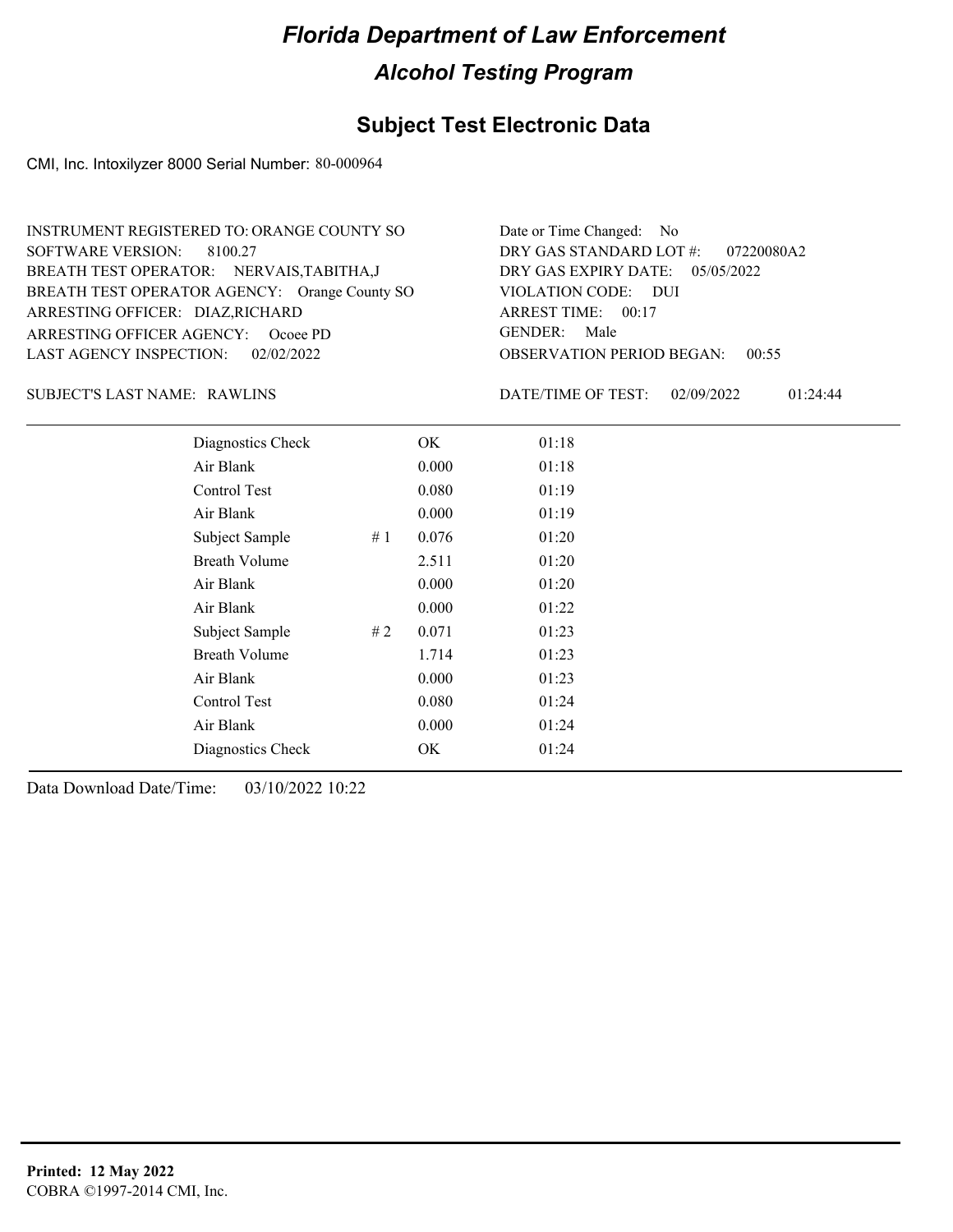## **Subject Test Electronic Data**

CMI, Inc. Intoxilyzer 8000 Serial Number: 80-000964

| Date or Time Changed: No               |
|----------------------------------------|
| DRY GAS STANDARD LOT $\#$ : 07220080A2 |
| DRY GAS EXPIRY DATE: 05/05/2022        |
| VIOLATION CODE: DUI                    |
| ARREST TIME: 20:05                     |
| GENDER: Male                           |
| <b>OBSERVATION PERIOD BEGAN: 20:38</b> |
|                                        |

#### RODRIGUEZ S SUBJECT'S LAST NAME: DATE/TIME OF TEST:

DATE/TIME OF TEST: 02/09/2022 21:09:29

| Diagnostics Check    |    | OK    | 21:03 |
|----------------------|----|-------|-------|
| Air Blank            |    | 0.000 | 21:03 |
| Control Test         |    | 0.081 | 21:04 |
| Air Blank            |    | 0.000 | 21:04 |
| Subject Sample       | #1 | 0.014 | 21:05 |
| <b>Breath Volume</b> |    | 1.699 | 21:05 |
| Air Blank            |    | 0.000 | 21:05 |
| Air Blank            |    | 0.000 | 21:07 |
| Subject Sample       | #2 | 0.014 | 21:08 |
| <b>Breath Volume</b> |    | 2.859 | 21:08 |
| Air Blank            |    | 0.000 | 21:08 |
| Control Test         |    | 0.080 | 21:08 |
| Air Blank            |    | 0.000 | 21:09 |
| Diagnostics Check    |    | OK    | 21:09 |
|                      |    |       |       |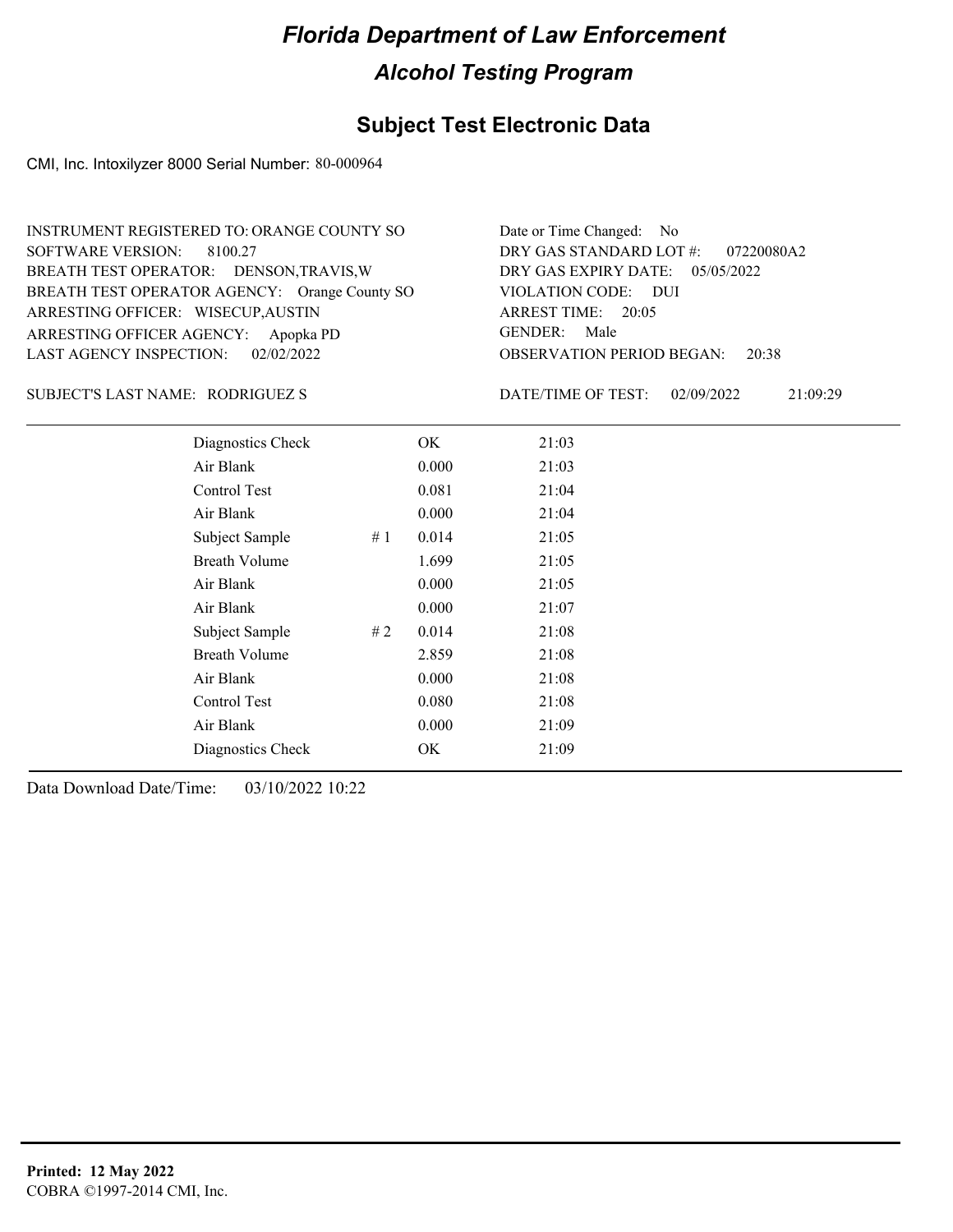### **Subject Test Electronic Data**

CMI, Inc. Intoxilyzer 8000 Serial Number: 80-000964

| INSTRUMENT REGISTERED TO: ORANGE COUNTY SO    | Date or Time Changed: No               |
|-----------------------------------------------|----------------------------------------|
| SOFTWARE VERSION: 8100.27                     | DRY GAS STANDARD LOT #: 07220080A2     |
| BREATH TEST OPERATOR: NERVAIS, TABITHA, J     | DRY GAS EXPIRY DATE: $05/05/2022$      |
| BREATH TEST OPERATOR AGENCY: Orange County SO | VIOLATION CODE: DUI                    |
| ARRESTING OFFICER: KING, ARTHUR               | ARREST TIME: 00:57                     |
| ARRESTING OFFICER AGENCY: Central FL Univ PD  | GENDER: Male                           |
| LAST AGENCY INSPECTION: 02/02/2022            | <b>OBSERVATION PERIOD BEGAN: 01:30</b> |

#### SANCHEZ SUBJECT'S LAST NAME: DATE/TIME OF TEST:

DATE/TIME OF TEST: 02/10/2022 01:59:54

| Diagnostics Check    |    | OK    | 01:53 |
|----------------------|----|-------|-------|
| Air Blank            |    | 0.000 | 01:54 |
| Control Test         |    | 0.080 | 01:54 |
| Air Blank            |    | 0.000 | 01:55 |
| Subject Sample       | #1 | 0.019 | 01:55 |
| <b>Breath Volume</b> |    | 3.679 | 01:55 |
| Air Blank            |    | 0.000 | 01:56 |
| Air Blank            |    | 0.000 | 01:58 |
| Subject Sample       | #2 | 0.019 | 01:58 |
| <b>Breath Volume</b> |    | 3.679 | 01:58 |
| Air Blank            |    | 0.000 | 01:59 |
| Control Test         |    | 0.081 | 01:59 |
| Air Blank            |    | 0.000 | 01:59 |
| Diagnostics Check    |    | OK    | 01:59 |
|                      |    |       |       |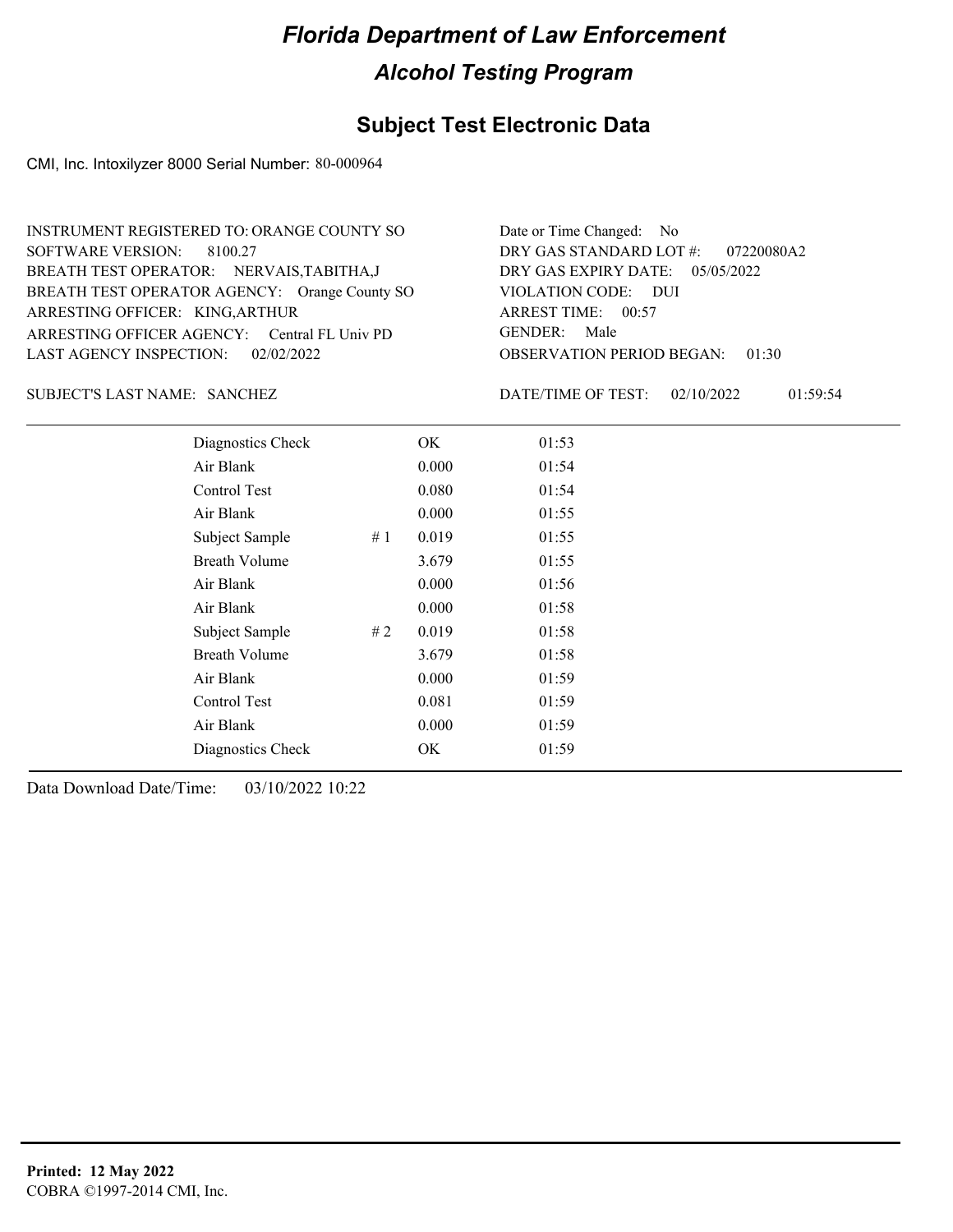## **Subject Test Electronic Data**

CMI, Inc. Intoxilyzer 8000 Serial Number: 80-000964

| INSTRUMENT REGISTERED TO: ORANGE COUNTY SO    | Date or Time Changed: No               |
|-----------------------------------------------|----------------------------------------|
| SOFTWARE VERSION: 8100.27                     | DRY GAS STANDARD LOT #: 07220080A2     |
| BREATH TEST OPERATOR: NERVAIS, TABITHA, J     | DRY GAS EXPIRY DATE: $05/05/2022$      |
| BREATH TEST OPERATOR AGENCY: Orange County SO | VIOLATION CODE: DUI                    |
| ARRESTING OFFICER: MEDINA, JAVIER             | ARREST TIME: 02:52                     |
| ARRESTING OFFICER AGENCY: Orlando PD          | GENDER: Female                         |
| LAST AGENCY INSPECTION: 02/02/2022            | <b>OBSERVATION PERIOD BEGAN: 02:50</b> |

SUBJECT'S LAST NAME: ALLEN DATE/TIME OF TEST:

DATE/TIME OF TEST: 02/10/2022 03:21:51

| Diagnostics Check    |    | OK    | 03:15 |
|----------------------|----|-------|-------|
| Air Blank            |    | 0.000 | 03:16 |
| Control Test         |    | 0.078 | 03:16 |
| Air Blank            |    | 0.000 | 03:16 |
| Subject Sample       | #1 | 0.167 | 03:17 |
| <b>Breath Volume</b> |    | 1.757 | 03:17 |
| Air Blank            |    | 0.000 | 03:17 |
| Air Blank            |    | 0.000 | 03:19 |
| Subject Sample       | #2 | 0.173 | 03:20 |
| <b>Breath Volume</b> |    | 2.429 | 03:20 |
| Air Blank            |    | 0.000 | 03:20 |
| Control Test         |    | 0.079 | 03:21 |
| Air Blank            |    | 0.000 | 03:21 |
| Diagnostics Check    |    | OK    | 03:21 |
|                      |    |       |       |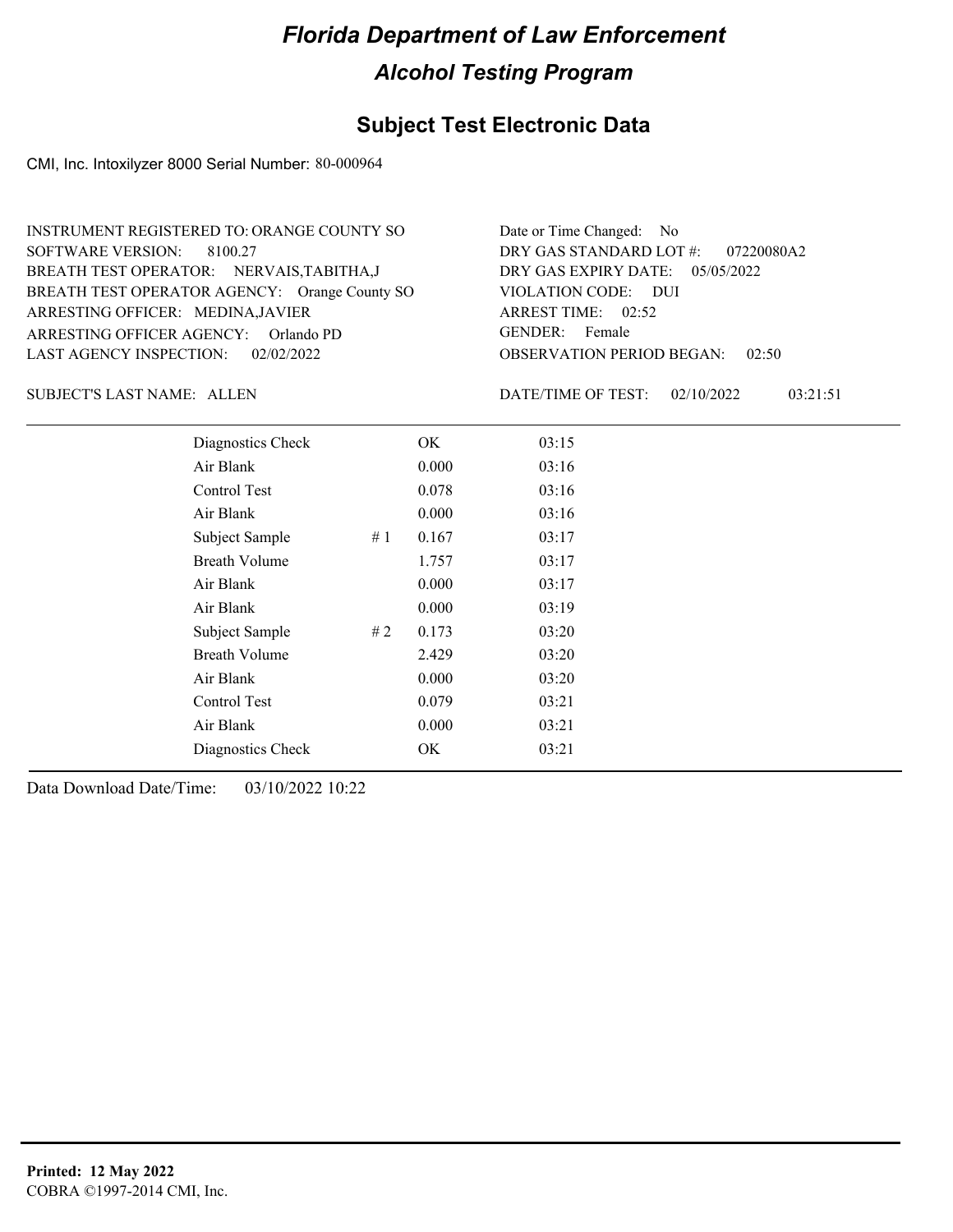## **Subject Test Electronic Data**

CMI, Inc. Intoxilyzer 8000 Serial Number: 80-000964

| INSTRUMENT REGISTERED TO: ORANGE COUNTY SO    | Date or Time Changed: No               |
|-----------------------------------------------|----------------------------------------|
| SOFTWARE VERSION: 8100.27                     | DRY GAS STANDARD LOT #: 07220080A2     |
| BREATH TEST OPERATOR: DENSON, TRAVIS, W       | DRY GAS EXPIRY DATE: 05/05/2022        |
| BREATH TEST OPERATOR AGENCY: Orange County SO | VIOLATION CODE: DUI                    |
| ARRESTING OFFICER: SCHOEN, ELLIS              | ARREST TIME: 20:18                     |
| ARRESTING OFFICER AGENCY: Winter Garden PD    | GENDER: Female                         |
| LAST AGENCY INSPECTION: $02/02/2022$          | <b>OBSERVATION PERIOD BEGAN:</b> 20:45 |

#### RODRIGUEZ SUBJECT'S LAST NAME: DATE/TIME OF TEST:

DATE/TIME OF TEST: 02/10/2022 21:13:31

| Diagnostics Check    |    | OK    | 21:07 |
|----------------------|----|-------|-------|
| Air Blank            |    | 0.000 | 21:08 |
| Control Test         |    | 0.081 | 21:08 |
| Air Blank            |    | 0.000 | 21:08 |
| Subject Sample       | #1 | 0.097 | 21:09 |
| <b>Breath Volume</b> |    | 1.585 | 21:09 |
| Air Blank            |    | 0.000 | 21:09 |
| Air Blank            |    | 0.000 | 21:11 |
| Subject Sample       | #2 | 0.099 | 21:12 |
| <b>Breath Volume</b> |    | 1.687 | 21:12 |
| Air Blank            |    | 0.000 | 21:12 |
| Control Test         |    | 0.081 | 21:12 |
| Air Blank            |    | 0.000 | 21:13 |
| Diagnostics Check    |    | OK    | 21:13 |
|                      |    |       |       |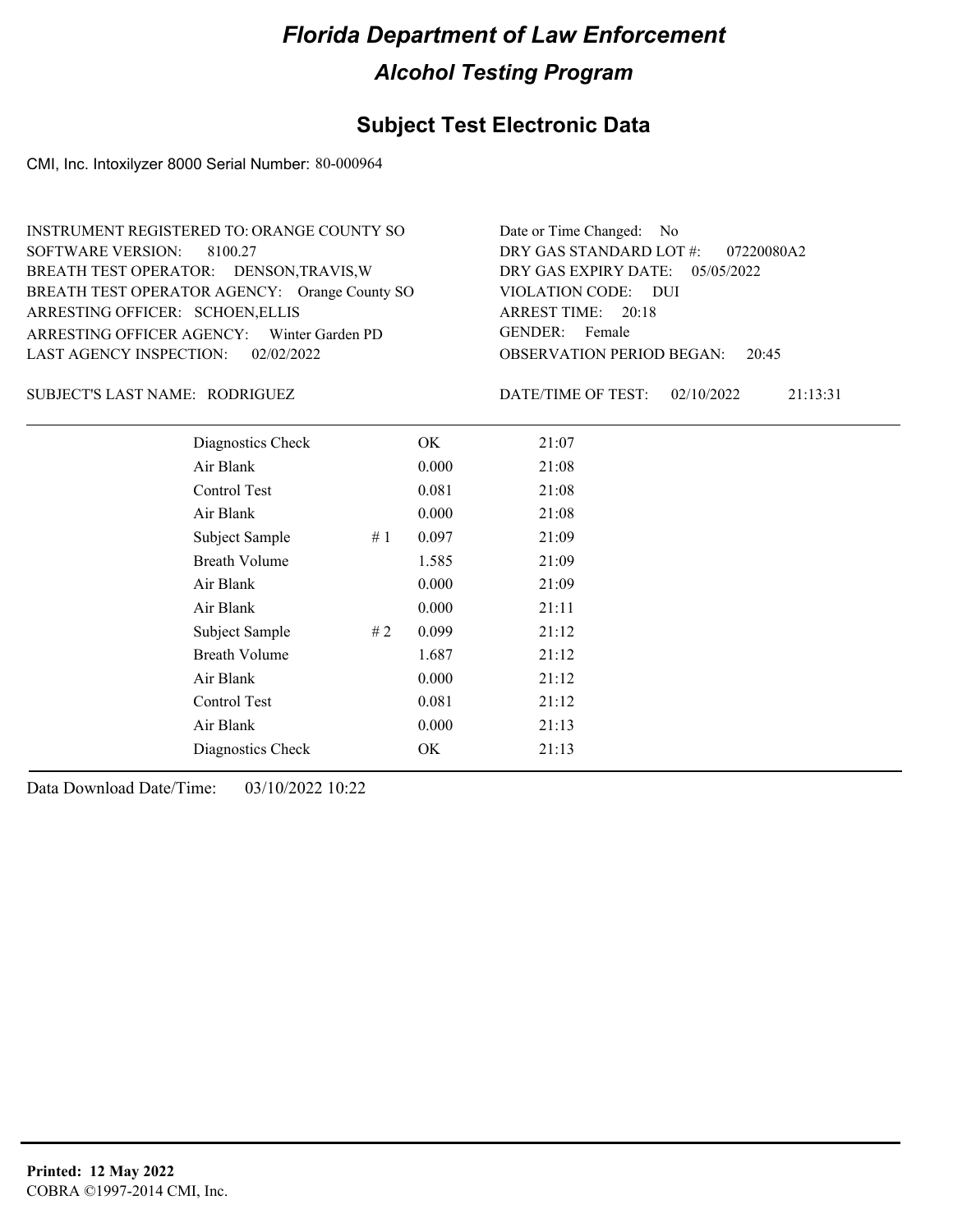## **Subject Test Electronic Data**

CMI, Inc. Intoxilyzer 8000 Serial Number: 80-000964

| INSTRUMENT REGISTERED TO: ORANGE COUNTY SO    | Date or Time Changed: No               |
|-----------------------------------------------|----------------------------------------|
| SOFTWARE VERSION: 8100.27                     | DRY GAS STANDARD LOT $\#$ : 07220080A2 |
| BREATH TEST OPERATOR: NERVAIS, TABITHA, J     | DRY GAS EXPIRY DATE: 05/05/2022        |
| BREATH TEST OPERATOR AGENCY: Orange County SO | VIOLATION CODE: DUI                    |
| ARRESTING OFFICER: STOWE, NICOLAS             | ARREST TIME: 20:42                     |
| ARRESTING OFFICER AGENCY: Orange County SO    | GENDER: Male                           |
| LAST AGENCY INSPECTION: $02/02/2022$          | <b>OBSERVATION PERIOD BEGAN: 21:04</b> |

#### HAMILTON SUBJECT'S LAST NAME: DATE/TIME OF TEST:

DATE/TIME OF TEST: 02/10/2022 21:40:12

| Diagnostics Check    |    | OK    | 21:33 |
|----------------------|----|-------|-------|
| Air Blank            |    | 0.000 | 21:34 |
| Control Test         |    | 0.081 | 21:34 |
| Air Blank            |    | 0.000 | 21:34 |
| Subject Sample       | #1 | 0.000 | 21:36 |
| <b>Breath Volume</b> |    | 1.140 | 21:36 |
| Air Blank            |    | 0.000 | 21:36 |
| Air Blank            |    | 0.000 | 21:38 |
| Subject Sample       | #2 | 0.000 | 21:38 |
| <b>Breath Volume</b> |    | 1.183 | 21:38 |
| Air Blank            |    | 0.000 | 21:39 |
| Control Test         |    | 0.081 | 21:39 |
| Air Blank            |    | 0.000 | 21:40 |
| Diagnostics Check    |    | OK    | 21:40 |
|                      |    |       |       |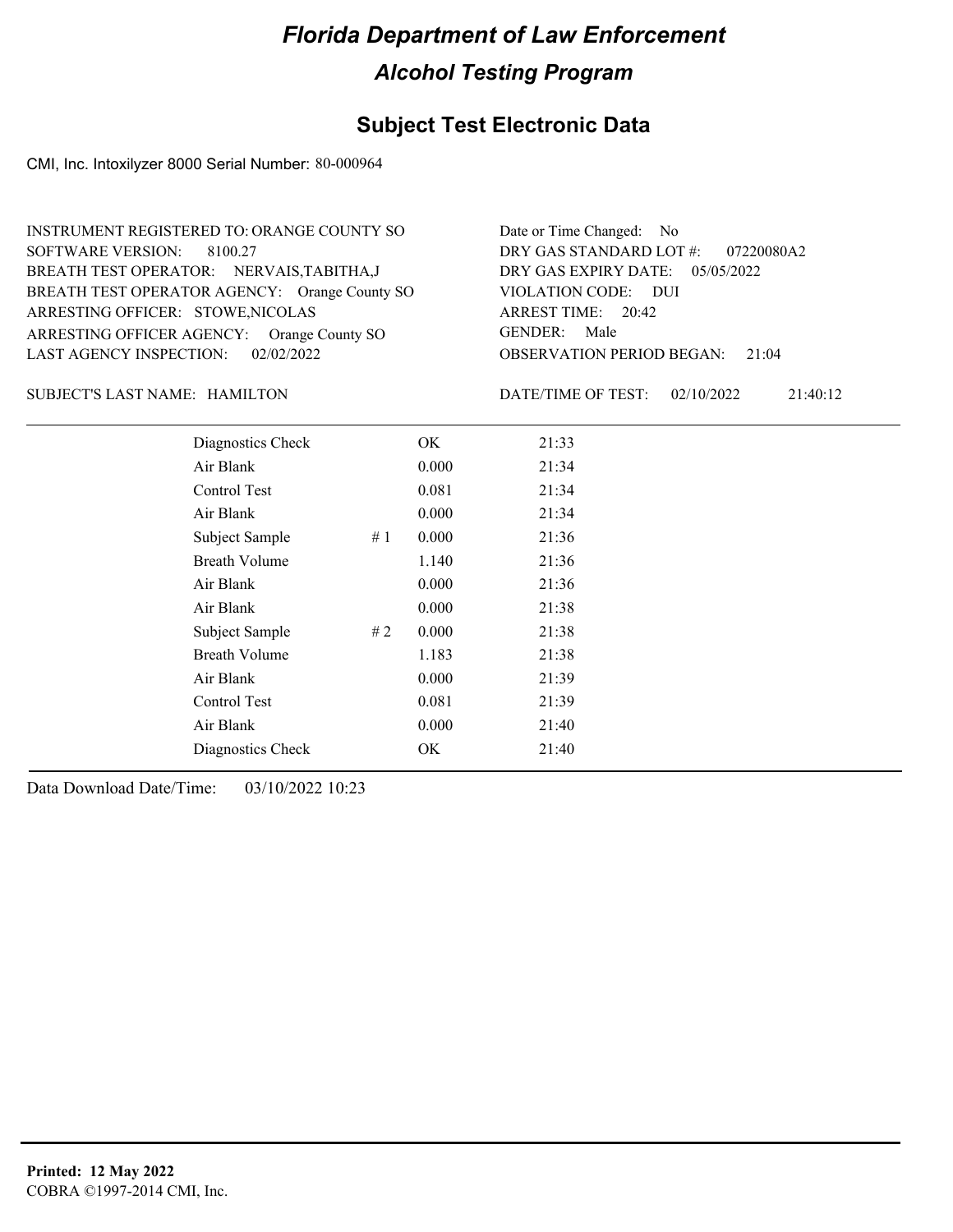## **Subject Test Electronic Data**

CMI, Inc. Intoxilyzer 8000 Serial Number: 80-000964

| INSTRUMENT REGISTERED TO: ORANGE COUNTY SO    | Date or Time Changed: No               |
|-----------------------------------------------|----------------------------------------|
| SOFTWARE VERSION: 8100.27                     | DRY GAS STANDARD LOT #: 07220080A2     |
| BREATH TEST OPERATOR: DAVIS, COURTNEY, L      | DRY GAS EXPIRY DATE: 05/05/2022        |
| BREATH TEST OPERATOR AGENCY: Orange County SO | VIOLATION CODE: DUI                    |
| ARRESTING OFFICER: JUNCO, JONATHAN            | ARREST TIME: 20:26                     |
| ARRESTING OFFICER AGENCY: Orlando PD          | GENDER: Male                           |
| LAST AGENCY INSPECTION: $02/02/2022$          | <b>OBSERVATION PERIOD BEGAN:</b> 20:52 |

SUBJECT'S LAST NAME: RIEDEL **Example 2018** DATE/TIME OF TEST:

DATE/TIME OF TEST: 02/11/2022 21:22:19

| Diagnostics Check    |    | OK    | 21:16 |
|----------------------|----|-------|-------|
| Air Blank            |    | 0.000 | 21:16 |
| Control Test         |    | 0.080 | 21:16 |
| Air Blank            |    | 0.000 | 21:17 |
| Subject Sample       | #1 | 0.107 | 21:18 |
| <b>Breath Volume</b> |    | 1.984 | 21:18 |
| Air Blank            |    | 0.000 | 21:18 |
| Air Blank            |    | 0.000 | 21:20 |
| Subject Sample       | #2 | 0.100 | 21:20 |
| <b>Breath Volume</b> |    | 1.515 | 21:20 |
| Air Blank            |    | 0.000 | 21:21 |
| <b>Control Test</b>  |    | 0.079 | 21:21 |
| Air Blank            |    | 0.000 | 21:22 |
| Diagnostics Check    |    | OK    | 21:22 |
|                      |    |       |       |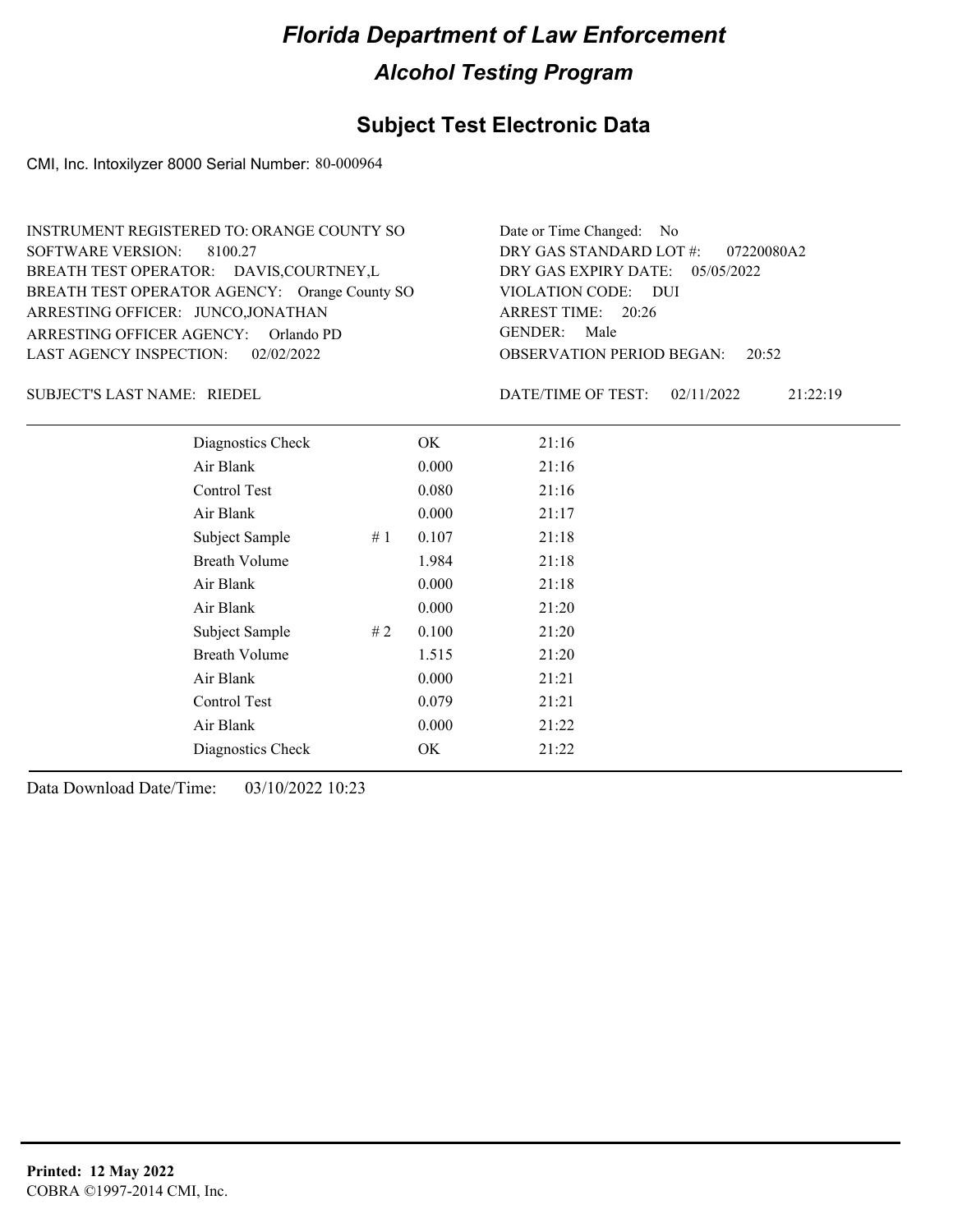## **Subject Test Electronic Data**

CMI, Inc. Intoxilyzer 8000 Serial Number: 80-000964

| INSTRUMENT REGISTERED TO: ORANGE COUNTY SO    | Date or Time Changed: No               |
|-----------------------------------------------|----------------------------------------|
| SOFTWARE VERSION: 8100.27                     | DRY GAS STANDARD LOT $\#$ : 07220080A2 |
| BREATH TEST OPERATOR: DENSON, TRAVIS, W       | DRY GAS EXPIRY DATE: $05/05/2022$      |
| BREATH TEST OPERATOR AGENCY: Orange County SO | VIOLATION CODE: DUI                    |
| ARRESTING OFFICER: BANOS, FRANK               | ARREST TIME: 22:32                     |
| ARRESTING OFFICER AGENCY: Apopka PD           | GENDER: Female                         |
| LAST AGENCY INSPECTION: 02/02/2022            | <b>OBSERVATION PERIOD BEGAN: 00:16</b> |

ABERCROMBIE SUBJECT'S LAST NAME: DATE/TIME OF TEST:

DATE/TIME OF TEST: 02/12/2022 00:43:59

| Diagnostics Check    |     | OK    | 00:38 |  |
|----------------------|-----|-------|-------|--|
| Air Blank            |     | 0.000 | 00:38 |  |
| Control Test         |     | 0.080 | 00:38 |  |
| Air Blank            |     | 0.000 | 00:39 |  |
| Subject Sample       | #1  | 0.000 | 00:39 |  |
| <b>Breath Volume</b> |     | 2.929 | 00:39 |  |
| Air Blank            |     | 0.000 | 00:40 |  |
| Air Blank            |     | 0.000 | 00:42 |  |
| Subject Sample       | # 2 | 0.000 | 00:42 |  |
| <b>Breath Volume</b> |     | 3.460 | 00:42 |  |
| Air Blank            |     | 0.000 | 00:43 |  |
| Control Test         |     | 0.080 | 00:43 |  |
| Air Blank            |     | 0.000 | 00:43 |  |
| Diagnostics Check    |     | OK    | 00:43 |  |
|                      |     |       |       |  |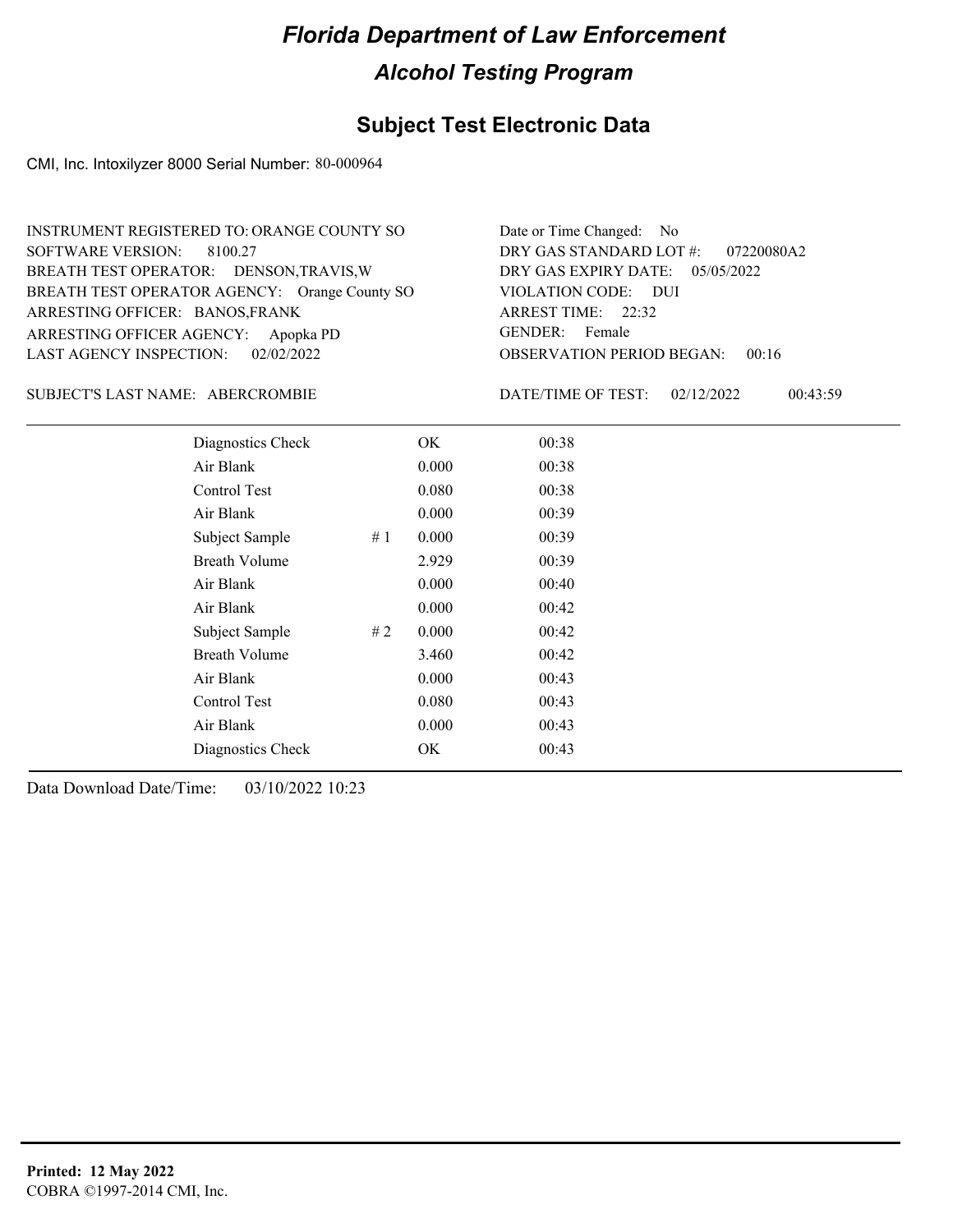## **Subject Test Electronic Data**

CMI, Inc. Intoxilyzer 8000 Serial Number: 80-000964

| INSTRUMENT REGISTERED TO: ORANGE COUNTY SO    | Date or Time Changed: No               |
|-----------------------------------------------|----------------------------------------|
| SOFTWARE VERSION: 8100.27                     | DRY GAS STANDARD LOT #: 07220080A2     |
| BREATH TEST OPERATOR: DAVIS, COURTNEY, L      | DRY GAS EXPIRY DATE: $05/05/2022$      |
| BREATH TEST OPERATOR AGENCY: Orange County SO | VIOLATION CODE: DUI                    |
| ARRESTING OFFICER: VINER, DENNIS              | ARREST TIME: 01:23                     |
| ARRESTING OFFICER AGENCY: Orange County SO    | GENDER: Male                           |
| LAST AGENCY INSPECTION: $02/02/2022$          | <b>OBSERVATION PERIOD BEGAN: 01:40</b> |

#### LEDEZMA-DIAZ SUBJECT'S LAST NAME: DATE/TIME OF TEST:

DATE/TIME OF TEST: 02/12/2022 02:07:32

| Diagnostics Check    |    | OK    | 02:01 |
|----------------------|----|-------|-------|
| Air Blank            |    | 0.000 | 02:02 |
| Control Test         |    | 0.079 | 02:02 |
| Air Blank            |    | 0.000 | 02:02 |
| Subject Sample       | #1 | 0.130 | 02:03 |
| <b>Breath Volume</b> |    | 1.523 | 02:03 |
| Air Blank            |    | 0.000 | 02:03 |
| Air Blank            |    | 0.000 | 02:05 |
| Subject Sample       | #2 | 0.131 | 02:06 |
| <b>Breath Volume</b> |    | 2.042 | 02:06 |
| Air Blank            |    | 0.000 | 02:06 |
| Control Test         |    | 0.079 | 02:06 |
| Air Blank            |    | 0.000 | 02:07 |
| Diagnostics Check    |    | OK    | 02:07 |
|                      |    |       |       |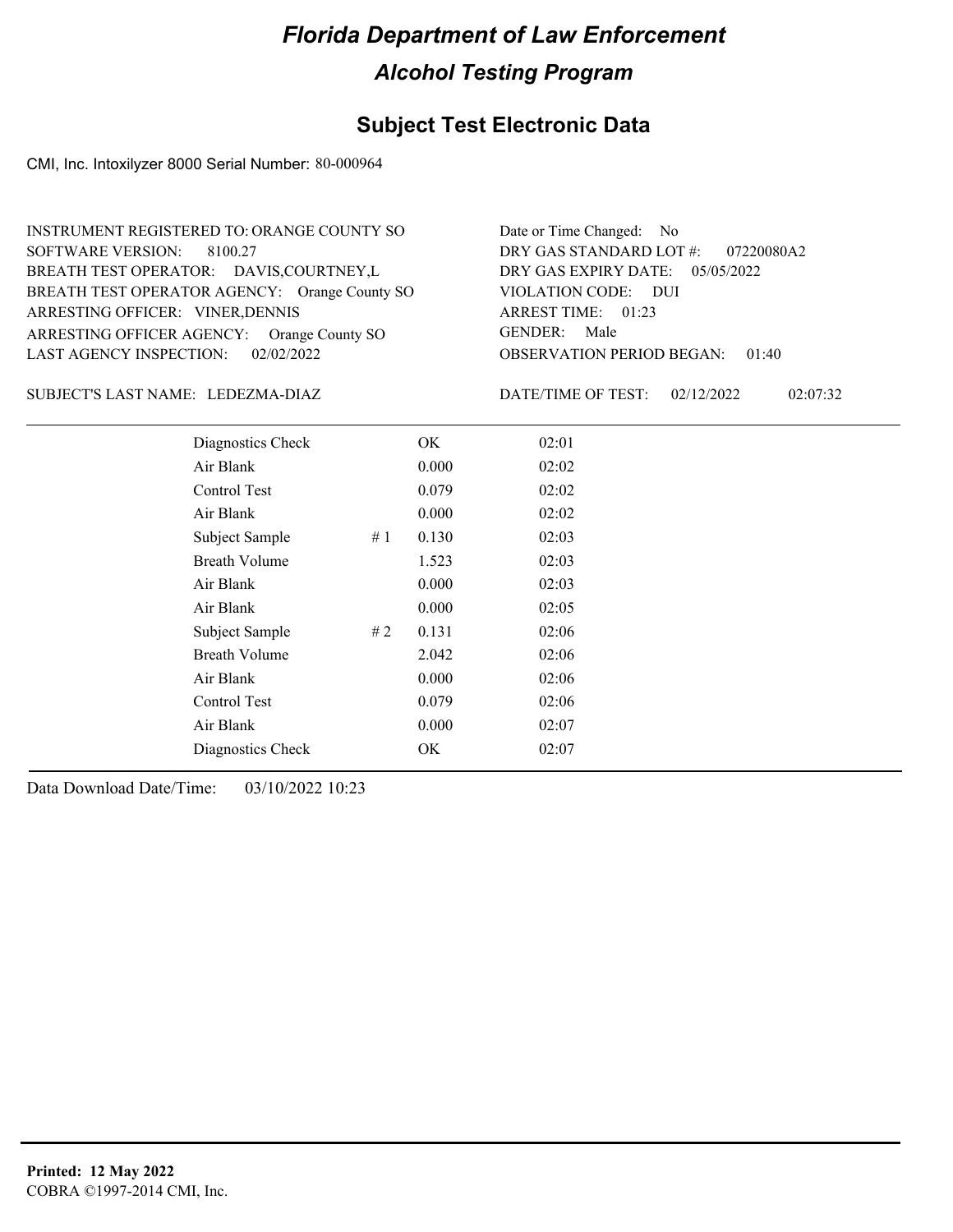## **Subject Test Electronic Data**

CMI, Inc. Intoxilyzer 8000 Serial Number: 80-000964

| INSTRUMENT REGISTERED TO: ORANGE COUNTY SO    | Date or Time Changed: No               |
|-----------------------------------------------|----------------------------------------|
| SOFTWARE VERSION: 8100.27                     | DRY GAS STANDARD LOT #: 07220080A2     |
| BREATH TEST OPERATOR: DAVIS, COURTNEY, L      | DRY GAS EXPIRY DATE: $05/05/2022$      |
| BREATH TEST OPERATOR AGENCY: Orange County SO | VIOLATION CODE: DUI                    |
| ARRESTING OFFICER: MOORE, ANDREW              | ARREST TIME: 03:04                     |
| ARRESTING OFFICER AGENCY: Maitland PD         | GENDER: Male                           |
| LAST AGENCY INSPECTION: 02/02/2022            | <b>OBSERVATION PERIOD BEGAN: 03:30</b> |

SUBJECT'S LAST NAME: ALSTON DATE/TIME OF TEST:

DATE/TIME OF TEST: 02/12/2022 04:01:45

| Diagnostics Check    |    | OK    | 03:55 |
|----------------------|----|-------|-------|
| Air Blank            |    | 0.000 | 03:56 |
| Control Test         |    | 0.080 | 03:56 |
| Air Blank            |    | 0.000 | 03:57 |
| Subject Sample       | #1 | 0.104 | 03:57 |
| <b>Breath Volume</b> |    | 1.687 | 03:57 |
| Air Blank            |    | 0.000 | 03:58 |
| Air Blank            |    | 0.000 | 03:59 |
| Subject Sample       | #2 | 0.107 | 04:00 |
| <b>Breath Volume</b> |    | 1.562 | 04:00 |
| Air Blank            |    | 0.000 | 04:00 |
| Control Test         |    | 0.080 | 04:01 |
| Air Blank            |    | 0.000 | 04:01 |
| Diagnostics Check    |    | OK    | 04:01 |
|                      |    |       |       |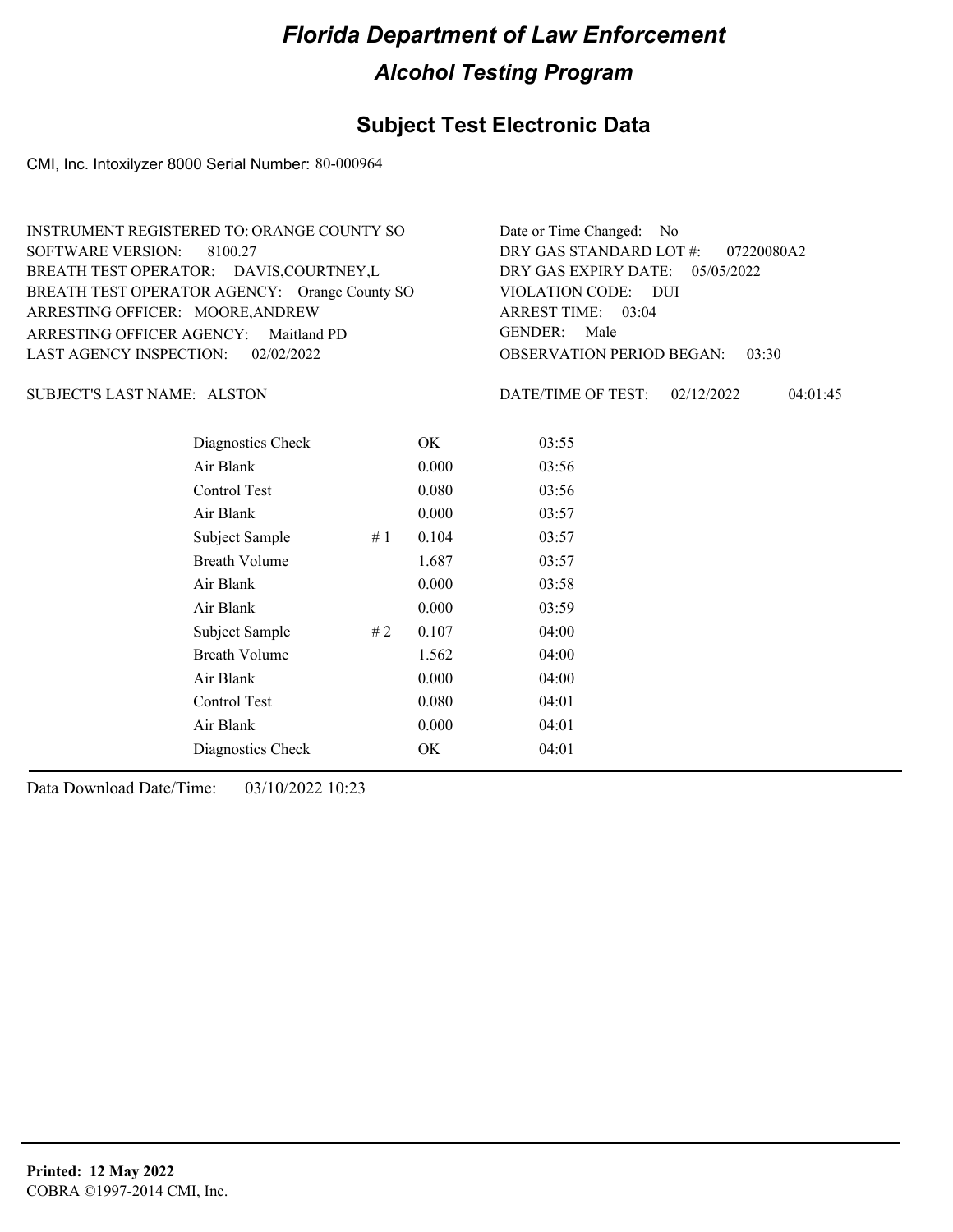## **Subject Test Electronic Data**

CMI, Inc. Intoxilyzer 8000 Serial Number: 80-000964

| INSTRUMENT REGISTERED TO: ORANGE COUNTY SO    | Date or Time Changed: No               |
|-----------------------------------------------|----------------------------------------|
| SOFTWARE VERSION: 8100.27                     | DRY GAS STANDARD LOT $\#$ : 07220080A2 |
| BREATH TEST OPERATOR: DENSON, TRAVIS, W       | DRY GAS EXPIRY DATE: $05/05/2022$      |
| BREATH TEST OPERATOR AGENCY: Orange County SO | VIOLATION CODE: DUI                    |
| ARRESTING OFFICER: KRUPINSKI,LUKE             | ARREST TIME: 03:02                     |
| ARRESTING OFFICER AGENCY: FHP Troop D         | GENDER: Male                           |
| LAST AGENCY INSPECTION: 02/02/2022            | <b>OBSERVATION PERIOD BEGAN: 03:42</b> |

GERMOSEN SUBJECT'S LAST NAME: DATE/TIME OF TEST:

DATE/TIME OF TEST: 02/12/2022 04:19:13

| Diagnostics Check    |    | OK    | 04:13 |
|----------------------|----|-------|-------|
| Air Blank            |    | 0.000 | 04:13 |
| Control Test         |    | 0.081 | 04:14 |
| Air Blank            |    | 0.000 | 04:14 |
| Subject Sample       | #1 | 0.007 | 04:15 |
| <b>Breath Volume</b> |    | 1.980 | 04:15 |
| Air Blank            |    | 0.000 | 04:15 |
| Air Blank            |    | 0.000 | 04:17 |
| Subject Sample       | #2 | 0.000 | 04:17 |
| <b>Breath Volume</b> |    | 2.074 | 04:17 |
| Air Blank            |    | 0.000 | 04:18 |
| Control Test         |    | 0.080 | 04:18 |
| Air Blank            |    | 0.000 | 04:19 |
| Diagnostics Check    |    | OK    | 04:19 |
|                      |    |       |       |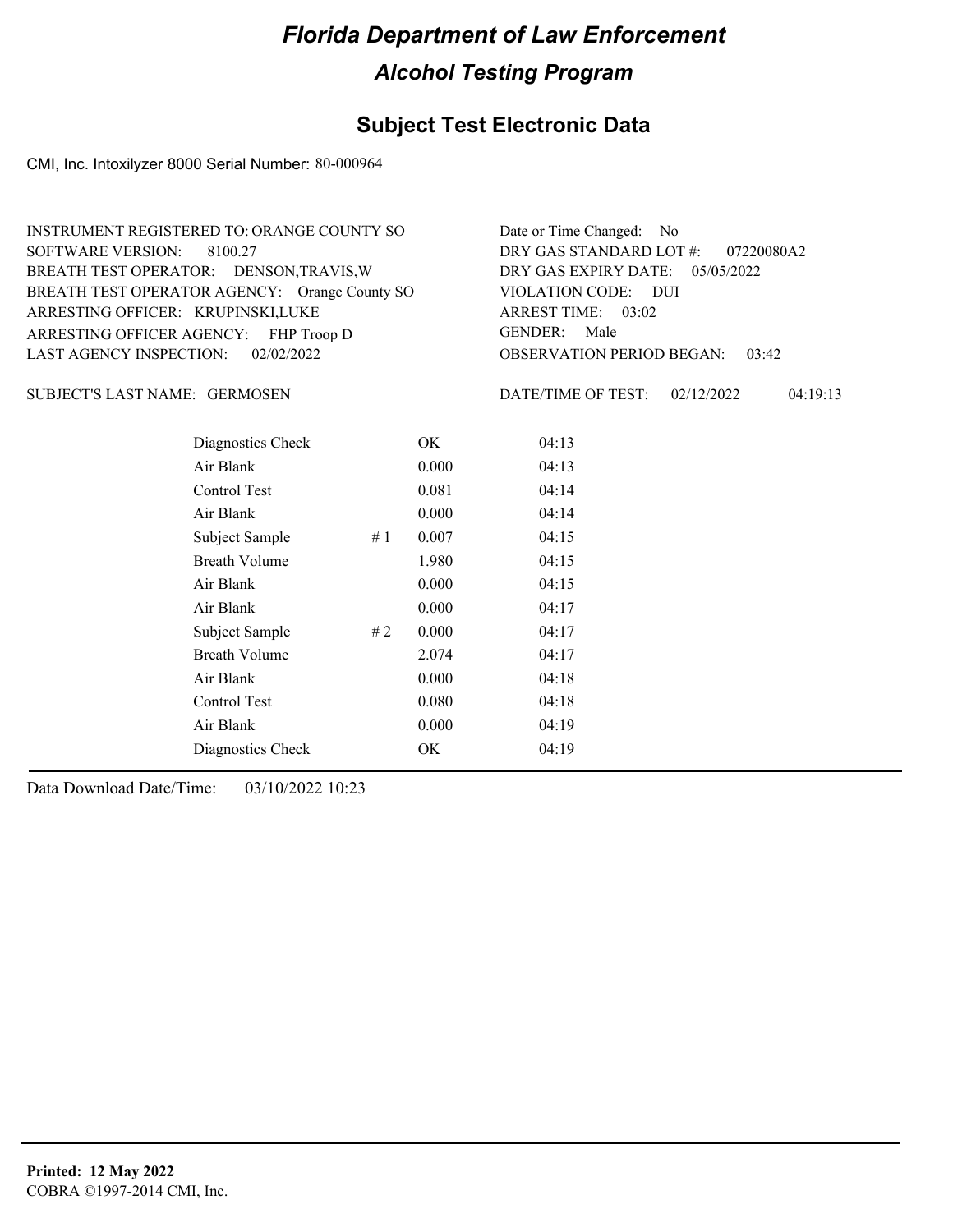#### **Subject Test Electronic Data**

CMI, Inc. Intoxilyzer 8000 Serial Number: 80-000964

ARRESTING OFFICER AGENCY: GENDER: Orlando PD BREATH TEST OPERATOR AGENCY: Orange County SO VIOLATION CODE: SOFTWARE VERSION: 8100.27 ARRESTING OFFICER: RIDEAUX,ADAM BREATH TEST OPERATOR: DENSON,TRAVIS,W LAST AGENCY INSPECTION: 02/02/2022 INSTRUMENT REGISTERED TO: ORANGE COUNTY SO

OBSERVATION PERIOD BEGAN: 03:55 VIOLATION CODE: DUI 03:38 ARREST TIME: DRY GAS EXPIRY DATE: 05/05/2022 07220080A2 DRY GAS STANDARD LOT #: Date or Time Changed: No GENDER: Female

MARRERO SUBJECT'S LAST NAME: DATE/TIME OF TEST:

DATE/TIME OF TEST: 02/12/2022 04:46:10

| Diagnostics Check    |    | OK    | 04:40 |
|----------------------|----|-------|-------|
| Air Blank            |    | 0.000 | 04:40 |
| Control Test         |    | 0.077 | 04:40 |
| Air Blank            |    | 0.000 | 04:41 |
| Subject Sample       | #1 | 0.217 | 04:41 |
| <b>Breath Volume</b> |    | 1.757 | 04:41 |
| Air Blank            |    | 0.000 | 04:42 |
| Air Blank            |    | 0.000 | 04:44 |
| Subject Sample       | #2 | 0.213 | 04:44 |
| <b>Breath Volume</b> |    | 2.054 | 04:44 |
| Air Blank            |    | 0.000 | 04:45 |
| Control Test         |    | 0.080 | 04:45 |
| Air Blank            |    | 0.000 | 04:46 |
| Diagnostics Check    |    | OK    | 04:46 |
|                      |    |       |       |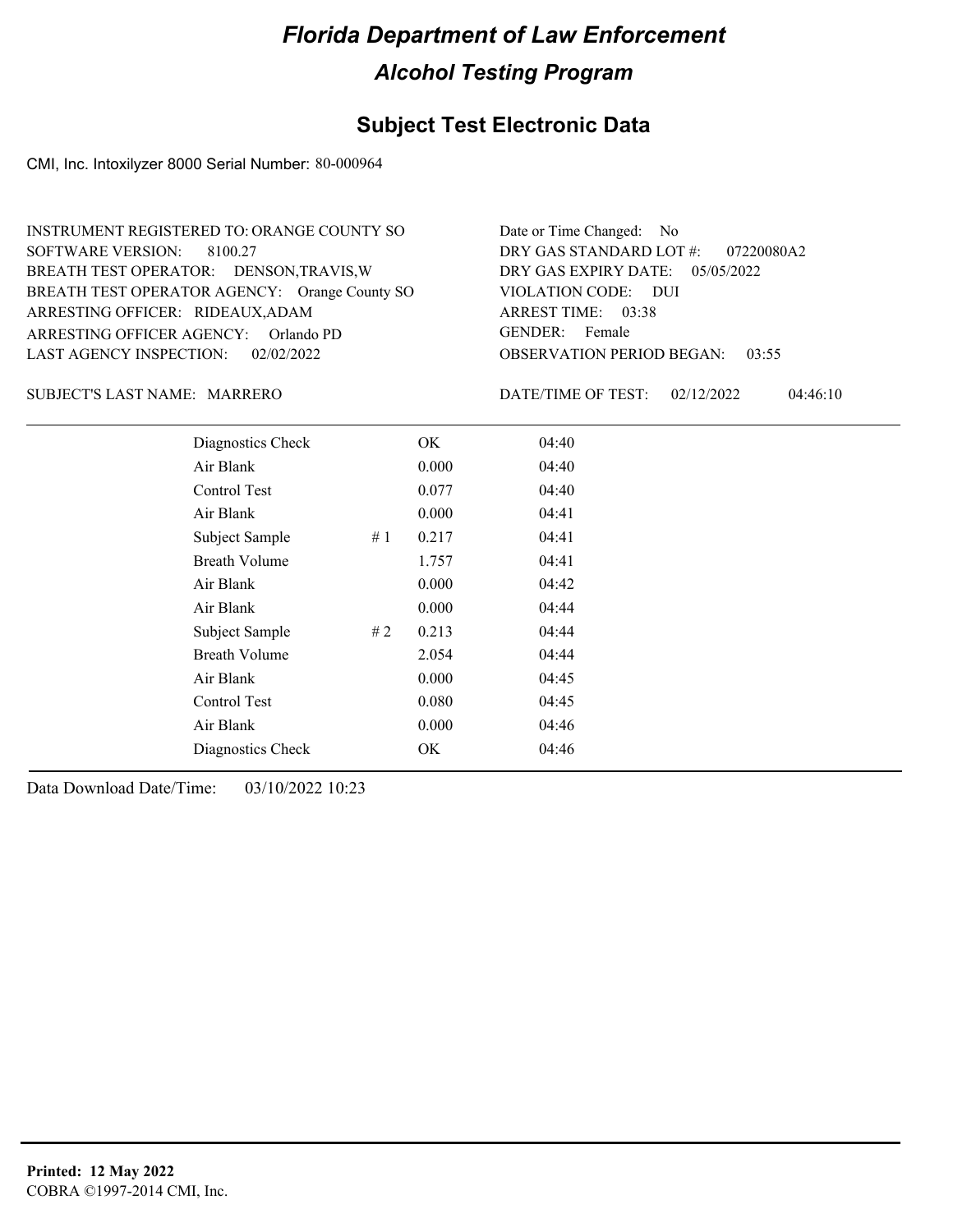## **Subject Test Electronic Data**

CMI, Inc. Intoxilyzer 8000 Serial Number: 80-000964

| INSTRUMENT REGISTERED TO: ORANGE COUNTY SO    | Date or Time Changed: No               |
|-----------------------------------------------|----------------------------------------|
| SOFTWARE VERSION: 8100.27                     | DRY GAS STANDARD LOT $\#$ : 07220080A2 |
| BREATH TEST OPERATOR: DAVIS, COURTNEY, L      | DRY GAS EXPIRY DATE: 05/05/2022        |
| BREATH TEST OPERATOR AGENCY: Orange County SO | VIOLATION CODE: DUI                    |
| ARRESTING OFFICER: FRATICELLI, MICHAEL        | ARREST TIME: 04:28                     |
| ARRESTING OFFICER AGENCY: Edgewood PD         | GENDER: Male                           |
| LAST AGENCY INSPECTION: 02/02/2022            | <b>OBSERVATION PERIOD BEGAN: 04:44</b> |
|                                               |                                        |

#### VILLAVICENCIO SUBJECT'S LAST NAME: DATE/TIME OF TEST:

DATE/TIME OF TEST: 02/12/2022 05:12:18

| Diagnostics Check    |    | OK    | 05:06 |  |
|----------------------|----|-------|-------|--|
| Air Blank            |    | 0.000 | 05:06 |  |
| Control Test         |    | 0.080 | 05:07 |  |
| Air Blank            |    | 0.000 | 05:07 |  |
| Subject Sample       | #1 | 0.151 | 05:08 |  |
| <b>Breath Volume</b> |    | 1.691 | 05:08 |  |
| Air Blank            |    | 0.000 | 05:08 |  |
| Air Blank            |    | 0.000 | 05:10 |  |
| Subject Sample       | #2 | 0.152 | 05:10 |  |
| <b>Breath Volume</b> |    | 1.917 | 05:10 |  |
| Air Blank            |    | 0.000 | 05:11 |  |
| Control Test         |    | 0.078 | 05:11 |  |
| Air Blank            |    | 0.000 | 05:12 |  |
| Diagnostics Check    |    | OK    | 05:12 |  |
|                      |    |       |       |  |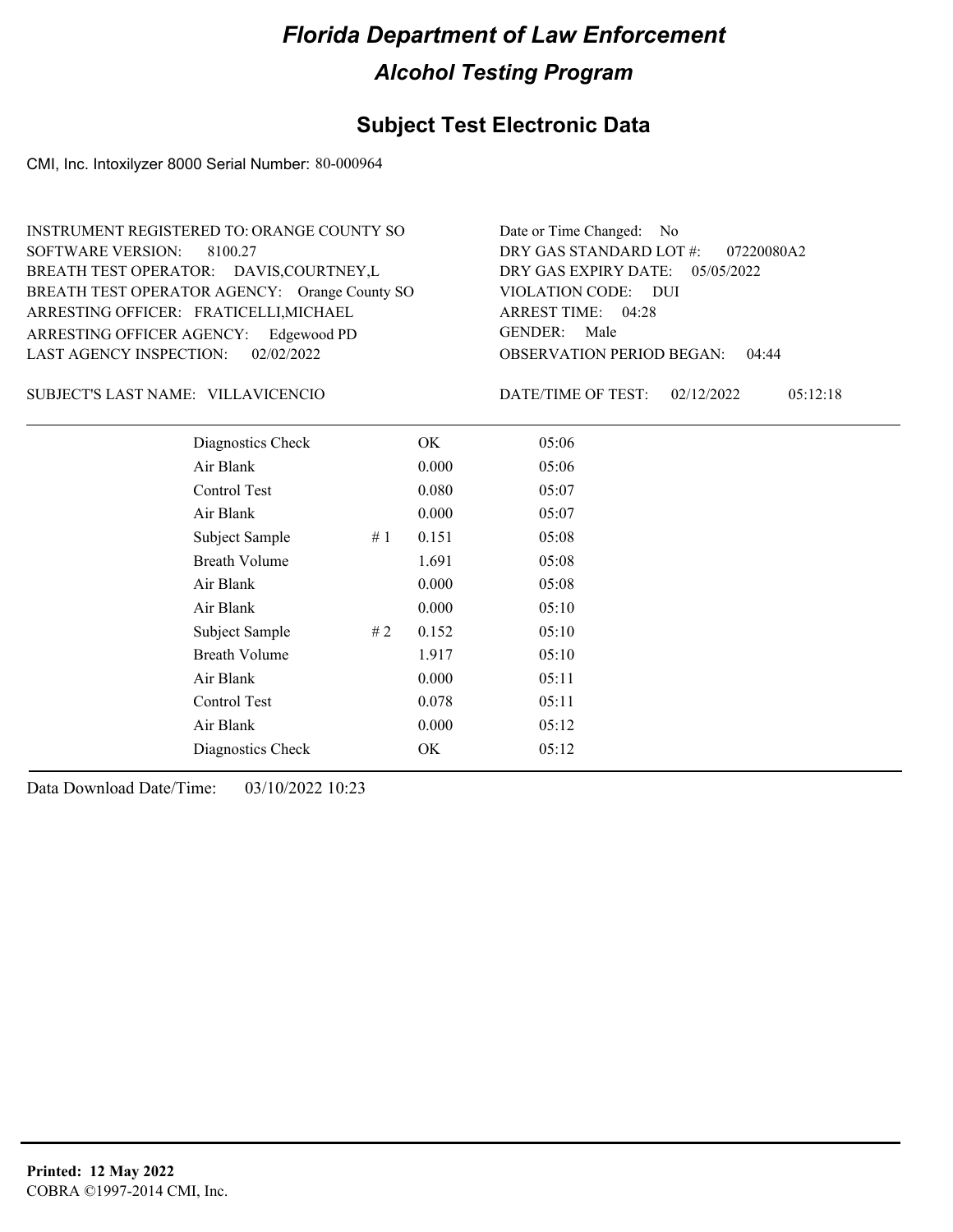## **Subject Test Electronic Data**

CMI, Inc. Intoxilyzer 8000 Serial Number: 80-000964

| INSTRUMENT REGISTERED TO: ORANGE COUNTY SO    | Date or Time Changed: No               |
|-----------------------------------------------|----------------------------------------|
| SOFTWARE VERSION: 8100.27                     | DRY GAS STANDARD LOT $\#$ : 07220080A2 |
| BREATH TEST OPERATOR: DAVIS, COURTNEY, L      | DRY GAS EXPIRY DATE: $05/05/2022$      |
| BREATH TEST OPERATOR AGENCY: Orange County SO | VIOLATION CODE: DUI                    |
| ARRESTING OFFICER: ELLIS, JOSHUA              | ARREST TIME: 21:45                     |
| ARRESTING OFFICER AGENCY: Orange County SO    | GENDER: Female                         |
| LAST AGENCY INSPECTION: $02/02/2022$          | <b>OBSERVATION PERIOD BEGAN:</b> 22:04 |

#### DEANGELO SUBJECT'S LAST NAME: DATE/TIME OF TEST:

DATE/TIME OF TEST: 02/12/2022 22:32:32

| Diagnostics Check    |    | OK    | 22:26 |
|----------------------|----|-------|-------|
| Air Blank            |    | 0.000 | 22:26 |
| Control Test         |    | 0.079 | 22:27 |
| Air Blank            |    | 0.000 | 22:27 |
| Subject Sample       | #1 | 0.244 | 22:28 |
| <b>Breath Volume</b> |    | 2.097 | 22:28 |
| Air Blank            |    | 0.000 | 22:28 |
| Air Blank            |    | 0.000 | 22:30 |
| Subject Sample       | #2 | 0.252 | 22:31 |
| <b>Breath Volume</b> |    | 1.285 | 22:31 |
| Air Blank            |    | 0.000 | 22:31 |
| Control Test         |    | 0.079 | 22:31 |
| Air Blank            |    | 0.000 | 22:32 |
| Diagnostics Check    |    | OK    | 22:32 |
|                      |    |       |       |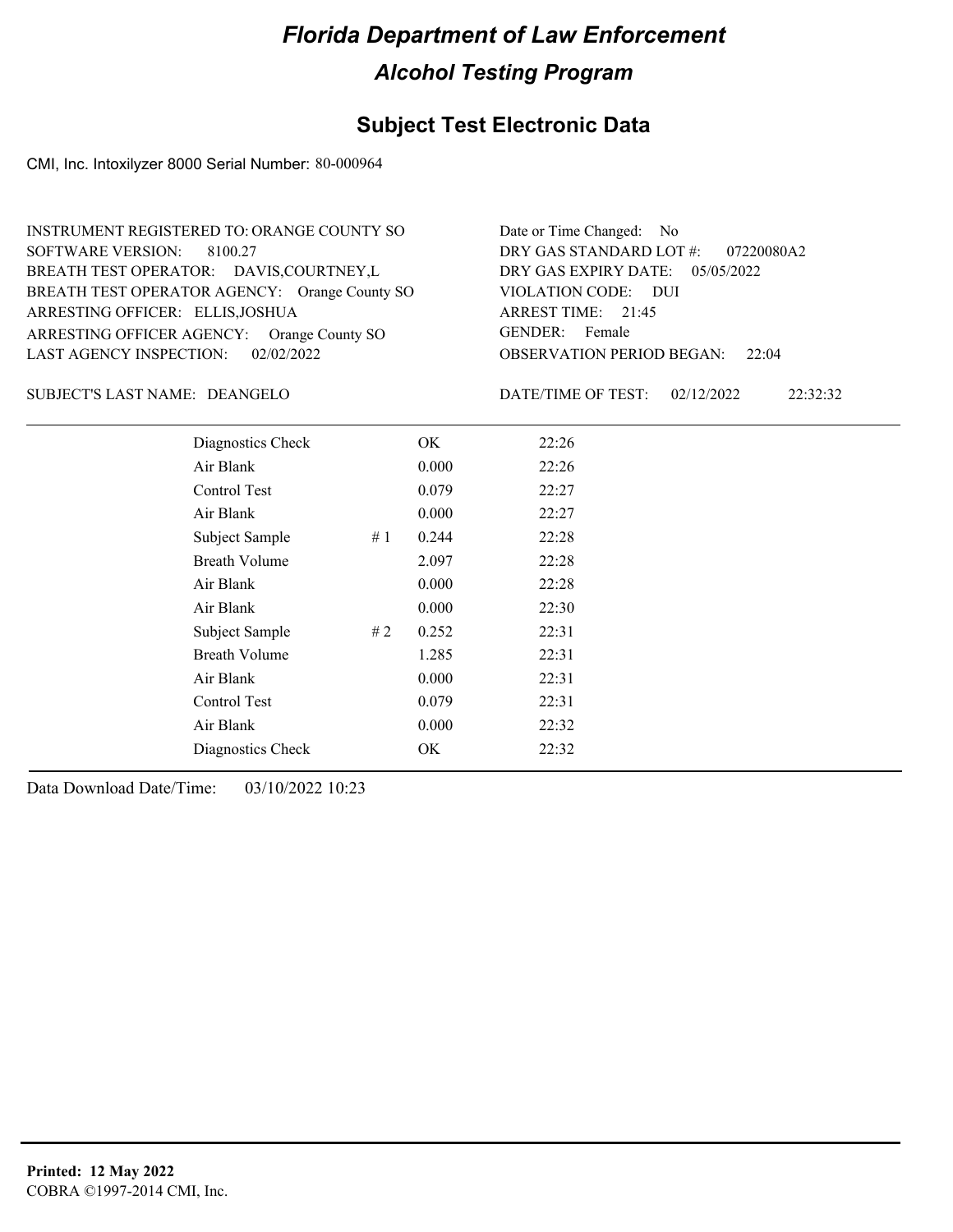### **Subject Test Electronic Data**

CMI, Inc. Intoxilyzer 8000 Serial Number: 80-000964

| INSTRUMENT REGISTERED TO: ORANGE COUNTY SO    | Date or Time Changed: No               |
|-----------------------------------------------|----------------------------------------|
| SOFTWARE VERSION: 8100.27                     | DRY GAS STANDARD LOT #: 07220080A2     |
| BREATH TEST OPERATOR: DAVIS, COURTNEY, L      | DRY GAS EXPIRY DATE: 05/05/2022        |
| BREATH TEST OPERATOR AGENCY: Orange County SO | VIOLATION CODE: DUI                    |
| ARRESTING OFFICER: LIESENFELT, JASON          | ARREST TIME: 04:17                     |
| ARRESTING OFFICER AGENCY: Orange County SO    | GENDER: Male                           |
| LAST AGENCY INSPECTION: 02/02/2022            | <b>OBSERVATION PERIOD BEGAN: 04:33</b> |

ESCALANTE SUBJECT'S LAST NAME: DATE/TIME OF TEST:

DATE/TIME OF TEST: 02/13/2022 05:02:39

| Diagnostics Check    |        | OK    | 04:56 |  |
|----------------------|--------|-------|-------|--|
| Air Blank            |        | 0.000 | 04:57 |  |
| Control Test         |        | 0.080 | 04:57 |  |
| Air Blank            |        | 0.000 | 04:57 |  |
| Subject Sample       | $\#$ 1 | 0.248 | 04:58 |  |
| <b>Breath Volume</b> |        | 1.511 | 04:58 |  |
| Air Blank            |        | 0.000 | 04:58 |  |
| Air Blank            |        | 0.000 | 05:00 |  |
| Subject Sample       | #2     | 0.249 | 05:01 |  |
| <b>Breath Volume</b> |        | 3.011 | 05:01 |  |
| Air Blank            |        | 0.000 | 05:01 |  |
| Control Test         |        | 0.079 | 05:02 |  |
| Air Blank            |        | 0.000 | 05:02 |  |
| Diagnostics Check    |        | OK    | 05:02 |  |
|                      |        |       |       |  |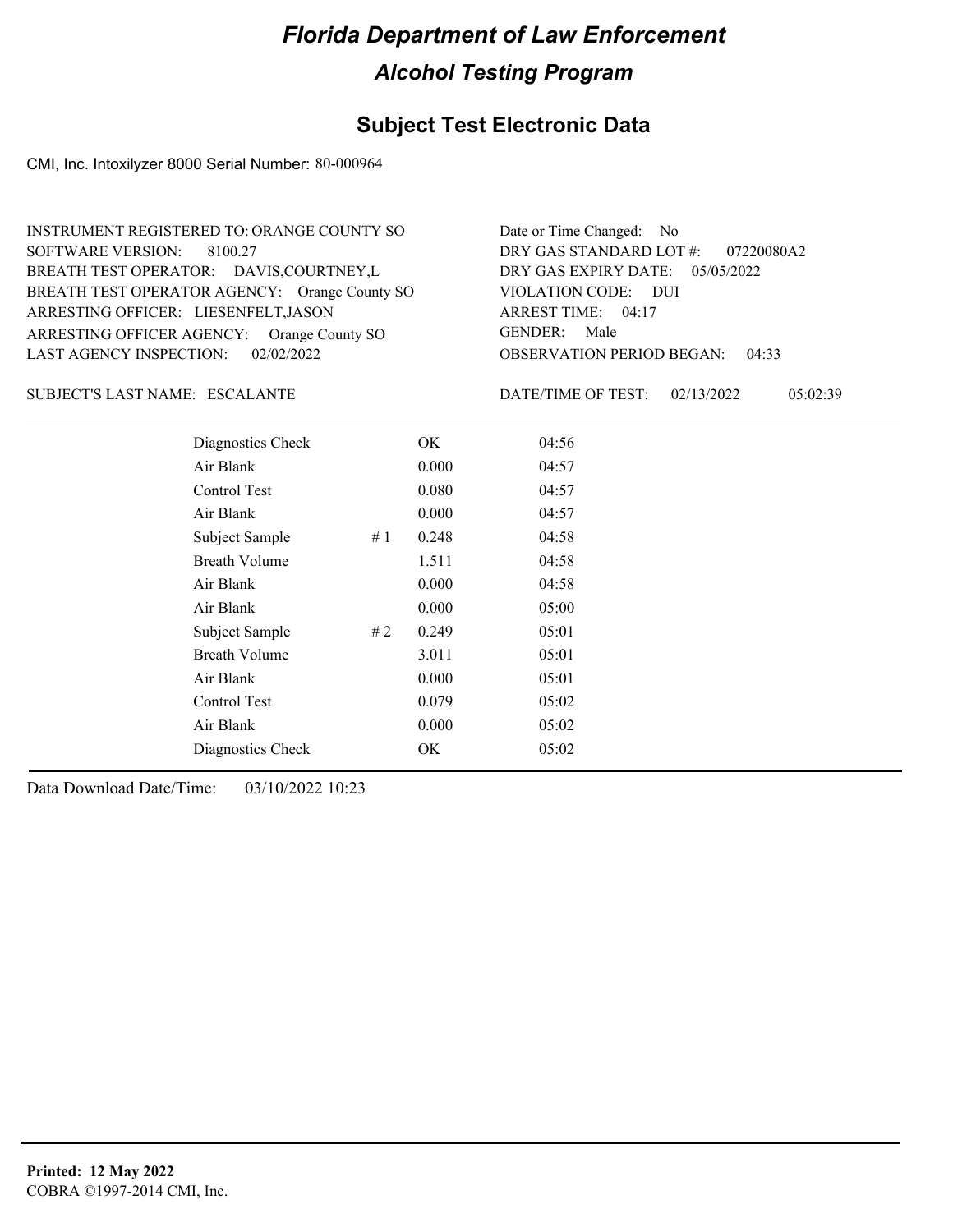## **Subject Test Electronic Data**

CMI, Inc. Intoxilyzer 8000 Serial Number: 80-000964

| INSTRUMENT REGISTERED TO: ORANGE COUNTY SO    | Date or Time Changed: No               |
|-----------------------------------------------|----------------------------------------|
| SOFTWARE VERSION: 8100.27                     | DRY GAS STANDARD LOT #: 07220080A2     |
| BREATH TEST OPERATOR: DAVIS, COURTNEY, L      | DRY GAS EXPIRY DATE: $05/05/2022$      |
| BREATH TEST OPERATOR AGENCY: Orange County SO | VIOLATION CODE: DUI                    |
| ARRESTING OFFICER: ELLER, ASHLEY              | ARREST TIME: 19:53                     |
| ARRESTING OFFICER AGENCY: Apopka PD           | GENDER: Male                           |
| LAST AGENCY INSPECTION: 02/02/2022            | <b>OBSERVATION PERIOD BEGAN: 20:45</b> |

#### ZACARIASMAURICIO SUBJECT'S LAST NAME: DATE/TIME OF TEST:

DATE/TIME OF TEST: 02/13/2022 21:16:18

| Diagnostics Check    | OK    | 21:10 |
|----------------------|-------|-------|
| Air Blank            | 0.000 | 21:10 |
| Control Test         | 0.080 | 21:11 |
| Air Blank            | 0.000 | 21:11 |
| Subject Sample<br>#1 | 0.095 | 21:11 |
| <b>Breath Volume</b> | 1.382 | 21:11 |
| Air Blank            | 0.000 | 21:12 |
| Air Blank            | 0.000 | 21:14 |
| Subject Sample<br>#2 | 0.105 | 21:14 |
| <b>Breath Volume</b> | 1.781 | 21:14 |
| Air Blank            | 0.000 | 21:15 |
| Control Test         | 0.080 | 21:15 |
| Air Blank            | 0.000 | 21:16 |
| Diagnostics Check    | OK    | 21:16 |
|                      |       |       |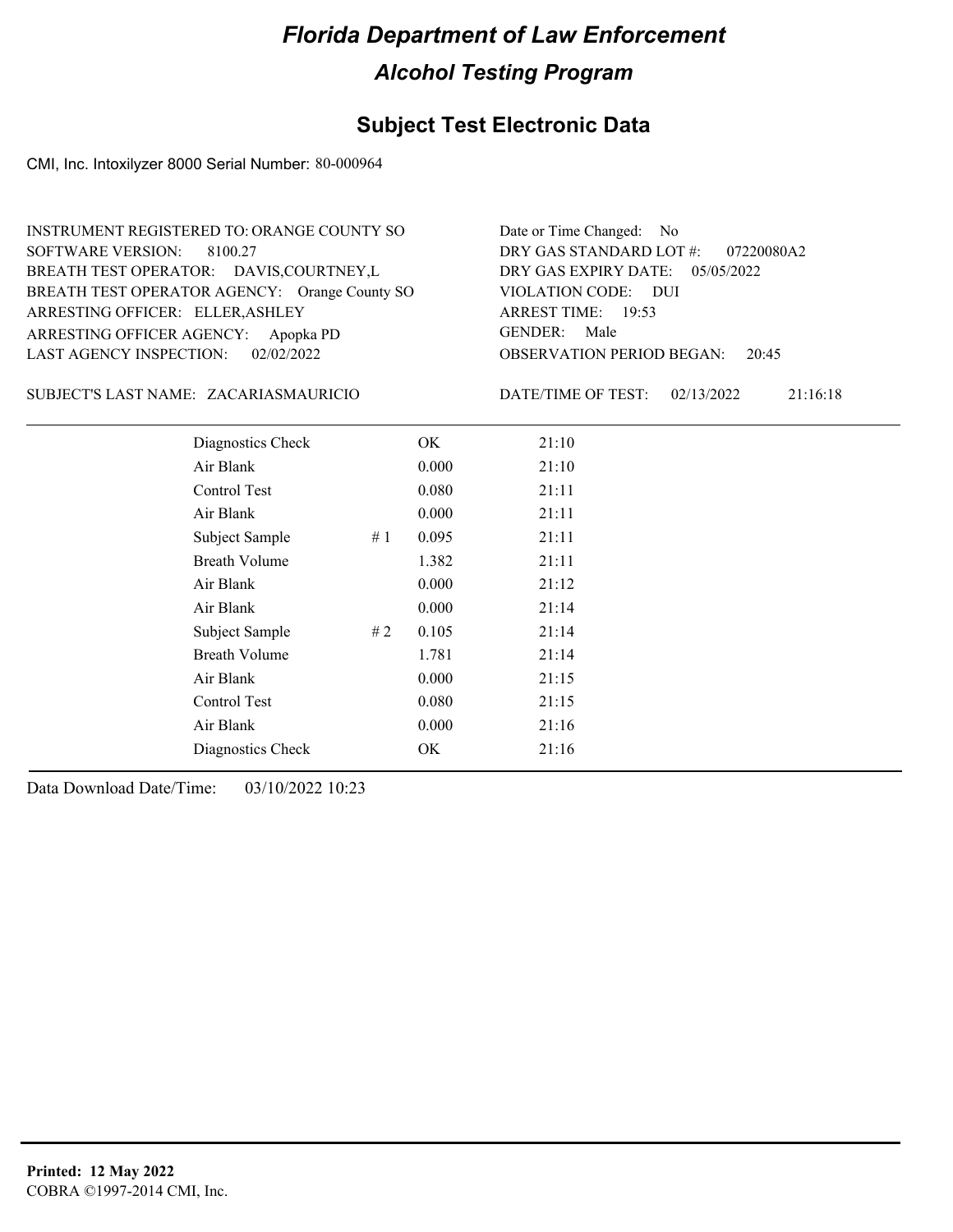### **Subject Test Electronic Data**

CMI, Inc. Intoxilyzer 8000 Serial Number: 80-000964

| INSTRUMENT REGISTERED TO: ORANGE COUNTY SO    | Date or Time Changed: No               |
|-----------------------------------------------|----------------------------------------|
| SOFTWARE VERSION: 8100.27                     | DRY GAS STANDARD LOT #: 07220080A2     |
| BREATH TEST OPERATOR: DAVIS, COURTNEY, L      | DRY GAS EXPIRY DATE: $05/05/2022$      |
| BREATH TEST OPERATOR AGENCY: Orange County SO | VIOLATION CODE: DUI                    |
| ARRESTING OFFICER: ORTIZ, PAUL                | ARREST TIME: 00:50                     |
| ARRESTING OFFICER AGENCY: Orange County SO    | GENDER: Female                         |
| LAST AGENCY INSPECTION: 02/02/2022            | <b>OBSERVATION PERIOD BEGAN: 01:15</b> |

#### CUSUMANO SUBJECT'S LAST NAME: DATE/TIME OF TEST:

DATE/TIME OF TEST: 02/14/2022 01:42:56

| Diagnostics Check    |    | OK    | 01:36 |
|----------------------|----|-------|-------|
| Air Blank            |    | 0.000 | 01:37 |
| Control Test         |    | 0.080 | 01:37 |
| Air Blank            |    | 0.000 | 01:38 |
| Subject Sample       | #1 | 0.182 | 01:38 |
| <b>Breath Volume</b> |    | 2.875 | 01:38 |
| Air Blank            |    | 0.000 | 01:39 |
| Air Blank            |    | 0.000 | 01:41 |
| Subject Sample       | #2 | 0.193 | 01:41 |
| <b>Breath Volume</b> |    | 2.808 | 01:41 |
| Air Blank            |    | 0.000 | 01:42 |
| Control Test         |    | 0.080 | 01:42 |
| Air Blank            |    | 0.000 | 01:42 |
| Diagnostics Check    |    | OK    | 01:42 |
|                      |    |       |       |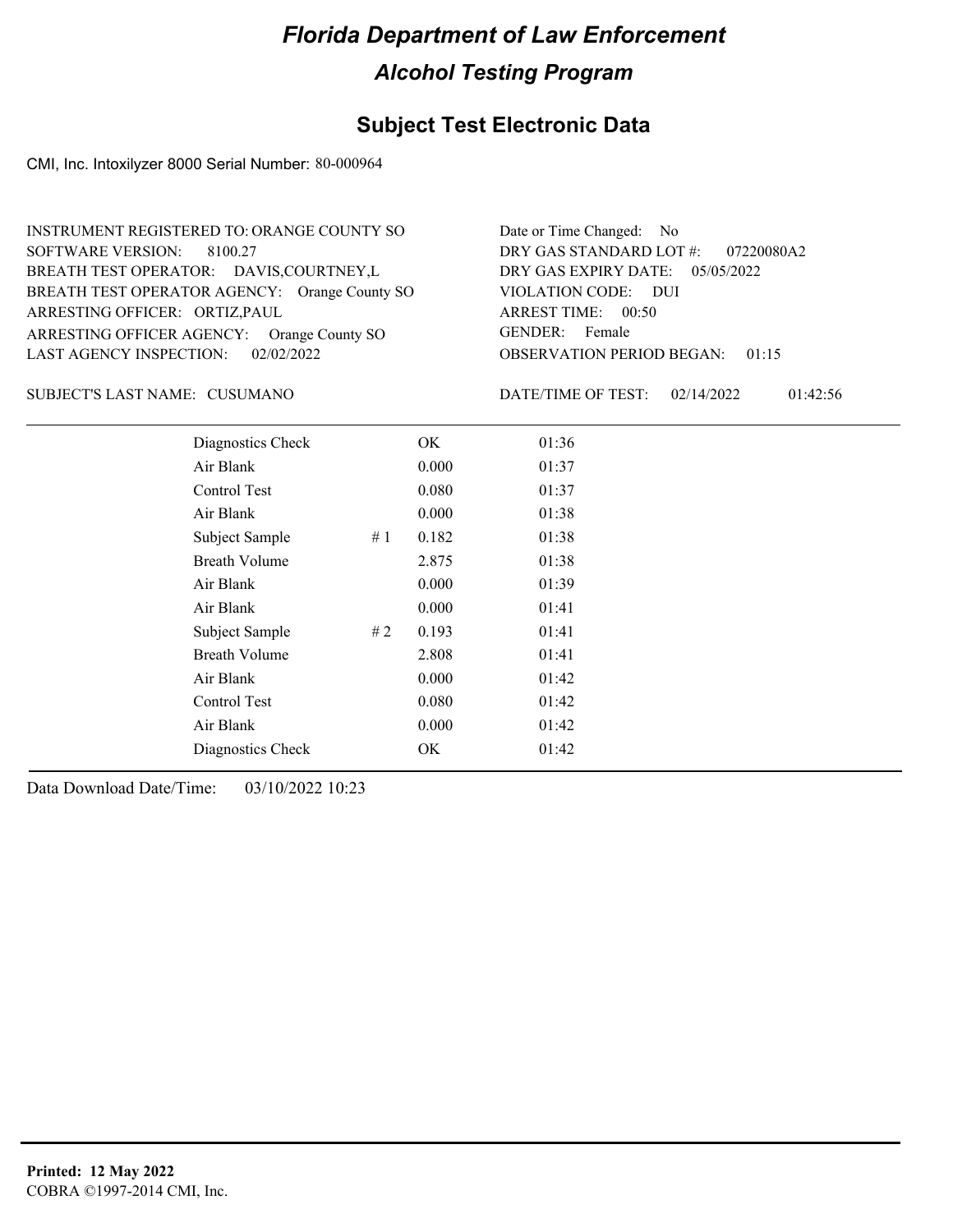## **Subject Test Electronic Data**

CMI, Inc. Intoxilyzer 8000 Serial Number: 80-000964

| INSTRUMENT REGISTERED TO: ORANGE COUNTY SO    | Date or Time Changed: No               |
|-----------------------------------------------|----------------------------------------|
| SOFTWARE VERSION: 8100.27                     | DRY GAS STANDARD LOT #: 07220080A2     |
| BREATH TEST OPERATOR: DAVIS, COURTNEY, L      | DRY GAS EXPIRY DATE: 05/05/2022        |
| BREATH TEST OPERATOR AGENCY: Orange County SO | VIOLATION CODE: DUI                    |
| ARRESTING OFFICER: PUZYNSKI, W                | ARREST TIME: 02:15                     |
| ARRESTING OFFICER AGENCY: Orange County SO    | GENDER: Male                           |
| LAST AGENCY INSPECTION: $02/02/2022$          | <b>OBSERVATION PERIOD BEGAN: 02:34</b> |

#### LUMPKIN SUBJECT'S LAST NAME: DATE/TIME OF TEST:

DATE/TIME OF TEST: 02/14/2022 03:09:29

| Diagnostics Check    | OK    | 03:01 |                             |
|----------------------|-------|-------|-----------------------------|
| Air Blank            | 0.000 | 03:01 |                             |
| Control Test         | 0.080 | 03:01 |                             |
| Air Blank            | 0.000 | 03:02 |                             |
| Subject Sample<br>#1 |       | 03:05 | No Sample Provided          |
| <b>Breath Volume</b> | 0.000 | 03:05 |                             |
| Air Blank            | 0.000 | 03:05 |                             |
| Air Blank            | 0.000 | 03:07 |                             |
| Subject Sample<br>#2 |       | 03:08 | <b>Subject Test Refused</b> |
| <b>Breath Volume</b> | 0.000 | 03:08 |                             |
| Air Blank            | 0.000 | 03:08 |                             |
| Control Test         | 0.080 | 03:08 |                             |
| Air Blank            | 0.000 | 03:09 |                             |
| Diagnostics Check    | OK    | 03:09 |                             |
|                      |       |       |                             |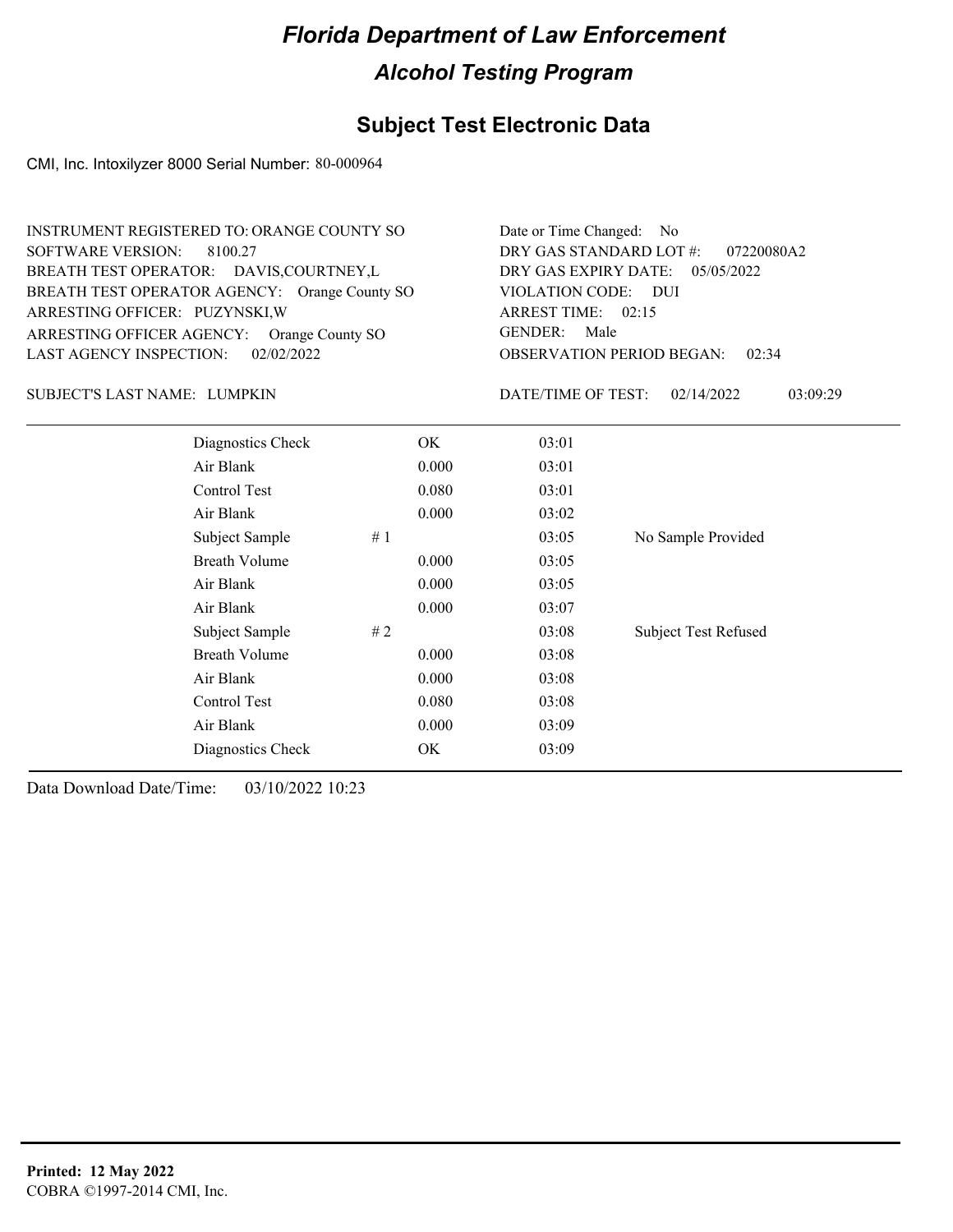## **Subject Test Electronic Data**

CMI, Inc. Intoxilyzer 8000 Serial Number: 80-000964

| INSTRUMENT REGISTERED TO: ORANGE COUNTY SO    | Date or Time Changed: No               |
|-----------------------------------------------|----------------------------------------|
| SOFTWARE VERSION: 8100.27                     | DRY GAS STANDARD LOT #: 07220080A2     |
| BREATH TEST OPERATOR: NERVAIS, TABITHA, J     | DRY GAS EXPIRY DATE: 05/05/2022        |
| BREATH TEST OPERATOR AGENCY: Orange County SO | VIOLATION CODE: DUI                    |
| ARRESTING OFFICER: ORTIZ, PAUL                | ARREST TIME: $00:56$                   |
| ARRESTING OFFICER AGENCY: Orange County SO    | GENDER: Male                           |
| LAST AGENCY INSPECTION: 02/02/2022            | <b>OBSERVATION PERIOD BEGAN: 01:30</b> |

#### SUBJECT'S LAST NAME: KESTELOOT DATE/TIME OF TEST:

DATE/TIME OF TEST: 02/18/2022 02:00:41

| Diagnostics Check    |    | OK    | 01:54 |  |
|----------------------|----|-------|-------|--|
| Air Blank            |    | 0.000 | 01:54 |  |
| Control Test         |    | 0.079 | 01:55 |  |
| Air Blank            |    | 0.000 | 01:55 |  |
| Subject Sample       | #1 | 0.162 | 01:56 |  |
| <b>Breath Volume</b> |    | 4.695 | 01:56 |  |
| Air Blank            |    | 0.000 | 01:56 |  |
| Air Blank            |    | 0.000 | 01:58 |  |
| Subject Sample       | #2 | 0.156 | 01:59 |  |
| <b>Breath Volume</b> |    | 4.804 | 01:59 |  |
| Air Blank            |    | 0.000 | 01:59 |  |
| Control Test         |    | 0.079 | 02:00 |  |
| Air Blank            |    | 0.000 | 02:00 |  |
| Diagnostics Check    |    | OK    | 02:00 |  |
|                      |    |       |       |  |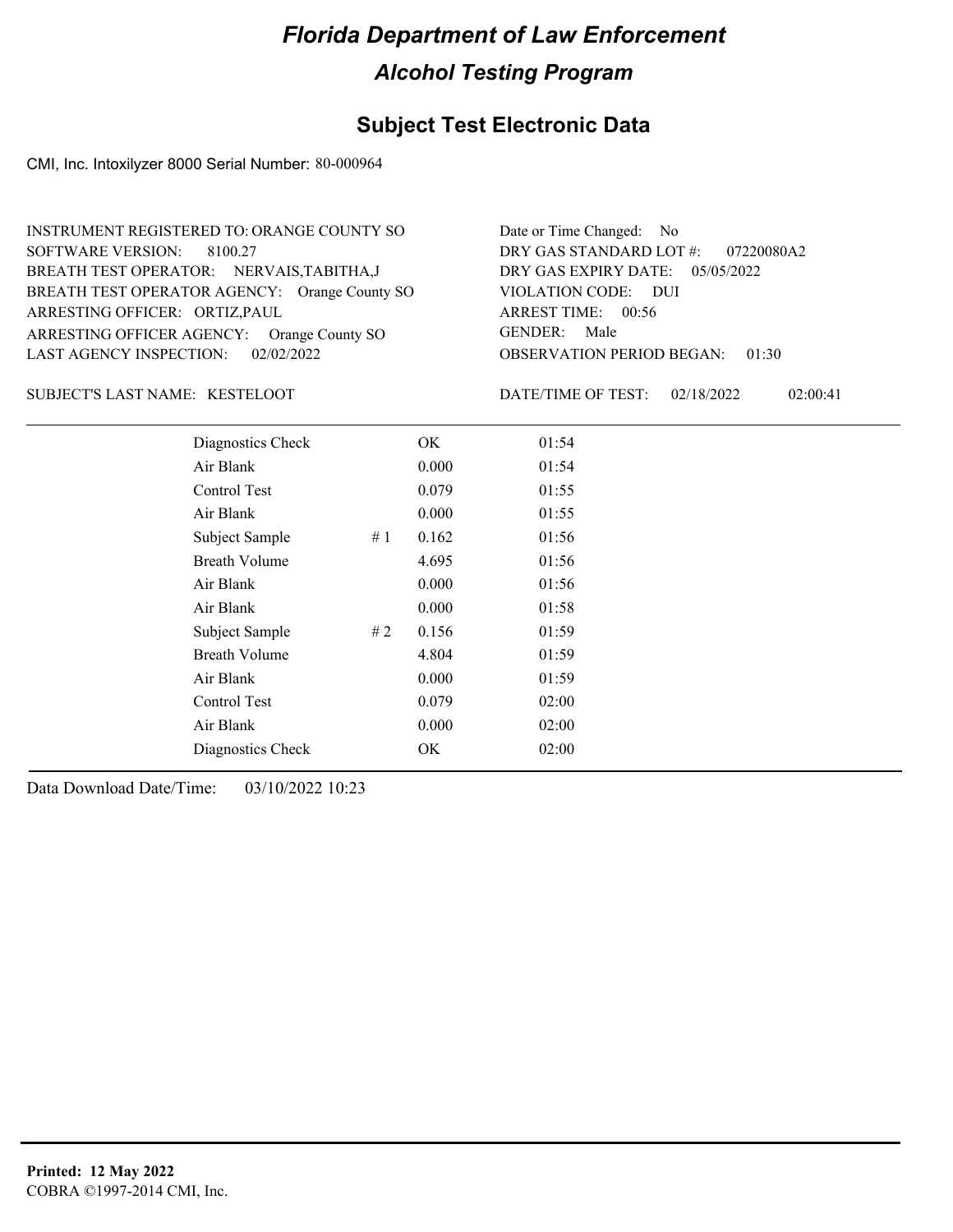## **Subject Test Electronic Data**

CMI, Inc. Intoxilyzer 8000 Serial Number: 80-000964

| INSTRUMENT REGISTERED TO: ORANGE COUNTY SO    | Date or Time Changed: No               |
|-----------------------------------------------|----------------------------------------|
| SOFTWARE VERSION: 8100.27                     | DRY GAS STANDARD LOT #: 07220080A2     |
| BREATH TEST OPERATOR: NERVAIS, TABITHA, J     | DRY GAS EXPIRY DATE: 05/05/2022        |
| BREATH TEST OPERATOR AGENCY: Orange County SO | VIOLATION CODE: DUI                    |
| ARRESTING OFFICER: DELCASTILLO, BRET          | ARREST TIME: 03:41                     |
| ARRESTING OFFICER AGENCY: Orlando PD          | GENDER: Male                           |
| LAST AGENCY INSPECTION: $02/02/2022$          | <b>OBSERVATION PERIOD BEGAN: 04:28</b> |

SUBJECT'S LAST NAME: HARRIS DATE/TIME OF TEST:

DATE/TIME OF TEST: 02/18/2022 05:06:44

| Diagnostics Check    |    | OK    | 05:00 |
|----------------------|----|-------|-------|
| Air Blank            |    | 0.000 | 05:01 |
| Control Test         |    | 0.080 | 05:01 |
| Air Blank            |    | 0.000 | 05:01 |
| Subject Sample       | #1 | 0.158 | 05:02 |
| <b>Breath Volume</b> |    | 1.261 | 05:02 |
| Air Blank            |    | 0.000 | 05:03 |
| Air Blank            |    | 0.000 | 05:04 |
| Subject Sample       | #2 | 0.164 | 05:05 |
| <b>Breath Volume</b> |    | 1.175 | 05:05 |
| Air Blank            |    | 0.000 | 05:05 |
| Control Test         |    | 0.080 | 05:06 |
| Air Blank            |    | 0.000 | 05:06 |
| Diagnostics Check    |    | OK    | 05:06 |
|                      |    |       |       |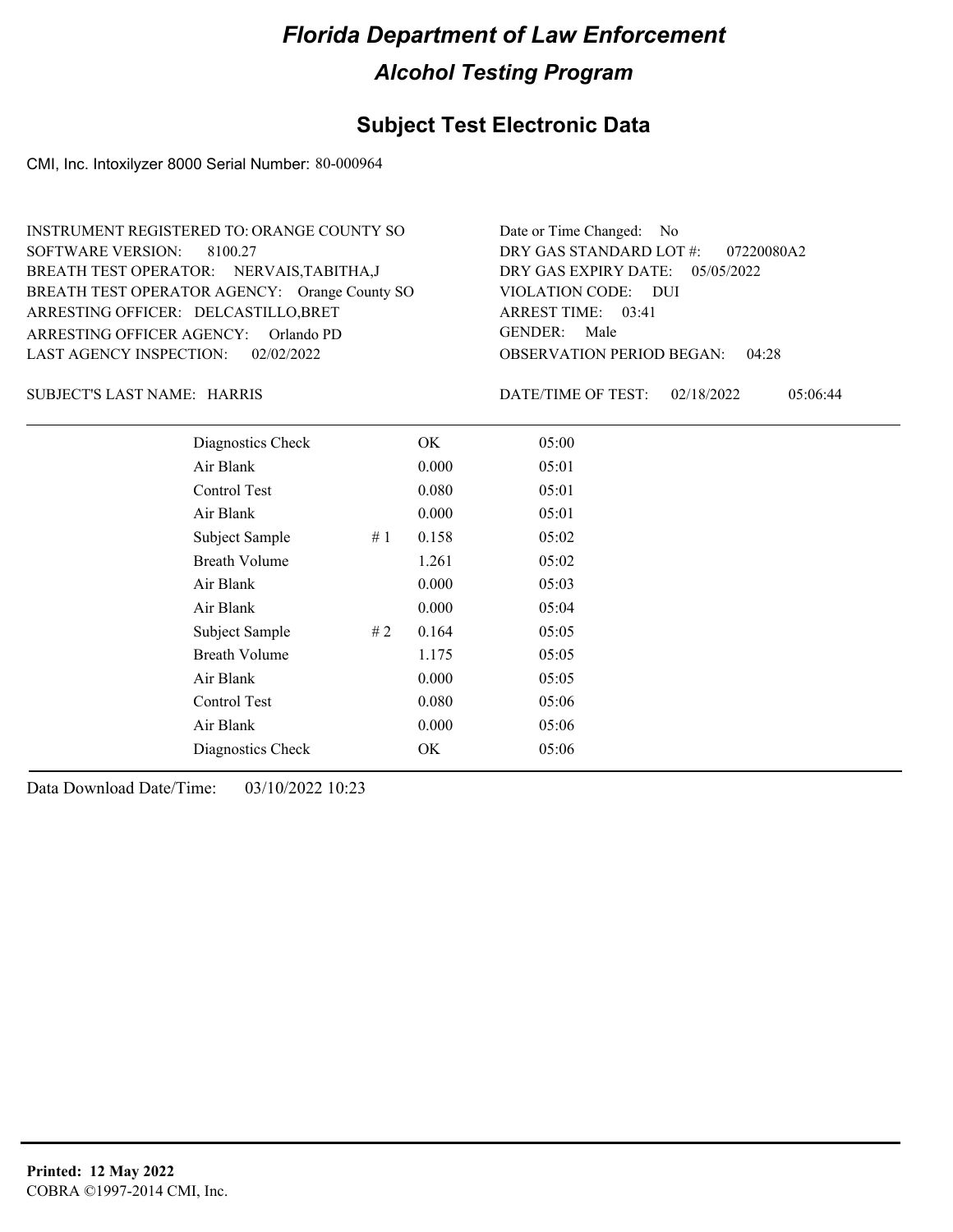## **Subject Test Electronic Data**

CMI, Inc. Intoxilyzer 8000 Serial Number: 80-000964

| INSTRUMENT REGISTERED TO: ORANGE COUNTY SO    | Date or Time Changed: No               |
|-----------------------------------------------|----------------------------------------|
| SOFTWARE VERSION: 8100.27                     | DRY GAS STANDARD LOT $\#$ : 07220080A2 |
| BREATH TEST OPERATOR: NERVAIS, TABITHA, J     | DRY GAS EXPIRY DATE: $05/05/2022$      |
| BREATH TEST OPERATOR AGENCY: Orange County SO | VIOLATION CODE: DUI                    |
| ARRESTING OFFICER: RIVERA, VICTOR             | ARREST TIME: 21:20                     |
| ARRESTING OFFICER AGENCY: FHP Troop D         | GENDER: Male                           |
| LAST AGENCY INSPECTION: 02/02/2022            | <b>OBSERVATION PERIOD BEGAN: 23:05</b> |

SUBJECT'S LAST NAME: TAYLOR DATE/TIME OF TEST:

DATE/TIME OF TEST: 02/18/2022 23:35:34

| Diagnostics Check    |    | OK    | 23:29 |
|----------------------|----|-------|-------|
| Air Blank            |    | 0.000 | 23:29 |
| Control Test         |    | 0.078 | 23:30 |
| Air Blank            |    | 0.000 | 23:30 |
| Subject Sample       | #1 | 0.220 | 23:31 |
| <b>Breath Volume</b> |    | 2.992 | 23:31 |
| Air Blank            |    | 0.000 | 23:31 |
| Air Blank            |    | 0.000 | 23:33 |
| Subject Sample       | #2 | 0.208 | 23:34 |
| <b>Breath Volume</b> |    | 2.660 | 23:34 |
| Air Blank            |    | 0.000 | 23:34 |
| Control Test         |    | 0.080 | 23:34 |
| Air Blank            |    | 0.000 | 23:35 |
| Diagnostics Check    |    | OK    | 23:35 |
|                      |    |       |       |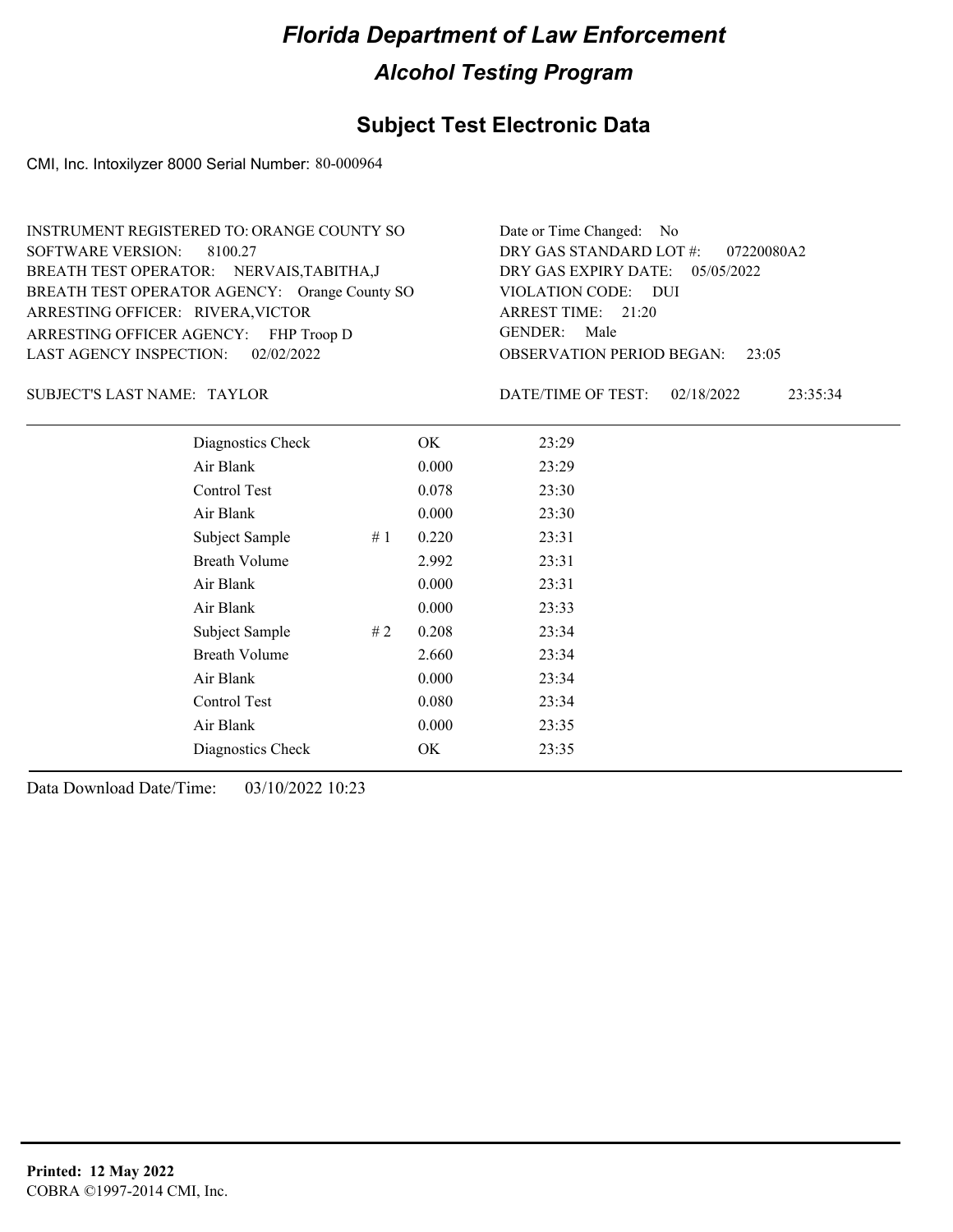## **Subject Test Electronic Data**

CMI, Inc. Intoxilyzer 8000 Serial Number: 80-000964

| INSTRUMENT REGISTERED TO: ORANGE COUNTY SO    | Date or Time Changed: No               |
|-----------------------------------------------|----------------------------------------|
| SOFTWARE VERSION: 8100.27                     | DRY GAS STANDARD LOT #: 07220080A2     |
| BREATH TEST OPERATOR: DAVIS, COURTNEY, L      | DRY GAS EXPIRY DATE: $05/05/2022$      |
| BREATH TEST OPERATOR AGENCY: Orange County SO | VIOLATION CODE: DUI                    |
| ARRESTING OFFICER: STOWE, NICOLAS             | ARREST TIME: 00:26                     |
| ARRESTING OFFICER AGENCY: Orange County SO    | GENDER: Male                           |
| LAST AGENCY INSPECTION: $02/02/2022$          | <b>OBSERVATION PERIOD BEGAN: 00:41</b> |

DIAZ SUBJECT'S LAST NAME: DATE/TIME OF TEST:

DATE/TIME OF TEST: 02/20/2022 01:08:24

| Diagnostics Check    |    | OK.   | 01:02 |
|----------------------|----|-------|-------|
| Air Blank            |    | 0.000 | 01:02 |
| Control Test         |    | 0.078 | 01:03 |
| Air Blank            |    | 0.000 | 01:03 |
| Subject Sample       | #1 | 0.206 | 01:04 |
| <b>Breath Volume</b> |    | 2.066 | 01:04 |
| Air Blank            |    | 0.000 | 01:04 |
| Air Blank            |    | 0.000 | 01:06 |
| Subject Sample       | #2 | 0.208 | 01:06 |
| <b>Breath Volume</b> |    | 1.960 | 01:06 |
| Air Blank            |    | 0.000 | 01:07 |
| Control Test         |    | 0.080 | 01:07 |
| Air Blank            |    | 0.000 | 01:08 |
| Diagnostics Check    |    | OK    | 01:08 |
|                      |    |       |       |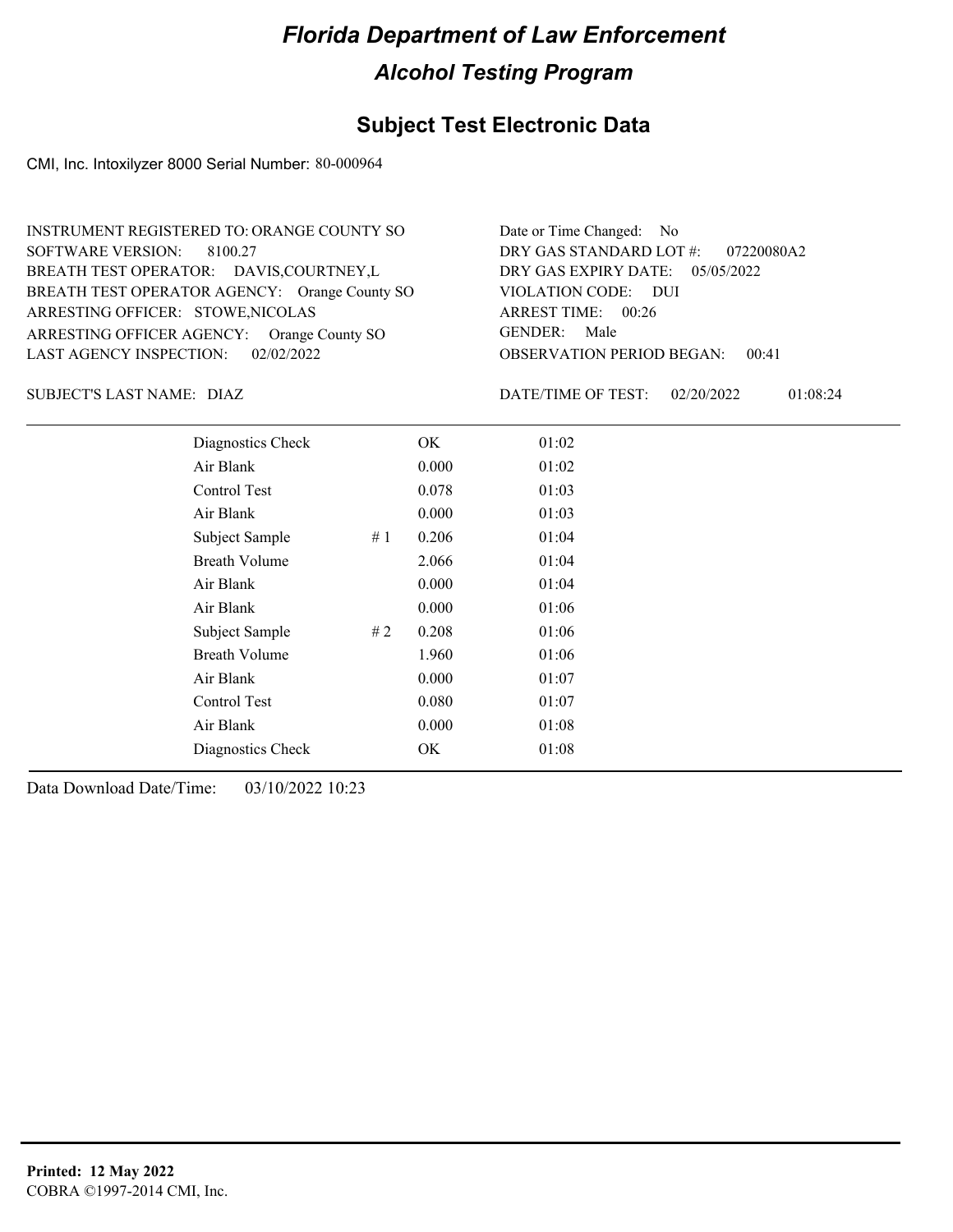## **Subject Test Electronic Data**

CMI, Inc. Intoxilyzer 8000 Serial Number: 80-000964

| INSTRUMENT REGISTERED TO: ORANGE COUNTY SO    | Date or Time Changed: No               |
|-----------------------------------------------|----------------------------------------|
| SOFTWARE VERSION: 8100.27                     | DRY GAS STANDARD LOT $\#$ : 07220080A2 |
| BREATH TEST OPERATOR: DAVIS, COURTNEY, L      | DRY GAS EXPIRY DATE: $05/05/2022$      |
| BREATH TEST OPERATOR AGENCY: Orange County SO | VIOLATION CODE: DUI                    |
| ARRESTING OFFICER: KISSANE, BRIAN             | ARREST TIME: 02:12                     |
| ARRESTING OFFICER AGENCY: Orlando PD          | GENDER: Female                         |
| LAST AGENCY INSPECTION: 02/02/2022            | <b>OBSERVATION PERIOD BEGAN: 02:40</b> |

SUBJECT'S LAST NAME: LEGG DATE/TIME OF TEST:

DATE/TIME OF TEST: 02/20/2022 03:13:23

| Diagnostics Check    |    | OK    | 03:04 |
|----------------------|----|-------|-------|
| Air Blank            |    | 0.000 | 03:04 |
| Control Test         |    | 0.079 | 03:04 |
| Air Blank            |    | 0.000 | 03:05 |
| Subject Sample       | #1 | 0.172 | 03:07 |
| <b>Breath Volume</b> |    | 1.273 | 03:07 |
| Air Blank            |    | 0.000 | 03:08 |
| Air Blank            |    | 0.000 | 03:10 |
| Subject Sample       | #2 | 0.178 | 03:11 |
| <b>Breath Volume</b> |    | 1.812 | 03:11 |
| Air Blank            |    | 0.000 | 03:12 |
| Control Test         |    | 0.079 | 03:12 |
| Air Blank            |    | 0.000 | 03:13 |
| Diagnostics Check    |    | OK    | 03:13 |
|                      |    |       |       |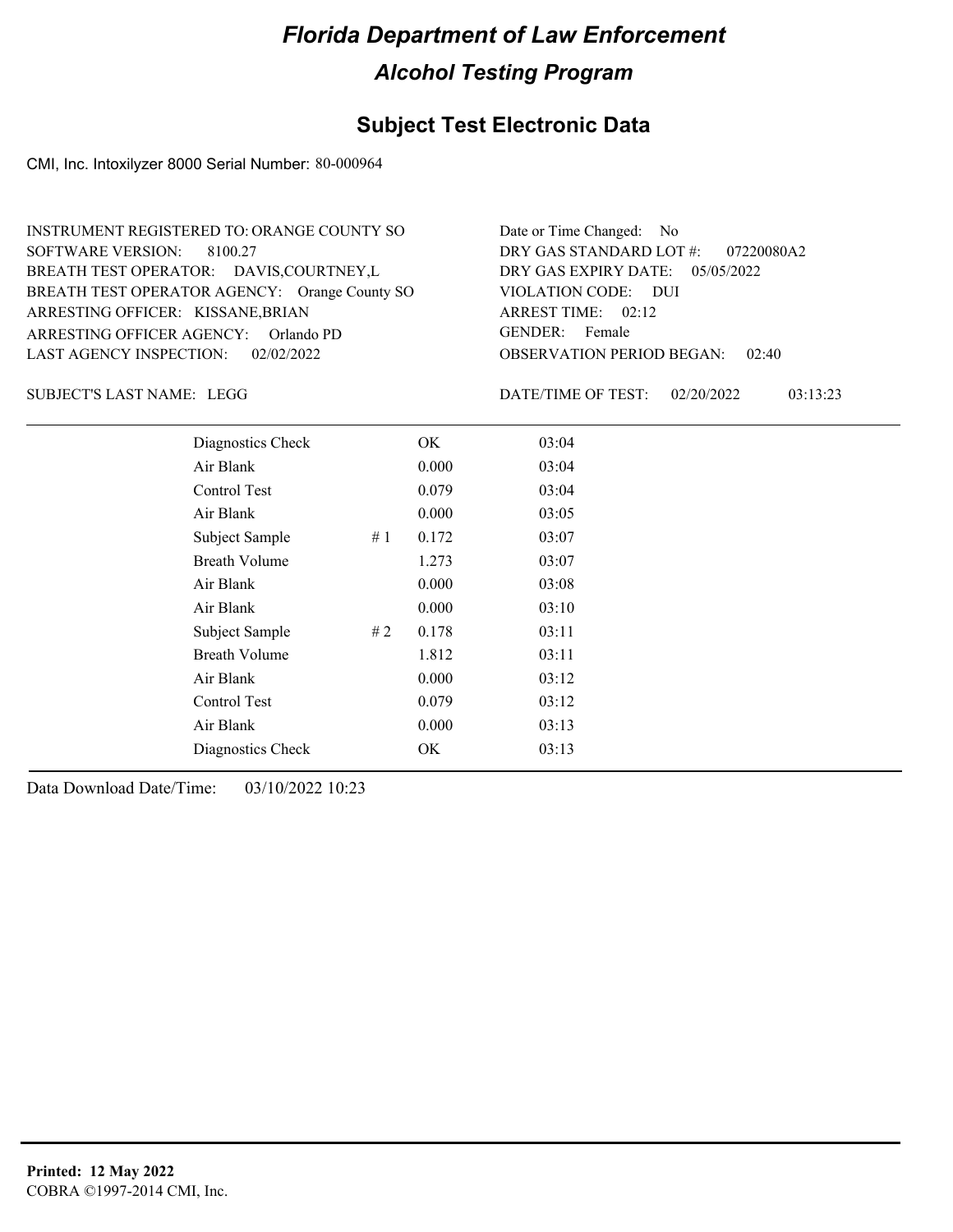## **Subject Test Electronic Data**

CMI, Inc. Intoxilyzer 8000 Serial Number: 80-000964

| INSTRUMENT REGISTERED TO: ORANGE COUNTY SO    | Date or Time Changed: No               |
|-----------------------------------------------|----------------------------------------|
| SOFTWARE VERSION: 8100.27                     | DRY GAS STANDARD LOT #: 07220080A2     |
| BREATH TEST OPERATOR: DAVIS, COURTNEY, L      | DRY GAS EXPIRY DATE: $05/05/2022$      |
| BREATH TEST OPERATOR AGENCY: Orange County SO | VIOLATION CODE: DUI                    |
| ARRESTING OFFICER: LUGO, OSCAR                | ARREST TIME: 03:53                     |
| ARRESTING OFFICER AGENCY: OTHER Local         | GENDER: Male                           |
| LAST AGENCY INSPECTION: 02/02/2022            | <b>OBSERVATION PERIOD BEGAN: 04:20</b> |

#### CHEVERE RIVERA SUBJECT'S LAST NAME: DATE/TIME OF TEST:

DATE/TIME OF TEST: 02/20/2022 04:54:54

| Diagnostics Check    |    | OK    | 04:48 |
|----------------------|----|-------|-------|
| Air Blank            |    | 0.000 | 04:49 |
| Control Test         |    | 0.080 | 04:49 |
| Air Blank            |    | 0.000 | 04:50 |
| Subject Sample       | #1 | 0.163 | 04:50 |
| <b>Breath Volume</b> |    | 1.976 | 04:50 |
| Air Blank            |    | 0.000 | 04:51 |
| Air Blank            |    | 0.000 | 04:53 |
| Subject Sample       | #2 | 0.159 | 04:53 |
| <b>Breath Volume</b> |    | 1.152 | 04:53 |
| Air Blank            |    | 0.000 | 04:54 |
| Control Test         |    | 0.080 | 04:54 |
| Air Blank            |    | 0.000 | 04:54 |
| Diagnostics Check    |    | OK    | 04:54 |
|                      |    |       |       |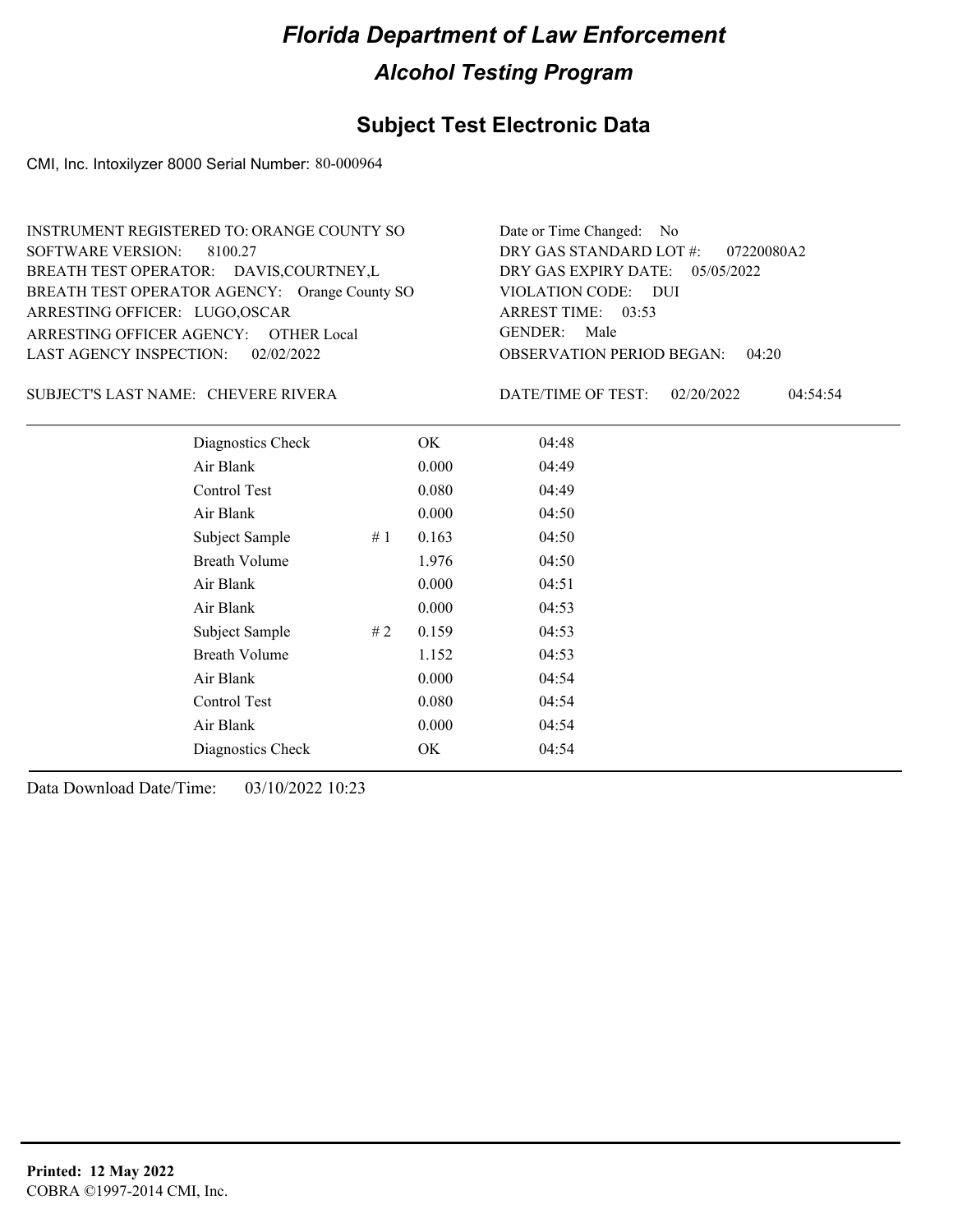#### **Subject Test Electronic Data**

CMI, Inc. Intoxilyzer 8000 Serial Number: 80-000964

OBSERVATION PERIOD BEGAN: 23:45 ARRESTING OFFICER AGENCY: GENDER: OTHER Local BREATH TEST OPERATOR AGENCY: Orange County SO VIOLATION CODE: SOFTWARE VERSION: VIOLATION CODE: DUI ARREST TIME: 22:50 ARRESTING OFFICER: EDWARDS, ANTHONY DRY GAS EXPIRY DATE: 05/05/2022 07220080A2 BREATH TEST OPERATOR: DAVIS,COURTNEY,L LAST AGENCY INSPECTION: 02/02/2022 8100.27 INSTRUMENT REGISTERED TO: ORANGE COUNTY SO DRY GAS STANDARD LOT #: Date or Time Changed: No GENDER: Female

SUBJECT'S LAST NAME: GOODSON DATE/TIME OF TEST:

DATE/TIME OF TEST: 02/21/2022 00:15:46

| Diagnostics Check    | OK    | 00:08 |
|----------------------|-------|-------|
| Air Blank            | 0.000 | 00:09 |
| Control Test         | 0.080 | 00:09 |
| Air Blank            | 0.000 | 00:10 |
| Subject Sample<br>#1 | 0.178 | 00:11 |
| <b>Breath Volume</b> | 1.617 | 00:11 |
| Air Blank            | 0.000 | 00:12 |
| Air Blank            | 0.000 | 00:13 |
| Subject Sample<br>#2 | 0.187 | 00:14 |
| <b>Breath Volume</b> | 1.683 | 00:14 |
| Air Blank            | 0.000 | 00:14 |
| Control Test         | 0.079 | 00:15 |
| Air Blank            | 0.000 | 00:15 |
| Diagnostics Check    | OK    | 00:15 |
|                      |       |       |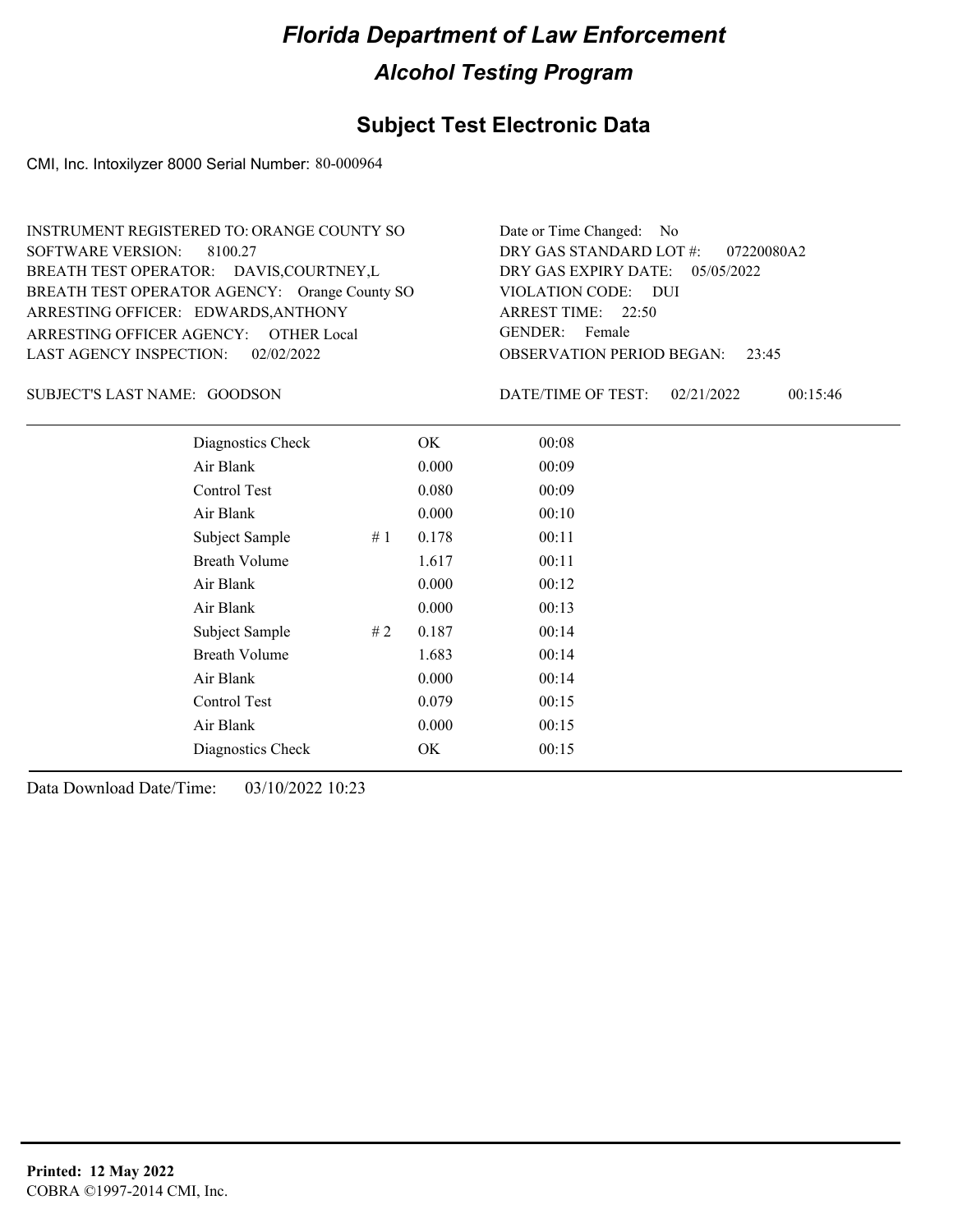## **Subject Test Electronic Data**

CMI, Inc. Intoxilyzer 8000 Serial Number: 80-000964

| <b>INSTRUMENT REGISTERED TO: ORANGE COUNTY SO</b><br><b>SOFTWARE VERSION:</b><br>8100.27<br>BREATH TEST OPERATOR: NERVAIS, TABITHA, J<br>BREATH TEST OPERATOR AGENCY: Orange County SO<br>ARRESTING OFFICER: LIEBKNECHT, KEVIN<br><b>ARRESTING OFFICER AGENCY:</b><br>Maitland PD | Date or Time Changed:<br>DRY GAS STANDARD LOT #:<br>DRY GAS EXPIRY DATE:<br>VIOLATION CODE: DUI<br>ARREST TIME: 22:44<br><b>GENDER:</b><br>Female | N <sub>0</sub><br>07220080A2<br>05/05/2022 |                                           |                             |  |
|-----------------------------------------------------------------------------------------------------------------------------------------------------------------------------------------------------------------------------------------------------------------------------------|---------------------------------------------------------------------------------------------------------------------------------------------------|--------------------------------------------|-------------------------------------------|-----------------------------|--|
| <b>LAST AGENCY INSPECTION:</b><br>02/02/2022                                                                                                                                                                                                                                      |                                                                                                                                                   |                                            | <b>OBSERVATION PERIOD BEGAN:</b><br>23:12 |                             |  |
| SUBJECT'S LAST NAME: ARAUJODEOLIVEIRA                                                                                                                                                                                                                                             |                                                                                                                                                   |                                            | DATE/TIME OF TEST:                        | 00:08:08<br>02/23/2022      |  |
| Diagnostics Check                                                                                                                                                                                                                                                                 |                                                                                                                                                   | OK                                         | 23:59                                     |                             |  |
| Air Blank                                                                                                                                                                                                                                                                         |                                                                                                                                                   | 0.000                                      | 00:00                                     |                             |  |
| Control Test                                                                                                                                                                                                                                                                      |                                                                                                                                                   | 0.079                                      | 00:00                                     |                             |  |
| Air Blank                                                                                                                                                                                                                                                                         |                                                                                                                                                   | 0.000                                      | 00:01                                     |                             |  |
| Subject Sample                                                                                                                                                                                                                                                                    | #1                                                                                                                                                | 0.181                                      | 00:04                                     | Volume Not Met              |  |
| <b>Breath Volume</b>                                                                                                                                                                                                                                                              |                                                                                                                                                   | 0.679                                      | 00:04                                     |                             |  |
| Air Blank                                                                                                                                                                                                                                                                         |                                                                                                                                                   | 0.000                                      | 00:04                                     |                             |  |
| Air Blank                                                                                                                                                                                                                                                                         |                                                                                                                                                   | 0.000                                      | 00:06                                     |                             |  |
| Subject Sample                                                                                                                                                                                                                                                                    | # $2$                                                                                                                                             |                                            | 00:06                                     | <b>Subject Test Refused</b> |  |
| <b>Breath Volume</b>                                                                                                                                                                                                                                                              |                                                                                                                                                   | 0.000                                      | 00:06                                     |                             |  |
| Air Blank                                                                                                                                                                                                                                                                         |                                                                                                                                                   | 00:07                                      |                                           |                             |  |
| Control Test                                                                                                                                                                                                                                                                      | 00:07                                                                                                                                             |                                            |                                           |                             |  |
| Air Blank                                                                                                                                                                                                                                                                         |                                                                                                                                                   | 0.000                                      | 00:08                                     |                             |  |
| Diagnostics Check                                                                                                                                                                                                                                                                 |                                                                                                                                                   | OK                                         | 00:08                                     |                             |  |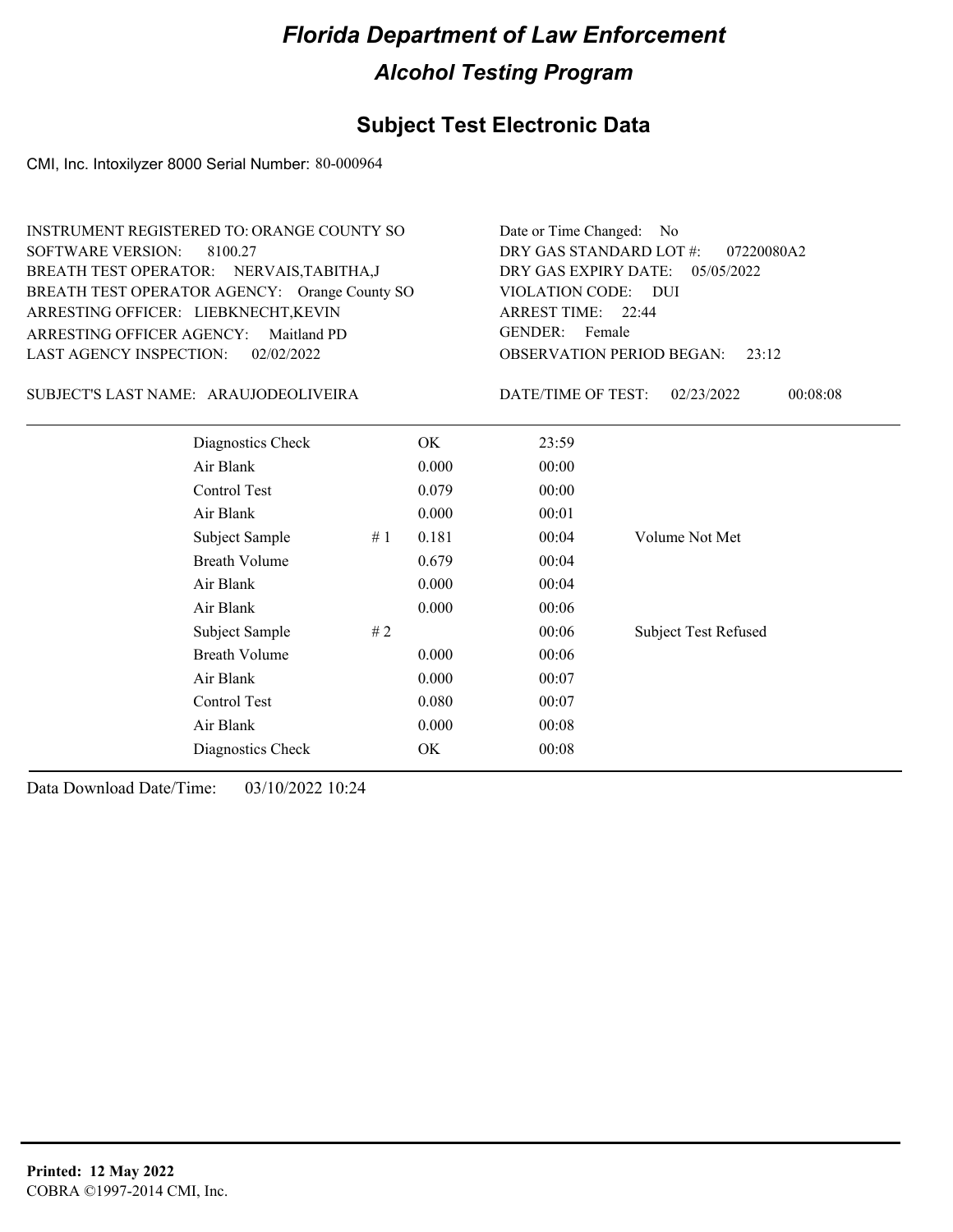## **Subject Test Electronic Data**

CMI, Inc. Intoxilyzer 8000 Serial Number: 80-000964

| INSTRUMENT REGISTERED TO: ORANGE COUNTY SO    | Date or Time Changed: No               |
|-----------------------------------------------|----------------------------------------|
| SOFTWARE VERSION: 8100.27                     | DRY GAS STANDARD LOT #: 07220080A2     |
| BREATH TEST OPERATOR: DENSON, TRAVIS, W       | DRY GAS EXPIRY DATE: 05/05/2022        |
| BREATH TEST OPERATOR AGENCY: Orange County SO | VIOLATION CODE: DUI                    |
| ARRESTING OFFICER: LIESENFELT, JASON          | ARREST TIME: 03:23                     |
| ARRESTING OFFICER AGENCY: Orange County SO    | GENDER: Female                         |
| LAST AGENCY INSPECTION: $02/02/2022$          | <b>OBSERVATION PERIOD BEGAN: 03:34</b> |

#### SUBJECT'S LAST NAME: TORRES DATE/TIME OF TEST:

DATE/TIME OF TEST: 02/23/2022 04:01:20

| Diagnostics Check    |    | OK    | 03:55 |
|----------------------|----|-------|-------|
| Air Blank            |    | 0.000 | 03:55 |
| Control Test         |    | 0.078 | 03:55 |
| Air Blank            |    | 0.000 | 03:56 |
| Subject Sample       | #1 | 0.193 | 03:57 |
| <b>Breath Volume</b> |    | 2.238 | 03:57 |
| Air Blank            |    | 0.000 | 03:57 |
| Air Blank            |    | 0.000 | 03:59 |
| Subject Sample       | #2 | 0.183 | 03:59 |
| <b>Breath Volume</b> |    | 2.312 | 03:59 |
| Air Blank            |    | 0.000 | 04:00 |
| Control Test         |    | 0.077 | 04:00 |
| Air Blank            |    | 0.000 | 04:01 |
| Diagnostics Check    |    | OK    | 04:01 |
|                      |    |       |       |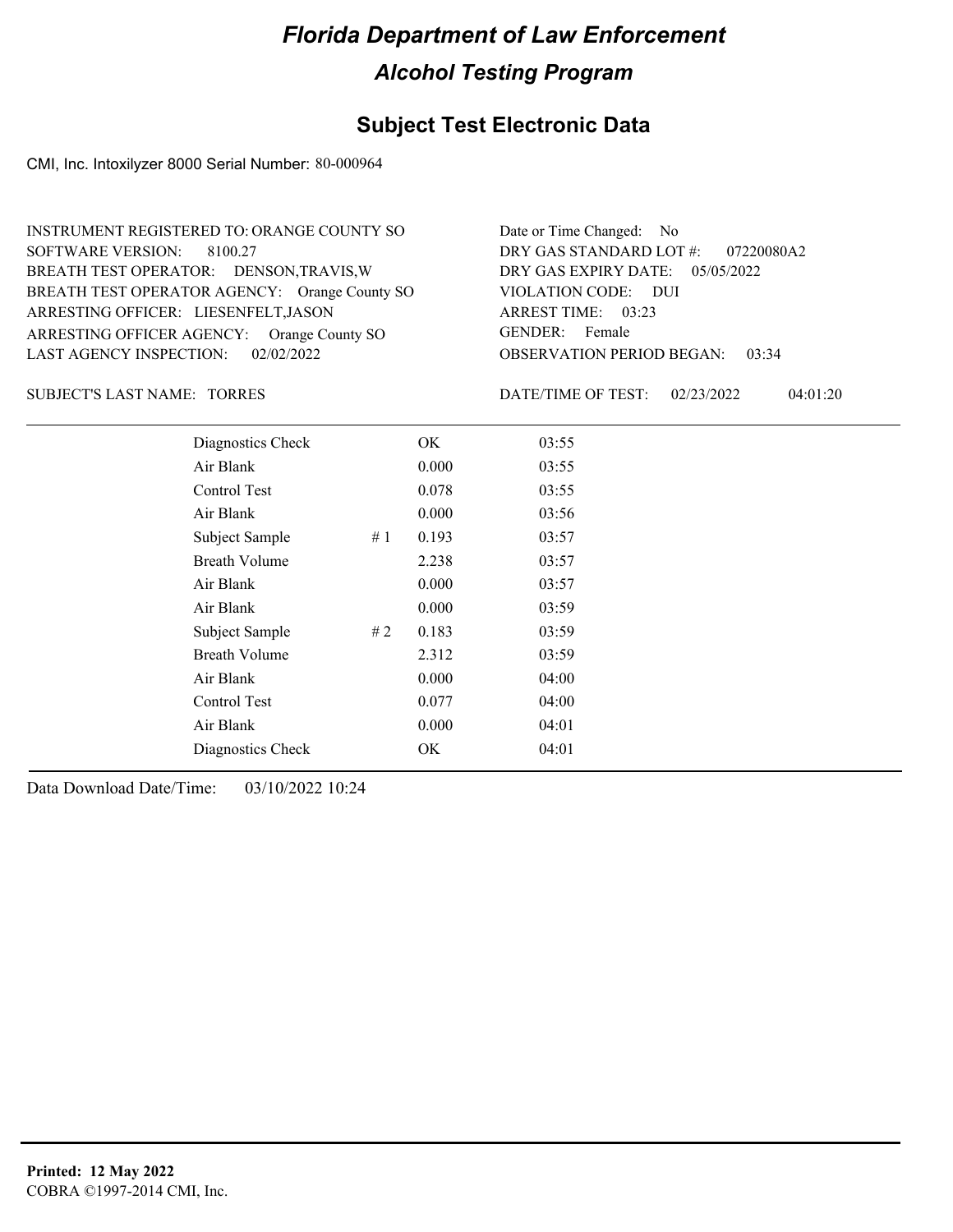## **Subject Test Electronic Data**

CMI, Inc. Intoxilyzer 8000 Serial Number: 80-000964

| INSTRUMENT REGISTERED TO: ORANGE COUNTY SO    | Date or Time Changed: No               |
|-----------------------------------------------|----------------------------------------|
| SOFTWARE VERSION: 8100.27                     | DRY GAS STANDARD LOT $\#$ : 07220080A2 |
| BREATH TEST OPERATOR: NERVAIS, TABITHA, J     | DRY GAS EXPIRY DATE: $05/05/2022$      |
| BREATH TEST OPERATOR AGENCY: Orange County SO | VIOLATION CODE: DUI                    |
| ARRESTING OFFICER: TOLIVER, JOVAN             | ARREST TIME: 03:21                     |
| ARRESTING OFFICER AGENCY: Orlando PD          | GENDER: Male                           |
| LAST AGENCY INSPECTION: 02/02/2022            | <b>OBSERVATION PERIOD BEGAN: 03:57</b> |

JONES SUBJECT'S LAST NAME: DATE/TIME OF TEST:

DATE/TIME OF TEST: 02/24/2022 04:35:08

| Diagnostics Check    |    | OK    | 04:28 |
|----------------------|----|-------|-------|
| Air Blank            |    | 0.000 | 04:29 |
| Control Test         |    | 0.080 | 04:29 |
| Air Blank            |    | 0.000 | 04:30 |
| Subject Sample       | #1 | 0.151 | 04:30 |
| <b>Breath Volume</b> |    | 1.847 | 04:30 |
| Air Blank            |    | 0.000 | 04:31 |
| Air Blank            |    | 0.000 | 04:33 |
| Subject Sample       | #2 | 0.145 | 04:33 |
| <b>Breath Volume</b> |    | 1.394 | 04:33 |
| Air Blank            |    | 0.000 | 04:34 |
| <b>Control Test</b>  |    | 0.080 | 04:34 |
| Air Blank            |    | 0.000 | 04:35 |
| Diagnostics Check    |    | OK    | 04:35 |
|                      |    |       |       |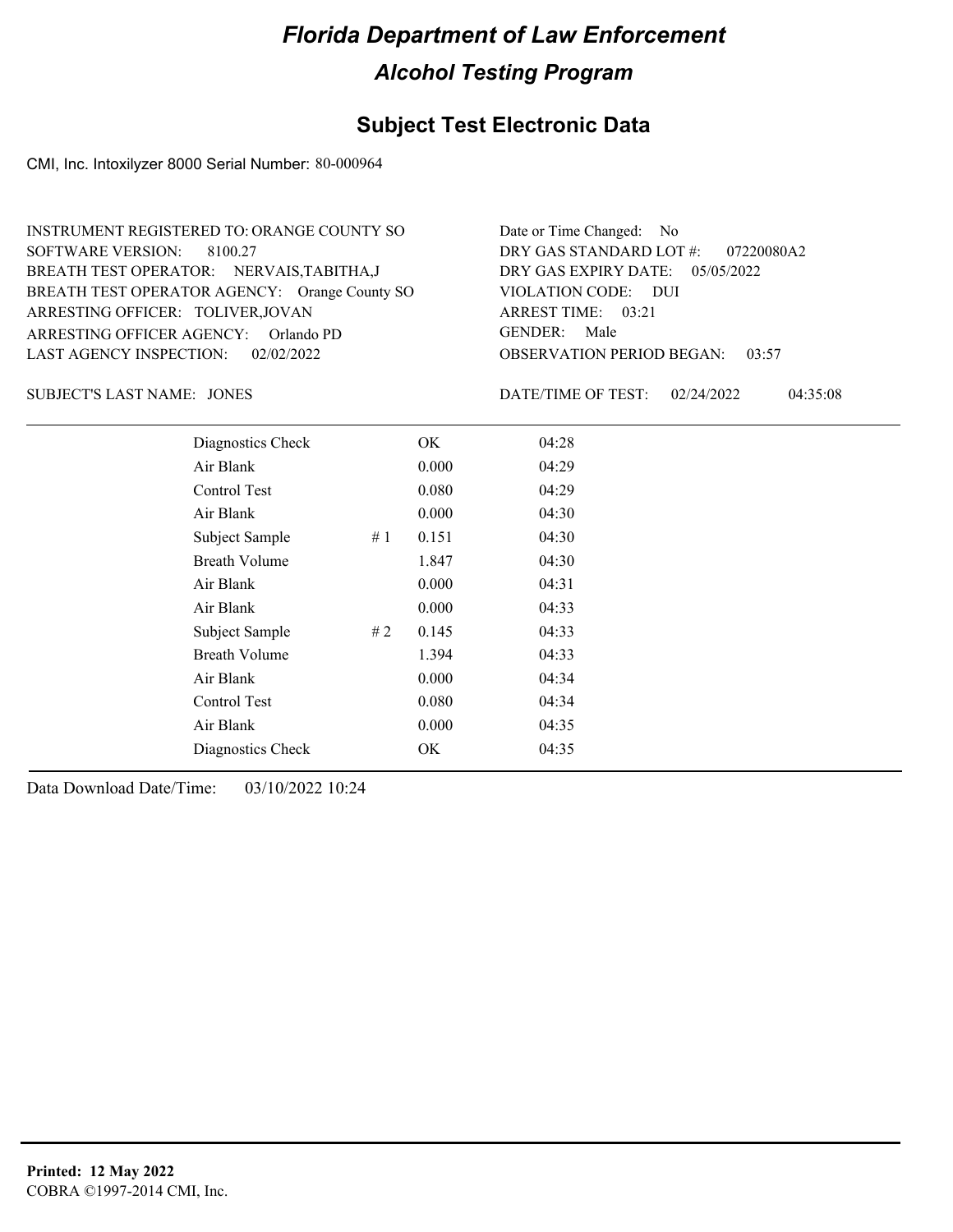## **Subject Test Electronic Data**

CMI, Inc. Intoxilyzer 8000 Serial Number: 80-000964

| INSTRUMENT REGISTERED TO: ORANGE COUNTY SO    | Date or Time Changed: No               |
|-----------------------------------------------|----------------------------------------|
| SOFTWARE VERSION: 8100.27                     | DRY GAS STANDARD LOT #: 07220080A2     |
| BREATH TEST OPERATOR: NERVAIS, TABITHA, J     | DRY GAS EXPIRY DATE: $05/05/2022$      |
| BREATH TEST OPERATOR AGENCY: Orange County SO | VIOLATION CODE: DUI                    |
| ARRESTING OFFICER: IMPARATO, FRANK            | ARREST TIME: 23:30                     |
| ARRESTING OFFICER AGENCY: Central FL Univ PD  | GENDER: Female                         |
| LAST AGENCY INSPECTION: 02/02/2022            | <b>OBSERVATION PERIOD BEGAN: 00:20</b> |
|                                               |                                        |

TAIKOL SUBJECT'S LAST NAME: DATE/TIME OF TEST:

DATE/TIME OF TEST: 02/25/2022 00:50:08

| Diagnostics Check    | OK    | 00:43 |
|----------------------|-------|-------|
| Air Blank            | 0.000 | 00:44 |
| Control Test         | 0.080 | 00:44 |
| Air Blank            | 0.000 | 00:44 |
| Subject Sample<br>#1 | 0.016 | 00:45 |
| <b>Breath Volume</b> | 1.214 | 00:45 |
| Air Blank            | 0.000 | 00:45 |
| Air Blank            | 0.000 | 00:47 |
| Subject Sample<br>#2 | 0.016 | 00:48 |
| <b>Breath Volume</b> | 2.250 | 00:48 |
| Air Blank            | 0.000 | 00:49 |
| Control Test         | 0.080 | 00:49 |
| Air Blank            | 0.000 | 00:50 |
| Diagnostics Check    | OK    | 00:50 |
|                      |       |       |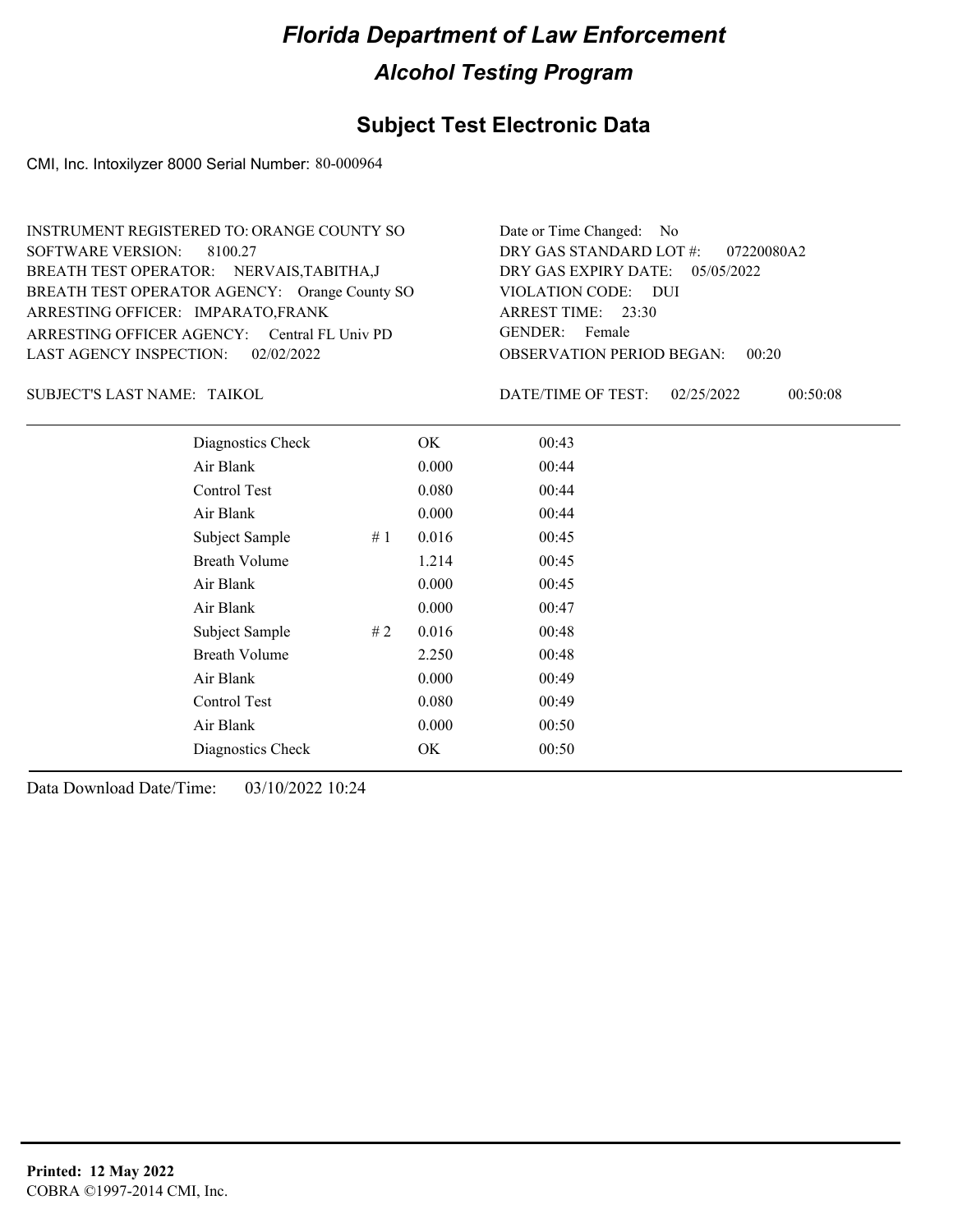## **Subject Test Electronic Data**

CMI, Inc. Intoxilyzer 8000 Serial Number: 80-000964

| INSTRUMENT REGISTERED TO: ORANGE COUNTY SO    | Date or Time Changed: No               |
|-----------------------------------------------|----------------------------------------|
| SOFTWARE VERSION: 8100.27                     | DRY GAS STANDARD LOT $\#$ : 07220080A2 |
| BREATH TEST OPERATOR: NERVAIS, TABITHA, J     | DRY GAS EXPIRY DATE: $05/05/2022$      |
| BREATH TEST OPERATOR AGENCY: Orange County SO | VIOLATION CODE: DUI                    |
| ARRESTING OFFICER: DELCASTILLO, BRET          | ARREST TIME: 01:46                     |
| ARRESTING OFFICER AGENCY: Orlando PD          | GENDER: Male                           |
| LAST AGENCY INSPECTION: $02/02/2022$          | <b>OBSERVATION PERIOD BEGAN: 01:52</b> |

#### BUSTAMANTE SUBJECT'S LAST NAME: DATE/TIME OF TEST:

DATE/TIME OF TEST: 02/25/2022 02:26:18

| Diagnostics Check    |    | OK    | 02:19 |
|----------------------|----|-------|-------|
| Air Blank            |    | 0.000 | 02:20 |
| Control Test         |    | 0.080 | 02:20 |
| Air Blank            |    | 0.000 | 02:21 |
| Subject Sample       | #1 | 0.161 | 02:21 |
| <b>Breath Volume</b> |    | 1.164 | 02:21 |
| Air Blank            |    | 0.000 | 02:22 |
| Air Blank            |    | 0.000 | 02:24 |
| Subject Sample       | #2 | 0.162 | 02:24 |
| <b>Breath Volume</b> |    | 3.472 | 02:24 |
| Air Blank            |    | 0.000 | 02:25 |
| Control Test         |    | 0.081 | 02:25 |
| Air Blank            |    | 0.000 | 02:26 |
| Diagnostics Check    |    | OK    | 02:26 |
|                      |    |       |       |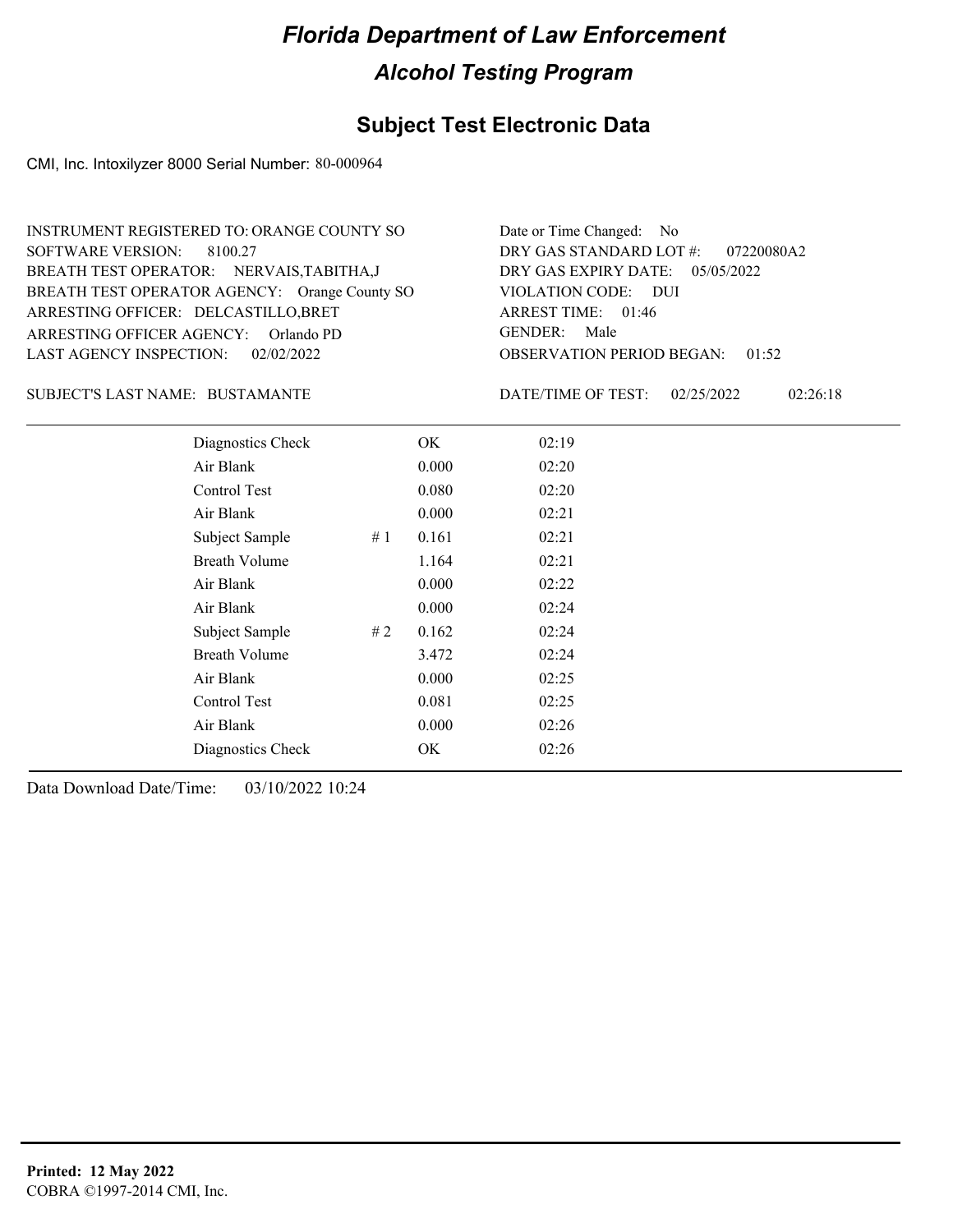## **Subject Test Electronic Data**

CMI, Inc. Intoxilyzer 8000 Serial Number: 80-000964

| INSTRUMENT REGISTERED TO: ORANGE COUNTY SO    | Date or Time Changed: No               |
|-----------------------------------------------|----------------------------------------|
| SOFTWARE VERSION: 8100.27                     | DRY GAS STANDARD LOT $\#$ : 07220080A2 |
| BREATH TEST OPERATOR: DENSON, TRAVIS, W       | DRY GAS EXPIRY DATE: $05/05/2022$      |
| BREATH TEST OPERATOR AGENCY: Orange County SO | VIOLATION CODE: DUI                    |
| ARRESTING OFFICER: GARARD, WILLIAM            | ARREST TIME: 02:33                     |
| ARRESTING OFFICER AGENCY: FHP Troop D         | GENDER: Male                           |
| LAST AGENCY INSPECTION: 02/02/2022            | <b>OBSERVATION PERIOD BEGAN: 03:24</b> |

JUBIZ SUBJECT'S LAST NAME: DATE/TIME OF TEST:

DATE/TIME OF TEST: 02/25/2022 04:03:35

| Diagnostics Check    |    | OK    | 03:57 |  |
|----------------------|----|-------|-------|--|
| Air Blank            |    | 0.000 | 03:57 |  |
| Control Test         |    | 0.080 | 03:58 |  |
| Air Blank            |    | 0.000 | 03:58 |  |
| Subject Sample       | #1 | 0.145 | 03:59 |  |
| <b>Breath Volume</b> |    | 1.945 | 03:59 |  |
| Air Blank            |    | 0.000 | 03:59 |  |
| Air Blank            |    | 0.000 | 04:01 |  |
| Subject Sample       | #2 | 0.133 | 04:02 |  |
| <b>Breath Volume</b> |    | 1.320 | 04:02 |  |
| Air Blank            |    | 0.000 | 04:02 |  |
| Control Test         |    | 0.080 | 04:03 |  |
| Air Blank            |    | 0.000 | 04:03 |  |
| Diagnostics Check    |    | OK    | 04:03 |  |
|                      |    |       |       |  |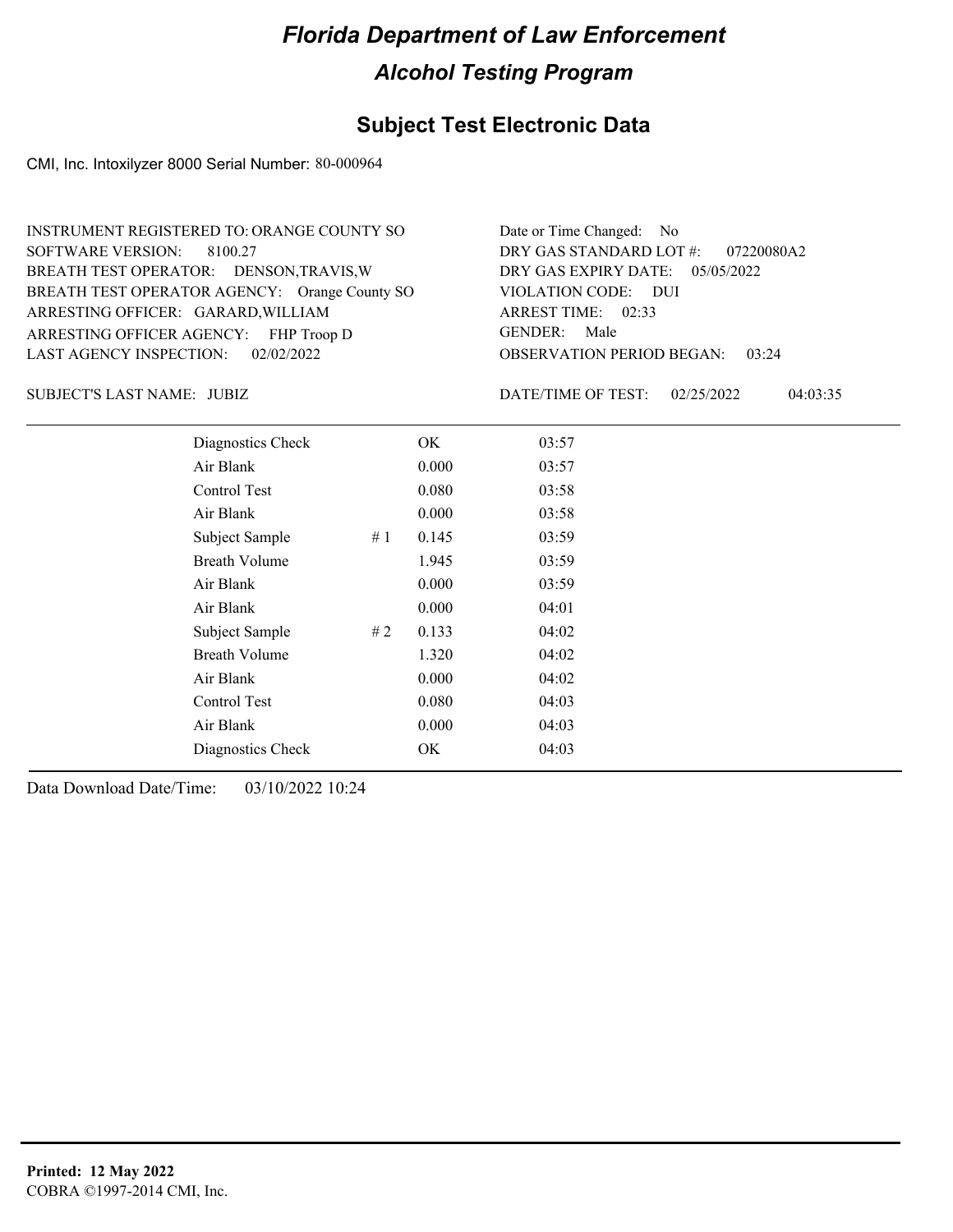#### **Subject Test Electronic Data**

CMI, Inc. Intoxilyzer 8000 Serial Number: 80-000964

OBSERVATION PERIOD BEGAN: 00:21 ARRESTING OFFICER AGENCY: Maitland PD GENDER: BREATH TEST OPERATOR AGENCY: Orange County SO VIOLATION CODE: SOFTWARE VERSION: 8100.27 VIOLATION CODE: DUI 23:45 ARREST TIME: ARRESTING OFFICER: ANDREWS, GARY DRY GAS EXPIRY DATE: 05/05/2022 07220080A2 BREATH TEST OPERATOR: DAVIS,COURTNEY,L LAST AGENCY INSPECTION: 02/02/2022 INSTRUMENT REGISTERED TO: ORANGE COUNTY SO DRY GAS STANDARD LOT #: Date or Time Changed: No GENDER: Male

#### SUBJECT'S LAST NAME: THOMAS DATE/TIME OF TEST:

DATE/TIME OF TEST: 02/27/2022 00:49:42

| Diagnostics Check    |    | OK    | 00:43 |
|----------------------|----|-------|-------|
| Air Blank            |    | 0.000 | 00:44 |
| Control Test         |    | 0.078 | 00:44 |
| Air Blank            |    | 0.000 | 00:45 |
| Subject Sample       | #1 | 0.205 | 00:45 |
| <b>Breath Volume</b> |    | 1.980 | 00:45 |
| Air Blank            |    | 0.000 | 00:46 |
| Air Blank            |    | 0.000 | 00:47 |
| Subject Sample       | #2 | 0.199 | 00:48 |
| <b>Breath Volume</b> |    | 2.074 | 00:48 |
| Air Blank            |    | 0.000 | 00:48 |
| Control Test         |    | 0.077 | 00:49 |
| Air Blank            |    | 0.000 | 00:49 |
| Diagnostics Check    |    | OK    | 00:49 |
|                      |    |       |       |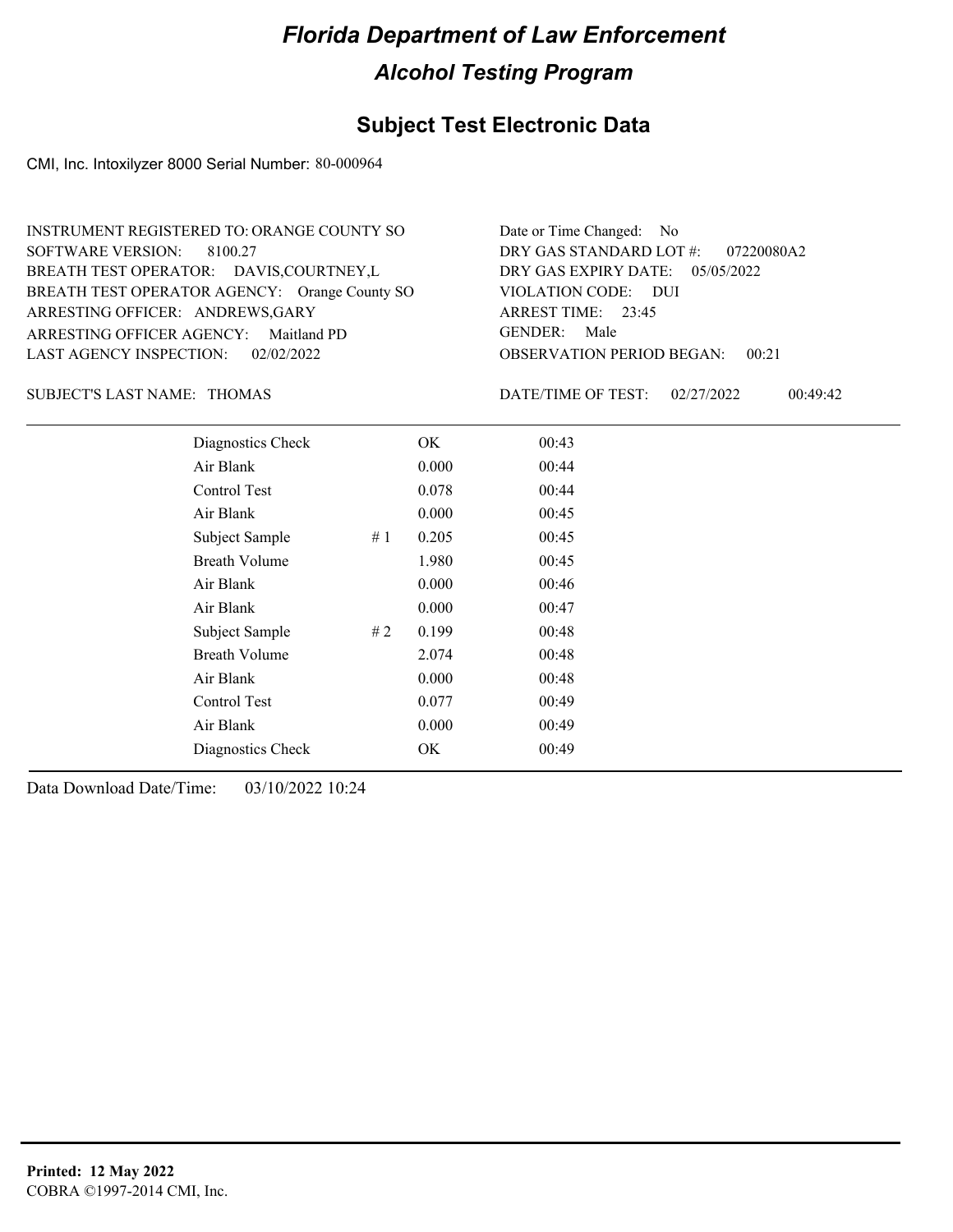## **Subject Test Electronic Data**

CMI, Inc. Intoxilyzer 8000 Serial Number: 80-000964

| INSTRUMENT REGISTERED TO: ORANGE COUNTY SO    | Date or Time Changed: No               |
|-----------------------------------------------|----------------------------------------|
| SOFTWARE VERSION: 8100.27                     | DRY GAS STANDARD LOT #: 07220080A2     |
| BREATH TEST OPERATOR: DAVIS, COURTNEY, L      | DRY GAS EXPIRY DATE: 05/05/2022        |
| BREATH TEST OPERATOR AGENCY: Orange County SO | VIOLATION CODE: DUI                    |
| ARRESTING OFFICER: DANIEL, CONNELL            | ARREST TIME: 19:49                     |
| ARRESTING OFFICER AGENCY: Ocoee PD            | GENDER: Male                           |
| LAST AGENCY INSPECTION: 02/02/2022            | <b>OBSERVATION PERIOD BEGAN:</b> 20:27 |

#### SUBJECT'S LAST NAME: PEREZ PEREZ VEREZ VEREZ AND ATE/TIME OF TEST:

DATE/TIME OF TEST: 02/27/2022 21:12:00

| Diagnostics Check    |    | OK    | 21:05 |
|----------------------|----|-------|-------|
| Air Blank            |    | 0.000 | 21:06 |
| Control Test         |    | 0.080 | 21:06 |
| Air Blank            |    | 0.000 | 21:07 |
| Subject Sample       | #1 | 0.294 | 21:07 |
| <b>Breath Volume</b> |    | 1.332 | 21:07 |
| Air Blank            |    | 0.000 | 21:08 |
| Air Blank            |    | 0.000 | 21:09 |
| Subject Sample       | #2 | 0.285 | 21:10 |
| <b>Breath Volume</b> |    | 2.328 | 21:10 |
| Air Blank            |    | 0.000 | 21:11 |
| Control Test         |    | 0.080 | 21:11 |
| Air Blank            |    | 0.000 | 21:11 |
| Diagnostics Check    |    | OK    | 21:12 |
|                      |    |       |       |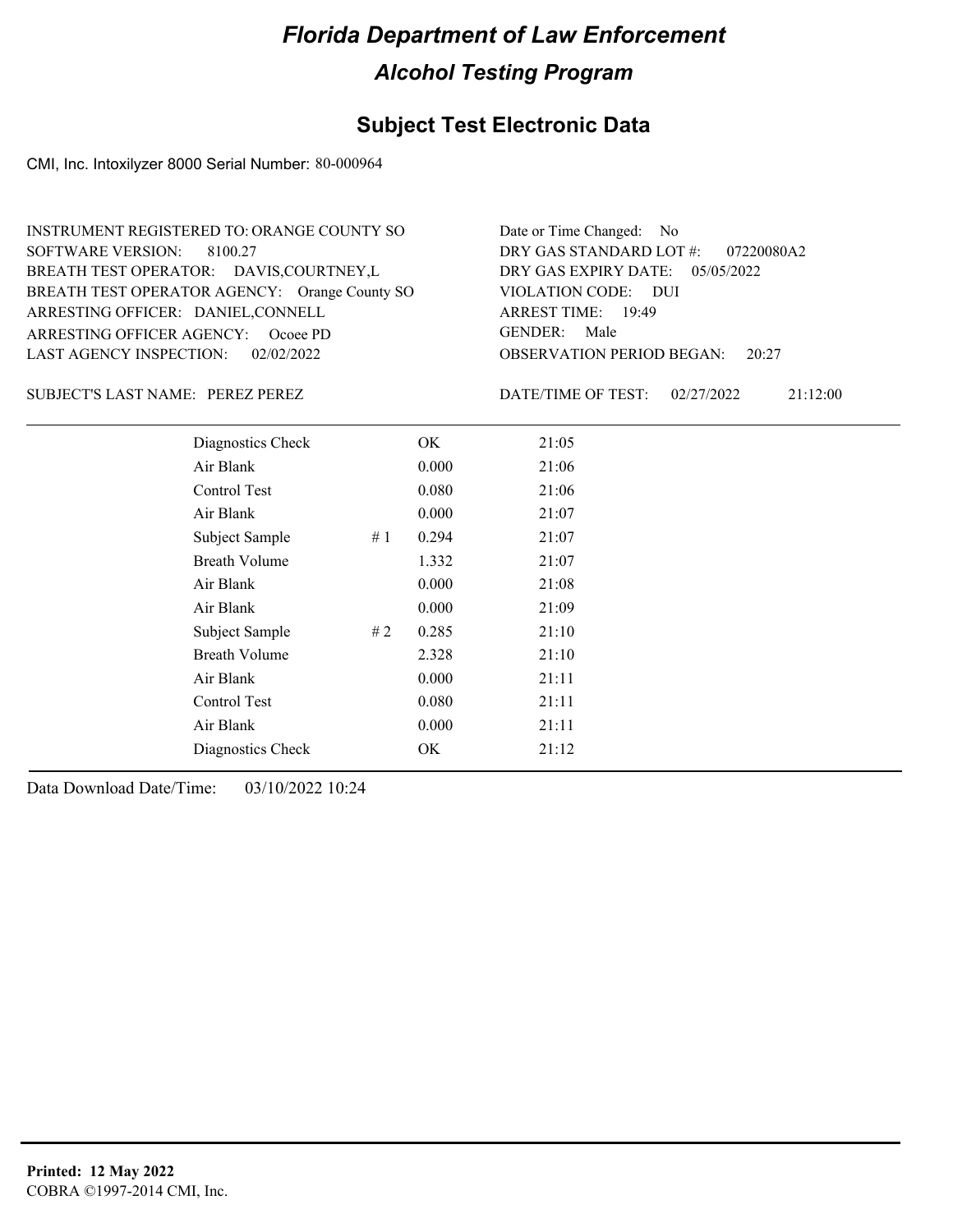## **Subject Test Electronic Data**

CMI, Inc. Intoxilyzer 8000 Serial Number: 80-000965

| <b>SOFTWARE VERSION:</b><br>DRY GAS STANDARD LOT #:<br>8100.27<br>04120080A1<br>BREATH TEST OPERATOR: FORAN, ETHAN, L<br>DRY GAS EXPIRY DATE:<br>03/05/2022<br>BREATH TEST OPERATOR AGENCY: FHP Troop H<br>VIOLATION CODE: DUI<br>ARREST TIME: 22:06<br>ARRESTING OFFICER: FORAN, ETHAN<br><b>GENDER:</b><br>Male<br>ARRESTING OFFICER AGENCY: FHP Troop H<br>01/05/2022<br><b>LAST AGENCY INSPECTION:</b><br><b>OBSERVATION PERIOD BEGAN:</b><br>22:39<br><b>SUBJECT'S LAST NAME: HOVER</b><br>DATE/TIME OF TEST:<br>02/08/2022<br>23:03:34<br>Diagnostics Check<br>OK.<br>22:59<br>Air Blank<br>0.000<br>23:00<br>Control Test<br>0.079<br>23:00<br>Air Blank<br>0.000<br>23:00<br><b>Subject Test Refused</b><br>Subject Sample<br>#1<br>23:02<br><b>Breath Volume</b><br>23:02<br>0.000<br>Air Blank<br>0.000<br>23:02<br>Control Test<br>0.080<br>23:02<br>Air Blank<br>0.000<br>23:03<br>Diagnostics Check<br>OK<br>23:03 | <b>INSTRUMENT REGISTERED TO: QUINCY PD</b> |  |  | Date or Time Changed: No |  |  |  |
|---------------------------------------------------------------------------------------------------------------------------------------------------------------------------------------------------------------------------------------------------------------------------------------------------------------------------------------------------------------------------------------------------------------------------------------------------------------------------------------------------------------------------------------------------------------------------------------------------------------------------------------------------------------------------------------------------------------------------------------------------------------------------------------------------------------------------------------------------------------------------------------------------------------------------------|--------------------------------------------|--|--|--------------------------|--|--|--|
|                                                                                                                                                                                                                                                                                                                                                                                                                                                                                                                                                                                                                                                                                                                                                                                                                                                                                                                                 |                                            |  |  |                          |  |  |  |
|                                                                                                                                                                                                                                                                                                                                                                                                                                                                                                                                                                                                                                                                                                                                                                                                                                                                                                                                 |                                            |  |  |                          |  |  |  |
|                                                                                                                                                                                                                                                                                                                                                                                                                                                                                                                                                                                                                                                                                                                                                                                                                                                                                                                                 |                                            |  |  |                          |  |  |  |
|                                                                                                                                                                                                                                                                                                                                                                                                                                                                                                                                                                                                                                                                                                                                                                                                                                                                                                                                 |                                            |  |  |                          |  |  |  |
|                                                                                                                                                                                                                                                                                                                                                                                                                                                                                                                                                                                                                                                                                                                                                                                                                                                                                                                                 |                                            |  |  |                          |  |  |  |
|                                                                                                                                                                                                                                                                                                                                                                                                                                                                                                                                                                                                                                                                                                                                                                                                                                                                                                                                 |                                            |  |  |                          |  |  |  |
|                                                                                                                                                                                                                                                                                                                                                                                                                                                                                                                                                                                                                                                                                                                                                                                                                                                                                                                                 |                                            |  |  |                          |  |  |  |
|                                                                                                                                                                                                                                                                                                                                                                                                                                                                                                                                                                                                                                                                                                                                                                                                                                                                                                                                 |                                            |  |  |                          |  |  |  |
|                                                                                                                                                                                                                                                                                                                                                                                                                                                                                                                                                                                                                                                                                                                                                                                                                                                                                                                                 |                                            |  |  |                          |  |  |  |
|                                                                                                                                                                                                                                                                                                                                                                                                                                                                                                                                                                                                                                                                                                                                                                                                                                                                                                                                 |                                            |  |  |                          |  |  |  |
|                                                                                                                                                                                                                                                                                                                                                                                                                                                                                                                                                                                                                                                                                                                                                                                                                                                                                                                                 |                                            |  |  |                          |  |  |  |
|                                                                                                                                                                                                                                                                                                                                                                                                                                                                                                                                                                                                                                                                                                                                                                                                                                                                                                                                 |                                            |  |  |                          |  |  |  |
|                                                                                                                                                                                                                                                                                                                                                                                                                                                                                                                                                                                                                                                                                                                                                                                                                                                                                                                                 |                                            |  |  |                          |  |  |  |
|                                                                                                                                                                                                                                                                                                                                                                                                                                                                                                                                                                                                                                                                                                                                                                                                                                                                                                                                 |                                            |  |  |                          |  |  |  |
|                                                                                                                                                                                                                                                                                                                                                                                                                                                                                                                                                                                                                                                                                                                                                                                                                                                                                                                                 |                                            |  |  |                          |  |  |  |
|                                                                                                                                                                                                                                                                                                                                                                                                                                                                                                                                                                                                                                                                                                                                                                                                                                                                                                                                 |                                            |  |  |                          |  |  |  |
|                                                                                                                                                                                                                                                                                                                                                                                                                                                                                                                                                                                                                                                                                                                                                                                                                                                                                                                                 |                                            |  |  |                          |  |  |  |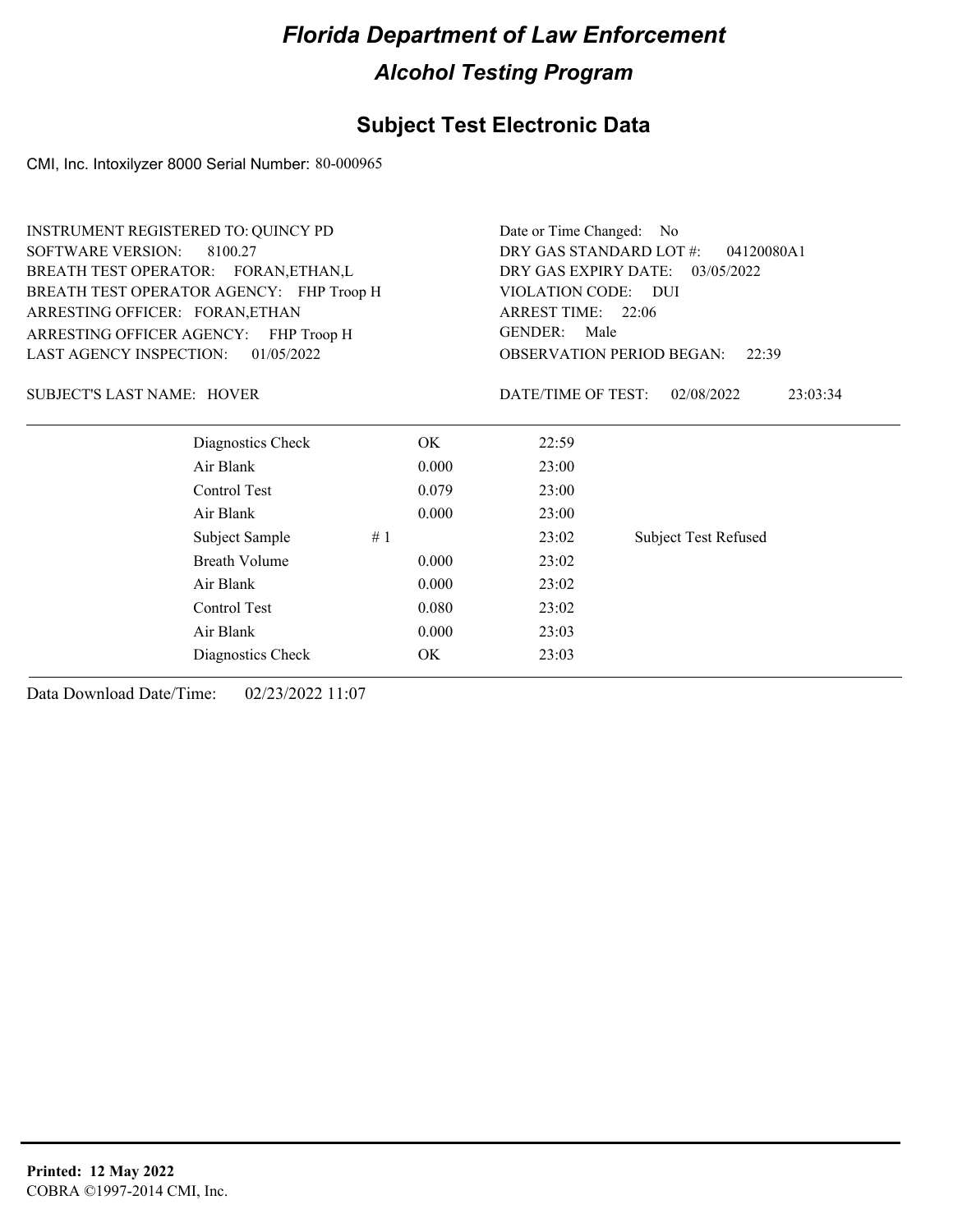#### **Subject Test Electronic Data**

CMI, Inc. Intoxilyzer 8000 Serial Number: 80-000965

ARRESTING OFFICER AGENCY: Quincy PD GENDER: BREATH TEST OPERATOR AGENCY: FHP Troop H VIOLATION CODE: SOFTWARE VERSION: ARRESTING OFFICER: HARTIN,ADAM BREATH TEST OPERATOR: BIGGS,JOSHUA,A LAST AGENCY INSPECTION: 01/05/2022 8100.27 INSTRUMENT REGISTERED TO: QUINCY PD

OBSERVATION PERIOD BEGAN: 02:27 VIOLATION CODE: DUI ARREST TIME: 02:27 DRY GAS EXPIRY DATE: 03/05/2022 04120080A1 DRY GAS STANDARD LOT #: Date or Time Changed: No GENDER: Male

SANCHEZ SUBJECT'S LAST NAME: DATE/TIME OF TEST:

DATE/TIME OF TEST: 02/16/2022 04:18:15

| Diagnostics Check    |    | OK    | 04:11 |
|----------------------|----|-------|-------|
| Air Blank            |    | 0.000 | 04:12 |
| Control Test         |    | 0.079 | 04:12 |
| Air Blank            |    | 0.000 | 04:12 |
| Subject Sample       | #1 | 0.249 | 04:13 |
| <b>Breath Volume</b> |    | 2.777 | 04:13 |
| Air Blank            |    | 0.000 | 04:14 |
| Air Blank            |    | 0.000 | 04:16 |
| Subject Sample       | #2 | 0.232 | 04:16 |
| <b>Breath Volume</b> |    | 2.378 | 04:16 |
| Air Blank            |    | 0.000 | 04:17 |
| <b>Control Test</b>  |    | 0.078 | 04:17 |
| Air Blank            |    | 0.000 | 04:18 |
| Diagnostics Check    |    | OK    | 04:18 |
|                      |    |       |       |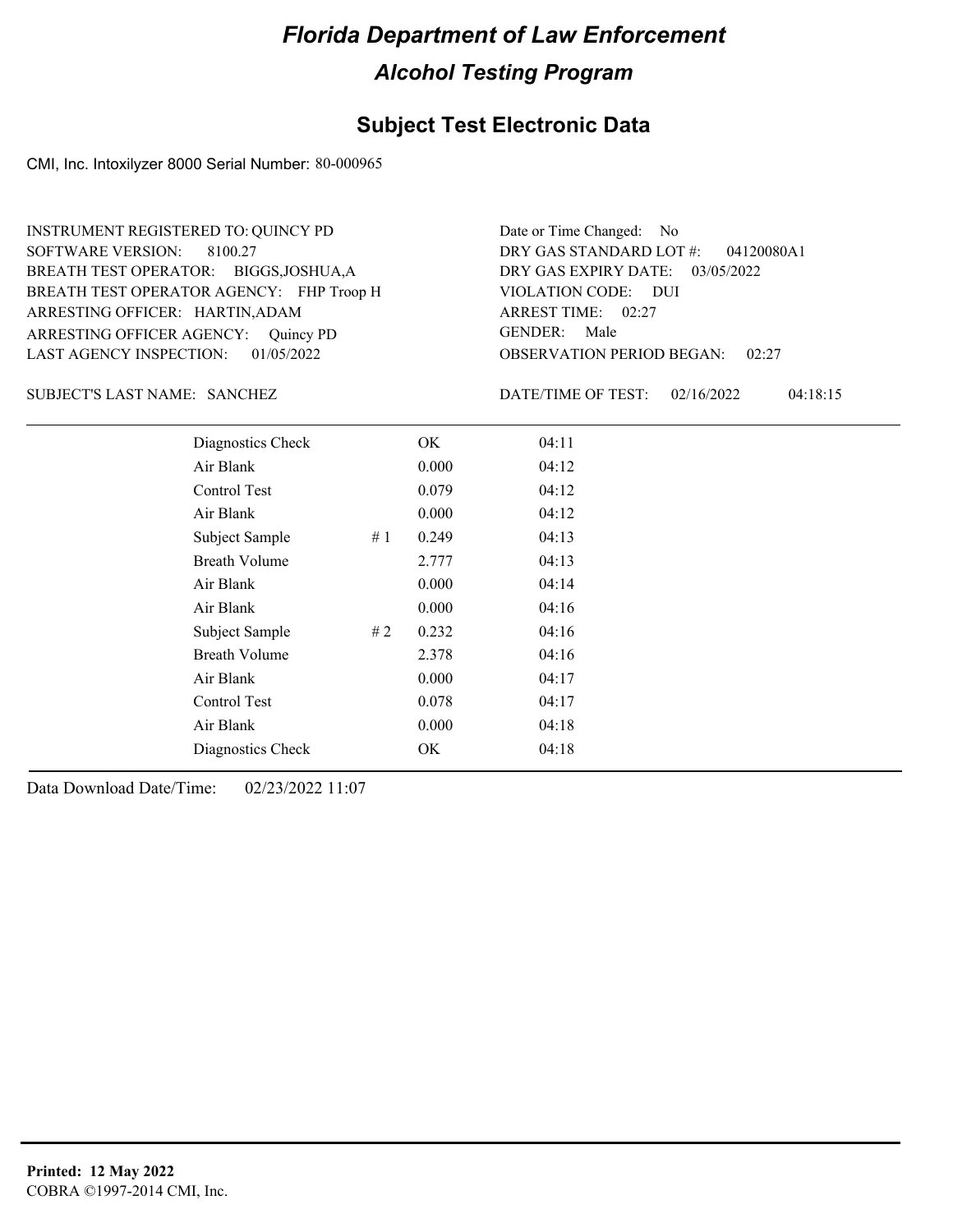## **Subject Test Electronic Data**

CMI, Inc. Intoxilyzer 8000 Serial Number: 80-000968

| INSTRUMENT REGISTERED TO: OSCEOLA CORRECTIONS  | Date or Time Changed: No               |
|------------------------------------------------|----------------------------------------|
| SOFTWARE VERSION: 8100.27                      | DRY GAS STANDARD LOT $\#$ : 1190213    |
| BREATH TEST OPERATOR: HANSELL, ROBERT, E       | DRY GAS EXPIRY DATE: 08/28/2022        |
| BREATH TEST OPERATOR AGENCY: Osceola County SO | VIOLATION CODE: DUI                    |
| ARRESTING OFFICER: RUSSAK, KEVIN               | ARREST TIME: 01:26                     |
| ARRESTING OFFICER AGENCY: FHP Troop D          | GENDER: Male                           |
| LAST AGENCY INSPECTION: $02/07/2022$           | <b>OBSERVATION PERIOD BEGAN: 01:26</b> |

KING SUBJECT'S LAST NAME: DATE/TIME OF TEST:

DATE/TIME OF TEST: 02/09/2022 02:04:53

| Diagnostics Check    |    | OK    | 01:58 |
|----------------------|----|-------|-------|
| Air Blank            |    | 0.000 | 01:59 |
| Control Test         |    | 0.080 | 01:59 |
| Air Blank            |    | 0.000 | 01:59 |
| Subject Sample       | #1 | 0.189 | 02:00 |
| <b>Breath Volume</b> |    | 2.046 | 02:00 |
| Air Blank            |    | 0.000 | 02:01 |
| Air Blank            |    | 0.000 | 02:02 |
| Subject Sample       | #2 | 0.202 | 02:03 |
| <b>Breath Volume</b> |    | 2.871 | 02:03 |
| Air Blank            |    | 0.000 | 02:03 |
| Control Test         |    | 0.079 | 02:04 |
| Air Blank            |    | 0.000 | 02:04 |
| Diagnostics Check    |    | OK    | 02:04 |
|                      |    |       |       |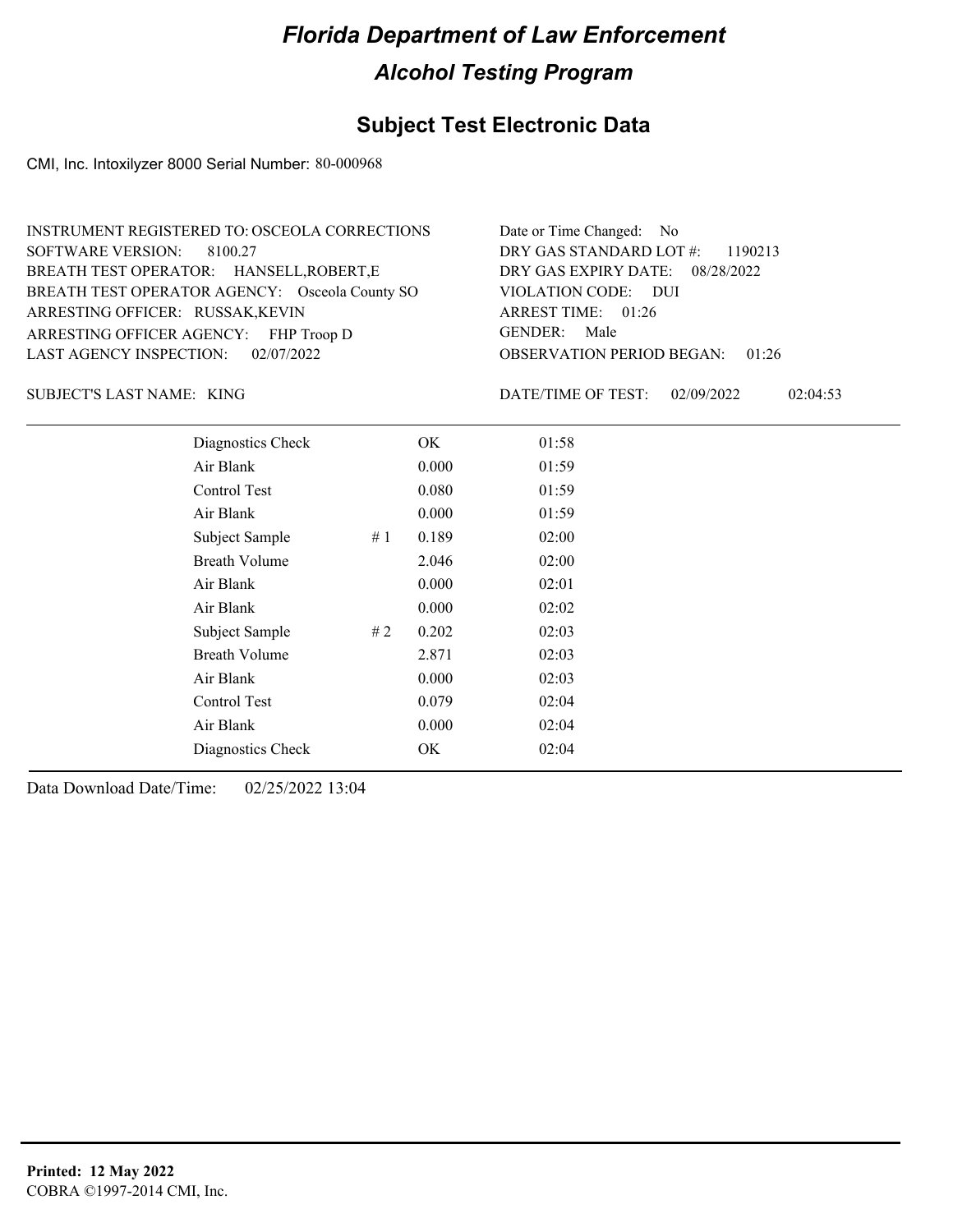## **Subject Test Electronic Data**

CMI, Inc. Intoxilyzer 8000 Serial Number: 80-000968

| INSTRUMENT REGISTERED TO: OSCEOLA CORRECTIONS  | Date or Time Changed: No               |
|------------------------------------------------|----------------------------------------|
| SOFTWARE VERSION: 8100.27                      | DRY GAS STANDARD LOT $\#$ : 1190213    |
| BREATH TEST OPERATOR: HANSELL, ROBERT, E       | DRY GAS EXPIRY DATE: 08/28/2022        |
| BREATH TEST OPERATOR AGENCY: Osceola County SO | VIOLATION CODE: DUI                    |
| ARRESTING OFFICER: WYBIRAL, JUSTIN             | ARREST TIME: 01:03                     |
| ARRESTING OFFICER AGENCY: Osceola County SO    | GENDER: Male                           |
| LAST AGENCY INSPECTION: $02/07/2022$           | <b>OBSERVATION PERIOD BEGAN: 01:03</b> |

#### SUBJECT'S LAST NAME: GUITERREZ-PADILLA DATE/TIME OF TEST:

DATE/TIME OF TEST: 02/12/2022 01:56:14

| Diagnostics Check    |     | OK    | 01:49 |
|----------------------|-----|-------|-------|
| Air Blank            |     | 0.000 | 01:50 |
| Control Test         |     | 0.080 | 01:50 |
| Air Blank            |     | 0.000 | 01:51 |
| Subject Sample       | #1  | 0.182 | 01:51 |
| <b>Breath Volume</b> |     | 2.898 | 01:51 |
| Air Blank            |     | 0.000 | 01:52 |
| Air Blank            |     | 0.000 | 01:54 |
| Subject Sample       | # 2 | 0.176 | 01:54 |
| <b>Breath Volume</b> |     | 2.734 | 01:54 |
| Air Blank            |     | 0.000 | 01:55 |
| Control Test         |     | 0.079 | 01:55 |
| Air Blank            |     | 0.000 | 01:56 |
| Diagnostics Check    |     | OK    | 01:56 |
|                      |     |       |       |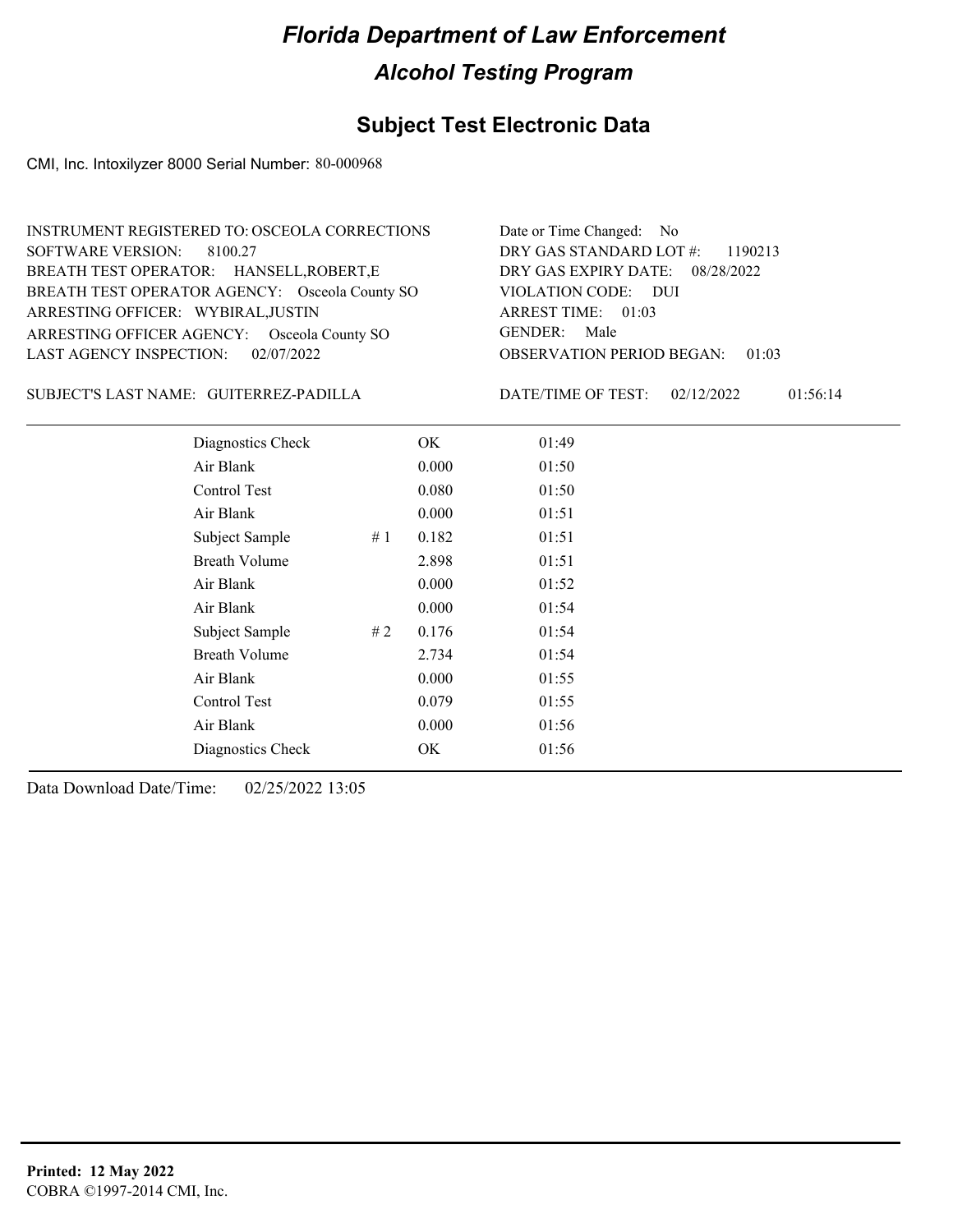## **Subject Test Electronic Data**

CMI, Inc. Intoxilyzer 8000 Serial Number: 80-000968

| INSTRUMENT REGISTERED TO: OSCEOLA CORRECTIONS  | Date or Time Changed: No               |
|------------------------------------------------|----------------------------------------|
| SOFTWARE VERSION: 8100.27                      | DRY GAS STANDARD LOT #: 1190213        |
| BREATH TEST OPERATOR: CRAWFORD, DAVID, T       | DRY GAS EXPIRY DATE: 08/28/2022        |
| BREATH TEST OPERATOR AGENCY: Osceola County SO | VIOLATION CODE: DUI                    |
| ARRESTING OFFICER: CRAWFORD, DAVID             | ARREST TIME: 00:11                     |
| ARRESTING OFFICER AGENCY: Osceola County SO    | GENDER: Male                           |
| LAST AGENCY INSPECTION: $02/07/2022$           | <b>OBSERVATION PERIOD BEGAN: 23:45</b> |

FRIAS SUBJECT'S LAST NAME: DATE/TIME OF TEST:

DATE/TIME OF TEST: 02/14/2022 00:26:56

| Diagnostics Check    |    | OK    | 00:20 |  |
|----------------------|----|-------|-------|--|
| Air Blank            |    | 0.000 | 00:20 |  |
| Control Test         |    | 0.079 | 00:21 |  |
| Air Blank            |    | 0.000 | 00:21 |  |
| Subject Sample       | #1 | 0.226 | 00:22 |  |
| <b>Breath Volume</b> |    | 1.109 | 00:22 |  |
| Air Blank            |    | 0.000 | 00:22 |  |
| Air Blank            |    | 0.000 | 00:24 |  |
| Subject Sample       | #2 | 0.238 | 00:25 |  |
| <b>Breath Volume</b> |    | 2.343 | 00:25 |  |
| Air Blank            |    | 0.000 | 00:26 |  |
| Control Test         |    | 0.079 | 00:26 |  |
| Air Blank            |    | 0.000 | 00:26 |  |
| Diagnostics Check    |    | OK    | 00:26 |  |
|                      |    |       |       |  |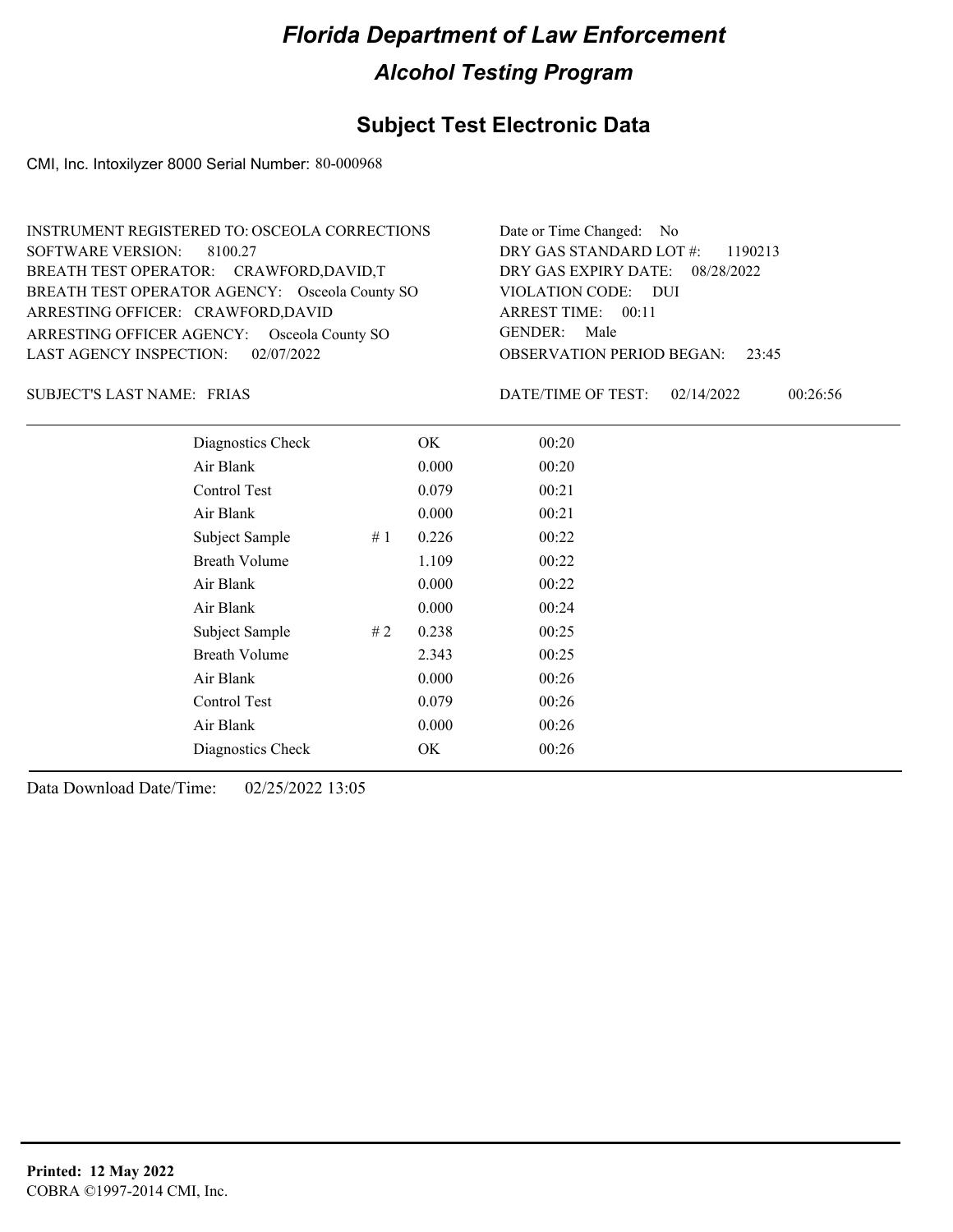## **Subject Test Electronic Data**

CMI, Inc. Intoxilyzer 8000 Serial Number: 80-000968

| INSTRUMENT REGISTERED TO: OSCEOLA CORRECTIONS  | Date or Time Changed: No               |
|------------------------------------------------|----------------------------------------|
| SOFTWARE VERSION: 8100.27                      | DRY GAS STANDARD LOT $\#$ : 1190213    |
| BREATH TEST OPERATOR: CRAWFORD, DAVID, T       | DRY GAS EXPIRY DATE: 08/28/2022        |
| BREATH TEST OPERATOR AGENCY: Osceola County SO | VIOLATION CODE: DUI                    |
| ARRESTING OFFICER: MCDONALD, KIRK              | ARREST TIME: 02:00                     |
| ARRESTING OFFICER AGENCY: Osceola County SO    | GENDER: Female                         |
| LAST AGENCY INSPECTION: $02/07/2022$           | <b>OBSERVATION PERIOD BEGAN: 02:30</b> |

RIVERA SUBJECT'S LAST NAME: DATE/TIME OF TEST:

DATE/TIME OF TEST: 02/14/2022 03:03:56

| Diagnostics Check    |    | OK    | 02:57 |
|----------------------|----|-------|-------|
| Air Blank            |    | 0.000 | 02:57 |
| Control Test         |    | 0.081 | 02:58 |
| Air Blank            |    | 0.000 | 02:58 |
| Subject Sample       | #1 | 0.223 | 02:59 |
| <b>Breath Volume</b> |    | 1.546 | 02:59 |
| Air Blank            |    | 0.000 | 02:59 |
| Air Blank            |    | 0.000 | 03:01 |
| Subject Sample       | #2 | 0.233 | 03:02 |
| <b>Breath Volume</b> |    | 1.515 | 03:02 |
| Air Blank            |    | 0.000 | 03:03 |
| Control Test         |    | 0.079 | 03:03 |
| Air Blank            |    | 0.000 | 03:03 |
| Diagnostics Check    |    | OK.   | 03:03 |
|                      |    |       |       |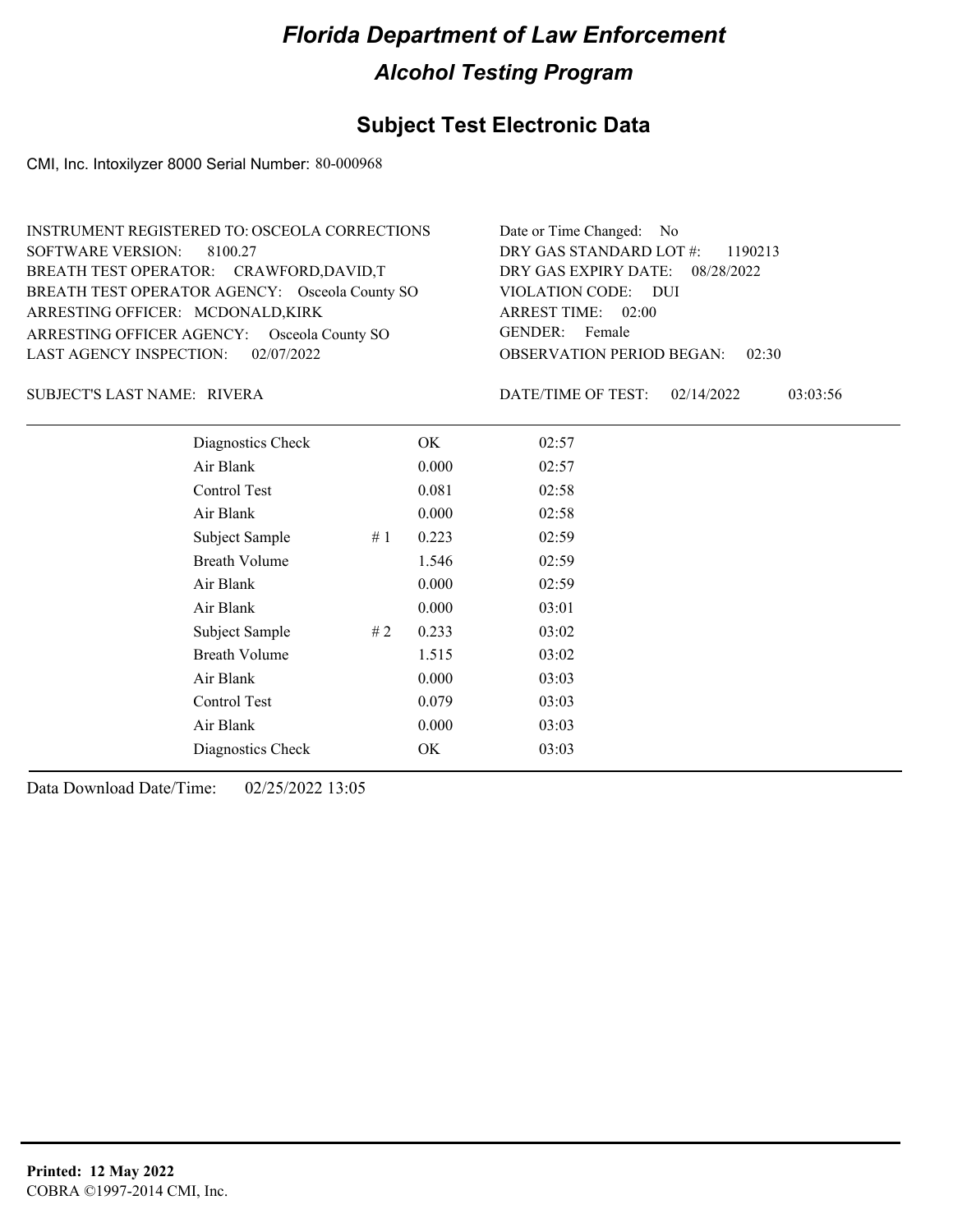## **Subject Test Electronic Data**

CMI, Inc. Intoxilyzer 8000 Serial Number: 80-000968

| INSTRUMENT REGISTERED TO: OSCEOLA CORRECTIONS  | Date or Time Changed: No               |
|------------------------------------------------|----------------------------------------|
| SOFTWARE VERSION: 8100.27                      | DRY GAS STANDARD LOT $\#$ : 1190213    |
| BREATH TEST OPERATOR: HANSELL, ROBERT, E       | DRY GAS EXPIRY DATE: 08/28/2022        |
| BREATH TEST OPERATOR AGENCY: Osceola County SO | VIOLATION CODE: DUI                    |
| ARRESTING OFFICER: QUILE-DAVILA, DARIEL        | ARREST TIME: $03:02$                   |
| ARRESTING OFFICER AGENCY: Kissimmee PD         | GENDER: Male                           |
| LAST AGENCY INSPECTION: 02/07/2022             | <b>OBSERVATION PERIOD BEGAN: 03:02</b> |

#### BALDERAS SUBJECT'S LAST NAME: DATE/TIME OF TEST:

DATE/TIME OF TEST: 02/17/2022 03:37:00

| Diagnostics Check    |    | OK    | 03:30 |
|----------------------|----|-------|-------|
| Air Blank            |    | 0.000 | 03:30 |
| Control Test         |    | 0.080 | 03:31 |
| Air Blank            |    | 0.000 | 03:31 |
| Subject Sample       | #1 | 0.164 | 03:32 |
| <b>Breath Volume</b> |    | 2.769 | 03:32 |
| Air Blank            |    | 0.000 | 03:33 |
| Air Blank            |    | 0.000 | 03:34 |
| Subject Sample       | #2 | 0.164 | 03:35 |
| <b>Breath Volume</b> |    | 3.113 | 03:35 |
| Air Blank            |    | 0.000 | 03:36 |
| Control Test         |    | 0.078 | 03:36 |
| Air Blank            |    | 0.000 | 03:36 |
| Diagnostics Check    |    | OK    | 03:37 |
|                      |    |       |       |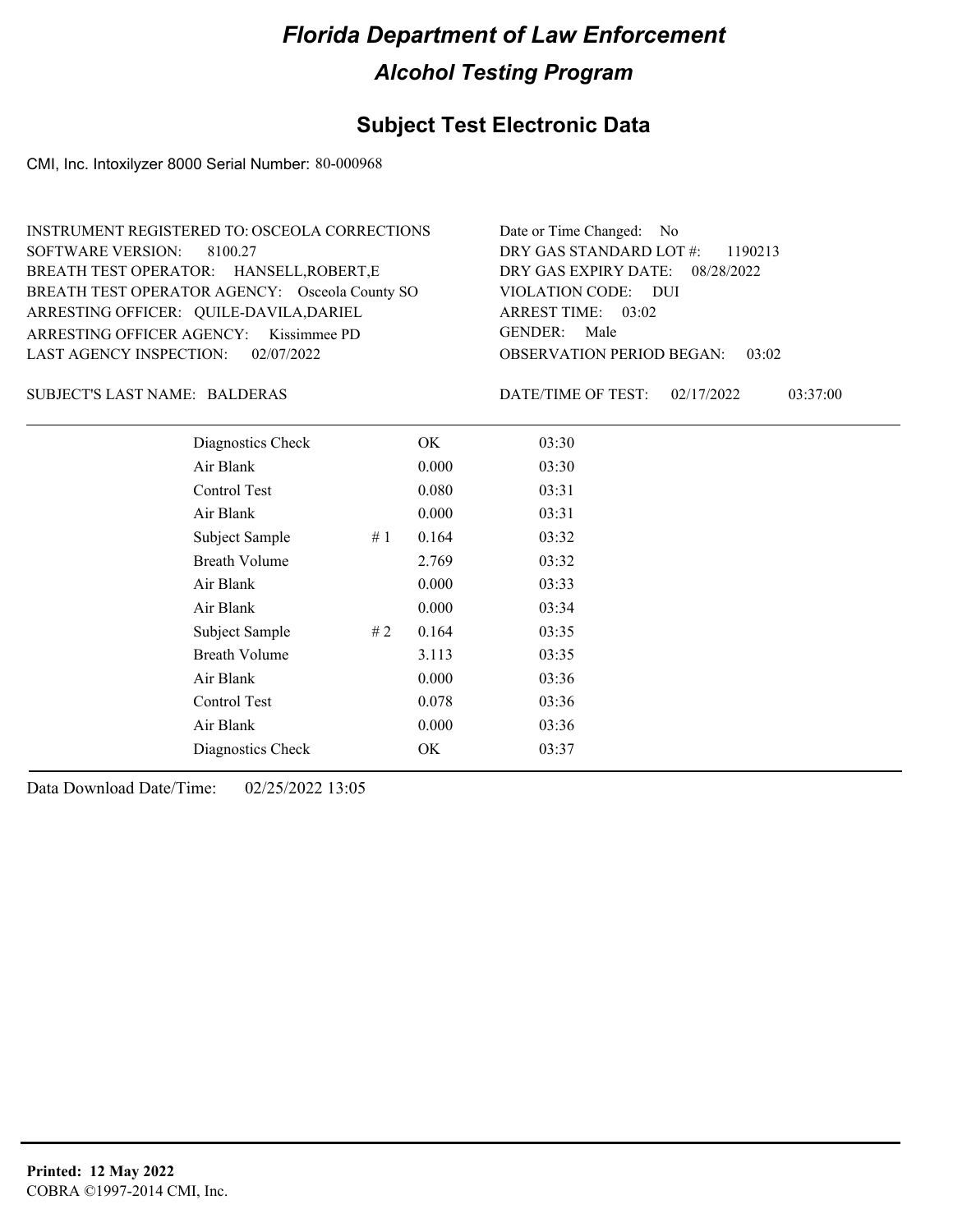## **Subject Test Electronic Data**

CMI, Inc. Intoxilyzer 8000 Serial Number: 80-000968

| INSTRUMENT REGISTERED TO: OSCEOLA CORRECTIONS  | Date or Time Changed: No               |
|------------------------------------------------|----------------------------------------|
| SOFTWARE VERSION: 8100.27                      | DRY GAS STANDARD LOT #: 1190213        |
| BREATH TEST OPERATOR: HANSELL, ROBERT, E       | DRY GAS EXPIRY DATE: 08/28/2022        |
| BREATH TEST OPERATOR AGENCY: Osceola County SO | VIOLATION CODE: DUI                    |
| ARRESTING OFFICER: HANSELL, ROBERT             | ARREST TIME: 03:09                     |
| ARRESTING OFFICER AGENCY: Osceola County SO    | GENDER: Male                           |
| LAST AGENCY INSPECTION: $02/07/2022$           | <b>OBSERVATION PERIOD BEGAN: 03:09</b> |

#### MARTE-ROSARIO SUBJECT'S LAST NAME: DATE/TIME OF TEST:

DATE/TIME OF TEST: 02/18/2022 03:36:14

| Diagnostics Check    | OK    | 03:29 |
|----------------------|-------|-------|
| Air Blank            | 0.000 | 03:30 |
| Control Test         | 0.080 | 03:30 |
| Air Blank            | 0.000 | 03:30 |
| Subject Sample<br>#1 | 0.179 | 03:31 |
| <b>Breath Volume</b> | 1.539 | 03:31 |
| Air Blank            | 0.000 | 03:32 |
| Air Blank            | 0.000 | 03:33 |
| Subject Sample<br>#2 | 0.173 | 03:34 |
| <b>Breath Volume</b> | 1.394 | 03:34 |
| Air Blank            | 0.000 | 03:35 |
| Control Test         | 0.080 | 03:35 |
| Air Blank            | 0.000 | 03:36 |
| Diagnostics Check    | OK    | 03:36 |
|                      |       |       |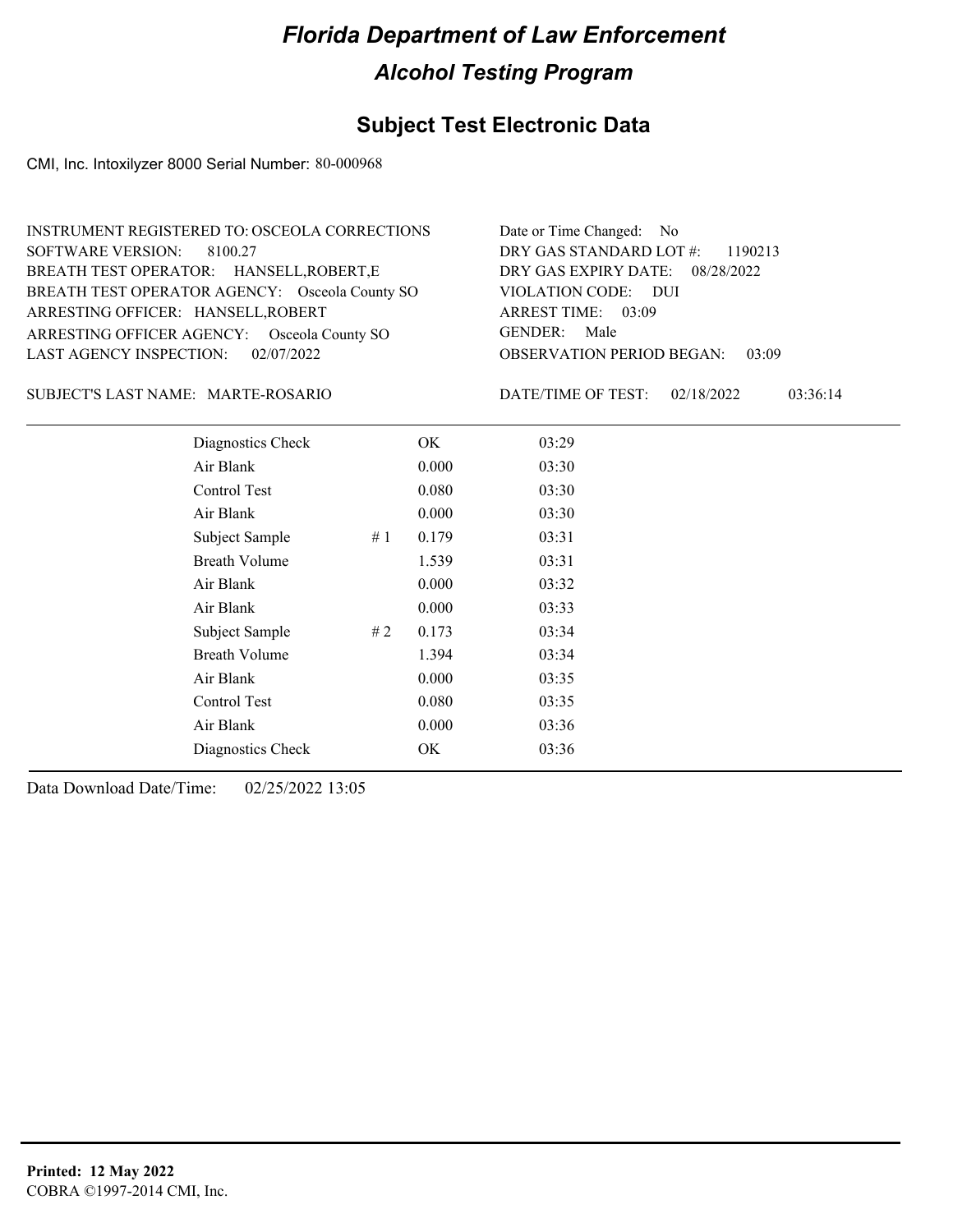## **Subject Test Electronic Data**

CMI, Inc. Intoxilyzer 8000 Serial Number: 80-000968

| INSTRUMENT REGISTERED TO: OSCEOLA CORRECTIONS | Date or Time Changed: No               |
|-----------------------------------------------|----------------------------------------|
| SOFTWARE VERSION: 8100.27                     | DRY GAS STANDARD LOT #: 1190213        |
| BREATH TEST OPERATOR: MILAN, VICTOR,          | DRY GAS EXPIRY DATE: 08/28/2022        |
| BREATH TEST OPERATOR AGENCY: FHP Troop D      | VIOLATION CODE: DUI                    |
| ARRESTING OFFICER: MILAN, VICTOR              | ARREST TIME: 08:29                     |
| ARRESTING OFFICER AGENCY: FHP Troop D         | GENDER: Male                           |
| LAST AGENCY INSPECTION: $02/07/2022$          | <b>OBSERVATION PERIOD BEGAN: 11:34</b> |

NUNEZ SUBJECT'S LAST NAME: DATE/TIME OF TEST:

DATE/TIME OF TEST: 02/18/2022 12:08:34

| Diagnostics Check    |    | OK    | 12:02 |
|----------------------|----|-------|-------|
| Air Blank            |    | 0.000 | 12:02 |
| Control Test         |    | 0.080 | 12:02 |
| Air Blank            |    | 0.000 | 12:03 |
| Subject Sample       | #1 | 0.159 | 12:03 |
| <b>Breath Volume</b> |    | 4.105 | 12:03 |
| Air Blank            |    | 0.000 | 12:04 |
| Air Blank            |    | 0.000 | 12:06 |
| Subject Sample       | #2 | 0.163 | 12:06 |
| <b>Breath Volume</b> |    | 4.144 | 12:06 |
| Air Blank            |    | 0.000 | 12:07 |
| Control Test         |    | 0.079 | 12:07 |
| Air Blank            |    | 0.000 | 12:08 |
| Diagnostics Check    |    | OK    | 12:08 |
|                      |    |       |       |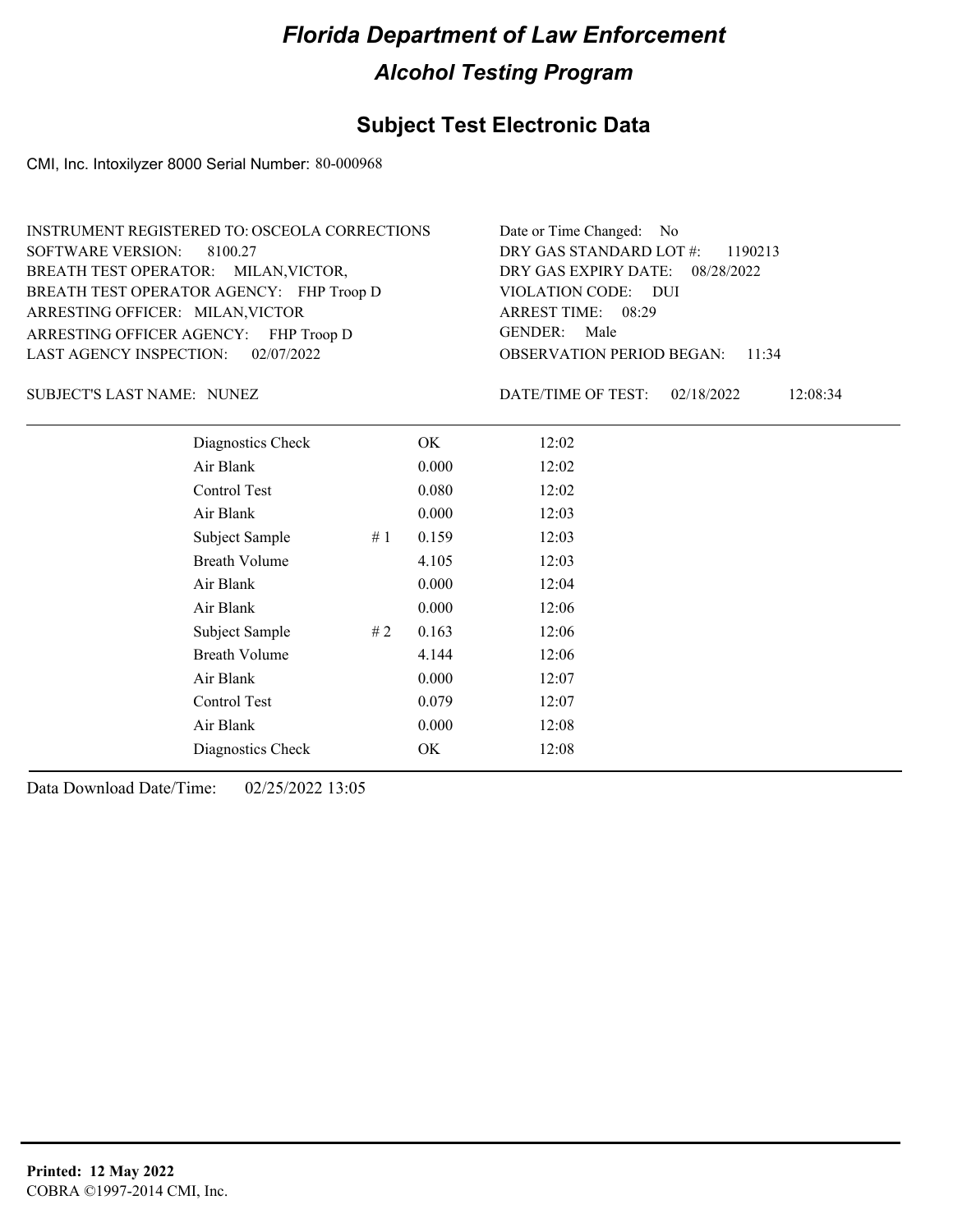## **Subject Test Electronic Data**

CMI, Inc. Intoxilyzer 8000 Serial Number: 80-000968

| INSTRUMENT REGISTERED TO: OSCEOLA CORRECTIONS | Date or Time Changed: No               |
|-----------------------------------------------|----------------------------------------|
| SOFTWARE VERSION: 8100.27                     | DRY GAS STANDARD LOT $\#$ : 1190213    |
| BREATH TEST OPERATOR: CASSELMAN,CLINT,A       | DRY GAS EXPIRY DATE: 08/28/2022        |
| BREATH TEST OPERATOR AGENCY: Kissimmee PD     | VIOLATION CODE: DUI                    |
| ARRESTING OFFICER: CASSELMAN,CLINT            | ARREST TIME: 20:40                     |
| ARRESTING OFFICER AGENCY: Kissimmee PD        | GENDER: Male                           |
| LAST AGENCY INSPECTION: 02/07/2022            | <b>OBSERVATION PERIOD BEGAN: 20:50</b> |

#### SUBJECT'S LAST NAME: PARKER DATE/TIME OF TEST:

DATE/TIME OF TEST: 02/18/2022 21:29:01

| Diagnostics Check    |    | OK    | 21:22 |  |
|----------------------|----|-------|-------|--|
| Air Blank            |    | 0.000 | 21:23 |  |
| Control Test         |    | 0.080 | 21:23 |  |
| Air Blank            |    | 0.000 | 21:23 |  |
| Subject Sample       | #1 | 0.104 | 21:24 |  |
| <b>Breath Volume</b> |    | 2.281 | 21:24 |  |
| Air Blank            |    | 0.000 | 21:25 |  |
| Air Blank            |    | 0.000 | 21:27 |  |
| Subject Sample       | #2 | 0.105 | 21:27 |  |
| <b>Breath Volume</b> |    | 2.273 | 21:27 |  |
| Air Blank            |    | 0.000 | 21:28 |  |
| Control Test         |    | 0.080 | 21:28 |  |
| Air Blank            |    | 0.000 | 21:28 |  |
| Diagnostics Check    |    | OK    | 21:29 |  |
|                      |    |       |       |  |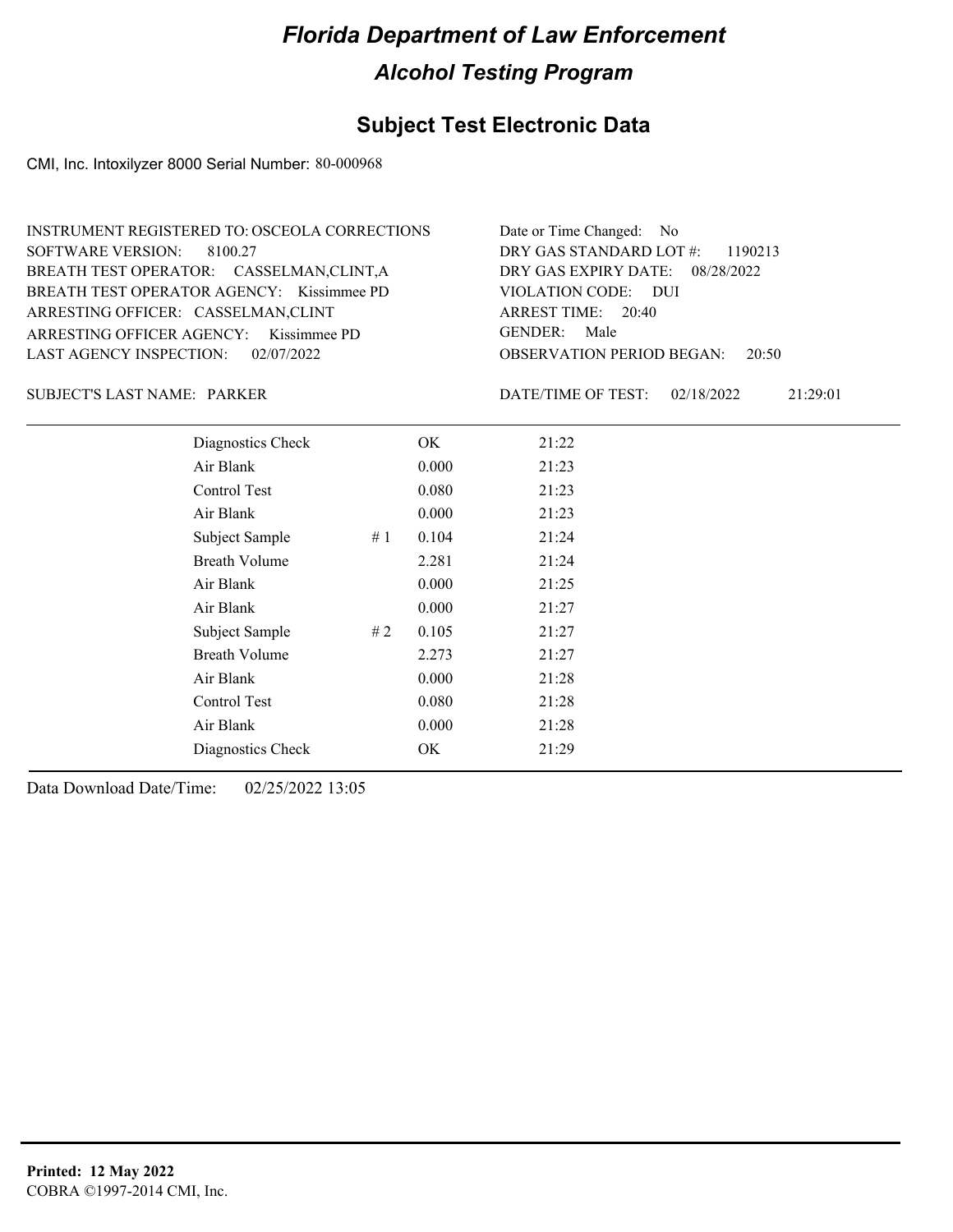## **Subject Test Electronic Data**

CMI, Inc. Intoxilyzer 8000 Serial Number: 80-000968

| INSTRUMENT REGISTERED TO: OSCEOLA CORRECTIONS | Date or Time Changed: No               |
|-----------------------------------------------|----------------------------------------|
| SOFTWARE VERSION: 8100.27                     | DRY GAS STANDARD LOT #: 1190213        |
| BREATH TEST OPERATOR: RILEY, BRANDON, J       | DRY GAS EXPIRY DATE: 08/28/2022        |
| BREATH TEST OPERATOR AGENCY: FHP Troop D      | VIOLATION CODE: DUI                    |
| ARRESTING OFFICER: RILEY, BRANDON             | ARREST TIME: 21:23                     |
| ARRESTING OFFICER AGENCY: FHP Troop D         | GENDER: Male                           |
| LAST AGENCY INSPECTION: 02/07/2022            | <b>OBSERVATION PERIOD BEGAN: 22:04</b> |

KIVENAS SUBJECT'S LAST NAME: DATE/TIME OF TEST:

DATE/TIME OF TEST: 02/18/2022 22:50:59

| Diagnostics Check    |    | OK    | 22:44 |  |
|----------------------|----|-------|-------|--|
| Air Blank            |    | 0.000 | 22:45 |  |
| Control Test         |    | 0.080 | 22:45 |  |
| Air Blank            |    | 0.000 | 22:45 |  |
| Subject Sample       | #1 | 0.154 | 22:46 |  |
| <b>Breath Volume</b> |    | 3.371 | 22:46 |  |
| Air Blank            |    | 0.000 | 22:47 |  |
| Air Blank            |    | 0.000 | 22:48 |  |
| Subject Sample       | #2 | 0.154 | 22:49 |  |
| <b>Breath Volume</b> |    | 3.437 | 22:49 |  |
| Air Blank            |    | 0.000 | 22:50 |  |
| Control Test         |    | 0.080 | 22:50 |  |
| Air Blank            |    | 0.000 | 22:50 |  |
| Diagnostics Check    |    | OK    | 22:50 |  |
|                      |    |       |       |  |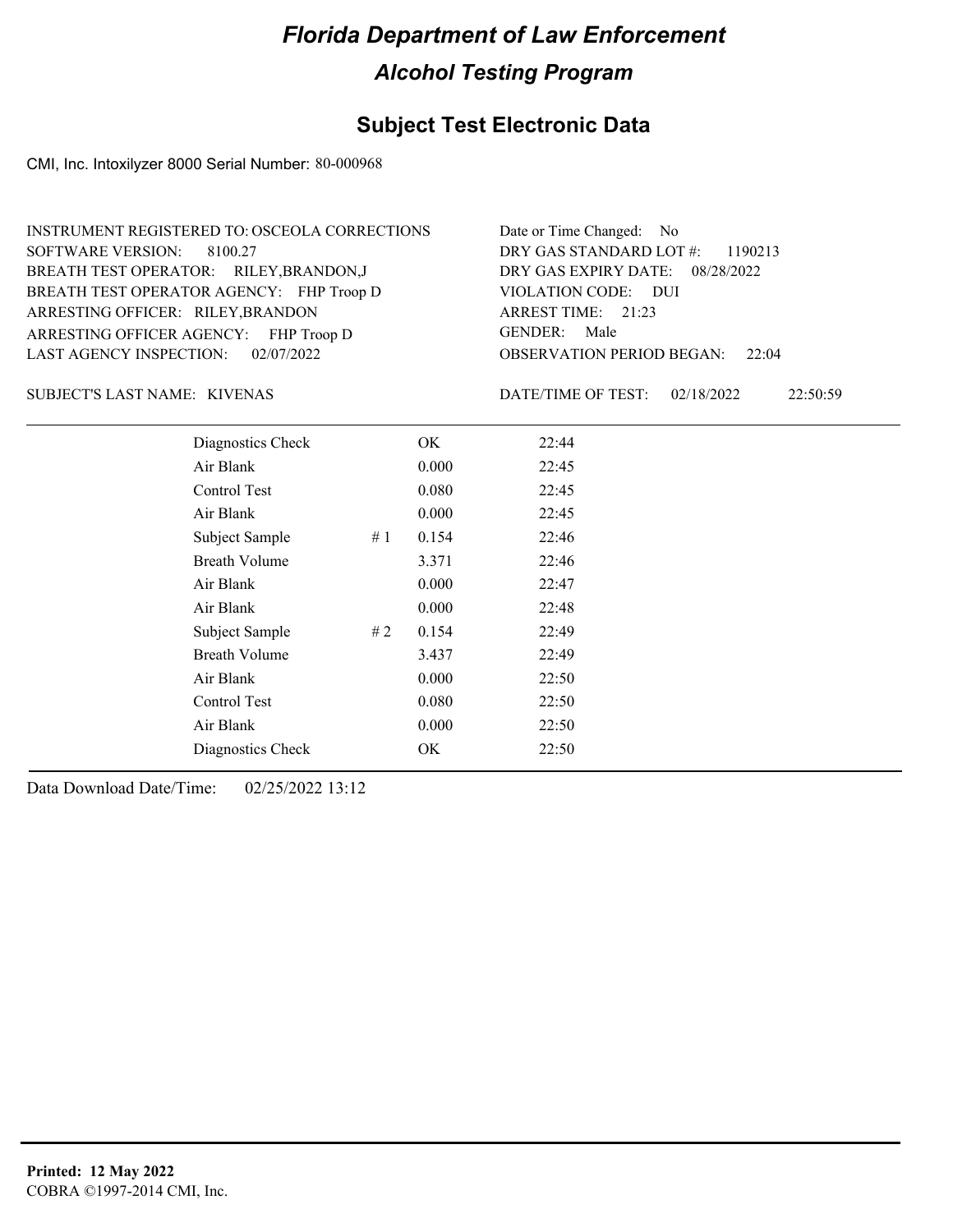## **Subject Test Electronic Data**

CMI, Inc. Intoxilyzer 8000 Serial Number: 80-000968

|                                           | <b>INSTRUMENT REGISTERED TO: OSCEOLA CORRECTIONS</b> |       | Date or Time Changed: No                  |                             |  |  |
|-------------------------------------------|------------------------------------------------------|-------|-------------------------------------------|-----------------------------|--|--|
| <b>SOFTWARE VERSION:</b><br>8100.27       |                                                      |       | DRY GAS STANDARD LOT #:<br>1190213        |                             |  |  |
| BREATH TEST OPERATOR: WHOBREY, SPENCER, E |                                                      |       | DRY GAS EXPIRY DATE:<br>08/28/2022        |                             |  |  |
|                                           | BREATH TEST OPERATOR AGENCY: Osceola County SO       |       | VIOLATION CODE: DUI<br>ARREST TIME: 23:10 |                             |  |  |
| ARRESTING OFFICER: CORDERO, JAVIER        |                                                      |       |                                           |                             |  |  |
|                                           | ARRESTING OFFICER AGENCY: Osceola County SO          |       | <b>GENDER:</b><br>Male                    |                             |  |  |
| 02/07/2022<br>LAST AGENCY INSPECTION:     |                                                      |       | <b>OBSERVATION PERIOD BEGAN:</b><br>23:55 |                             |  |  |
| SUBJECT'S LAST NAME: RAMOS                |                                                      |       | DATE/TIME OF TEST:                        | 02/19/2022<br>00:34:55      |  |  |
|                                           | Diagnostics Check                                    | OK.   | 00:31                                     |                             |  |  |
|                                           | Air Blank                                            | 0.000 | 00:31                                     |                             |  |  |
|                                           | Control Test                                         | 0.080 | 00:32                                     |                             |  |  |
|                                           | Air Blank                                            | 0.000 | 00:32                                     |                             |  |  |
|                                           | Subject Sample                                       | #1    | 00:33                                     | <b>Subject Test Refused</b> |  |  |
|                                           | <b>Breath Volume</b>                                 | 0.000 | 00:33                                     |                             |  |  |
|                                           | Air Blank                                            | 0.000 | 00:34                                     |                             |  |  |
|                                           | Control Test                                         | 0.079 | 00:34                                     |                             |  |  |
|                                           | Air Blank                                            | 0.000 | 00:34                                     |                             |  |  |
|                                           | Diagnostics Check                                    | OK    | 00:34                                     |                             |  |  |
|                                           |                                                      |       |                                           |                             |  |  |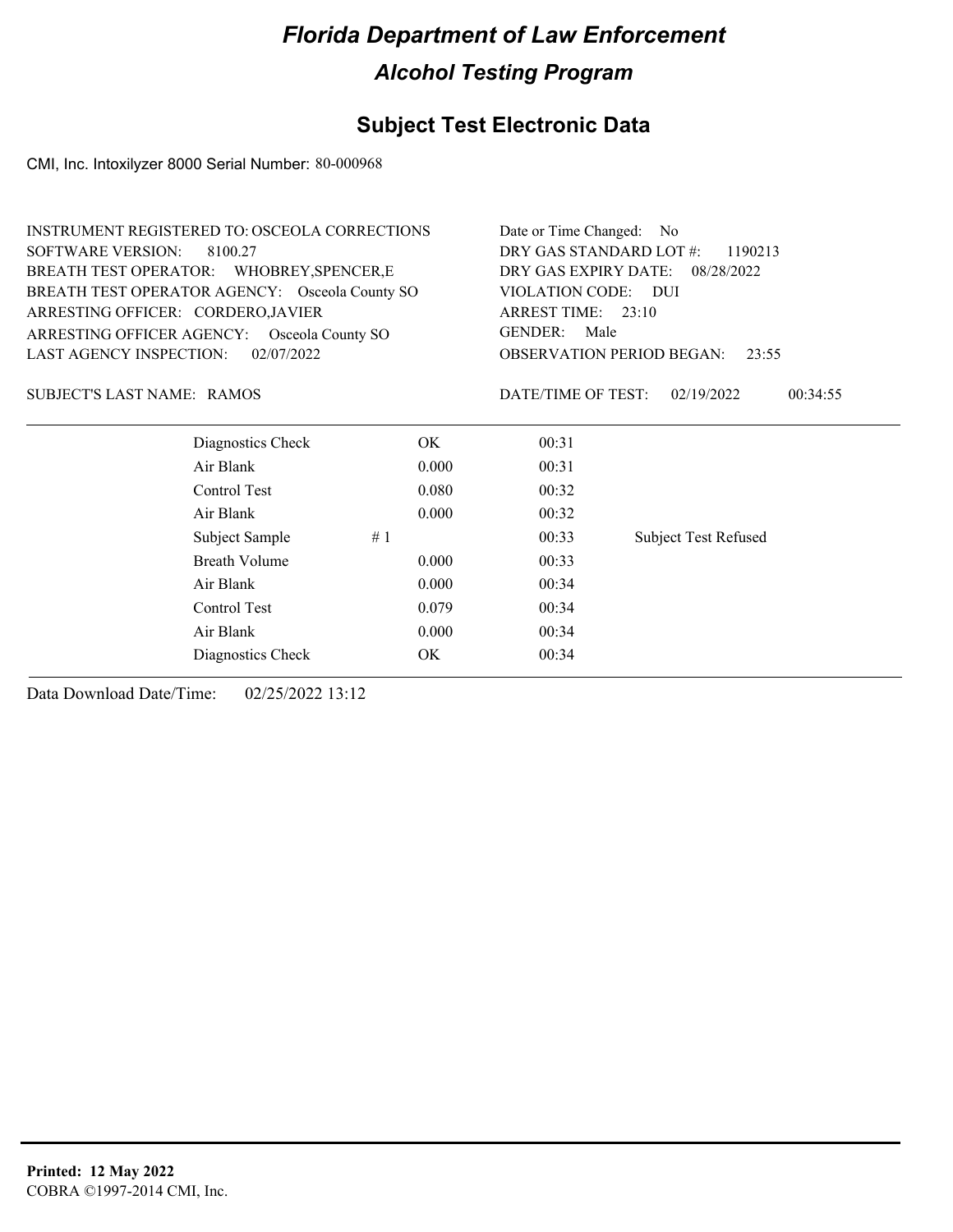## **Subject Test Electronic Data**

CMI, Inc. Intoxilyzer 8000 Serial Number: 80-000968

| INSTRUMENT REGISTERED TO: OSCEOLA CORRECTIONS  | Date or Time Changed: No               |
|------------------------------------------------|----------------------------------------|
| SOFTWARE VERSION: 8100.27                      | DRY GAS STANDARD LOT $\#$ : 1190213    |
| BREATH TEST OPERATOR: SWEENEY, MICHAEL, W      | DRY GAS EXPIRY DATE: 08/28/2022        |
| BREATH TEST OPERATOR AGENCY: Osceola County SO | VIOLATION CODE: DUI                    |
| ARRESTING OFFICER: SWEENEY, MICHAEL            | ARREST TIME: 13:02                     |
| ARRESTING OFFICER AGENCY: Osceola County SO    | GENDER: Male                           |
| LAST AGENCY INSPECTION: $02/07/2022$           | <b>OBSERVATION PERIOD BEGAN: 13:59</b> |

#### SUBJECT'S LAST NAME: SAUNDERS DATE/TIME OF TEST:

DATE/TIME OF TEST: 02/19/2022 14:29:21

| Diagnostics Check    |    | OK    | 14:22 |                      |
|----------------------|----|-------|-------|----------------------|
| Air Blank            |    | 0.000 | 14:22 |                      |
| Control Test         |    | 0.080 | 14:23 |                      |
| Air Blank            |    | 0.000 | 14:23 |                      |
| Subject Sample       | #1 | 0.000 | 14:24 |                      |
| <b>Breath Volume</b> |    | 2.492 | 14:24 |                      |
| Air Blank            |    | 0.000 | 14:24 |                      |
| Air Blank            |    | 0.000 | 14:26 |                      |
| Subject Sample       | #2 | 0.000 | 14:27 |                      |
| <b>Breath Volume</b> |    | 2.437 | 14:27 |                      |
| Air Blank            |    | 0.000 | 14:27 |                      |
| Control Test         |    | 0.080 | 14:28 |                      |
| Air Blank            |    | 0.000 | 14:28 |                      |
| Diagnostics Check    |    | Fail  | 14:28 | Voltage/Current Test |
| Air Blank            |    | 0.000 | 14:29 |                      |
|                      |    |       |       |                      |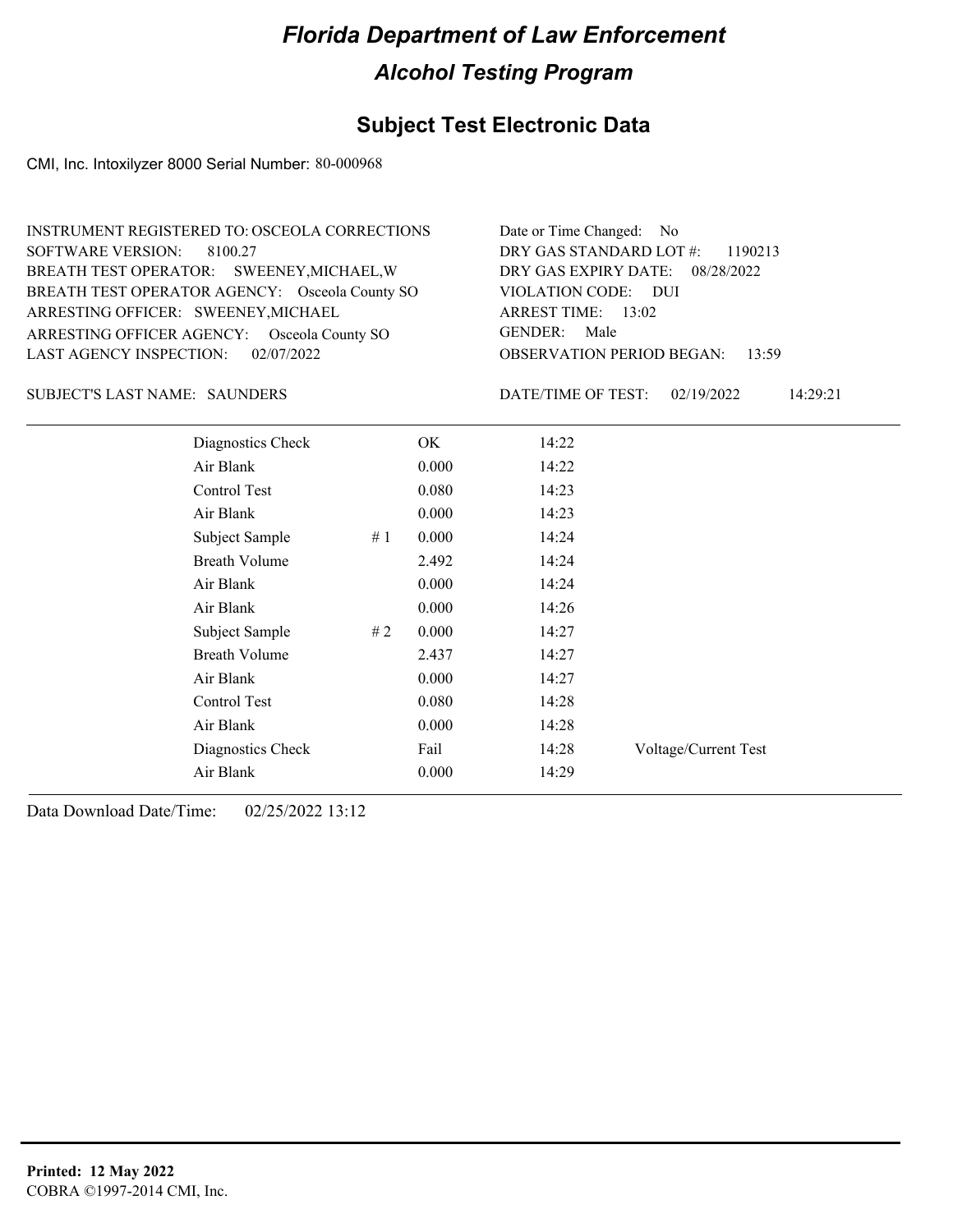## **Subject Test Electronic Data**

CMI, Inc. Intoxilyzer 8000 Serial Number: 80-000968

| INSTRUMENT REGISTERED TO: OSCEOLA CORRECTIONS  | Date or Time Changed: No               |
|------------------------------------------------|----------------------------------------|
| SOFTWARE VERSION: 8100.27                      | DRY GAS STANDARD LOT $\#$ : 1190213    |
| BREATH TEST OPERATOR: WHOBREY, SPENCER, E      | DRY GAS EXPIRY DATE: 08/28/2022        |
| BREATH TEST OPERATOR AGENCY: Osceola County SO | VIOLATION CODE: DUI                    |
| ARRESTING OFFICER: NUSCIS, NICHOLAS            | ARREST TIME: 01:48                     |
| ARRESTING OFFICER AGENCY: Osceola County SO    | GENDER: Male                           |
| LAST AGENCY INSPECTION: $02/07/2022$           | <b>OBSERVATION PERIOD BEGAN: 02:24</b> |

#### ROMERO SUBJECT'S LAST NAME: DATE/TIME OF TEST:

DATE/TIME OF TEST: 02/20/2022 02:51:28

| Diagnostics Check    |    | OK    | 02:44 |
|----------------------|----|-------|-------|
| Air Blank            |    | 0.000 | 02:45 |
| Control Test         |    | 0.081 | 02:45 |
| Air Blank            |    | 0.000 | 02:45 |
| Subject Sample       | #1 | 0.106 | 02:46 |
| <b>Breath Volume</b> |    | 1.710 | 02:46 |
| Air Blank            |    | 0.000 | 02:47 |
| Air Blank            |    | 0.000 | 02:49 |
| Subject Sample       | #2 | 0.108 | 02:49 |
| <b>Breath Volume</b> |    | 1.761 | 02:49 |
| Air Blank            |    | 0.000 | 02:50 |
| Control Test         |    | 0.081 | 02:50 |
| Air Blank            |    | 0.000 | 02:51 |
| Diagnostics Check    |    | OK    | 02:51 |
|                      |    |       |       |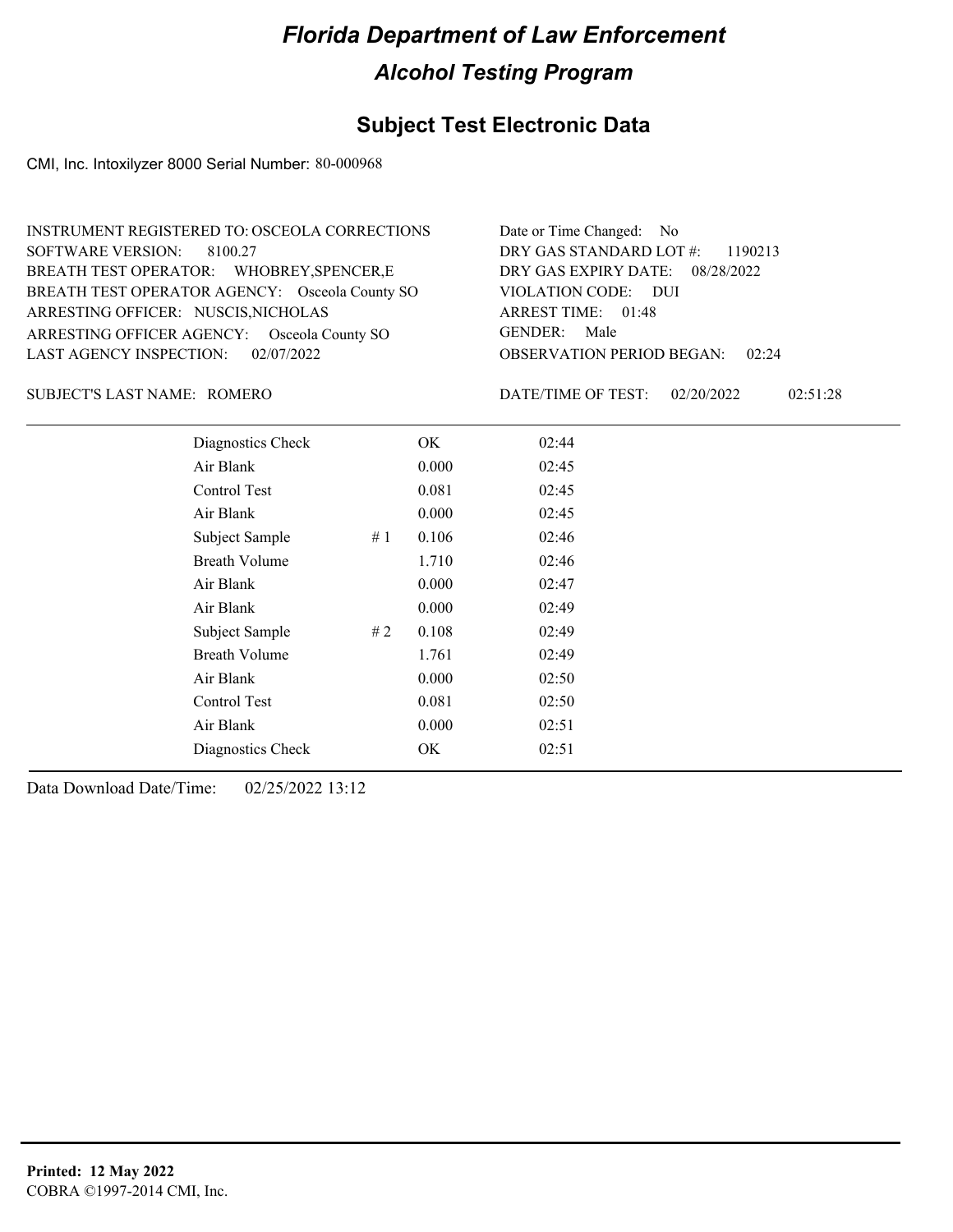## **Subject Test Electronic Data**

CMI, Inc. Intoxilyzer 8000 Serial Number: 80-000968

| INSTRUMENT REGISTERED TO: OSCEOLA CORRECTIONS  | Date or Time Changed: No               |
|------------------------------------------------|----------------------------------------|
| SOFTWARE VERSION: 8100.27                      | DRY GAS STANDARD LOT $\#$ : 1190213    |
| BREATH TEST OPERATOR: HANSELL, ROBERT, E       | DRY GAS EXPIRY DATE: 08/28/2022        |
| BREATH TEST OPERATOR AGENCY: Osceola County SO | VIOLATION CODE: DUI                    |
| ARRESTING OFFICER: HANSELL, ROBERT             | ARREST TIME: 01:28                     |
| ARRESTING OFFICER AGENCY: Osceola County SO    | GENDER: Female                         |
| LAST AGENCY INSPECTION: $02/07/2022$           | <b>OBSERVATION PERIOD BEGAN: 01:00</b> |

#### DELCAMPO SUBJECT'S LAST NAME: DATE/TIME OF TEST:

DATE/TIME OF TEST: 02/23/2022 01:39:39

| Diagnostics Check    |    | OK    | 01:33 |  |  |
|----------------------|----|-------|-------|--|--|
| Air Blank            |    | 0.000 | 01:33 |  |  |
| Control Test         |    | 0.080 | 01:34 |  |  |
| Air Blank            |    | 0.000 | 01:34 |  |  |
| Subject Sample       | #1 | 0.099 | 01:35 |  |  |
| <b>Breath Volume</b> |    | 1.691 | 01:35 |  |  |
| Air Blank            |    | 0.000 | 01:35 |  |  |
| Air Blank            |    | 0.000 | 01:37 |  |  |
| Subject Sample       | #2 | 0.100 | 01:38 |  |  |
| <b>Breath Volume</b> |    | 1.351 | 01:38 |  |  |
| Air Blank            |    | 0.000 | 01:38 |  |  |
| Control Test         |    | 0.079 | 01:39 |  |  |
| Air Blank            |    | 0.000 | 01:39 |  |  |
| Diagnostics Check    |    | OK    | 01:39 |  |  |
|                      |    |       |       |  |  |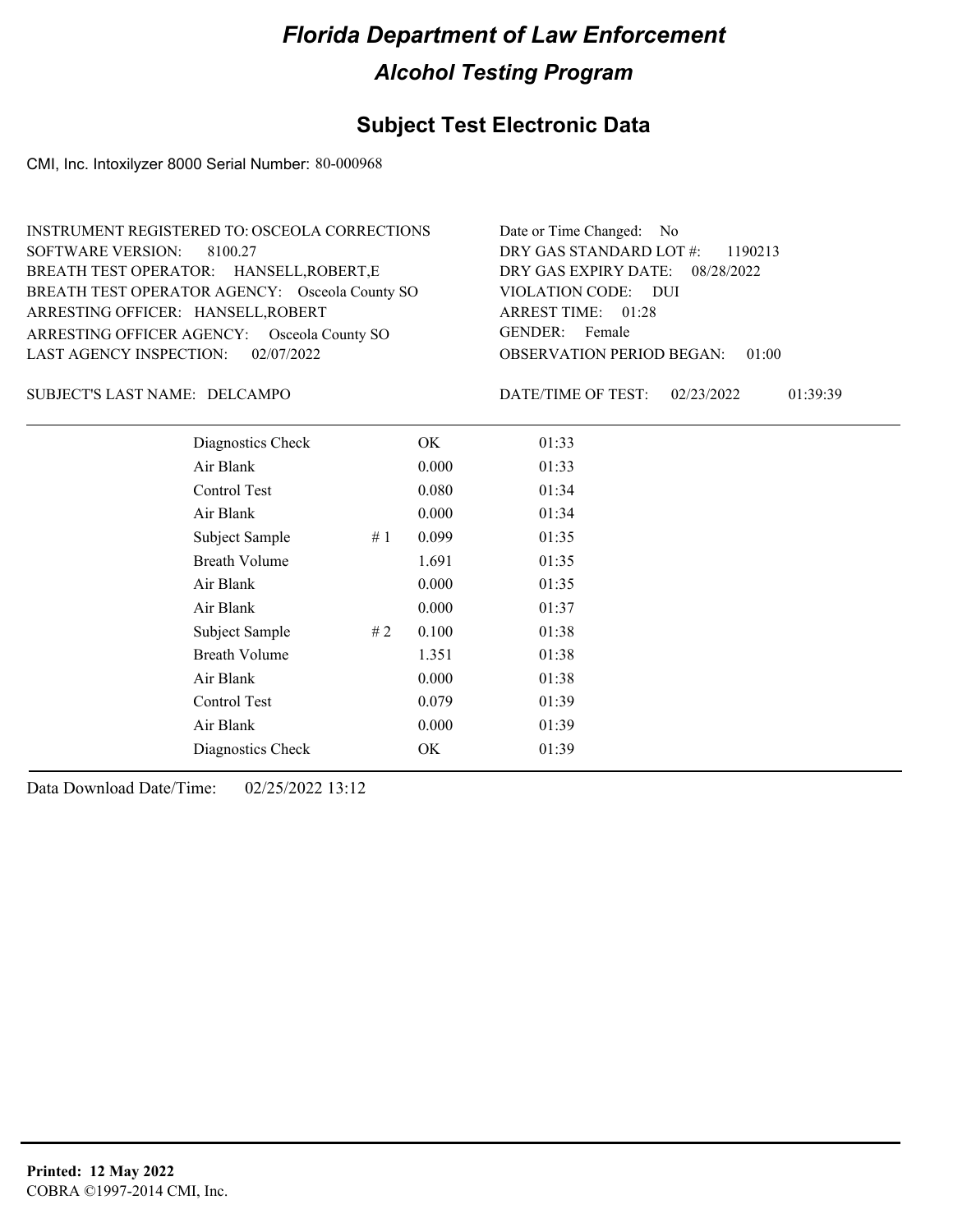## **Subject Test Electronic Data**

CMI, Inc. Intoxilyzer 8000 Serial Number: 80-000968

| INSTRUMENT REGISTERED TO: OSCEOLA CORRECTIONS  | Date or Time Changed: No               |
|------------------------------------------------|----------------------------------------|
| SOFTWARE VERSION: 8100.27                      | DRY GAS STANDARD LOT #: 1190213        |
| BREATH TEST OPERATOR: HANSELL, ROBERT, E       | DRY GAS EXPIRY DATE: 08/28/2022        |
| BREATH TEST OPERATOR AGENCY: Osceola County SO | VIOLATION CODE: DUI                    |
| ARRESTING OFFICER: ROSARIO, ORLANDO            | ARREST TIME: 01:02                     |
| ARRESTING OFFICER AGENCY: Osceola County SO    | GENDER: Male                           |
| LAST AGENCY INSPECTION: $02/07/2022$           | <b>OBSERVATION PERIOD BEGAN: 01:02</b> |

GONZALEZ-CHIQUILLO SUBJECT'S LAST NAME: DATE/TIME OF TEST:

DATE/TIME OF TEST: 02/23/2022 01:55:53

| Diagnostics Check    | OK    | 01:49 |                      |
|----------------------|-------|-------|----------------------|
| Air Blank            | 0.000 | 01:49 |                      |
| Control Test         | 0.080 | 01:50 |                      |
| Air Blank            | 0.000 | 01:50 |                      |
| Subject Sample<br>#1 | 0.000 | 01:51 |                      |
| <b>Breath Volume</b> | 1.566 | 01:51 |                      |
| Air Blank            | 0.000 | 01:51 |                      |
| Air Blank            | 0.000 | 01:53 |                      |
| Subject Sample<br>#2 | 0.000 | 01:54 |                      |
| <b>Breath Volume</b> | 2.269 | 01:54 |                      |
| Air Blank            | 0.000 | 01:54 |                      |
| Control Test         | 0.080 | 01:54 |                      |
| Air Blank            | 0.000 | 01:55 |                      |
| Diagnostics Check    | Fail  | 01:55 | Voltage/Current Test |
| Air Blank            | 0.000 | 01:55 |                      |
|                      |       |       |                      |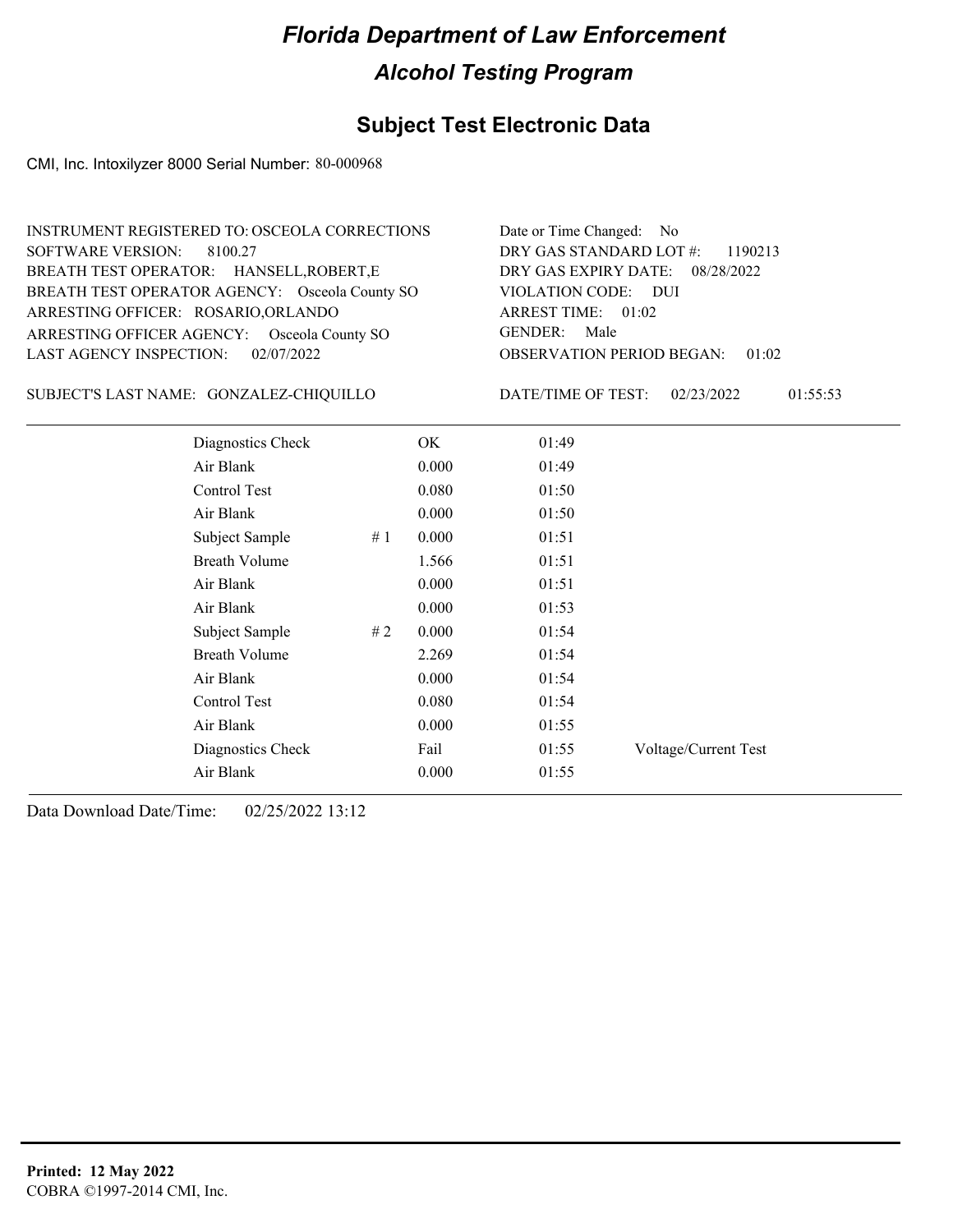## **Subject Test Electronic Data**

CMI, Inc. Intoxilyzer 8000 Serial Number: 80-000968

| INSTRUMENT REGISTERED TO: OSCEOLA CORRECTIONS  | Date or Time Changed: No               |
|------------------------------------------------|----------------------------------------|
| SOFTWARE VERSION: 8100.27                      | DRY GAS STANDARD LOT $\#$ : 1190213    |
| BREATH TEST OPERATOR: HANSELL, ROBERT, E       | DRY GAS EXPIRY DATE: 08/28/2022        |
| BREATH TEST OPERATOR AGENCY: Osceola County SO | VIOLATION CODE: DUI                    |
| ARRESTING OFFICER: ROSARIO, ORLANDO            | ARREST TIME: 01:02                     |
| ARRESTING OFFICER AGENCY: Osceola County SO    | GENDER: Male                           |
| LAST AGENCY INSPECTION: 02/07/2022             | <b>OBSERVATION PERIOD BEGAN: 01:02</b> |

GONZALEZ-CHIQUILLO SUBJECT'S LAST NAME: DATE/TIME OF TEST:

DATE/TIME OF TEST: 02/23/2022 02:04:25

| Diagnostics Check    |    | OK    | 01:57 |
|----------------------|----|-------|-------|
| Air Blank            |    | 0.000 | 01:58 |
| Control Test         |    | 0.080 | 01:58 |
| Air Blank            |    | 0.000 | 01:59 |
| Subject Sample       | #1 | 0.000 | 02:00 |
| <b>Breath Volume</b> |    | 2.218 | 02:00 |
| Air Blank            |    | 0.000 | 02:00 |
| Air Blank            |    | 0.000 | 02:02 |
| Subject Sample       | #2 | 0.000 | 02:03 |
| <b>Breath Volume</b> |    | 1.503 | 02:03 |
| Air Blank            |    | 0.000 | 02:03 |
| Control Test         |    | 0.079 | 02:03 |
| Air Blank            |    | 0.000 | 02:04 |
| Diagnostics Check    |    | OK    | 02:04 |
|                      |    |       |       |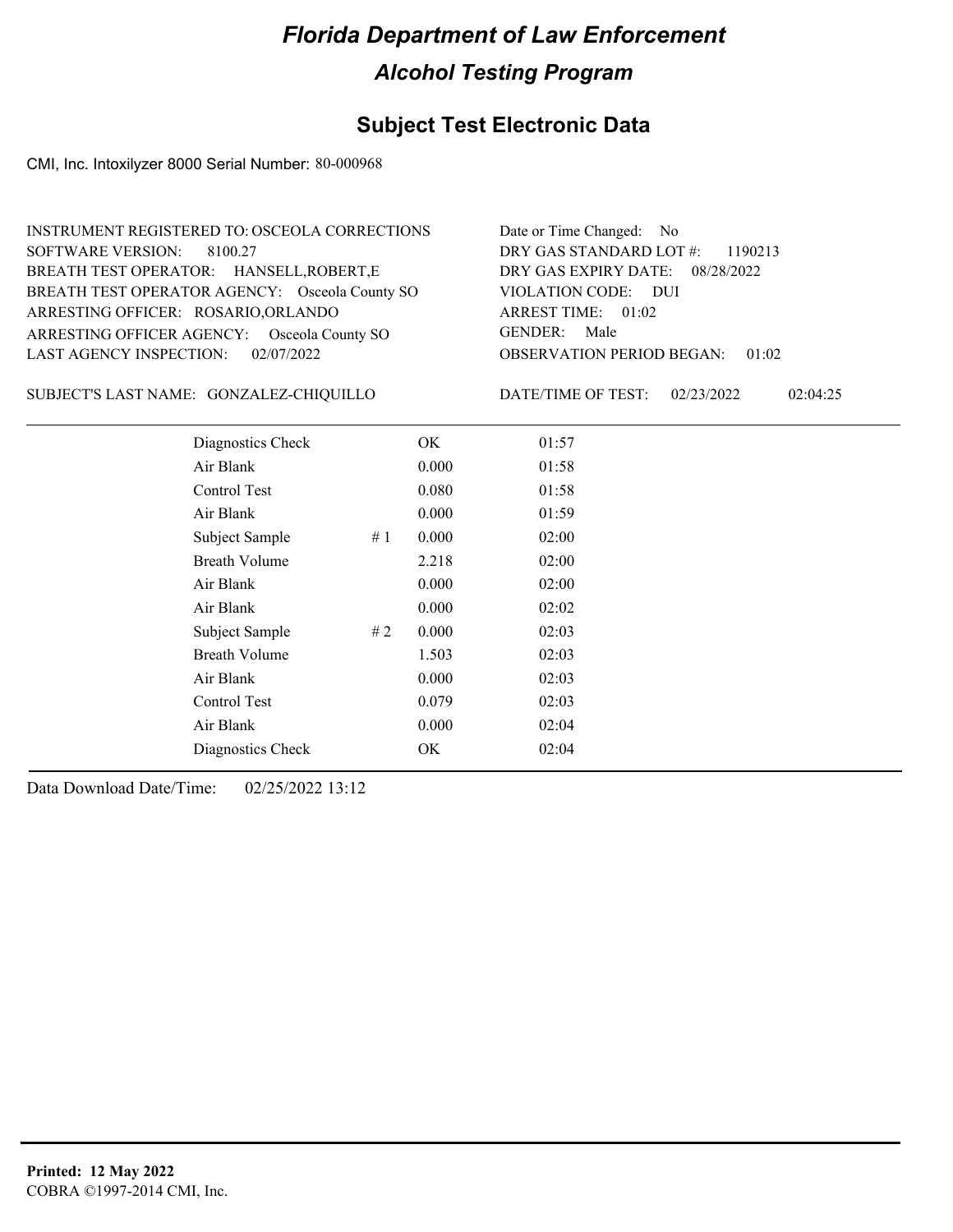## **Subject Test Electronic Data**

CMI, Inc. Intoxilyzer 8000 Serial Number: 80-000968

| INSTRUMENT REGISTERED TO: OSCEOLA CORRECTIONS  | Date or Time Changed: No               |
|------------------------------------------------|----------------------------------------|
| SOFTWARE VERSION: 8100.27                      | DRY GAS STANDARD LOT #: 1190213        |
| BREATH TEST OPERATOR: WHOBREY, SPENCER, E      | DRY GAS EXPIRY DATE: 08/28/2022        |
| BREATH TEST OPERATOR AGENCY: Osceola County SO | VIOLATION CODE: DUI                    |
| ARRESTING OFFICER: JACKSON, ALLEN              | ARREST TIME: 20:57                     |
| ARRESTING OFFICER AGENCY: FHP Troop D          | GENDER: Male                           |
| LAST AGENCY INSPECTION: $02/07/2022$           | <b>OBSERVATION PERIOD BEGAN: 22:10</b> |

#### SUBJECT'S LAST NAME: RAMIREZ DATE/TIME OF TEST:

DATE/TIME OF TEST: 02/23/2022 22:36:58

| Diagnostics Check    |    | OK    | 22:30 |
|----------------------|----|-------|-------|
| Air Blank            |    | 0.000 | 22:31 |
| Control Test         |    | 0.080 | 22:31 |
| Air Blank            |    | 0.000 | 22:32 |
| Subject Sample       | #1 | 0.193 | 22:32 |
| <b>Breath Volume</b> |    | 1.308 | 22:32 |
| Air Blank            |    | 0.000 | 22:33 |
| Air Blank            |    | 0.000 | 22:35 |
| Subject Sample       | #2 | 0.185 | 22:35 |
| <b>Breath Volume</b> |    | 1.746 | 22:35 |
| Air Blank            |    | 0.000 | 22:36 |
| Control Test         |    | 0.080 | 22:36 |
| Air Blank            |    | 0.000 | 22:36 |
| Diagnostics Check    |    | OK    | 22:36 |
|                      |    |       |       |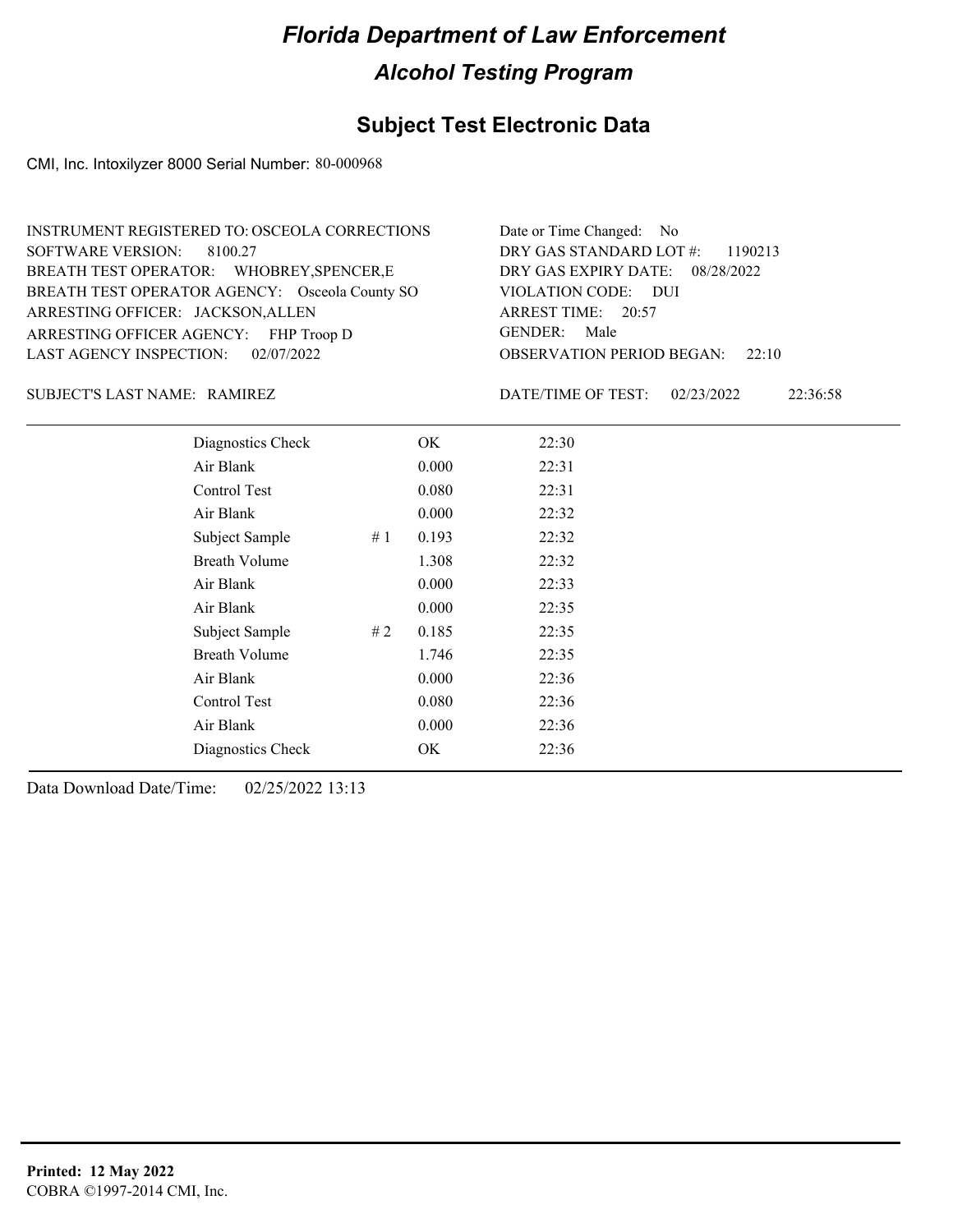## **Subject Test Electronic Data**

CMI, Inc. Intoxilyzer 8000 Serial Number: 80-000968

| INSTRUMENT REGISTERED TO: OSCEOLA CORRECTIONS  | Date or Time Changed: No               |
|------------------------------------------------|----------------------------------------|
| SOFTWARE VERSION: 8100.27                      | DRY GAS STANDARD LOT $\#$ : 1190213    |
| BREATH TEST OPERATOR: HANSELL, ROBERT, E       | DRY GAS EXPIRY DATE: 08/28/2022        |
| BREATH TEST OPERATOR AGENCY: Osceola County SO | VIOLATION CODE: DUI                    |
| ARRESTING OFFICER: HANSELL, ROBERT             | ARREST TIME: 03:45                     |
| ARRESTING OFFICER AGENCY: Osceola County SO    | GENDER: Male                           |
| LAST AGENCY INSPECTION: 02/25/2022             | <b>OBSERVATION PERIOD BEGAN: 03:09</b> |

SUBJECT'S LAST NAME: COLON-ALVAREZ DATE/TIME OF TEST:

DATE/TIME OF TEST: 02/26/2022 04:02:12

| Diagnostics Check    |    | OK    | 03:55 |
|----------------------|----|-------|-------|
| Air Blank            |    | 0.000 | 03:56 |
| Control Test         |    | 0.081 | 03:56 |
| Air Blank            |    | 0.000 | 03:56 |
| Subject Sample       | #1 | 0.169 | 03:57 |
| <b>Breath Volume</b> |    | 2.843 | 03:57 |
| Air Blank            |    | 0.000 | 03:58 |
| Air Blank            |    | 0.000 | 03:59 |
| Subject Sample       | #2 | 0.175 | 04:00 |
| <b>Breath Volume</b> |    | 2.238 | 04:00 |
| Air Blank            |    | 0.000 | 04:01 |
| Control Test         |    | 0.080 | 04:01 |
| Air Blank            |    | 0.000 | 04:02 |
| Diagnostics Check    |    | OK    | 04:02 |
|                      |    |       |       |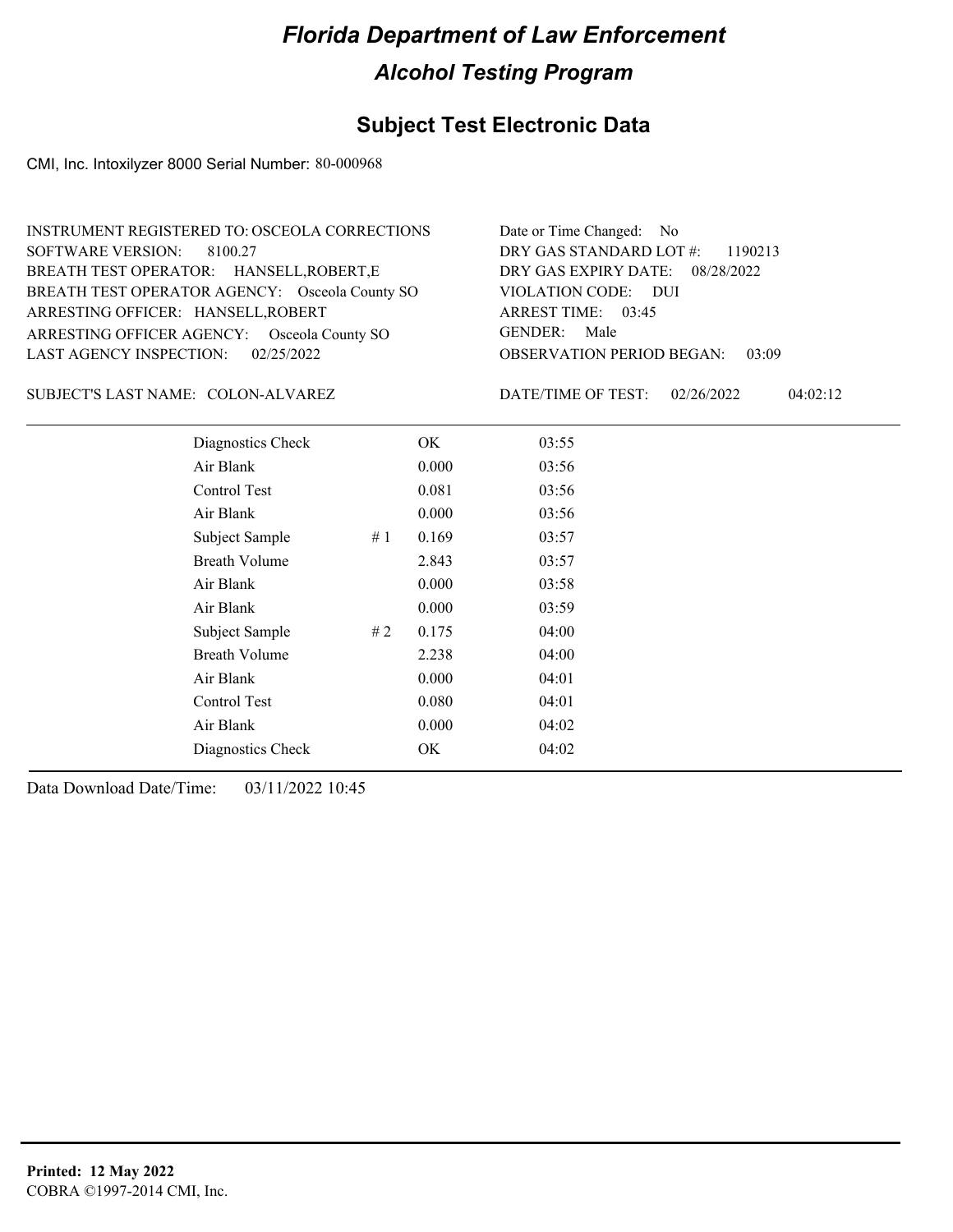## **Subject Test Electronic Data**

CMI, Inc. Intoxilyzer 8000 Serial Number: 80-000968

| INSTRUMENT REGISTERED TO: OSCEOLA CORRECTIONS  | Date or Time Changed: No               |
|------------------------------------------------|----------------------------------------|
| SOFTWARE VERSION: 8100.27                      | DRY GAS STANDARD LOT $\#$ : 1190213    |
| BREATH TEST OPERATOR: HANSELL, ROBERT, E       | DRY GAS EXPIRY DATE: 08/28/2022        |
| BREATH TEST OPERATOR AGENCY: Osceola County SO | VIOLATION CODE: DUI                    |
| ARRESTING OFFICER: HANSELL, ROBERT             | ARREST TIME: 01:15                     |
| ARRESTING OFFICER AGENCY: Osceola County SO    | GENDER: Male                           |
| LAST AGENCY INSPECTION: $02/25/2022$           | <b>OBSERVATION PERIOD BEGAN: 00:26</b> |

SUBJECT'S LAST NAME: SICUAMIA-BALLESTEROS DATE/TIME OF TEST:

DATE/TIME OF TEST: 02/27/2022 01:45:33

| Diagnostics Check    |    | OK    | 01:38 |
|----------------------|----|-------|-------|
| Air Blank            |    | 0.000 | 01:39 |
| Control Test         |    | 0.079 | 01:39 |
| Air Blank            |    | 0.000 | 01:40 |
| Subject Sample       | #1 | 0.158 | 01:40 |
| <b>Breath Volume</b> |    | 1.226 | 01:40 |
| Air Blank            |    | 0.000 | 01:41 |
| Air Blank            |    | 0.000 | 01:43 |
| Subject Sample       | #2 | 0.161 | 01:43 |
| <b>Breath Volume</b> |    | 2.968 | 01:43 |
| Air Blank            |    | 0.000 | 01:44 |
| Control Test         |    | 0.077 | 01:44 |
| Air Blank            |    | 0.000 | 01:45 |
| Diagnostics Check    |    | OK    | 01:45 |
|                      |    |       |       |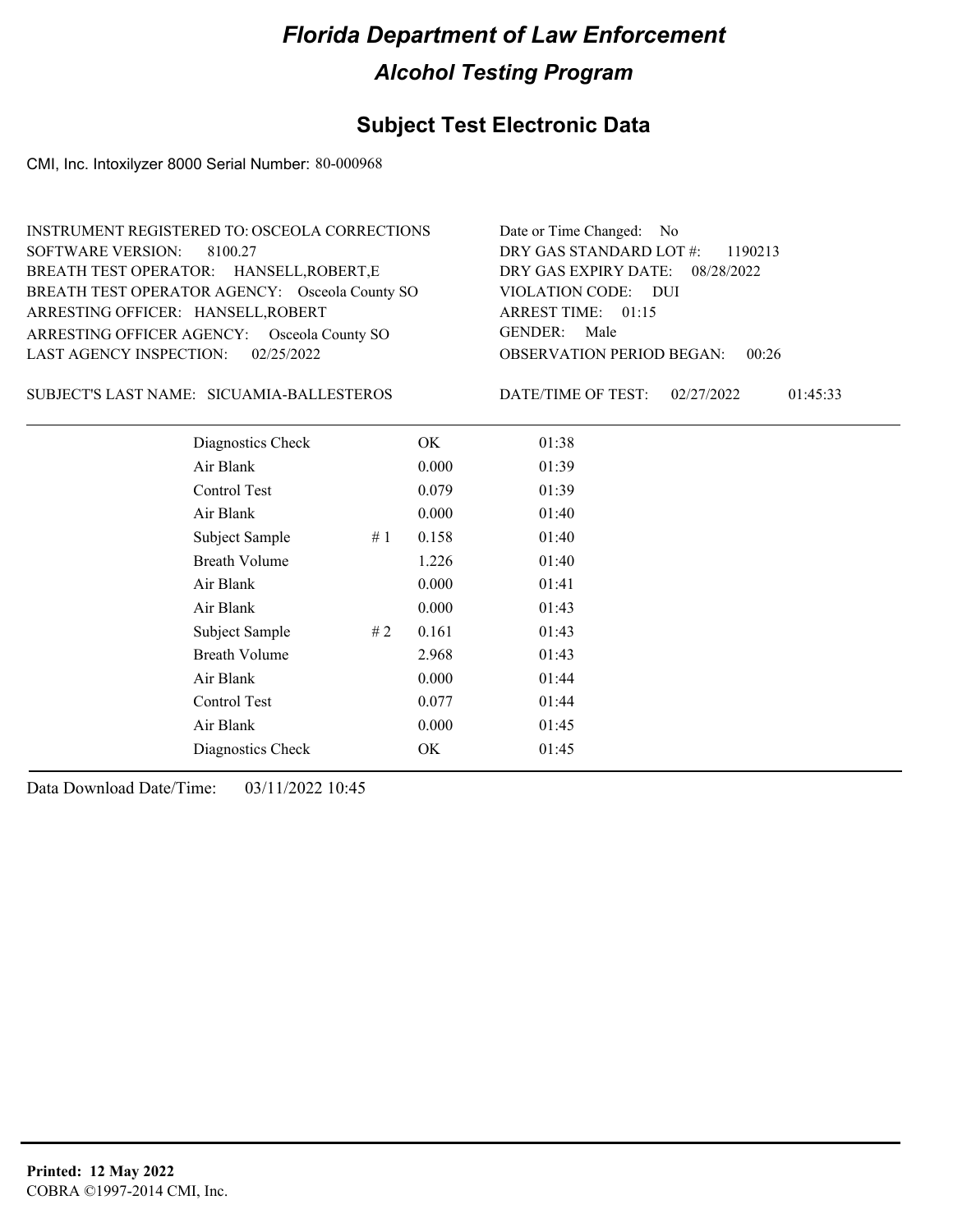#### **Subject Test Electronic Data**

CMI, Inc. Intoxilyzer 8000 Serial Number: 80-000995

ARRESTING OFFICER AGENCY: Brevard County SO GENDER: BREATH TEST OPERATOR AGENCY: Brevard County SO VIOLATION CODE: SOFTWARE VERSION: ARRESTING OFFICER: MCLAUGHLIN, BRADLEY BREATH TEST OPERATOR: MCLAUGHLIN,BRADLEY, LAST AGENCY INSPECTION: 01/28/2022 8100.27 INSTRUMENT REGISTERED TO: COCOA BEACH P.D.

OBSERVATION PERIOD BEGAN: 02:40 VIOLATION CODE: DUI 02:40 ARREST TIME: 12/05/2023 DRY GAS EXPIRY DATE: 29821080A3 DRY GAS STANDARD LOT #: Date or Time Changed: No GENDER: Male

SUBJECT'S LAST NAME: LONG  $\overline{D}$  DATE/TIME OF TEST:

DATE/TIME OF TEST: 02/03/2022 03:28:14

| Diagnostics Check    |    | OK    | 03:18 |
|----------------------|----|-------|-------|
| Air Blank            |    | 0.000 | 03:19 |
| Control Test         |    | 0.082 | 03:19 |
| Air Blank            |    | 0.000 | 03:20 |
| Subject Sample       | #1 | 0.191 | 03:20 |
| <b>Breath Volume</b> |    | 2.136 | 03:20 |
| Air Blank            |    | 0.000 | 03:21 |
| Air Blank            |    | 0.000 | 03:22 |
| Subject Sample       | #2 | 0.220 | 03:23 |
| <b>Breath Volume</b> |    | 1.324 | 03:23 |
| Air Blank            |    | 0.000 | 03:24 |
| Air Blank            |    | 0.000 | 03:26 |
| Subject Sample       | #3 | 0.207 | 03:26 |
| <b>Breath Volume</b> |    | 3.296 | 03:26 |
| Air Blank            |    | 0.000 | 03:27 |
| Control Test         |    | 0.080 | 03:27 |
| Air Blank            |    | 0.000 | 03:28 |
| Diagnostics Check    |    | OK    | 03:28 |
|                      |    |       |       |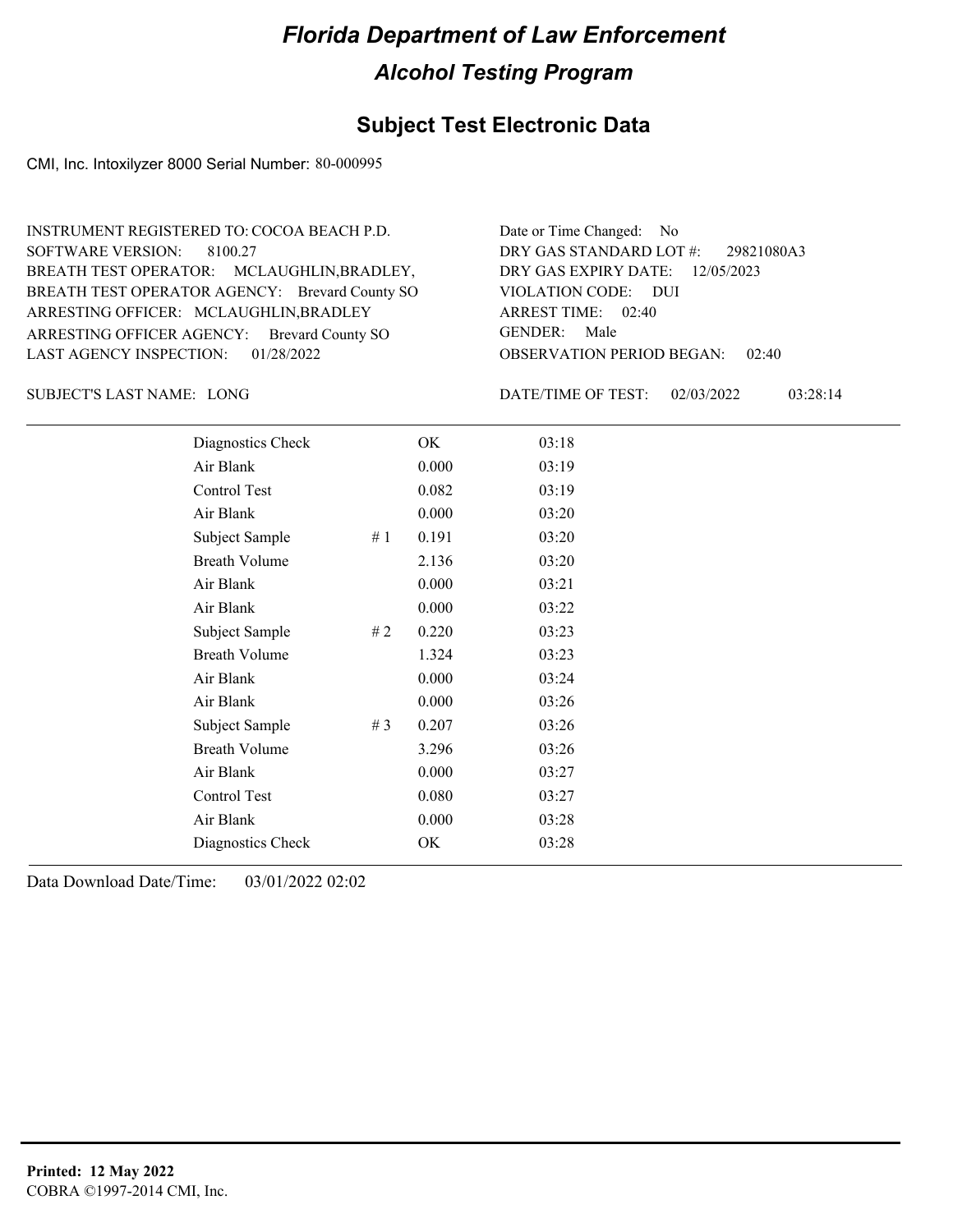#### **Subject Test Electronic Data**

CMI, Inc. Intoxilyzer 8000 Serial Number: 80-000995

ARRESTING OFFICER AGENCY: Cocoa Beach PD GENDER: BREATH TEST OPERATOR AGENCY: Cocoa Beach PD VIOLATION CODE: SOFTWARE VERSION: 8100.27 ARRESTING OFFICER: LAFLEUR, MATTHEW BREATH TEST OPERATOR: ESCHBACH,DANIEL,M LAST AGENCY INSPECTION: 01/28/2022 INSTRUMENT REGISTERED TO: COCOA BEACH P.D.

OBSERVATION PERIOD BEGAN: 15:19 VIOLATION CODE: DUI ARREST TIME: 15:19 12/05/2023 DRY GAS EXPIRY DATE: 29821080A3 DRY GAS STANDARD LOT #: Date or Time Changed: No GENDER: Male

SUBJECT'S LAST NAME: WAGNER **EXECUTE:** DATE/TIME OF TEST:

DATE/TIME OF TEST: 02/13/2022 15:49:49

| Diagnostics Check    | OK    | 15:43 |
|----------------------|-------|-------|
| Air Blank            | 0.000 | 15:44 |
| Control Test         | 0.082 | 15:44 |
| Air Blank            | 0.000 | 15:44 |
| Subject Sample<br>#1 | 0.000 | 15:45 |
| <b>Breath Volume</b> | 3.136 | 15:45 |
| Air Blank            | 0.000 | 15:45 |
| Air Blank            | 0.000 | 15:47 |
| Subject Sample<br>#2 | 0.000 | 15:48 |
| <b>Breath Volume</b> | 2.714 | 15:48 |
| Air Blank            | 0.000 | 15:48 |
| <b>Control Test</b>  | 0.081 | 15:49 |
| Air Blank            | 0.000 | 15:49 |
| Diagnostics Check    | OK    | 15:49 |
|                      |       |       |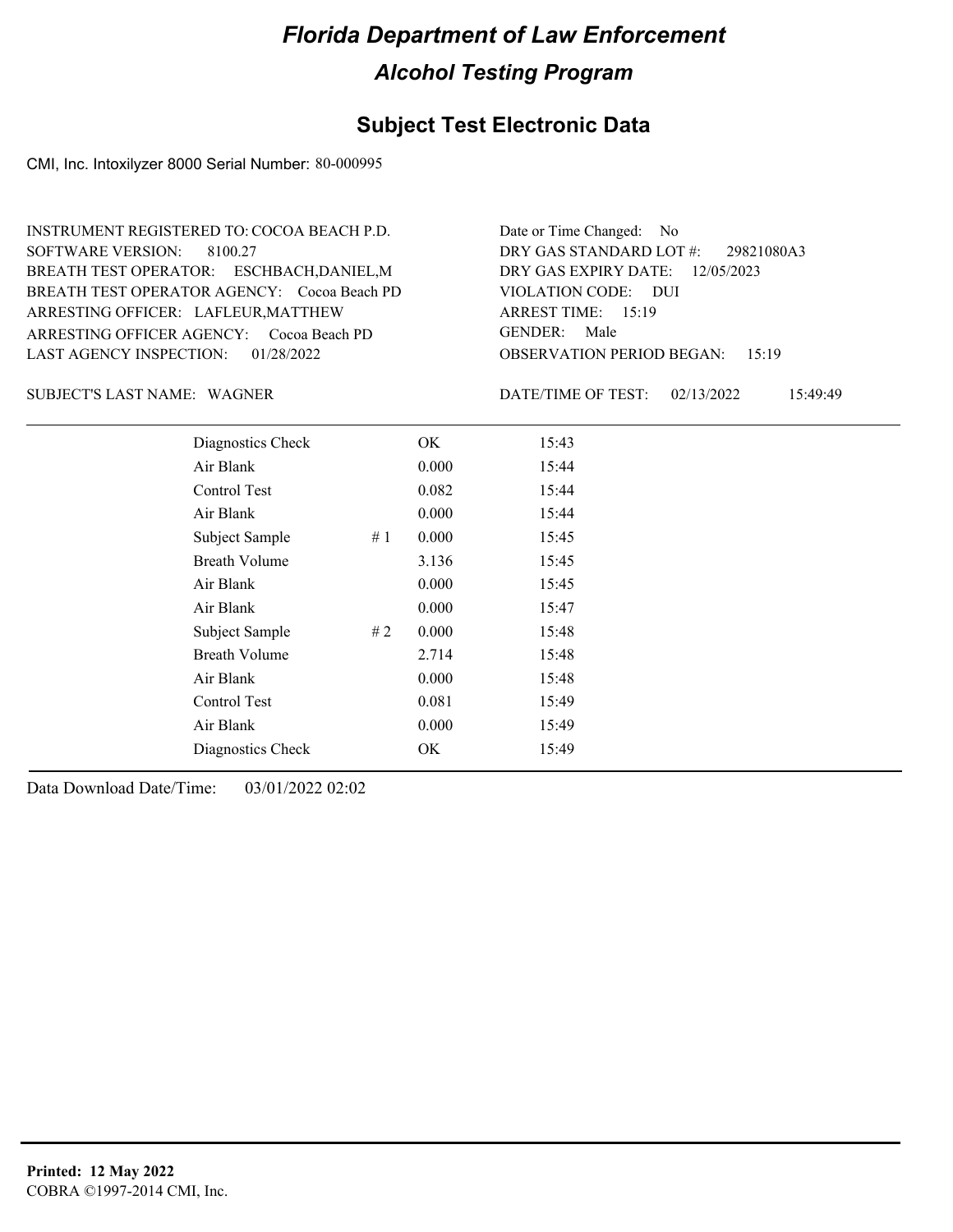## **Subject Test Electronic Data**

CMI, Inc. Intoxilyzer 8000 Serial Number: 80-000995

| INSTRUMENT REGISTERED TO: COCOA BEACH P.D.<br>SOFTWARE VERSION: 8100.27<br>BREATH TEST OPERATOR: INGERSOLL, NICHOLAS, F<br>BREATH TEST OPERATOR AGENCY: Cocoa Beach PD<br>ARRESTING OFFICER: INGERSOLL, NICHOLAS<br>ARRESTING OFFICER AGENCY: Cocoa Beach PD | Date or Time Changed: No<br>DRY GAS STANDARD LOT #:<br>29821080A3<br>DRY GAS EXPIRY DATE: $12/05/2023$<br>VIOLATION CODE: DUI<br>ARREST TIME: $01:19$<br>GENDER: Male |
|--------------------------------------------------------------------------------------------------------------------------------------------------------------------------------------------------------------------------------------------------------------|-----------------------------------------------------------------------------------------------------------------------------------------------------------------------|
| LAST AGENCY INSPECTION: 01/28/2022                                                                                                                                                                                                                           | <b>OBSERVATION PERIOD BEGAN: 01:19</b>                                                                                                                                |

SUBJECT'S LAST NAME: IRVIN FOR THE SERVICE OF TEST:

DATE/TIME OF TEST: 02/18/2022 03:37:52

| Diagnostics Check    |    | OK.   | 03:26 |                    |
|----------------------|----|-------|-------|--------------------|
| Air Blank            |    | 0.000 | 03:26 |                    |
| Control Test         |    | 0.082 | 03:27 |                    |
| Air Blank            |    | 0.000 | 03:27 |                    |
| Subject Sample       | #1 |       | 03:30 | No Sample Provided |
| <b>Breath Volume</b> |    | 0.000 | 03:30 |                    |
| Air Blank            |    | 0.000 | 03:31 |                    |
| Air Blank            |    | 0.000 | 03:33 |                    |
| Subject Sample       | #2 |       | 03:36 | No Sample Provided |
| <b>Breath Volume</b> |    | 0.000 | 03:36 |                    |
| Air Blank            |    | 0.000 | 03:36 |                    |
| Control Test         |    | 0.083 | 03:37 |                    |
| Air Blank            |    | 0.000 | 03:37 |                    |
| Diagnostics Check    |    | OK    | 03:37 |                    |
|                      |    |       |       |                    |